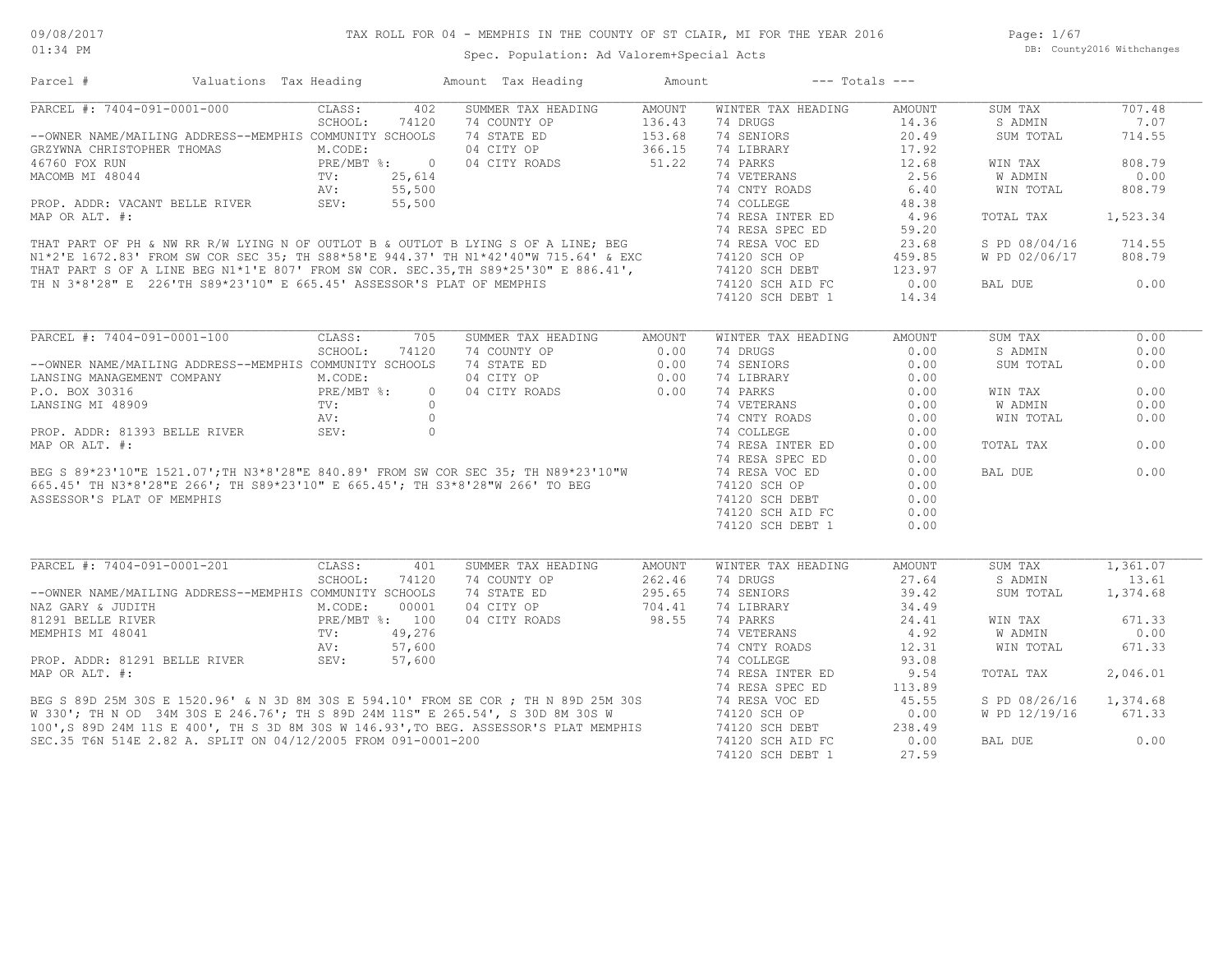Page: 2/67 DB: County2016 Withchanges

| Parcel #                                                                             | Valuations Tax Heading |                | Amount Tax Heading | Amount        | $---$ Totals $---$ |               |               |          |
|--------------------------------------------------------------------------------------|------------------------|----------------|--------------------|---------------|--------------------|---------------|---------------|----------|
| PARCEL #: 7404-091-0001-210                                                          | CLASS:                 | 401            | SUMMER TAX HEADING | <b>AMOUNT</b> | WINTER TAX HEADING | <b>AMOUNT</b> | SUM TAX       | 1,565.28 |
|                                                                                      | SCHOOL:                | 74120          | 74 COUNTY OP       | 301.84        | 74 DRUGS           | 31.79         | S ADMIN       | 15.65    |
| --OWNER NAME/MAILING ADDRESS--MEMPHIS COMMUNITY SCHOOLS                              |                        |                | 74 STATE ED        | 340.01        | 74 SENIORS         | 45.33         | SUM TOTAL     | 1,580.93 |
| DRYER W & K, ALICIA, JESSICA, &                                                      | M.CODE:                |                | 04 CITY OP         | 810.10        | 74 LIBRARY         | 39.66         |               |          |
| WILLIAMS ASHLEY                                                                      |                        | PRE/MBT %: 100 | 04 CITY ROADS      | 113.33        | 74 PARKS           | 28.07         | WIN TAX       | 772.06   |
| 81321 BELLE RIVER                                                                    | $\text{TV}$ :          | 56,669         |                    |               | 74 VETERANS        | 5.66          | W ADMIN       | 0.00     |
| MEMPHIS MI 48041                                                                     | AV:                    | 71,600         |                    |               | 74 CNTY ROADS      | 14.16         | WIN TOTAL     | 772.06   |
|                                                                                      | SEV:                   | 71,600         |                    |               | 74 COLLEGE         | 107.05        |               |          |
| PROP. ADDR: 81321 BELLE RIVER                                                        |                        |                |                    |               | 74 RESA INTER ED   | 10.98         | TOTAL TAX     | 2,352.99 |
| MAP OR ALT. #:                                                                       |                        |                |                    |               | 74 RESA SPEC ED    | 130.97        |               |          |
|                                                                                      |                        |                |                    |               | 74 RESA VOC ED     | 52.39         | S PD 08/25/16 | 1,580.93 |
| BEG. S 89D 23M 53S E 1520.96' & N 3D 8M 30S E 741.03' FROM SE COR, TH N 89D 24M 11S  |                        |                |                    |               | 74120 SCH OP       | 0.00          | W PD 02/14/17 | 772.06   |
| W 400', TH N 3D 8M 30S E 100', TH S 89D 24M 11S 400', S 3D 8M 30S W 100' TO BEG.     |                        |                |                    |               | 74120 SCH DEBT     | 274.27        |               |          |
| ASESSOR'S PLAT MEMPHIS SEC.35 T6N R14E .92 A. SPLIT ON 04/12/2005 FROM               |                        |                |                    |               | 74120 SCH AID FC   | 0.00          | BAL DUE       | 0.00     |
| 04-091-0001-200                                                                      |                        |                |                    |               | 74120 SCH DEBT 1   | 31.73         |               |          |
|                                                                                      |                        |                |                    |               |                    |               |               |          |
| PARCEL #: 7404-091-0001-500                                                          | CLASS:                 | 401            | SUMMER TAX HEADING | <b>AMOUNT</b> | WINTER TAX HEADING | AMOUNT        | SUM TAX       | 1,474.93 |
|                                                                                      | SCHOOL:                | 74120          | 74 COUNTY OP       | 284.42        | 74 DRUGS           | 29.95         | S ADMIN       | 14.74    |
| --OWNER NAME/MAILING ADDRESS--MEMPHIS COMMUNITY SCHOOLS                              |                        |                | 74 STATE ED        | 320.38        | 74 SENIORS         | 42.71         | SUM TOTAL     | 1,489.67 |
| TARAS JOHN A                                                                         | M.CODE:                | 00001          | 04 CITY OP         | 763.34        | 74 LIBRARY         | 37.37         |               |          |
| TARAS-BERNABEL PAMELA M                                                              |                        | PRE/MBT %: 100 | 04 CITY ROADS      | 106.79        | 74 PARKS           | 26.45         | WIN TAX       | 727.47   |
| 81821 BELLE RIVER                                                                    | TV:                    | 53,398         |                    |               | 74 VETERANS        | 5.33          | W ADMIN       | 0.00     |
| MEMPHIS MI 48041                                                                     | AV:                    | 68,600         |                    |               | 74 CNTY ROADS      | 13.34         | WIN TOTAL     | 727.47   |
|                                                                                      | SEV:                   | 68,600         |                    |               | 74 COLLEGE         | 100.87        |               |          |
| PROP. ADDR: 81821 BELLE RIVER                                                        |                        |                |                    |               | 74 RESA INTER ED   | 10.34         | TOTAL TAX     | 2,217.14 |
| MAP OR ALT. #:                                                                       |                        |                |                    |               | 74 RESA SPEC ED    | 123.41        |               |          |
|                                                                                      |                        |                |                    |               | 74 RESA VOC ED     | 49.36         | S PD 08/26/16 | 1,489.67 |
| Parcel A;T6N, R14E, thN 01D 02M 00S E 2677.46' along to the Plat thereof as recorded |                        |                |                    |               | 74120 SCH OP       | 0.00          | W PD 01/03/17 | 727.47   |
| in Liber 51 of Plats, Page 11, St Clair County Records, said Plat being a part of    |                        |                |                    |               | 74120 SCH DEBT     | 258.44        |               |          |
| Section 35, Riley Township (Now the City of Memphis) St Clair County Michigan and    |                        |                |                    |               | 74120 SCH AID FC   | 0.00          | BAL DUE       | 0.00     |
| described as: Commencing at the Southwest corner of said Section 35 to the West 1/4  |                        |                |                    |               | 74120 SCH DEBT 1   | 29.90         |               |          |
| corner of said Section 35; S 88D 23M 30S E 608.38ft along the centerline and         |                        |                |                    |               |                    |               |               |          |
| centerline tangent of Belle River Rd; th S 45D 44M 00S E 414.18 ft along the         |                        |                |                    |               |                    |               |               |          |
| centerline tangent and centerline of said Belle River Rd.; th S 01D 42M 40S e. 47.49 |                        |                |                    |               |                    |               |               |          |

way line of Belle River Rd. to the point of beg.Cont.3.88 acres ft;th S. 88D 58M ooS E.85.00 ft;S. 45D 44M 00S E.202.28 ft;along the South right of along an old fence line;th N 88D 58M 00S W.289.37 ft;th N. 01D 02M 00S E.406.73 ft to the point of Beginning of this description;th cont.S 01D 42M 40S E.668.15 ft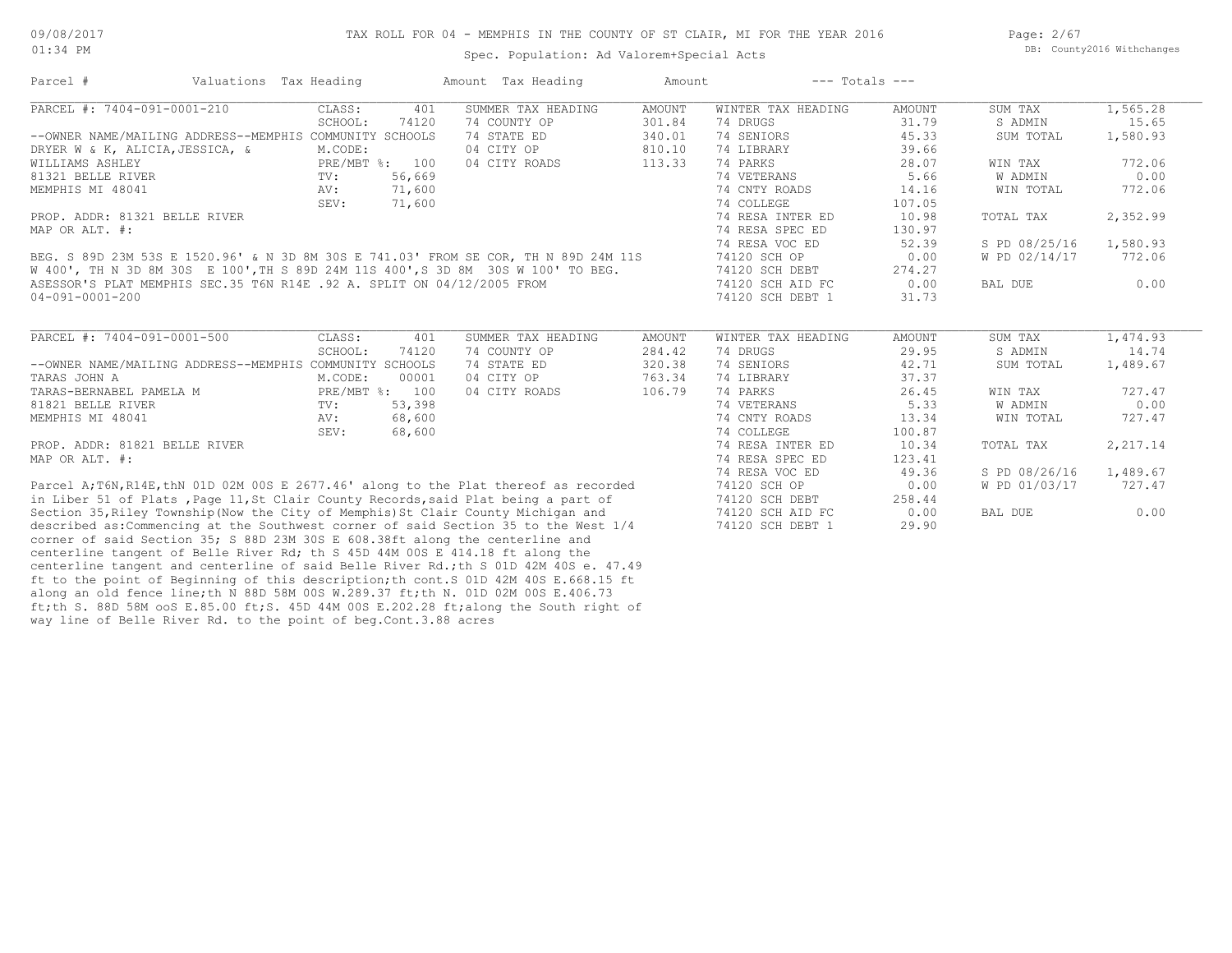#### TAX ROLL FOR 04 - MEMPHIS IN THE COUNTY OF ST CLAIR, MI FOR THE YEAR 2016

Spec. Population: Ad Valorem+Special Acts

Page: 3/67 DB: County2016 Withchanges

| Parcel #                                                                  | Valuations Tax Heading |              |        | Amount Tax Heading                                                                | Amount |                    | $---$ Totals $---$ |               |        |
|---------------------------------------------------------------------------|------------------------|--------------|--------|-----------------------------------------------------------------------------------|--------|--------------------|--------------------|---------------|--------|
| PARCEL #: 7404-091-0001-600                                               |                        | CLASS:       | 402    | SUMMER TAX HEADING                                                                | AMOUNT | WINTER TAX HEADING | AMOUNT             | SUM TAX       | 238.46 |
|                                                                           |                        | SCHOOL:      | 74120  | 74 COUNTY OP                                                                      | 45.98  | 74 DRUGS           | 4.84               | S ADMIN       | 2.38   |
| --OWNER NAME/MAILING ADDRESS--MEMPHIS COMMUNITY SCHOOLS                   |                        |              |        | 74 STATE ED                                                                       | 51.80  | 74 SENIORS         | 6.90               | SUM TOTAL     | 240.84 |
| TARAS JOHN A                                                              |                        | M.CODE:      |        | 04 CITY OP                                                                        | 123.42 | 74 LIBRARY         | 6.04               |               |        |
| 81821 BELLE RIVER                                                         |                        | $PRE/MBT$ %: | 100    | 04 CITY ROADS                                                                     | 17.26  | 74 PARKS           | 4.27               | WIN TAX       | 117.58 |
| MEMPHIS MI 48041                                                          |                        | TV:          | 8,634  |                                                                                   |        | 74 VETERANS        | 0.86               | W ADMIN       | 0.00   |
|                                                                           |                        | AV:          | 15,100 |                                                                                   |        | 74 CNTY ROADS      | 2.15               | WIN TOTAL     | 117.58 |
| PROP. ADDR: VACANT BELLE RIVER                                            |                        | SEV:         | 15,100 |                                                                                   |        | 74 COLLEGE         | 16.31              |               |        |
| MAP OR ALT. #:                                                            |                        |              |        |                                                                                   |        | 74 RESA INTER ED   | 1.67               | TOTAL TAX     | 358.42 |
|                                                                           |                        |              |        |                                                                                   |        | 74 RESA SPEC ED    | 19.95              |               |        |
|                                                                           |                        |              |        | Legal Description: Parcel "B"A parcel of land being a part of Outlot A Assessor's |        | 74 RESA VOC ED     | 7.98               | S PD 08/26/16 | 240.84 |
| Plat of Memphis" according to the Plat thereof as recorded in Liber 51 of |                        |              |        |                                                                                   |        | 74120 SCH OP       | 0.00               | W PD 02/01/17 | 117.58 |
|                                                                           |                        |              |        |                                                                                   |        |                    |                    |               |        |

description.Containing 1.02 Acres. Belle River Rd.and the Arc. of said curve to the left 99.55 ft. to the Beg.of 18S,Chord Bears N.51D 34M 39S W. 99.38 ft)th along the South right of Way line of River Rd.and a point on a curve to the left (Radius=487.99 ft., Delta=11D 41M ft;th N.04D 37M 00S E. 400.00 ft to a point on the South Right of Way line of Belle of this described;th contining S. 01D 02M 00S W. 488.75 ft;th S.88D 58M 00S E.85.00 tangent of said Belle River Road;S 01D 02M 00S W. 59.18ft to the point of beginning tangent of Belle River Road;th S.45D 44M 00S E.64.03 ft along the centerline Section 35;th S. 88D 23M 30S E.608.38 ft along the centerline and centerline E.2676.79 ft along the West line of Section 35 to the West 1/4 corner of said as:Commencing at the Southwest corner of said Section 35,T6N,R14E;th N 01D 02M 00S 74120 SCH DEBT 1 4.83 Township(Now the City of Memphis),St Clair County,Michigan and described 74120 SCH AID FC 0.00 BAL DUE 0.00 plats,Page 11,St Clair County Records,said Plat being a part of Section 35,Riley 74120 SCH DEBT 41.78

| PARCEL #: 7404-091-0002-100                                                          | CLASS:  | 401            | SUMMER TAX HEADING | AMOUNT   | WINTER TAX HEADING | AMOUNT | SUM TAX       | 3,229.49 |
|--------------------------------------------------------------------------------------|---------|----------------|--------------------|----------|--------------------|--------|---------------|----------|
|                                                                                      | SCHOOL: | 74120          | 74 COUNTY OP       | 622.76   | 74 DRUGS           | 65.59  | S ADMIN       | 32.29    |
| --OWNER NAME/MAILING ADDRESS--MEMPHIS COMMUNITY SCHOOLS                              |         |                | 74 STATE ED        | 701.51   | 74 SENIORS         | 93.53  | SUM TOTAL     | 3,261.78 |
| ADDINGTON DARRIN & MELISSA                                                           | M.CODE: |                | 04 CITY OP         | 1,671.39 | 74 LIBRARY         | 81.84  |               |          |
| 81847 BELLE RIVER                                                                    |         | PRE/MBT %: 100 | 04 CITY ROADS      | 233.83   | 74 PARKS           | 57.92  | WIN TAX       | 1,592.98 |
| MEMPHIS MI 48041                                                                     | TV:     | 116,919        |                    |          | 74 VETERANS        | 11.69  | W ADMIN       | 0.00     |
|                                                                                      | AV:     | 137,500        |                    |          | 74 CNTY ROADS      | 29.22  | WIN TOTAL     | 1,592.98 |
| PROP. ADDR: 81847 BELLE RIVER                                                        | SEV:    | 137,500        |                    |          | 74 COLLEGE         | 220.87 |               |          |
| MAP OR ALT. #:                                                                       |         |                |                    |          | 74 RESA INTER ED   | 22.65  | TOTAL TAX     | 4,854.76 |
|                                                                                      |         |                |                    |          | 74 RESA SPEC ED    | 270.23 |               |          |
| T6N R14E CITY OF MEMPHIS COMM AT W1/4 COR SEC 35 TH S88*23'30"E 435.02 ALG CL & CL   |         |                |                    |          | 74 RESA VOC ED     | 108.09 | S PD 08/31/16 | 3,261.78 |
| TANGENT BELLE RIVER RD TO POB TH CONT S88*23'30"E 173.36 FT ALG CL TANGENT TO P I    |         |                |                    |          | 74120 SCH OP       | 0.00   | W PD 02/14/17 | 1,592.98 |
| OF A CURVE TH S 45*44'E 64.03 FT ALG CL TANGENT TH S 01*02'W 739.59', TH N60*16'40"W |         |                |                    |          | 74120 SCH DEBT     | 565.88 |               |          |
|                                                                                      |         |                |                    |          |                    |        |               |          |

OUTLOT A ASSESSOR'S PLAT OF MEMPHIS 74120 SCH DEBT 1 65.47 124.68',TH N 43\*43'54"W 157.09',TH N01\*02'E 613.80' TO POB. 3.568 AC. PART OF 74120 SCH AID FC 0.00 BAL DUE 0.00

| PARCEL #: 7404-091-0003-200                                                         | CLASS:  | 401            | SUMMER TAX HEADING | AMOUNT | WINTER TAX HEADING | AMOUNT | SUM TAX       | 1,824.15 |
|-------------------------------------------------------------------------------------|---------|----------------|--------------------|--------|--------------------|--------|---------------|----------|
|                                                                                     | SCHOOL: | 74120          | 74 COUNTY OP       | 351.76 | 74 DRUGS           | 37.04  | S ADMIN       | 18.24    |
| --OWNER NAME/MAILING ADDRESS--MEMPHIS COMMUNITY SCHOOLS                             |         |                | 74 STATE ED        | 396.24 | 74 SENTORS         | 52.83  | SUM TOTAL     | 1,842.39 |
| ELLIOTT TINA M                                                                      | M.CODE: |                | 04 CITY OP         | 944.07 | 74 LIBRARY         | 46.22  |               |          |
| 81917 BELLE RIVER                                                                   |         | PRE/MBT %: 100 | 04 CITY ROADS      | 132.08 | 74 PARKS           | 32.71  | WIN TAX       | 899.75   |
| MEMPHIS MI 48041                                                                    | TV:     | 66,041         |                    |        | 74 VETERANS        | 6.60   | W ADMIN       | 0.00     |
|                                                                                     | AV:     | 99,000         |                    |        | 74 CNTY ROADS      | 16.51  | WIN TOTAL     | 899.75   |
| PROP. ADDR: 81917 BELLE RIVER                                                       | SEV:    | 99,000         |                    |        | 74 COLLEGE         | 124.75 |               |          |
| MAP OR ALT. #:                                                                      |         |                |                    |        | 74 RESA INTER ED   | 12.79  | TOTAL TAX     | 2,742.14 |
|                                                                                     |         |                |                    |        | 74 RESA SPEC ED    | 152.64 |               |          |
| COMM AT THE W1/4 COR OF SEC 35; T6N R14E; TH S88*23'30"E 115.00 FT ALG THE C/L OF   |         |                |                    |        | 74 RESA VOC ED     | 61.05  | S PD 08/09/16 | 1,842.39 |
| BELLE RIVER RD TO THE POB OF THIS DESC; TH CONT S88*23'30"E 320.02 FT ALG THE C/L & |         |                |                    |        | 74120 SCH OP       | 0.00   | W PD 02/10/17 | 899.75   |
|                                                                                     |         |                |                    |        | $71120$ CCU DEDT   | 21062  |               |          |

RIVER RD AND THE POB 3.51 A. PART OF OUTLOT A ASSESSOR'S PLAT OF MEMPHIS 74120 SCH DEBT 1 36.98 216.22',TH N 35\*42'10"W 243.30',TH N01\*02'00" 294.33' TO A PT IN THE CL OF BELLE 74120 SCH AID FC 0.00 BAL DUE 0.00 C/L TANGENT OF BELLE RIVER RD, TH S 01\*02'00" W 613.80',TH N 52\*45'55" W 74120 SCH DEBT 319.63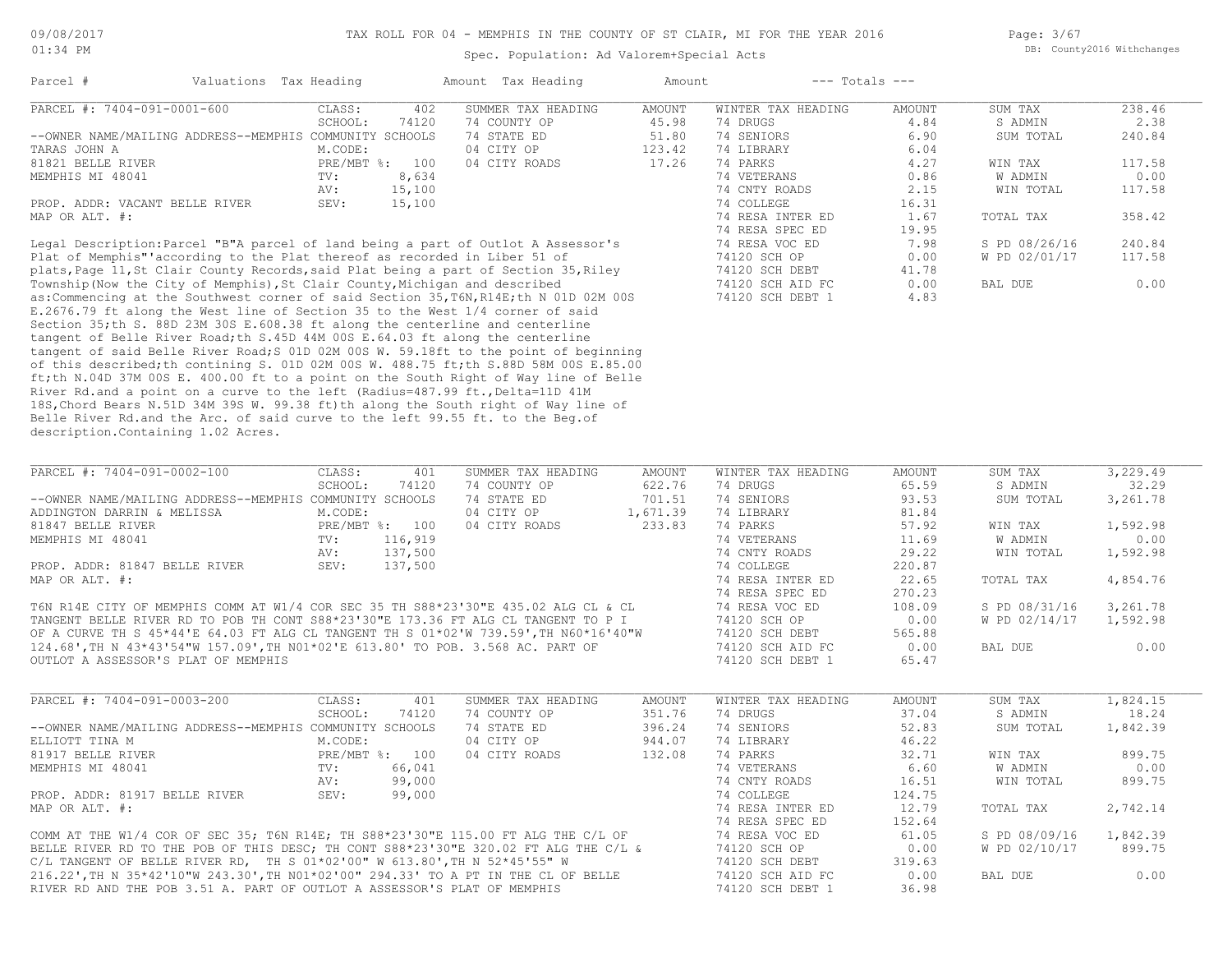Page: 4/67 DB: County2016 Withchanges

## Spec. Population: Ad Valorem+Special Acts

| Parcel #                                                        |                                                         | Valuations Tax Heading   |            | Amount Tax Heading                                                                                                                                                                                                                       | Amount           | $---$ Totals $---$                   |               |                        |          |
|-----------------------------------------------------------------|---------------------------------------------------------|--------------------------|------------|------------------------------------------------------------------------------------------------------------------------------------------------------------------------------------------------------------------------------------------|------------------|--------------------------------------|---------------|------------------------|----------|
| PARCEL #: 7404-091-0003-300                                     |                                                         | CLASS:                   | 401        | SUMMER TAX HEADING                                                                                                                                                                                                                       | AMOUNT           | WINTER TAX HEADING                   | AMOUNT        | SUM TAX                | 2,313.32 |
|                                                                 |                                                         | SCHOOL:                  | 74120      | 74 COUNTY OP                                                                                                                                                                                                                             | 446.09           | 74 DRUGS                             | 46.98         | S ADMIN                | 23.13    |
| --OWNER NAME/MAILING ADDRESS--MEMPHIS COMMUNITY SCHOOLS         |                                                         |                          |            | 74 STATE ED                                                                                                                                                                                                                              | 502.50           | 74 SENIORS                           | 67.00         | SUM TOTAL              | 2,336.45 |
| GOERTZEN REBECCA                                                |                                                         | M.CODE:                  | 00001      | 04 CITY OP 1,197.23                                                                                                                                                                                                                      |                  | 74 LIBRARY                           | 58.62         |                        |          |
| 81993 BELLE RIVER                                               |                                                         | PRE/MBT %: 100           |            | 04 CITY ROADS                                                                                                                                                                                                                            | 167.50           | 74 PARKS                             | 41.48         | WIN TAX                | 1,141.06 |
|                                                                 |                                                         |                          |            |                                                                                                                                                                                                                                          |                  |                                      |               | W ADMIN                | 0.00     |
|                                                                 |                                                         |                          |            |                                                                                                                                                                                                                                          |                  |                                      |               | WIN TOTAL              | 1,141.06 |
|                                                                 |                                                         |                          |            |                                                                                                                                                                                                                                          |                  |                                      |               |                        |          |
|                                                                 |                                                         |                          |            |                                                                                                                                                                                                                                          |                  |                                      |               | TOTAL TAX              | 3,477.51 |
|                                                                 |                                                         |                          |            |                                                                                                                                                                                                                                          |                  |                                      |               |                        |          |
|                                                                 |                                                         |                          |            |                                                                                                                                                                                                                                          |                  |                                      |               | S PD 08/26/16          | 2,336.45 |
|                                                                 |                                                         |                          |            |                                                                                                                                                                                                                                          |                  |                                      |               | W PD 01/03/17 1,141.06 |          |
|                                                                 |                                                         |                          |            |                                                                                                                                                                                                                                          |                  |                                      |               |                        |          |
|                                                                 |                                                         |                          |            |                                                                                                                                                                                                                                          |                  |                                      |               |                        |          |
|                                                                 |                                                         |                          |            |                                                                                                                                                                                                                                          |                  |                                      |               | BAL DUE                | 0.00     |
|                                                                 |                                                         |                          |            |                                                                                                                                                                                                                                          |                  |                                      |               |                        |          |
| PARCEL #: 7404-092-0001-000                                     |                                                         | CLASS:                   | 708        | SUMMER TAX HEADING                                                                                                                                                                                                                       | AMOUNT           | WINTER TAX HEADING                   | <b>AMOUNT</b> | SUM TAX                | 0.00     |
|                                                                 |                                                         | SCHOOL:                  | 74120      | 74 COUNTY OP                                                                                                                                                                                                                             | 0.00             | 74 DRUGS                             | 0.00          | S ADMIN                | 0.00     |
| --OWNER NAME/MAILING ADDRESS--MEMPHIS COMMUNITY SCHOOLS         |                                                         |                          |            | 74 STATE ED                                                                                                                                                                                                                              |                  | 74 SENIORS                           | 0.00          | SUM TOTAL              | 0.00     |
| FREE METHODIST CHURCH                                           |                                                         | M.CODE:                  |            | 04 CITY OP                                                                                                                                                                                                                               | $0.00$<br>$0.00$ | 74 LIBRARY                           | 0.00          |                        |          |
|                                                                 |                                                         |                          |            |                                                                                                                                                                                                                                          |                  |                                      |               |                        | 0.00     |
| 34361 BORDMAN                                                   |                                                         | PRE/MBT %:<br>TV:<br>AV: | $\circ$    | 04 CITY ROADS                                                                                                                                                                                                                            | 0.00             | 74 PARKS                             | 0.00          | WIN TAX                |          |
| MEMPHIS MI 48041                                                |                                                         |                          | $\bigcirc$ |                                                                                                                                                                                                                                          |                  | 74 VETERANS                          | 0.00          | <b>W ADMIN</b>         | 0.00     |
|                                                                 |                                                         |                          |            |                                                                                                                                                                                                                                          |                  | 74 CNTY ROADS                        | 0.00          | WIN TOTAL              | 0.00     |
|                                                                 |                                                         |                          |            | MEMPHIS MI 48041<br>PROP. ADDR: 34361 BORDMAN<br>MAP OR ALT. #:<br>MAP OR ALT. #:<br>THAT PART OF OUTLOT B; BEG AT SE COR TH N 3 DEG 8 1/2 MIN E 561 FT; TH N 89 DEG 25<br>1/2 MIN W 325.15 FT TH S 0 DEG 34 1/2 MIN W 560.44 FT; TH S 8 |                  |                                      | 0.00          |                        |          |
|                                                                 |                                                         |                          |            |                                                                                                                                                                                                                                          |                  | 74 RESA INTER ED                     | 0.00          | TOTAL TAX              | 0.00     |
|                                                                 |                                                         |                          |            |                                                                                                                                                                                                                                          |                  |                                      | 0.00          |                        |          |
|                                                                 |                                                         |                          |            |                                                                                                                                                                                                                                          |                  |                                      | 0.00          | BAL DUE                | 0.00     |
|                                                                 |                                                         |                          |            |                                                                                                                                                                                                                                          |                  |                                      | 0.00          |                        |          |
| FT TO BEG EXC. S 200 FT OF W 120 FT. ASSESSOR'S PLAT OF MEMPHIS |                                                         |                          |            |                                                                                                                                                                                                                                          |                  | 74120 SCH DEBT                       | 0.00          |                        |          |
|                                                                 |                                                         |                          |            |                                                                                                                                                                                                                                          |                  | 74120 SCH AID FC                     | 0.00          |                        |          |
|                                                                 |                                                         |                          |            |                                                                                                                                                                                                                                          |                  | 74120 SCH DEBT 1                     | 0.00          |                        |          |
|                                                                 |                                                         |                          |            |                                                                                                                                                                                                                                          |                  |                                      |               |                        |          |
| PARCEL #: 7404-092-0002-000                                     |                                                         | CLASS:                   | 704        | SUMMER TAX HEADING                                                                                                                                                                                                                       | AMOUNT           | WINTER TAX HEADING                   | AMOUNT        | SUM TAX                | 0.00     |
|                                                                 |                                                         | SCHOOL:                  | 74120      | 74 COUNTY OP                                                                                                                                                                                                                             | 0.00             | 74 DRUGS                             | 0.00          | S ADMIN                | 0.00     |
|                                                                 | --OWNER NAME/MAILING ADDRESS--MEMPHIS COMMUNITY SCHOOLS |                          |            | 74 STATE ED                                                                                                                                                                                                                              | 0.00             | 74 SENIORS                           | 0.00          | SUM TOTAL              | 0.00     |
|                                                                 |                                                         | M.CODE:                  |            | 04 CITY OP                                                                                                                                                                                                                               | 0.00             | 74 LIBRARY                           | 0.00          |                        |          |
| MEMPHIS COMMUNITY SCHOOLS                                       |                                                         |                          | $\Omega$   | 04 CITY ROADS                                                                                                                                                                                                                            | 0.00             | 74 PARKS                             | 0.00          | WIN TAX                | 0.00     |
| P.O. BOX 201                                                    |                                                         |                          |            |                                                                                                                                                                                                                                          |                  |                                      |               |                        |          |
|                                                                 |                                                         |                          |            |                                                                                                                                                                                                                                          |                  | 74 VETERANS                          | 0.00          | W ADMIN                | 0.00     |
|                                                                 |                                                         | PRE/MBT %:<br>TV:        |            |                                                                                                                                                                                                                                          |                  | 74 CNTY ROADS                        | 0.00          | WIN TOTAL              | 0.00     |
|                                                                 |                                                         |                          |            |                                                                                                                                                                                                                                          |                  | 74 COLLEGE                           | 0.00          |                        |          |
|                                                                 |                                                         |                          |            |                                                                                                                                                                                                                                          |                  |                                      |               |                        | 0.00     |
|                                                                 |                                                         |                          |            |                                                                                                                                                                                                                                          |                  | 74 RESA INTER ED                     | 0.00          | TOTAL TAX              |          |
|                                                                 |                                                         |                          |            |                                                                                                                                                                                                                                          |                  | 74 RESA SPEC ED                      | 0.00          |                        |          |
|                                                                 |                                                         |                          |            |                                                                                                                                                                                                                                          |                  | 74 RESA VOC ED                       | 0.00          | BAL DUE                | 0.00     |
|                                                                 |                                                         |                          |            |                                                                                                                                                                                                                                          |                  | 74120 SCH OP                         | 0.00          |                        |          |
|                                                                 |                                                         |                          |            |                                                                                                                                                                                                                                          |                  | 74120 SCH DEBT                       | 0.00          |                        |          |
|                                                                 |                                                         |                          |            | BEG AT SW COR OF OUTLOT B; TH S 89 DEG 25 1/2 MIN E 892.62 FT; TH N 0 DEG 34 1/2<br>4IN E 807 FT; TH N 89 DEG 25 1/2 MIN W 886.41 FT; TH S 1 DEG 01 MIN W 807 FT TO<br>EG. BEING PART OF OUTLOT B ASSESSOR'S PLAT OF MEMPHIS             |                  | 74120 SCH AID FC<br>74120 SCH DEBT 1 | 0.00<br>0.00  |                        |          |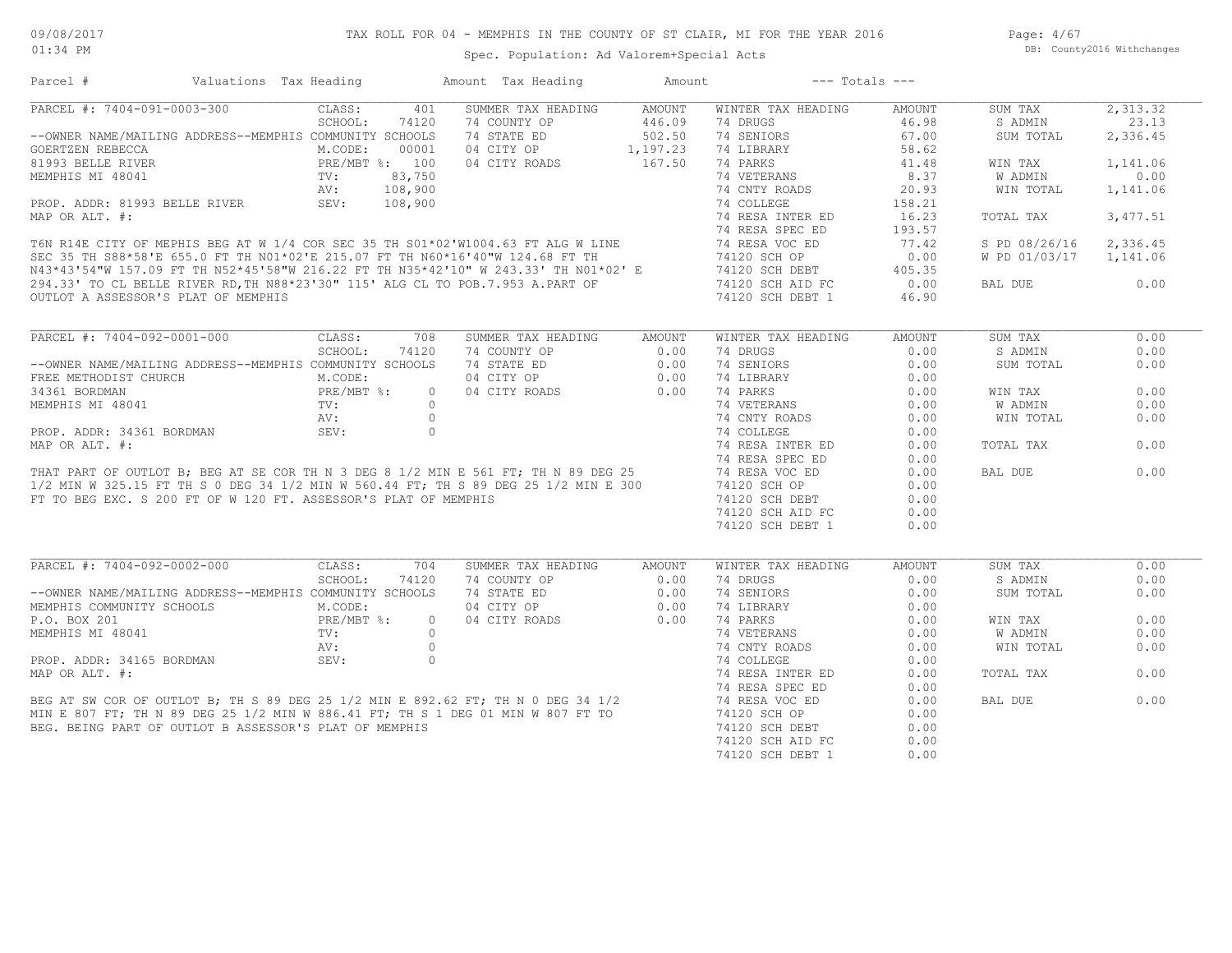## TAX ROLL FOR 04 - MEMPHIS IN THE COUNTY OF ST CLAIR, MI FOR THE YEAR 2016

Spec. Population: Ad Valorem+Special Acts

Page: 5/67 DB: County2016 Withchanges

| PARCEL #: 7404-092-0003-000<br>CLASS:<br>401<br>SUMMER TAX HEADING<br>AMOUNT<br>WINTER TAX HEADING<br>SUM TAX<br>AMOUNT<br>SCHOOL:<br>74120<br>74 DRUGS<br>24.36<br>11.99<br>74 COUNTY OP<br>74 STATE ED<br>74 STATE ED<br>260.57<br>04 CITY ROADS 86.85<br>S ADMIN<br>34.74<br>1,211.56<br>--OWNER NAME/MAILING ADDRESS--MEMPHIS COMMUNITY SCHOOLS<br>74 SENIORS<br>SUM TOTAL<br>FREE METHODIST CHURCH<br>THE METHODIST CHURCH<br>34361 BORDMAN<br>MEMPHIS MI 48041<br>MEMPHIS MI 48041<br>TV: 43,429<br>AV: 47,000<br>PROP. ADDR: 34333 BORDMAN<br>SEV: 47,000<br>30.40<br>74 LIBRARY<br>74 PARKS<br>21.51<br>1,371.36<br>WIN TAX<br>74 VETERANS<br>4.34<br>0.00<br>W ADMIN<br>74 CNTY ROADS<br>10.85<br>1,371.36<br>WIN TOTAL<br>74 COLLEGE<br>82.04<br>2,582.92<br>FROP. ADDR: 34333 BORDMAN<br>MAP OR ALT. #:<br>S 200 FT OF W 120 FT OF THAT PART OF OUTLOT B; BEG AT SE COR; TH N 3 DEG 8 1/2 MIN 74 RESA SPEC ED<br>E 561 FT; TH N 89 DEG 25 1/2 MIN W 325.15 FT; TH S 0 DEG 34 1/2 MIN W 560.44 F<br>8.41<br>TOTAL TAX<br>100.37<br>40.15<br>S PD 08/29/16<br>1,211.56<br>779.68<br>W PD 01/04/17 1,371.36<br>74120 SCH OF<br>74120 SCH DEBT 210.19<br>20.00 ATD FC 0.00<br>S 89 DEG 25 1/2 MIN E 300' TO BEG.ASSESSOR'S PLAT OF MEMPHIS<br>0.00<br>BAL DUE<br>24.32<br>74120 SCH DEBT 1<br>PARCEL #: 7404-093-0001-000<br>CLASS:<br>SUM TAX<br>401<br>SUMMER TAX HEADING<br>AMOUNT<br>WINTER TAX HEADING<br>AMOUNT<br>SCHOOL:<br>74 COUNTY OP<br>265.25<br>74 DRUGS<br>27.93<br>S ADMIN<br>13.75<br>74120<br>74 STATE ED<br>298.80<br>74 SENIORS<br>39.84<br>1,389.30<br>--OWNER NAME/MAILING ADDRESS--MEMPHIS COMMUNITY SCHOOLS<br>SUM TOTAL<br>34.86<br>BOBCEAN JOSHUA & AMANDA M.CODE: 00001<br>81185 COLE PRE/MBT %: 100<br>MEMPHIS MI 48041 TV: 49,800<br>PROP. ADDR: 81185 COLE SEV: 54,300<br>04 CITY OP<br>711.90<br>74 LIBRARY<br>99.60<br>74 PARKS<br>04 CITY ROADS<br>24.67<br>678.50<br>WIN TAX<br>74 VETERANS<br>4.98<br>W ADMIN<br>0.00<br>MEMPHIS MI 48041<br>MEMPHIS MI 48041<br>MEMPHIS MI 48041<br>MEMPHIS MI 48041<br>MEMPHIS MI 48041<br>MEMPHIS MI 48041<br>MEMPHIS MI 48041<br>MEMPHIS 74 COLLEGE<br>MAP OR ALT. #:<br>SEV:<br>SEV:<br>SEV:<br>54,300<br>SEV:<br>54,300<br>74 COLLEGE<br>74 RESA<br>74 CNTY ROADS 12.45<br>WIN TOTAL<br>678.50<br>94.07<br>2,067.80<br>74 RESA INTER ED<br>74 RESA SPEC ED<br>9.65<br>TOTAL TAX<br>115.10<br>46.04<br>S PD 08/26/16 1,389.30<br>74120 SCH OP<br>0.00<br>W PD 01/03/17 678.50<br>74120 SCH DEBT 241.03<br>74120 SCH AID FC 0.00<br>0.00<br>BAL DUE<br>74120 SCH DEBT 1<br>27.88<br>PARCEL #: 7404-093-0002-000<br>CLASS:<br>SUMMER TAX HEADING<br>SUM TAX<br>911.44<br>401<br><b>AMOUNT</b><br>WINTER TAX HEADING<br><b>AMOUNT</b><br>SCHOOL:<br>74 DRUGS<br>18.51<br>9.11<br>74120<br>S ADMIN<br>74 COUNTY OF<br>74 STATE ED 197.98<br>471.71<br>26.39<br>--OWNER NAME/MAILING ADDRESS--MEMPHIS COMMUNITY SCHOOLS<br>74 SENIORS<br>SUM TOTAL<br>920.55<br>TREEND JACK & VICTORIA<br>TREEND JACK & VICTORIA<br>36092 BARTEL STREET<br>RICHMOND MI 48062<br>RICHMOND MI 48062<br>PROP. ADDR: 81205 COLE<br>SEV: 35,700<br>PROP. ADDR: 81205 COLE<br>SEV: 35,700<br>74 LIBRARY<br>23.09<br>65.99<br>$\frac{10}{3.29}$<br>1,041.93<br>04 CITY ROADS<br>74 PARKS<br>WIN TAX<br>74 VETERANS<br>W ADMIN<br>0.00<br>PROP. ADDR: 81205 COLE<br>MAP OR ALT. #:<br>N 90 FT OF S 155 FT MEAS ON W LOT LINE OF OUTLOT C ASSESSORS PLAT OF MEMPHIS<br>74 CNTY ROADS<br>74 COLLEGE<br>8.24<br>WIN TOTAL<br>1,041.93<br>62.33<br>6.39<br>1,962.48<br>74 RESA INTER ED<br>TOTAL TAX<br>74 RESA SPEC ED<br>76.26<br>74 RESA VOC ED<br>30.50<br>S PD 08/30/16<br>920.55<br>74120 SCH OP<br>592.41<br>W PD 12/20/16<br>1,041.93<br>74120 SCH DEBT<br>159.71<br>0.00<br>0.00<br>74120 SCH AID FC<br>BAL DUE<br>18.47 | Parcel # | Valuations Tax Heading | Amount Tax Heading | Amount |                  | $---$ Totals $---$ |          |
|---------------------------------------------------------------------------------------------------------------------------------------------------------------------------------------------------------------------------------------------------------------------------------------------------------------------------------------------------------------------------------------------------------------------------------------------------------------------------------------------------------------------------------------------------------------------------------------------------------------------------------------------------------------------------------------------------------------------------------------------------------------------------------------------------------------------------------------------------------------------------------------------------------------------------------------------------------------------------------------------------------------------------------------------------------------------------------------------------------------------------------------------------------------------------------------------------------------------------------------------------------------------------------------------------------------------------------------------------------------------------------------------------------------------------------------------------------------------------------------------------------------------------------------------------------------------------------------------------------------------------------------------------------------------------------------------------------------------------------------------------------------------------------------------------------------------------------------------------------------------------------------------------------------------------------------------------------------------------------------------------------------------------------------------------------------------------------------------------------------------------------------------------------------------------------------------------------------------------------------------------------------------------------------------------------------------------------------------------------------------------------------------------------------------------------------------------------------------------------------------------------------------------------------------------------------------------------------------------------------------------------------------------------------------------------------------------------------------------------------------------------------------------------------------------------------------------------------------------------------------------------------------------------------------------------------------------------------------------------------------------------------------------------------------------------------------------------------------------------------------------------------------------------------------------------------------------------------------------------------------------------------------------------------------------------------------------------------------------------------------------------------------------------------------------------------------------------------------------------------------------------------------------------------------------------------------------------------------------------------------------------------------------------------------------------------------------------------------------------------------------------------------------------|----------|------------------------|--------------------|--------|------------------|--------------------|----------|
| $\overline{1,375.55}$                                                                                                                                                                                                                                                                                                                                                                                                                                                                                                                                                                                                                                                                                                                                                                                                                                                                                                                                                                                                                                                                                                                                                                                                                                                                                                                                                                                                                                                                                                                                                                                                                                                                                                                                                                                                                                                                                                                                                                                                                                                                                                                                                                                                                                                                                                                                                                                                                                                                                                                                                                                                                                                                                                                                                                                                                                                                                                                                                                                                                                                                                                                                                                                                                                                                                                                                                                                                                                                                                                                                                                                                                                                                                                                                                           |          |                        |                    |        |                  |                    | 1,199.57 |
|                                                                                                                                                                                                                                                                                                                                                                                                                                                                                                                                                                                                                                                                                                                                                                                                                                                                                                                                                                                                                                                                                                                                                                                                                                                                                                                                                                                                                                                                                                                                                                                                                                                                                                                                                                                                                                                                                                                                                                                                                                                                                                                                                                                                                                                                                                                                                                                                                                                                                                                                                                                                                                                                                                                                                                                                                                                                                                                                                                                                                                                                                                                                                                                                                                                                                                                                                                                                                                                                                                                                                                                                                                                                                                                                                                                 |          |                        |                    |        |                  |                    |          |
|                                                                                                                                                                                                                                                                                                                                                                                                                                                                                                                                                                                                                                                                                                                                                                                                                                                                                                                                                                                                                                                                                                                                                                                                                                                                                                                                                                                                                                                                                                                                                                                                                                                                                                                                                                                                                                                                                                                                                                                                                                                                                                                                                                                                                                                                                                                                                                                                                                                                                                                                                                                                                                                                                                                                                                                                                                                                                                                                                                                                                                                                                                                                                                                                                                                                                                                                                                                                                                                                                                                                                                                                                                                                                                                                                                                 |          |                        |                    |        |                  |                    |          |
|                                                                                                                                                                                                                                                                                                                                                                                                                                                                                                                                                                                                                                                                                                                                                                                                                                                                                                                                                                                                                                                                                                                                                                                                                                                                                                                                                                                                                                                                                                                                                                                                                                                                                                                                                                                                                                                                                                                                                                                                                                                                                                                                                                                                                                                                                                                                                                                                                                                                                                                                                                                                                                                                                                                                                                                                                                                                                                                                                                                                                                                                                                                                                                                                                                                                                                                                                                                                                                                                                                                                                                                                                                                                                                                                                                                 |          |                        |                    |        |                  |                    |          |
|                                                                                                                                                                                                                                                                                                                                                                                                                                                                                                                                                                                                                                                                                                                                                                                                                                                                                                                                                                                                                                                                                                                                                                                                                                                                                                                                                                                                                                                                                                                                                                                                                                                                                                                                                                                                                                                                                                                                                                                                                                                                                                                                                                                                                                                                                                                                                                                                                                                                                                                                                                                                                                                                                                                                                                                                                                                                                                                                                                                                                                                                                                                                                                                                                                                                                                                                                                                                                                                                                                                                                                                                                                                                                                                                                                                 |          |                        |                    |        |                  |                    |          |
|                                                                                                                                                                                                                                                                                                                                                                                                                                                                                                                                                                                                                                                                                                                                                                                                                                                                                                                                                                                                                                                                                                                                                                                                                                                                                                                                                                                                                                                                                                                                                                                                                                                                                                                                                                                                                                                                                                                                                                                                                                                                                                                                                                                                                                                                                                                                                                                                                                                                                                                                                                                                                                                                                                                                                                                                                                                                                                                                                                                                                                                                                                                                                                                                                                                                                                                                                                                                                                                                                                                                                                                                                                                                                                                                                                                 |          |                        |                    |        |                  |                    |          |
|                                                                                                                                                                                                                                                                                                                                                                                                                                                                                                                                                                                                                                                                                                                                                                                                                                                                                                                                                                                                                                                                                                                                                                                                                                                                                                                                                                                                                                                                                                                                                                                                                                                                                                                                                                                                                                                                                                                                                                                                                                                                                                                                                                                                                                                                                                                                                                                                                                                                                                                                                                                                                                                                                                                                                                                                                                                                                                                                                                                                                                                                                                                                                                                                                                                                                                                                                                                                                                                                                                                                                                                                                                                                                                                                                                                 |          |                        |                    |        |                  |                    |          |
|                                                                                                                                                                                                                                                                                                                                                                                                                                                                                                                                                                                                                                                                                                                                                                                                                                                                                                                                                                                                                                                                                                                                                                                                                                                                                                                                                                                                                                                                                                                                                                                                                                                                                                                                                                                                                                                                                                                                                                                                                                                                                                                                                                                                                                                                                                                                                                                                                                                                                                                                                                                                                                                                                                                                                                                                                                                                                                                                                                                                                                                                                                                                                                                                                                                                                                                                                                                                                                                                                                                                                                                                                                                                                                                                                                                 |          |                        |                    |        |                  |                    |          |
|                                                                                                                                                                                                                                                                                                                                                                                                                                                                                                                                                                                                                                                                                                                                                                                                                                                                                                                                                                                                                                                                                                                                                                                                                                                                                                                                                                                                                                                                                                                                                                                                                                                                                                                                                                                                                                                                                                                                                                                                                                                                                                                                                                                                                                                                                                                                                                                                                                                                                                                                                                                                                                                                                                                                                                                                                                                                                                                                                                                                                                                                                                                                                                                                                                                                                                                                                                                                                                                                                                                                                                                                                                                                                                                                                                                 |          |                        |                    |        |                  |                    |          |
|                                                                                                                                                                                                                                                                                                                                                                                                                                                                                                                                                                                                                                                                                                                                                                                                                                                                                                                                                                                                                                                                                                                                                                                                                                                                                                                                                                                                                                                                                                                                                                                                                                                                                                                                                                                                                                                                                                                                                                                                                                                                                                                                                                                                                                                                                                                                                                                                                                                                                                                                                                                                                                                                                                                                                                                                                                                                                                                                                                                                                                                                                                                                                                                                                                                                                                                                                                                                                                                                                                                                                                                                                                                                                                                                                                                 |          |                        |                    |        |                  |                    |          |
|                                                                                                                                                                                                                                                                                                                                                                                                                                                                                                                                                                                                                                                                                                                                                                                                                                                                                                                                                                                                                                                                                                                                                                                                                                                                                                                                                                                                                                                                                                                                                                                                                                                                                                                                                                                                                                                                                                                                                                                                                                                                                                                                                                                                                                                                                                                                                                                                                                                                                                                                                                                                                                                                                                                                                                                                                                                                                                                                                                                                                                                                                                                                                                                                                                                                                                                                                                                                                                                                                                                                                                                                                                                                                                                                                                                 |          |                        |                    |        |                  |                    |          |
|                                                                                                                                                                                                                                                                                                                                                                                                                                                                                                                                                                                                                                                                                                                                                                                                                                                                                                                                                                                                                                                                                                                                                                                                                                                                                                                                                                                                                                                                                                                                                                                                                                                                                                                                                                                                                                                                                                                                                                                                                                                                                                                                                                                                                                                                                                                                                                                                                                                                                                                                                                                                                                                                                                                                                                                                                                                                                                                                                                                                                                                                                                                                                                                                                                                                                                                                                                                                                                                                                                                                                                                                                                                                                                                                                                                 |          |                        |                    |        |                  |                    |          |
|                                                                                                                                                                                                                                                                                                                                                                                                                                                                                                                                                                                                                                                                                                                                                                                                                                                                                                                                                                                                                                                                                                                                                                                                                                                                                                                                                                                                                                                                                                                                                                                                                                                                                                                                                                                                                                                                                                                                                                                                                                                                                                                                                                                                                                                                                                                                                                                                                                                                                                                                                                                                                                                                                                                                                                                                                                                                                                                                                                                                                                                                                                                                                                                                                                                                                                                                                                                                                                                                                                                                                                                                                                                                                                                                                                                 |          |                        |                    |        |                  |                    |          |
|                                                                                                                                                                                                                                                                                                                                                                                                                                                                                                                                                                                                                                                                                                                                                                                                                                                                                                                                                                                                                                                                                                                                                                                                                                                                                                                                                                                                                                                                                                                                                                                                                                                                                                                                                                                                                                                                                                                                                                                                                                                                                                                                                                                                                                                                                                                                                                                                                                                                                                                                                                                                                                                                                                                                                                                                                                                                                                                                                                                                                                                                                                                                                                                                                                                                                                                                                                                                                                                                                                                                                                                                                                                                                                                                                                                 |          |                        |                    |        |                  |                    |          |
|                                                                                                                                                                                                                                                                                                                                                                                                                                                                                                                                                                                                                                                                                                                                                                                                                                                                                                                                                                                                                                                                                                                                                                                                                                                                                                                                                                                                                                                                                                                                                                                                                                                                                                                                                                                                                                                                                                                                                                                                                                                                                                                                                                                                                                                                                                                                                                                                                                                                                                                                                                                                                                                                                                                                                                                                                                                                                                                                                                                                                                                                                                                                                                                                                                                                                                                                                                                                                                                                                                                                                                                                                                                                                                                                                                                 |          |                        |                    |        |                  |                    |          |
|                                                                                                                                                                                                                                                                                                                                                                                                                                                                                                                                                                                                                                                                                                                                                                                                                                                                                                                                                                                                                                                                                                                                                                                                                                                                                                                                                                                                                                                                                                                                                                                                                                                                                                                                                                                                                                                                                                                                                                                                                                                                                                                                                                                                                                                                                                                                                                                                                                                                                                                                                                                                                                                                                                                                                                                                                                                                                                                                                                                                                                                                                                                                                                                                                                                                                                                                                                                                                                                                                                                                                                                                                                                                                                                                                                                 |          |                        |                    |        |                  |                    |          |
|                                                                                                                                                                                                                                                                                                                                                                                                                                                                                                                                                                                                                                                                                                                                                                                                                                                                                                                                                                                                                                                                                                                                                                                                                                                                                                                                                                                                                                                                                                                                                                                                                                                                                                                                                                                                                                                                                                                                                                                                                                                                                                                                                                                                                                                                                                                                                                                                                                                                                                                                                                                                                                                                                                                                                                                                                                                                                                                                                                                                                                                                                                                                                                                                                                                                                                                                                                                                                                                                                                                                                                                                                                                                                                                                                                                 |          |                        |                    |        |                  |                    |          |
|                                                                                                                                                                                                                                                                                                                                                                                                                                                                                                                                                                                                                                                                                                                                                                                                                                                                                                                                                                                                                                                                                                                                                                                                                                                                                                                                                                                                                                                                                                                                                                                                                                                                                                                                                                                                                                                                                                                                                                                                                                                                                                                                                                                                                                                                                                                                                                                                                                                                                                                                                                                                                                                                                                                                                                                                                                                                                                                                                                                                                                                                                                                                                                                                                                                                                                                                                                                                                                                                                                                                                                                                                                                                                                                                                                                 |          |                        |                    |        |                  |                    |          |
|                                                                                                                                                                                                                                                                                                                                                                                                                                                                                                                                                                                                                                                                                                                                                                                                                                                                                                                                                                                                                                                                                                                                                                                                                                                                                                                                                                                                                                                                                                                                                                                                                                                                                                                                                                                                                                                                                                                                                                                                                                                                                                                                                                                                                                                                                                                                                                                                                                                                                                                                                                                                                                                                                                                                                                                                                                                                                                                                                                                                                                                                                                                                                                                                                                                                                                                                                                                                                                                                                                                                                                                                                                                                                                                                                                                 |          |                        |                    |        |                  |                    |          |
|                                                                                                                                                                                                                                                                                                                                                                                                                                                                                                                                                                                                                                                                                                                                                                                                                                                                                                                                                                                                                                                                                                                                                                                                                                                                                                                                                                                                                                                                                                                                                                                                                                                                                                                                                                                                                                                                                                                                                                                                                                                                                                                                                                                                                                                                                                                                                                                                                                                                                                                                                                                                                                                                                                                                                                                                                                                                                                                                                                                                                                                                                                                                                                                                                                                                                                                                                                                                                                                                                                                                                                                                                                                                                                                                                                                 |          |                        |                    |        |                  |                    |          |
|                                                                                                                                                                                                                                                                                                                                                                                                                                                                                                                                                                                                                                                                                                                                                                                                                                                                                                                                                                                                                                                                                                                                                                                                                                                                                                                                                                                                                                                                                                                                                                                                                                                                                                                                                                                                                                                                                                                                                                                                                                                                                                                                                                                                                                                                                                                                                                                                                                                                                                                                                                                                                                                                                                                                                                                                                                                                                                                                                                                                                                                                                                                                                                                                                                                                                                                                                                                                                                                                                                                                                                                                                                                                                                                                                                                 |          |                        |                    |        |                  |                    |          |
|                                                                                                                                                                                                                                                                                                                                                                                                                                                                                                                                                                                                                                                                                                                                                                                                                                                                                                                                                                                                                                                                                                                                                                                                                                                                                                                                                                                                                                                                                                                                                                                                                                                                                                                                                                                                                                                                                                                                                                                                                                                                                                                                                                                                                                                                                                                                                                                                                                                                                                                                                                                                                                                                                                                                                                                                                                                                                                                                                                                                                                                                                                                                                                                                                                                                                                                                                                                                                                                                                                                                                                                                                                                                                                                                                                                 |          |                        |                    |        |                  |                    |          |
|                                                                                                                                                                                                                                                                                                                                                                                                                                                                                                                                                                                                                                                                                                                                                                                                                                                                                                                                                                                                                                                                                                                                                                                                                                                                                                                                                                                                                                                                                                                                                                                                                                                                                                                                                                                                                                                                                                                                                                                                                                                                                                                                                                                                                                                                                                                                                                                                                                                                                                                                                                                                                                                                                                                                                                                                                                                                                                                                                                                                                                                                                                                                                                                                                                                                                                                                                                                                                                                                                                                                                                                                                                                                                                                                                                                 |          |                        |                    |        |                  |                    |          |
|                                                                                                                                                                                                                                                                                                                                                                                                                                                                                                                                                                                                                                                                                                                                                                                                                                                                                                                                                                                                                                                                                                                                                                                                                                                                                                                                                                                                                                                                                                                                                                                                                                                                                                                                                                                                                                                                                                                                                                                                                                                                                                                                                                                                                                                                                                                                                                                                                                                                                                                                                                                                                                                                                                                                                                                                                                                                                                                                                                                                                                                                                                                                                                                                                                                                                                                                                                                                                                                                                                                                                                                                                                                                                                                                                                                 |          |                        |                    |        |                  |                    |          |
|                                                                                                                                                                                                                                                                                                                                                                                                                                                                                                                                                                                                                                                                                                                                                                                                                                                                                                                                                                                                                                                                                                                                                                                                                                                                                                                                                                                                                                                                                                                                                                                                                                                                                                                                                                                                                                                                                                                                                                                                                                                                                                                                                                                                                                                                                                                                                                                                                                                                                                                                                                                                                                                                                                                                                                                                                                                                                                                                                                                                                                                                                                                                                                                                                                                                                                                                                                                                                                                                                                                                                                                                                                                                                                                                                                                 |          |                        |                    |        |                  |                    |          |
|                                                                                                                                                                                                                                                                                                                                                                                                                                                                                                                                                                                                                                                                                                                                                                                                                                                                                                                                                                                                                                                                                                                                                                                                                                                                                                                                                                                                                                                                                                                                                                                                                                                                                                                                                                                                                                                                                                                                                                                                                                                                                                                                                                                                                                                                                                                                                                                                                                                                                                                                                                                                                                                                                                                                                                                                                                                                                                                                                                                                                                                                                                                                                                                                                                                                                                                                                                                                                                                                                                                                                                                                                                                                                                                                                                                 |          |                        |                    |        |                  |                    |          |
|                                                                                                                                                                                                                                                                                                                                                                                                                                                                                                                                                                                                                                                                                                                                                                                                                                                                                                                                                                                                                                                                                                                                                                                                                                                                                                                                                                                                                                                                                                                                                                                                                                                                                                                                                                                                                                                                                                                                                                                                                                                                                                                                                                                                                                                                                                                                                                                                                                                                                                                                                                                                                                                                                                                                                                                                                                                                                                                                                                                                                                                                                                                                                                                                                                                                                                                                                                                                                                                                                                                                                                                                                                                                                                                                                                                 |          |                        |                    |        |                  |                    |          |
|                                                                                                                                                                                                                                                                                                                                                                                                                                                                                                                                                                                                                                                                                                                                                                                                                                                                                                                                                                                                                                                                                                                                                                                                                                                                                                                                                                                                                                                                                                                                                                                                                                                                                                                                                                                                                                                                                                                                                                                                                                                                                                                                                                                                                                                                                                                                                                                                                                                                                                                                                                                                                                                                                                                                                                                                                                                                                                                                                                                                                                                                                                                                                                                                                                                                                                                                                                                                                                                                                                                                                                                                                                                                                                                                                                                 |          |                        |                    |        |                  |                    |          |
|                                                                                                                                                                                                                                                                                                                                                                                                                                                                                                                                                                                                                                                                                                                                                                                                                                                                                                                                                                                                                                                                                                                                                                                                                                                                                                                                                                                                                                                                                                                                                                                                                                                                                                                                                                                                                                                                                                                                                                                                                                                                                                                                                                                                                                                                                                                                                                                                                                                                                                                                                                                                                                                                                                                                                                                                                                                                                                                                                                                                                                                                                                                                                                                                                                                                                                                                                                                                                                                                                                                                                                                                                                                                                                                                                                                 |          |                        |                    |        |                  |                    |          |
|                                                                                                                                                                                                                                                                                                                                                                                                                                                                                                                                                                                                                                                                                                                                                                                                                                                                                                                                                                                                                                                                                                                                                                                                                                                                                                                                                                                                                                                                                                                                                                                                                                                                                                                                                                                                                                                                                                                                                                                                                                                                                                                                                                                                                                                                                                                                                                                                                                                                                                                                                                                                                                                                                                                                                                                                                                                                                                                                                                                                                                                                                                                                                                                                                                                                                                                                                                                                                                                                                                                                                                                                                                                                                                                                                                                 |          |                        |                    |        |                  |                    |          |
|                                                                                                                                                                                                                                                                                                                                                                                                                                                                                                                                                                                                                                                                                                                                                                                                                                                                                                                                                                                                                                                                                                                                                                                                                                                                                                                                                                                                                                                                                                                                                                                                                                                                                                                                                                                                                                                                                                                                                                                                                                                                                                                                                                                                                                                                                                                                                                                                                                                                                                                                                                                                                                                                                                                                                                                                                                                                                                                                                                                                                                                                                                                                                                                                                                                                                                                                                                                                                                                                                                                                                                                                                                                                                                                                                                                 |          |                        |                    |        |                  |                    |          |
|                                                                                                                                                                                                                                                                                                                                                                                                                                                                                                                                                                                                                                                                                                                                                                                                                                                                                                                                                                                                                                                                                                                                                                                                                                                                                                                                                                                                                                                                                                                                                                                                                                                                                                                                                                                                                                                                                                                                                                                                                                                                                                                                                                                                                                                                                                                                                                                                                                                                                                                                                                                                                                                                                                                                                                                                                                                                                                                                                                                                                                                                                                                                                                                                                                                                                                                                                                                                                                                                                                                                                                                                                                                                                                                                                                                 |          |                        |                    |        |                  |                    |          |
|                                                                                                                                                                                                                                                                                                                                                                                                                                                                                                                                                                                                                                                                                                                                                                                                                                                                                                                                                                                                                                                                                                                                                                                                                                                                                                                                                                                                                                                                                                                                                                                                                                                                                                                                                                                                                                                                                                                                                                                                                                                                                                                                                                                                                                                                                                                                                                                                                                                                                                                                                                                                                                                                                                                                                                                                                                                                                                                                                                                                                                                                                                                                                                                                                                                                                                                                                                                                                                                                                                                                                                                                                                                                                                                                                                                 |          |                        |                    |        |                  |                    |          |
|                                                                                                                                                                                                                                                                                                                                                                                                                                                                                                                                                                                                                                                                                                                                                                                                                                                                                                                                                                                                                                                                                                                                                                                                                                                                                                                                                                                                                                                                                                                                                                                                                                                                                                                                                                                                                                                                                                                                                                                                                                                                                                                                                                                                                                                                                                                                                                                                                                                                                                                                                                                                                                                                                                                                                                                                                                                                                                                                                                                                                                                                                                                                                                                                                                                                                                                                                                                                                                                                                                                                                                                                                                                                                                                                                                                 |          |                        |                    |        |                  |                    |          |
|                                                                                                                                                                                                                                                                                                                                                                                                                                                                                                                                                                                                                                                                                                                                                                                                                                                                                                                                                                                                                                                                                                                                                                                                                                                                                                                                                                                                                                                                                                                                                                                                                                                                                                                                                                                                                                                                                                                                                                                                                                                                                                                                                                                                                                                                                                                                                                                                                                                                                                                                                                                                                                                                                                                                                                                                                                                                                                                                                                                                                                                                                                                                                                                                                                                                                                                                                                                                                                                                                                                                                                                                                                                                                                                                                                                 |          |                        |                    |        |                  |                    |          |
|                                                                                                                                                                                                                                                                                                                                                                                                                                                                                                                                                                                                                                                                                                                                                                                                                                                                                                                                                                                                                                                                                                                                                                                                                                                                                                                                                                                                                                                                                                                                                                                                                                                                                                                                                                                                                                                                                                                                                                                                                                                                                                                                                                                                                                                                                                                                                                                                                                                                                                                                                                                                                                                                                                                                                                                                                                                                                                                                                                                                                                                                                                                                                                                                                                                                                                                                                                                                                                                                                                                                                                                                                                                                                                                                                                                 |          |                        |                    |        |                  |                    |          |
|                                                                                                                                                                                                                                                                                                                                                                                                                                                                                                                                                                                                                                                                                                                                                                                                                                                                                                                                                                                                                                                                                                                                                                                                                                                                                                                                                                                                                                                                                                                                                                                                                                                                                                                                                                                                                                                                                                                                                                                                                                                                                                                                                                                                                                                                                                                                                                                                                                                                                                                                                                                                                                                                                                                                                                                                                                                                                                                                                                                                                                                                                                                                                                                                                                                                                                                                                                                                                                                                                                                                                                                                                                                                                                                                                                                 |          |                        |                    |        |                  |                    |          |
|                                                                                                                                                                                                                                                                                                                                                                                                                                                                                                                                                                                                                                                                                                                                                                                                                                                                                                                                                                                                                                                                                                                                                                                                                                                                                                                                                                                                                                                                                                                                                                                                                                                                                                                                                                                                                                                                                                                                                                                                                                                                                                                                                                                                                                                                                                                                                                                                                                                                                                                                                                                                                                                                                                                                                                                                                                                                                                                                                                                                                                                                                                                                                                                                                                                                                                                                                                                                                                                                                                                                                                                                                                                                                                                                                                                 |          |                        |                    |        |                  |                    |          |
|                                                                                                                                                                                                                                                                                                                                                                                                                                                                                                                                                                                                                                                                                                                                                                                                                                                                                                                                                                                                                                                                                                                                                                                                                                                                                                                                                                                                                                                                                                                                                                                                                                                                                                                                                                                                                                                                                                                                                                                                                                                                                                                                                                                                                                                                                                                                                                                                                                                                                                                                                                                                                                                                                                                                                                                                                                                                                                                                                                                                                                                                                                                                                                                                                                                                                                                                                                                                                                                                                                                                                                                                                                                                                                                                                                                 |          |                        |                    |        |                  |                    |          |
|                                                                                                                                                                                                                                                                                                                                                                                                                                                                                                                                                                                                                                                                                                                                                                                                                                                                                                                                                                                                                                                                                                                                                                                                                                                                                                                                                                                                                                                                                                                                                                                                                                                                                                                                                                                                                                                                                                                                                                                                                                                                                                                                                                                                                                                                                                                                                                                                                                                                                                                                                                                                                                                                                                                                                                                                                                                                                                                                                                                                                                                                                                                                                                                                                                                                                                                                                                                                                                                                                                                                                                                                                                                                                                                                                                                 |          |                        |                    |        |                  |                    |          |
|                                                                                                                                                                                                                                                                                                                                                                                                                                                                                                                                                                                                                                                                                                                                                                                                                                                                                                                                                                                                                                                                                                                                                                                                                                                                                                                                                                                                                                                                                                                                                                                                                                                                                                                                                                                                                                                                                                                                                                                                                                                                                                                                                                                                                                                                                                                                                                                                                                                                                                                                                                                                                                                                                                                                                                                                                                                                                                                                                                                                                                                                                                                                                                                                                                                                                                                                                                                                                                                                                                                                                                                                                                                                                                                                                                                 |          |                        |                    |        |                  |                    |          |
|                                                                                                                                                                                                                                                                                                                                                                                                                                                                                                                                                                                                                                                                                                                                                                                                                                                                                                                                                                                                                                                                                                                                                                                                                                                                                                                                                                                                                                                                                                                                                                                                                                                                                                                                                                                                                                                                                                                                                                                                                                                                                                                                                                                                                                                                                                                                                                                                                                                                                                                                                                                                                                                                                                                                                                                                                                                                                                                                                                                                                                                                                                                                                                                                                                                                                                                                                                                                                                                                                                                                                                                                                                                                                                                                                                                 |          |                        |                    |        |                  |                    |          |
|                                                                                                                                                                                                                                                                                                                                                                                                                                                                                                                                                                                                                                                                                                                                                                                                                                                                                                                                                                                                                                                                                                                                                                                                                                                                                                                                                                                                                                                                                                                                                                                                                                                                                                                                                                                                                                                                                                                                                                                                                                                                                                                                                                                                                                                                                                                                                                                                                                                                                                                                                                                                                                                                                                                                                                                                                                                                                                                                                                                                                                                                                                                                                                                                                                                                                                                                                                                                                                                                                                                                                                                                                                                                                                                                                                                 |          |                        |                    |        |                  |                    |          |
|                                                                                                                                                                                                                                                                                                                                                                                                                                                                                                                                                                                                                                                                                                                                                                                                                                                                                                                                                                                                                                                                                                                                                                                                                                                                                                                                                                                                                                                                                                                                                                                                                                                                                                                                                                                                                                                                                                                                                                                                                                                                                                                                                                                                                                                                                                                                                                                                                                                                                                                                                                                                                                                                                                                                                                                                                                                                                                                                                                                                                                                                                                                                                                                                                                                                                                                                                                                                                                                                                                                                                                                                                                                                                                                                                                                 |          |                        |                    |        |                  |                    |          |
|                                                                                                                                                                                                                                                                                                                                                                                                                                                                                                                                                                                                                                                                                                                                                                                                                                                                                                                                                                                                                                                                                                                                                                                                                                                                                                                                                                                                                                                                                                                                                                                                                                                                                                                                                                                                                                                                                                                                                                                                                                                                                                                                                                                                                                                                                                                                                                                                                                                                                                                                                                                                                                                                                                                                                                                                                                                                                                                                                                                                                                                                                                                                                                                                                                                                                                                                                                                                                                                                                                                                                                                                                                                                                                                                                                                 |          |                        |                    |        |                  |                    |          |
|                                                                                                                                                                                                                                                                                                                                                                                                                                                                                                                                                                                                                                                                                                                                                                                                                                                                                                                                                                                                                                                                                                                                                                                                                                                                                                                                                                                                                                                                                                                                                                                                                                                                                                                                                                                                                                                                                                                                                                                                                                                                                                                                                                                                                                                                                                                                                                                                                                                                                                                                                                                                                                                                                                                                                                                                                                                                                                                                                                                                                                                                                                                                                                                                                                                                                                                                                                                                                                                                                                                                                                                                                                                                                                                                                                                 |          |                        |                    |        |                  |                    |          |
|                                                                                                                                                                                                                                                                                                                                                                                                                                                                                                                                                                                                                                                                                                                                                                                                                                                                                                                                                                                                                                                                                                                                                                                                                                                                                                                                                                                                                                                                                                                                                                                                                                                                                                                                                                                                                                                                                                                                                                                                                                                                                                                                                                                                                                                                                                                                                                                                                                                                                                                                                                                                                                                                                                                                                                                                                                                                                                                                                                                                                                                                                                                                                                                                                                                                                                                                                                                                                                                                                                                                                                                                                                                                                                                                                                                 |          |                        |                    |        |                  |                    |          |
|                                                                                                                                                                                                                                                                                                                                                                                                                                                                                                                                                                                                                                                                                                                                                                                                                                                                                                                                                                                                                                                                                                                                                                                                                                                                                                                                                                                                                                                                                                                                                                                                                                                                                                                                                                                                                                                                                                                                                                                                                                                                                                                                                                                                                                                                                                                                                                                                                                                                                                                                                                                                                                                                                                                                                                                                                                                                                                                                                                                                                                                                                                                                                                                                                                                                                                                                                                                                                                                                                                                                                                                                                                                                                                                                                                                 |          |                        |                    |        | 74120 SCH DEBT 1 |                    |          |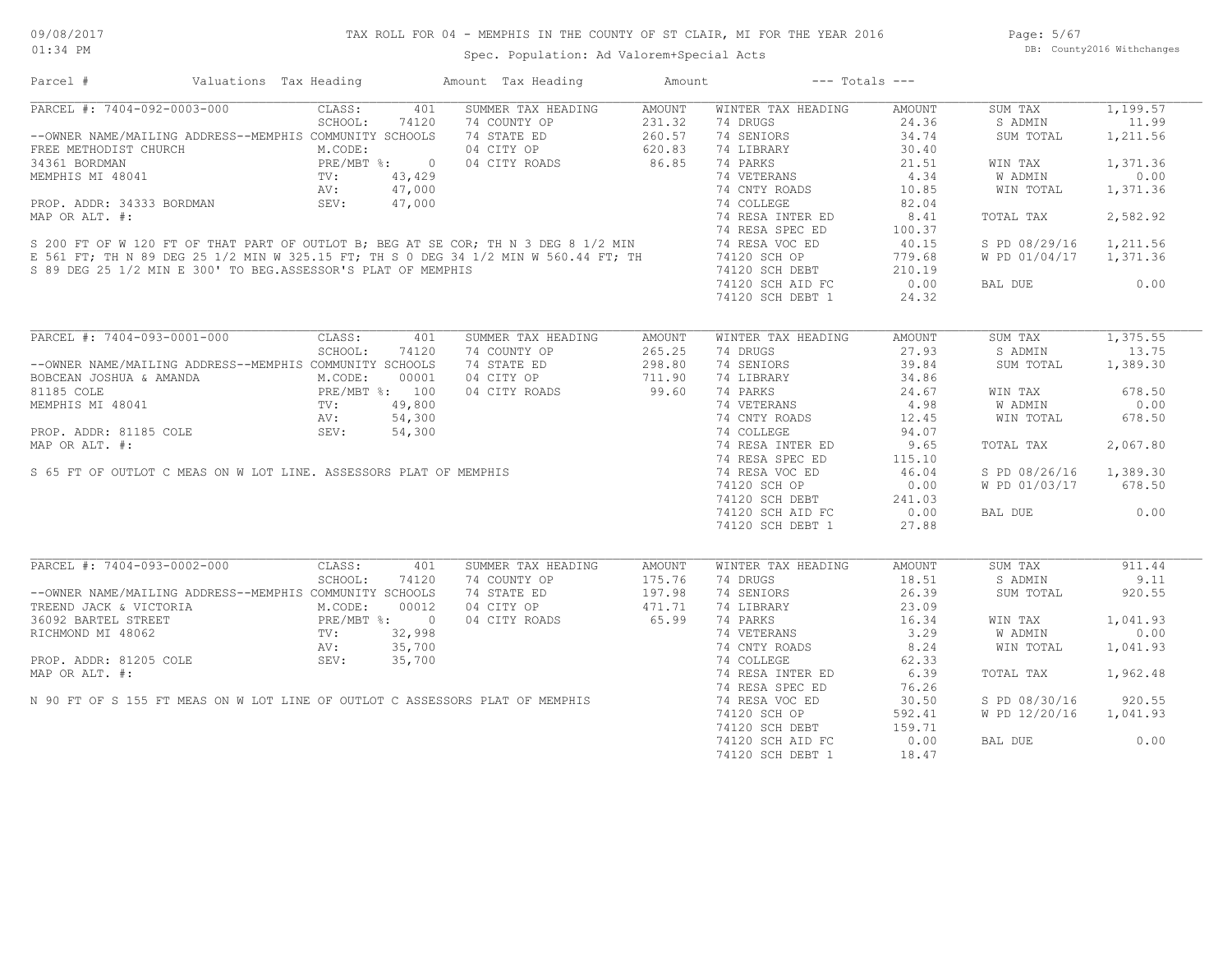| PARCEL #: 7404-093-0003-001<br>SUMMER TAX HEADING<br>CLASS:<br>401<br>AMOUNT<br>WINTER TAX HEADING<br>AMOUNT<br>SUM TAX<br>SCHOOL:<br>74120<br>74 COUNTY OP<br>276.24<br>74 DRUGS<br>29.09<br>S ADMIN<br>74 STATE ED<br>74 SENIORS<br>--OWNER NAME/MAILING ADDRESS--MEMPHIS COMMUNITY SCHOOLS<br>311.17<br>41.48<br>SUM TOTAL<br>04 CITY OP<br>741.38<br>74 LIBRARY<br>MARNON EDWARD JR<br>M.CODE:<br>36.30<br>103.72<br>P.O. BOX 594<br>PRE/MBT %: 100<br>04 CITY ROADS<br>74 PARKS<br>25.69<br>WIN TAX<br>74 VETERANS<br>5.18<br>MEMPHIS MI 48041<br>TV:<br>51,862<br>W ADMIN<br>80,300<br>74 CNTY ROADS<br>12.96<br>WIN TOTAL<br>AV:<br>80,300<br>74 COLLEGE<br>97.97<br>PROP. ADDR: 81500 COLE<br>SEV:<br>74 RESA INTER ED<br>MAP OR ALT. #:<br>10.05<br>TOTAL TAX<br>74 RESA SPEC ED<br>119.86<br>COMM AT THE NW CORN OF OUTLOT C; TH ALG THE N LINE OF OUTLOT C S85*21'00"E 91.69 FT<br>74 RESA VOC ED<br>47.94<br>S PD 08/16/16<br>TO THE POB; TH S85*21'00"E 19.31FT TO A PT OF CURVATURE; TH 288.99FT ALG A CURVE<br>74120 SCH OP<br>0.00<br>W PD 12/08/16<br>TO THE POB; TH S85*21'00"E 19.31FT TO A PT OF CURVATURE; TH 288.99FT ALG A CURVE<br>CONCAVE TO THE N, HAVING A RADIUS OF 4,978.31 FT, A CENTRAL ANGLE OF 04*03'36", AND<br>A CHORD OF S87*22'54"E 288.93 FT; TH S01*44'40"W 351.32FT<br>74120 SCH DEBT<br>251.01<br>74120 SCH AID FC<br>0.00<br>BAL DUE<br>74120 SCH DEBT 1<br>29.04<br>TO THE W, HAVING A RAD OF 35FT, A CENTRAL ANGLE OF 166*23'4", AND A CHORD OF<br>N37*01'48"W 69.51 FT; TH N24*44'18"W 324.39 FT TO POB. 1.71 AC<br>PARCEL #: 7404-093-0003-010<br>CLASS:<br>402<br>SUMMER TAX HEADING<br>WINTER TAX HEADING<br><b>AMOUNT</b><br>AMOUNT<br>SUM TAX<br>SCHOOL:<br>74120<br>74 COUNTY OP<br>44.00<br>74 DRUGS<br>4.63<br>S ADMIN<br>--OWNER NAME/MAILING ADDRESS--MEMPHIS COMMUNITY SCHOOLS<br>74 STATE ED<br>49.57<br>74 SENIORS<br>6.60<br>SUM TOTAL<br>MARNON EDWARD JR<br>04 CITY OP<br>118.10<br>74 LIBRARY<br>5.78<br>M.CODE:<br>PRE/MBT %: 100<br>16.52<br>P.O. BOX 594<br>04 CITY ROADS<br>74 PARKS<br>4.09<br>WIN TAX<br>MEMPHIS MI 48041<br>TV:<br>8,262<br>74 VETERANS<br>0.82<br>W ADMIN<br>16,100<br>74 CNTY ROADS<br>AV:<br>2.06<br>WIN TOTAL<br>SEV:<br>74 COLLEGE<br>PROP. ADDR: COLE VACANT<br>16,100<br>15.60<br>74 RESA INTER ED<br>TOTAL TAX<br>1.60<br>74 RESA SPEC ED<br>19.09<br>BEF AT THE NW CORN OF OUTLOT C, TH S86*21'00"W 91.69 FT; TH S24*44'18"e 324.39 FT<br>TO A PT OF CURV; TH 62.59 FT ALG A CURVE CONCAVE TO THE EAST, HAVING A RADIUS OF 35<br>74 RESA VOC ED<br>S PD 08/16/16<br>7.63<br>74120 SCH OP<br>0.00<br>W PD 12/08/16<br>FT, A CENTRAL ANGLE OF 102*27'05", AND A CHORD OF S08*33'08"E 54.58 FT; TH<br>74120 SCH DEBT<br>39.98<br>S01*44'40"W 12.74FT; THE N88*47'42"W 229.47 FT; TH N01*41'48"E 364.09 FT TO POB.<br>74120 SCH AID FC<br>0.00<br>BAL DUE<br>74120 SCH DEBT 1<br>4.62<br>PARCEL #: 7404-093-0004-000<br>CLASS:<br>401<br>SUMMER TAX HEADING<br>AMOUNT<br>WINTER TAX HEADING<br>AMOUNT<br>SUM TAX<br>SCHOOL:<br>74 COUNTY OP<br>74 DRUGS<br>36.33<br>74120<br>345.00<br>S ADMIN<br>388.62<br>--OWNER NAME/MAILING ADDRESS--MEMPHIS COMMUNITY SCHOOLS<br>74 STATE ED<br>74 SENIORS<br>51.81<br>SUM TOTAL<br>925.92<br>74 LIBRARY<br>M.CODE:<br>04 CITY OP<br>45.33<br>129.54<br>PRE/MBT %: 100<br>04 CITY ROADS<br>74 PARKS<br>32.08<br>WIN TAX<br>TV:<br>64,771<br>74 VETERANS<br>6.47<br>W ADMIN<br>74 CNTY ROADS<br>AV:<br>70,000<br>16.19<br>WIN TOTAL<br>PROP. ADDR: 81250 COLE<br>SEV:<br>70,000<br>74 COLLEGE<br>122.35<br>74 RESA INTER ED<br>12.55<br>MAP OR ALT. #:<br>TOTAL TAX<br>74 RESA SPEC ED<br>149.70<br>S 100 FT MEAS ON E LOT LINE OF E 198 FT OF OULOT C. ASSESSORS PLAT OF MEMPHIS<br>74 RESA VOC ED<br>59.88<br>S PD 08/29/16<br>1,806.97<br>74120 SCH OP<br>W PD 02/13/17<br>0.00<br>74120 SCH DEBT<br>313.49<br>74120 SCH AID FC<br>0.00<br>BAL DUE | Parcel #         | Valuations Tax Heading |  | Amount Tax Heading | Amount |                  | $---$ Totals $---$ |          |
|--------------------------------------------------------------------------------------------------------------------------------------------------------------------------------------------------------------------------------------------------------------------------------------------------------------------------------------------------------------------------------------------------------------------------------------------------------------------------------------------------------------------------------------------------------------------------------------------------------------------------------------------------------------------------------------------------------------------------------------------------------------------------------------------------------------------------------------------------------------------------------------------------------------------------------------------------------------------------------------------------------------------------------------------------------------------------------------------------------------------------------------------------------------------------------------------------------------------------------------------------------------------------------------------------------------------------------------------------------------------------------------------------------------------------------------------------------------------------------------------------------------------------------------------------------------------------------------------------------------------------------------------------------------------------------------------------------------------------------------------------------------------------------------------------------------------------------------------------------------------------------------------------------------------------------------------------------------------------------------------------------------------------------------------------------------------------------------------------------------------------------------------------------------------------------------------------------------------------------------------------------------------------------------------------------------------------------------------------------------------------------------------------------------------------------------------------------------------------------------------------------------------------------------------------------------------------------------------------------------------------------------------------------------------------------------------------------------------------------------------------------------------------------------------------------------------------------------------------------------------------------------------------------------------------------------------------------------------------------------------------------------------------------------------------------------------------------------------------------------------------------------------------------------------------------------------------------------------------------------------------------------------------------------------------------------------------------------------------------------------------------------------------------------------------------------------------------------------------------------------------------------------------------------------------------------------------------------------------------------------------------------------------------------------------------------------------------------------------------------------------------------------------------------------------------------------------------------------------------------------------------------|------------------|------------------------|--|--------------------|--------|------------------|--------------------|----------|
|                                                                                                                                                                                                                                                                                                                                                                                                                                                                                                                                                                                                                                                                                                                                                                                                                                                                                                                                                                                                                                                                                                                                                                                                                                                                                                                                                                                                                                                                                                                                                                                                                                                                                                                                                                                                                                                                                                                                                                                                                                                                                                                                                                                                                                                                                                                                                                                                                                                                                                                                                                                                                                                                                                                                                                                                                                                                                                                                                                                                                                                                                                                                                                                                                                                                                                                                                                                                                                                                                                                                                                                                                                                                                                                                                                                                                                                                                      |                  |                        |  |                    |        |                  |                    | 1,432.51 |
|                                                                                                                                                                                                                                                                                                                                                                                                                                                                                                                                                                                                                                                                                                                                                                                                                                                                                                                                                                                                                                                                                                                                                                                                                                                                                                                                                                                                                                                                                                                                                                                                                                                                                                                                                                                                                                                                                                                                                                                                                                                                                                                                                                                                                                                                                                                                                                                                                                                                                                                                                                                                                                                                                                                                                                                                                                                                                                                                                                                                                                                                                                                                                                                                                                                                                                                                                                                                                                                                                                                                                                                                                                                                                                                                                                                                                                                                                      |                  |                        |  |                    |        |                  |                    | 14.32    |
|                                                                                                                                                                                                                                                                                                                                                                                                                                                                                                                                                                                                                                                                                                                                                                                                                                                                                                                                                                                                                                                                                                                                                                                                                                                                                                                                                                                                                                                                                                                                                                                                                                                                                                                                                                                                                                                                                                                                                                                                                                                                                                                                                                                                                                                                                                                                                                                                                                                                                                                                                                                                                                                                                                                                                                                                                                                                                                                                                                                                                                                                                                                                                                                                                                                                                                                                                                                                                                                                                                                                                                                                                                                                                                                                                                                                                                                                                      |                  |                        |  |                    |        |                  |                    | 1,446.83 |
|                                                                                                                                                                                                                                                                                                                                                                                                                                                                                                                                                                                                                                                                                                                                                                                                                                                                                                                                                                                                                                                                                                                                                                                                                                                                                                                                                                                                                                                                                                                                                                                                                                                                                                                                                                                                                                                                                                                                                                                                                                                                                                                                                                                                                                                                                                                                                                                                                                                                                                                                                                                                                                                                                                                                                                                                                                                                                                                                                                                                                                                                                                                                                                                                                                                                                                                                                                                                                                                                                                                                                                                                                                                                                                                                                                                                                                                                                      |                  |                        |  |                    |        |                  |                    |          |
|                                                                                                                                                                                                                                                                                                                                                                                                                                                                                                                                                                                                                                                                                                                                                                                                                                                                                                                                                                                                                                                                                                                                                                                                                                                                                                                                                                                                                                                                                                                                                                                                                                                                                                                                                                                                                                                                                                                                                                                                                                                                                                                                                                                                                                                                                                                                                                                                                                                                                                                                                                                                                                                                                                                                                                                                                                                                                                                                                                                                                                                                                                                                                                                                                                                                                                                                                                                                                                                                                                                                                                                                                                                                                                                                                                                                                                                                                      |                  |                        |  |                    |        |                  |                    | 706.57   |
|                                                                                                                                                                                                                                                                                                                                                                                                                                                                                                                                                                                                                                                                                                                                                                                                                                                                                                                                                                                                                                                                                                                                                                                                                                                                                                                                                                                                                                                                                                                                                                                                                                                                                                                                                                                                                                                                                                                                                                                                                                                                                                                                                                                                                                                                                                                                                                                                                                                                                                                                                                                                                                                                                                                                                                                                                                                                                                                                                                                                                                                                                                                                                                                                                                                                                                                                                                                                                                                                                                                                                                                                                                                                                                                                                                                                                                                                                      |                  |                        |  |                    |        |                  |                    | 0.00     |
|                                                                                                                                                                                                                                                                                                                                                                                                                                                                                                                                                                                                                                                                                                                                                                                                                                                                                                                                                                                                                                                                                                                                                                                                                                                                                                                                                                                                                                                                                                                                                                                                                                                                                                                                                                                                                                                                                                                                                                                                                                                                                                                                                                                                                                                                                                                                                                                                                                                                                                                                                                                                                                                                                                                                                                                                                                                                                                                                                                                                                                                                                                                                                                                                                                                                                                                                                                                                                                                                                                                                                                                                                                                                                                                                                                                                                                                                                      |                  |                        |  |                    |        |                  |                    | 706.57   |
|                                                                                                                                                                                                                                                                                                                                                                                                                                                                                                                                                                                                                                                                                                                                                                                                                                                                                                                                                                                                                                                                                                                                                                                                                                                                                                                                                                                                                                                                                                                                                                                                                                                                                                                                                                                                                                                                                                                                                                                                                                                                                                                                                                                                                                                                                                                                                                                                                                                                                                                                                                                                                                                                                                                                                                                                                                                                                                                                                                                                                                                                                                                                                                                                                                                                                                                                                                                                                                                                                                                                                                                                                                                                                                                                                                                                                                                                                      |                  |                        |  |                    |        |                  |                    |          |
|                                                                                                                                                                                                                                                                                                                                                                                                                                                                                                                                                                                                                                                                                                                                                                                                                                                                                                                                                                                                                                                                                                                                                                                                                                                                                                                                                                                                                                                                                                                                                                                                                                                                                                                                                                                                                                                                                                                                                                                                                                                                                                                                                                                                                                                                                                                                                                                                                                                                                                                                                                                                                                                                                                                                                                                                                                                                                                                                                                                                                                                                                                                                                                                                                                                                                                                                                                                                                                                                                                                                                                                                                                                                                                                                                                                                                                                                                      |                  |                        |  |                    |        |                  |                    |          |
|                                                                                                                                                                                                                                                                                                                                                                                                                                                                                                                                                                                                                                                                                                                                                                                                                                                                                                                                                                                                                                                                                                                                                                                                                                                                                                                                                                                                                                                                                                                                                                                                                                                                                                                                                                                                                                                                                                                                                                                                                                                                                                                                                                                                                                                                                                                                                                                                                                                                                                                                                                                                                                                                                                                                                                                                                                                                                                                                                                                                                                                                                                                                                                                                                                                                                                                                                                                                                                                                                                                                                                                                                                                                                                                                                                                                                                                                                      |                  |                        |  |                    |        |                  |                    | 2,153.40 |
|                                                                                                                                                                                                                                                                                                                                                                                                                                                                                                                                                                                                                                                                                                                                                                                                                                                                                                                                                                                                                                                                                                                                                                                                                                                                                                                                                                                                                                                                                                                                                                                                                                                                                                                                                                                                                                                                                                                                                                                                                                                                                                                                                                                                                                                                                                                                                                                                                                                                                                                                                                                                                                                                                                                                                                                                                                                                                                                                                                                                                                                                                                                                                                                                                                                                                                                                                                                                                                                                                                                                                                                                                                                                                                                                                                                                                                                                                      |                  |                        |  |                    |        |                  |                    |          |
|                                                                                                                                                                                                                                                                                                                                                                                                                                                                                                                                                                                                                                                                                                                                                                                                                                                                                                                                                                                                                                                                                                                                                                                                                                                                                                                                                                                                                                                                                                                                                                                                                                                                                                                                                                                                                                                                                                                                                                                                                                                                                                                                                                                                                                                                                                                                                                                                                                                                                                                                                                                                                                                                                                                                                                                                                                                                                                                                                                                                                                                                                                                                                                                                                                                                                                                                                                                                                                                                                                                                                                                                                                                                                                                                                                                                                                                                                      |                  |                        |  |                    |        |                  |                    | 1,446.83 |
|                                                                                                                                                                                                                                                                                                                                                                                                                                                                                                                                                                                                                                                                                                                                                                                                                                                                                                                                                                                                                                                                                                                                                                                                                                                                                                                                                                                                                                                                                                                                                                                                                                                                                                                                                                                                                                                                                                                                                                                                                                                                                                                                                                                                                                                                                                                                                                                                                                                                                                                                                                                                                                                                                                                                                                                                                                                                                                                                                                                                                                                                                                                                                                                                                                                                                                                                                                                                                                                                                                                                                                                                                                                                                                                                                                                                                                                                                      |                  |                        |  |                    |        |                  |                    | 706.57   |
|                                                                                                                                                                                                                                                                                                                                                                                                                                                                                                                                                                                                                                                                                                                                                                                                                                                                                                                                                                                                                                                                                                                                                                                                                                                                                                                                                                                                                                                                                                                                                                                                                                                                                                                                                                                                                                                                                                                                                                                                                                                                                                                                                                                                                                                                                                                                                                                                                                                                                                                                                                                                                                                                                                                                                                                                                                                                                                                                                                                                                                                                                                                                                                                                                                                                                                                                                                                                                                                                                                                                                                                                                                                                                                                                                                                                                                                                                      |                  |                        |  |                    |        |                  |                    |          |
|                                                                                                                                                                                                                                                                                                                                                                                                                                                                                                                                                                                                                                                                                                                                                                                                                                                                                                                                                                                                                                                                                                                                                                                                                                                                                                                                                                                                                                                                                                                                                                                                                                                                                                                                                                                                                                                                                                                                                                                                                                                                                                                                                                                                                                                                                                                                                                                                                                                                                                                                                                                                                                                                                                                                                                                                                                                                                                                                                                                                                                                                                                                                                                                                                                                                                                                                                                                                                                                                                                                                                                                                                                                                                                                                                                                                                                                                                      |                  |                        |  |                    |        |                  |                    | 0.00     |
|                                                                                                                                                                                                                                                                                                                                                                                                                                                                                                                                                                                                                                                                                                                                                                                                                                                                                                                                                                                                                                                                                                                                                                                                                                                                                                                                                                                                                                                                                                                                                                                                                                                                                                                                                                                                                                                                                                                                                                                                                                                                                                                                                                                                                                                                                                                                                                                                                                                                                                                                                                                                                                                                                                                                                                                                                                                                                                                                                                                                                                                                                                                                                                                                                                                                                                                                                                                                                                                                                                                                                                                                                                                                                                                                                                                                                                                                                      |                  |                        |  |                    |        |                  |                    |          |
|                                                                                                                                                                                                                                                                                                                                                                                                                                                                                                                                                                                                                                                                                                                                                                                                                                                                                                                                                                                                                                                                                                                                                                                                                                                                                                                                                                                                                                                                                                                                                                                                                                                                                                                                                                                                                                                                                                                                                                                                                                                                                                                                                                                                                                                                                                                                                                                                                                                                                                                                                                                                                                                                                                                                                                                                                                                                                                                                                                                                                                                                                                                                                                                                                                                                                                                                                                                                                                                                                                                                                                                                                                                                                                                                                                                                                                                                                      |                  |                        |  |                    |        |                  |                    | 228.19   |
|                                                                                                                                                                                                                                                                                                                                                                                                                                                                                                                                                                                                                                                                                                                                                                                                                                                                                                                                                                                                                                                                                                                                                                                                                                                                                                                                                                                                                                                                                                                                                                                                                                                                                                                                                                                                                                                                                                                                                                                                                                                                                                                                                                                                                                                                                                                                                                                                                                                                                                                                                                                                                                                                                                                                                                                                                                                                                                                                                                                                                                                                                                                                                                                                                                                                                                                                                                                                                                                                                                                                                                                                                                                                                                                                                                                                                                                                                      |                  |                        |  |                    |        |                  |                    | 2.28     |
|                                                                                                                                                                                                                                                                                                                                                                                                                                                                                                                                                                                                                                                                                                                                                                                                                                                                                                                                                                                                                                                                                                                                                                                                                                                                                                                                                                                                                                                                                                                                                                                                                                                                                                                                                                                                                                                                                                                                                                                                                                                                                                                                                                                                                                                                                                                                                                                                                                                                                                                                                                                                                                                                                                                                                                                                                                                                                                                                                                                                                                                                                                                                                                                                                                                                                                                                                                                                                                                                                                                                                                                                                                                                                                                                                                                                                                                                                      |                  |                        |  |                    |        |                  |                    | 230.47   |
|                                                                                                                                                                                                                                                                                                                                                                                                                                                                                                                                                                                                                                                                                                                                                                                                                                                                                                                                                                                                                                                                                                                                                                                                                                                                                                                                                                                                                                                                                                                                                                                                                                                                                                                                                                                                                                                                                                                                                                                                                                                                                                                                                                                                                                                                                                                                                                                                                                                                                                                                                                                                                                                                                                                                                                                                                                                                                                                                                                                                                                                                                                                                                                                                                                                                                                                                                                                                                                                                                                                                                                                                                                                                                                                                                                                                                                                                                      |                  |                        |  |                    |        |                  |                    |          |
|                                                                                                                                                                                                                                                                                                                                                                                                                                                                                                                                                                                                                                                                                                                                                                                                                                                                                                                                                                                                                                                                                                                                                                                                                                                                                                                                                                                                                                                                                                                                                                                                                                                                                                                                                                                                                                                                                                                                                                                                                                                                                                                                                                                                                                                                                                                                                                                                                                                                                                                                                                                                                                                                                                                                                                                                                                                                                                                                                                                                                                                                                                                                                                                                                                                                                                                                                                                                                                                                                                                                                                                                                                                                                                                                                                                                                                                                                      |                  |                        |  |                    |        |                  |                    |          |
|                                                                                                                                                                                                                                                                                                                                                                                                                                                                                                                                                                                                                                                                                                                                                                                                                                                                                                                                                                                                                                                                                                                                                                                                                                                                                                                                                                                                                                                                                                                                                                                                                                                                                                                                                                                                                                                                                                                                                                                                                                                                                                                                                                                                                                                                                                                                                                                                                                                                                                                                                                                                                                                                                                                                                                                                                                                                                                                                                                                                                                                                                                                                                                                                                                                                                                                                                                                                                                                                                                                                                                                                                                                                                                                                                                                                                                                                                      |                  |                        |  |                    |        |                  |                    | 112.50   |
|                                                                                                                                                                                                                                                                                                                                                                                                                                                                                                                                                                                                                                                                                                                                                                                                                                                                                                                                                                                                                                                                                                                                                                                                                                                                                                                                                                                                                                                                                                                                                                                                                                                                                                                                                                                                                                                                                                                                                                                                                                                                                                                                                                                                                                                                                                                                                                                                                                                                                                                                                                                                                                                                                                                                                                                                                                                                                                                                                                                                                                                                                                                                                                                                                                                                                                                                                                                                                                                                                                                                                                                                                                                                                                                                                                                                                                                                                      |                  |                        |  |                    |        |                  |                    | 0.00     |
|                                                                                                                                                                                                                                                                                                                                                                                                                                                                                                                                                                                                                                                                                                                                                                                                                                                                                                                                                                                                                                                                                                                                                                                                                                                                                                                                                                                                                                                                                                                                                                                                                                                                                                                                                                                                                                                                                                                                                                                                                                                                                                                                                                                                                                                                                                                                                                                                                                                                                                                                                                                                                                                                                                                                                                                                                                                                                                                                                                                                                                                                                                                                                                                                                                                                                                                                                                                                                                                                                                                                                                                                                                                                                                                                                                                                                                                                                      |                  |                        |  |                    |        |                  |                    | 112.50   |
|                                                                                                                                                                                                                                                                                                                                                                                                                                                                                                                                                                                                                                                                                                                                                                                                                                                                                                                                                                                                                                                                                                                                                                                                                                                                                                                                                                                                                                                                                                                                                                                                                                                                                                                                                                                                                                                                                                                                                                                                                                                                                                                                                                                                                                                                                                                                                                                                                                                                                                                                                                                                                                                                                                                                                                                                                                                                                                                                                                                                                                                                                                                                                                                                                                                                                                                                                                                                                                                                                                                                                                                                                                                                                                                                                                                                                                                                                      |                  |                        |  |                    |        |                  |                    |          |
|                                                                                                                                                                                                                                                                                                                                                                                                                                                                                                                                                                                                                                                                                                                                                                                                                                                                                                                                                                                                                                                                                                                                                                                                                                                                                                                                                                                                                                                                                                                                                                                                                                                                                                                                                                                                                                                                                                                                                                                                                                                                                                                                                                                                                                                                                                                                                                                                                                                                                                                                                                                                                                                                                                                                                                                                                                                                                                                                                                                                                                                                                                                                                                                                                                                                                                                                                                                                                                                                                                                                                                                                                                                                                                                                                                                                                                                                                      | MAP OR ALT. #:   |                        |  |                    |        |                  |                    | 342.97   |
|                                                                                                                                                                                                                                                                                                                                                                                                                                                                                                                                                                                                                                                                                                                                                                                                                                                                                                                                                                                                                                                                                                                                                                                                                                                                                                                                                                                                                                                                                                                                                                                                                                                                                                                                                                                                                                                                                                                                                                                                                                                                                                                                                                                                                                                                                                                                                                                                                                                                                                                                                                                                                                                                                                                                                                                                                                                                                                                                                                                                                                                                                                                                                                                                                                                                                                                                                                                                                                                                                                                                                                                                                                                                                                                                                                                                                                                                                      |                  |                        |  |                    |        |                  |                    |          |
|                                                                                                                                                                                                                                                                                                                                                                                                                                                                                                                                                                                                                                                                                                                                                                                                                                                                                                                                                                                                                                                                                                                                                                                                                                                                                                                                                                                                                                                                                                                                                                                                                                                                                                                                                                                                                                                                                                                                                                                                                                                                                                                                                                                                                                                                                                                                                                                                                                                                                                                                                                                                                                                                                                                                                                                                                                                                                                                                                                                                                                                                                                                                                                                                                                                                                                                                                                                                                                                                                                                                                                                                                                                                                                                                                                                                                                                                                      |                  |                        |  |                    |        |                  |                    | 230.47   |
|                                                                                                                                                                                                                                                                                                                                                                                                                                                                                                                                                                                                                                                                                                                                                                                                                                                                                                                                                                                                                                                                                                                                                                                                                                                                                                                                                                                                                                                                                                                                                                                                                                                                                                                                                                                                                                                                                                                                                                                                                                                                                                                                                                                                                                                                                                                                                                                                                                                                                                                                                                                                                                                                                                                                                                                                                                                                                                                                                                                                                                                                                                                                                                                                                                                                                                                                                                                                                                                                                                                                                                                                                                                                                                                                                                                                                                                                                      |                  |                        |  |                    |        |                  |                    | 112.50   |
|                                                                                                                                                                                                                                                                                                                                                                                                                                                                                                                                                                                                                                                                                                                                                                                                                                                                                                                                                                                                                                                                                                                                                                                                                                                                                                                                                                                                                                                                                                                                                                                                                                                                                                                                                                                                                                                                                                                                                                                                                                                                                                                                                                                                                                                                                                                                                                                                                                                                                                                                                                                                                                                                                                                                                                                                                                                                                                                                                                                                                                                                                                                                                                                                                                                                                                                                                                                                                                                                                                                                                                                                                                                                                                                                                                                                                                                                                      |                  |                        |  |                    |        |                  |                    |          |
|                                                                                                                                                                                                                                                                                                                                                                                                                                                                                                                                                                                                                                                                                                                                                                                                                                                                                                                                                                                                                                                                                                                                                                                                                                                                                                                                                                                                                                                                                                                                                                                                                                                                                                                                                                                                                                                                                                                                                                                                                                                                                                                                                                                                                                                                                                                                                                                                                                                                                                                                                                                                                                                                                                                                                                                                                                                                                                                                                                                                                                                                                                                                                                                                                                                                                                                                                                                                                                                                                                                                                                                                                                                                                                                                                                                                                                                                                      |                  |                        |  |                    |        |                  |                    | 0.00     |
|                                                                                                                                                                                                                                                                                                                                                                                                                                                                                                                                                                                                                                                                                                                                                                                                                                                                                                                                                                                                                                                                                                                                                                                                                                                                                                                                                                                                                                                                                                                                                                                                                                                                                                                                                                                                                                                                                                                                                                                                                                                                                                                                                                                                                                                                                                                                                                                                                                                                                                                                                                                                                                                                                                                                                                                                                                                                                                                                                                                                                                                                                                                                                                                                                                                                                                                                                                                                                                                                                                                                                                                                                                                                                                                                                                                                                                                                                      | 1.45 AC          |                        |  |                    |        |                  |                    |          |
|                                                                                                                                                                                                                                                                                                                                                                                                                                                                                                                                                                                                                                                                                                                                                                                                                                                                                                                                                                                                                                                                                                                                                                                                                                                                                                                                                                                                                                                                                                                                                                                                                                                                                                                                                                                                                                                                                                                                                                                                                                                                                                                                                                                                                                                                                                                                                                                                                                                                                                                                                                                                                                                                                                                                                                                                                                                                                                                                                                                                                                                                                                                                                                                                                                                                                                                                                                                                                                                                                                                                                                                                                                                                                                                                                                                                                                                                                      |                  |                        |  |                    |        |                  |                    |          |
|                                                                                                                                                                                                                                                                                                                                                                                                                                                                                                                                                                                                                                                                                                                                                                                                                                                                                                                                                                                                                                                                                                                                                                                                                                                                                                                                                                                                                                                                                                                                                                                                                                                                                                                                                                                                                                                                                                                                                                                                                                                                                                                                                                                                                                                                                                                                                                                                                                                                                                                                                                                                                                                                                                                                                                                                                                                                                                                                                                                                                                                                                                                                                                                                                                                                                                                                                                                                                                                                                                                                                                                                                                                                                                                                                                                                                                                                                      |                  |                        |  |                    |        |                  |                    | 1,789.08 |
|                                                                                                                                                                                                                                                                                                                                                                                                                                                                                                                                                                                                                                                                                                                                                                                                                                                                                                                                                                                                                                                                                                                                                                                                                                                                                                                                                                                                                                                                                                                                                                                                                                                                                                                                                                                                                                                                                                                                                                                                                                                                                                                                                                                                                                                                                                                                                                                                                                                                                                                                                                                                                                                                                                                                                                                                                                                                                                                                                                                                                                                                                                                                                                                                                                                                                                                                                                                                                                                                                                                                                                                                                                                                                                                                                                                                                                                                                      |                  |                        |  |                    |        |                  |                    | 17.89    |
|                                                                                                                                                                                                                                                                                                                                                                                                                                                                                                                                                                                                                                                                                                                                                                                                                                                                                                                                                                                                                                                                                                                                                                                                                                                                                                                                                                                                                                                                                                                                                                                                                                                                                                                                                                                                                                                                                                                                                                                                                                                                                                                                                                                                                                                                                                                                                                                                                                                                                                                                                                                                                                                                                                                                                                                                                                                                                                                                                                                                                                                                                                                                                                                                                                                                                                                                                                                                                                                                                                                                                                                                                                                                                                                                                                                                                                                                                      |                  |                        |  |                    |        |                  |                    | 1,806.97 |
|                                                                                                                                                                                                                                                                                                                                                                                                                                                                                                                                                                                                                                                                                                                                                                                                                                                                                                                                                                                                                                                                                                                                                                                                                                                                                                                                                                                                                                                                                                                                                                                                                                                                                                                                                                                                                                                                                                                                                                                                                                                                                                                                                                                                                                                                                                                                                                                                                                                                                                                                                                                                                                                                                                                                                                                                                                                                                                                                                                                                                                                                                                                                                                                                                                                                                                                                                                                                                                                                                                                                                                                                                                                                                                                                                                                                                                                                                      | URICK DENNIS M   |                        |  |                    |        |                  |                    |          |
|                                                                                                                                                                                                                                                                                                                                                                                                                                                                                                                                                                                                                                                                                                                                                                                                                                                                                                                                                                                                                                                                                                                                                                                                                                                                                                                                                                                                                                                                                                                                                                                                                                                                                                                                                                                                                                                                                                                                                                                                                                                                                                                                                                                                                                                                                                                                                                                                                                                                                                                                                                                                                                                                                                                                                                                                                                                                                                                                                                                                                                                                                                                                                                                                                                                                                                                                                                                                                                                                                                                                                                                                                                                                                                                                                                                                                                                                                      | P.O. BOX 567     |                        |  |                    |        |                  |                    | 882.45   |
|                                                                                                                                                                                                                                                                                                                                                                                                                                                                                                                                                                                                                                                                                                                                                                                                                                                                                                                                                                                                                                                                                                                                                                                                                                                                                                                                                                                                                                                                                                                                                                                                                                                                                                                                                                                                                                                                                                                                                                                                                                                                                                                                                                                                                                                                                                                                                                                                                                                                                                                                                                                                                                                                                                                                                                                                                                                                                                                                                                                                                                                                                                                                                                                                                                                                                                                                                                                                                                                                                                                                                                                                                                                                                                                                                                                                                                                                                      | MEMPHIS MI 48041 |                        |  |                    |        |                  |                    | 0.00     |
|                                                                                                                                                                                                                                                                                                                                                                                                                                                                                                                                                                                                                                                                                                                                                                                                                                                                                                                                                                                                                                                                                                                                                                                                                                                                                                                                                                                                                                                                                                                                                                                                                                                                                                                                                                                                                                                                                                                                                                                                                                                                                                                                                                                                                                                                                                                                                                                                                                                                                                                                                                                                                                                                                                                                                                                                                                                                                                                                                                                                                                                                                                                                                                                                                                                                                                                                                                                                                                                                                                                                                                                                                                                                                                                                                                                                                                                                                      |                  |                        |  |                    |        |                  |                    | 882.45   |
|                                                                                                                                                                                                                                                                                                                                                                                                                                                                                                                                                                                                                                                                                                                                                                                                                                                                                                                                                                                                                                                                                                                                                                                                                                                                                                                                                                                                                                                                                                                                                                                                                                                                                                                                                                                                                                                                                                                                                                                                                                                                                                                                                                                                                                                                                                                                                                                                                                                                                                                                                                                                                                                                                                                                                                                                                                                                                                                                                                                                                                                                                                                                                                                                                                                                                                                                                                                                                                                                                                                                                                                                                                                                                                                                                                                                                                                                                      |                  |                        |  |                    |        |                  |                    |          |
|                                                                                                                                                                                                                                                                                                                                                                                                                                                                                                                                                                                                                                                                                                                                                                                                                                                                                                                                                                                                                                                                                                                                                                                                                                                                                                                                                                                                                                                                                                                                                                                                                                                                                                                                                                                                                                                                                                                                                                                                                                                                                                                                                                                                                                                                                                                                                                                                                                                                                                                                                                                                                                                                                                                                                                                                                                                                                                                                                                                                                                                                                                                                                                                                                                                                                                                                                                                                                                                                                                                                                                                                                                                                                                                                                                                                                                                                                      |                  |                        |  |                    |        |                  |                    | 2,689.42 |
|                                                                                                                                                                                                                                                                                                                                                                                                                                                                                                                                                                                                                                                                                                                                                                                                                                                                                                                                                                                                                                                                                                                                                                                                                                                                                                                                                                                                                                                                                                                                                                                                                                                                                                                                                                                                                                                                                                                                                                                                                                                                                                                                                                                                                                                                                                                                                                                                                                                                                                                                                                                                                                                                                                                                                                                                                                                                                                                                                                                                                                                                                                                                                                                                                                                                                                                                                                                                                                                                                                                                                                                                                                                                                                                                                                                                                                                                                      |                  |                        |  |                    |        |                  |                    |          |
|                                                                                                                                                                                                                                                                                                                                                                                                                                                                                                                                                                                                                                                                                                                                                                                                                                                                                                                                                                                                                                                                                                                                                                                                                                                                                                                                                                                                                                                                                                                                                                                                                                                                                                                                                                                                                                                                                                                                                                                                                                                                                                                                                                                                                                                                                                                                                                                                                                                                                                                                                                                                                                                                                                                                                                                                                                                                                                                                                                                                                                                                                                                                                                                                                                                                                                                                                                                                                                                                                                                                                                                                                                                                                                                                                                                                                                                                                      |                  |                        |  |                    |        |                  |                    |          |
|                                                                                                                                                                                                                                                                                                                                                                                                                                                                                                                                                                                                                                                                                                                                                                                                                                                                                                                                                                                                                                                                                                                                                                                                                                                                                                                                                                                                                                                                                                                                                                                                                                                                                                                                                                                                                                                                                                                                                                                                                                                                                                                                                                                                                                                                                                                                                                                                                                                                                                                                                                                                                                                                                                                                                                                                                                                                                                                                                                                                                                                                                                                                                                                                                                                                                                                                                                                                                                                                                                                                                                                                                                                                                                                                                                                                                                                                                      |                  |                        |  |                    |        |                  |                    |          |
|                                                                                                                                                                                                                                                                                                                                                                                                                                                                                                                                                                                                                                                                                                                                                                                                                                                                                                                                                                                                                                                                                                                                                                                                                                                                                                                                                                                                                                                                                                                                                                                                                                                                                                                                                                                                                                                                                                                                                                                                                                                                                                                                                                                                                                                                                                                                                                                                                                                                                                                                                                                                                                                                                                                                                                                                                                                                                                                                                                                                                                                                                                                                                                                                                                                                                                                                                                                                                                                                                                                                                                                                                                                                                                                                                                                                                                                                                      |                  |                        |  |                    |        |                  |                    | 882.45   |
|                                                                                                                                                                                                                                                                                                                                                                                                                                                                                                                                                                                                                                                                                                                                                                                                                                                                                                                                                                                                                                                                                                                                                                                                                                                                                                                                                                                                                                                                                                                                                                                                                                                                                                                                                                                                                                                                                                                                                                                                                                                                                                                                                                                                                                                                                                                                                                                                                                                                                                                                                                                                                                                                                                                                                                                                                                                                                                                                                                                                                                                                                                                                                                                                                                                                                                                                                                                                                                                                                                                                                                                                                                                                                                                                                                                                                                                                                      |                  |                        |  |                    |        |                  |                    |          |
|                                                                                                                                                                                                                                                                                                                                                                                                                                                                                                                                                                                                                                                                                                                                                                                                                                                                                                                                                                                                                                                                                                                                                                                                                                                                                                                                                                                                                                                                                                                                                                                                                                                                                                                                                                                                                                                                                                                                                                                                                                                                                                                                                                                                                                                                                                                                                                                                                                                                                                                                                                                                                                                                                                                                                                                                                                                                                                                                                                                                                                                                                                                                                                                                                                                                                                                                                                                                                                                                                                                                                                                                                                                                                                                                                                                                                                                                                      |                  |                        |  |                    |        |                  |                    | 0.00     |
|                                                                                                                                                                                                                                                                                                                                                                                                                                                                                                                                                                                                                                                                                                                                                                                                                                                                                                                                                                                                                                                                                                                                                                                                                                                                                                                                                                                                                                                                                                                                                                                                                                                                                                                                                                                                                                                                                                                                                                                                                                                                                                                                                                                                                                                                                                                                                                                                                                                                                                                                                                                                                                                                                                                                                                                                                                                                                                                                                                                                                                                                                                                                                                                                                                                                                                                                                                                                                                                                                                                                                                                                                                                                                                                                                                                                                                                                                      |                  |                        |  |                    |        | 74120 SCH DEBT 1 | 36.27              |          |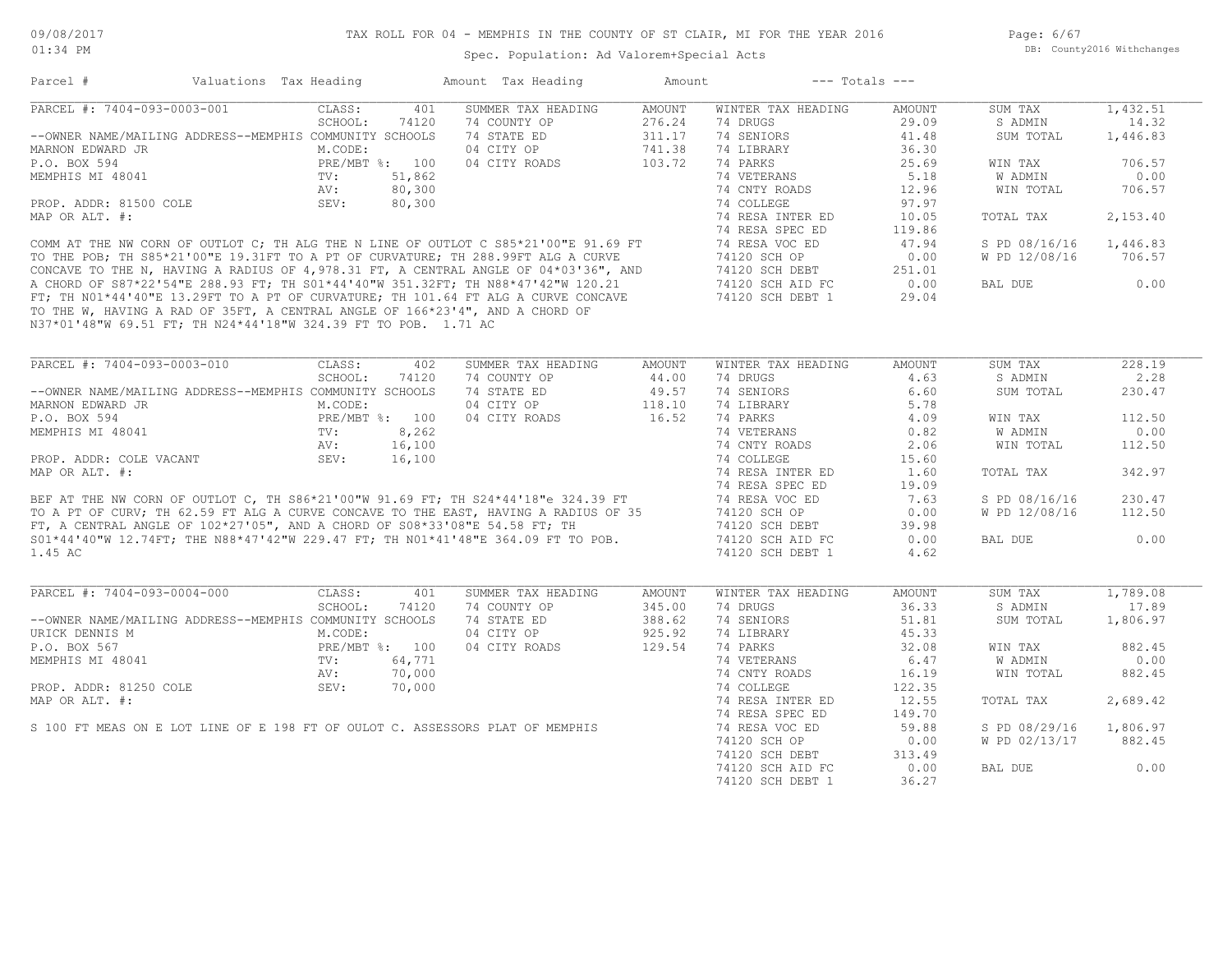## TAX ROLL FOR 04 - MEMPHIS IN THE COUNTY OF ST CLAIR, MI FOR THE YEAR 2016

Spec. Population: Ad Valorem+Special Acts

Page: 7/67 DB: County2016 Withchanges

| Parcel #                                                                            | Valuations Tax Heading                     | Amount Tax Heading | Amount        | $---$ Totals $---$ |               |                |          |
|-------------------------------------------------------------------------------------|--------------------------------------------|--------------------|---------------|--------------------|---------------|----------------|----------|
| PARCEL #: 7404-093-0005-000                                                         | 401<br>CLASS:                              | SUMMER TAX HEADING | <b>AMOUNT</b> | WINTER TAX HEADING | AMOUNT        | SUM TAX        | 1,385.22 |
|                                                                                     | SCHOOL:<br>74120                           | 74 COUNTY OP       | 267.12        | 74 DRUGS           | 28.13         | S ADMIN        | 13.85    |
| --OWNER NAME/MAILING ADDRESS--MEMPHIS COMMUNITY SCHOOLS                             |                                            | 74 STATE ED        | 300.90        | 74 SENIORS         | 40.12         | SUM TOTAL      | 1,399.07 |
| REINHARD BRENDAN J & JOHN F                                                         | M.CODE:<br>00011                           | 04 CITY OP         | 716.90        | 74 LIBRARY         | 35.10         |                |          |
| 81299 COLE                                                                          |                                            | 04 CITY ROADS      | 100.30        | 74 PARKS           | 24.84         | WIN TAX        | 683.24   |
| MEMPHIS MI 48041                                                                    | PRE/MBT %: 100<br>TV: 50,150<br>TV: 50,600 |                    |               | 74 VETERANS        | 5.01          | W ADMIN        | 0.00     |
|                                                                                     | AV:<br>53,600                              |                    |               | 74 CNTY ROADS      | 12.53         | WIN TOTAL      | 683.24   |
| PROP. ADDR: 81299 COLE                                                              | SEV:<br>53,600                             |                    |               | 74 COLLEGE         | 94.73         |                |          |
| MAP OR ALT. #:                                                                      |                                            |                    |               | 74 RESA INTER ED   | 9.71          | TOTAL TAX      | 2,082.31 |
|                                                                                     |                                            |                    |               | 74 RESA SPEC ED    | 115.91        |                |          |
| N 100 FT OF S 355 FT MEAS ON W LOT LINE OF W 229 FT OF OUTLOT C. ASSESSORS PLAT OF  |                                            |                    |               | 74 RESA VOC ED     | 46.36         | S PD 07/15/16  | 1,399.07 |
|                                                                                     |                                            |                    |               |                    |               |                | 683.24   |
| MEMPHIS                                                                             |                                            |                    |               | 74120 SCH OP       | 0.00          | W PD 12/12/16  |          |
|                                                                                     |                                            |                    |               | 74120 SCH DEBT     | 242.72        |                |          |
|                                                                                     |                                            |                    |               | 74120 SCH AID FC   | 0.00          | BAL DUE        | 0.00     |
|                                                                                     |                                            |                    |               | 74120 SCH DEBT 1   | 28.08         |                |          |
| PARCEL #: 7404-093-0006-000                                                         | CLASS:<br>401                              | SUMMER TAX HEADING | <b>AMOUNT</b> | WINTER TAX HEADING | <b>AMOUNT</b> | SUM TAX        | 914.24   |
|                                                                                     | SCHOOL:<br>74120                           | 74 COUNTY OP       | 176.30        | 74 DRUGS           | 18.56         | S ADMIN        | 9.14     |
| --OWNER NAME/MAILING ADDRESS--MEMPHIS COMMUNITY SCHOOLS                             |                                            | 74 STATE ED        | 198.59        | 74 SENIORS         | 26.47         | SUM TOTAL      | 923.38   |
|                                                                                     | M.CODE:<br>00003                           | 04 CITY OP         | 473.16        | 74 LIBRARY         | 23.16         |                |          |
| PIONTKOWSKI SCOTT T                                                                 |                                            |                    |               |                    |               |                |          |
| 81245 COLE                                                                          | PRE/MBT %: 100<br>TV: 33,099<br>TV: 35,099 | 04 CITY ROADS      | 66.19         | 74 PARKS           | 16.39         | WIN TAX        | 450.90   |
| MEMPHIS MI 48041                                                                    |                                            |                    |               | 74 VETERANS        | 3.30          | W ADMIN        | 0.00     |
|                                                                                     | 35,900<br>AV:                              |                    |               | 74 CNTY ROADS      | 8.27          | WIN TOTAL      | 450.90   |
| PROP. ADDR: 81245 COLE                                                              | SEV:<br>35,900                             |                    |               | 74 COLLEGE         | 62.52         |                |          |
| MAP OR ALT. #:                                                                      |                                            |                    |               | 74 RESA INTER ED   | 6.41          | TOTAL TAX      | 1,374.28 |
|                                                                                     |                                            |                    |               | 74 RESA SPEC ED    | 76.50         |                |          |
| N 100 FT OF S 255 FT; MEAS ON W LOT LINE OF OUTLOT C EXC E 248 FT THEREOF ASSESSORS |                                            |                    |               | 74 RESA VOC ED     | 30.60         | S PD 07/25/16  | 923.38   |
| PLAT OF MEMPHIS                                                                     |                                            |                    |               | 74120 SCH OP       | 0.00          | W PD 12/19/16  | 450.90   |
|                                                                                     |                                            |                    |               | 74120 SCH DEBT     | 160.19        |                |          |
|                                                                                     |                                            |                    |               | 74120 SCH AID FC   | 0.00          | BAL DUE        | 0.00     |
|                                                                                     |                                            |                    |               | 74120 SCH DEBT 1   | 18.53         |                |          |
|                                                                                     |                                            |                    |               |                    |               |                |          |
| PARCEL #: 7404-093-0007-000                                                         | CLASS:<br>401                              | SUMMER TAX HEADING | <b>AMOUNT</b> | WINTER TAX HEADING | AMOUNT        | SUM TAX        | 1,252.32 |
|                                                                                     | SCHOOL:<br>74120                           | 74 COUNTY OP       | 241.49        | 74 DRUGS           | 25.43         | S ADMIN        | 12.52    |
| --OWNER NAME/MAILING ADDRESS--MEMPHIS COMMUNITY SCHOOLS                             |                                            | 74 STATE ED        | 272.03        | 74 SENIORS         | 36.27         | SUM TOTAL      | 1,264.84 |
| PILKEY WILLIAM                                                                      | M.CODE:                                    | 04 CITY OP         | 648.13        | 74 LIBRARY         | 31.73         |                |          |
| 81300 COLE                                                                          | PRE/MBT %: 100                             | 04 CITY ROADS      | 90.67         | 74 PARKS           | 22.46         | WIN TAX        | 617.69   |
| MEMPHIS MI 48041                                                                    | 45,339<br>TV:                              |                    |               | 74 VETERANS        | 4.53          | <b>W ADMIN</b> | 0.00     |
|                                                                                     | AV:<br>48,000                              |                    |               | 74 CNTY ROADS      | 11.33         | WIN TOTAL      | 617.69   |
| PROP. ADDR: 81300 COLE                                                              | SEV:<br>48,000                             |                    |               | 74 COLLEGE         | 85.64         |                |          |
| MAP OR ALT. #:                                                                      |                                            |                    |               | 74 RESA INTER ED   | 8.78          | TOTAL TAX      | 1,882.53 |
|                                                                                     |                                            |                    |               | 74 RESA SPEC ED    | 104.79        |                |          |
| N 100 FT MEAS ON E LOT LINE OF S 200 FT OF E 198 FT OF OUTLOT C. ASSESSORS PLAT OF  |                                            |                    |               | 74 RESA VOC ED     | 41.91         | S PD 08/03/16  | 1,264.84 |
| MEMPHIS                                                                             |                                            |                    |               | 74120 SCH OP       | 0.00          | W PD 01/25/17  | 617.69   |
|                                                                                     |                                            |                    |               |                    |               |                |          |
|                                                                                     |                                            |                    |               | 74120 SCH DEBT     | 219.44        |                |          |
|                                                                                     |                                            |                    |               | 74120 SCH AID FC   | 0.00          | BAL DUE        | 0.00     |
|                                                                                     |                                            |                    |               | 74120 SCH DEBT 1   | 25.38         |                |          |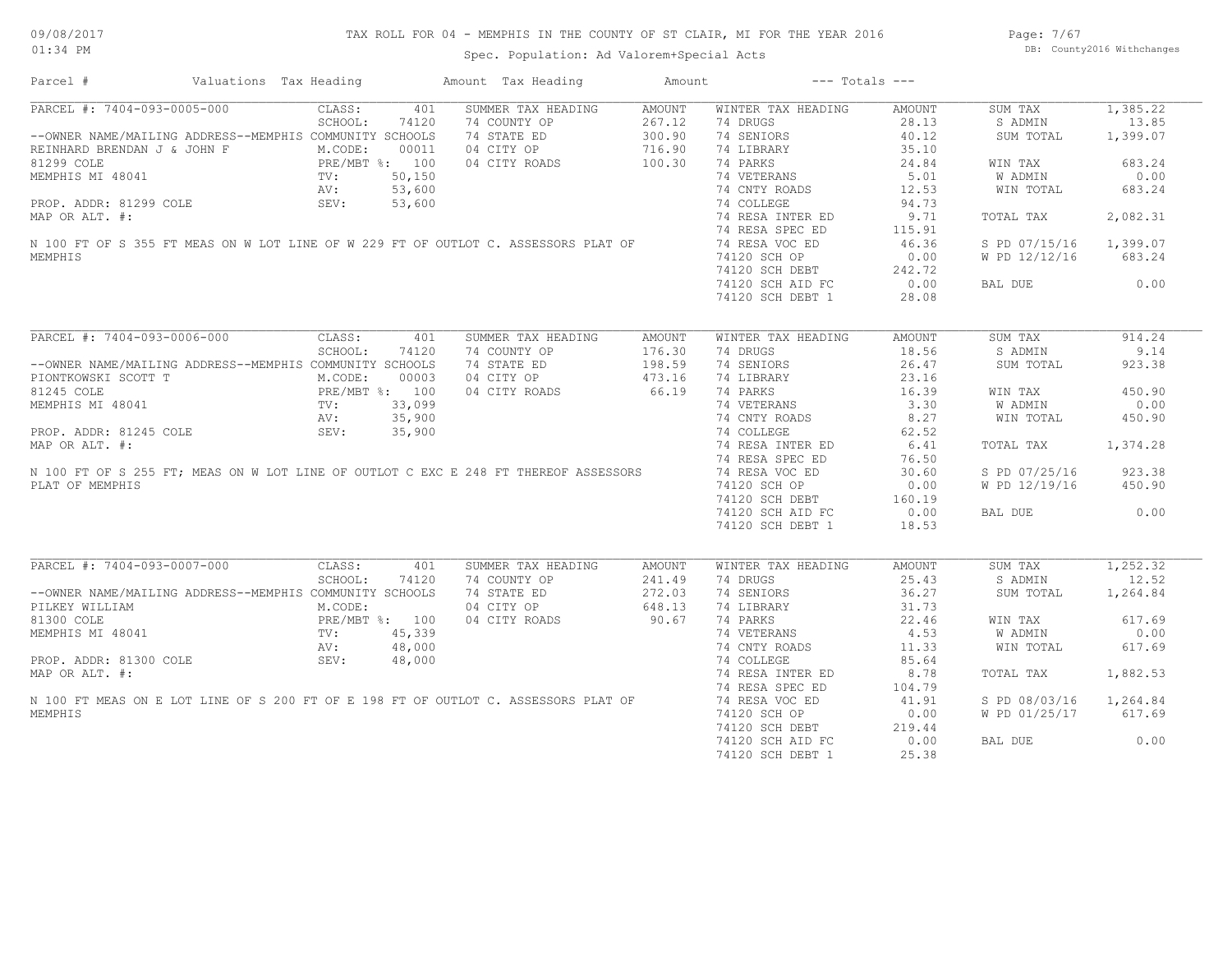## TAX ROLL FOR 04 - MEMPHIS IN THE COUNTY OF ST CLAIR, MI FOR THE YEAR 2016

Spec. Population: Ad Valorem+Special Acts

Page: 8/67 DB: County2016 Withchanges

| Parcel #                                                                            | Valuations Tax Heading |         |                    | Amount Tax Heading | Amount        |                    | $---$ Totals $---$ |                |          |
|-------------------------------------------------------------------------------------|------------------------|---------|--------------------|--------------------|---------------|--------------------|--------------------|----------------|----------|
| PARCEL #: 7404-093-0008-000                                                         |                        | CLASS:  | 401                | SUMMER TAX HEADING | <b>AMOUNT</b> | WINTER TAX HEADING | <b>AMOUNT</b>      | SUM TAX        | 1,488.80 |
|                                                                                     |                        | SCHOOL: | 74120              | 74 COUNTY OP       | 287.09        | 74 DRUGS           | 30.23              | S ADMIN        | 14.88    |
| --OWNER NAME/MAILING ADDRESS--MEMPHIS COMMUNITY SCHOOLS                             |                        |         |                    | 74 STATE ED        | 323.40        | 74 SENIORS         | 43.12              | SUM TOTAL      | 1,503.68 |
| LONG CONNIE M                                                                       |                        | M.CODE: |                    | 04 CITY OP         | 770.51        | 74 LIBRARY         | 37.73              |                |          |
| P.O. BOX 51                                                                         |                        |         | PRE/MBT %: 100     | 04 CITY ROADS      | 107.80        | 74 PARKS           | 26.70              | WIN TAX        | 734.35   |
| MEMPHIS MI 48041                                                                    | TV:                    |         | 53,900             |                    |               | 74 VETERANS        | 5.39               | W ADMIN        | 0.00     |
|                                                                                     | AV:                    |         | 53,900             |                    |               | 74 CNTY ROADS      | 13.47              | WIN TOTAL      | 734.35   |
| PROP. ADDR: 81350 COLE                                                              | SEV:                   |         | 53,900             |                    |               | 74 COLLEGE         | 101.82             |                |          |
| MAP OR ALT. #:                                                                      |                        |         |                    |                    |               | 74 RESA INTER ED   | 10.44              | TOTAL TAX      | 2,238.03 |
|                                                                                     |                        |         |                    |                    |               | 74 RESA SPEC ED    | 124.57             |                |          |
| N 100 FT MEAS ON E LOT LINE OF S 300 FT OF E 198 FT OF OUTLOT C. ASSESSORS PLAT OF  |                        |         |                    |                    |               | 74 RESA VOC ED     | 49.83              | S PD 08/29/16  | 1,503.68 |
| MEMPHIS                                                                             |                        |         |                    |                    |               | 74120 SCH OP       | 0.00               | W PD 02/14/17  | 734.35   |
|                                                                                     |                        |         |                    |                    |               |                    |                    |                |          |
|                                                                                     |                        |         |                    |                    |               | 74120 SCH DEBT     | 260.87             |                |          |
|                                                                                     |                        |         |                    |                    |               | 74120 SCH AID FC   | 0.00               | BAL DUE        | 0.00     |
|                                                                                     |                        |         |                    |                    |               | 74120 SCH DEBT 1   | 30.18              |                |          |
| PARCEL #: 7404-093-0009-000                                                         |                        | CLASS:  | 401                | SUMMER TAX HEADING | <b>AMOUNT</b> | WINTER TAX HEADING | <b>AMOUNT</b>      | SUM TAX        | 1,235.59 |
|                                                                                     |                        | SCHOOL: | 74120              | 74 COUNTY OP       | 238.27        | 74 DRUGS           | 25.09              | S ADMIN        | 12.35    |
|                                                                                     |                        |         |                    |                    |               |                    |                    |                |          |
| --OWNER NAME/MAILING ADDRESS--MEMPHIS COMMUNITY SCHOOLS                             |                        |         |                    | 74 STATE ED        | 268.39        | 74 SENIORS         | 35.78              | SUM TOTAL      | 1,247.94 |
| LETT RANDY D & PEGGY A                                                              |                        | M.CODE: |                    | 04 CITY OP         | 639.47        | 74 LIBRARY         | 31.31              |                |          |
| 12762 FLYNN ROAD                                                                    |                        |         | $PRE/MBT$ $\div$ 0 | 04 CITY ROADS      | 89.46         | 74 PARKS           | 22.16              | WIN TAX        | 1,412.54 |
| SAWYER MI 49125                                                                     | TV:                    |         | 44,733             |                    |               | 74 VETERANS        | 4.47               | W ADMIN        | 0.00     |
|                                                                                     | AV:                    |         | 48,400             |                    |               | 74 CNTY ROADS      | 11.18              | WIN TOTAL      | 1,412.54 |
| PROP. ADDR: 81325 COLE                                                              | SEV:                   |         | 48,400             |                    |               | 74 COLLEGE         | 84.50              |                |          |
| MAP OR ALT. #:                                                                      |                        |         |                    |                    |               | 74 RESA INTER ED   | 8.66               | TOTAL TAX      | 2,660.48 |
|                                                                                     |                        |         |                    |                    |               | 74 RESA SPEC ED    | 103.39             |                |          |
| N 100 FT OF S 455 FT; MEAS ON W LOT LINE OF W 229 FT OF OUTLOT C. ASSESSORS PLAT OF |                        |         |                    |                    |               | 74 RESA VOC ED     | 41.35              | S PD 08/17/16  | 1,247.94 |
| MEMPHIS                                                                             |                        |         |                    |                    |               | 74120 SCH OP       | 803.10             | W PD 02/09/17  | 1,412.54 |
|                                                                                     |                        |         |                    |                    |               | 74120 SCH DEBT     | 216.50             |                |          |
|                                                                                     |                        |         |                    |                    |               | 74120 SCH AID FC   | 0.00               | BAL DUE        | 0.00     |
|                                                                                     |                        |         |                    |                    |               | 74120 SCH DEBT 1   | 25.05              |                |          |
|                                                                                     |                        |         |                    |                    |               |                    |                    |                |          |
| PARCEL #: 7404-093-0010-000                                                         |                        | CLASS:  | 401                | SUMMER TAX HEADING | AMOUNT        | WINTER TAX HEADING | <b>AMOUNT</b>      | SUM TAX        | 1,678.86 |
|                                                                                     |                        | SCHOOL: | 74120              | 74 COUNTY OP       | 323.74        | 74 DRUGS           | 34.09              | S ADMIN        | 16.78    |
| --OWNER NAME/MAILING ADDRESS--MEMPHIS COMMUNITY SCHOOLS                             |                        |         |                    | 74 STATE ED        | 364.68        | 74 SENIORS         | 48.62              | SUM TOTAL      | 1,695.64 |
| FORCE PATRICK                                                                       |                        | M.CODE: | 00001              | 04 CITY OP         | 868.88        | 74 LIBRARY         | 42.54              |                |          |
| 81375 COLE                                                                          |                        |         | PRE/MBT %: 100     | 04 CITY ROADS      | 121.56        | 74 PARKS           | 30.11              | WIN TAX        | 828.09   |
| MEMPHIS MI 48041                                                                    | TV:                    |         | 60,781             |                    |               | 74 VETERANS        | 6.07               | <b>W ADMIN</b> | 0.00     |
|                                                                                     | AV:                    |         | 69,300             |                    |               | 74 CNTY ROADS      | 15.19              | WIN TOTAL      | 828.09   |
| PROP. ADDR: 81375 COLE                                                              | SEV:                   |         | 69,300             |                    |               | 74 COLLEGE         | 114.82             |                |          |
|                                                                                     |                        |         |                    |                    |               |                    |                    |                |          |
| MAP OR ALT. #:                                                                      |                        |         |                    |                    |               | 74 RESA INTER ED   | 11.77              | TOTAL TAX      | 2,523.73 |
|                                                                                     |                        |         |                    |                    |               | 74 RESA SPEC ED    | 140.48             |                |          |
| N 100 FT OF S 555 FT; MEAS ON W LOT LINE OF W 229 FT OF OUTLOT C. ASSESSORS PLAT OF |                        |         |                    |                    |               | 74 RESA VOC ED     | 56.19              | S PD 08/26/16  | 1,695.64 |
| MEMPHIS                                                                             |                        |         |                    |                    |               | 74120 SCH OP       | 0.00               | W PD 01/03/17  | 828.09   |
|                                                                                     |                        |         |                    |                    |               | 74120 SCH DEBT     | 294.18             |                |          |
|                                                                                     |                        |         |                    |                    |               | 74120 SCH AID FC   | 0.00               | BAL DUE        | 0.00     |
|                                                                                     |                        |         |                    |                    |               | 74120 SCH DEBT 1   | 34.03              |                |          |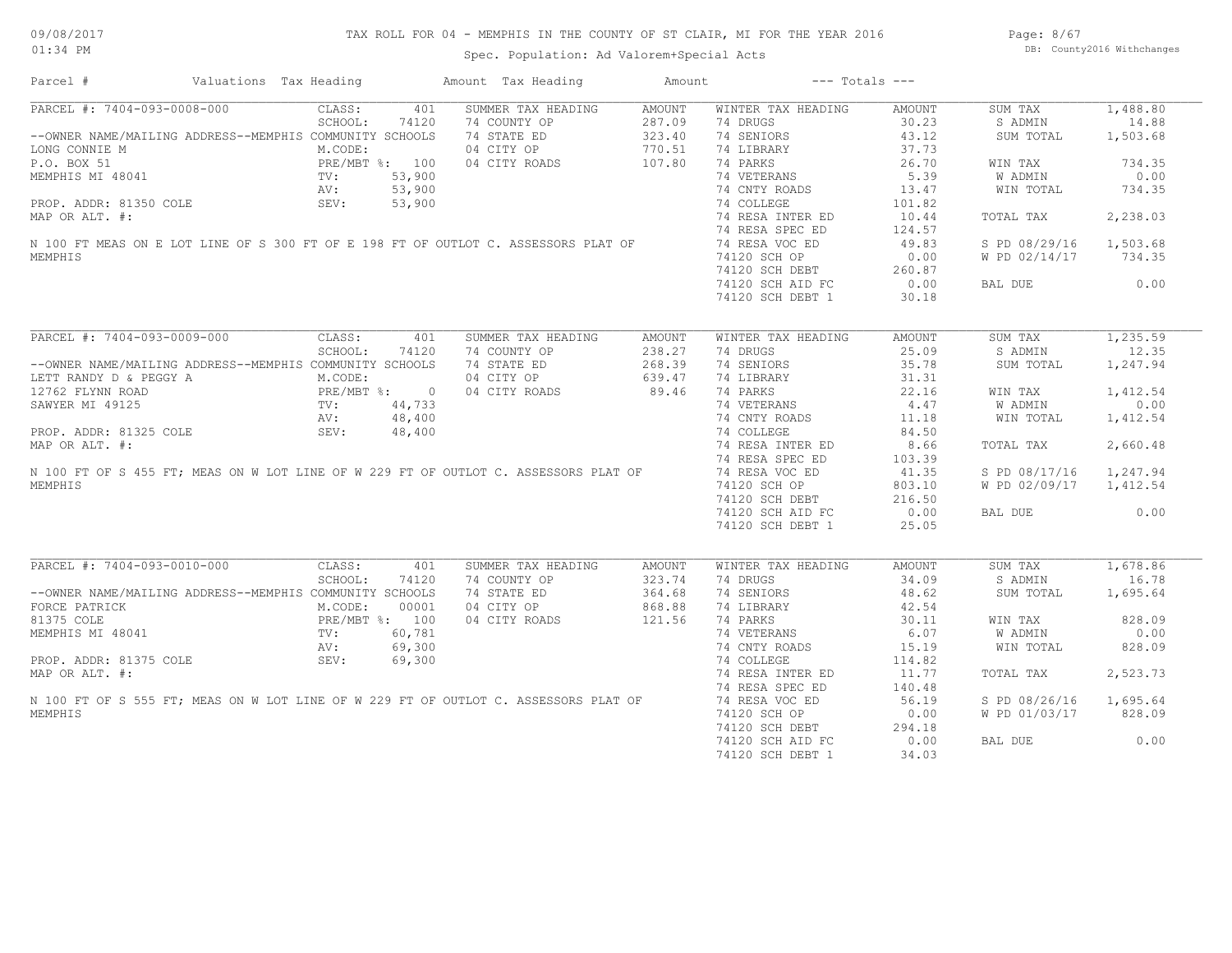## TAX ROLL FOR 04 - MEMPHIS IN THE COUNTY OF ST CLAIR, MI FOR THE YEAR 2016

Spec. Population: Ad Valorem+Special Acts

Page: 9/67 DB: County2016 Withchanges

| Parcel #                                                                                                                                                                                                           | Valuations Tax Heading |                                                                      |                                                     | Amount Tax Heading                                                                                                                                              | Amount                                                |                                                                                                                                                                                               | $---$ Totals $---$                                                                                        |                                                                                                                          |                                                                                             |
|--------------------------------------------------------------------------------------------------------------------------------------------------------------------------------------------------------------------|------------------------|----------------------------------------------------------------------|-----------------------------------------------------|-----------------------------------------------------------------------------------------------------------------------------------------------------------------|-------------------------------------------------------|-----------------------------------------------------------------------------------------------------------------------------------------------------------------------------------------------|-----------------------------------------------------------------------------------------------------------|--------------------------------------------------------------------------------------------------------------------------|---------------------------------------------------------------------------------------------|
| PARCEL #: 7404-093-0011-000<br>--OWNER NAME/MAILING ADDRESS--MEMPHIS COMMUNITY SCHOOLS<br>HAWKINS RENEE<br>81380 COLE<br>MEMPHIS MI 48041<br>PROP. ADDR: 81380 COLE<br>MAP OR ALT. #:<br>ASSESSORS PLAT OF MEMPHIS |                        | CLASS:<br>SCHOOL:<br>M.CODE:<br>PRE/MBT %: 100<br>TV:<br>AV:<br>SEV: | 401<br>74120<br>00001<br>58,775<br>63,800<br>63,800 | SUMMER TAX HEADING<br>74 COUNTY OP<br>74 STATE ED<br>04 CITY OP<br>04 CITY ROADS<br>N 100 FT OF S 400 FT OF E 198 FT OF OUTLOT C & E 78 FT LYING N OF S 400 FT. | <b>AMOUNT</b><br>313.06<br>352.65<br>840.20<br>117.55 | WINTER TAX HEADING<br>74 DRUGS<br>74 SENIORS<br>74 LIBRARY<br>74 PARKS<br>74 VETERANS<br>74 CNTY ROADS<br>74 COLLEGE<br>74 RESA INTER ED<br>74 RESA SPEC ED<br>74 RESA VOC ED<br>74120 SCH OP | AMOUNT<br>32.97<br>47.02<br>41.14<br>29.11<br>5.87<br>14.69<br>111.03<br>11.39<br>135.84<br>54.33<br>0.00 | SUM TAX<br>S ADMIN<br>SUM TOTAL<br>WIN TAX<br><b>W ADMIN</b><br>WIN TOTAL<br>TOTAL TAX<br>S PD 08/26/16<br>W PD 01/03/17 | 1,623.46<br>16.23<br>1,639.69<br>800.77<br>0.00<br>800.77<br>2,440.46<br>1,639.69<br>800.77 |
|                                                                                                                                                                                                                    |                        |                                                                      |                                                     |                                                                                                                                                                 |                                                       | 74120 SCH DEBT<br>74120 SCH AID FC<br>74120 SCH DEBT 1                                                                                                                                        | 284.47<br>0.00<br>32.91                                                                                   | BAL DUE                                                                                                                  | 0.00                                                                                        |
| PARCEL #: 7404-094-0001-000                                                                                                                                                                                        |                        | CLASS:<br>SCHOOL:                                                    | 401<br>74120                                        | SUMMER TAX HEADING<br>74 COUNTY OP                                                                                                                              | <b>AMOUNT</b><br>457.84                               | WINTER TAX HEADING<br>74 DRUGS                                                                                                                                                                | <b>AMOUNT</b><br>48.22                                                                                    | SUM TAX<br>S ADMIN                                                                                                       | 2,374.27<br>23.74                                                                           |
| --OWNER NAME/MAILING ADDRESS--MEMPHIS COMMUNITY SCHOOLS<br>RAYMOND HARRISON REVOC TRUST                                                                                                                            |                        | M.CODE:                                                              |                                                     | 74 STATE ED<br>04 CITY OP                                                                                                                                       | 515.74<br>1,228.78                                    | 74 SENIORS<br>74 LIBRARY                                                                                                                                                                      | 68.76<br>60.16                                                                                            | SUM TOTAL                                                                                                                | 2,398.01                                                                                    |
| P.O. BOX 501                                                                                                                                                                                                       |                        | PRE/MBT %: 100                                                       |                                                     | 04 CITY ROADS                                                                                                                                                   | 171.91                                                | 74 PARKS                                                                                                                                                                                      | 42.58                                                                                                     | WIN TAX                                                                                                                  | 1,171.11                                                                                    |
| MEMPHIS MI 48041                                                                                                                                                                                                   |                        | TV:                                                                  |                                                     |                                                                                                                                                                 |                                                       | 74 VETERANS                                                                                                                                                                                   | 8.59                                                                                                      | <b>W ADMIN</b>                                                                                                           | 0.00                                                                                        |
|                                                                                                                                                                                                                    |                        | AV:                                                                  |                                                     |                                                                                                                                                                 |                                                       | 74 CNTY ROADS                                                                                                                                                                                 | 21.48                                                                                                     | WIN TOTAL                                                                                                                | 1,171.11                                                                                    |
| PROP. ADDR: 35411 BORDMAN                                                                                                                                                                                          |                        | SEV:                                                                 |                                                     |                                                                                                                                                                 |                                                       | 74 COLLEGE                                                                                                                                                                                    | 162.38                                                                                                    |                                                                                                                          |                                                                                             |
| MAP OR ALT. #:                                                                                                                                                                                                     |                        |                                                                      |                                                     |                                                                                                                                                                 |                                                       | 74 RESA INTER ED                                                                                                                                                                              | 16.65                                                                                                     | TOTAL TAX                                                                                                                | 3,569.12                                                                                    |
|                                                                                                                                                                                                                    |                        |                                                                      |                                                     |                                                                                                                                                                 |                                                       | 74 RESA SPEC ED                                                                                                                                                                               | 198.67                                                                                                    |                                                                                                                          |                                                                                             |
| OUTLOT D ASSESSORS PLAT OF MEMPHIS                                                                                                                                                                                 |                        |                                                                      |                                                     |                                                                                                                                                                 |                                                       | 74 RESA VOC ED                                                                                                                                                                                | 79.46                                                                                                     | S PD 08/12/16                                                                                                            | 2,398.01                                                                                    |
|                                                                                                                                                                                                                    |                        |                                                                      |                                                     |                                                                                                                                                                 |                                                       | 74120 SCH OP                                                                                                                                                                                  | 0.00                                                                                                      | W PD 02/10/17                                                                                                            | 1,171.11                                                                                    |
|                                                                                                                                                                                                                    |                        |                                                                      |                                                     |                                                                                                                                                                 |                                                       | 74120 SCH DEBT<br>74120 SCH AID FC                                                                                                                                                            | 416.03<br>0.00                                                                                            | BAL DUE                                                                                                                  | 0.00                                                                                        |
|                                                                                                                                                                                                                    |                        |                                                                      |                                                     | $100$<br>$85,957$<br>$90,800$<br>$90,800$                                                                                                                       |                                                       | 74120 SCH DEBT 1                                                                                                                                                                              | 48.13                                                                                                     |                                                                                                                          |                                                                                             |
| PARCEL #: 7404-100-0001-000                                                                                                                                                                                        |                        | CLASS:                                                               | 401                                                 | SUMMER TAX HEADING                                                                                                                                              | <b>AMOUNT</b>                                         | WINTER TAX HEADING                                                                                                                                                                            | <b>AMOUNT</b>                                                                                             | SUM TAX                                                                                                                  | 1,509.87                                                                                    |
|                                                                                                                                                                                                                    |                        | SCHOOL:                                                              | 74120                                               | 74 COUNTY OP                                                                                                                                                    | 291.16                                                | 74 DRUGS                                                                                                                                                                                      | 30.66                                                                                                     | S ADMIN                                                                                                                  | 15.09                                                                                       |
| --OWNER NAME/MAILING ADDRESS--MEMPHIS COMMUNITY SCHOOLS                                                                                                                                                            |                        |                                                                      |                                                     | 74 STATE ED                                                                                                                                                     | 327.97                                                | 74 SENIORS                                                                                                                                                                                    | 43.73                                                                                                     | SUM TOTAL                                                                                                                | 1,524.96                                                                                    |
| OUIGLY DENNIS P & SUSAN E                                                                                                                                                                                          |                        | M.CODE:                                                              |                                                     | 04 CITY OP                                                                                                                                                      | 781.42                                                | 74 LIBRARY                                                                                                                                                                                    | 38.26                                                                                                     |                                                                                                                          |                                                                                             |
| 81755 BELLE RIVER                                                                                                                                                                                                  |                        | PRE/MBT %: 100                                                       |                                                     | 04 CITY ROADS                                                                                                                                                   | 109.32                                                | 74 PARKS                                                                                                                                                                                      | 27.08                                                                                                     | WIN TAX                                                                                                                  | 744.74                                                                                      |
| MEMPHIS MI 48041                                                                                                                                                                                                   |                        | TV:                                                                  | 54,663                                              |                                                                                                                                                                 |                                                       | 74 VETERANS                                                                                                                                                                                   | 5.46                                                                                                      | W ADMIN                                                                                                                  | 0.00                                                                                        |
|                                                                                                                                                                                                                    |                        | AV:                                                                  | 59,400                                              |                                                                                                                                                                 |                                                       | 74 CNTY ROADS                                                                                                                                                                                 | 13.66                                                                                                     | WIN TOTAL                                                                                                                | 744.74                                                                                      |
| PROP. ADDR: 81755 BELLE RIVER                                                                                                                                                                                      |                        | AV:<br>SEV:                                                          | 59,400                                              |                                                                                                                                                                 |                                                       | 74 COLLEGE                                                                                                                                                                                    | 103.26                                                                                                    |                                                                                                                          |                                                                                             |
| MAP OR ALT. #:                                                                                                                                                                                                     |                        |                                                                      |                                                     |                                                                                                                                                                 |                                                       | 74 RESA INTER ED                                                                                                                                                                              | 10.59                                                                                                     | TOTAL TAX                                                                                                                | 2,269.70                                                                                    |
|                                                                                                                                                                                                                    |                        |                                                                      |                                                     |                                                                                                                                                                 |                                                       | 74 RESA SPEC ED                                                                                                                                                                               | 126.34                                                                                                    |                                                                                                                          |                                                                                             |
| LOT 1 ASSESSORS PLAT OF MEMPHIS                                                                                                                                                                                    |                        |                                                                      |                                                     |                                                                                                                                                                 |                                                       | 74 RESA VOC ED                                                                                                                                                                                | 50.53                                                                                                     | S PD 07/05/16                                                                                                            | 1,524.96                                                                                    |
|                                                                                                                                                                                                                    |                        |                                                                      |                                                     |                                                                                                                                                                 |                                                       | 74120 SCH OP                                                                                                                                                                                  | 0.00                                                                                                      | W PD 12/19/16                                                                                                            | 744.74                                                                                      |
|                                                                                                                                                                                                                    |                        |                                                                      |                                                     |                                                                                                                                                                 |                                                       | 74120 SCH DEBT                                                                                                                                                                                | 264.56                                                                                                    |                                                                                                                          |                                                                                             |
|                                                                                                                                                                                                                    |                        |                                                                      |                                                     |                                                                                                                                                                 |                                                       | 74120 SCH AID FC<br>74120 SCH DEBT 1                                                                                                                                                          | 0.00<br>30.61                                                                                             | BAL DUE                                                                                                                  | 0.00                                                                                        |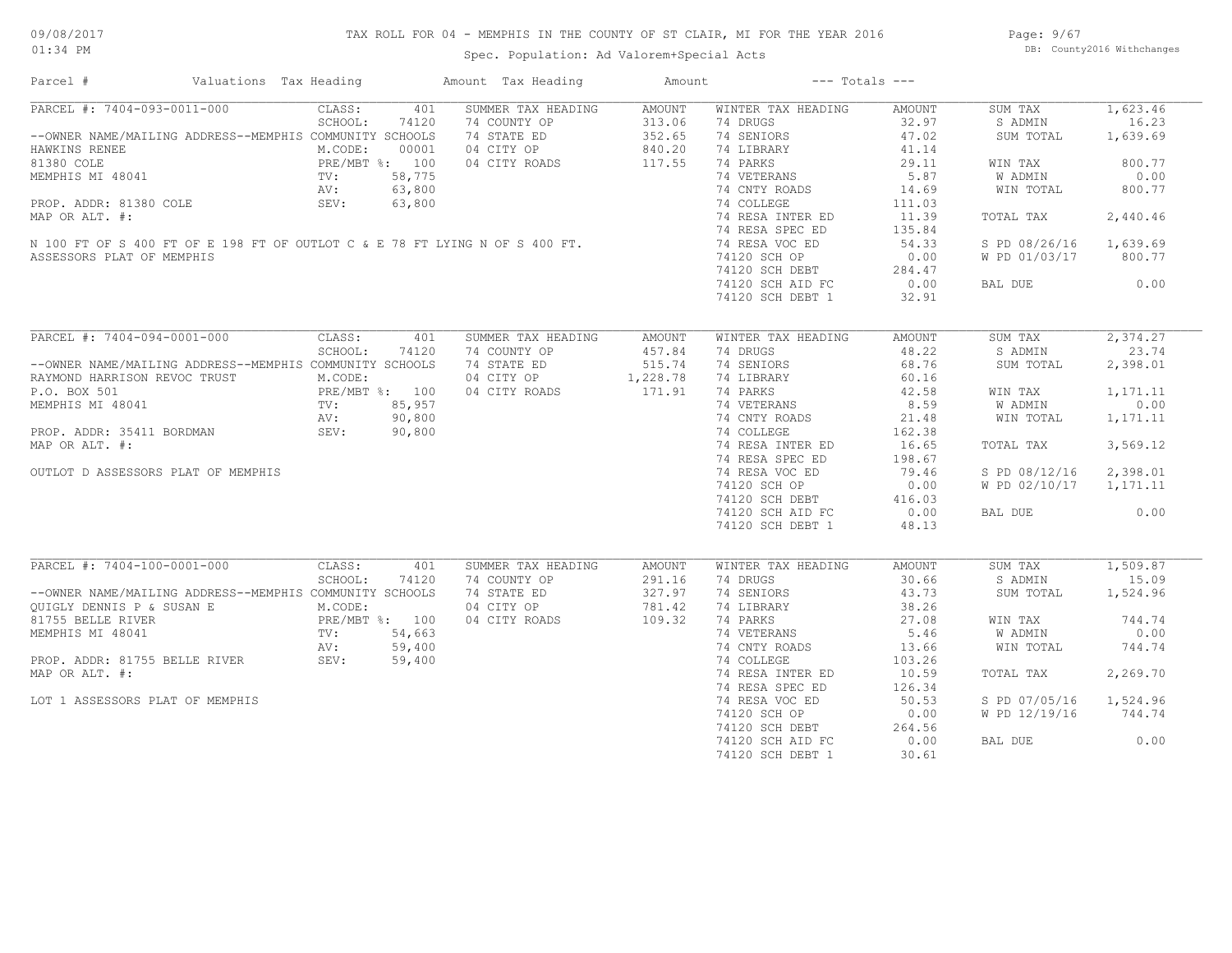| Parcel #                                                | Valuations Tax Heading |                |                | Amount Tax Heading                                                                                                                                               | Amount        |                    | $---$ Totals $---$ |               |          |
|---------------------------------------------------------|------------------------|----------------|----------------|------------------------------------------------------------------------------------------------------------------------------------------------------------------|---------------|--------------------|--------------------|---------------|----------|
| PARCEL #: 7404-100-0002-001                             |                        | CLASS:         | 402            | SUMMER TAX HEADING                                                                                                                                               | <b>AMOUNT</b> | WINTER TAX HEADING | AMOUNT             | SUM TAX       | 788.45   |
|                                                         |                        | SCHOOL:        | 74120          | 74 COUNTY OP                                                                                                                                                     | 152.04        | 74 DRUGS           | 16.01              | S ADMIN       | 7.88     |
| --OWNER NAME/MAILING ADDRESS--MEMPHIS COMMUNITY SCHOOLS |                        |                |                | 74 STATE ED                                                                                                                                                      | 171.27        | 74 SENIORS         | 22.83              | SUM TOTAL     | 796.33   |
| APOLLO GROUP, LLC                                       |                        | M.CODE:        |                | 04 CITY OP                                                                                                                                                       | 408.05        | 74 LIBRARY         | 19.98              |               |          |
| ROBYN CAMILLERI                                         |                        | PRE/MBT %: 0   |                | 04 CITY ROADS                                                                                                                                                    | 57.09         | 74 PARKS           | 14.14              | WIN TAX       | 901.34   |
| 16601 E 13 MILE                                         |                        | TV:            | 28,545         |                                                                                                                                                                  |               | 74 VETERANS        | 2.85               | W ADMIN       | 0.00     |
| FRASER MI 48026                                         |                        | AV:            | 34,600         |                                                                                                                                                                  |               | 74 CNTY ROADS      | 7.13               | WIN TOTAL     | 901.34   |
|                                                         |                        | SEV:           | 34,600         |                                                                                                                                                                  |               | 74 COLLEGE         | 53.92              |               |          |
| PROP. ADDR: 81643 BELLE RIVER                           |                        |                |                |                                                                                                                                                                  |               | 74 RESA INTER ED   | 5.53               | TOTAL TAX     | 1,697.67 |
| MAP OR ALT. #:                                          |                        |                |                |                                                                                                                                                                  |               | 74 RESA SPEC ED    | 65.97              |               |          |
|                                                         |                        |                |                |                                                                                                                                                                  |               | 74 RESA VOC ED     | 26.38              | S PD 08/29/16 | 796.33   |
|                                                         |                        |                |                | PART OF LOT 2 "ASSESSORS PLAT OF MEMPHIS" BEING PART OF THE SW I/4 OF SEC 35, T6N                                                                                |               | 74120 SCH OP       | 512.47             | W PD 12/21/16 | 901.34   |
|                                                         |                        |                |                |                                                                                                                                                                  |               | 74120 SCH DEBT     | 138.15             |               |          |
|                                                         |                        |                |                | R14E, RILEY TWP. ST CLAIR CTY DESC AS BEG AT NW COR OF LOT 2, TH 290.12 FT ALG W<br>LINE OF BELLE RIVER ROAD ALG THE ARC OF CURVE THAT IS CONCAVE TO THE NE. BAD |               | 74120 SCH AID FC   | 0.00               | BAL DUE       | 0.00     |
|                                                         |                        |                |                | =605.92 FT, CA=27DEG 26' 01", WHOSE CORD BEARS S.44 DEG 03' 51" E. 287.36 FT, TH S 16                                                                            |               | 74120 SCH DEBT 1   | 15.98              |               |          |
|                                                         |                        |                |                | DEG 39'10" W 124.13 FT, TH S 26 DEG 00' 00" W, 170 FT TO A PT ON LINE EST IN A                                                                                   |               |                    |                    |               |          |
|                                                         |                        |                |                |                                                                                                                                                                  |               |                    |                    |               |          |
|                                                         |                        |                |                | SURVEY BY COLLINS ENGINEERING RECORDED IN LIBER 3, PG 137; TH ALG SAID LINE, N82                                                                                 |               |                    |                    |               |          |
|                                                         |                        |                |                | DEG 48' 40" W. 76.35 FT TO SW COR OF LOT 2; TH ALG W LINE OF SAID LOT N 01 DEG 42'                                                                               |               |                    |                    |               |          |
|                                                         |                        |                |                | 40" W 468.85 FT TO POB. CONTAINIG 1.253 AC SUBJECT TO EASEMENTS AND RESTRICTIONS OF                                                                              |               |                    |                    |               |          |
| RECORD.                                                 |                        |                |                |                                                                                                                                                                  |               |                    |                    |               |          |
|                                                         |                        |                |                |                                                                                                                                                                  |               |                    |                    |               |          |
| PARCEL #: 7404-100-0002-010                             |                        | CLASS:         | 703            | SUMMER TAX HEADING                                                                                                                                               | AMOUNT        | WINTER TAX HEADING | AMOUNT             | SUM TAX       | 0.00     |
|                                                         |                        | SCHOOL:        | 74120          | 74 COUNTY OP                                                                                                                                                     | 0.00          | 74 DRUGS           | 0.00               | S ADMIN       | 0.00     |
|                                                         |                        |                |                |                                                                                                                                                                  |               |                    |                    |               |          |
| --OWNER NAME/MAILING ADDRESS--MEMPHIS COMMUNITY SCHOOLS |                        |                |                | 74 STATE ED                                                                                                                                                      | 0.00          | 74 SENIORS         | 0.00               | SUM TOTAL     | 0.00     |
| CITY OF MEMPHIS                                         |                        | M.CODE:        |                | 04 CITY OP                                                                                                                                                       | 0.00          | 74 LIBRARY         | 0.00               |               |          |
| 35095 POTTER                                            |                        | PRE/MBT %:     | $\overline{0}$ | 04 CITY ROADS                                                                                                                                                    | 0.00          | 74 PARKS           | 0.00               | WIN TAX       | 0.00     |
| MEMPHIS MI 48041                                        |                        | TV:            | $\bigcap$      |                                                                                                                                                                  |               | 74 VETERANS        | 0.00               | W ADMIN       | 0.00     |
|                                                         |                        | AV:            | $\circ$        |                                                                                                                                                                  |               | 74 CNTY ROADS      | 0.00               | WIN TOTAL     | 0.00     |
| PROP. ADDR: 81631 BELLE RIVER                           |                        | SEV:           | $\circ$        |                                                                                                                                                                  |               | 74 COLLEGE         | 0.00               |               |          |
| MAP OR ALT. #:                                          |                        |                |                |                                                                                                                                                                  |               | 74 RESA INTER ED   | 0.00               | TOTAL TAX     | 0.00     |
|                                                         |                        |                |                |                                                                                                                                                                  |               | 74 RESA SPEC ED    | 0.00               |               |          |
|                                                         |                        |                |                | LOT 2 ASSESSORS PLAT OF MEMPHIS ALSO THAT PART OF OLD P.M. RR R/W IN NE 1/4 OF SW                                                                                |               | 74 RESA VOC ED     | 0.00               | BAL DUE       | 0.00     |
| 1/4 W OF BELLE RIVER RD. SEC 35 T6N R14E                |                        |                |                |                                                                                                                                                                  |               | 74120 SCH OP       | 0.00               |               |          |
|                                                         |                        |                |                |                                                                                                                                                                  |               | 74120 SCH DEBT     | 0.00               |               |          |
|                                                         |                        |                |                |                                                                                                                                                                  |               | 74120 SCH AID FC   | 0.00               |               |          |
|                                                         |                        |                |                |                                                                                                                                                                  |               | 74120 SCH DEBT 1   | 0.00               |               |          |
|                                                         |                        |                |                |                                                                                                                                                                  |               |                    |                    |               |          |
|                                                         |                        |                |                |                                                                                                                                                                  |               |                    |                    |               |          |
| PARCEL #: 7404-100-0003-000                             |                        | CLASS:         | 401            | SUMMER TAX HEADING                                                                                                                                               | AMOUNT        | WINTER TAX HEADING | AMOUNT             | SUM TAX       | 2,504.47 |
|                                                         |                        | SCHOOL:        | 74120          | 74 COUNTY OP                                                                                                                                                     | 482.95        | 74 DRUGS           | 50.86              | S ADMIN       | 25.04    |
| --OWNER NAME/MAILING ADDRESS--MEMPHIS COMMUNITY SCHOOLS |                        |                |                | 74 STATE ED                                                                                                                                                      | 544.02        | 74 SENIORS         | 72.53              | SUM TOTAL     | 2,529.51 |
| WILSON LAWRENCE                                         |                        | M.CODE:        |                | 04 CITY OP                                                                                                                                                       | 1,296.16      | 74 LIBRARY         | 63.46              |               |          |
| 81521 BELLE RIVER                                       |                        | PRE/MBT %: 100 |                | 04 CITY ROADS                                                                                                                                                    | 181.34        | 74 PARKS           | 44.91              | WIN TAX       | 1,235.32 |
| MEMPHIS MI 48041                                        |                        | TV:            | 90,671         |                                                                                                                                                                  |               | 74 VETERANS        | 9.06               | W ADMIN       | 0.00     |
|                                                         |                        | AV:            | 96,100         |                                                                                                                                                                  |               | 74 CNTY ROADS      | 22.66              | WIN TOTAL     | 1,235.32 |
| PROP. ADDR: 81521 BELLE RIVER                           |                        | SEV:           | 96,100         |                                                                                                                                                                  |               | 74 COLLEGE         | 171.28             |               |          |
| MAP OR ALT. #:                                          |                        |                |                |                                                                                                                                                                  |               | 74 RESA INTER ED   | 17.57              | TOTAL TAX     | 3,764.83 |
|                                                         |                        |                |                |                                                                                                                                                                  |               | 74 RESA SPEC ED    | 209.56             |               |          |
|                                                         |                        |                |                |                                                                                                                                                                  |               |                    |                    |               |          |
| LOT 3 ASSESSORS PLAT OF MEMPHIS                         |                        |                |                |                                                                                                                                                                  |               | 74 RESA VOC ED     | 83.82              | S PD 08/08/16 | 2,529.51 |
|                                                         |                        |                |                |                                                                                                                                                                  |               | 74120 SCH OP       | 0.00               | W PD 01/03/17 | 1,235.32 |
|                                                         |                        |                |                |                                                                                                                                                                  |               | 74120 SCH DEBT     | 438.84             |               |          |
|                                                         |                        |                |                |                                                                                                                                                                  |               | 74120 SCH AID FC   | 0.00               | BAL DUE       | 0.00     |
|                                                         |                        |                |                |                                                                                                                                                                  |               | 74120 SCH DEBT 1   | 50.77              |               |          |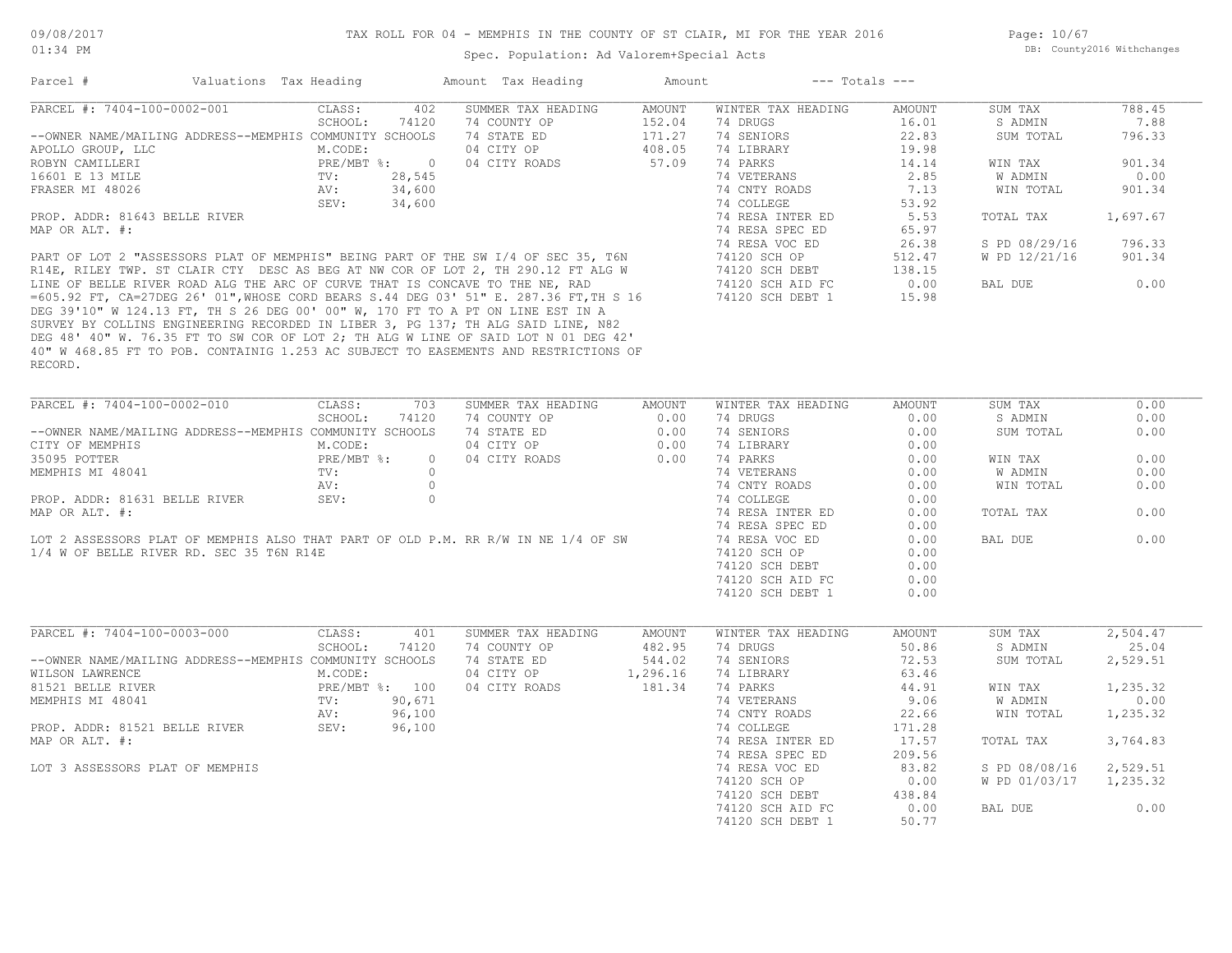## TAX ROLL FOR 04 - MEMPHIS IN THE COUNTY OF ST CLAIR, MI FOR THE YEAR 2016

Spec. Population: Ad Valorem+Special Acts

Page: 11/67 DB: County2016 Withchanges

| Parcel #                                                                                                                                                                                                                                                  | Valuations Tax Heading |                                                                      |                                                     | Amount Tax Heading                                                               | Amount                                         |                                                                                                                                                                                                                                                         | $---$ Totals $---$                                                                                                                   |                                                                                                                                     |                                                                                                     |
|-----------------------------------------------------------------------------------------------------------------------------------------------------------------------------------------------------------------------------------------------------------|------------------------|----------------------------------------------------------------------|-----------------------------------------------------|----------------------------------------------------------------------------------|------------------------------------------------|---------------------------------------------------------------------------------------------------------------------------------------------------------------------------------------------------------------------------------------------------------|--------------------------------------------------------------------------------------------------------------------------------------|-------------------------------------------------------------------------------------------------------------------------------------|-----------------------------------------------------------------------------------------------------|
| PARCEL #: 7404-100-0004-000<br>--OWNER NAME/MAILING ADDRESS--MEMPHIS COMMUNITY SCHOOLS<br>WESSEL MICHAEL & BEATRICE E<br>P.O. BOX 117<br>MEMPHIS MI 48041<br>PROP. ADDR: 81181 BELLE RIVER<br>MAP OR ALT. #:<br>LOT 4 EXC N 75' ASSESSORS PLAT OF MEMPHIS |                        | CLASS:<br>SCHOOL:<br>M.CODE:<br>PRE/MBT %: 100<br>TV:<br>AV:<br>SEV: | 401<br>74120<br>00001<br>60,280<br>65,800<br>65,800 | SUMMER TAX HEADING<br>74 COUNTY OP<br>74 STATE ED<br>04 CITY OP<br>04 CITY ROADS | AMOUNT<br>321.08<br>361.68<br>861.72<br>120.56 | WINTER TAX HEADING<br>74 DRUGS<br>74 SENIORS<br>74 LIBRARY<br>74 PARKS<br>74 VETERANS<br>74 CNTY ROADS<br>74 COLLEGE<br>74 RESA INTER ED<br>74 RESA SPEC ED<br>74 RESA VOC ED<br>74120 SCH OP<br>74120 SCH DEBT<br>74120 SCH AID FC<br>74120 SCH DEBT 1 | AMOUNT<br>33.81<br>48.22<br>42.19<br>29.86<br>6.02<br>15.07<br>113.87<br>11.68<br>139.32<br>55.72<br>0.00<br>291.75<br>0.00<br>33.75 | SUM TAX<br>S ADMIN<br>SUM TOTAL<br>WIN TAX<br><b>W ADMIN</b><br>WIN TOTAL<br>TOTAL TAX<br>S PD 08/26/16<br>W PD 01/03/17<br>BAL DUE | 1,665.04<br>16.65<br>1,681.69<br>821.26<br>0.00<br>821.26<br>2,502.95<br>1,681.69<br>821.26<br>0.00 |
| PARCEL #: 7404-100-0004-250                                                                                                                                                                                                                               |                        | CLASS:                                                               | 401                                                 | SUMMER TAX HEADING                                                               | <b>AMOUNT</b>                                  | WINTER TAX HEADING                                                                                                                                                                                                                                      | <b>AMOUNT</b>                                                                                                                        | SUM TAX                                                                                                                             | 1,415.67                                                                                            |
| --OWNER NAME/MAILING ADDRESS--MEMPHIS COMMUNITY SCHOOLS<br>POKREFKY JOANN                                                                                                                                                                                 |                        | SCHOOL:<br>M.CODE:                                                   | 74120                                               | 74 COUNTY OP<br>74 STATE ED<br>04 CITY OP                                        | 272.99<br>307.51<br>732.67                     | 74 DRUGS<br>74 SENIORS<br>74 LIBRARY                                                                                                                                                                                                                    | 28.75<br>41.00<br>35.87                                                                                                              | S ADMIN<br>SUM TOTAL                                                                                                                | 14.15<br>1,429.82                                                                                   |
| 81221 BELLE RIVER<br>MEMPHIS MI 48041                                                                                                                                                                                                                     |                        | PRE/MBT %: 100<br>TV:<br>AV:                                         | 51,253<br>55,800                                    | 04 CITY ROADS                                                                    | 102.50                                         | 74 PARKS<br>74 VETERANS<br>74 CNTY ROADS                                                                                                                                                                                                                | 25.39<br>5.12<br>12.81                                                                                                               | WIN TAX<br>W ADMIN<br>WIN TOTAL                                                                                                     | 698.29<br>0.00<br>698.29                                                                            |
| PROP. ADDR: 81221 BELLE RIVER<br>MAP OR ALT. #:                                                                                                                                                                                                           |                        | SEV:                                                                 | 55,800                                              |                                                                                  |                                                | 74 COLLEGE<br>74 RESA INTER ED                                                                                                                                                                                                                          | 96.82<br>9.93                                                                                                                        | TOTAL TAX                                                                                                                           | 2,128.11                                                                                            |
| N 75' OF LOT 4 ASSESSORS PLAT OF MEMPHIS                                                                                                                                                                                                                  |                        |                                                                      |                                                     |                                                                                  |                                                | 74 RESA SPEC ED<br>74 RESA VOC ED<br>74120 SCH OP                                                                                                                                                                                                       | 118.46<br>47.38<br>0.00                                                                                                              | S PD 08/22/16<br>W PD 01/06/17                                                                                                      | 1,429.82<br>698.29                                                                                  |
|                                                                                                                                                                                                                                                           |                        |                                                                      |                                                     |                                                                                  |                                                | 74120 SCH DEBT<br>74120 SCH AID FC<br>74120 SCH DEBT 1                                                                                                                                                                                                  | 248.06<br>0.00<br>28.70                                                                                                              | BAL DUE                                                                                                                             | 0.00                                                                                                |
| PARCEL #: 7404-100-0005-000                                                                                                                                                                                                                               |                        | CLASS:                                                               | 401                                                 | SUMMER TAX HEADING                                                               | <b>AMOUNT</b>                                  | WINTER TAX HEADING                                                                                                                                                                                                                                      | AMOUNT                                                                                                                               | SUM TAX                                                                                                                             | 1,382.42                                                                                            |
| --OWNER NAME/MAILING ADDRESS--MEMPHIS COMMUNITY SCHOOLS<br>GRIFFIN DANIEL S & MICHELLE M                                                                                                                                                                  |                        | SCHOOL:<br>M.CODE:                                                   | 74120                                               | 74 COUNTY OP<br>74 STATE ED<br>04 CITY OP                                        | 266.58<br>300.29<br>715.46                     | 74 DRUGS<br>74 SENIORS<br>74 LIBRARY                                                                                                                                                                                                                    | 28.07<br>40.03<br>35.03                                                                                                              | S ADMIN<br>SUM TOTAL                                                                                                                | 13.82<br>1,396.24                                                                                   |
| PO BOX 130<br>MARINE CITY MI 48039                                                                                                                                                                                                                        |                        | PRE/MBT %: 0<br>TV:                                                  | 50,049                                              | 04 CITY ROADS                                                                    | 100.09                                         | 74 PARKS<br>74 VETERANS                                                                                                                                                                                                                                 | 24.79<br>5.00                                                                                                                        | WIN TAX<br>W ADMIN                                                                                                                  | 1,580.38<br>0.00                                                                                    |
| PROP. ADDR: 81145 BELLE RIVER<br>MAP OR ALT. #:                                                                                                                                                                                                           |                        | AV:<br>SEV:                                                          | 54,500<br>54,500                                    |                                                                                  |                                                | 74 CNTY ROADS<br>74 COLLEGE<br>74 RESA INTER ED                                                                                                                                                                                                         | 12.51<br>94.54<br>9.69                                                                                                               | WIN TOTAL<br>TOTAL TAX                                                                                                              | 1,580.38<br>2,976.62                                                                                |
| LOT 5 ASSESSORS PLAT OF MEMPHIS                                                                                                                                                                                                                           |                        |                                                                      |                                                     |                                                                                  |                                                | 74 RESA SPEC ED<br>74 RESA VOC ED                                                                                                                                                                                                                       | 115.67<br>46.27                                                                                                                      | S PD 08/15/16                                                                                                                       | 1,396.24                                                                                            |
|                                                                                                                                                                                                                                                           |                        |                                                                      |                                                     |                                                                                  |                                                | 74120 SCH OP<br>74120 SCH DEBT                                                                                                                                                                                                                          | 898.53<br>242.23                                                                                                                     | W PD 02/06/17                                                                                                                       | 1,580.38                                                                                            |
|                                                                                                                                                                                                                                                           |                        |                                                                      |                                                     |                                                                                  |                                                | 74120 SCH AID FC<br>74120 SCH DEBT 1                                                                                                                                                                                                                    | 0.00<br>28.02                                                                                                                        | BAL DUE                                                                                                                             | 0.00                                                                                                |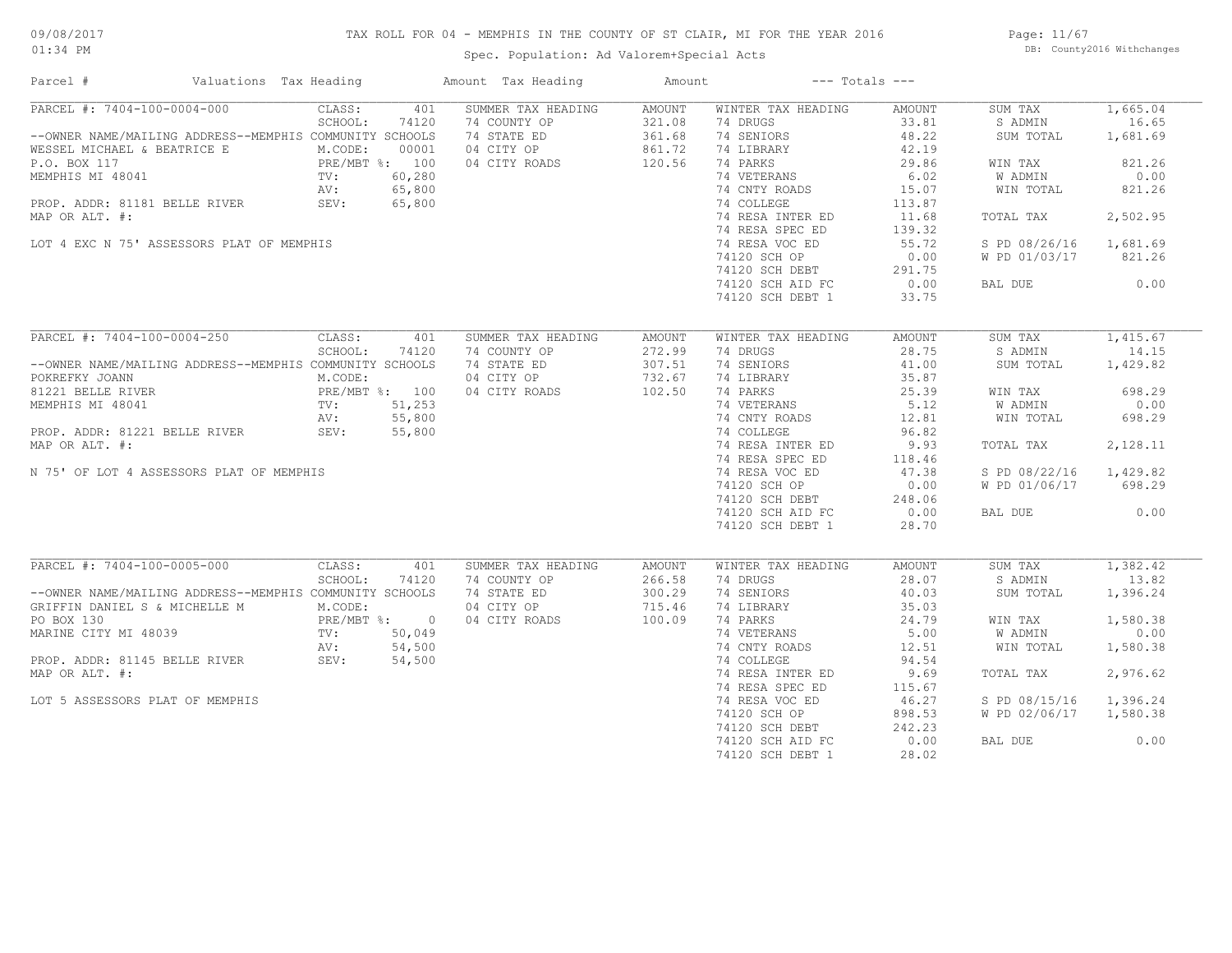## TAX ROLL FOR 04 - MEMPHIS IN THE COUNTY OF ST CLAIR, MI FOR THE YEAR 2016

Spec. Population: Ad Valorem+Special Acts

Page: 12/67 DB: County2016 Withchanges

| Parcel #                                                                                                                                    | Valuations Tax Heading |                                                       |                                 | Amount Tax Heading                                                               | Amount                                                |                                                                                       | $---$ Totals $---$                                        |                                                       |                                                 |
|---------------------------------------------------------------------------------------------------------------------------------------------|------------------------|-------------------------------------------------------|---------------------------------|----------------------------------------------------------------------------------|-------------------------------------------------------|---------------------------------------------------------------------------------------|-----------------------------------------------------------|-------------------------------------------------------|-------------------------------------------------|
| PARCEL #: 7404-100-0006-000<br>--OWNER NAME/MAILING ADDRESS--MEMPHIS COMMUNITY SCHOOLS<br>SOCIA STEVEN<br>34417 BORDMAN<br>MEMPHIS MI 48041 |                        | CLASS:<br>SCHOOL:<br>M.CODE:<br>PRE/MBT %: 100<br>TV: | 401<br>74120<br>00005<br>52,757 | SUMMER TAX HEADING<br>74 COUNTY OP<br>74 STATE ED<br>04 CITY OP<br>04 CITY ROADS | <b>AMOUNT</b><br>281.01<br>316.54<br>754.17<br>105.51 | WINTER TAX HEADING<br>74 DRUGS<br>74 SENIORS<br>74 LIBRARY<br>74 PARKS<br>74 VETERANS | <b>AMOUNT</b><br>29.59<br>42.20<br>36.92<br>26.13<br>5.27 | SUM TAX<br>S ADMIN<br>SUM TOTAL<br>WIN TAX<br>W ADMIN | 1,457.23<br>14.57<br>1,471.80<br>718.75<br>0.00 |
| PROP. ADDR: 34417 BORDMAN<br>MAP OR ALT. #:                                                                                                 |                        | AV:<br>SEV:                                           | 57,400<br>57,400                |                                                                                  |                                                       | 74 CNTY ROADS<br>74 COLLEGE<br>74 RESA INTER ED                                       | 13.18<br>99.66<br>10.22                                   | WIN TOTAL<br>TOTAL TAX                                | 718.75<br>2,190.55                              |
| LOT 6 ASSESSORS PLAT OF MEMPHIS                                                                                                             |                        |                                                       |                                 |                                                                                  |                                                       | 74 RESA SPEC ED<br>74 RESA VOC ED                                                     | 121.93<br>48.77                                           | S PD 08/31/16                                         | 1,471.80                                        |
|                                                                                                                                             |                        |                                                       |                                 |                                                                                  |                                                       | 74120 SCH OP<br>74120 SCH DEBT<br>74120 SCH AID FC<br>74120 SCH DEBT 1                | 0.00<br>255.34<br>0.00<br>29.54                           | W PD 12/31/16<br>BAL DUE                              | 718.75<br>0.00                                  |
|                                                                                                                                             |                        |                                                       |                                 |                                                                                  |                                                       |                                                                                       |                                                           |                                                       |                                                 |
| PARCEL #: 7404-100-0007-000                                                                                                                 |                        | CLASS:<br>SCHOOL:                                     | 401<br>74120                    | SUMMER TAX HEADING<br>74 COUNTY OP                                               | <b>AMOUNT</b><br>276.44                               | WINTER TAX HEADING<br>74 DRUGS                                                        | AMOUNT<br>29.11                                           | SUM TAX<br>S ADMIN                                    | 1,433.56<br>14.33                               |
| --OWNER NAME/MAILING ADDRESS--MEMPHIS COMMUNITY SCHOOLS<br>WEGNER RYAN C.                                                                   |                        | M.CODE:                                               | 00001                           | 74 STATE ED<br>04 CITY OP                                                        | 311.40<br>741.92                                      | 74 SENIORS<br>74 LIBRARY                                                              | 41.52<br>36.33                                            | SUM TOTAL                                             | 1,447.89                                        |
| 34441 BORDMAN RD<br>MEMPHIS MI 48041                                                                                                        |                        | PRE/MBT %: 100<br>TV:<br>AV:                          | 51,900<br>51,900                | 04 CITY ROADS                                                                    | 103.80                                                | 74 PARKS<br>74 VETERANS<br>74 CNTY ROADS                                              | 25.71<br>5.19<br>12.97                                    | WIN TAX<br>W ADMIN<br>WIN TOTAL                       | 707.10<br>0.00<br>707.10                        |
| PROP. ADDR: 34441 BORDMAN<br>MAP OR ALT. #:                                                                                                 |                        | SEV:                                                  | 51,900                          |                                                                                  |                                                       | 74 COLLEGE<br>74 RESA INTER ED                                                        | 98.04<br>10.05                                            | TOTAL TAX                                             | 2,154.99                                        |
| LOT 7 ASSESSORS PLAT OF MEMPHIS                                                                                                             |                        |                                                       |                                 |                                                                                  |                                                       | 74 RESA SPEC ED<br>74 RESA VOC ED<br>74120 SCH OP                                     | 119.95<br>47.98<br>0.00                                   | S PD 08/26/16<br>W PD 01/03/17                        | 1,447.89<br>707.10                              |
|                                                                                                                                             |                        |                                                       |                                 |                                                                                  |                                                       | 74120 SCH DEBT<br>74120 SCH AID FC<br>74120 SCH DEBT 1                                | 251.19<br>0.00<br>29.06                                   | BAL DUE                                               | 0.00                                            |
| PARCEL #: 7404-100-0008-000                                                                                                                 |                        | CLASS:                                                | 401                             | SUMMER TAX HEADING                                                               | AMOUNT                                                | WINTER TAX HEADING                                                                    | <b>AMOUNT</b>                                             | SUM TAX                                               | 989.04                                          |
| --OWNER NAME/MAILING ADDRESS--MEMPHIS COMMUNITY SCHOOLS                                                                                     |                        | SCHOOL:                                               | 74120                           | 74 COUNTY OP<br>74 STATE ED                                                      | 190.72<br>214.84                                      | 74 DRUGS<br>74 SENIORS                                                                | 20.08<br>28.64                                            | S ADMIN<br>SUM TOTAL                                  | 9.89<br>998.93                                  |
| BAUMAN DONALD D<br>81115 BELLE RIVER<br>MEMPHIS MI 48041                                                                                    |                        | M.CODE:<br>PRE/MBT %: 100<br>TV:                      | 35,807                          | 04 CITY OP<br>04 CITY ROADS                                                      | 511.87<br>71.61                                       | 74 LIBRARY<br>74 PARKS<br>74 VETERANS                                                 | 25.06<br>17.73<br>3.58                                    | WIN TAX<br>W ADMIN                                    | 487.82<br>0.00                                  |
| PROP. ADDR: 81115 BELLE RIVER                                                                                                               | AV:<br>SEV:            | AV:                                                   | 38,500<br>38,500                |                                                                                  |                                                       | 74 CNTY ROADS<br>74 COLLEGE                                                           | 8.95<br>67.64                                             | WIN TOTAL                                             | 487.82                                          |
| MAP OR ALT. #:                                                                                                                              |                        |                                                       |                                 |                                                                                  |                                                       | 74 RESA INTER ED<br>74 RESA SPEC ED                                                   | 6.93<br>82.76<br>33.10                                    | TOTAL TAX                                             | 1,486.75<br>998.93                              |
| LOT 8 ASSESSORS PLAT OF MEMPHIS                                                                                                             |                        |                                                       |                                 |                                                                                  |                                                       | 74 RESA VOC ED<br>74120 SCH OP<br>74120 SCH DEBT                                      | 0.00<br>173.30                                            | S PD 08/10/16<br>W PD 02/02/17                        | 487.82                                          |
|                                                                                                                                             |                        |                                                       |                                 |                                                                                  |                                                       | 74120 SCH AID FC<br>74120 SCH DEBT 1                                                  | 0.00<br>20.05                                             | BAL DUE                                               | 0.00                                            |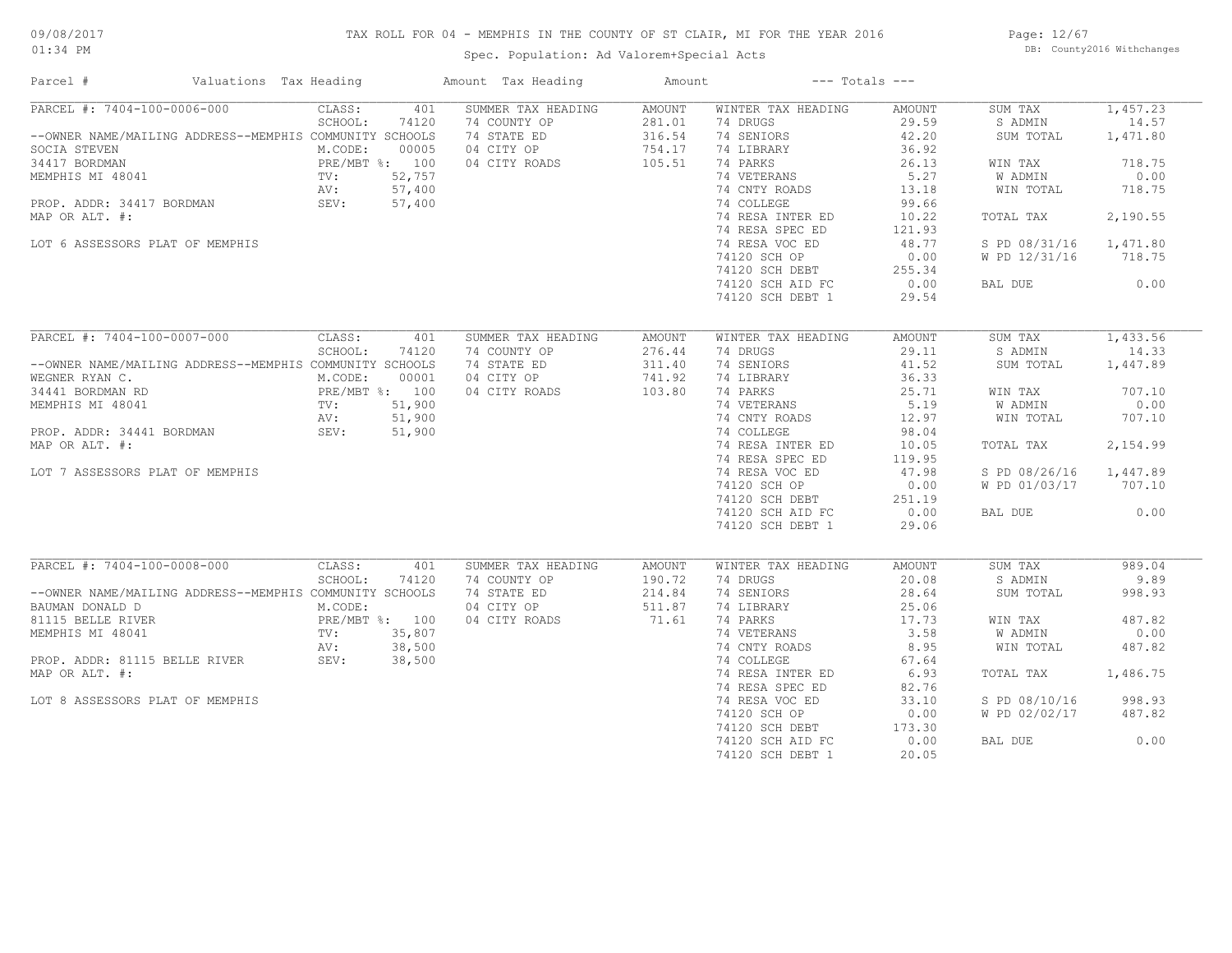## TAX ROLL FOR 04 - MEMPHIS IN THE COUNTY OF ST CLAIR, MI FOR THE YEAR 2016

Spec. Population: Ad Valorem+Special Acts

Page: 13/67 DB: County2016 Withchanges

| Parcel #                                                                                                                                                                                                                               | Valuations Tax Heading |                                                              |                                                     | Amount Tax Heading                                                                                                                                                                       | Amount                                               |                                                                                                                                                                                                                                                         | $---$ Totals $---$                                                                                                               |                                                                                                                                     |                                                                                                     |
|----------------------------------------------------------------------------------------------------------------------------------------------------------------------------------------------------------------------------------------|------------------------|--------------------------------------------------------------|-----------------------------------------------------|------------------------------------------------------------------------------------------------------------------------------------------------------------------------------------------|------------------------------------------------------|---------------------------------------------------------------------------------------------------------------------------------------------------------------------------------------------------------------------------------------------------------|----------------------------------------------------------------------------------------------------------------------------------|-------------------------------------------------------------------------------------------------------------------------------------|-----------------------------------------------------------------------------------------------------|
| PARCEL #: 7404-100-0009-000<br>--OWNER NAME/MAILING ADDRESS--MEMPHIS COMMUNITY SCHOOLS<br>BEDKER STACEY<br>81079 BELLE RIVER<br>MEMPHIS MI 48041<br>PROP. ADDR: 81079 BELLE RIVER<br>MAP OR ALT. #:<br>LOT 9 ASSESSORS PLAT OF MEMPHIS | SEV:                   | CLASS:<br>SCHOOL:<br>M.CODE:<br>PRE/MBT %: 100<br>TV:<br>AV: | 401<br>74120<br>00001<br>38,816<br>41,800<br>41,800 | SUMMER TAX HEADING<br>74 COUNTY OP<br>74 STATE ED<br>04 CITY OP<br>04 CITY ROADS                                                                                                         | <b>AMOUNT</b><br>206.75<br>232.89<br>554.88<br>77.63 | WINTER TAX HEADING<br>74 DRUGS<br>74 SENIORS<br>74 LIBRARY<br>74 PARKS<br>74 VETERANS<br>74 CNTY ROADS<br>74 COLLEGE<br>74 RESA INTER ED<br>74 RESA SPEC ED<br>74 RESA VOC ED<br>74120 SCH OP<br>74120 SCH DEBT<br>74120 SCH AID FC<br>74120 SCH DEBT 1 | AMOUNT<br>21.77<br>31.05<br>27.17<br>19.22<br>3.88<br>9.70<br>73.32<br>7.52<br>89.71<br>35.88<br>0.00<br>187.86<br>0.00<br>21.73 | SUM TAX<br>S ADMIN<br>SUM TOTAL<br>WIN TAX<br><b>W ADMIN</b><br>WIN TOTAL<br>TOTAL TAX<br>S PD 08/26/16<br>W PD 01/03/17<br>BAL DUE | 1,072.15<br>10.72<br>1,082.87<br>528.81<br>0.00<br>528.81<br>1,611.68<br>1,082.87<br>528.81<br>0.00 |
| PARCEL #: 7404-100-0010-000                                                                                                                                                                                                            |                        | CLASS:                                                       | 401                                                 | SUMMER TAX HEADING                                                                                                                                                                       | <b>AMOUNT</b>                                        | WINTER TAX HEADING                                                                                                                                                                                                                                      | <b>AMOUNT</b>                                                                                                                    | SUM TAX                                                                                                                             | 925.32                                                                                              |
| --OWNER NAME/MAILING ADDRESS--MEMPHIS COMMUNITY SCHOOLS<br>EUCLID JOSEPH GOUIN III<br>81049 BELLE RIVER                                                                                                                                |                        | SCHOOL:<br>M.CODE:<br>PRE/MBT %: 100                         | 74120                                               | 74 COUNTY OP<br>74 STATE ED<br>04 CITY OP<br>04 CITY ROADS                                                                                                                               | 178.43<br>201.00<br>478.89<br>67.00                  | 74 DRUGS<br>74 SENIORS<br>74 LIBRARY<br>74 PARKS                                                                                                                                                                                                        | 18.79<br>26.80<br>23.45<br>16.59                                                                                                 | S ADMIN<br>S INTRST<br>SUM TOTAL                                                                                                    | 9.25<br>55.52<br>990.09                                                                             |
| MEMPHIS MI 48041                                                                                                                                                                                                                       |                        | TV:<br>AV:                                                   | 33,500<br>36,700                                    |                                                                                                                                                                                          |                                                      | 74 VETERANS<br>74 CNTY ROADS                                                                                                                                                                                                                            | 3.35<br>8.37                                                                                                                     | WIN TAX<br>W ADMIN                                                                                                                  | 456.41<br>0.00                                                                                      |
| PROP. ADDR: 81049 BELLE RIVER<br>MAP OR ALT. #:                                                                                                                                                                                        | SEV:                   |                                                              | 36,700                                              |                                                                                                                                                                                          |                                                      | 74 COLLEGE<br>74 RESA INTER ED<br>74 RESA SPEC ED                                                                                                                                                                                                       | 63.28<br>6.49<br>77.42                                                                                                           | WIN TOTAL<br>TOTAL TAX                                                                                                              | 456.41<br>1,446.50                                                                                  |
| LOT 10 ASSESSORS PLAT OF MEMPHIS                                                                                                                                                                                                       |                        |                                                              |                                                     |                                                                                                                                                                                          |                                                      | 74 RESA VOC ED<br>74120 SCH OP<br>74120 SCH DEBT<br>74120 SCH AID FC<br>74120 SCH DEBT 1                                                                                                                                                                | 30.97<br>0.00<br>162.14<br>0.00<br>18.76                                                                                         | BAL DUE                                                                                                                             | 1,446.50                                                                                            |
| PARCEL #: 7404-100-0011-000                                                                                                                                                                                                            |                        | CLASS:                                                       | 201                                                 | SUMMER TAX HEADING                                                                                                                                                                       | <b>AMOUNT</b>                                        | WINTER TAX HEADING                                                                                                                                                                                                                                      | <b>AMOUNT</b>                                                                                                                    | SUM TAX                                                                                                                             | 1,213.13                                                                                            |
| --OWNER NAME/MAILING ADDRESS--MEMPHIS COMMUNITY SCHOOLS<br>NIKODIM ROBERT W & MARY K                                                                                                                                                   |                        | SCHOOL:<br>M.CODE:                                           | 74120                                               | 74 COUNTY OP<br>74 STATE ED<br>04 CITY OP                                                                                                                                                | 233.93<br>263.52<br>627.84                           | 74 DRUGS<br>74 SENIORS<br>74 LIBRARY                                                                                                                                                                                                                    | 24.63<br>35.13<br>30.74                                                                                                          | S ADMIN<br>SUM TOTAL                                                                                                                | 12.13<br>1,225.26                                                                                   |
| 81611 MAIN<br>MEMPHIS MI 48041                                                                                                                                                                                                         |                        | PRE/MBT %: 0<br>TV:                                          | 43,920                                              | 04 CITY ROADS                                                                                                                                                                            | 87.84                                                | 74 PARKS<br>74 VETERANS                                                                                                                                                                                                                                 | 21.75<br>4.39                                                                                                                    | WIN TAX<br>W ADMIN                                                                                                                  | 1,386.86<br>0.00                                                                                    |
| PROP. ADDR: 81611 MAIN                                                                                                                                                                                                                 |                        | AV:<br>SEV:                                                  | 48,000<br>48,000                                    |                                                                                                                                                                                          |                                                      | 74 CNTY ROADS<br>74 COLLEGE<br>74 RESA INTER ED                                                                                                                                                                                                         | 10.98<br>82.96<br>8.51                                                                                                           | WIN TOTAL<br>TOTAL TAX                                                                                                              | 1,386.86<br>2,612.12                                                                                |
|                                                                                                                                                                                                                                        |                        |                                                              |                                                     | MAP OR ALT. #:<br>THAT PART OF LOT 11 LYING N & E OF A LINE BEG; S 1 DEG 02 MIN W 101.93 FT FROM NE<br>COR OF LOT; TH N 89 DEG 27 MIN W 490.7 FT; TH N 13 DEG 04 MIN W 141.6 FT TO N LOT |                                                      | 74 RESA SPEC ED<br>74 RESA VOC ED                                                                                                                                                                                                                       | 101.51<br>40.60                                                                                                                  | S PD 08/30/16                                                                                                                       | 1,225.26                                                                                            |
| LINE. ASSESSOR PLAT OF MEMPHIS                                                                                                                                                                                                         |                        |                                                              |                                                     | COR OF LOT; TH N 89 DEG 27 MIN W 490.7 FT; TH N 13 DEG 04 MIN W 141.6 FT TO N LOT                                                                                                        |                                                      | 74120 SCH OP<br>74120 SCH DEBT                                                                                                                                                                                                                          | 788.50<br>212.57                                                                                                                 | W PD 02/14/17                                                                                                                       | 1,345.25                                                                                            |
|                                                                                                                                                                                                                                        |                        |                                                              |                                                     |                                                                                                                                                                                          |                                                      | 74120 SCH AID FC<br>74120 SCH DEBT 1                                                                                                                                                                                                                    | 0.00<br>24.59                                                                                                                    | BAL DUE                                                                                                                             | 41.61                                                                                               |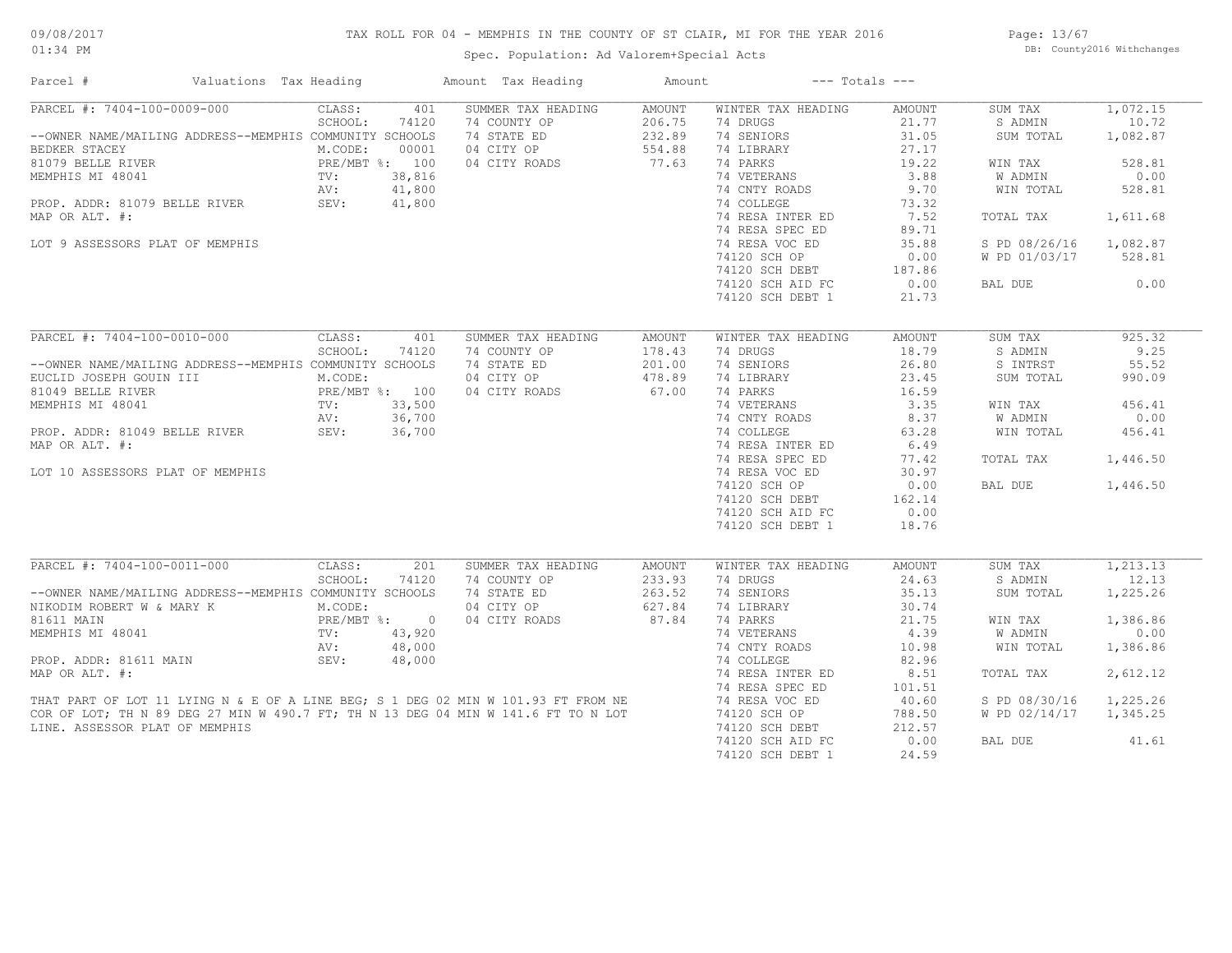## TAX ROLL FOR 04 - MEMPHIS IN THE COUNTY OF ST CLAIR, MI FOR THE YEAR 2016

Spec. Population: Ad Valorem+Special Acts

Page: 14/67 DB: County2016 Withchanges

| Parcel #                                                                                                                                                                                                                             | Valuations Tax Heading                                                                  | Amount Tax Heading                          | Amount |                                               | $---$ Totals $---$ |                        |          |
|--------------------------------------------------------------------------------------------------------------------------------------------------------------------------------------------------------------------------------------|-----------------------------------------------------------------------------------------|---------------------------------------------|--------|-----------------------------------------------|--------------------|------------------------|----------|
| PARCEL #: 7404-100-0012-000                                                                                                                                                                                                          | CLASS:<br>301                                                                           | SUMMER TAX HEADING                          | AMOUNT | WINTER TAX HEADING                            | AMOUNT             | SUM TAX                | 3,574.25 |
|                                                                                                                                                                                                                                      | SCHOOL:<br>74120                                                                        | 74 COUNTY OP                                | 689.24 | 74 DRUGS                                      | 72.59              | S ADMIN                | 35.74    |
| --OWNER NAME/MAILING ADDRESS--MEMPHIS COMMUNITY SCHOOLS                                                                                                                                                                              |                                                                                         | 74 STATE ED                                 | 776.40 | 74 SENIORS                                    | 103.52             | SUM TOTAL              | 3,609.99 |
|                                                                                                                                                                                                                                      |                                                                                         | 04 CITY OP 1,849.81<br>04 CITY ROADS 258.80 |        | 74 LIBRARY                                    | 90.58              |                        |          |
| DONATO CHRISTOPHER C JR<br>81600 BELLE RIVER<br>MEMPHIS MI 48041 TV: 129,400<br>NEMPHIS MI 48041 TV: 129,400                                                                                                                         |                                                                                         | 04 CITY ROADS                               |        | 74 PARKS                                      | 64.10              | WIN TAX                | 4,086.19 |
|                                                                                                                                                                                                                                      |                                                                                         |                                             |        | 74 VETERANS                                   | 12.94              | W ADMIN                | 0.00     |
|                                                                                                                                                                                                                                      | 129,400<br>AV:                                                                          |                                             |        | 74 CNTY ROADS                                 | 32.35              | WIN TOTAL              | 4,086.19 |
|                                                                                                                                                                                                                                      | SEV:                                                                                    |                                             |        |                                               |                    |                        |          |
|                                                                                                                                                                                                                                      |                                                                                         |                                             |        |                                               |                    | TOTAL TAX              | 7,696.18 |
|                                                                                                                                                                                                                                      |                                                                                         |                                             |        |                                               |                    |                        |          |
| PROP. ADDR: 81600 BELLE RIVER SEV: 129,400 74 COLLEGE 244.44<br>MAP OR ALT. #: 74 RESA INTER ED 25.07<br>THAT PART OF LOT 11 LYING WLY OF A LINE BEG ON S LOT LINE DIST S 85 DEG 8 MIN E 523 74 RESA SPEC ED 299.08<br>FIRIT PART O  |                                                                                         |                                             |        |                                               |                    | S PD 08/23/16          | 3,609.99 |
|                                                                                                                                                                                                                                      |                                                                                         |                                             |        |                                               |                    | W PD 01/06/17 4,086.19 |          |
|                                                                                                                                                                                                                                      |                                                                                         |                                             |        |                                               |                    |                        |          |
| ASSESSORS PLAT OF MEMPHIS                                                                                                                                                                                                            |                                                                                         |                                             |        | 74120 SCH DEBT 626.29                         |                    |                        |          |
|                                                                                                                                                                                                                                      |                                                                                         |                                             |        | 74120 SCH AID FC                              | 0.00               | BAL DUE                | 0.00     |
|                                                                                                                                                                                                                                      |                                                                                         |                                             |        | 74120 SCH DEBT 1                              | 72.46              |                        |          |
|                                                                                                                                                                                                                                      |                                                                                         |                                             |        |                                               |                    |                        |          |
| PARCEL #: 7404-100-0013-000                                                                                                                                                                                                          | CLASS:                                                                                  | SUMMER TAX HEADING<br>401                   | AMOUNT | WINTER TAX HEADING                            | AMOUNT             | SUM TAX                | 1,504.56 |
|                                                                                                                                                                                                                                      | SCHOOL:<br>74120                                                                        | 74 COUNTY OP                                | 290.13 | 74 DRUGS                                      | 30.55              | S ADMIN                | 15.04    |
| --OWNER NAME/MAILING ADDRESS--MEMPHIS COMMUNITY SCHOOLS                                                                                                                                                                              |                                                                                         | 74 STATE ED                                 | 326.82 | 74 SENIORS                                    | 43.57              | SUM TOTAL              | 1,519.60 |
| YOUNG PATRICIA                                                                                                                                                                                                                       | M.CODE:                                                                                 | 04 CITY OP                                  | 778.67 | 74 LIBRARY                                    | 38.12              |                        |          |
| 34240 PRATT                                                                                                                                                                                                                          | PRE/MBT %: 100<br>PRE/MBT %: 100<br>TV: 54,471<br>AV: 74,100<br>BELLE RIVER SEV: 74,100 | 04 CITY ROADS                               | 108.94 | 74 PARKS                                      | 26.98              | WIN TAX                | 742.09   |
| MEMPHIS MI 48041                                                                                                                                                                                                                     |                                                                                         |                                             |        |                                               | 5.44               | W ADMIN                | 0.00     |
|                                                                                                                                                                                                                                      |                                                                                         |                                             |        | 74 VETERANS<br>74 CNTY ROADS                  | 13.61              | WIN TOTAL              | 742.09   |
| PROP. ADDR: 81500 BELLE RIVER                                                                                                                                                                                                        |                                                                                         |                                             |        | 74 COLLEGE                                    | 102.90             |                        |          |
| MAP OR ALT. #:                                                                                                                                                                                                                       |                                                                                         |                                             |        | 74 RESA INTER ED                              | 10.55              | TOTAL TAX              | 2,261.69 |
|                                                                                                                                                                                                                                      |                                                                                         |                                             |        | 74 RESA SPEC ED                               | 125.89             |                        |          |
| LOT 12 ASSESSORS PLAT OF MEMPHIS                                                                                                                                                                                                     |                                                                                         |                                             |        | 74 RESA VOC ED                                | 50.35              | S PD 08/31/16 1,519.60 |          |
|                                                                                                                                                                                                                                      |                                                                                         |                                             |        | 74120 SCH OP                                  | 0.00               | W PD 02/15/17 742.09   |          |
|                                                                                                                                                                                                                                      |                                                                                         |                                             |        | 74120 SCH DEBT                                | 263.63             |                        |          |
|                                                                                                                                                                                                                                      |                                                                                         |                                             |        |                                               |                    |                        |          |
|                                                                                                                                                                                                                                      |                                                                                         |                                             |        | 74120 SCH AID FC                              | 0.00               | BAL DUE                | 0.00     |
|                                                                                                                                                                                                                                      |                                                                                         |                                             |        | 74120 SCH DEBT 1                              | 30.50              |                        |          |
|                                                                                                                                                                                                                                      |                                                                                         |                                             |        |                                               |                    |                        |          |
| PARCEL #: 7404-100-0014-000                                                                                                                                                                                                          | CLASS:                                                                                  | 201<br>SUMMER TAX HEADING                   | AMOUNT | WINTER TAX HEADING                            | AMOUNT             | SUM TAX                | 1,662.27 |
|                                                                                                                                                                                                                                      | SCHOOL:<br>74120                                                                        | 74 COUNTY OP                                | 320.54 | 74 DRUGS                                      | 33.76              | S ADMIN                | 16.62    |
| --OWNER NAME/MAILING ADDRESS--MEMPHIS COMMUNITY SCHOOLS                                                                                                                                                                              |                                                                                         | 74 STATE ED                                 | 361.08 | 74 SENIORS                                    | 48.14              | SUM TOTAL              | 1,678.89 |
|                                                                                                                                                                                                                                      |                                                                                         | 04 CITY OP                                  | 860.29 | 74 LIBRARY                                    | 42.12              |                        |          |
|                                                                                                                                                                                                                                      |                                                                                         | 04 CITY ROADS                               | 120.36 | 74 PARKS                                      | 29.81              | WIN TAX                | 1,900.33 |
|                                                                                                                                                                                                                                      |                                                                                         |                                             |        | 74 VETERANS                                   | 6.01               | W ADMIN                | 0.00     |
| <b>3</b> & JP MANAGEMENT INC<br>FO BOX 146<br>EMMETT MI 48022<br>PO POP. ADDR: 81545 MAIN<br>PROP. ADDR: 81545 MAIN<br>PROP. ADDR: 81545 MAIN<br>PROP. ADDR: 81545 MAIN<br>PROP. 2012                                                |                                                                                         |                                             |        | 74 CNTY ROADS                                 | 15.04              | WIN TOTAL              | 1,900.33 |
|                                                                                                                                                                                                                                      |                                                                                         |                                             |        |                                               | 113.68             |                        |          |
| PROP. ADDR: 81545 MAIN SEV: 71,100<br>MAP OR ALT. #: 74 COLLEGE<br>THAT PART OF LOT 11 LYING S & E OF A LINE BEG ON E LOT LINE DIST S 1 DEG 2 MIN W 74 RESA SPEC ED<br>101.93 FT FROM NE COR OF LOT OF THE N 89 DEG 27 MIN W 490.7 F |                                                                                         |                                             |        | 74 RESA INTER ED                              | 11.66              | TOTAL TAX              | 3,579.22 |
|                                                                                                                                                                                                                                      |                                                                                         |                                             |        |                                               | 139.09             |                        |          |
|                                                                                                                                                                                                                                      |                                                                                         |                                             |        |                                               |                    | S PD 07/26/16          | 1,678.89 |
|                                                                                                                                                                                                                                      |                                                                                         |                                             |        | 74 RESA VOC ED 55.63<br>74120 SCH OP 1,080.42 |                    | W PD 02/06/17 1,900.33 |          |
| 46.48 FT & LOT 13 ASSESSORS PLAT OF MEMPHIS                                                                                                                                                                                          |                                                                                         |                                             |        | 74120 SCH DEBT                                | 291.27             |                        |          |
|                                                                                                                                                                                                                                      |                                                                                         |                                             |        | 74120 SCH AID FC                              | 0.00               | BAL DUE                | 0.00     |
|                                                                                                                                                                                                                                      |                                                                                         |                                             |        |                                               |                    |                        |          |
|                                                                                                                                                                                                                                      |                                                                                         |                                             |        | 74120 SCH DEBT 1                              | 33.70              |                        |          |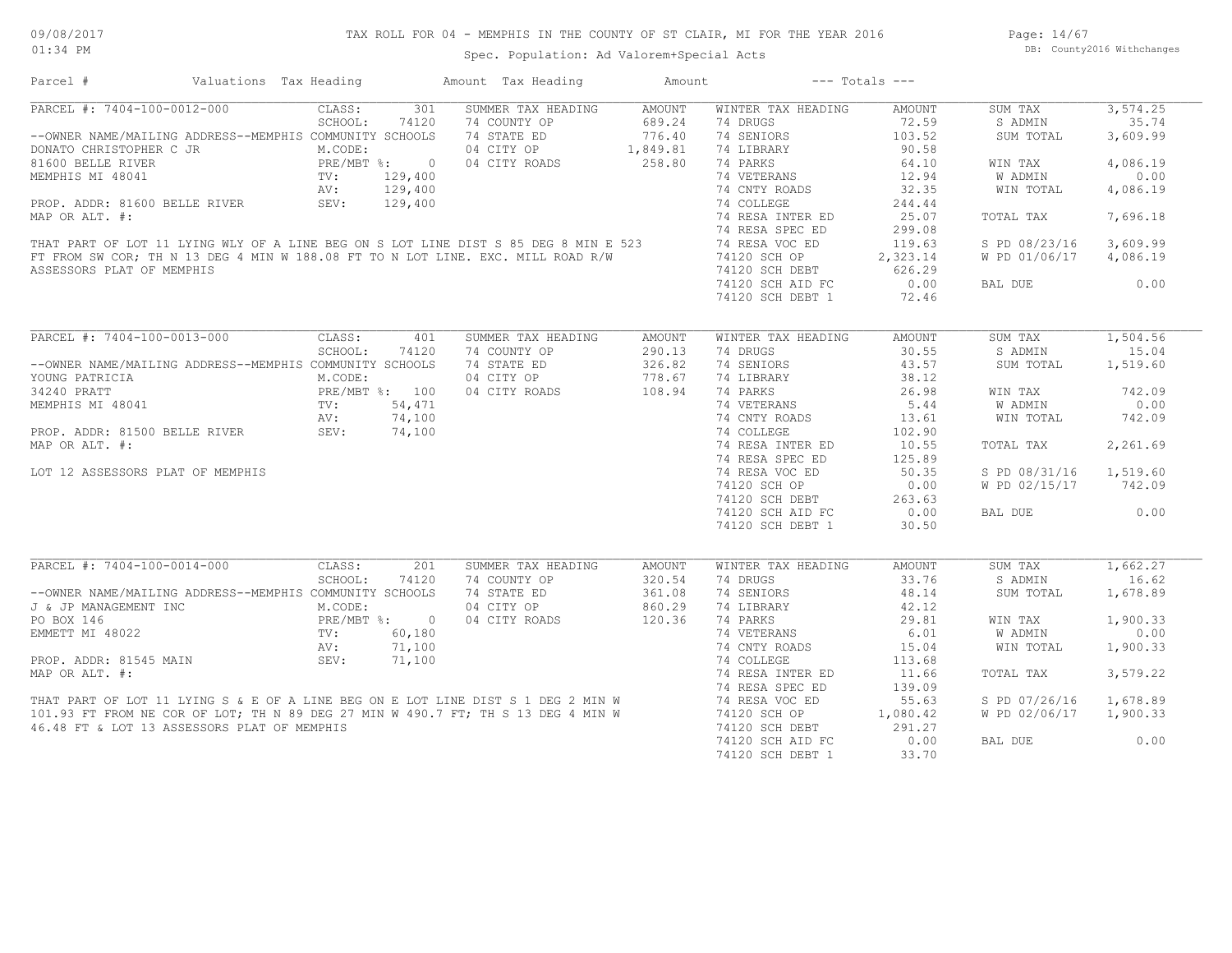## TAX ROLL FOR 04 - MEMPHIS IN THE COUNTY OF ST CLAIR, MI FOR THE YEAR 2016

Spec. Population: Ad Valorem+Special Acts

Page: 15/67 DB: County2016 Withchanges

| Parcel #<br>Valuations Tax Heading                      |                         | Amount Tax Heading | Amount        |                    | $---$ Totals $---$ |                |          |
|---------------------------------------------------------|-------------------------|--------------------|---------------|--------------------|--------------------|----------------|----------|
| PARCEL #: 7404-100-0015-000                             | 202<br>CLASS:           | SUMMER TAX HEADING | <b>AMOUNT</b> | WINTER TAX HEADING | AMOUNT             | SUM TAX        | 120.15   |
|                                                         | SCHOOL:<br>74120        | 74 COUNTY OP       | 23.17         | 74 DRUGS           | 2.44               | S ADMIN        | 1.20     |
| --OWNER NAME/MAILING ADDRESS--MEMPHIS COMMUNITY SCHOOLS |                         | 74 STATE ED        | 26.10         | 74 SENIORS         | 3.48               | SUM TOTAL      | 121.35   |
| RAYMOND HARRISON REVOC TRUST                            | M.CODE:                 | 04 CITY OP         | 62.18         | 74 LIBRARY         | 3.04               |                |          |
| P.O. BOX 501                                            | PRE/MBT %: 0            | 04 CITY ROADS      | 8.70          | 74 PARKS           | 2.15               | WIN TAX        | 137.31   |
| MEMPHIS MI 48041                                        | 4,350<br>TV:            |                    |               | 74 VETERANS        | 0.43               | W ADMIN        | 0.00     |
|                                                         | AV:<br>22,300           |                    |               | 74 CNTY ROADS      | 1.08               | WIN TOTAL      | 137.31   |
| PROP. ADDR: 81475 MAIN                                  | SEV:<br>22,300          |                    |               | 74 COLLEGE         | 8.21               |                |          |
| MAP OR ALT. #:                                          |                         |                    |               | 74 RESA INTER ED   | 0.84               | TOTAL TAX      | 258.66   |
|                                                         |                         |                    |               |                    |                    |                |          |
|                                                         |                         |                    |               | 74 RESA SPEC ED    | 10.05              |                |          |
| LOT 14 ASSESSORS PLAT OF MEMPHIS                        |                         |                    |               | 74 RESA VOC ED     | 4.02               | S PD 08/12/16  | 121.35   |
|                                                         |                         |                    |               | 74120 SCH OP       | 78.09              | W PD 02/10/17  | 137.31   |
|                                                         |                         |                    |               | 74120 SCH DEBT     | 21.05              |                |          |
|                                                         |                         |                    |               | 74120 SCH AID FC   | 0.00               | BAL DUE        | 0.00     |
|                                                         |                         |                    |               | 74120 SCH DEBT 1   | 2.43               |                |          |
|                                                         |                         |                    |               |                    |                    |                |          |
| PARCEL #: 7404-100-0016-000                             | CLASS:<br>401           | SUMMER TAX HEADING | <b>AMOUNT</b> | WINTER TAX HEADING | AMOUNT             | SUM TAX        | 1,401.82 |
|                                                         | SCHOOL:<br>74120        | 74 COUNTY OP       | 270.32        | 74 DRUGS           | 28.47              | S ADMIN        | 14.01    |
| --OWNER NAME/MAILING ADDRESS--MEMPHIS COMMUNITY SCHOOLS |                         | 74 STATE ED        | 304.50        | 74 SENIORS         | 40.60              | SUM TOTAL      | 1,415.83 |
| GUOIN MARGARET E                                        | M.CODE:                 | 04 CITY OP         | 725.50        | 74 LIBRARY         | 35.52              |                |          |
| P.O. BOX 522                                            | PRE/MBT %: 100          | 04 CITY ROADS      | 101.50        | 74 PARKS           | 25.14              | WIN TAX        | 691.44   |
| MEMPHIS MI 48041                                        | 50,751<br>$\text{TV}$ : |                    |               | 74 VETERANS        | 5.07               | W ADMIN        | 0.00     |
|                                                         | 58,100<br>AV:           |                    |               | 74 CNTY ROADS      | 12.68              | WIN TOTAL      | 691.44   |
|                                                         |                         |                    |               |                    |                    |                |          |
| PROP. ADDR: 81420 BELLE RIVER                           | SEV:<br>58,100          |                    |               | 74 COLLEGE         | 95.87              |                |          |
| MAP OR ALT. #:                                          |                         |                    |               | 74 RESA INTER ED   | 9.83               | TOTAL TAX      | 2,107.27 |
|                                                         |                         |                    |               | 74 RESA SPEC ED    | 117.30             |                |          |
| LOT 15 ASSESSORS PLAT OF MEMPHIS                        |                         |                    |               | 74 RESA VOC ED     | 46.91              | S PD 08/15/16  | 1,415.83 |
|                                                         |                         |                    |               | 74120 SCH OP       | 0.00               | W PD 12/28/16  | 691.44   |
|                                                         |                         |                    |               | 74120 SCH DEBT     | 245.63             |                |          |
|                                                         |                         |                    |               | 74120 SCH AID FC   | 0.00               | BAL DUE        | 0.00     |
|                                                         |                         |                    |               | 74120 SCH DEBT 1   | 28.42              |                |          |
|                                                         |                         |                    |               |                    |                    |                |          |
| PARCEL #: 7404-100-0017-000                             | CLASS:<br>401           | SUMMER TAX HEADING | AMOUNT        | WINTER TAX HEADING | AMOUNT             | SUM TAX        | 1,277.15 |
|                                                         | SCHOOL:<br>74120        | 74 COUNTY OP       | 246.28        | 74 DRUGS           | 25.93              | S ADMIN        | 12.77    |
| --OWNER NAME/MAILING ADDRESS--MEMPHIS COMMUNITY SCHOOLS |                         | 74 STATE ED        | 277.42        | 74 SENIORS         | 36.99              | SUM TOTAL      | 1,289.92 |
| LANDON COREY E                                          | M.CODE:<br>00001        | 04 CITY OP         | 660.98        | 74 LIBRARY         | 32.36              |                |          |
| 81390 BELLE RIVER                                       | PRE/MBT %: 100          | 04 CITY ROADS      | 92.47         | 74 PARKS           | 22.90              | WIN TAX        | 629.93   |
| MEMPHIS MI 48041                                        | 46,238<br>TV:           |                    |               | 74 VETERANS        | 4.62               | <b>W ADMIN</b> | 0.00     |
|                                                         |                         |                    |               |                    | 11.55              | WIN TOTAL      |          |
|                                                         | 50,000<br>AV:<br>SEV:   |                    |               | 74 CNTY ROADS      |                    |                | 629.93   |
| PROP. ADDR: 81390 BELLE RIVER                           | 50,000                  |                    |               | 74 COLLEGE         | 87.34              |                |          |
| MAP OR ALT. #:                                          |                         |                    |               | 74 RESA INTER ED   | 8.96               | TOTAL TAX      | 1,919.85 |
|                                                         |                         |                    |               | 74 RESA SPEC ED    | 106.86             |                |          |
| LOT 16 ASSESSORS PLAT OF MEMPHIS                        |                         |                    |               | 74 RESA VOC ED     | 42.74              | S PD 08/26/16  | 1,289.92 |
|                                                         |                         |                    |               | 74120 SCH OP       | 0.00               | W PD 01/03/17  | 629.93   |
|                                                         |                         |                    |               | 74120 SCH DEBT     | 223.79             |                |          |
|                                                         |                         |                    |               | 74120 SCH AID FC   | 0.00               | BAL DUE        | 0.00     |
|                                                         |                         |                    |               | 74120 SCH DEBT 1   | 25.89              |                |          |
|                                                         |                         |                    |               |                    |                    |                |          |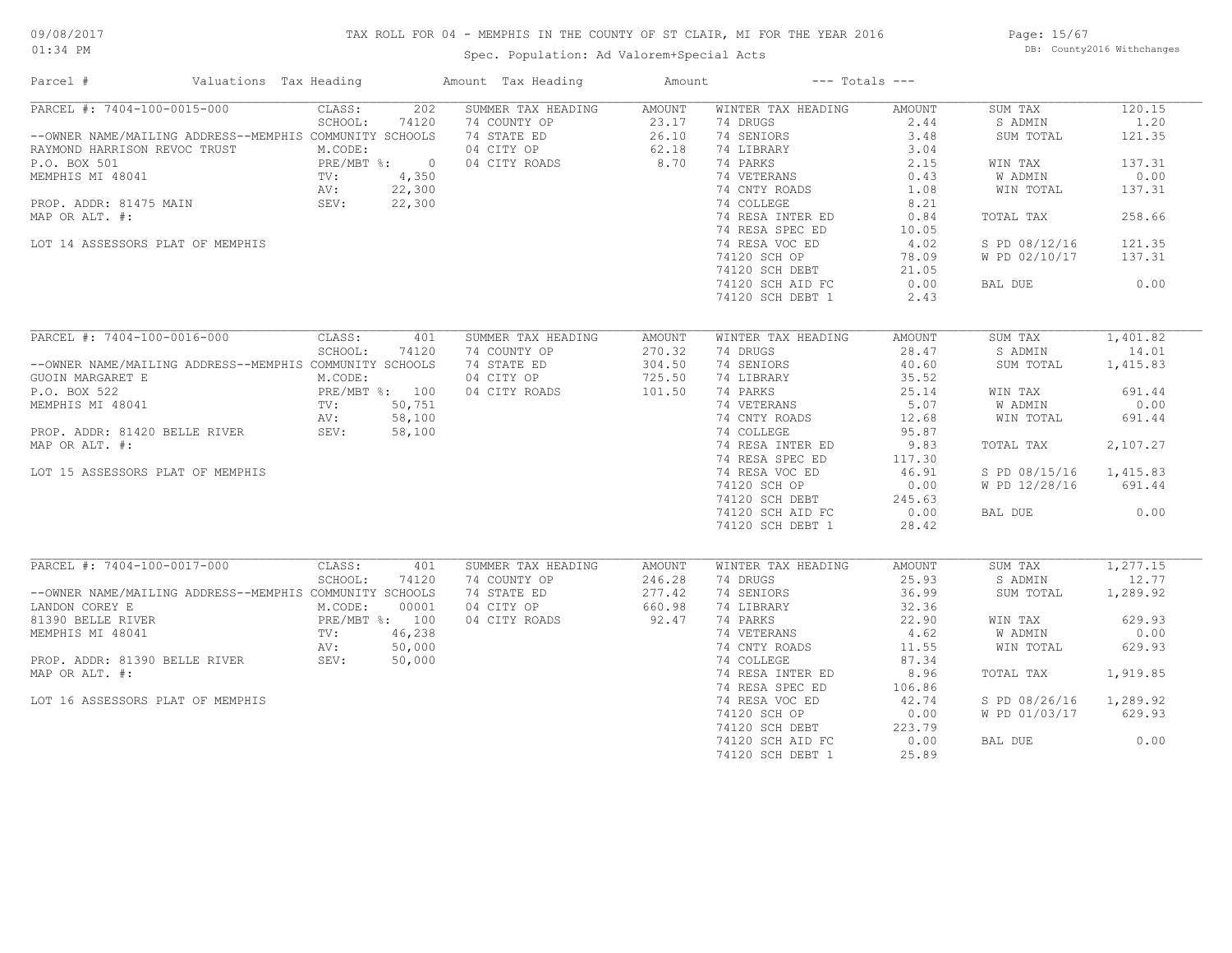## TAX ROLL FOR 04 - MEMPHIS IN THE COUNTY OF ST CLAIR, MI FOR THE YEAR 2016

Spec. Population: Ad Valorem+Special Acts

Page: 16/67 DB: County2016 Withchanges

| Parcel #                                                                                                                                                                                              | Valuations Tax Heading |         |       | Amount Tax Heading                                                              | Amount           |                              | $---$ Totals $---$ |                      |          |
|-------------------------------------------------------------------------------------------------------------------------------------------------------------------------------------------------------|------------------------|---------|-------|---------------------------------------------------------------------------------|------------------|------------------------------|--------------------|----------------------|----------|
| PARCEL #: 7404-100-0018-000                                                                                                                                                                           |                        | CLASS:  | 401   | SUMMER TAX HEADING                                                              | AMOUNT           | WINTER TAX HEADING           | AMOUNT             | SUM TAX              | 1,202.37 |
|                                                                                                                                                                                                       |                        | SCHOOL: | 74120 | 74 COUNTY OP                                                                    | 231.86           | 74 DRUGS                     | 24.42              | S ADMIN              | 12.02    |
| --OWNER NAME/MAILING ADDRESS--MEMPHIS COMMUNITY SCHOOLS                                                                                                                                               |                        |         |       | 74 STATE ED                                                                     | 261.18           | 74 SENIORS                   | 34.82              | SUM TOTAL            | 1,214.39 |
| PISCORNER WILLIAM & ROBIN M.CODE: 00001<br>81350 BELLE RIVER PRE/MBT \$: 100<br>MEMPHIS MI 48041 TV: 43,530<br>PROP. ADDR: 81350 BELLE RIVER SEV: 47,100<br>PROP. ADDR: 81350 BELLE RIVER SEV: 47,100 |                        |         |       | 04 CITY OP                                                                      | $622.2$<br>87.06 | 74 LIBRARY                   | 30.47              |                      |          |
|                                                                                                                                                                                                       |                        |         |       | 04 CITY ROADS                                                                   |                  | 74 PARKS                     | 21.56              | WIN TAX              | 593.06   |
|                                                                                                                                                                                                       |                        |         |       |                                                                                 |                  | 74 VETERANS                  | 4.35               | W ADMIN              | 0.00     |
|                                                                                                                                                                                                       |                        |         |       |                                                                                 |                  | 74 CNTY ROADS                | 10.88              | WIN TOTAL            | 593.06   |
|                                                                                                                                                                                                       |                        |         |       |                                                                                 |                  | 74 COLLEGE                   | 82.23              |                      |          |
|                                                                                                                                                                                                       |                        |         |       |                                                                                 |                  |                              |                    |                      |          |
|                                                                                                                                                                                                       |                        |         |       |                                                                                 |                  | 74 RESA INTER ED             | 8.43               | TOTAL TAX            | 1,807.45 |
|                                                                                                                                                                                                       |                        |         |       | LOT 17 EXC S 60 FT OF W 132 FT & EXC E 70 FT THEREOF. ASSESSORS PLAT OF MEMPHIS |                  | 74 RESA SPEC ED              | 100.61             |                      |          |
|                                                                                                                                                                                                       |                        |         |       |                                                                                 |                  | 74 RESA VOC ED               | 40.24              | S PD 08/26/16        | 1,214.39 |
|                                                                                                                                                                                                       |                        |         |       |                                                                                 |                  | 74120 SCH OP                 | 0.00               | W PD 01/03/17 593.06 |          |
|                                                                                                                                                                                                       |                        |         |       |                                                                                 |                  | 74120 SCH DEBT               | 210.68             |                      |          |
|                                                                                                                                                                                                       |                        |         |       |                                                                                 |                  | 74120 SCH AID FC             | 0.00               | BAL DUE              | 0.00     |
|                                                                                                                                                                                                       |                        |         |       |                                                                                 |                  | 74120 SCH DEBT 1             | 24.37              |                      |          |
|                                                                                                                                                                                                       |                        |         |       |                                                                                 |                  |                              |                    |                      |          |
| PARCEL #: 7404-100-0018-250                                                                                                                                                                           |                        | CLASS:  | 401   | SUMMER TAX HEADING                                                              | AMOUNT           | WINTER TAX HEADING           | AMOUNT             | SUM TAX              | 969.65   |
|                                                                                                                                                                                                       |                        | SCHOOL: | 74120 | 74 COUNTY OP                                                                    | 186.98           | 74 DRUGS                     | 19.69              | S ADMIN              | 9.69     |
| --OWNER NAME/MAILING ADDRESS--MEMPHIS COMMUNITY SCHOOLS                                                                                                                                               |                        |         |       | 74 STATE ED                                                                     | 210.63           | 74 SENIORS                   | 28.08              | SUM TOTAL            | 979.34   |
| KAUZLARICH TERRY                                                                                                                                                                                      |                        | M.CODE: |       | 04 CITY OP                                                                      | 501.83           | 74 LIBRARY                   | 24.57              |                      |          |
| 81300 BELLE RIVER<br>MEMPHIS MI 48041 PRE/MBT %: 100<br>PROP. ADDR: 81300 BELLE RIVER<br>PROP. ADDR: 81300 BELLE RIVER<br>SEV: 40,100                                                                 |                        |         |       | 04 CITY ROADS                                                                   | 70.21            | 74 PARKS                     | 17.39              | WIN TAX              | 478.25   |
|                                                                                                                                                                                                       |                        |         |       |                                                                                 |                  |                              | 3.51               | W ADMIN              | 0.00     |
|                                                                                                                                                                                                       |                        |         |       |                                                                                 |                  | 74 VETERANS<br>74 CNTY ROADS | 8.77               | WIN TOTAL            | 478.25   |
|                                                                                                                                                                                                       |                        |         |       |                                                                                 |                  | 74 COLLEGE                   |                    |                      |          |
|                                                                                                                                                                                                       |                        |         |       |                                                                                 |                  |                              | 66.31              |                      |          |
| MAP OR ALT. #:                                                                                                                                                                                        |                        |         |       |                                                                                 |                  | 74 RESA INTER ED 6.80        |                    | TOTAL TAX            | 1,457.59 |
|                                                                                                                                                                                                       |                        |         |       |                                                                                 |                  | 74 RESA SPEC ED              | 81.13              |                      |          |
| S 60 FT OF W 132 FT OF LOT 17 ASSESSORS PLAT OF MEMPHIS                                                                                                                                               |                        |         |       |                                                                                 |                  | 74 RESA VOC ED               | 32.45              | S PD 08/31/16        | 979.34   |
|                                                                                                                                                                                                       |                        |         |       |                                                                                 |                  | 74120 SCH OP                 | 0.00               | W PD 02/10/17 478.25 |          |
|                                                                                                                                                                                                       |                        |         |       |                                                                                 |                  | 74120 SCH DEBT               | 169.90             |                      |          |
|                                                                                                                                                                                                       |                        |         |       |                                                                                 |                  | 74120 SCH AID FC             | 0.00               | BAL DUE              | 0.00     |
|                                                                                                                                                                                                       |                        |         |       |                                                                                 |                  | 74120 SCH DEBT 1             | 19.65              |                      |          |
|                                                                                                                                                                                                       |                        |         |       |                                                                                 |                  |                              |                    |                      |          |
| PARCEL #: 7404-100-0018-500                                                                                                                                                                           |                        | CLASS:  | 401   | SUMMER TAX HEADING                                                              | AMOUNT           | WINTER TAX HEADING           | AMOUNT             | SUM TAX              | 1,617.93 |
|                                                                                                                                                                                                       |                        | SCHOOL: | 74120 | 74 COUNTY OP                                                                    | 311.99           | 74 DRUGS                     | 32.86              | S ADMIN              | 16.17    |
| --OWNER NAME/MAILING ADDRESS--MEMPHIS COMMUNITY SCHOOLS                                                                                                                                               |                        |         |       | 74 STATE ED                                                                     | 351.45           | 74 SENIORS                   | 46.86              | SUM TOTAL            | 1,634.10 |
|                                                                                                                                                                                                       |                        |         |       | 04 CITY OP                                                                      | 837.34           | 74 LIBRARY                   | 41.00              |                      |          |
|                                                                                                                                                                                                       |                        |         |       | 04 CITY ROADS                                                                   | 117.15           | 74 PARKS                     | 29.01              | WIN TAX              | 798.05   |
|                                                                                                                                                                                                       |                        |         |       |                                                                                 |                  | 74 VETERANS                  | 5.85               | W ADMIN              | 0.00     |
|                                                                                                                                                                                                       |                        |         |       |                                                                                 |                  | 74 CNTY ROADS                | 14.64              | WIN TOTAL            | 798.05   |
| OUESNELLE RACHEL & MICHAEL<br>MEMPHIS MI 48041 POLE:<br>MEMPHIS MI 48041 POLE:<br>PRE/MBT %: 100<br>MEMPHIS MI 48041 PV: 58,575<br>AV: 71,300<br>PROP. ADDR: 34655 MAPLE SEV: 71,300                  |                        |         |       |                                                                                 |                  | 74 COLLEGE                   | 110.65             |                      |          |
| MAP OR ALT. #:                                                                                                                                                                                        |                        |         |       |                                                                                 |                  | 74 RESA INTER ED             | 11.35              | TOTAL TAX            | 2,432.15 |
|                                                                                                                                                                                                       |                        |         |       |                                                                                 |                  |                              |                    |                      |          |
|                                                                                                                                                                                                       |                        |         |       |                                                                                 |                  | 74 RESA SPEC ED              | 135.38             |                      |          |
| E 70 FT OF LOT 17 ASSESSORS PLAT OF MEMPHIS                                                                                                                                                           |                        |         |       |                                                                                 |                  | 74 RESA VOC ED               | 54.15              | S PD 07/08/16        | 1,634.10 |
|                                                                                                                                                                                                       |                        |         |       |                                                                                 |                  | 74120 SCH OP                 | 0.00               | W PD 12/13/16        | 798.05   |
|                                                                                                                                                                                                       |                        |         |       |                                                                                 |                  | 74120 SCH DEBT               | 283.50             |                      |          |
|                                                                                                                                                                                                       |                        |         |       |                                                                                 |                  | 74120 SCH AID FC             | 0.00               | BAL DUE              | 0.00     |
|                                                                                                                                                                                                       |                        |         |       |                                                                                 |                  | 74120 SCH DEBT 1             | 32.80              |                      |          |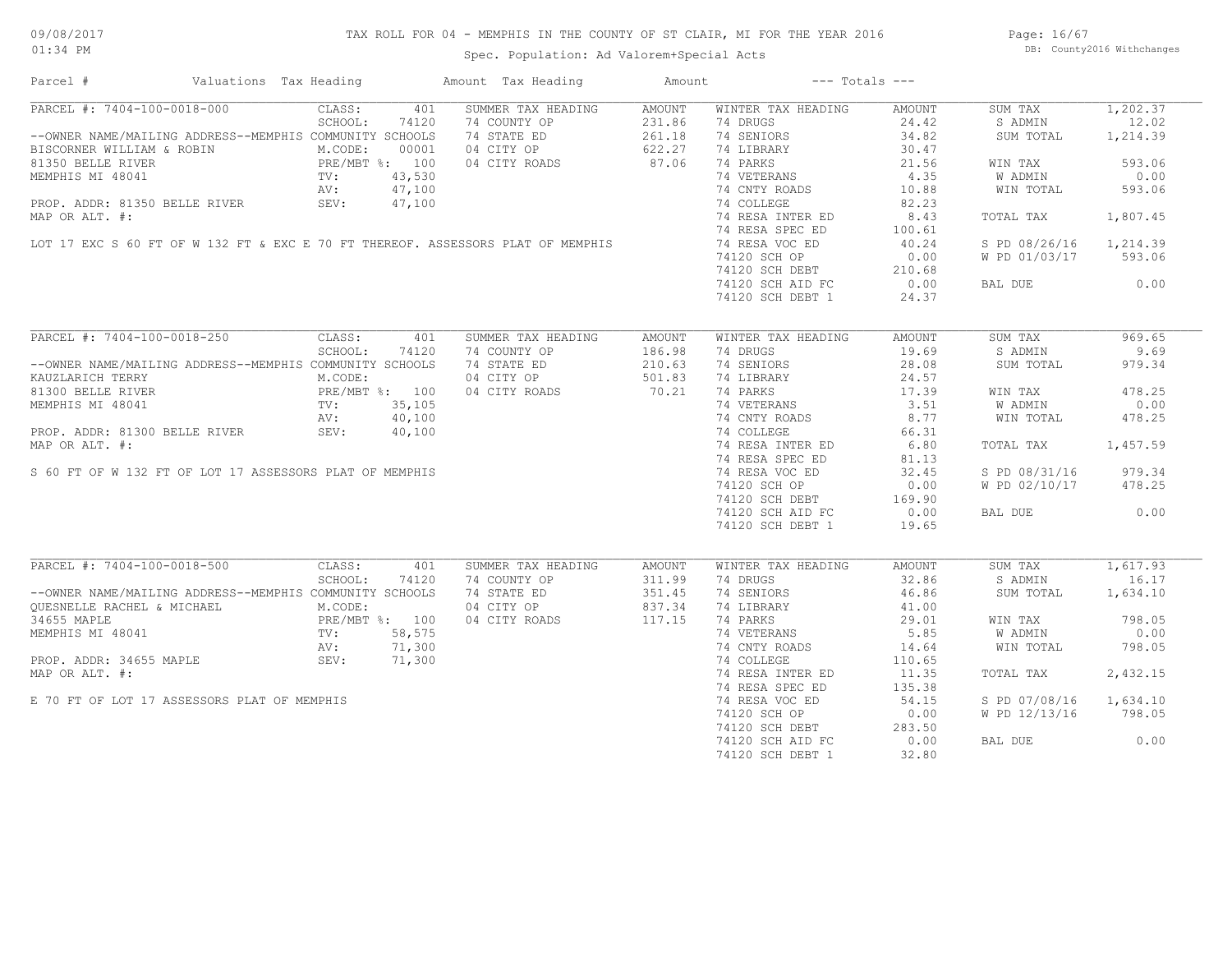## TAX ROLL FOR 04 - MEMPHIS IN THE COUNTY OF ST CLAIR, MI FOR THE YEAR 2016

Spec. Population: Ad Valorem+Special Acts

Page: 17/67 DB: County2016 Withchanges

| Parcel #                                                                                                                                                                                                                         | Valuations Tax Heading |                                                                                |                                                     | Amount Tax Heading                                                               | Amount                                         |                                                                                                                                                                                                                                                         | $---$ Totals $---$                                                                                                                   |                                                                                                                              |                                                                                                     |
|----------------------------------------------------------------------------------------------------------------------------------------------------------------------------------------------------------------------------------|------------------------|--------------------------------------------------------------------------------|-----------------------------------------------------|----------------------------------------------------------------------------------|------------------------------------------------|---------------------------------------------------------------------------------------------------------------------------------------------------------------------------------------------------------------------------------------------------------|--------------------------------------------------------------------------------------------------------------------------------------|------------------------------------------------------------------------------------------------------------------------------|-----------------------------------------------------------------------------------------------------|
| PARCEL #: 7404-100-0019-000<br>--OWNER NAME/MAILING ADDRESS--MEMPHIS COMMUNITY SCHOOLS<br>SEXTON ROBERT D JR<br>34675 MAPLE<br>MEMPHIS MI 48041<br>PROP. ADDR: 34675 MAPLE<br>MAP OR ALT. #:<br>LOT 18 ASSESSORS PLAT OF MEMPHIS |                        | CLASS:<br>SCHOOL:<br>M.CODE:<br>PRE/MBT %: 100<br>$\text{TV}$ :<br>AV:<br>SEV: | 401<br>74120<br>00001<br>54,347<br>75,300<br>75,300 | SUMMER TAX HEADING<br>74 COUNTY OP<br>74 STATE ED<br>04 CITY OP<br>04 CITY ROADS | AMOUNT<br>289.47<br>326.08<br>776.90<br>108.69 | WINTER TAX HEADING<br>74 DRUGS<br>74 SENIORS<br>74 LIBRARY<br>74 PARKS<br>74 VETERANS<br>74 CNTY ROADS<br>74 COLLEGE<br>74 RESA INTER ED<br>74 RESA SPEC ED<br>74 RESA VOC ED<br>74120 SCH OP<br>74120 SCH DEBT<br>74120 SCH AID FC<br>74120 SCH DEBT 1 | AMOUNT<br>30.48<br>43.47<br>38.04<br>26.92<br>5.43<br>13.58<br>102.66<br>10.53<br>125.61<br>50.24<br>0.00<br>263.03<br>0.00<br>30.43 | SUM TAX<br>S ADMIN<br>SUM TOTAL<br>WIN TAX<br>W ADMIN<br>WIN TOTAL<br>TOTAL TAX<br>S PD 08/26/16<br>W PD 01/03/17<br>BAL DUE | 1,501.14<br>15.01<br>1,516.15<br>740.42<br>0.00<br>740.42<br>2,256.57<br>1,516.15<br>740.42<br>0.00 |
|                                                                                                                                                                                                                                  |                        |                                                                                |                                                     |                                                                                  |                                                |                                                                                                                                                                                                                                                         |                                                                                                                                      |                                                                                                                              |                                                                                                     |
| $\overline{\text{PARCH}}$ #: 7404-100-0020-000                                                                                                                                                                                   |                        | CLASS:                                                                         | 401                                                 | SUMMER TAX HEADING                                                               | AMOUNT                                         | WINTER TAX HEADING                                                                                                                                                                                                                                      | AMOUNT                                                                                                                               | SUM TAX                                                                                                                      | 1,194.04                                                                                            |
|                                                                                                                                                                                                                                  |                        | SCHOOL:                                                                        | 74120                                               | 74 COUNTY OP                                                                     | 230.25                                         | 74 DRUGS                                                                                                                                                                                                                                                | 24.25                                                                                                                                | S ADMIN                                                                                                                      | 11.94                                                                                               |
| --OWNER NAME/MAILING ADDRESS--MEMPHIS COMMUNITY SCHOOLS<br>SMITH PAMELA                                                                                                                                                          |                        | M.CODE:                                                                        | 00001                                               | 74 STATE ED<br>04 CITY OP                                                        | 259.37<br>617.97                               | 74 SENIORS<br>74 LIBRARY                                                                                                                                                                                                                                | 34.58<br>30.26                                                                                                                       | SUM TOTAL                                                                                                                    | 1,205.98                                                                                            |
| ZAMBO ROBERT                                                                                                                                                                                                                     |                        | PRE/MBT %: 100                                                                 |                                                     | 04 CITY ROADS                                                                    | 86.45                                          | 74 PARKS                                                                                                                                                                                                                                                | 21.41                                                                                                                                | WIN TAX                                                                                                                      | 588.94                                                                                              |
| 34711 MAPLE                                                                                                                                                                                                                      |                        | TV:                                                                            |                                                     | $43,229$<br>$49,000$<br>$49,000$                                                 |                                                | 74 VETERANS                                                                                                                                                                                                                                             | 4.32                                                                                                                                 | W ADMIN                                                                                                                      | 0.00                                                                                                |
| MEMPHIS MI 48041                                                                                                                                                                                                                 |                        | AV:                                                                            |                                                     |                                                                                  |                                                | 74 CNTY ROADS                                                                                                                                                                                                                                           | 10.80                                                                                                                                | WIN TOTAL                                                                                                                    | 588.94                                                                                              |
|                                                                                                                                                                                                                                  |                        | SEV:                                                                           |                                                     |                                                                                  |                                                | 74 COLLEGE                                                                                                                                                                                                                                              | 81.66                                                                                                                                |                                                                                                                              |                                                                                                     |
| PROP. ADDR: 34711 MAPLE                                                                                                                                                                                                          |                        |                                                                                |                                                     |                                                                                  |                                                | 74 RESA INTER ED                                                                                                                                                                                                                                        | 8.37                                                                                                                                 | TOTAL TAX                                                                                                                    | 1,794.92                                                                                            |
| MAP OR ALT. #:                                                                                                                                                                                                                   |                        |                                                                                |                                                     |                                                                                  |                                                | 74 RESA SPEC ED                                                                                                                                                                                                                                         | 99.91                                                                                                                                |                                                                                                                              |                                                                                                     |
|                                                                                                                                                                                                                                  |                        |                                                                                |                                                     |                                                                                  |                                                | 74 RESA VOC ED                                                                                                                                                                                                                                          | 39.96                                                                                                                                | S PD 08/26/16                                                                                                                | 1,205.98                                                                                            |
| LOT 19 ASSESSORS PLAT OF MEMPHIS                                                                                                                                                                                                 |                        |                                                                                |                                                     |                                                                                  |                                                | 74120 SCH OP                                                                                                                                                                                                                                            | 0.00                                                                                                                                 | W PD 01/03/17                                                                                                                | 588.94                                                                                              |
|                                                                                                                                                                                                                                  |                        |                                                                                |                                                     |                                                                                  |                                                | 74120 SCH DEBT                                                                                                                                                                                                                                          | 209.22                                                                                                                               |                                                                                                                              |                                                                                                     |
|                                                                                                                                                                                                                                  |                        |                                                                                |                                                     |                                                                                  |                                                | 74120 SCH AID FC                                                                                                                                                                                                                                        | 0.00                                                                                                                                 | BAL DUE                                                                                                                      | 0.00                                                                                                |
|                                                                                                                                                                                                                                  |                        |                                                                                |                                                     |                                                                                  |                                                | 74120 SCH DEBT 1                                                                                                                                                                                                                                        | 24.20                                                                                                                                |                                                                                                                              |                                                                                                     |
|                                                                                                                                                                                                                                  |                        |                                                                                |                                                     |                                                                                  |                                                |                                                                                                                                                                                                                                                         |                                                                                                                                      |                                                                                                                              |                                                                                                     |
| PARCEL #: 7404-100-0021-000                                                                                                                                                                                                      |                        | CLASS:                                                                         | 401                                                 | SUMMER TAX HEADING                                                               | AMOUNT                                         | WINTER TAX HEADING                                                                                                                                                                                                                                      | <b>AMOUNT</b>                                                                                                                        | SUM TAX                                                                                                                      | 1,099.85                                                                                            |
|                                                                                                                                                                                                                                  |                        | SCHOOL:                                                                        | 74120                                               | 74 COUNTY OP                                                                     | 212.09                                         | 74 DRUGS                                                                                                                                                                                                                                                | 22.33                                                                                                                                | S ADMIN                                                                                                                      | 10.99                                                                                               |
| --OWNER NAME/MAILING ADDRESS--MEMPHIS COMMUNITY SCHOOLS                                                                                                                                                                          |                        |                                                                                |                                                     | 74 STATE ED                                                                      | 238.91                                         | 74 SENIORS                                                                                                                                                                                                                                              | 31.85                                                                                                                                | SUM TOTAL                                                                                                                    | 1,110.84                                                                                            |
| BOYLE JACOB                                                                                                                                                                                                                      |                        | M.CODE:                                                                        |                                                     | 04 CITY OP                                                                       | 569.22                                         | 74 LIBRARY                                                                                                                                                                                                                                              | 27.87                                                                                                                                |                                                                                                                              |                                                                                                     |
| 34741 MAPLE                                                                                                                                                                                                                      |                        | PRE/MBT %: 100                                                                 |                                                     | 04 CITY ROADS                                                                    | 79.63                                          | 74 PARKS                                                                                                                                                                                                                                                | 19.72                                                                                                                                | WIN TAX                                                                                                                      | 542.48                                                                                              |
| MEMPHIS MI 48041                                                                                                                                                                                                                 |                        | TV:                                                                            | 39,819                                              |                                                                                  |                                                | 74 VETERANS                                                                                                                                                                                                                                             | 3.98                                                                                                                                 | W ADMIN                                                                                                                      | 0.00                                                                                                |
|                                                                                                                                                                                                                                  |                        | AV:                                                                            | 45,400                                              |                                                                                  |                                                | 74 CNTY ROADS                                                                                                                                                                                                                                           | 9.95                                                                                                                                 | WIN TOTAL                                                                                                                    | 542.48                                                                                              |
| PROP. ADDR: 34741 MAPLE                                                                                                                                                                                                          |                        | SEV:                                                                           | 45,400                                              |                                                                                  |                                                | 74 COLLEGE                                                                                                                                                                                                                                              | 75.22                                                                                                                                |                                                                                                                              |                                                                                                     |
| MAP OR ALT. #:                                                                                                                                                                                                                   |                        |                                                                                |                                                     |                                                                                  |                                                | 74 RESA INTER ED                                                                                                                                                                                                                                        | 7.71                                                                                                                                 | TOTAL TAX                                                                                                                    | 1,653.32                                                                                            |
|                                                                                                                                                                                                                                  |                        |                                                                                |                                                     |                                                                                  |                                                | 74 RESA SPEC ED                                                                                                                                                                                                                                         | 92.03                                                                                                                                |                                                                                                                              |                                                                                                     |
| LOT 20 EXC THAT PART OF E OF A LINE; BEG 6 FT W OF SE COR & RUNS N 1 DEG 24 1/2 MIN                                                                                                                                              |                        |                                                                                |                                                     |                                                                                  |                                                | 74 RESA VOC ED                                                                                                                                                                                                                                          | 36.81                                                                                                                                | S PD 09/23/16                                                                                                                | 1,110.84                                                                                            |
| E 134.56 FT. ASSESSORS PLAT OF MEMPHIS                                                                                                                                                                                           |                        |                                                                                |                                                     |                                                                                  |                                                | 74120 SCH OP                                                                                                                                                                                                                                            | 0.00                                                                                                                                 | W PD 02/01/17                                                                                                                | 542.48                                                                                              |
|                                                                                                                                                                                                                                  |                        |                                                                                |                                                     |                                                                                  |                                                | 74120 SCH DEBT                                                                                                                                                                                                                                          | 192.72                                                                                                                               |                                                                                                                              |                                                                                                     |
|                                                                                                                                                                                                                                  |                        |                                                                                |                                                     |                                                                                  |                                                | 74120 SCH AID FC                                                                                                                                                                                                                                        | 0.00                                                                                                                                 | BAL DUE                                                                                                                      | 0.00                                                                                                |
|                                                                                                                                                                                                                                  |                        |                                                                                |                                                     |                                                                                  |                                                | 74120 SCH DEBT 1                                                                                                                                                                                                                                        | 22.29                                                                                                                                |                                                                                                                              |                                                                                                     |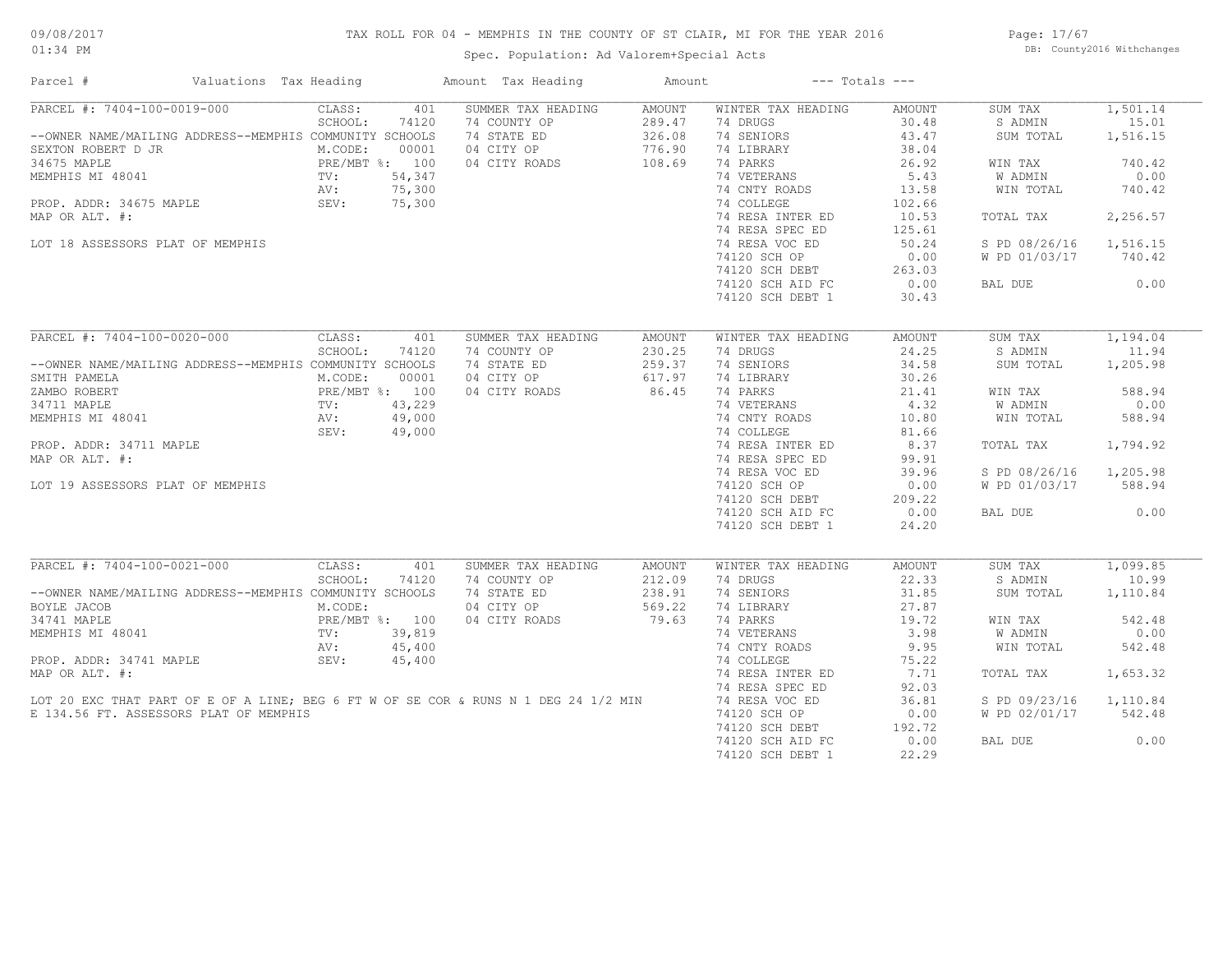| Parcel #                                                                                                                                                                                                                       | Valuations Tax Heading                                  |                                            |        | Amount Tax Heading                                                                                                                                                                                                                         | Amount        |                    | $---$ Totals $---$ |               |          |
|--------------------------------------------------------------------------------------------------------------------------------------------------------------------------------------------------------------------------------|---------------------------------------------------------|--------------------------------------------|--------|--------------------------------------------------------------------------------------------------------------------------------------------------------------------------------------------------------------------------------------------|---------------|--------------------|--------------------|---------------|----------|
| PARCEL #: 7404-100-0022-000                                                                                                                                                                                                    |                                                         | CLASS:                                     | 401    | SUMMER TAX HEADING                                                                                                                                                                                                                         | AMOUNT        | WINTER TAX HEADING | AMOUNT             | SUM TAX       | 1,839.56 |
|                                                                                                                                                                                                                                |                                                         | SCHOOL:                                    | 74120  | 74 COUNTY OP                                                                                                                                                                                                                               | 354.73        | 74 DRUGS           | 37.36              | S ADMIN       | 18.39    |
| --OWNER NAME/MAILING ADDRESS--MEMPHIS COMMUNITY SCHOOLS                                                                                                                                                                        |                                                         |                                            |        | 74 STATE ED                                                                                                                                                                                                                                | 399.59        | 74 SENIORS         | 53.27              | SUM TOTAL     | 1,857.95 |
| MORGAN ALVIN & DOROTHY                                                                                                                                                                                                         |                                                         | M.CODE:                                    |        | 04 CITY OP                                                                                                                                                                                                                                 | 952.05        | 74 LIBRARY         | 46.61              |               |          |
| P.O. BOX 34                                                                                                                                                                                                                    | OTHY M.COLARE (NOTHY PRE)                               | PRE/MBT %: 100                             |        | 04 CITY ROADS                                                                                                                                                                                                                              | 133.19        | 74 PARKS           | 32.99              | WIN TAX       | 907.35   |
| MEMPHIS MI 48041                                                                                                                                                                                                               |                                                         |                                            | 66,599 |                                                                                                                                                                                                                                            |               | 74 VETERANS        | 6.65               | W ADMIN       | 0.00     |
|                                                                                                                                                                                                                                |                                                         |                                            | 71,200 |                                                                                                                                                                                                                                            |               | 74 CNTY ROADS      | 16.64              | WIN TOTAL     | 907.35   |
| PROP. ADDR: 34795 MAPLE SEV:                                                                                                                                                                                                   |                                                         |                                            | 71,200 |                                                                                                                                                                                                                                            |               | 74 COLLEGE         | 125.81             |               |          |
| MAP OR ALT. #:                                                                                                                                                                                                                 |                                                         |                                            |        |                                                                                                                                                                                                                                            |               | 74 RESA INTER ED   | 12.90              | TOTAL TAX     | 2,765.30 |
|                                                                                                                                                                                                                                |                                                         |                                            |        |                                                                                                                                                                                                                                            |               | 74 RESA SPEC ED    | 153.93             |               |          |
|                                                                                                                                                                                                                                |                                                         |                                            |        | THAT PART OF LOT 21 LYING E OF A LINE DESC AS BEG ON N LOT LINE 64 FT E OF NW COR;<br>TH S TO A PTE ON S LINE 59 FT E OF SW COR OF LOT. ASSESSORS PLAT OF MEMPHIS                                                                          |               | 74 RESA VOC ED     | 61.57              | S PD 08/16/16 | 1,857.95 |
|                                                                                                                                                                                                                                |                                                         |                                            |        |                                                                                                                                                                                                                                            |               | 74120 SCH OP       | 0.00               | W PD 12/28/16 | 907.35   |
|                                                                                                                                                                                                                                |                                                         |                                            |        |                                                                                                                                                                                                                                            |               | 74120 SCH DEBT     | 322.33             |               |          |
|                                                                                                                                                                                                                                |                                                         |                                            |        |                                                                                                                                                                                                                                            |               |                    |                    |               | 0.00     |
|                                                                                                                                                                                                                                |                                                         |                                            |        |                                                                                                                                                                                                                                            |               | 74120 SCH AID FC   | 0.00               | BAL DUE       |          |
|                                                                                                                                                                                                                                |                                                         |                                            |        |                                                                                                                                                                                                                                            |               | 74120 SCH DEBT 1   | 37.29              |               |          |
|                                                                                                                                                                                                                                | PARCEL #: 7404-100-0023-000                             |                                            | 401    |                                                                                                                                                                                                                                            |               |                    |                    |               |          |
|                                                                                                                                                                                                                                |                                                         | CLASS:                                     |        | SUMMER TAX HEADING                                                                                                                                                                                                                         | <b>AMOUNT</b> | WINTER TAX HEADING | <b>AMOUNT</b>      | SUM TAX       | 1,349.19 |
|                                                                                                                                                                                                                                |                                                         | SCHOOL:                                    | 74120  | 74 COUNTY OP                                                                                                                                                                                                                               | 260.17        | 74 DRUGS           | 27.40              | S ADMIN       | 13.49    |
|                                                                                                                                                                                                                                | --OWNER NAME/MAILING ADDRESS--MEMPHIS COMMUNITY SCHOOLS |                                            |        | 74 STATE ED                                                                                                                                                                                                                                | 293.07        | 74 SENIORS         | 39.07              | SUM TOTAL     | 1,362.68 |
| STOCKS JOSHUA & SHARON                                                                                                                                                                                                         |                                                         | M.CODE:                                    | 00003  | 04 CITY OP                                                                                                                                                                                                                                 | 698.26        | 74 LIBRARY         | 34.19              |               |          |
| 34765 MAPLE                                                                                                                                                                                                                    |                                                         |                                            |        | 04 CITY ROADS                                                                                                                                                                                                                              | 97.69         | 74 PARKS           | 24.19              | WIN TAX       | 665.47   |
| MEMPHIS MI 48041                                                                                                                                                                                                               |                                                         | PRE/MBT %: 100<br>TV: 48,846<br>AV: 53,000 |        |                                                                                                                                                                                                                                            |               | 74 VETERANS        | 4.88               | W ADMIN       | 0.00     |
|                                                                                                                                                                                                                                |                                                         |                                            |        |                                                                                                                                                                                                                                            |               | 74 CNTY ROADS      | 12.21              | WIN TOTAL     | 665.47   |
|                                                                                                                                                                                                                                |                                                         |                                            |        |                                                                                                                                                                                                                                            |               |                    | 92.27              |               |          |
|                                                                                                                                                                                                                                |                                                         |                                            |        |                                                                                                                                                                                                                                            |               | 74 RESA INTER ED   | 9.46               | TOTAL TAX     | 2,028.15 |
|                                                                                                                                                                                                                                |                                                         |                                            |        |                                                                                                                                                                                                                                            |               |                    | 112.89             |               |          |
|                                                                                                                                                                                                                                |                                                         |                                            |        | PROP. ADDR: 34765 MAPLE<br>MAP OR ALT. #:<br>PART OF LOTS 20 & 21 BEG AT SW COR LOT 21; TH N 89 DEG 25 1/2 MIN W 6 FT; TH N 1<br>SEV:<br>DEG 24 1/2 MIN W 5 FT; TH N 1<br>DEG 24 1/2 MIN W TO 74 RESA VOC ED<br>DEG 24 1/2 MIN W TO 74 RES |               |                    | 45.15              | S PD 07/25/16 | 1,362.68 |
|                                                                                                                                                                                                                                |                                                         |                                            |        |                                                                                                                                                                                                                                            |               |                    | 0.00               | W PD 12/19/16 | 665.47   |
| S LOT LINE, TH W 59' TO BEG. ASSESSORS PLAT OF MEMPHIS                                                                                                                                                                         |                                                         |                                            |        |                                                                                                                                                                                                                                            |               | 74120 SCH DEBT     | 236.41             |               |          |
|                                                                                                                                                                                                                                |                                                         |                                            |        |                                                                                                                                                                                                                                            |               | 74120 SCH AID FC   | 0.00               | BAL DUE       | 0.00     |
|                                                                                                                                                                                                                                |                                                         |                                            |        |                                                                                                                                                                                                                                            |               | 74120 SCH DEBT 1   | 27.35              |               |          |
|                                                                                                                                                                                                                                |                                                         |                                            |        |                                                                                                                                                                                                                                            |               |                    |                    |               |          |
| PARCEL #: 7404-100-0024-000                                                                                                                                                                                                    |                                                         | CLASS:                                     | 201    | SUMMER TAX HEADING                                                                                                                                                                                                                         | AMOUNT        | WINTER TAX HEADING | <b>AMOUNT</b>      | SUM TAX       | 1,148.60 |
|                                                                                                                                                                                                                                |                                                         | SCHOOL:                                    | 74120  | 74 COUNTY OP                                                                                                                                                                                                                               | 221.49        | 74 DRUGS           | 23.32              | S ADMIN       | 11.48    |
|                                                                                                                                                                                                                                | --OWNER NAME/MAILING ADDRESS--MEMPHIS COMMUNITY SCHOOLS |                                            |        | 74 STATE ED                                                                                                                                                                                                                                | 249.50        | 74 SENIORS         | 33.26              | SUM TOTAL     | 1,160.08 |
|                                                                                                                                                                                                                                | RAYMOND HARRISON REVOC TRUST                            | M.CODE:                                    |        | 04 CITY OP                                                                                                                                                                                                                                 | 594.45        | 74 LIBRARY         | 29.10              |               |          |
| READER AND HEATHER ME AND READER AND READER SOLUTION NEWSLAP PRESSURE TO A BOX 501 PRESSURE TO A DAMAN PRESSURE TO A DAMAN PRESSURE TO A DAMAN PRESSURE TO A DAMAN PRESSURE TO A DAMAN PRESSURE TO A DAMAN PRESSURE TO A DAMAN |                                                         |                                            |        | 04 CITY ROADS                                                                                                                                                                                                                              | 83.16         | 74 PARKS           | 20.60              | WIN TAX       | 1,313.07 |
|                                                                                                                                                                                                                                |                                                         |                                            |        |                                                                                                                                                                                                                                            |               | 74 VETERANS        | 4.15               | W ADMIN       | 0.00     |
|                                                                                                                                                                                                                                |                                                         |                                            |        |                                                                                                                                                                                                                                            |               | 74 CNTY ROADS      | 10.39              | WIN TOTAL     | 1,313.07 |
|                                                                                                                                                                                                                                |                                                         |                                            |        |                                                                                                                                                                                                                                            |               | 74 COLLEGE         | 78.55              |               |          |
| MAP OR ALT. #:                                                                                                                                                                                                                 |                                                         |                                            |        |                                                                                                                                                                                                                                            |               | 74 RESA INTER ED   | 8.05               | TOTAL TAX     | 2,473.15 |
|                                                                                                                                                                                                                                |                                                         |                                            |        |                                                                                                                                                                                                                                            |               |                    |                    |               |          |
|                                                                                                                                                                                                                                |                                                         |                                            |        |                                                                                                                                                                                                                                            |               | 74 RESA SPEC ED    | 96.11              |               |          |
| LOT 22 ASSESSORS PLAT OF MEMPHIS                                                                                                                                                                                               |                                                         |                                            |        |                                                                                                                                                                                                                                            |               | 74 RESA VOC ED     | 38.44              | S PD 08/12/16 | 1,160.08 |
|                                                                                                                                                                                                                                |                                                         |                                            |        | $41,584$<br>67,700<br>67,700                                                                                                                                                                                                               |               | 74120 SCH OP       | 746.56             | W PD 02/10/17 | 1,313.07 |
|                                                                                                                                                                                                                                |                                                         |                                            |        |                                                                                                                                                                                                                                            |               | 74120 SCH DEBT     | 201.26             |               |          |
|                                                                                                                                                                                                                                |                                                         |                                            |        |                                                                                                                                                                                                                                            |               | 74120 SCH AID FC   | 0.00               | BAL DUE       | 0.00     |
|                                                                                                                                                                                                                                |                                                         |                                            |        |                                                                                                                                                                                                                                            |               | 74120 SCH DEBT 1   | 23.28              |               |          |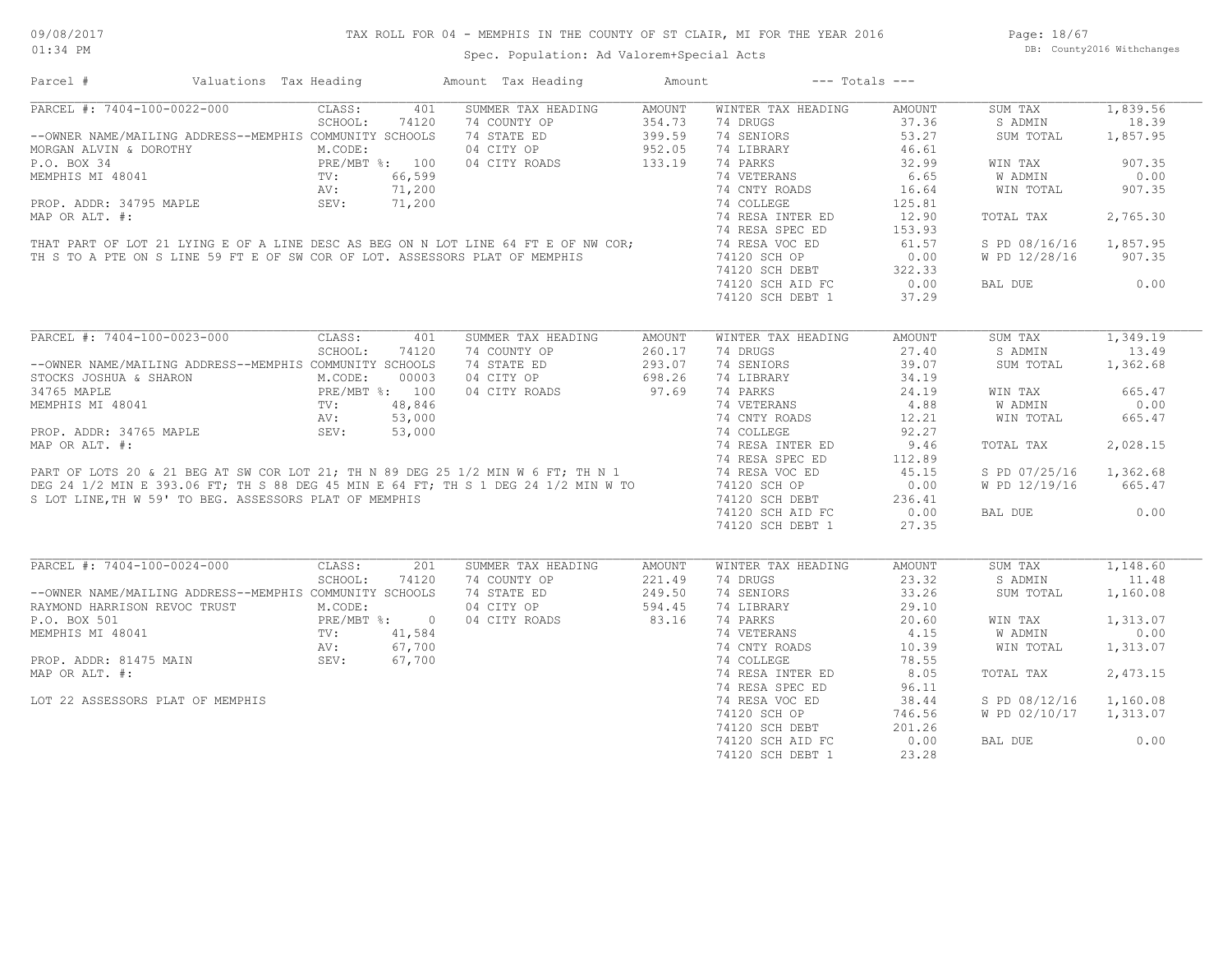## TAX ROLL FOR 04 - MEMPHIS IN THE COUNTY OF ST CLAIR, MI FOR THE YEAR 2016

Spec. Population: Ad Valorem+Special Acts

Page: 19/67 DB: County2016 Withchanges

| Parcel #                                                | Valuations Tax Heading                                      | Amount Tax Heading                 | Amount           | $---$ Totals $---$             |                        |                    |          |
|---------------------------------------------------------|-------------------------------------------------------------|------------------------------------|------------------|--------------------------------|------------------------|--------------------|----------|
| PARCEL #: 7404-100-0025-000                             | CLASS:<br>401                                               | SUMMER TAX HEADING                 | AMOUNT           | WINTER TAX HEADING             | AMOUNT                 | SUM TAX            | 861.58   |
|                                                         | SCHOOL:<br>74120                                            | 74 COUNTY OP                       | 166.14           | 74 DRUGS                       | 17.49                  | S ADMIN            | 8.61     |
| --OWNER NAME/MAILING ADDRESS--MEMPHIS COMMUNITY SCHOOLS |                                                             | 74 STATE ED                        | 187.15           | 74 SENIORS                     | 24.95                  | SUM TOTAL          | 870.19   |
| GRABOWSKI WILLIAM R                                     | M.CODE:                                                     | 04 CITY OP                         | 445.91           | 74 LIBRARY                     | 21.83                  |                    |          |
| P O BOX 756                                             | PRE/MBT %: 0<br>TV: 31,193<br>AV: 33,800<br>PLE SEV: 33,800 | 04 CITY ROADS                      | 62.38            | 74 PARKS                       | 15.45                  | WIN TAX            | 984.94   |
| MEMPHIS MI 48041                                        |                                                             |                                    |                  | 74 VETERANS                    | 3.11                   | W ADMIN            | 0.00     |
|                                                         |                                                             |                                    |                  | 74 CNTY ROADS                  | 7.79                   | WIN TOTAL          | 984.94   |
| PROP. ADDR: 34825 MAPLE                                 |                                                             |                                    |                  | 74 COLLEGE                     | 58.92                  |                    |          |
| MAP OR ALT. #:                                          |                                                             |                                    |                  | 74 RESA INTER ED               | 6.04                   | TOTAL TAX          | 1,855.13 |
|                                                         |                                                             |                                    |                  | 74 RESA SPEC ED                | 72.09                  |                    |          |
| LOT 23 ASSESSORS PLAT OF MEMPHIS                        |                                                             |                                    |                  | 74 RESA VOC ED                 | 28.83                  | S PD 08/29/16      | 870.19   |
|                                                         |                                                             |                                    |                  | 74120 SCH OP                   | 560.01                 | W PD 02/13/17      | 984.94   |
|                                                         |                                                             |                                    |                  | 74120 SCH DEBT                 | 150.97                 |                    |          |
|                                                         |                                                             |                                    |                  | 74120 SCH AID FC               | 0.00                   | BAL DUE            | 0.00     |
|                                                         |                                                             |                                    |                  |                                |                        |                    |          |
|                                                         |                                                             |                                    |                  | 74120 SCH DEBT 1               | 17.46                  |                    |          |
| PARCEL #: 7404-100-0026-000                             |                                                             |                                    |                  |                                |                        |                    | 1,266.09 |
|                                                         | CLASS:<br>401<br>SCHOOL:<br>74120                           | SUMMER TAX HEADING<br>74 COUNTY OP | AMOUNT<br>244.15 | WINTER TAX HEADING<br>74 DRUGS | <b>AMOUNT</b><br>25.71 | SUM TAX<br>S ADMIN | 12.66    |
|                                                         |                                                             |                                    |                  |                                |                        |                    |          |
| --OWNER NAME/MAILING ADDRESS--MEMPHIS COMMUNITY SCHOOLS |                                                             | 74 STATE ED                        | 275.02           | 74 SENIORS                     | 36.66                  | SUM TOTAL          | 1,278.75 |
| ROWLEY, BRITTANY ERIN                                   | M.CODE:<br>00001                                            | 04 CITY OP                         | 655.25           | 74 LIBRARY                     | 32.08                  |                    |          |
| 34620 MAPLE                                             | PRE/MBT %: 100<br>TV: 45,837<br>AV: 49,700                  | 04 CITY ROADS                      | 91.67            | 74 PARKS                       | 22.70                  | WIN TAX            | 624.47   |
| MEMPHIS MI 48041                                        |                                                             |                                    |                  | 74 VETERANS                    | 4.58                   | W ADMIN            | 0.00     |
|                                                         |                                                             |                                    |                  | 74 CNTY ROADS                  | 11.45                  | WIN TOTAL          | 624.47   |
| PROP. ADDR: 34620 MAPLE                                 | SEV:<br>49,700                                              |                                    |                  | 74 COLLEGE                     | 86.59                  |                    |          |
| MAP OR ALT. #:                                          |                                                             |                                    |                  | 74 RESA INTER ED               | 8.88                   | TOTAL TAX          | 1,903.22 |
|                                                         |                                                             |                                    |                  | 74 RESA SPEC ED                | 105.94                 |                    |          |
| N 99.75 FT OF LOT 24 ASSESSORS PLAT OF MEMPHIS          |                                                             |                                    |                  | 74 RESA VOC ED                 | 42.37                  | S PD 08/26/16      | 1,278.75 |
|                                                         |                                                             |                                    |                  | 74120 SCH OP                   | 0.00                   | W PD 01/20/17      | 624.47   |
|                                                         |                                                             |                                    |                  | 74120 SCH DEBT                 | 221.85                 |                    |          |
|                                                         |                                                             |                                    |                  | 74120 SCH AID FC               | 0.00                   | BAL DUE            | 0.00     |
|                                                         |                                                             |                                    |                  |                                | 25.66                  |                    |          |
|                                                         |                                                             |                                    |                  | 74120 SCH DEBT 1               |                        |                    |          |
| PARCEL #: 7404-100-0027-000                             | CLASS:<br>401                                               | SUMMER TAX HEADING                 | <b>AMOUNT</b>    | WINTER TAX HEADING             | <b>AMOUNT</b>          | SUM TAX            | 1,146.94 |
|                                                         | SCHOOL:<br>74120                                            | 74 COUNTY OP                       | 221.17           | 74 DRUGS                       | 23.29                  | S ADMIN            | 11.46    |
| --OWNER NAME/MAILING ADDRESS--MEMPHIS COMMUNITY SCHOOLS |                                                             | 74 STATE ED                        | 249.14           | 74 SENIORS                     | 33.21                  | SUM TOTAL          | 1,158.40 |
| WALSH KENNETH & THERESA                                 | M.CODE:<br>00001                                            | 04 CITY OP                         | 593.59           | 74 LIBRARY                     | 29.06                  |                    |          |
|                                                         |                                                             |                                    | 83.04            |                                | 20.57                  |                    |          |
| 81220 BELLE RIVER                                       | PRE/MBT %: 100<br>TV: 41,524                                | 04 CITY ROADS                      |                  | 74 PARKS                       |                        | WIN TAX            | 565.71   |
| MEMPHIS MI 48041                                        |                                                             |                                    |                  | 74 VETERANS                    | 4.15                   | W ADMIN            | 0.00     |
|                                                         | 45,100<br>AV:<br>AV:<br>SEV:                                |                                    |                  | 74 CNTY ROADS                  | 10.38                  | WIN TOTAL          | 565.71   |
| PROP. ADDR: 81220 BELLE RIVER                           | 45,100                                                      |                                    |                  | 74 COLLEGE                     | 78.44                  |                    |          |
| MAP OR ALT. #:                                          |                                                             |                                    |                  | 74 RESA INTER ED               | 8.04                   | TOTAL TAX          | 1,724.11 |
|                                                         |                                                             |                                    |                  | 74 RESA SPEC ED                | 95.97                  |                    |          |
| S 90 FT OF LOT 24 ASSESSORS PLAT OF MEMPHIS             |                                                             |                                    |                  | 74 RESA VOC ED                 | 38.38                  | S PD 08/26/16      | 1,158.40 |
|                                                         |                                                             |                                    |                  | 74120 SCH OP                   | 0.00                   | W PD 01/03/17      | 565.71   |
|                                                         |                                                             |                                    |                  | 74120 SCH DEBT                 | 200.97                 |                    |          |
|                                                         |                                                             |                                    |                  | 74120 SCH AID FC               | 0.00                   | BAL DUE            | 0.00     |
|                                                         |                                                             |                                    |                  | 74120 SCH DEBT 1               | 23.25                  |                    |          |
|                                                         |                                                             |                                    |                  |                                |                        |                    |          |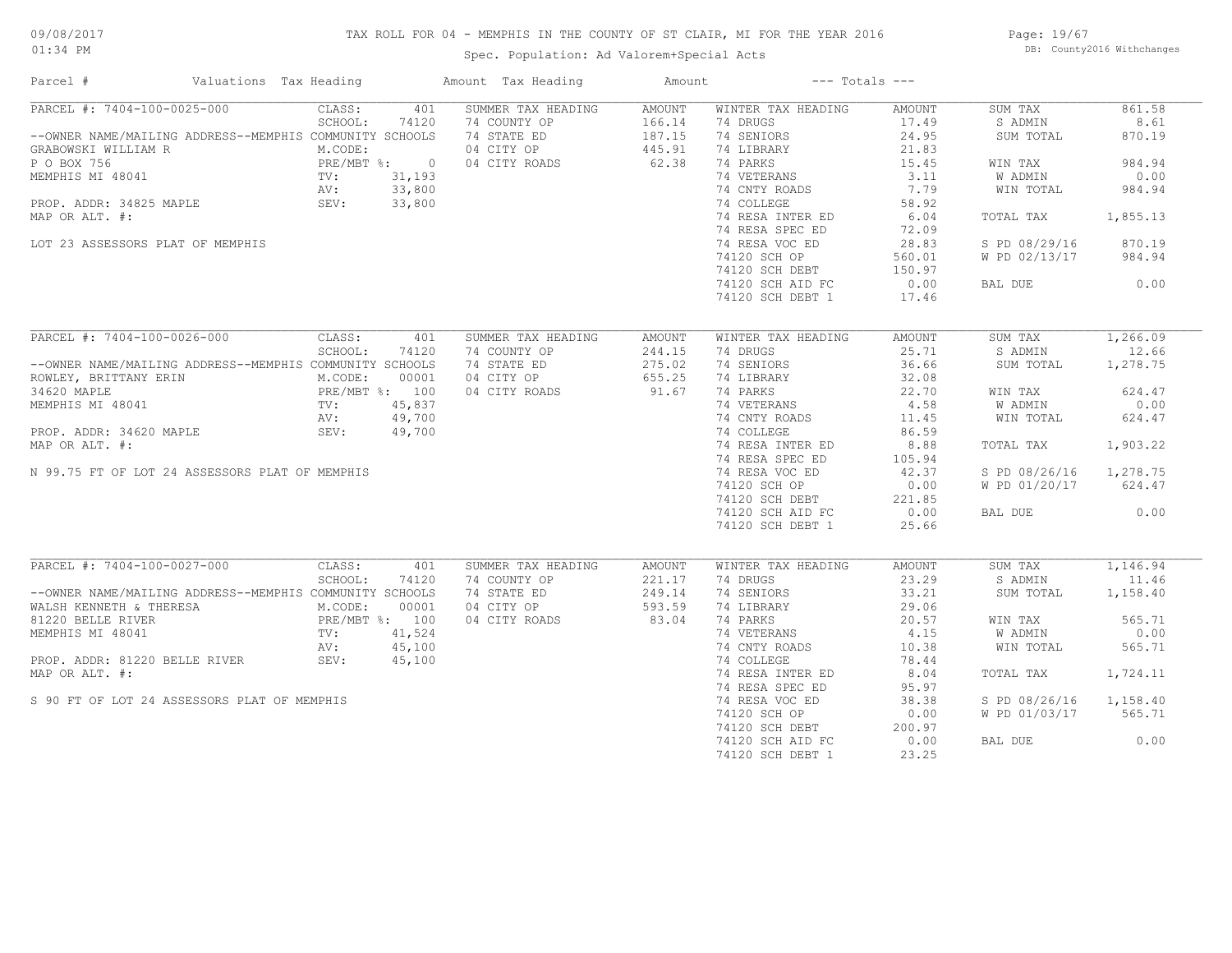## TAX ROLL FOR 04 - MEMPHIS IN THE COUNTY OF ST CLAIR, MI FOR THE YEAR 2016

Spec. Population: Ad Valorem+Special Acts

Page: 20/67 DB: County2016 Withchanges

| PARCEL #: 7404-100-0028-000<br>401<br>SUMMER TAX HEADING<br>WINTER TAX HEADING<br>CLASS:<br><b>AMOUNT</b><br><b>AMOUNT</b><br>SUM TAX<br>SCHOOL:<br>74120<br>74 COUNTY OP<br>184.84<br>74 DRUGS<br>19.46<br>S ADMIN<br>74 STATE ED<br>208.21<br>74 SENIORS<br>27.76<br>--OWNER NAME/MAILING ADDRESS--MEMPHIS COMMUNITY SCHOOLS<br>SUM TOTAL<br>24.29<br>M.CODE:<br>04 CITY OP<br>496.08<br>74 LIBRARY<br>HANNON GERALD & LINDA<br>PRE/MBT %: 0<br>69.40<br>74 PARKS<br>17.19<br>1,095.80<br>04 CITY ROADS<br>WIN TAX<br>74 VETERANS<br>3.47<br>0.00<br>TV:<br>34,703<br>W ADMIN<br>AV:<br>37,300<br>74 CNTY ROADS<br>8.67<br>1,095.80<br>WIN TOTAL<br>SEV:<br>37,300<br>74 COLLEGE<br>65.55<br>74 RESA INTER ED<br>6.72<br>2,063.91<br>MAP OR ALT. #:<br>TOTAL TAX<br>74 RESA SPEC ED<br>80.20<br>74 RESA VOC ED<br>968.11<br>LOT 25 ASSESSORS PLAT OF MEMPHIS<br>32.08<br>S PD 08/15/16<br>74120 SCH OP<br>W PD 02/06/17<br>1,095.80<br>623.02<br>167.96<br>74120 SCH DEBT<br>74120 SCH AID FC<br>0.00<br>0.00<br>BAL DUE<br>74120 SCH DEBT 1<br>19.43<br>PARCEL #: 7404-100-0029-000<br>CLASS:<br>SUM TAX<br>401<br>SUMMER TAX HEADING<br><b>AMOUNT</b><br>WINTER TAX HEADING<br><b>AMOUNT</b><br>SCHOOL:<br>234.79<br>74 DRUGS<br>24.72<br>S ADMIN<br>74120<br>74 COUNTY OP<br>74 SENIORS<br>35.26<br>--OWNER NAME/MAILING ADDRESS--MEMPHIS COMMUNITY SCHOOLS<br>74 STATE ED<br>264.48<br>SUM TOTAL<br>04 CITY OP<br>630.15<br>74 LIBRARY<br>30.85<br>HANNON GERALD & LINDA L<br>M.CODE:<br>PRE/MBT %: 0<br>TV: 44,081<br>88.16<br>74 PARKS<br>21.83<br>P.O. BOX 493<br>04 CITY ROADS<br>1,391.94<br>WIN TAX<br>0.00<br>MEMPHIS MI 48041<br>74 VETERANS<br>4.40<br>W ADMIN<br>67,000<br>74 CNTY ROADS<br>11.02<br>1,391.94<br>AV:<br>WIN TOTAL<br>74 COLLEGE<br>SEV:<br>67,000<br>83.27<br>74 RESA INTER ED<br>8.54<br>2,621.69<br>TOTAL TAX<br>74 RESA SPEC ED<br>101.88<br>1,229.75<br>LOT 26 ASSESSORS PLAT OF MEMPHIS<br>74 RESA VOC ED<br>40.75<br>S PD 08/15/16<br>74120 SCH OP<br>791.39<br>W PD 02/06/17<br>1,391.94<br>74120 SCH DEBT<br>213.35<br>0.00<br>0.00<br>74120 SCH AID FC<br>BAL DUE<br>74120 SCH DEBT 1<br>24.68<br>PARCEL #: 7404-100-0030-000<br>CLASS:<br>401<br>SUMMER TAX HEADING<br>WINTER TAX HEADING<br><b>AMOUNT</b><br>SUM TAX<br>AMOUNT<br>SCHOOL:<br>194.46<br>74 DRUGS<br>20.48<br>74120<br>74 COUNTY OP<br>S ADMIN<br>74 STATE ED<br>219.05<br>74 SENIORS<br>29.20<br>1,018.50<br>--OWNER NAME/MAILING ADDRESS--MEMPHIS COMMUNITY SCHOOLS<br>SUM TOTAL<br>04 CITY OP<br>521.90<br>74 LIBRARY<br>25.55<br>OSTROWSKI KEVIN P.<br>M.CODE:<br>00012<br>73.01<br>18.08<br>497.38<br>34720 MAPLE<br>PRE/MBT %: 100<br>04 CITY ROADS<br>74 PARKS<br>WIN TAX<br>MEMPHIS MI 48041<br>36,509<br>74 VETERANS<br>3.65<br><b>W ADMIN</b><br>0.00<br>TV:<br>9.12<br>39,200<br>74 CNTY ROADS<br>WIN TOTAL<br>497.38<br>AV:<br>PROP. ADDR: 34720 MAPLE<br>SEV:<br>39,200<br>74 COLLEGE<br>68.96<br>MAP OR ALT. #:<br>74 RESA INTER ED<br>7.07<br>1,515.88<br>TOTAL TAX<br>74 RESA SPEC ED<br>84.38<br>E 1/2 OF LOT 27 ASSESSORS PLAT OF MEMPHIS<br>74 RESA VOC ED<br>33.75<br>S PD 08/30/16<br>1,018.50<br>74120 SCH OP<br>0.00<br>W PD 12/20/16<br>497.38<br>176.70<br>74120 SCH DEBT<br>0.00<br>74120 SCH AID FC<br>0.00<br>BAL DUE<br>20.44 | Parcel #<br>Valuations Tax Heading | Amount Tax Heading | Amount |                  | $---$ Totals $---$ |        |
|---------------------------------------------------------------------------------------------------------------------------------------------------------------------------------------------------------------------------------------------------------------------------------------------------------------------------------------------------------------------------------------------------------------------------------------------------------------------------------------------------------------------------------------------------------------------------------------------------------------------------------------------------------------------------------------------------------------------------------------------------------------------------------------------------------------------------------------------------------------------------------------------------------------------------------------------------------------------------------------------------------------------------------------------------------------------------------------------------------------------------------------------------------------------------------------------------------------------------------------------------------------------------------------------------------------------------------------------------------------------------------------------------------------------------------------------------------------------------------------------------------------------------------------------------------------------------------------------------------------------------------------------------------------------------------------------------------------------------------------------------------------------------------------------------------------------------------------------------------------------------------------------------------------------------------------------------------------------------------------------------------------------------------------------------------------------------------------------------------------------------------------------------------------------------------------------------------------------------------------------------------------------------------------------------------------------------------------------------------------------------------------------------------------------------------------------------------------------------------------------------------------------------------------------------------------------------------------------------------------------------------------------------------------------------------------------------------------------------------------------------------------------------------------------------------------------------------------------------------------------------------------------------------------------------------------------------------------------------------------------------------------------------------------------------------------------------------------------------------------------------------------------------------------------------------------------------------------------------------------------------------------------|------------------------------------|--------------------|--------|------------------|--------------------|--------|
| 9.58<br>968.11<br>1,217.58<br>12.17<br>1,229.75<br>1,008.42<br>10.08                                                                                                                                                                                                                                                                                                                                                                                                                                                                                                                                                                                                                                                                                                                                                                                                                                                                                                                                                                                                                                                                                                                                                                                                                                                                                                                                                                                                                                                                                                                                                                                                                                                                                                                                                                                                                                                                                                                                                                                                                                                                                                                                                                                                                                                                                                                                                                                                                                                                                                                                                                                                                                                                                                                                                                                                                                                                                                                                                                                                                                                                                                                                                                                                |                                    |                    |        |                  |                    | 958.53 |
|                                                                                                                                                                                                                                                                                                                                                                                                                                                                                                                                                                                                                                                                                                                                                                                                                                                                                                                                                                                                                                                                                                                                                                                                                                                                                                                                                                                                                                                                                                                                                                                                                                                                                                                                                                                                                                                                                                                                                                                                                                                                                                                                                                                                                                                                                                                                                                                                                                                                                                                                                                                                                                                                                                                                                                                                                                                                                                                                                                                                                                                                                                                                                                                                                                                                     |                                    |                    |        |                  |                    |        |
|                                                                                                                                                                                                                                                                                                                                                                                                                                                                                                                                                                                                                                                                                                                                                                                                                                                                                                                                                                                                                                                                                                                                                                                                                                                                                                                                                                                                                                                                                                                                                                                                                                                                                                                                                                                                                                                                                                                                                                                                                                                                                                                                                                                                                                                                                                                                                                                                                                                                                                                                                                                                                                                                                                                                                                                                                                                                                                                                                                                                                                                                                                                                                                                                                                                                     |                                    |                    |        |                  |                    |        |
|                                                                                                                                                                                                                                                                                                                                                                                                                                                                                                                                                                                                                                                                                                                                                                                                                                                                                                                                                                                                                                                                                                                                                                                                                                                                                                                                                                                                                                                                                                                                                                                                                                                                                                                                                                                                                                                                                                                                                                                                                                                                                                                                                                                                                                                                                                                                                                                                                                                                                                                                                                                                                                                                                                                                                                                                                                                                                                                                                                                                                                                                                                                                                                                                                                                                     |                                    |                    |        |                  |                    |        |
|                                                                                                                                                                                                                                                                                                                                                                                                                                                                                                                                                                                                                                                                                                                                                                                                                                                                                                                                                                                                                                                                                                                                                                                                                                                                                                                                                                                                                                                                                                                                                                                                                                                                                                                                                                                                                                                                                                                                                                                                                                                                                                                                                                                                                                                                                                                                                                                                                                                                                                                                                                                                                                                                                                                                                                                                                                                                                                                                                                                                                                                                                                                                                                                                                                                                     | P.O. BOX 493                       |                    |        |                  |                    |        |
|                                                                                                                                                                                                                                                                                                                                                                                                                                                                                                                                                                                                                                                                                                                                                                                                                                                                                                                                                                                                                                                                                                                                                                                                                                                                                                                                                                                                                                                                                                                                                                                                                                                                                                                                                                                                                                                                                                                                                                                                                                                                                                                                                                                                                                                                                                                                                                                                                                                                                                                                                                                                                                                                                                                                                                                                                                                                                                                                                                                                                                                                                                                                                                                                                                                                     | MEMPHIS MI 48041                   |                    |        |                  |                    |        |
|                                                                                                                                                                                                                                                                                                                                                                                                                                                                                                                                                                                                                                                                                                                                                                                                                                                                                                                                                                                                                                                                                                                                                                                                                                                                                                                                                                                                                                                                                                                                                                                                                                                                                                                                                                                                                                                                                                                                                                                                                                                                                                                                                                                                                                                                                                                                                                                                                                                                                                                                                                                                                                                                                                                                                                                                                                                                                                                                                                                                                                                                                                                                                                                                                                                                     |                                    |                    |        |                  |                    |        |
|                                                                                                                                                                                                                                                                                                                                                                                                                                                                                                                                                                                                                                                                                                                                                                                                                                                                                                                                                                                                                                                                                                                                                                                                                                                                                                                                                                                                                                                                                                                                                                                                                                                                                                                                                                                                                                                                                                                                                                                                                                                                                                                                                                                                                                                                                                                                                                                                                                                                                                                                                                                                                                                                                                                                                                                                                                                                                                                                                                                                                                                                                                                                                                                                                                                                     | PROP. ADDR: 34660 MAPLE            |                    |        |                  |                    |        |
|                                                                                                                                                                                                                                                                                                                                                                                                                                                                                                                                                                                                                                                                                                                                                                                                                                                                                                                                                                                                                                                                                                                                                                                                                                                                                                                                                                                                                                                                                                                                                                                                                                                                                                                                                                                                                                                                                                                                                                                                                                                                                                                                                                                                                                                                                                                                                                                                                                                                                                                                                                                                                                                                                                                                                                                                                                                                                                                                                                                                                                                                                                                                                                                                                                                                     |                                    |                    |        |                  |                    |        |
|                                                                                                                                                                                                                                                                                                                                                                                                                                                                                                                                                                                                                                                                                                                                                                                                                                                                                                                                                                                                                                                                                                                                                                                                                                                                                                                                                                                                                                                                                                                                                                                                                                                                                                                                                                                                                                                                                                                                                                                                                                                                                                                                                                                                                                                                                                                                                                                                                                                                                                                                                                                                                                                                                                                                                                                                                                                                                                                                                                                                                                                                                                                                                                                                                                                                     |                                    |                    |        |                  |                    |        |
|                                                                                                                                                                                                                                                                                                                                                                                                                                                                                                                                                                                                                                                                                                                                                                                                                                                                                                                                                                                                                                                                                                                                                                                                                                                                                                                                                                                                                                                                                                                                                                                                                                                                                                                                                                                                                                                                                                                                                                                                                                                                                                                                                                                                                                                                                                                                                                                                                                                                                                                                                                                                                                                                                                                                                                                                                                                                                                                                                                                                                                                                                                                                                                                                                                                                     |                                    |                    |        |                  |                    |        |
|                                                                                                                                                                                                                                                                                                                                                                                                                                                                                                                                                                                                                                                                                                                                                                                                                                                                                                                                                                                                                                                                                                                                                                                                                                                                                                                                                                                                                                                                                                                                                                                                                                                                                                                                                                                                                                                                                                                                                                                                                                                                                                                                                                                                                                                                                                                                                                                                                                                                                                                                                                                                                                                                                                                                                                                                                                                                                                                                                                                                                                                                                                                                                                                                                                                                     |                                    |                    |        |                  |                    |        |
|                                                                                                                                                                                                                                                                                                                                                                                                                                                                                                                                                                                                                                                                                                                                                                                                                                                                                                                                                                                                                                                                                                                                                                                                                                                                                                                                                                                                                                                                                                                                                                                                                                                                                                                                                                                                                                                                                                                                                                                                                                                                                                                                                                                                                                                                                                                                                                                                                                                                                                                                                                                                                                                                                                                                                                                                                                                                                                                                                                                                                                                                                                                                                                                                                                                                     |                                    |                    |        |                  |                    |        |
|                                                                                                                                                                                                                                                                                                                                                                                                                                                                                                                                                                                                                                                                                                                                                                                                                                                                                                                                                                                                                                                                                                                                                                                                                                                                                                                                                                                                                                                                                                                                                                                                                                                                                                                                                                                                                                                                                                                                                                                                                                                                                                                                                                                                                                                                                                                                                                                                                                                                                                                                                                                                                                                                                                                                                                                                                                                                                                                                                                                                                                                                                                                                                                                                                                                                     |                                    |                    |        |                  |                    |        |
|                                                                                                                                                                                                                                                                                                                                                                                                                                                                                                                                                                                                                                                                                                                                                                                                                                                                                                                                                                                                                                                                                                                                                                                                                                                                                                                                                                                                                                                                                                                                                                                                                                                                                                                                                                                                                                                                                                                                                                                                                                                                                                                                                                                                                                                                                                                                                                                                                                                                                                                                                                                                                                                                                                                                                                                                                                                                                                                                                                                                                                                                                                                                                                                                                                                                     |                                    |                    |        |                  |                    |        |
|                                                                                                                                                                                                                                                                                                                                                                                                                                                                                                                                                                                                                                                                                                                                                                                                                                                                                                                                                                                                                                                                                                                                                                                                                                                                                                                                                                                                                                                                                                                                                                                                                                                                                                                                                                                                                                                                                                                                                                                                                                                                                                                                                                                                                                                                                                                                                                                                                                                                                                                                                                                                                                                                                                                                                                                                                                                                                                                                                                                                                                                                                                                                                                                                                                                                     |                                    |                    |        |                  |                    |        |
|                                                                                                                                                                                                                                                                                                                                                                                                                                                                                                                                                                                                                                                                                                                                                                                                                                                                                                                                                                                                                                                                                                                                                                                                                                                                                                                                                                                                                                                                                                                                                                                                                                                                                                                                                                                                                                                                                                                                                                                                                                                                                                                                                                                                                                                                                                                                                                                                                                                                                                                                                                                                                                                                                                                                                                                                                                                                                                                                                                                                                                                                                                                                                                                                                                                                     |                                    |                    |        |                  |                    |        |
|                                                                                                                                                                                                                                                                                                                                                                                                                                                                                                                                                                                                                                                                                                                                                                                                                                                                                                                                                                                                                                                                                                                                                                                                                                                                                                                                                                                                                                                                                                                                                                                                                                                                                                                                                                                                                                                                                                                                                                                                                                                                                                                                                                                                                                                                                                                                                                                                                                                                                                                                                                                                                                                                                                                                                                                                                                                                                                                                                                                                                                                                                                                                                                                                                                                                     |                                    |                    |        |                  |                    |        |
|                                                                                                                                                                                                                                                                                                                                                                                                                                                                                                                                                                                                                                                                                                                                                                                                                                                                                                                                                                                                                                                                                                                                                                                                                                                                                                                                                                                                                                                                                                                                                                                                                                                                                                                                                                                                                                                                                                                                                                                                                                                                                                                                                                                                                                                                                                                                                                                                                                                                                                                                                                                                                                                                                                                                                                                                                                                                                                                                                                                                                                                                                                                                                                                                                                                                     |                                    |                    |        |                  |                    |        |
|                                                                                                                                                                                                                                                                                                                                                                                                                                                                                                                                                                                                                                                                                                                                                                                                                                                                                                                                                                                                                                                                                                                                                                                                                                                                                                                                                                                                                                                                                                                                                                                                                                                                                                                                                                                                                                                                                                                                                                                                                                                                                                                                                                                                                                                                                                                                                                                                                                                                                                                                                                                                                                                                                                                                                                                                                                                                                                                                                                                                                                                                                                                                                                                                                                                                     |                                    |                    |        |                  |                    |        |
|                                                                                                                                                                                                                                                                                                                                                                                                                                                                                                                                                                                                                                                                                                                                                                                                                                                                                                                                                                                                                                                                                                                                                                                                                                                                                                                                                                                                                                                                                                                                                                                                                                                                                                                                                                                                                                                                                                                                                                                                                                                                                                                                                                                                                                                                                                                                                                                                                                                                                                                                                                                                                                                                                                                                                                                                                                                                                                                                                                                                                                                                                                                                                                                                                                                                     |                                    |                    |        |                  |                    |        |
|                                                                                                                                                                                                                                                                                                                                                                                                                                                                                                                                                                                                                                                                                                                                                                                                                                                                                                                                                                                                                                                                                                                                                                                                                                                                                                                                                                                                                                                                                                                                                                                                                                                                                                                                                                                                                                                                                                                                                                                                                                                                                                                                                                                                                                                                                                                                                                                                                                                                                                                                                                                                                                                                                                                                                                                                                                                                                                                                                                                                                                                                                                                                                                                                                                                                     |                                    |                    |        |                  |                    |        |
|                                                                                                                                                                                                                                                                                                                                                                                                                                                                                                                                                                                                                                                                                                                                                                                                                                                                                                                                                                                                                                                                                                                                                                                                                                                                                                                                                                                                                                                                                                                                                                                                                                                                                                                                                                                                                                                                                                                                                                                                                                                                                                                                                                                                                                                                                                                                                                                                                                                                                                                                                                                                                                                                                                                                                                                                                                                                                                                                                                                                                                                                                                                                                                                                                                                                     |                                    |                    |        |                  |                    |        |
|                                                                                                                                                                                                                                                                                                                                                                                                                                                                                                                                                                                                                                                                                                                                                                                                                                                                                                                                                                                                                                                                                                                                                                                                                                                                                                                                                                                                                                                                                                                                                                                                                                                                                                                                                                                                                                                                                                                                                                                                                                                                                                                                                                                                                                                                                                                                                                                                                                                                                                                                                                                                                                                                                                                                                                                                                                                                                                                                                                                                                                                                                                                                                                                                                                                                     |                                    |                    |        |                  |                    |        |
|                                                                                                                                                                                                                                                                                                                                                                                                                                                                                                                                                                                                                                                                                                                                                                                                                                                                                                                                                                                                                                                                                                                                                                                                                                                                                                                                                                                                                                                                                                                                                                                                                                                                                                                                                                                                                                                                                                                                                                                                                                                                                                                                                                                                                                                                                                                                                                                                                                                                                                                                                                                                                                                                                                                                                                                                                                                                                                                                                                                                                                                                                                                                                                                                                                                                     | PROP. ADDR: 34684 MAPLE            |                    |        |                  |                    |        |
|                                                                                                                                                                                                                                                                                                                                                                                                                                                                                                                                                                                                                                                                                                                                                                                                                                                                                                                                                                                                                                                                                                                                                                                                                                                                                                                                                                                                                                                                                                                                                                                                                                                                                                                                                                                                                                                                                                                                                                                                                                                                                                                                                                                                                                                                                                                                                                                                                                                                                                                                                                                                                                                                                                                                                                                                                                                                                                                                                                                                                                                                                                                                                                                                                                                                     | MAP OR ALT. #:                     |                    |        |                  |                    |        |
|                                                                                                                                                                                                                                                                                                                                                                                                                                                                                                                                                                                                                                                                                                                                                                                                                                                                                                                                                                                                                                                                                                                                                                                                                                                                                                                                                                                                                                                                                                                                                                                                                                                                                                                                                                                                                                                                                                                                                                                                                                                                                                                                                                                                                                                                                                                                                                                                                                                                                                                                                                                                                                                                                                                                                                                                                                                                                                                                                                                                                                                                                                                                                                                                                                                                     |                                    |                    |        |                  |                    |        |
|                                                                                                                                                                                                                                                                                                                                                                                                                                                                                                                                                                                                                                                                                                                                                                                                                                                                                                                                                                                                                                                                                                                                                                                                                                                                                                                                                                                                                                                                                                                                                                                                                                                                                                                                                                                                                                                                                                                                                                                                                                                                                                                                                                                                                                                                                                                                                                                                                                                                                                                                                                                                                                                                                                                                                                                                                                                                                                                                                                                                                                                                                                                                                                                                                                                                     |                                    |                    |        |                  |                    |        |
|                                                                                                                                                                                                                                                                                                                                                                                                                                                                                                                                                                                                                                                                                                                                                                                                                                                                                                                                                                                                                                                                                                                                                                                                                                                                                                                                                                                                                                                                                                                                                                                                                                                                                                                                                                                                                                                                                                                                                                                                                                                                                                                                                                                                                                                                                                                                                                                                                                                                                                                                                                                                                                                                                                                                                                                                                                                                                                                                                                                                                                                                                                                                                                                                                                                                     |                                    |                    |        |                  |                    |        |
|                                                                                                                                                                                                                                                                                                                                                                                                                                                                                                                                                                                                                                                                                                                                                                                                                                                                                                                                                                                                                                                                                                                                                                                                                                                                                                                                                                                                                                                                                                                                                                                                                                                                                                                                                                                                                                                                                                                                                                                                                                                                                                                                                                                                                                                                                                                                                                                                                                                                                                                                                                                                                                                                                                                                                                                                                                                                                                                                                                                                                                                                                                                                                                                                                                                                     |                                    |                    |        |                  |                    |        |
|                                                                                                                                                                                                                                                                                                                                                                                                                                                                                                                                                                                                                                                                                                                                                                                                                                                                                                                                                                                                                                                                                                                                                                                                                                                                                                                                                                                                                                                                                                                                                                                                                                                                                                                                                                                                                                                                                                                                                                                                                                                                                                                                                                                                                                                                                                                                                                                                                                                                                                                                                                                                                                                                                                                                                                                                                                                                                                                                                                                                                                                                                                                                                                                                                                                                     |                                    |                    |        |                  |                    |        |
|                                                                                                                                                                                                                                                                                                                                                                                                                                                                                                                                                                                                                                                                                                                                                                                                                                                                                                                                                                                                                                                                                                                                                                                                                                                                                                                                                                                                                                                                                                                                                                                                                                                                                                                                                                                                                                                                                                                                                                                                                                                                                                                                                                                                                                                                                                                                                                                                                                                                                                                                                                                                                                                                                                                                                                                                                                                                                                                                                                                                                                                                                                                                                                                                                                                                     |                                    |                    |        |                  |                    |        |
|                                                                                                                                                                                                                                                                                                                                                                                                                                                                                                                                                                                                                                                                                                                                                                                                                                                                                                                                                                                                                                                                                                                                                                                                                                                                                                                                                                                                                                                                                                                                                                                                                                                                                                                                                                                                                                                                                                                                                                                                                                                                                                                                                                                                                                                                                                                                                                                                                                                                                                                                                                                                                                                                                                                                                                                                                                                                                                                                                                                                                                                                                                                                                                                                                                                                     |                                    |                    |        |                  |                    |        |
|                                                                                                                                                                                                                                                                                                                                                                                                                                                                                                                                                                                                                                                                                                                                                                                                                                                                                                                                                                                                                                                                                                                                                                                                                                                                                                                                                                                                                                                                                                                                                                                                                                                                                                                                                                                                                                                                                                                                                                                                                                                                                                                                                                                                                                                                                                                                                                                                                                                                                                                                                                                                                                                                                                                                                                                                                                                                                                                                                                                                                                                                                                                                                                                                                                                                     |                                    |                    |        |                  |                    |        |
|                                                                                                                                                                                                                                                                                                                                                                                                                                                                                                                                                                                                                                                                                                                                                                                                                                                                                                                                                                                                                                                                                                                                                                                                                                                                                                                                                                                                                                                                                                                                                                                                                                                                                                                                                                                                                                                                                                                                                                                                                                                                                                                                                                                                                                                                                                                                                                                                                                                                                                                                                                                                                                                                                                                                                                                                                                                                                                                                                                                                                                                                                                                                                                                                                                                                     |                                    |                    |        |                  |                    |        |
|                                                                                                                                                                                                                                                                                                                                                                                                                                                                                                                                                                                                                                                                                                                                                                                                                                                                                                                                                                                                                                                                                                                                                                                                                                                                                                                                                                                                                                                                                                                                                                                                                                                                                                                                                                                                                                                                                                                                                                                                                                                                                                                                                                                                                                                                                                                                                                                                                                                                                                                                                                                                                                                                                                                                                                                                                                                                                                                                                                                                                                                                                                                                                                                                                                                                     |                                    |                    |        |                  |                    |        |
|                                                                                                                                                                                                                                                                                                                                                                                                                                                                                                                                                                                                                                                                                                                                                                                                                                                                                                                                                                                                                                                                                                                                                                                                                                                                                                                                                                                                                                                                                                                                                                                                                                                                                                                                                                                                                                                                                                                                                                                                                                                                                                                                                                                                                                                                                                                                                                                                                                                                                                                                                                                                                                                                                                                                                                                                                                                                                                                                                                                                                                                                                                                                                                                                                                                                     |                                    |                    |        |                  |                    |        |
|                                                                                                                                                                                                                                                                                                                                                                                                                                                                                                                                                                                                                                                                                                                                                                                                                                                                                                                                                                                                                                                                                                                                                                                                                                                                                                                                                                                                                                                                                                                                                                                                                                                                                                                                                                                                                                                                                                                                                                                                                                                                                                                                                                                                                                                                                                                                                                                                                                                                                                                                                                                                                                                                                                                                                                                                                                                                                                                                                                                                                                                                                                                                                                                                                                                                     |                                    |                    |        |                  |                    |        |
|                                                                                                                                                                                                                                                                                                                                                                                                                                                                                                                                                                                                                                                                                                                                                                                                                                                                                                                                                                                                                                                                                                                                                                                                                                                                                                                                                                                                                                                                                                                                                                                                                                                                                                                                                                                                                                                                                                                                                                                                                                                                                                                                                                                                                                                                                                                                                                                                                                                                                                                                                                                                                                                                                                                                                                                                                                                                                                                                                                                                                                                                                                                                                                                                                                                                     |                                    |                    |        |                  |                    |        |
|                                                                                                                                                                                                                                                                                                                                                                                                                                                                                                                                                                                                                                                                                                                                                                                                                                                                                                                                                                                                                                                                                                                                                                                                                                                                                                                                                                                                                                                                                                                                                                                                                                                                                                                                                                                                                                                                                                                                                                                                                                                                                                                                                                                                                                                                                                                                                                                                                                                                                                                                                                                                                                                                                                                                                                                                                                                                                                                                                                                                                                                                                                                                                                                                                                                                     |                                    |                    |        |                  |                    |        |
|                                                                                                                                                                                                                                                                                                                                                                                                                                                                                                                                                                                                                                                                                                                                                                                                                                                                                                                                                                                                                                                                                                                                                                                                                                                                                                                                                                                                                                                                                                                                                                                                                                                                                                                                                                                                                                                                                                                                                                                                                                                                                                                                                                                                                                                                                                                                                                                                                                                                                                                                                                                                                                                                                                                                                                                                                                                                                                                                                                                                                                                                                                                                                                                                                                                                     |                                    |                    |        |                  |                    |        |
|                                                                                                                                                                                                                                                                                                                                                                                                                                                                                                                                                                                                                                                                                                                                                                                                                                                                                                                                                                                                                                                                                                                                                                                                                                                                                                                                                                                                                                                                                                                                                                                                                                                                                                                                                                                                                                                                                                                                                                                                                                                                                                                                                                                                                                                                                                                                                                                                                                                                                                                                                                                                                                                                                                                                                                                                                                                                                                                                                                                                                                                                                                                                                                                                                                                                     |                                    |                    |        |                  |                    |        |
|                                                                                                                                                                                                                                                                                                                                                                                                                                                                                                                                                                                                                                                                                                                                                                                                                                                                                                                                                                                                                                                                                                                                                                                                                                                                                                                                                                                                                                                                                                                                                                                                                                                                                                                                                                                                                                                                                                                                                                                                                                                                                                                                                                                                                                                                                                                                                                                                                                                                                                                                                                                                                                                                                                                                                                                                                                                                                                                                                                                                                                                                                                                                                                                                                                                                     |                                    |                    |        |                  |                    |        |
|                                                                                                                                                                                                                                                                                                                                                                                                                                                                                                                                                                                                                                                                                                                                                                                                                                                                                                                                                                                                                                                                                                                                                                                                                                                                                                                                                                                                                                                                                                                                                                                                                                                                                                                                                                                                                                                                                                                                                                                                                                                                                                                                                                                                                                                                                                                                                                                                                                                                                                                                                                                                                                                                                                                                                                                                                                                                                                                                                                                                                                                                                                                                                                                                                                                                     |                                    |                    |        |                  |                    |        |
|                                                                                                                                                                                                                                                                                                                                                                                                                                                                                                                                                                                                                                                                                                                                                                                                                                                                                                                                                                                                                                                                                                                                                                                                                                                                                                                                                                                                                                                                                                                                                                                                                                                                                                                                                                                                                                                                                                                                                                                                                                                                                                                                                                                                                                                                                                                                                                                                                                                                                                                                                                                                                                                                                                                                                                                                                                                                                                                                                                                                                                                                                                                                                                                                                                                                     |                                    |                    |        |                  |                    |        |
|                                                                                                                                                                                                                                                                                                                                                                                                                                                                                                                                                                                                                                                                                                                                                                                                                                                                                                                                                                                                                                                                                                                                                                                                                                                                                                                                                                                                                                                                                                                                                                                                                                                                                                                                                                                                                                                                                                                                                                                                                                                                                                                                                                                                                                                                                                                                                                                                                                                                                                                                                                                                                                                                                                                                                                                                                                                                                                                                                                                                                                                                                                                                                                                                                                                                     |                                    |                    |        |                  |                    |        |
|                                                                                                                                                                                                                                                                                                                                                                                                                                                                                                                                                                                                                                                                                                                                                                                                                                                                                                                                                                                                                                                                                                                                                                                                                                                                                                                                                                                                                                                                                                                                                                                                                                                                                                                                                                                                                                                                                                                                                                                                                                                                                                                                                                                                                                                                                                                                                                                                                                                                                                                                                                                                                                                                                                                                                                                                                                                                                                                                                                                                                                                                                                                                                                                                                                                                     |                                    |                    |        |                  |                    |        |
|                                                                                                                                                                                                                                                                                                                                                                                                                                                                                                                                                                                                                                                                                                                                                                                                                                                                                                                                                                                                                                                                                                                                                                                                                                                                                                                                                                                                                                                                                                                                                                                                                                                                                                                                                                                                                                                                                                                                                                                                                                                                                                                                                                                                                                                                                                                                                                                                                                                                                                                                                                                                                                                                                                                                                                                                                                                                                                                                                                                                                                                                                                                                                                                                                                                                     |                                    |                    |        |                  |                    |        |
|                                                                                                                                                                                                                                                                                                                                                                                                                                                                                                                                                                                                                                                                                                                                                                                                                                                                                                                                                                                                                                                                                                                                                                                                                                                                                                                                                                                                                                                                                                                                                                                                                                                                                                                                                                                                                                                                                                                                                                                                                                                                                                                                                                                                                                                                                                                                                                                                                                                                                                                                                                                                                                                                                                                                                                                                                                                                                                                                                                                                                                                                                                                                                                                                                                                                     |                                    |                    |        | 74120 SCH DEBT 1 |                    |        |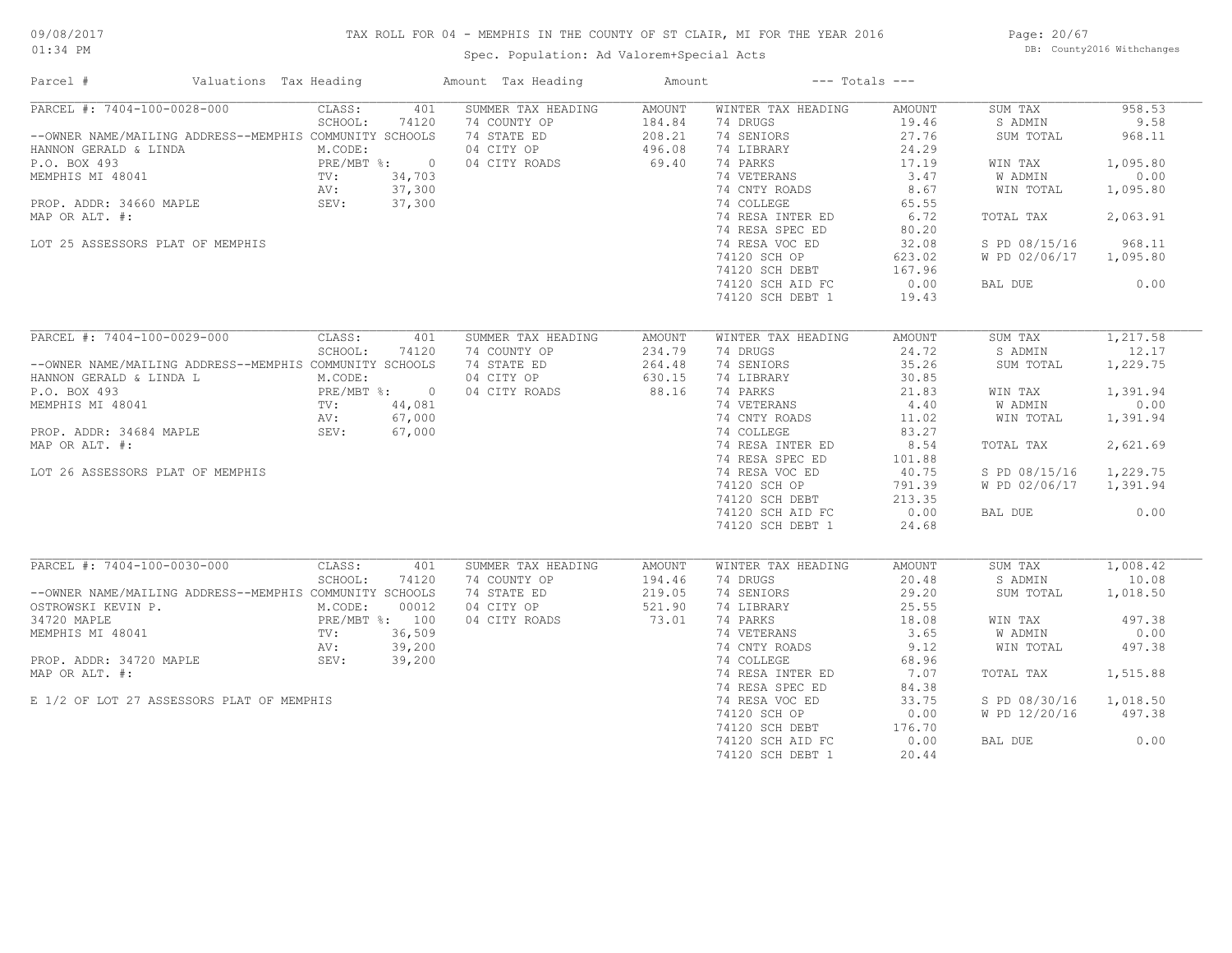## TAX ROLL FOR 04 - MEMPHIS IN THE COUNTY OF ST CLAIR, MI FOR THE YEAR 2016

Spec. Population: Ad Valorem+Special Acts

Page: 21/67 DB: County2016 Withchanges

| Parcel #                                                                                                                    | Valuations Tax Heading                     | Amount Tax Heading                                  | Amount | $---$ Totals $---$ |               |                        |          |
|-----------------------------------------------------------------------------------------------------------------------------|--------------------------------------------|-----------------------------------------------------|--------|--------------------|---------------|------------------------|----------|
| PARCEL #: 7404-100-0031-000                                                                                                 | CLASS:<br>402                              | SUMMER TAX HEADING                                  | AMOUNT | WINTER TAX HEADING | AMOUNT        | SUM TAX                | 158.33   |
|                                                                                                                             | SCHOOL:<br>74120                           | 74 COUNTY OP                                        | 30.53  | 74 DRUGS           | 3.21          | S ADMIN                | 1.58     |
| --OWNER NAME/MAILING ADDRESS--MEMPHIS COMMUNITY SCHOOLS                                                                     |                                            | 74 STATE ED                                         | 34.39  | 74 SENIORS         | 4.58          | SUM TOTAL              | 159.91   |
| HANNON GERALD & LINDA                                                                                                       | M.CODE:                                    | 04 CITY OP                                          | 81.95  | 74 LIBRARY         | 4.01          |                        |          |
| P.O. BOX 493<br>MEMPHIS MI 48041<br>P.O. BOX 493<br>MEMPHIS MI 48041<br>PROP. ADDR: 34720 MAPLE<br>SEV: 7,900<br>SEV: 7,900 |                                            | 04 CITY ROADS                                       | 11.46  | 74 PARKS           | 2.84          | WIN TAX                | 181.00   |
|                                                                                                                             |                                            |                                                     |        | 74 VETERANS        | 0.57          | W ADMIN                | 0.00     |
|                                                                                                                             |                                            |                                                     |        | 74 CNTY ROADS      | 1.43          | WIN TOTAL              | 181.00   |
|                                                                                                                             |                                            |                                                     |        | 74 COLLEGE         | 10.83         |                        |          |
| MAP OR ALT. #:                                                                                                              |                                            |                                                     |        | 74 RESA INTER ED   | 1.11          | TOTAL TAX              | 340.91   |
|                                                                                                                             |                                            |                                                     |        | 74 RESA SPEC ED    | 13.25         |                        |          |
| W 1/2 OF LOT 27 ASSESSORS PLAT OF MEMPHIS                                                                                   |                                            |                                                     |        | 74 RESA VOC ED     | 5.30          | S PD 08/15/16          | 159.91   |
|                                                                                                                             |                                            |                                                     |        | 74120 SCH OP       | 102.92        | W PD 02/06/17          | 181.00   |
|                                                                                                                             |                                            |                                                     |        |                    |               |                        |          |
|                                                                                                                             |                                            |                                                     |        | 74120 SCH DEBT     | 27.74         |                        |          |
|                                                                                                                             |                                            |                                                     |        | 74120 SCH AID FC   | 0.00          | BAL DUE                | 0.00     |
|                                                                                                                             |                                            |                                                     |        | 74120 SCH DEBT 1   | 3.21          |                        |          |
| PARCEL #: 7404-100-0032-000                                                                                                 | CLASS:<br>401                              | SUMMER TAX HEADING                                  | AMOUNT | WINTER TAX HEADING | <b>AMOUNT</b> | SUM TAX                | 1,135.87 |
|                                                                                                                             | SCHOOL:<br>74120                           | 74 COUNTY OP                                        | 219.04 | 74 DRUGS           | 23.07         | S ADMIN                | 11.35    |
| --OWNER NAME/MAILING ADDRESS--MEMPHIS COMMUNITY SCHOOLS                                                                     |                                            |                                                     | 246.73 | 74 SENIORS         | 32.89         | SUM TOTAL              | 1,147.22 |
|                                                                                                                             |                                            | 74 STATE ED<br>04 CITY OP                           |        |                    |               |                        |          |
| FURLIN LOUIS & PATRICIA                                                                                                     | M.CODE:                                    | 04 CITY OP                                          | 587.86 | 74 LIBRARY         | 28.78         |                        |          |
| P.O. BOX 406                                                                                                                | PRE/MBT %: 100<br>TV: 41,123<br>AV: 44,300 | 04 CITY ROADS                                       | 82.24  | 74 PARKS           | 20.37         | WIN TAX                | 560.24   |
| MEMPHIS MI 48041                                                                                                            |                                            |                                                     |        | 74 VETERANS        | 4.11          | W ADMIN                | 0.00     |
|                                                                                                                             |                                            |                                                     |        | 74 CNTY ROADS      | 10.28         | WIN TOTAL              | 560.24   |
| PROP. ADDR: 34730 MAPLE                                                                                                     | SEV:<br>44,300                             |                                                     |        | 74 COLLEGE         | 77.68         |                        |          |
| MAP OR ALT. #:                                                                                                              |                                            |                                                     |        | 74 RESA INTER ED   | 7.96          | TOTAL TAX              | 1,707.46 |
|                                                                                                                             |                                            |                                                     |        | 74 RESA SPEC ED    | 95.04         |                        |          |
| LOT 28 BEING 49.35 FT E & W AS PER CIRCUIT COURT DECREE 8-126 ASSESSORS PLAT OF                                             |                                            |                                                     |        | 74 RESA VOC ED     | 38.01         | S PD 08/26/16 1,147.22 |          |
| MEMPHIS                                                                                                                     |                                            |                                                     |        | 74120 SCH OP       | 0.00          | W PD 12/28/16          | 560.24   |
|                                                                                                                             |                                            |                                                     |        | 74120 SCH DEBT     | 199.03        |                        |          |
|                                                                                                                             |                                            |                                                     |        | 74120 SCH AID FC   | 0.00          | BAL DUE                | 0.00     |
|                                                                                                                             |                                            |                                                     |        | 74120 SCH DEBT 1   | 23.02         |                        |          |
|                                                                                                                             |                                            |                                                     |        |                    |               |                        |          |
| PARCEL #: 7404-100-0033-000                                                                                                 | CLASS:<br>708                              | SUMMER TAX HEADING                                  | AMOUNT | WINTER TAX HEADING | <b>AMOUNT</b> | SUM TAX                | 0.00     |
|                                                                                                                             | SCHOOL:<br>74120                           |                                                     |        | 74 DRUGS           | 0.00          | S ADMIN                | 0.00     |
| --OWNER NAME/MAILING ADDRESS--MEMPHIS COMMUNITY SCHOOLS                                                                     |                                            | 74 COUNTY OP 0.00<br>74 STATE ED 0.00<br>04 CUTY OP |        | 74 SENIORS         | 0.00          | SUM TOTAL              | 0.00     |
| FIRST UNITED METHODIST CHURCH                                                                                               | M.CODE:                                    | 04 CITY OP                                          | 0.00   | 74 LIBRARY         | 0.00          |                        |          |
| P.O. BOX 29                                                                                                                 | $PRE/MBT$ %:                               | $\circ$<br>04 CITY ROADS                            | 0.00   | 74 PARKS           | 0.00          | WIN TAX                | 0.00     |
| MEMPHIS MI 48041                                                                                                            | TV:                                        | $\circ$                                             |        | 74 VETERANS        | 0.00          | W ADMIN                | 0.00     |
|                                                                                                                             | AV:                                        | $\circ$                                             |        |                    | 0.00          | WIN TOTAL              | 0.00     |
|                                                                                                                             |                                            | $\circ$                                             |        | 74 CNTY ROADS      |               |                        |          |
| PROP. ADDR: 34750 MAPLE/81265 CHURCH SEV:                                                                                   |                                            |                                                     |        | 74 COLLEGE         | 0.00          |                        |          |
| MAP OR ALT. #:                                                                                                              |                                            |                                                     |        | 74 RESA INTER ED   | 0.00          | TOTAL TAX              | 0.00     |
|                                                                                                                             |                                            |                                                     |        | 74 RESA SPEC ED    | 0.00          |                        |          |
| LOTS 29-30 ASSESSORS PLAT OF MEMPHIS                                                                                        |                                            |                                                     |        | 74 RESA VOC ED     | 0.00          | BAL DUE                | 0.00     |
|                                                                                                                             |                                            |                                                     |        | 74120 SCH OP       | 0.00          |                        |          |
|                                                                                                                             |                                            |                                                     |        | 74120 SCH DEBT     | 0.00          |                        |          |
|                                                                                                                             |                                            |                                                     |        | 74120 SCH AID FC   | 0.00          |                        |          |
|                                                                                                                             |                                            |                                                     |        | 74120 SCH DEBT 1   | 0.00          |                        |          |
|                                                                                                                             |                                            |                                                     |        |                    |               |                        |          |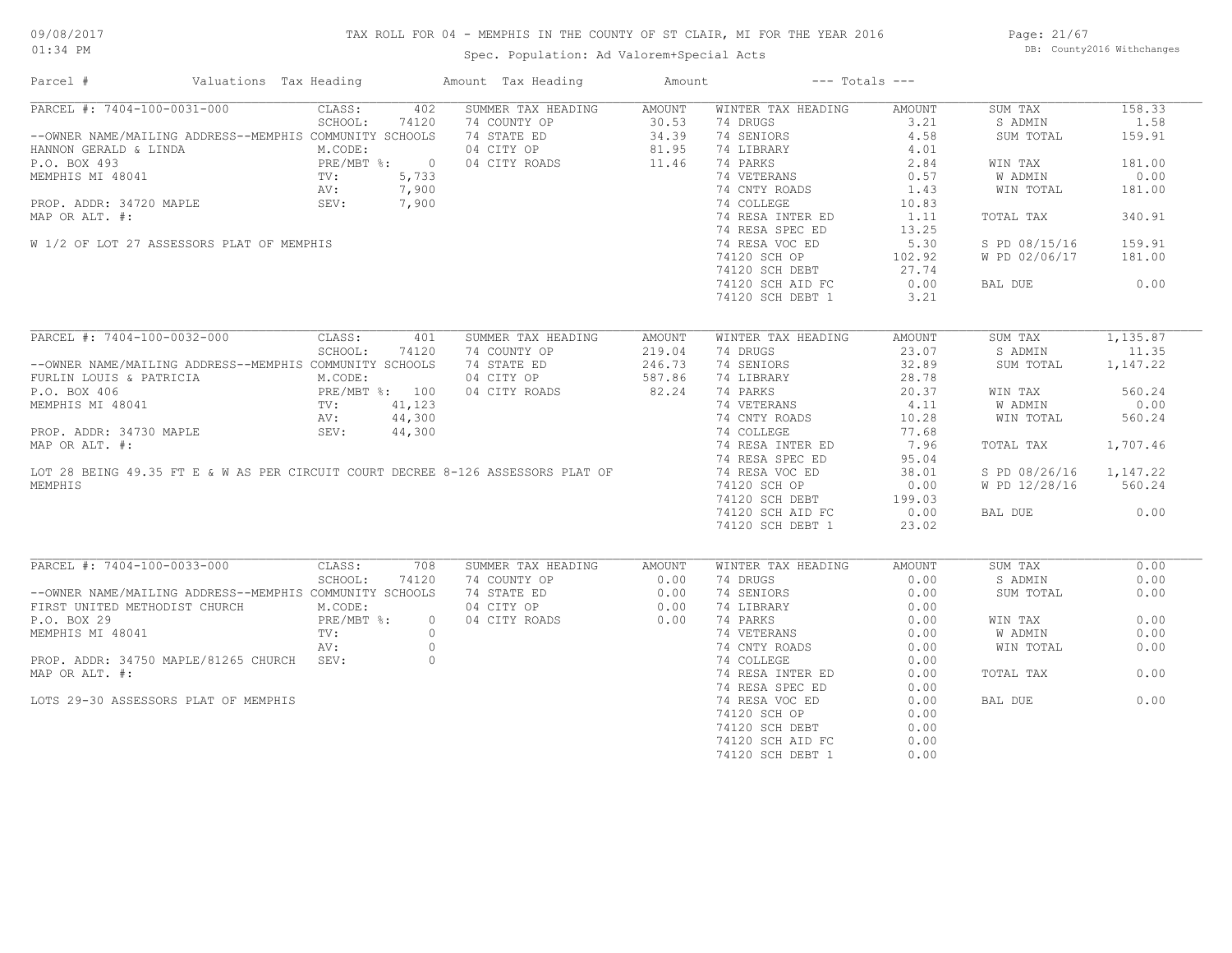## TAX ROLL FOR 04 - MEMPHIS IN THE COUNTY OF ST CLAIR, MI FOR THE YEAR 2016

Spec. Population: Ad Valorem+Special Acts

Page: 22/67 DB: County2016 Withchanges

| Parcel #                                                                                                                                                                                                                                      | Valuations Tax Heading |                                                                      |                                                     | Amount Tax Heading                                                               | Amount                                                |                                                                                                                                                                                                                                                         | $---$ Totals $---$                                                                                                                          |                                                                                                                                     |                                                                                                           |
|-----------------------------------------------------------------------------------------------------------------------------------------------------------------------------------------------------------------------------------------------|------------------------|----------------------------------------------------------------------|-----------------------------------------------------|----------------------------------------------------------------------------------|-------------------------------------------------------|---------------------------------------------------------------------------------------------------------------------------------------------------------------------------------------------------------------------------------------------------------|---------------------------------------------------------------------------------------------------------------------------------------------|-------------------------------------------------------------------------------------------------------------------------------------|-----------------------------------------------------------------------------------------------------------|
| PARCEL #: 7404-100-0034-000<br>--OWNER NAME/MAILING ADDRESS--MEMPHIS COMMUNITY SCHOOLS<br>DREWEK ROBERT J<br>81235 CHURCH<br>MEMPHIS MI 48041<br>PROP. ADDR: 81235 CHURCH<br>MAP OR ALT. #:<br>LOT 31 ASSESSORS PLAT OF MEMPHIS               |                        | CLASS:<br>SCHOOL:<br>M.CODE:<br>PRE/MBT %: 0<br>TV:<br>AV:<br>SEV:   | 401<br>74120<br>00001<br>47,642<br>51,300<br>51,300 | SUMMER TAX HEADING<br>74 COUNTY OP<br>74 STATE ED<br>04 CITY OP<br>04 CITY ROADS | AMOUNT<br>253.76<br>285.85<br>681.05<br>95.28         | WINTER TAX HEADING<br>74 DRUGS<br>74 SENIORS<br>74 LIBRARY<br>74 PARKS<br>74 VETERANS<br>74 CNTY ROADS<br>74 COLLEGE<br>74 RESA INTER ED<br>74 RESA SPEC ED<br>74 RESA VOC ED<br>74120 SCH OP<br>74120 SCH DEBT<br>74120 SCH AID FC                     | AMOUNT<br>26.72<br>38.11<br>33.34<br>23.60<br>4.76<br>11.91<br>90.00<br>9.23<br>110.11<br>44.04<br>855.32<br>230.58<br>0.00                 | SUM TAX<br>S ADMIN<br>SUM TOTAL<br>WIN TAX<br><b>W ADMIN</b><br>WIN TOTAL<br>TOTAL TAX<br>S PD 08/26/16<br>W PD 01/03/17<br>BAL DUE | 1,315.94<br>13.15<br>1,329.09<br>1,504.39<br>0.00<br>1,504.39<br>2,833.48<br>1,329.09<br>1,504.39<br>0.00 |
|                                                                                                                                                                                                                                               |                        |                                                                      |                                                     |                                                                                  |                                                       | 74120 SCH DEBT 1                                                                                                                                                                                                                                        | 26.67                                                                                                                                       |                                                                                                                                     |                                                                                                           |
| PARCEL #: 7404-100-0035-000<br>--OWNER NAME/MAILING ADDRESS--MEMPHIS COMMUNITY SCHOOLS<br>WALSH NICK AND SARA<br>81170 BELLE RIVER<br>MEMPHIS MI 48041<br>PROP. ADDR: 81170 BELLE RIVER<br>MAP OR ALT. #:<br>LOT 32 ASSESSORS PLAT OF MEMPHIS |                        | CLASS:<br>SCHOOL:<br>M.CODE:<br>PRE/MBT %: 100<br>TV:<br>AV:<br>SEV: | 401<br>74120<br>60,079<br>65,100<br>65,100          | SUMMER TAX HEADING<br>74 COUNTY OP<br>74 STATE ED<br>04 CITY OP<br>04 CITY ROADS | <b>AMOUNT</b><br>320.01<br>360.47<br>858.84<br>120.15 | WINTER TAX HEADING<br>74 DRUGS<br>74 SENIORS<br>74 LIBRARY<br>74 PARKS<br>74 VETERANS<br>74 CNTY ROADS<br>74 COLLEGE<br>74 RESA INTER ED<br>74 RESA SPEC ED<br>74 RESA VOC ED<br>74120 SCH OP<br>74120 SCH DEBT<br>74120 SCH AID FC<br>74120 SCH DEBT 1 | <b>AMOUNT</b><br>33.70<br>48.06<br>42.05<br>29.76<br>6.00<br>15.01<br>113.49<br>11.64<br>138.86<br>55.54<br>0.00<br>290.78<br>0.00<br>33.64 | SUM TAX<br>S ADMIN<br>SUM TOTAL<br>WIN TAX<br>W ADMIN<br>WIN TOTAL<br>TOTAL TAX<br>S PD 01/30/17<br>W PD 01/30/17<br>BAL DUE        | 1,659.47<br>16.59<br>1,676.06<br>818.53<br>0.00<br>818.53<br>2,494.59<br>1,676.06<br>818.53<br>0.00       |
| PARCEL #: 7404-100-0036-000<br>--OWNER NAME/MAILING ADDRESS--MEMPHIS COMMUNITY SCHOOLS<br>PHILLIPS MARILYN<br>81112 BELLE RIVER<br>MEMPHIS MI 48041<br>PROP. ADDR: 81140 BELLE RIVER<br>MAP OR ALT. #:<br>LOT 33 ASSESSORS PLAT OF MEMPHIS    | SEV:                   | CLASS:<br>SCHOOL:<br>M.CODE:<br>PRE/MBT %: 0<br>TV:<br>AV:           | 401<br>74120<br>40,019<br>41,900<br>41,900          | SUMMER TAX HEADING<br>74 COUNTY OP<br>74 STATE ED<br>04 CITY OP<br>04 CITY ROADS | <b>AMOUNT</b><br>213.16<br>240.11<br>572.08<br>80.03  | WINTER TAX HEADING<br>74 DRUGS<br>74 SENIORS<br>74 LIBRARY<br>74 PARKS<br>74 VETERANS<br>74 CNTY ROADS<br>74 COLLEGE<br>74 RESA INTER ED<br>74 RESA SPEC ED<br>74 RESA VOC ED<br>74120 SCH OP<br>74120 SCH DEBT<br>74120 SCH AID FC<br>74120 SCH DEBT 1 | <b>AMOUNT</b><br>22.45<br>32.01<br>28.01<br>19.82<br>4.00<br>10.00<br>75.59<br>7.75<br>92.49<br>36.99<br>718.46<br>193.69<br>0.00<br>22.41  | SUM TAX<br>S ADMIN<br>SUM TOTAL<br>WIN TAX<br>W ADMIN<br>WIN TOTAL<br>TOTAL TAX<br>S PD 08/30/16<br>W PD 02/13/17<br>BAL DUE        | 1,105.38<br>11.05<br>1,116.43<br>1,263.67<br>0.00<br>1,263.67<br>2,380.10<br>1,116.43<br>1,263.67<br>0.00 |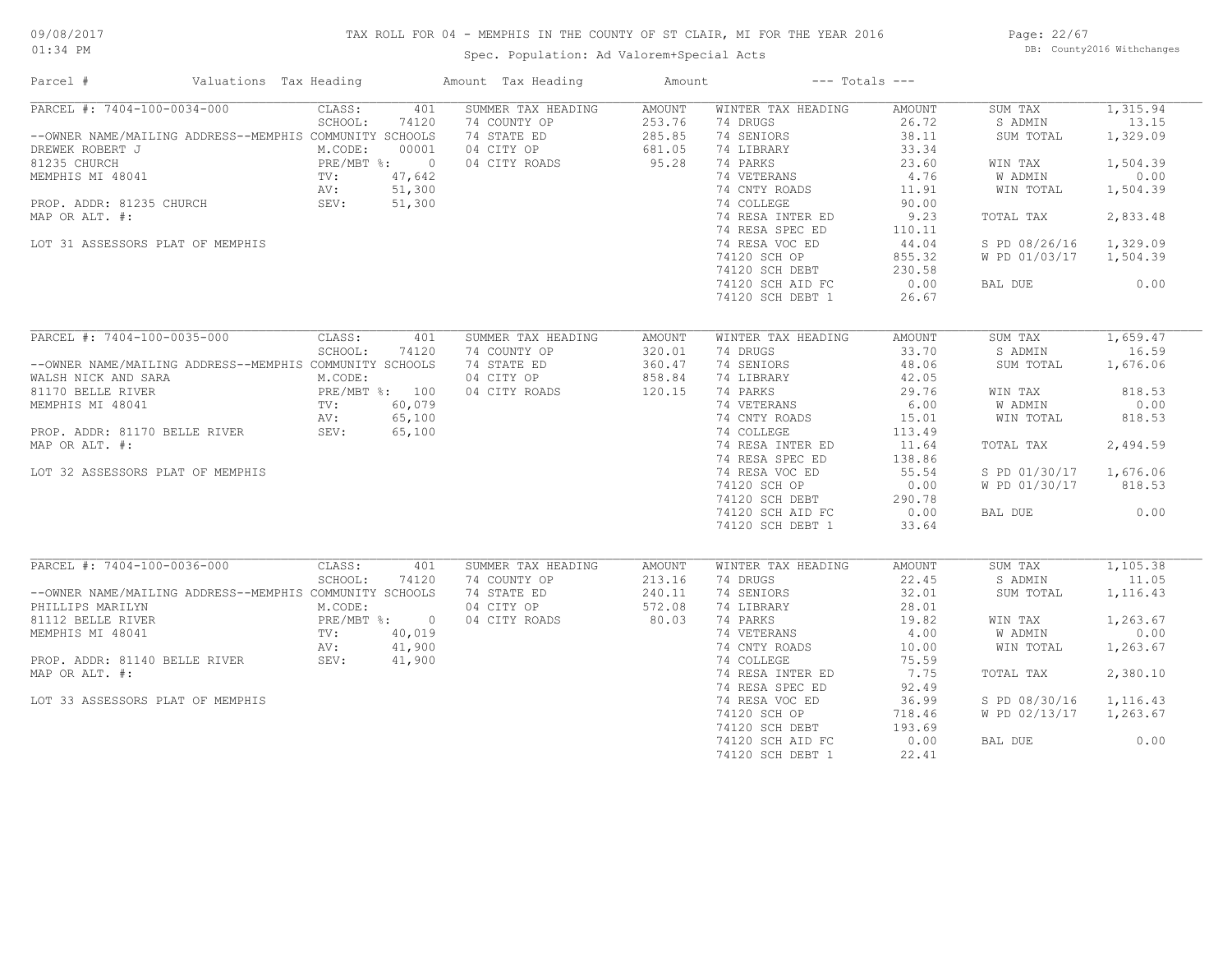## TAX ROLL FOR 04 - MEMPHIS IN THE COUNTY OF ST CLAIR, MI FOR THE YEAR 2016

Spec. Population: Ad Valorem+Special Acts

Page: 23/67 DB: County2016 Withchanges

| PARCEL #: 7404-100-0037-000<br>CLASS:<br>401<br>SUMMER TAX HEADING<br>AMOUNT<br>WINTER TAX HEADING<br>1,562.52<br>AMOUNT<br>SUM TAX<br>SCHOOL:<br>74 DRUGS<br>31.73<br>15.62<br>74120<br>74 COUNTY OP<br>301.31<br>S ADMIN<br>--OWNER NAME/MAILING ADDRESS--MEMPHIS COMMUNITY SCHOOLS<br>74 STATE ED<br>339.41<br>74 SENIORS<br>45.25<br>1,578.14<br>SUM TOTAL<br>04 CITY OP<br>808.67<br>74 LIBRARY<br>39.59<br>PHILLIPS ROBERT II<br>M.CODE:<br>PRE/MBT \$: 100<br>MEMPHIS MI 48041<br>PRE/MBT \$: 100<br>PROP. ADDR: 81112 BELLE RIVER<br>PROP. ADDR: 81112 BELLE RIVER<br>SEV: 61,500<br>PROP. ADDR: 81112 BELLE RIVER<br>SEV: 61,500<br>113.13<br>28.02<br>770.69<br>04 CITY ROADS<br>74 PARKS<br>WIN TAX<br>5.65<br>74 VETERANS<br>W ADMIN<br>0.00<br>PROP. ADDR: 81112 BELLE RIVER<br>MAP OR ALT. #:<br>LOT 34 & N 5 FT OF LOT 35 EXC E 134 FT THEREOF. ASSESSORS PLAT OF MEMPHIS<br>74 CNTY ROADS<br>770.69<br>14.14<br>WIN TOTAL<br>74 COLLEGE<br>106.86<br>74 RESA INTER ED<br>2,348.83<br>10.96<br>TOTAL TAX<br>74 RESA SPEC ED<br>130.74<br>74 RESA VOC ED<br>52.29<br>1,578.14<br>S PD 08/30/16<br>0.00<br>74120 SCH OP<br>W PD 02/13/17 770.69<br>74120 SCH DEBT<br>74120 SCH DEBT 273.79<br>74120 SCH AID FC 0.00<br>0.00<br>BAL DUE<br>74120 SCH DEBT 1<br>31.67<br>PARCEL #: 7404-100-0038-000<br>CLASS:<br>165.96<br>402<br>SUMMER TAX HEADING<br>SUM TAX<br>AMOUNT<br>WINTER TAX HEADING<br><b>AMOUNT</b><br>SCHOOL:<br>3.37<br>74120<br>74 COUNTY OP<br>32.00<br>74 DRUGS<br>S ADMIN<br>1.65<br>--OWNER NAME/MAILING ADDRESS--MEMPHIS COMMUNITY SCHOOLS<br>74 STATE ED<br>36.05<br>74 SENIORS<br>4.80<br>SUM TOTAL<br>167.61<br>85.90<br>4.20<br>PHILLIPS ROBERT II<br>M.CODE:<br>04 CITY OP<br>74 LIBRARY<br>PRE/MBT %: 100<br>PRE/MBT %: 100<br>TV: 6,009<br>BELLE RIVER SEV: 8,600<br>81.82<br>81112 BELLE RIVER<br>04 CITY ROADS<br>12.01<br>74 PARKS<br>2.97<br>WIN TAX<br>74 VETERANS<br>0.60<br><b>W ADMIN</b><br>0.00<br>MEMPHIS MI 48041<br>MEMPHIS MI 48041<br>TV:<br>MEMPHIS MI 48041<br>TV:<br>8,600<br>PROP. ADDR: 81080 BELLE RIVER<br>MAP OR ALT. #:<br>LOT 35 EXC E 134 FT & EXC N 5 FT OF THE REMAINDER. ASSESSORS PLAT OF MEMPHIS<br>74 CNTY ROADS<br>1.50<br>WIN TOTAL<br>81.82<br>74 COLLEGE<br>11.35<br>74 RESA INTER ED<br>1.16<br>249.43<br>TOTAL TAX<br>74 RESA SPEC ED<br>13.88<br>5.55<br>74 RESA VOC ED<br>S PD 08/30/16<br>167.61<br>74120 SCH OP<br>0.00<br>W PD 02/13/17<br>81.82<br>$74120$ SCH DEBT<br>29.08<br>74120 SCH AID FC<br>0.00<br>0.00<br>BAL DUE<br>74120 SCH DEBT 1<br>3.36<br>PARCEL #: 7404-100-0039-000<br>CLASS:<br>775.70<br>401<br>SUMMER TAX HEADING<br>WINTER TAX HEADING<br>AMOUNT<br>SUM TAX<br>AMOUNT<br>15.75<br>7.75<br>SCHOOL:<br>74120<br>74 COUNTY OP<br>149.58<br>74 DRUGS<br>S ADMIN<br>--OWNER NAME/MAILING ADDRESS--MEMPHIS COMMUNITY SCHOOLS<br>74 STATE ED<br>168.50<br>74 SENIORS<br>22.46<br>SUM TOTAL<br>783.45<br>BENNETT CHARLES W<br>M.CODE:<br>04 CITY OP<br>401.46<br>74 LIBRARY<br>19.65<br>00001<br>34625 BORDMAN ROAD<br>MEMPHIS MI 48041<br>PRE/MBT %: 100<br>MEMPHIS MI 48041<br>PROP. ADDR: 34625 BORDMAN<br>ROP. ADDR: 34625 BORDMAN<br>SEV: 30,900<br>56.16<br>74 PARKS<br>382.59<br>04 CITY ROADS<br>13.91<br>WIN TAX<br>0.00<br>74 VETERANS<br>2.80<br>W ADMIN<br>74 CNTY ROADS<br>382.59<br>7.02<br>WIN TOTAL<br>74 COLLEGE<br>53.05<br>74 RESA INTER ED<br>5.44<br>1,166.04<br>MAP OR ALT. #:<br>TOTAL TAX<br>74 RESA SPEC ED<br>64.91<br>74 RESA VOC ED<br>25.96<br>S PD 08/26/16<br>783.45<br>LOT 36 ASSESSORS PLAT OF MEMPHIS<br>382.59<br>74120 SCH OP<br>0.00<br>W PD 01/03/17<br>74120 SCH DEBT<br>135.92<br>0.00<br>74120 SCH AID FC<br>0.00<br>BAL DUE | Parcel # | Valuations Tax Heading | Amount Tax Heading | Amount | $---$ Totals $---$ |  |
|--------------------------------------------------------------------------------------------------------------------------------------------------------------------------------------------------------------------------------------------------------------------------------------------------------------------------------------------------------------------------------------------------------------------------------------------------------------------------------------------------------------------------------------------------------------------------------------------------------------------------------------------------------------------------------------------------------------------------------------------------------------------------------------------------------------------------------------------------------------------------------------------------------------------------------------------------------------------------------------------------------------------------------------------------------------------------------------------------------------------------------------------------------------------------------------------------------------------------------------------------------------------------------------------------------------------------------------------------------------------------------------------------------------------------------------------------------------------------------------------------------------------------------------------------------------------------------------------------------------------------------------------------------------------------------------------------------------------------------------------------------------------------------------------------------------------------------------------------------------------------------------------------------------------------------------------------------------------------------------------------------------------------------------------------------------------------------------------------------------------------------------------------------------------------------------------------------------------------------------------------------------------------------------------------------------------------------------------------------------------------------------------------------------------------------------------------------------------------------------------------------------------------------------------------------------------------------------------------------------------------------------------------------------------------------------------------------------------------------------------------------------------------------------------------------------------------------------------------------------------------------------------------------------------------------------------------------------------------------------------------------------------------------------------------------------------------------------------------------------------------------------------------------------------------------------------------------------------------------------------------------------------------------------------------------------------------------------------------------------------------------------------------------------------------------------------------------------------------------------------------------------------------------------------------------------------------------------------------------------------------------------------------------------------------|----------|------------------------|--------------------|--------|--------------------|--|
|                                                                                                                                                                                                                                                                                                                                                                                                                                                                                                                                                                                                                                                                                                                                                                                                                                                                                                                                                                                                                                                                                                                                                                                                                                                                                                                                                                                                                                                                                                                                                                                                                                                                                                                                                                                                                                                                                                                                                                                                                                                                                                                                                                                                                                                                                                                                                                                                                                                                                                                                                                                                                                                                                                                                                                                                                                                                                                                                                                                                                                                                                                                                                                                                                                                                                                                                                                                                                                                                                                                                                                                                                                                                          |          |                        |                    |        |                    |  |
|                                                                                                                                                                                                                                                                                                                                                                                                                                                                                                                                                                                                                                                                                                                                                                                                                                                                                                                                                                                                                                                                                                                                                                                                                                                                                                                                                                                                                                                                                                                                                                                                                                                                                                                                                                                                                                                                                                                                                                                                                                                                                                                                                                                                                                                                                                                                                                                                                                                                                                                                                                                                                                                                                                                                                                                                                                                                                                                                                                                                                                                                                                                                                                                                                                                                                                                                                                                                                                                                                                                                                                                                                                                                          |          |                        |                    |        |                    |  |
|                                                                                                                                                                                                                                                                                                                                                                                                                                                                                                                                                                                                                                                                                                                                                                                                                                                                                                                                                                                                                                                                                                                                                                                                                                                                                                                                                                                                                                                                                                                                                                                                                                                                                                                                                                                                                                                                                                                                                                                                                                                                                                                                                                                                                                                                                                                                                                                                                                                                                                                                                                                                                                                                                                                                                                                                                                                                                                                                                                                                                                                                                                                                                                                                                                                                                                                                                                                                                                                                                                                                                                                                                                                                          |          |                        |                    |        |                    |  |
|                                                                                                                                                                                                                                                                                                                                                                                                                                                                                                                                                                                                                                                                                                                                                                                                                                                                                                                                                                                                                                                                                                                                                                                                                                                                                                                                                                                                                                                                                                                                                                                                                                                                                                                                                                                                                                                                                                                                                                                                                                                                                                                                                                                                                                                                                                                                                                                                                                                                                                                                                                                                                                                                                                                                                                                                                                                                                                                                                                                                                                                                                                                                                                                                                                                                                                                                                                                                                                                                                                                                                                                                                                                                          |          |                        |                    |        |                    |  |
|                                                                                                                                                                                                                                                                                                                                                                                                                                                                                                                                                                                                                                                                                                                                                                                                                                                                                                                                                                                                                                                                                                                                                                                                                                                                                                                                                                                                                                                                                                                                                                                                                                                                                                                                                                                                                                                                                                                                                                                                                                                                                                                                                                                                                                                                                                                                                                                                                                                                                                                                                                                                                                                                                                                                                                                                                                                                                                                                                                                                                                                                                                                                                                                                                                                                                                                                                                                                                                                                                                                                                                                                                                                                          |          |                        |                    |        |                    |  |
|                                                                                                                                                                                                                                                                                                                                                                                                                                                                                                                                                                                                                                                                                                                                                                                                                                                                                                                                                                                                                                                                                                                                                                                                                                                                                                                                                                                                                                                                                                                                                                                                                                                                                                                                                                                                                                                                                                                                                                                                                                                                                                                                                                                                                                                                                                                                                                                                                                                                                                                                                                                                                                                                                                                                                                                                                                                                                                                                                                                                                                                                                                                                                                                                                                                                                                                                                                                                                                                                                                                                                                                                                                                                          |          |                        |                    |        |                    |  |
|                                                                                                                                                                                                                                                                                                                                                                                                                                                                                                                                                                                                                                                                                                                                                                                                                                                                                                                                                                                                                                                                                                                                                                                                                                                                                                                                                                                                                                                                                                                                                                                                                                                                                                                                                                                                                                                                                                                                                                                                                                                                                                                                                                                                                                                                                                                                                                                                                                                                                                                                                                                                                                                                                                                                                                                                                                                                                                                                                                                                                                                                                                                                                                                                                                                                                                                                                                                                                                                                                                                                                                                                                                                                          |          |                        |                    |        |                    |  |
|                                                                                                                                                                                                                                                                                                                                                                                                                                                                                                                                                                                                                                                                                                                                                                                                                                                                                                                                                                                                                                                                                                                                                                                                                                                                                                                                                                                                                                                                                                                                                                                                                                                                                                                                                                                                                                                                                                                                                                                                                                                                                                                                                                                                                                                                                                                                                                                                                                                                                                                                                                                                                                                                                                                                                                                                                                                                                                                                                                                                                                                                                                                                                                                                                                                                                                                                                                                                                                                                                                                                                                                                                                                                          |          |                        |                    |        |                    |  |
|                                                                                                                                                                                                                                                                                                                                                                                                                                                                                                                                                                                                                                                                                                                                                                                                                                                                                                                                                                                                                                                                                                                                                                                                                                                                                                                                                                                                                                                                                                                                                                                                                                                                                                                                                                                                                                                                                                                                                                                                                                                                                                                                                                                                                                                                                                                                                                                                                                                                                                                                                                                                                                                                                                                                                                                                                                                                                                                                                                                                                                                                                                                                                                                                                                                                                                                                                                                                                                                                                                                                                                                                                                                                          |          |                        |                    |        |                    |  |
|                                                                                                                                                                                                                                                                                                                                                                                                                                                                                                                                                                                                                                                                                                                                                                                                                                                                                                                                                                                                                                                                                                                                                                                                                                                                                                                                                                                                                                                                                                                                                                                                                                                                                                                                                                                                                                                                                                                                                                                                                                                                                                                                                                                                                                                                                                                                                                                                                                                                                                                                                                                                                                                                                                                                                                                                                                                                                                                                                                                                                                                                                                                                                                                                                                                                                                                                                                                                                                                                                                                                                                                                                                                                          |          |                        |                    |        |                    |  |
|                                                                                                                                                                                                                                                                                                                                                                                                                                                                                                                                                                                                                                                                                                                                                                                                                                                                                                                                                                                                                                                                                                                                                                                                                                                                                                                                                                                                                                                                                                                                                                                                                                                                                                                                                                                                                                                                                                                                                                                                                                                                                                                                                                                                                                                                                                                                                                                                                                                                                                                                                                                                                                                                                                                                                                                                                                                                                                                                                                                                                                                                                                                                                                                                                                                                                                                                                                                                                                                                                                                                                                                                                                                                          |          |                        |                    |        |                    |  |
|                                                                                                                                                                                                                                                                                                                                                                                                                                                                                                                                                                                                                                                                                                                                                                                                                                                                                                                                                                                                                                                                                                                                                                                                                                                                                                                                                                                                                                                                                                                                                                                                                                                                                                                                                                                                                                                                                                                                                                                                                                                                                                                                                                                                                                                                                                                                                                                                                                                                                                                                                                                                                                                                                                                                                                                                                                                                                                                                                                                                                                                                                                                                                                                                                                                                                                                                                                                                                                                                                                                                                                                                                                                                          |          |                        |                    |        |                    |  |
|                                                                                                                                                                                                                                                                                                                                                                                                                                                                                                                                                                                                                                                                                                                                                                                                                                                                                                                                                                                                                                                                                                                                                                                                                                                                                                                                                                                                                                                                                                                                                                                                                                                                                                                                                                                                                                                                                                                                                                                                                                                                                                                                                                                                                                                                                                                                                                                                                                                                                                                                                                                                                                                                                                                                                                                                                                                                                                                                                                                                                                                                                                                                                                                                                                                                                                                                                                                                                                                                                                                                                                                                                                                                          |          |                        |                    |        |                    |  |
|                                                                                                                                                                                                                                                                                                                                                                                                                                                                                                                                                                                                                                                                                                                                                                                                                                                                                                                                                                                                                                                                                                                                                                                                                                                                                                                                                                                                                                                                                                                                                                                                                                                                                                                                                                                                                                                                                                                                                                                                                                                                                                                                                                                                                                                                                                                                                                                                                                                                                                                                                                                                                                                                                                                                                                                                                                                                                                                                                                                                                                                                                                                                                                                                                                                                                                                                                                                                                                                                                                                                                                                                                                                                          |          |                        |                    |        |                    |  |
|                                                                                                                                                                                                                                                                                                                                                                                                                                                                                                                                                                                                                                                                                                                                                                                                                                                                                                                                                                                                                                                                                                                                                                                                                                                                                                                                                                                                                                                                                                                                                                                                                                                                                                                                                                                                                                                                                                                                                                                                                                                                                                                                                                                                                                                                                                                                                                                                                                                                                                                                                                                                                                                                                                                                                                                                                                                                                                                                                                                                                                                                                                                                                                                                                                                                                                                                                                                                                                                                                                                                                                                                                                                                          |          |                        |                    |        |                    |  |
|                                                                                                                                                                                                                                                                                                                                                                                                                                                                                                                                                                                                                                                                                                                                                                                                                                                                                                                                                                                                                                                                                                                                                                                                                                                                                                                                                                                                                                                                                                                                                                                                                                                                                                                                                                                                                                                                                                                                                                                                                                                                                                                                                                                                                                                                                                                                                                                                                                                                                                                                                                                                                                                                                                                                                                                                                                                                                                                                                                                                                                                                                                                                                                                                                                                                                                                                                                                                                                                                                                                                                                                                                                                                          |          |                        |                    |        |                    |  |
|                                                                                                                                                                                                                                                                                                                                                                                                                                                                                                                                                                                                                                                                                                                                                                                                                                                                                                                                                                                                                                                                                                                                                                                                                                                                                                                                                                                                                                                                                                                                                                                                                                                                                                                                                                                                                                                                                                                                                                                                                                                                                                                                                                                                                                                                                                                                                                                                                                                                                                                                                                                                                                                                                                                                                                                                                                                                                                                                                                                                                                                                                                                                                                                                                                                                                                                                                                                                                                                                                                                                                                                                                                                                          |          |                        |                    |        |                    |  |
|                                                                                                                                                                                                                                                                                                                                                                                                                                                                                                                                                                                                                                                                                                                                                                                                                                                                                                                                                                                                                                                                                                                                                                                                                                                                                                                                                                                                                                                                                                                                                                                                                                                                                                                                                                                                                                                                                                                                                                                                                                                                                                                                                                                                                                                                                                                                                                                                                                                                                                                                                                                                                                                                                                                                                                                                                                                                                                                                                                                                                                                                                                                                                                                                                                                                                                                                                                                                                                                                                                                                                                                                                                                                          |          |                        |                    |        |                    |  |
|                                                                                                                                                                                                                                                                                                                                                                                                                                                                                                                                                                                                                                                                                                                                                                                                                                                                                                                                                                                                                                                                                                                                                                                                                                                                                                                                                                                                                                                                                                                                                                                                                                                                                                                                                                                                                                                                                                                                                                                                                                                                                                                                                                                                                                                                                                                                                                                                                                                                                                                                                                                                                                                                                                                                                                                                                                                                                                                                                                                                                                                                                                                                                                                                                                                                                                                                                                                                                                                                                                                                                                                                                                                                          |          |                        |                    |        |                    |  |
|                                                                                                                                                                                                                                                                                                                                                                                                                                                                                                                                                                                                                                                                                                                                                                                                                                                                                                                                                                                                                                                                                                                                                                                                                                                                                                                                                                                                                                                                                                                                                                                                                                                                                                                                                                                                                                                                                                                                                                                                                                                                                                                                                                                                                                                                                                                                                                                                                                                                                                                                                                                                                                                                                                                                                                                                                                                                                                                                                                                                                                                                                                                                                                                                                                                                                                                                                                                                                                                                                                                                                                                                                                                                          |          |                        |                    |        |                    |  |
|                                                                                                                                                                                                                                                                                                                                                                                                                                                                                                                                                                                                                                                                                                                                                                                                                                                                                                                                                                                                                                                                                                                                                                                                                                                                                                                                                                                                                                                                                                                                                                                                                                                                                                                                                                                                                                                                                                                                                                                                                                                                                                                                                                                                                                                                                                                                                                                                                                                                                                                                                                                                                                                                                                                                                                                                                                                                                                                                                                                                                                                                                                                                                                                                                                                                                                                                                                                                                                                                                                                                                                                                                                                                          |          |                        |                    |        |                    |  |
|                                                                                                                                                                                                                                                                                                                                                                                                                                                                                                                                                                                                                                                                                                                                                                                                                                                                                                                                                                                                                                                                                                                                                                                                                                                                                                                                                                                                                                                                                                                                                                                                                                                                                                                                                                                                                                                                                                                                                                                                                                                                                                                                                                                                                                                                                                                                                                                                                                                                                                                                                                                                                                                                                                                                                                                                                                                                                                                                                                                                                                                                                                                                                                                                                                                                                                                                                                                                                                                                                                                                                                                                                                                                          |          |                        |                    |        |                    |  |
|                                                                                                                                                                                                                                                                                                                                                                                                                                                                                                                                                                                                                                                                                                                                                                                                                                                                                                                                                                                                                                                                                                                                                                                                                                                                                                                                                                                                                                                                                                                                                                                                                                                                                                                                                                                                                                                                                                                                                                                                                                                                                                                                                                                                                                                                                                                                                                                                                                                                                                                                                                                                                                                                                                                                                                                                                                                                                                                                                                                                                                                                                                                                                                                                                                                                                                                                                                                                                                                                                                                                                                                                                                                                          |          |                        |                    |        |                    |  |
|                                                                                                                                                                                                                                                                                                                                                                                                                                                                                                                                                                                                                                                                                                                                                                                                                                                                                                                                                                                                                                                                                                                                                                                                                                                                                                                                                                                                                                                                                                                                                                                                                                                                                                                                                                                                                                                                                                                                                                                                                                                                                                                                                                                                                                                                                                                                                                                                                                                                                                                                                                                                                                                                                                                                                                                                                                                                                                                                                                                                                                                                                                                                                                                                                                                                                                                                                                                                                                                                                                                                                                                                                                                                          |          |                        |                    |        |                    |  |
|                                                                                                                                                                                                                                                                                                                                                                                                                                                                                                                                                                                                                                                                                                                                                                                                                                                                                                                                                                                                                                                                                                                                                                                                                                                                                                                                                                                                                                                                                                                                                                                                                                                                                                                                                                                                                                                                                                                                                                                                                                                                                                                                                                                                                                                                                                                                                                                                                                                                                                                                                                                                                                                                                                                                                                                                                                                                                                                                                                                                                                                                                                                                                                                                                                                                                                                                                                                                                                                                                                                                                                                                                                                                          |          |                        |                    |        |                    |  |
|                                                                                                                                                                                                                                                                                                                                                                                                                                                                                                                                                                                                                                                                                                                                                                                                                                                                                                                                                                                                                                                                                                                                                                                                                                                                                                                                                                                                                                                                                                                                                                                                                                                                                                                                                                                                                                                                                                                                                                                                                                                                                                                                                                                                                                                                                                                                                                                                                                                                                                                                                                                                                                                                                                                                                                                                                                                                                                                                                                                                                                                                                                                                                                                                                                                                                                                                                                                                                                                                                                                                                                                                                                                                          |          |                        |                    |        |                    |  |
|                                                                                                                                                                                                                                                                                                                                                                                                                                                                                                                                                                                                                                                                                                                                                                                                                                                                                                                                                                                                                                                                                                                                                                                                                                                                                                                                                                                                                                                                                                                                                                                                                                                                                                                                                                                                                                                                                                                                                                                                                                                                                                                                                                                                                                                                                                                                                                                                                                                                                                                                                                                                                                                                                                                                                                                                                                                                                                                                                                                                                                                                                                                                                                                                                                                                                                                                                                                                                                                                                                                                                                                                                                                                          |          |                        |                    |        |                    |  |
|                                                                                                                                                                                                                                                                                                                                                                                                                                                                                                                                                                                                                                                                                                                                                                                                                                                                                                                                                                                                                                                                                                                                                                                                                                                                                                                                                                                                                                                                                                                                                                                                                                                                                                                                                                                                                                                                                                                                                                                                                                                                                                                                                                                                                                                                                                                                                                                                                                                                                                                                                                                                                                                                                                                                                                                                                                                                                                                                                                                                                                                                                                                                                                                                                                                                                                                                                                                                                                                                                                                                                                                                                                                                          |          |                        |                    |        |                    |  |
|                                                                                                                                                                                                                                                                                                                                                                                                                                                                                                                                                                                                                                                                                                                                                                                                                                                                                                                                                                                                                                                                                                                                                                                                                                                                                                                                                                                                                                                                                                                                                                                                                                                                                                                                                                                                                                                                                                                                                                                                                                                                                                                                                                                                                                                                                                                                                                                                                                                                                                                                                                                                                                                                                                                                                                                                                                                                                                                                                                                                                                                                                                                                                                                                                                                                                                                                                                                                                                                                                                                                                                                                                                                                          |          |                        |                    |        |                    |  |
|                                                                                                                                                                                                                                                                                                                                                                                                                                                                                                                                                                                                                                                                                                                                                                                                                                                                                                                                                                                                                                                                                                                                                                                                                                                                                                                                                                                                                                                                                                                                                                                                                                                                                                                                                                                                                                                                                                                                                                                                                                                                                                                                                                                                                                                                                                                                                                                                                                                                                                                                                                                                                                                                                                                                                                                                                                                                                                                                                                                                                                                                                                                                                                                                                                                                                                                                                                                                                                                                                                                                                                                                                                                                          |          |                        |                    |        |                    |  |
|                                                                                                                                                                                                                                                                                                                                                                                                                                                                                                                                                                                                                                                                                                                                                                                                                                                                                                                                                                                                                                                                                                                                                                                                                                                                                                                                                                                                                                                                                                                                                                                                                                                                                                                                                                                                                                                                                                                                                                                                                                                                                                                                                                                                                                                                                                                                                                                                                                                                                                                                                                                                                                                                                                                                                                                                                                                                                                                                                                                                                                                                                                                                                                                                                                                                                                                                                                                                                                                                                                                                                                                                                                                                          |          |                        |                    |        |                    |  |
|                                                                                                                                                                                                                                                                                                                                                                                                                                                                                                                                                                                                                                                                                                                                                                                                                                                                                                                                                                                                                                                                                                                                                                                                                                                                                                                                                                                                                                                                                                                                                                                                                                                                                                                                                                                                                                                                                                                                                                                                                                                                                                                                                                                                                                                                                                                                                                                                                                                                                                                                                                                                                                                                                                                                                                                                                                                                                                                                                                                                                                                                                                                                                                                                                                                                                                                                                                                                                                                                                                                                                                                                                                                                          |          |                        |                    |        |                    |  |
|                                                                                                                                                                                                                                                                                                                                                                                                                                                                                                                                                                                                                                                                                                                                                                                                                                                                                                                                                                                                                                                                                                                                                                                                                                                                                                                                                                                                                                                                                                                                                                                                                                                                                                                                                                                                                                                                                                                                                                                                                                                                                                                                                                                                                                                                                                                                                                                                                                                                                                                                                                                                                                                                                                                                                                                                                                                                                                                                                                                                                                                                                                                                                                                                                                                                                                                                                                                                                                                                                                                                                                                                                                                                          |          |                        |                    |        |                    |  |
|                                                                                                                                                                                                                                                                                                                                                                                                                                                                                                                                                                                                                                                                                                                                                                                                                                                                                                                                                                                                                                                                                                                                                                                                                                                                                                                                                                                                                                                                                                                                                                                                                                                                                                                                                                                                                                                                                                                                                                                                                                                                                                                                                                                                                                                                                                                                                                                                                                                                                                                                                                                                                                                                                                                                                                                                                                                                                                                                                                                                                                                                                                                                                                                                                                                                                                                                                                                                                                                                                                                                                                                                                                                                          |          |                        |                    |        |                    |  |
|                                                                                                                                                                                                                                                                                                                                                                                                                                                                                                                                                                                                                                                                                                                                                                                                                                                                                                                                                                                                                                                                                                                                                                                                                                                                                                                                                                                                                                                                                                                                                                                                                                                                                                                                                                                                                                                                                                                                                                                                                                                                                                                                                                                                                                                                                                                                                                                                                                                                                                                                                                                                                                                                                                                                                                                                                                                                                                                                                                                                                                                                                                                                                                                                                                                                                                                                                                                                                                                                                                                                                                                                                                                                          |          |                        |                    |        |                    |  |
|                                                                                                                                                                                                                                                                                                                                                                                                                                                                                                                                                                                                                                                                                                                                                                                                                                                                                                                                                                                                                                                                                                                                                                                                                                                                                                                                                                                                                                                                                                                                                                                                                                                                                                                                                                                                                                                                                                                                                                                                                                                                                                                                                                                                                                                                                                                                                                                                                                                                                                                                                                                                                                                                                                                                                                                                                                                                                                                                                                                                                                                                                                                                                                                                                                                                                                                                                                                                                                                                                                                                                                                                                                                                          |          |                        |                    |        |                    |  |
|                                                                                                                                                                                                                                                                                                                                                                                                                                                                                                                                                                                                                                                                                                                                                                                                                                                                                                                                                                                                                                                                                                                                                                                                                                                                                                                                                                                                                                                                                                                                                                                                                                                                                                                                                                                                                                                                                                                                                                                                                                                                                                                                                                                                                                                                                                                                                                                                                                                                                                                                                                                                                                                                                                                                                                                                                                                                                                                                                                                                                                                                                                                                                                                                                                                                                                                                                                                                                                                                                                                                                                                                                                                                          |          |                        |                    |        |                    |  |
|                                                                                                                                                                                                                                                                                                                                                                                                                                                                                                                                                                                                                                                                                                                                                                                                                                                                                                                                                                                                                                                                                                                                                                                                                                                                                                                                                                                                                                                                                                                                                                                                                                                                                                                                                                                                                                                                                                                                                                                                                                                                                                                                                                                                                                                                                                                                                                                                                                                                                                                                                                                                                                                                                                                                                                                                                                                                                                                                                                                                                                                                                                                                                                                                                                                                                                                                                                                                                                                                                                                                                                                                                                                                          |          |                        |                    |        |                    |  |
|                                                                                                                                                                                                                                                                                                                                                                                                                                                                                                                                                                                                                                                                                                                                                                                                                                                                                                                                                                                                                                                                                                                                                                                                                                                                                                                                                                                                                                                                                                                                                                                                                                                                                                                                                                                                                                                                                                                                                                                                                                                                                                                                                                                                                                                                                                                                                                                                                                                                                                                                                                                                                                                                                                                                                                                                                                                                                                                                                                                                                                                                                                                                                                                                                                                                                                                                                                                                                                                                                                                                                                                                                                                                          |          |                        |                    |        |                    |  |
|                                                                                                                                                                                                                                                                                                                                                                                                                                                                                                                                                                                                                                                                                                                                                                                                                                                                                                                                                                                                                                                                                                                                                                                                                                                                                                                                                                                                                                                                                                                                                                                                                                                                                                                                                                                                                                                                                                                                                                                                                                                                                                                                                                                                                                                                                                                                                                                                                                                                                                                                                                                                                                                                                                                                                                                                                                                                                                                                                                                                                                                                                                                                                                                                                                                                                                                                                                                                                                                                                                                                                                                                                                                                          |          |                        |                    |        |                    |  |
|                                                                                                                                                                                                                                                                                                                                                                                                                                                                                                                                                                                                                                                                                                                                                                                                                                                                                                                                                                                                                                                                                                                                                                                                                                                                                                                                                                                                                                                                                                                                                                                                                                                                                                                                                                                                                                                                                                                                                                                                                                                                                                                                                                                                                                                                                                                                                                                                                                                                                                                                                                                                                                                                                                                                                                                                                                                                                                                                                                                                                                                                                                                                                                                                                                                                                                                                                                                                                                                                                                                                                                                                                                                                          |          |                        |                    |        |                    |  |
|                                                                                                                                                                                                                                                                                                                                                                                                                                                                                                                                                                                                                                                                                                                                                                                                                                                                                                                                                                                                                                                                                                                                                                                                                                                                                                                                                                                                                                                                                                                                                                                                                                                                                                                                                                                                                                                                                                                                                                                                                                                                                                                                                                                                                                                                                                                                                                                                                                                                                                                                                                                                                                                                                                                                                                                                                                                                                                                                                                                                                                                                                                                                                                                                                                                                                                                                                                                                                                                                                                                                                                                                                                                                          |          |                        |                    |        |                    |  |
|                                                                                                                                                                                                                                                                                                                                                                                                                                                                                                                                                                                                                                                                                                                                                                                                                                                                                                                                                                                                                                                                                                                                                                                                                                                                                                                                                                                                                                                                                                                                                                                                                                                                                                                                                                                                                                                                                                                                                                                                                                                                                                                                                                                                                                                                                                                                                                                                                                                                                                                                                                                                                                                                                                                                                                                                                                                                                                                                                                                                                                                                                                                                                                                                                                                                                                                                                                                                                                                                                                                                                                                                                                                                          |          |                        |                    |        |                    |  |
|                                                                                                                                                                                                                                                                                                                                                                                                                                                                                                                                                                                                                                                                                                                                                                                                                                                                                                                                                                                                                                                                                                                                                                                                                                                                                                                                                                                                                                                                                                                                                                                                                                                                                                                                                                                                                                                                                                                                                                                                                                                                                                                                                                                                                                                                                                                                                                                                                                                                                                                                                                                                                                                                                                                                                                                                                                                                                                                                                                                                                                                                                                                                                                                                                                                                                                                                                                                                                                                                                                                                                                                                                                                                          |          |                        |                    |        |                    |  |
|                                                                                                                                                                                                                                                                                                                                                                                                                                                                                                                                                                                                                                                                                                                                                                                                                                                                                                                                                                                                                                                                                                                                                                                                                                                                                                                                                                                                                                                                                                                                                                                                                                                                                                                                                                                                                                                                                                                                                                                                                                                                                                                                                                                                                                                                                                                                                                                                                                                                                                                                                                                                                                                                                                                                                                                                                                                                                                                                                                                                                                                                                                                                                                                                                                                                                                                                                                                                                                                                                                                                                                                                                                                                          |          |                        |                    |        |                    |  |
|                                                                                                                                                                                                                                                                                                                                                                                                                                                                                                                                                                                                                                                                                                                                                                                                                                                                                                                                                                                                                                                                                                                                                                                                                                                                                                                                                                                                                                                                                                                                                                                                                                                                                                                                                                                                                                                                                                                                                                                                                                                                                                                                                                                                                                                                                                                                                                                                                                                                                                                                                                                                                                                                                                                                                                                                                                                                                                                                                                                                                                                                                                                                                                                                                                                                                                                                                                                                                                                                                                                                                                                                                                                                          |          |                        |                    |        |                    |  |
|                                                                                                                                                                                                                                                                                                                                                                                                                                                                                                                                                                                                                                                                                                                                                                                                                                                                                                                                                                                                                                                                                                                                                                                                                                                                                                                                                                                                                                                                                                                                                                                                                                                                                                                                                                                                                                                                                                                                                                                                                                                                                                                                                                                                                                                                                                                                                                                                                                                                                                                                                                                                                                                                                                                                                                                                                                                                                                                                                                                                                                                                                                                                                                                                                                                                                                                                                                                                                                                                                                                                                                                                                                                                          |          |                        |                    |        |                    |  |
| 74120 SCH DEBT 1<br>15.72                                                                                                                                                                                                                                                                                                                                                                                                                                                                                                                                                                                                                                                                                                                                                                                                                                                                                                                                                                                                                                                                                                                                                                                                                                                                                                                                                                                                                                                                                                                                                                                                                                                                                                                                                                                                                                                                                                                                                                                                                                                                                                                                                                                                                                                                                                                                                                                                                                                                                                                                                                                                                                                                                                                                                                                                                                                                                                                                                                                                                                                                                                                                                                                                                                                                                                                                                                                                                                                                                                                                                                                                                                                |          |                        |                    |        |                    |  |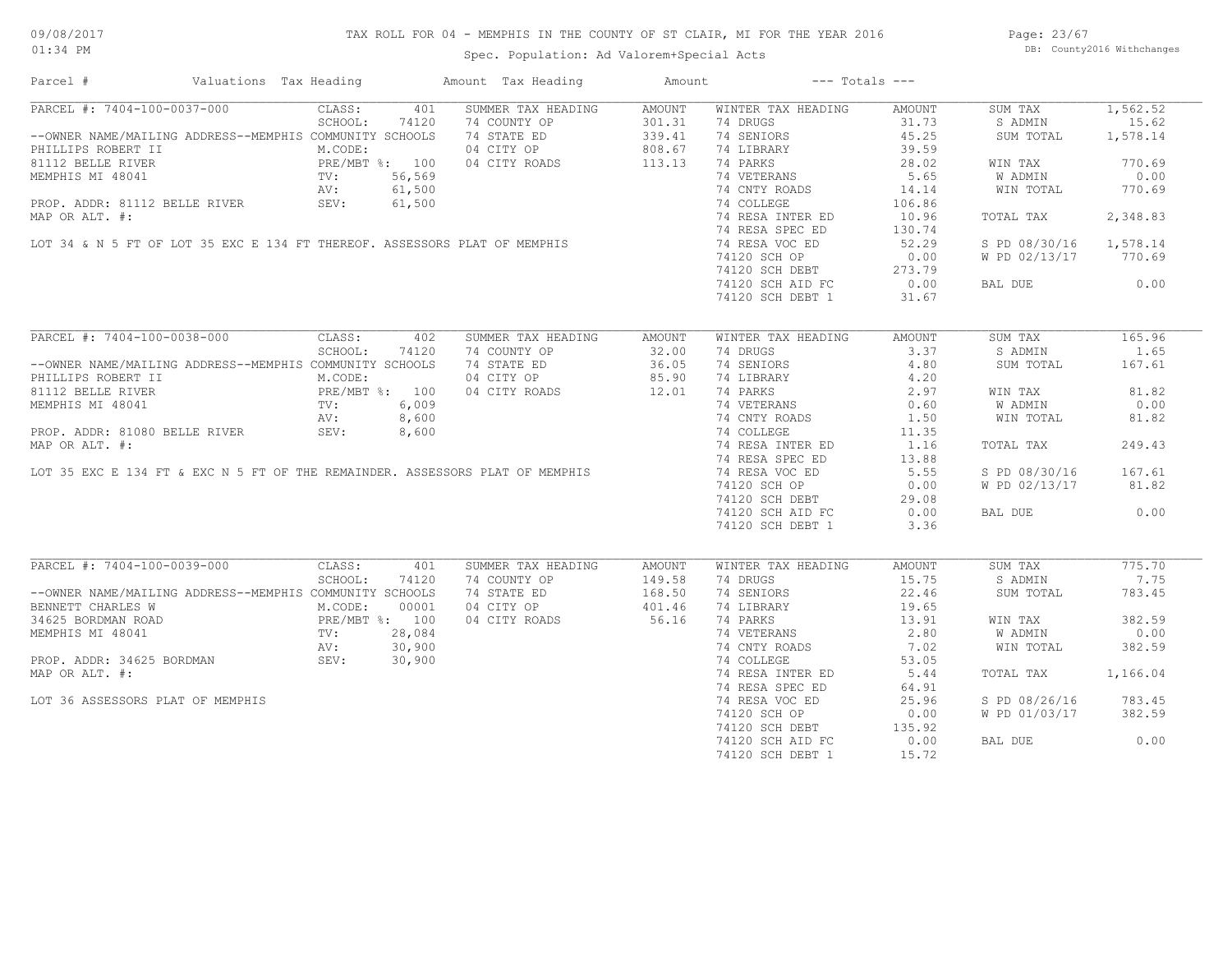## TAX ROLL FOR 04 - MEMPHIS IN THE COUNTY OF ST CLAIR, MI FOR THE YEAR 2016

Spec. Population: Ad Valorem+Special Acts

Page: 24/67 DB: County2016 Withchanges

| Parcel #<br>Valuations Tax Heading                      |        | Amount Tax Heading | Amount        |                    | $---$ Totals $---$ |                |           |  |
|---------------------------------------------------------|--------|--------------------|---------------|--------------------|--------------------|----------------|-----------|--|
| PARCEL #: 7404-100-0040-000<br>CLASS:                   | 401    | SUMMER TAX HEADING | <b>AMOUNT</b> | WINTER TAX HEADING | AMOUNT             | SUM TAX        | 1,058.28  |  |
| SCHOOL:                                                 | 74120  | 74 COUNTY OP       | 204.07        | 74 DRUGS           | 21.49              | S ADMIN        | 10.58     |  |
| --OWNER NAME/MAILING ADDRESS--MEMPHIS COMMUNITY SCHOOLS |        | 74 STATE ED        | 229.88        | 74 SENIORS         | 30.65              | SUM TOTAL      | 1,068.86  |  |
| M.CODE:<br>FISER PATRICIA                               | 00005  | 04 CITY OP         | 547.71        | 74 LIBRARY         | 26.81              |                |           |  |
| PRE/MBT %: 0<br>34649 BORDMAN                           |        | 04 CITY ROADS      | 76.62         | 74 PARKS           | 18.98              | WIN TAX        | 1,209.82  |  |
| MEMPHIS MI 48041<br>TV:                                 | 38,314 |                    |               | 74 VETERANS        | 3.83               | W ADMIN        | 0.00      |  |
| AV:                                                     | 41,900 |                    |               | 74 CNTY ROADS      | 9.57               | WIN TOTAL      | 1,209.82  |  |
| PROP. ADDR: 34649 BORDMAN<br>SEV:                       | 41,900 |                    |               | 74 COLLEGE         | 72.37              |                |           |  |
| MAP OR ALT. #:                                          |        |                    |               | 74 RESA INTER ED   | 7.42               | TOTAL TAX      | 2,278.68  |  |
|                                                         |        |                    |               | 74 RESA SPEC ED    | 88.55              |                |           |  |
| LOT 37 ASSESSORS PLAT OF MEMPHIS                        |        |                    |               | 74 RESA VOC ED     | 35.42              | S PD 08/29/16  | 1,068.86  |  |
|                                                         |        |                    |               | 74120 SCH OP       | 687.85             | W PD 12/31/16  | 1,209.82  |  |
|                                                         |        |                    |               | 74120 SCH DEBT     | 185.43             |                |           |  |
|                                                         |        |                    |               |                    |                    |                | 0.00      |  |
|                                                         |        |                    |               | 74120 SCH AID FC   | 0.00               | BAL DUE        |           |  |
|                                                         |        |                    |               | 74120 SCH DEBT 1   | 21.45              |                |           |  |
| PARCEL #: 7404-100-0041-000<br>CLASS:                   | 201    | SUMMER TAX HEADING | <b>AMOUNT</b> | WINTER TAX HEADING | <b>AMOUNT</b>      | SUM TAX        | 1,850.65  |  |
| SCHOOL:                                                 | 74120  | 74 COUNTY OP       | 356.87        | 74 DRUGS           | 37.58              | S ADMIN        | 18.50     |  |
|                                                         |        |                    |               |                    |                    |                |           |  |
| --OWNER NAME/MAILING ADDRESS--MEMPHIS COMMUNITY SCHOOLS |        | 74 STATE ED        | 402.00        | 74 SENIORS         | 53.60              | SUM TOTAL      | 1,869.15  |  |
| M.CODE:<br>KENDALL GARY & JUDY                          |        | 04 CITY OP         | 957.78        | 74 LIBRARY         | 46.90              |                |           |  |
| PRE/MBT %: 0<br>1021 RILEY CENTER ROAD                  |        | 04 CITY ROADS      | 134.00        | 74 PARKS           | 33.19              | WIN TAX        | 2, 115.71 |  |
| RILEY MI 48041<br>TV:                                   | 67,000 |                    |               | 74 VETERANS        | 6.70               | W ADMIN        | 0.00      |  |
| AV:                                                     | 67,000 |                    |               | 74 CNTY ROADS      | 16.75              | WIN TOTAL      | 2, 115.71 |  |
| PROP. ADDR: 34699 BORDMAN<br>SEV:                       | 67,000 |                    |               | 74 COLLEGE         | 126.56             |                |           |  |
| MAP OR ALT. #:                                          |        |                    |               | 74 RESA INTER ED   | 12.98              | TOTAL TAX      | 3,984.86  |  |
|                                                         |        |                    |               | 74 RESA SPEC ED    | 154.85             |                |           |  |
| LOT 38 & E 134 FT OF LOT 35 ASSESSORS PLAT OF MEMPHIS   |        |                    |               | 74 RESA VOC ED     | 61.94              | S PD 08/29/16  | 1,869.15  |  |
|                                                         |        |                    |               | 74120 SCH OP       | 1,202.86           | W PD 02/13/17  | 1,200.00  |  |
|                                                         |        |                    |               | 74120 SCH DEBT     | 324.28             |                |           |  |
|                                                         |        |                    |               | 74120 SCH AID FC   | 0.00               | BAL DUE        | 915.71    |  |
|                                                         |        |                    |               | 74120 SCH DEBT 1   | 37.52              |                |           |  |
|                                                         |        |                    |               |                    |                    |                |           |  |
| PARCEL #: 7404-100-0042-000<br>CLASS:                   | 401    | SUMMER TAX HEADING | AMOUNT        | WINTER TAX HEADING | AMOUNT             | SUM TAX        | 1,822.94  |  |
| SCHOOL:                                                 | 74120  | 74 COUNTY OP       | 351.53        | 74 DRUGS           | 37.02              | S ADMIN        | 18.22     |  |
| --OWNER NAME/MAILING ADDRESS--MEMPHIS COMMUNITY SCHOOLS |        | 74 STATE ED        | 395.98        | 74 SENIORS         | 52.79              | SUM TOTAL      | 1,841.16  |  |
| KOCH SHANE M & TERI A<br>M.CODE:                        | 00001  | 04 CITY OP         | 943.44        | 74 LIBRARY         | 46.19              |                |           |  |
| P.O. BOX 36<br>PRE/MBT %: 100                           |        | 04 CITY ROADS      | 131.99        | 74 PARKS           | 32.69              | WIN TAX        | 899.14    |  |
| MEMPHIS MI 48041<br>TV:                                 | 65,997 |                    |               | 74 VETERANS        | 6.59               | <b>W ADMIN</b> | 0.00      |  |
|                                                         | 71,300 |                    |               | 74 CNTY ROADS      | 16.49              | WIN TOTAL      | 899.14    |  |
| AV:<br>PROP. ADDR: 81195 CHURCH<br>SEV:                 |        |                    |               |                    |                    |                |           |  |
|                                                         | 71,300 |                    |               | 74 COLLEGE         | 124.67             |                |           |  |
| MAP OR ALT. #:                                          |        |                    |               | 74 RESA INTER ED   | 12.79              | TOTAL TAX      | 2,740.30  |  |
|                                                         |        |                    |               | 74 RESA SPEC ED    | 152.53             |                |           |  |
| LOT 39 ASSESSORS PLAT OF MEMPHIS                        |        |                    |               | 74 RESA VOC ED     | 61.01              | S PD 08/26/16  | 1,841.16  |  |
|                                                         |        |                    |               | 74120 SCH OP       | 0.00               | W PD 01/03/17  | 899.14    |  |
|                                                         |        |                    |               | 74120 SCH DEBT     | 319.42             |                |           |  |
|                                                         |        |                    |               | 74120 SCH AID FC   | 0.00               | BAL DUE        | 0.00      |  |
|                                                         |        |                    |               | 74120 SCH DEBT 1   | 36.95              |                |           |  |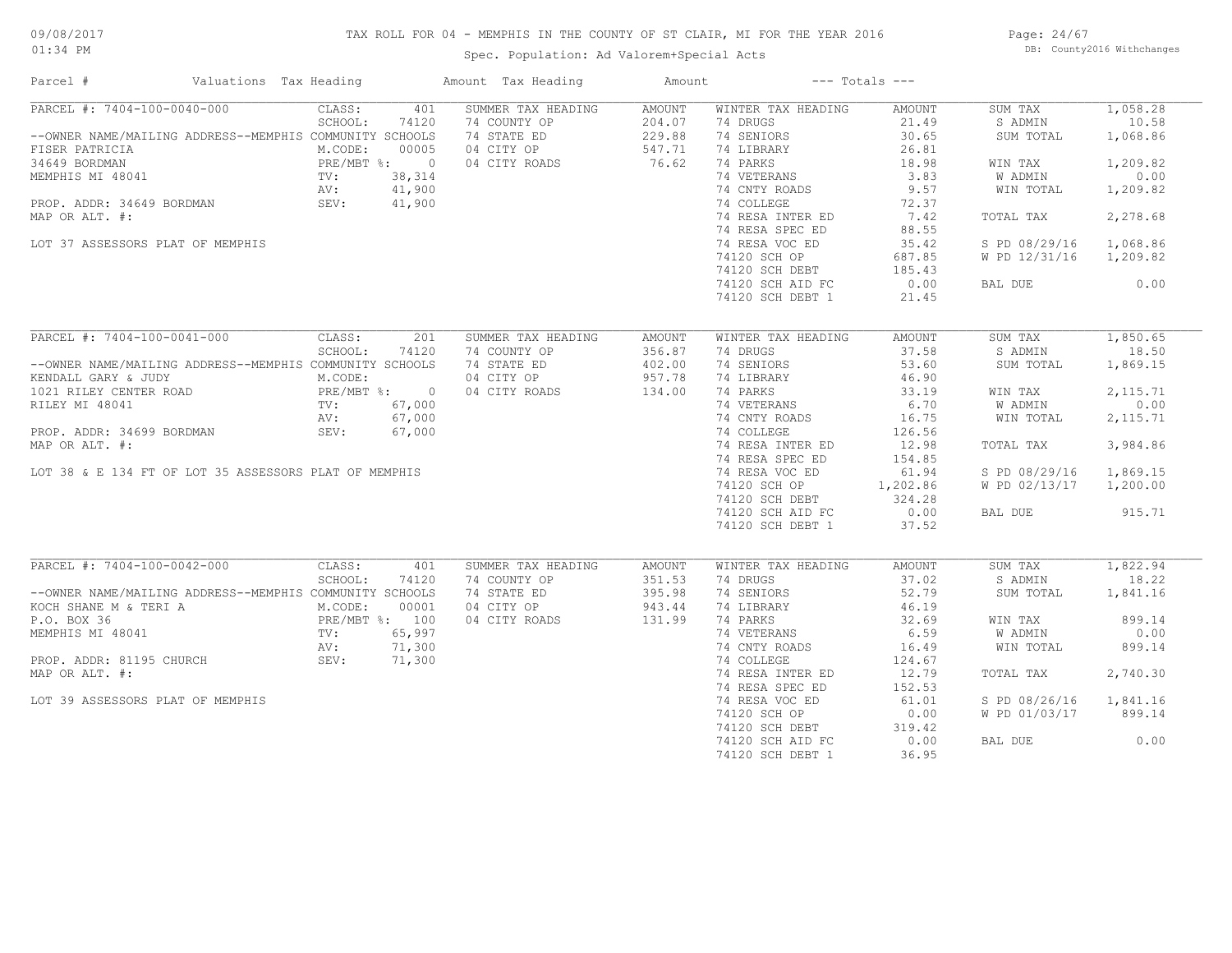## TAX ROLL FOR 04 - MEMPHIS IN THE COUNTY OF ST CLAIR, MI FOR THE YEAR 2016

Spec. Population: Ad Valorem+Special Acts

Page: 25/67 DB: County2016 Withchanges

| Parcel #                                                | Valuations Tax Heading |                                            |        | Amount Tax Heading | Amount         |                    | $---$ Totals $---$ |               |          |
|---------------------------------------------------------|------------------------|--------------------------------------------|--------|--------------------|----------------|--------------------|--------------------|---------------|----------|
| PARCEL #: 7404-100-0043-000                             |                        | CLASS:                                     | 401    | SUMMER TAX HEADING | AMOUNT         | WINTER TAX HEADING | AMOUNT             | SUM TAX       | 1,958.37 |
|                                                         |                        | SCHOOL:                                    | 74120  | 74 COUNTY OP       | 377.64         | 74 DRUGS           | 39.77              | S ADMIN       | 19.58    |
| --OWNER NAME/MAILING ADDRESS--MEMPHIS COMMUNITY SCHOOLS |                        |                                            |        | 74 STATE ED        | 425.40         | 74 SENIORS         | 56.72              | S INTRST      | 10.13    |
| ZWIESELE EDWARD                                         |                        | M.CODE:                                    | 00001  | 04 CITY OP         | 1,013.53       | 74 LIBRARY         | 49.63              | SUM TOTAL     | 1,988.08 |
| 81155 CHURCH ST.                                        |                        | PRE/MBT %: 100                             |        | 04 CITY ROADS      | 141.80         | 74 PARKS           | 35.12              |               |          |
| MEMPHIS MI 48041                                        |                        | TV:                                        | 70,900 |                    |                | 74 VETERANS        | 7.09               | WIN TAX       | 965.98   |
|                                                         |                        | AV:                                        | 70,900 |                    |                | 74 CNTY ROADS      | 17.72              | W ADMIN       | 0.00     |
| PROP. ADDR: 81155 CHURCH                                |                        | SEV:                                       | 70,900 |                    |                | 74 COLLEGE         | 133.93             | WIN TOTAL     | 965.98   |
| MAP OR ALT. #:                                          |                        |                                            |        |                    |                | 74 RESA INTER ED   | 13.74              |               |          |
|                                                         |                        |                                            |        |                    |                | 74 RESA SPEC ED    | 163.87             | TOTAL TAX     | 2,954.06 |
| LOT 40 ASSESSORS PLAT OF MEMPHIS                        |                        |                                            |        |                    |                | 74 RESA VOC ED     | 65.54              |               |          |
|                                                         |                        |                                            |        |                    |                |                    |                    |               |          |
|                                                         |                        |                                            |        |                    |                | 74120 SCH OP       | 0.00               | S PD 08/26/16 | 1,807.38 |
|                                                         |                        |                                            |        |                    |                | 74120 SCH DEBT     | 343.15             | W PD 01/06/17 | 965.98   |
|                                                         |                        |                                            |        |                    |                | 74120 SCH AID FC   | 0.00               |               |          |
|                                                         |                        |                                            |        |                    |                | 74120 SCH DEBT 1   | 39.70              | BAL DUE       | 180.70   |
|                                                         |                        |                                            |        |                    |                |                    |                    |               |          |
| PARCEL #: 7404-100-0044-000                             |                        | CLASS:                                     | 401    | SUMMER TAX HEADING | AMOUNT         | WINTER TAX HEADING | AMOUNT             | SUM TAX       | 1,629.54 |
|                                                         |                        | SCHOOL:                                    | 74120  | 74 COUNTY OP       | 314.23         | 74 DRUGS           | 33.09              | S ADMIN       | 16.29    |
| --OWNER NAME/MAILING ADDRESS--MEMPHIS COMMUNITY SCHOOLS |                        |                                            |        | 74 STATE ED        | 353.97         | 74 SENIORS         | 47.19              | SUM TOTAL     | 1,645.83 |
| DEANER WILLIAM & SHIRLEY                                |                        | M.CODE:                                    |        | 04 CITY OP         | 843.35         | 74 LIBRARY         | 41.29              |               |          |
| P.O. BOX 4                                              |                        |                                            |        | 04 CITY ROADS      | 117.99         | 74 PARKS           | 29.22              | WIN TAX       | 803.74   |
| MEMPHIS MI 48041                                        |                        |                                            |        |                    |                | 74 VETERANS        | 5.89               | W ADMIN       | 0.00     |
|                                                         |                        | PRE/MBT %: 100<br>TV: 58,995<br>AV: 66,200 |        |                    |                | 74 CNTY ROADS      | 14.74              | WIN TOTAL     | 803.74   |
| PROP. ADDR: 34715 BORDMAN                               |                        | SEV:                                       | 66,200 |                    |                | 74 COLLEGE         | 111.44             |               |          |
| MAP OR ALT. #:                                          |                        |                                            |        |                    |                | 74 RESA INTER ED   | 11.43              | TOTAL TAX     | 2,449.57 |
|                                                         |                        |                                            |        |                    |                |                    |                    |               |          |
|                                                         |                        |                                            |        |                    |                | 74 RESA SPEC ED    | 136.35             |               |          |
| LOT 41 ASSESSORS PLAT OF MEMPHIS                        |                        |                                            |        |                    |                | 74 RESA VOC ED     | 54.54              | S PD 07/20/16 | 1,645.83 |
|                                                         |                        |                                            |        |                    |                | 74120 SCH OP       | 0.00               | W PD 12/08/16 | 803.74   |
|                                                         |                        |                                            |        |                    |                | 74120 SCH DEBT     | 285.53             |               |          |
|                                                         |                        |                                            |        |                    |                | 74120 SCH AID FC   | 0.00               | BAL DUE       | 0.00     |
|                                                         |                        |                                            |        |                    |                | 74120 SCH DEBT 1   | 33.03              |               |          |
|                                                         |                        |                                            |        |                    |                |                    |                    |               |          |
| PARCEL #: 7404-100-0045-000                             |                        | CLASS:                                     | 401    | SUMMER TAX HEADING | AMOUNT         | WINTER TAX HEADING | AMOUNT             | SUM TAX       | 1,327.01 |
|                                                         |                        | SCHOOL:                                    | 74120  | 74 COUNTY OP       | 255.90         | 74 DRUGS           | 26.95              | S ADMIN       | 13.27    |
| --OWNER NAME/MAILING ADDRESS--MEMPHIS COMMUNITY SCHOOLS |                        |                                            |        | 74 STATE ED        | 288.25         | 74 SENIORS         | 38.43              | SUM TOTAL     | 1,340.28 |
| MERRITT KEITH A & ELIZABETH M                           |                        | M.CODE:                                    |        | 04 CITY OP         | 686.78         | 74 LIBRARY         | 33.63              |               |          |
| 34733 BORDMAN                                           |                        | PRE/MBT %: 100                             |        | 04 CITY ROADS      | 96.08          | 74 PARKS           | 23.80              | WIN TAX       | 654.55   |
| MEMPHIS MI 48041                                        |                        | FRE/                                       | 48,043 |                    |                | 74 VETERANS        | 4.80               | W ADMIN       | 0.00     |
|                                                         |                        | AV:                                        | 52,300 |                    |                | 74 CNTY ROADS      | 12.01              | WIN TOTAL     | 654.55   |
| PROP. ADDR: 34733 BORDMAN                               |                        | SEV:                                       | 52,300 |                    |                | 74 COLLEGE         | 90.75              |               |          |
| MAP OR ALT. #:                                          |                        |                                            |        |                    |                | 74 RESA INTER ED   | 9.31               | TOTAL TAX     | 1,994.83 |
|                                                         |                        |                                            |        |                    |                | 74 RESA SPEC ED    | 111.04             |               |          |
| LOT 42 ASSESSORS PLAT OF MEMPHIS                        |                        |                                            |        |                    |                | 74 RESA VOC ED     | 44.41              | S PD 08/29/16 | 1,340.28 |
|                                                         |                        |                                            |        |                    |                | 74120 SCH OP       | 0.00               | W PD 02/09/17 | 654.55   |
|                                                         |                        |                                            |        |                    |                |                    |                    |               |          |
|                                                         |                        |                                            |        |                    | 74120 SCH DEBT | 232.52             |                    |               |          |
|                                                         |                        |                                            |        |                    |                | 74120 SCH AID FC   | 0.00               | BAL DUE       | 0.00     |
|                                                         |                        |                                            |        |                    |                | 74120 SCH DEBT 1   | 26.90              |               |          |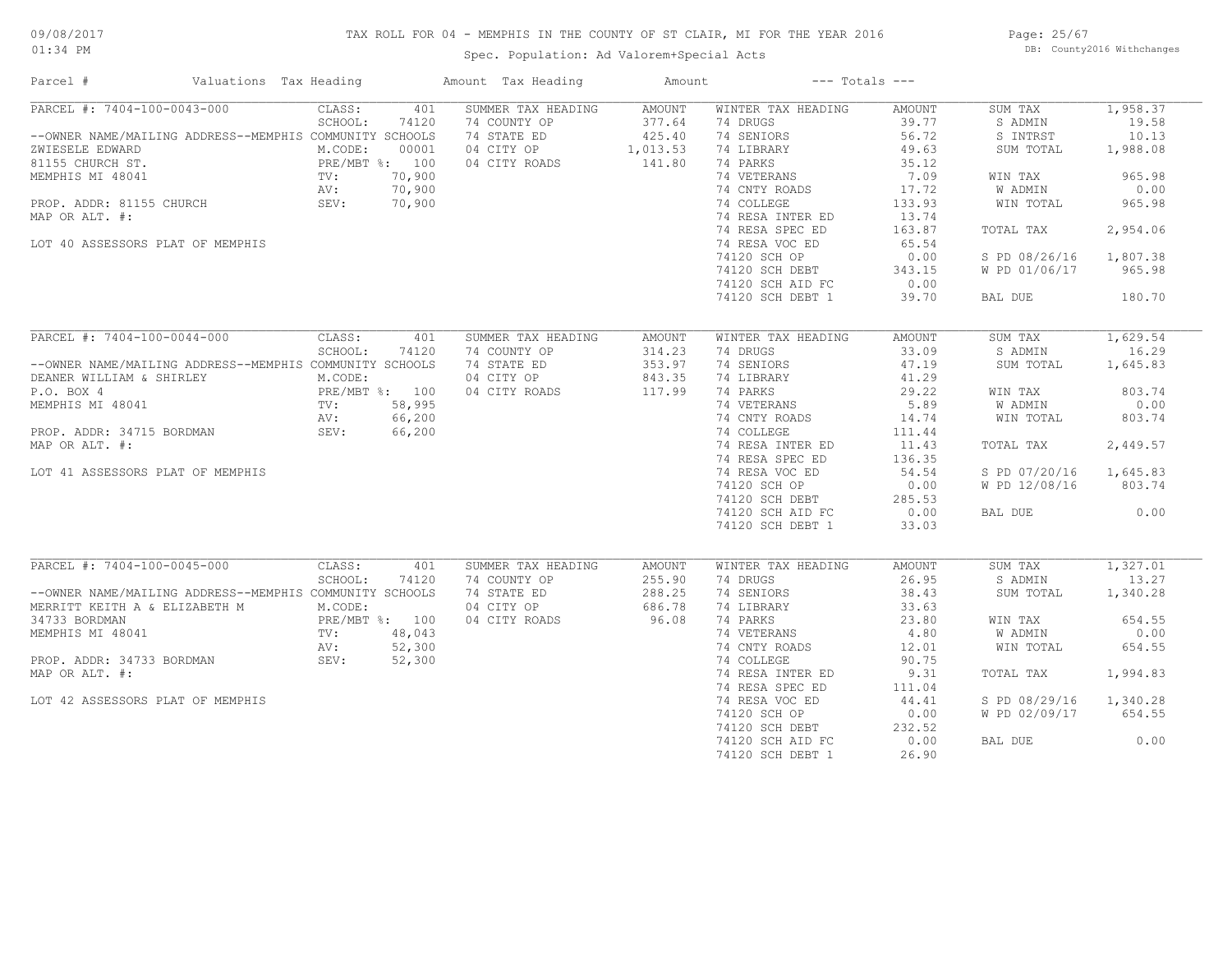Page: 26/67 DB: County2016 Withchanges

## Spec. Population: Ad Valorem+Special Acts

| Parcel #                                                                                                                                                                                                                                                                     | Valuations Tax Heading                                                   |         |       | Amount Tax Heading                           | Amount           | $---$ Totals $---$                                               |               |                        |          |
|------------------------------------------------------------------------------------------------------------------------------------------------------------------------------------------------------------------------------------------------------------------------------|--------------------------------------------------------------------------|---------|-------|----------------------------------------------|------------------|------------------------------------------------------------------|---------------|------------------------|----------|
| PARCEL #: 7404-100-0046-000                                                                                                                                                                                                                                                  |                                                                          | CLASS:  | 201   | SUMMER TAX HEADING                           | AMOUNT           | WINTER TAX HEADING                                               | AMOUNT        | SUM TAX                | 4,311.75 |
|                                                                                                                                                                                                                                                                              |                                                                          | SCHOOL: | 74120 | 74 COUNTY OP                                 |                  | 74 DRUGS                                                         | 87.57         | S ADMIN                | 43.11    |
| --OWNER NAME/MAILING ADDRESS--MEMPHIS COMMUNITY SCHOOLS                                                                                                                                                                                                                      |                                                                          |         |       | 74 STATE ED                                  | 831.46<br>936.60 | 74 SENIORS                                                       | 124.88        | SUM TOTAL              | 4,354.86 |
| RJT INVESTMENTS, LLC<br>THE MUST INVESTMENTS, LLC<br>THE RD<br>PRE/MBT %: 0 04 CITY OP<br>PRE/MBT %: 0 04 CITY ROADS<br>PRE/MBT %: 0 04 CITY ROADS<br>PRE/MBT %: 0 04 CITY ROADS<br>TV: 156,100<br>AV: 156,100<br>SEV: 156,100<br>SEV: 156,100                               |                                                                          |         |       |                                              |                  | 74 LIBRARY                                                       | 109.27        |                        |          |
|                                                                                                                                                                                                                                                                              |                                                                          |         |       | 04 CITY OP 2, 231.49<br>04 CITY ROADS 312.20 |                  | 74 PARKS                                                         | 77.33         | WIN TAX                | 4,929.33 |
|                                                                                                                                                                                                                                                                              |                                                                          |         |       |                                              |                  | 74 VETERANS                                                      | 15.61         | W ADMIN                | 0.00     |
|                                                                                                                                                                                                                                                                              |                                                                          |         |       |                                              |                  | 74 CNTY ROADS                                                    | 39.02         | WIN TOTAL              | 4,929.33 |
|                                                                                                                                                                                                                                                                              |                                                                          |         |       |                                              |                  | 74 COLLEGE                                                       | 294.88        |                        |          |
|                                                                                                                                                                                                                                                                              |                                                                          |         |       |                                              |                  |                                                                  |               |                        |          |
|                                                                                                                                                                                                                                                                              |                                                                          |         |       |                                              |                  | 74 RESA INTER ED                                                 | 30.25         | TOTAL TAX              | 9,284.19 |
| WARREN MI 48092 $\begin{array}{ccccccccc}\n&&&&\text{TV:} &156,100 \\ &&&\text{AV:} &156,100 \\ &&&\text{SEV:} &156,100 \\ \text{MAP OR ALT. } & & & & & \\ \text{LOT 43 EXC N 55 FT OF THAT PART LYING E OF W LINE OF LOT 46 EXTD SLY. ASSESSORS\n\n    PINT OF MEMDMITS\n$ |                                                                          |         |       |                                              |                  | 74 RESA SPEC ED                                                  | 360.79        |                        |          |
|                                                                                                                                                                                                                                                                              |                                                                          |         |       |                                              |                  | 74 RESA VOC ED 144.31<br>74120 SCH OP 2,802.49                   |               | S PD 08/23/16          | 4,354.86 |
| PLAT OF MEMPHIS                                                                                                                                                                                                                                                              |                                                                          |         |       |                                              |                  |                                                                  |               | W PD 01/25/17 4,929.33 |          |
|                                                                                                                                                                                                                                                                              |                                                                          |         |       |                                              |                  | 74120 SCH DEBT<br>74120 SCH DEBT 755.52<br>74120 SCH AID FC 0.00 |               |                        |          |
|                                                                                                                                                                                                                                                                              |                                                                          |         |       |                                              |                  |                                                                  |               | BAL DUE                | 0.00     |
|                                                                                                                                                                                                                                                                              |                                                                          |         |       |                                              |                  | 74120 SCH DEBT 1                                                 | 87.41         |                        |          |
|                                                                                                                                                                                                                                                                              |                                                                          |         |       |                                              |                  |                                                                  |               |                        |          |
| PARCEL #: 7404-100-0047-000                                                                                                                                                                                                                                                  |                                                                          | CLASS:  | 402   | SUMMER TAX HEADING                           | AMOUNT           | WINTER TAX HEADING                                               | <b>AMOUNT</b> | SUM TAX                | 86.50    |
|                                                                                                                                                                                                                                                                              |                                                                          | SCHOOL: | 74120 | 74 COUNTY OP 16.68                           |                  | 74 DRUGS                                                         | 1.75          | S ADMIN                | 0.86     |
| --OWNER NAME/MAILING ADDRESS--MEMPHIS COMMUNITY SCHOOLS                                                                                                                                                                                                                      |                                                                          |         |       | 74 STATE ED 18.79<br>04 CITY OP 44.77        |                  | 74 SENIORS                                                       | 2.50          | SUM TOTAL              | 87.36    |
| BIRKETT ROBERT                                                                                                                                                                                                                                                               |                                                                          | M.CODE: |       |                                              |                  | 74 LIBRARY                                                       | 2.19          |                        |          |
| P.O. BOX 542                                                                                                                                                                                                                                                                 | PRE/MBT %: 100<br>PRE/MBT %: 100<br>TV: 3,132<br>AV: 4,800<br>SEV: 4,800 |         |       | 04 CITY ROADS 6.26                           |                  |                                                                  |               | WIN TAX                | 42.61    |
|                                                                                                                                                                                                                                                                              |                                                                          |         |       |                                              |                  | 74 PARKS 1.55<br>74 VETERANS 0.31                                |               | W ADMIN                | 0.00     |
| MEMPHIS MI 48041<br>MEMPHIS MI 48041<br>PROP. ADDR: VACANT<br>MAP OR ALT. #:<br>SeV: 4,800<br>MAP OR ALT. #:<br>SeV: 4,800<br>MAP OR ALT. #:<br>SeV: 4,800<br>MAP OR ALT. #:<br>SeV: 4,800<br>MAP OR ALT. #:<br>SeV: 4,800                                                   |                                                                          |         |       |                                              |                  |                                                                  | 0.78          | WIN TOTAL              | 42.61    |
|                                                                                                                                                                                                                                                                              |                                                                          |         |       |                                              |                  | 74 CNTY ROADS<br>74 COLLEGE                                      | 5.91          |                        |          |
|                                                                                                                                                                                                                                                                              |                                                                          |         |       |                                              |                  | 74 RESA INTER ED                                                 | 0.60          | TOTAL TAX              | 129.97   |
|                                                                                                                                                                                                                                                                              |                                                                          |         |       |                                              |                  | 74 RESA SPEC ED                                                  | 7.23          |                        |          |
|                                                                                                                                                                                                                                                                              |                                                                          |         |       |                                              |                  |                                                                  |               |                        |          |
|                                                                                                                                                                                                                                                                              |                                                                          |         |       |                                              |                  | 74 RESA VOC ED                                                   | 2.89          | S PD 12/29/16          | 87.36    |
| LOT 46 EXTD SLY. ASSESSORS PLAT OF MEMPHIS                                                                                                                                                                                                                                   |                                                                          |         |       |                                              |                  | 74120 SCH OP                                                     | 0.00          |                        |          |
|                                                                                                                                                                                                                                                                              |                                                                          |         |       |                                              |                  | 74120 SCH DEBT                                                   | 15.15         | BAL DUE                | 42.61    |
|                                                                                                                                                                                                                                                                              |                                                                          |         |       |                                              |                  | 74120 SCH AID FC                                                 | 0.00          |                        |          |
|                                                                                                                                                                                                                                                                              |                                                                          |         |       |                                              |                  | 74120 SCH DEBT 1                                                 | 1.75          |                        |          |
|                                                                                                                                                                                                                                                                              |                                                                          |         |       |                                              |                  |                                                                  |               |                        |          |
| PARCEL #: 7404-100-0048-000                                                                                                                                                                                                                                                  |                                                                          | CLASS:  | 401   | SUMMER TAX HEADING                           | AMOUNT           | WINTER TAX HEADING                                               | AMOUNT        | SUM TAX                | 834.87   |
|                                                                                                                                                                                                                                                                              |                                                                          | SCHOOL: | 74120 | 74 COUNTY OP                                 | 160.99           | 74 DRUGS                                                         | 16.95         | S ADMIN                | 8.34     |
| --OWNER NAME/MAILING ADDRESS--MEMPHIS COMMUNITY SCHOOLS                                                                                                                                                                                                                      |                                                                          |         |       | 74 STATE ED                                  | 181.35           | 74 SENIORS                                                       | 24.18         | SUM TOTAL              | 843.21   |
|                                                                                                                                                                                                                                                                              |                                                                          |         |       | 04 CITY OP 432.08<br>04 CITY ROADS 60.45     |                  | 74 LIBRARY                                                       | 21.15         |                        |          |
| TROMBLEY GARRY & C<br>P.O. BOX 61<br>PRE/MBT %: 100<br>MEMPHIS MI 48041<br>PROP. ADDR: 81139 CHURCH<br>PROP. ADDR: 81139 CHURCH<br>PROP. ADDR: 81139 CHURCH<br>SEV: 47,000                                                                                                   |                                                                          |         |       | 04 CITY ROADS                                |                  | 74 PARKS                                                         | 14.97         | WIN TAX                | 411.77   |
|                                                                                                                                                                                                                                                                              |                                                                          |         |       |                                              |                  | 74 VETERANS<br>74 CNTY ROADS                                     | 3.02          | W ADMIN                | 0.00     |
|                                                                                                                                                                                                                                                                              |                                                                          |         |       |                                              |                  |                                                                  | 7.55          | WIN TOTAL              | 411.77   |
|                                                                                                                                                                                                                                                                              |                                                                          |         |       |                                              |                  | 74 COLLEGE                                                       | 57.09         |                        |          |
| MAP OR ALT. #:                                                                                                                                                                                                                                                               |                                                                          |         |       |                                              |                  | 74 RESA INTER ED                                                 | 5.85          | TOTAL TAX              | 1,254.98 |
|                                                                                                                                                                                                                                                                              |                                                                          |         |       |                                              |                  | 74 RESA SPEC ED                                                  | 69.86         |                        |          |
| LOT 44 ASSESSORS PLAT OF MEMPHIS                                                                                                                                                                                                                                             |                                                                          |         |       |                                              |                  | 74 RESA VOC ED                                                   | 27.94         |                        | 843.21   |
|                                                                                                                                                                                                                                                                              |                                                                          |         |       |                                              |                  |                                                                  |               | S PD 08/09/16          |          |
|                                                                                                                                                                                                                                                                              |                                                                          |         |       |                                              |                  | 74120 SCH OP                                                     | 0.00          | W PD 12/19/16          | 411.77   |
|                                                                                                                                                                                                                                                                              |                                                                          |         |       |                                              |                  | 74120 SCH DEBT                                                   | 146.29        |                        |          |
|                                                                                                                                                                                                                                                                              |                                                                          |         |       |                                              |                  | 74120 SCH AID FC                                                 | 0.00          | BAL DUE                | 0.00     |
|                                                                                                                                                                                                                                                                              |                                                                          |         |       |                                              |                  | 74120 SCH DEBT 1                                                 | 16.92         |                        |          |
|                                                                                                                                                                                                                                                                              |                                                                          |         |       |                                              |                  |                                                                  |               |                        |          |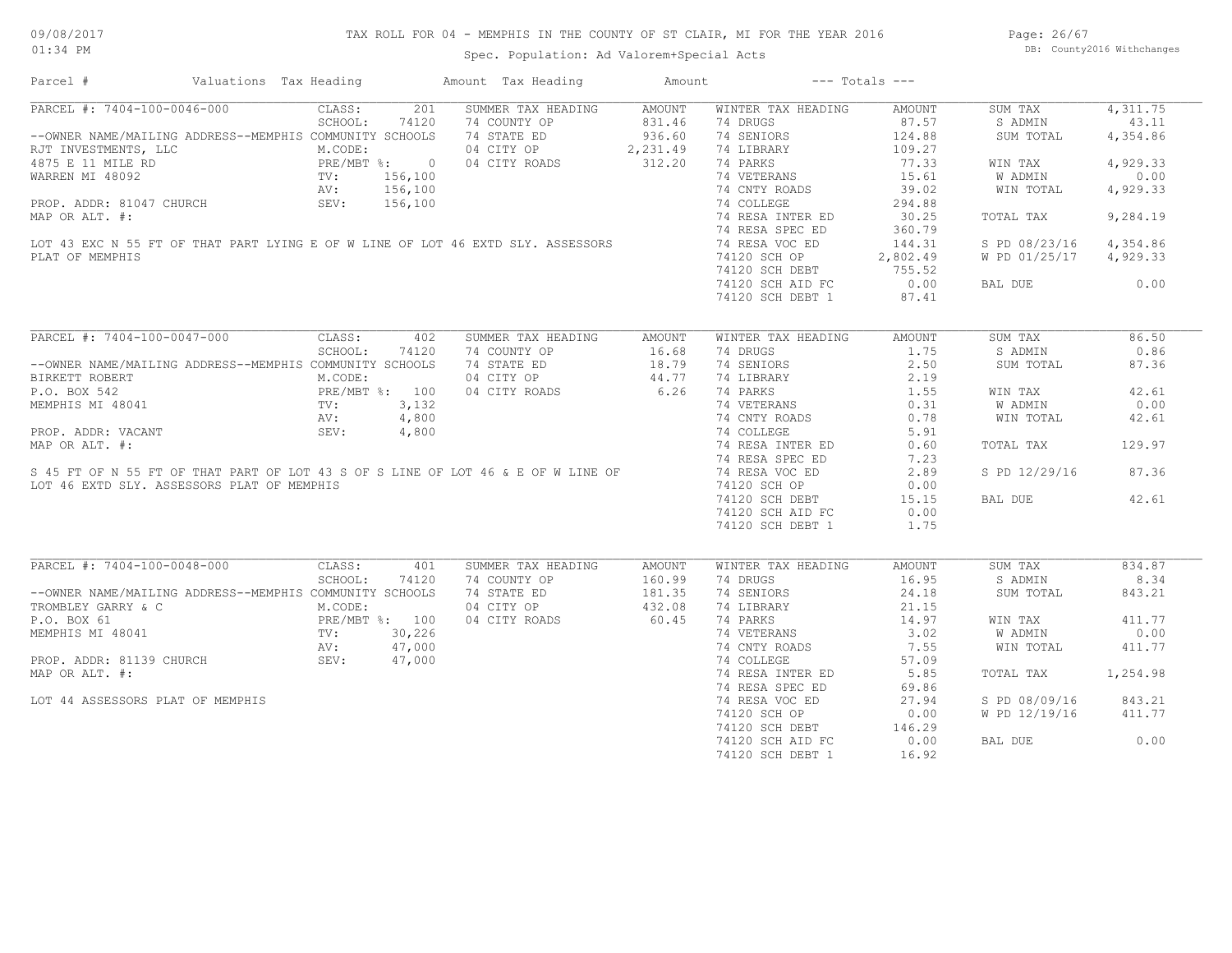## TAX ROLL FOR 04 - MEMPHIS IN THE COUNTY OF ST CLAIR, MI FOR THE YEAR 2016

Spec. Population: Ad Valorem+Special Acts

Page: 27/67 DB: County2016 Withchanges

| Parcel #                                                                      | Valuations Tax Heading                                     |         | Amount Tax Heading | Amount             |               | $---$ Totals $---$                                              |        |                |          |
|-------------------------------------------------------------------------------|------------------------------------------------------------|---------|--------------------|--------------------|---------------|-----------------------------------------------------------------|--------|----------------|----------|
| PARCEL #: 7404-100-0049-000                                                   |                                                            | CLASS:  | 401                | SUMMER TAX HEADING | AMOUNT        | WINTER TAX HEADING                                              | AMOUNT | SUM TAX        | 811.70   |
|                                                                               |                                                            | SCHOOL: | 74120              | 74 COUNTY OP       | 156.52        | 74 DRUGS                                                        | 16.48  | S ADMIN        | 8.11     |
| --OWNER NAME/MAILING ADDRESS--MEMPHIS COMMUNITY SCHOOLS                       |                                                            |         |                    | 74 STATE ED        | 176.32        | 74 SENIORS                                                      | 23.50  | SUM TOTAL      | 819.81   |
| WEHRUM TAMMY J                                                                |                                                            | M.CODE: |                    | 04 CITY OP         | 420.09        | 74 LIBRARY                                                      | 20.57  |                |          |
| 81111 CHURCH                                                                  | PRE/MBT %: 100<br>TV: 29,387<br>AV: 32,100<br>SEV: 32,100  |         |                    | 04 CITY ROADS      | 58.77         | 74 PARKS                                                        | 14.55  | WIN TAX        | 400.33   |
| MEMPHIS MI 48041                                                              |                                                            |         |                    |                    |               | 74 VETERANS                                                     | 2.93   | W ADMIN        | 0.00     |
|                                                                               |                                                            |         |                    |                    |               | 74 CNTY ROADS                                                   | 7.34   | WIN TOTAL      | 400.33   |
| PROP. ADDR: 81111 CHURCH                                                      |                                                            |         |                    |                    |               | 74 COLLEGE                                                      | 55.51  |                |          |
| MAP OR ALT. #:                                                                |                                                            |         |                    |                    |               | 74 RESA INTER ED                                                | 5.69   | TOTAL TAX      | 1,220.14 |
|                                                                               |                                                            |         |                    |                    |               |                                                                 |        |                |          |
|                                                                               |                                                            |         |                    |                    |               | 74 RESA SPEC ED                                                 | 67.92  |                |          |
| LOT 45 ASSESSORS PLAT OF MEMPHIS                                              |                                                            |         |                    |                    |               | 74 RESA VOC ED                                                  | 27.16  | S PD 08/15/16  | 819.81   |
|                                                                               |                                                            |         |                    |                    |               | 74120 SCH OP                                                    | 0.00   | W PD 02/08/17  | 400.33   |
|                                                                               |                                                            |         |                    |                    |               | 74120 SCH DEBT<br>74120 SCH DEBT 142.25<br>2010 TOM ATD FC 0.00 |        |                |          |
|                                                                               |                                                            |         |                    |                    |               |                                                                 |        | BAL DUE        | 0.00     |
|                                                                               |                                                            |         |                    |                    |               | 74120 SCH DEBT 1                                                | 16.45  |                |          |
|                                                                               |                                                            |         |                    |                    |               |                                                                 |        |                |          |
| PARCEL #: 7404-100-0050-000                                                   |                                                            | CLASS:  | 401                | SUMMER TAX HEADING | <b>AMOUNT</b> | WINTER TAX HEADING                                              | AMOUNT | SUM TAX        | 756.29   |
|                                                                               |                                                            | SCHOOL: | 74120              | 74 COUNTY OP       | 145.84        | 74 DRUGS                                                        | 15.36  | S ADMIN        | 7.56     |
| --OWNER NAME/MAILING ADDRESS--MEMPHIS COMMUNITY SCHOOLS                       |                                                            |         |                    | 74 STATE ED        | 164.28        | 74 SENIORS                                                      | 21.90  | SUM TOTAL      | 763.85   |
| BIRKETT ROBERT & K                                                            |                                                            | M.CODE: | 00001              | 04 CITY OP         | 391.41        | 74 LIBRARY                                                      | 19.16  |                |          |
| P.O. BOX 542                                                                  | EXEMPLE 3100<br>FRE/MBT %: 100<br>TV: 27,381<br>AV: 30,000 |         |                    | 04 CITY ROADS      | 54.76         | 74 PARKS                                                        | 13.56  | WIN TAX        | 373.01   |
| MEMPHIS MI 48041                                                              |                                                            |         |                    |                    |               | 74 VETERANS                                                     | 2.73   | W ADMIN        | 0.00     |
|                                                                               |                                                            |         |                    |                    |               | 74 CNTY ROADS                                                   | 6.84   | WIN TOTAL      | 373.01   |
| PROP. ADDR: 81079 CHURCH                                                      |                                                            | SEV:    | 30,000             |                    |               | 74 COLLEGE                                                      | 51.72  |                |          |
|                                                                               |                                                            |         |                    |                    |               |                                                                 |        |                |          |
| MAP OR ALT. #:                                                                |                                                            |         |                    |                    |               | 74 RESA INTER ED                                                | 5.30   | TOTAL TAX      | 1,136.86 |
|                                                                               |                                                            |         |                    |                    |               | 74 RESA SPEC ED                                                 | 63.28  |                |          |
| LOT 46 & N 10 FT OF THAT PART OF LOT 43 LYING E OF W LINE OF LOT 46 EXTD SLY. |                                                            |         |                    |                    |               | 74 RESA VOC ED                                                  | 25.31  | S PD 10/04/16  | 763.85   |
| ASSESSORS PLAT OF MEMPHIS                                                     |                                                            |         |                    |                    |               | 74120 SCH OP                                                    | 0.00   |                |          |
|                                                                               |                                                            |         |                    |                    |               | 74120 SCH DEBT                                                  | 132.52 | BAL DUE        | 373.01   |
|                                                                               |                                                            |         |                    |                    |               | 74120 SCH AID FC                                                | 0.00   |                |          |
|                                                                               |                                                            |         |                    |                    |               | 74120 SCH DEBT 1                                                | 15.33  |                |          |
|                                                                               |                                                            |         |                    |                    |               |                                                                 |        |                |          |
| PARCEL #: 7404-100-0051-000                                                   |                                                            | CLASS:  | 401                | SUMMER TAX HEADING | <b>AMOUNT</b> | WINTER TAX HEADING                                              | AMOUNT | SUM TAX        | 1,351.96 |
|                                                                               |                                                            | SCHOOL: | 74120              | 74 COUNTY OP       | 260.71        | 74 DRUGS                                                        | 27.45  | S ADMIN        | 13.51    |
| --OWNER NAME/MAILING ADDRESS--MEMPHIS COMMUNITY SCHOOLS                       |                                                            |         |                    | 74 STATE ED        | 293.67        | 74 SENIORS                                                      | 39.15  | SUM TOTAL      | 1,365.47 |
| MOTTE ROSALIE                                                                 |                                                            |         |                    | 04 CITY OP         | 699.69        | 74 LIBRARY                                                      | 34.26  |                |          |
| P.O. BOX 590                                                                  |                                                            |         |                    | 04 CITY ROADS      | 97.89         | 74 PARKS                                                        | 24.24  | WIN TAX        | 666.82   |
| MEMPHIS MI 48041                                                              |                                                            |         |                    |                    |               | 74 VETERANS                                                     | 4.89   | <b>W ADMIN</b> | 0.00     |
|                                                                               |                                                            | AV:     | 53,100             |                    |               | 74 CNTY ROADS                                                   | 12.23  | WIN TOTAL      | 666.82   |
| PROP. ADDR: 81220 CHURCH                                                      | SEV:                                                       |         | 53,100             |                    |               | 74 COLLEGE                                                      | 92.46  |                |          |
| MAP OR ALT. #:                                                                |                                                            |         |                    |                    |               | 74 RESA INTER ED                                                | 9.48   | TOTAL TAX      | 2,032.29 |
|                                                                               |                                                            |         |                    |                    |               | 74 RESA SPEC ED                                                 | 113.12 |                |          |
|                                                                               |                                                            |         |                    |                    |               |                                                                 |        |                |          |
| S 1/2 OF LOT 47 ASSESSORS PLAT OF MEMPHIS                                     |                                                            |         |                    |                    |               | 74 RESA VOC ED                                                  | 45.25  | S PD 07/12/16  | 1,365.47 |
|                                                                               |                                                            |         |                    |                    |               | 74120 SCH OP                                                    | 0.00   | W PD 01/05/17  | 666.82   |
|                                                                               |                                                            |         |                    |                    |               | 74120 SCH DEBT                                                  | 236.89 |                |          |
|                                                                               |                                                            |         |                    |                    |               | 74120 SCH AID FC                                                | 0.00   | BAL DUE        | 0.00     |
|                                                                               |                                                            |         |                    |                    |               | 74120 SCH DEBT 1                                                | 27.40  |                |          |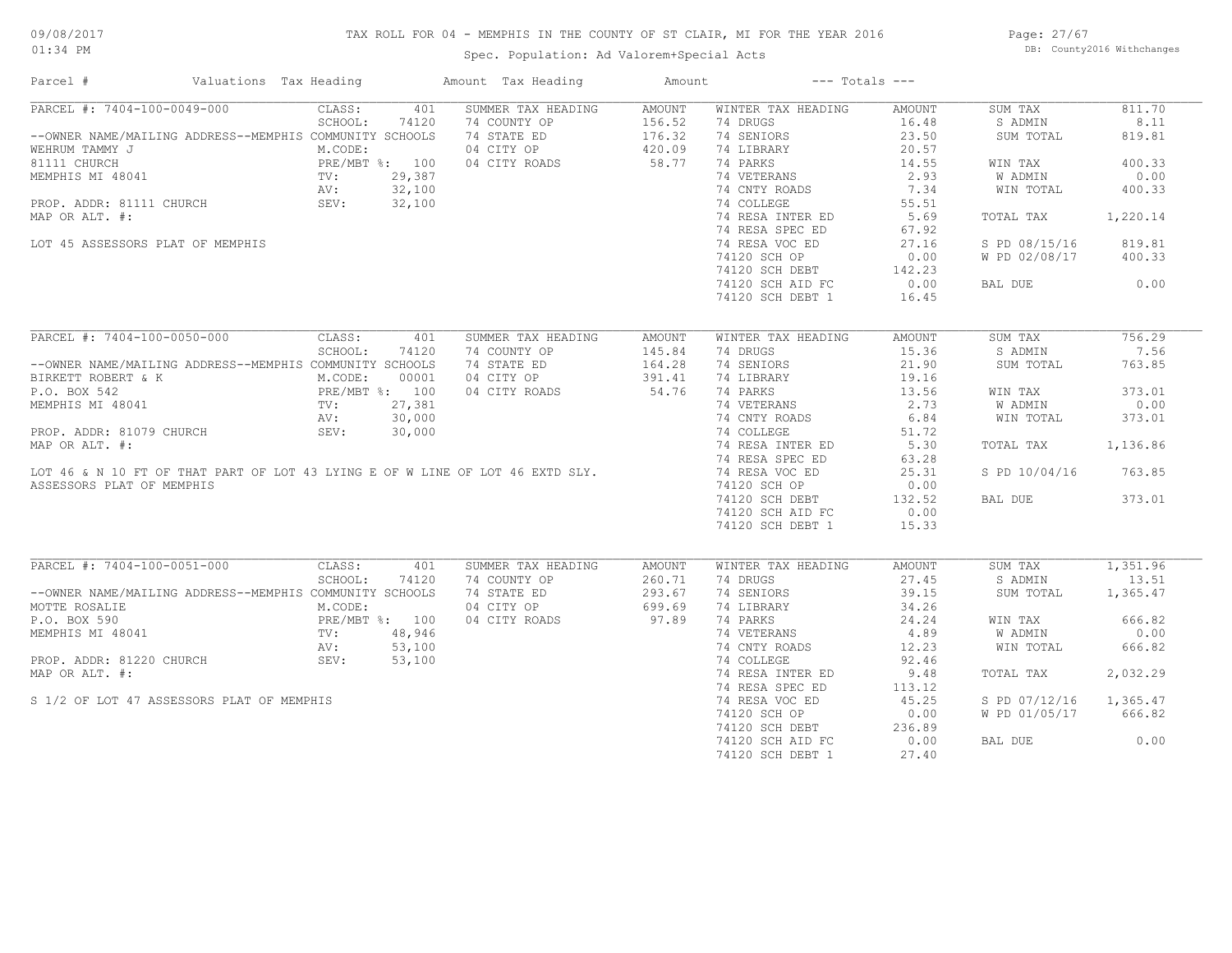Spec. Population: Ad Valorem+Special Acts

| Parcel #                                                                                                                                                                                                                                                                           | Valuations Tax Heading                                                                             | Amount Tax Heading | Amount        | $---$ Totals $---$ |               |               |          |
|------------------------------------------------------------------------------------------------------------------------------------------------------------------------------------------------------------------------------------------------------------------------------------|----------------------------------------------------------------------------------------------------|--------------------|---------------|--------------------|---------------|---------------|----------|
| PARCEL #: 7404-100-0052-000                                                                                                                                                                                                                                                        | CLASS:<br>401                                                                                      | SUMMER TAX HEADING | AMOUNT        | WINTER TAX HEADING | AMOUNT        | SUM TAX       | 1,310.39 |
|                                                                                                                                                                                                                                                                                    | SCHOOL:<br>74120                                                                                   | 74 COUNTY OP       | 252.69        | 74 DRUGS           | 26.61         | S ADMIN       | 13.10    |
| --OWNER NAME/MAILING ADDRESS--MEMPHIS COMMUNITY SCHOOLS                                                                                                                                                                                                                            | NG ADDRESS--research M.CODE: $000001$<br>PRE/MBT %: 100<br>TV: 47,441<br>AV: 50,500<br>PEV: 50,500 | 74 STATE ED        | 284.64        | 74 SENIORS         | 37.95         | SUM TOTAL     | 1,323.49 |
| DAVIS TAMMY R                                                                                                                                                                                                                                                                      |                                                                                                    | 04 CITY OP         | 678.18        | 74 LIBRARY         | 33.20         |               |          |
| 81260 CHURCH                                                                                                                                                                                                                                                                       |                                                                                                    | 04 CITY ROADS      | 94.88         | 74 PARKS           | 23.50         | WIN TAX       | 646.34   |
| MEMPHIS MI 48041                                                                                                                                                                                                                                                                   |                                                                                                    |                    |               | 74 VETERANS 4.74   |               | W ADMIN       | 0.00     |
|                                                                                                                                                                                                                                                                                    |                                                                                                    |                    |               | 74 CNTY ROADS      | 11.86         | WIN TOTAL     | 646.34   |
|                                                                                                                                                                                                                                                                                    |                                                                                                    |                    |               |                    | 89.62         |               |          |
|                                                                                                                                                                                                                                                                                    |                                                                                                    |                    |               | 74 RESA INTER ED   | 9.19          | TOTAL TAX     | 1,969.83 |
|                                                                                                                                                                                                                                                                                    |                                                                                                    |                    |               |                    | 109.65        |               |          |
|                                                                                                                                                                                                                                                                                    |                                                                                                    |                    |               |                    | 43.85         | S PD 08/26/16 | 1,323.49 |
|                                                                                                                                                                                                                                                                                    |                                                                                                    |                    |               | 74120 SCH OP       | 0.00          | W PD 01/03/17 | 646.34   |
| MEMPHIS MI 48041 TV: 47,441 74 VETERANS<br>PROP. ADDR: 81260 CHURCH SEV: 50,500 74 CMTY ROADS<br>MAP OR ALT. #: 74 COLLEGE<br>N 1/2 OF LOT 47 & THAT PART OF MAPLE STREET ADJ.DESC.AS BEG AT NW COR. OF LOT 47, TH 74 RESA INTER ED<br><br>57.20'TO POB. ASSESSORS PLAT OF MEMPHIS |                                                                                                    |                    |               | 74120 SCH DEBT     | 229.61        |               |          |
|                                                                                                                                                                                                                                                                                    |                                                                                                    |                    |               | 74120 SCH AID FC   | 0.00          | BAL DUE       | 0.00     |
|                                                                                                                                                                                                                                                                                    |                                                                                                    |                    |               | 74120 SCH DEBT 1   | 26.56         |               |          |
|                                                                                                                                                                                                                                                                                    |                                                                                                    |                    |               |                    |               |               |          |
| PARCEL #: 7404-100-0053-000                                                                                                                                                                                                                                                        | CLASS:<br>401                                                                                      | SUMMER TAX HEADING | <b>AMOUNT</b> | WINTER TAX HEADING | AMOUNT        | SUM TAX       | 1,083.22 |
|                                                                                                                                                                                                                                                                                    | SCHOOL:<br>74120                                                                                   | 74 COUNTY OP       | 208.88        | 74 DRUGS           | 22.00         | S ADMIN       | 10.83    |
| --OWNER NAME/MAILING ADDRESS--MEMPHIS COMMUNITY SCHOOLS                                                                                                                                                                                                                            |                                                                                                    | 74 STATE ED        | 235.30        | 74 SENIORS         | 31.37         | SUM TOTAL     | 1,094.05 |
| LAMBERSON MARK D & RACHELLE L<br>P.O. BOX 265<br>PRE/MBT %: 100<br>MEMPHIS MI 48041<br>TV: 39,217<br>AV: 42,200<br>PROP. ADDR: 81190 CHURCH<br>SEV: 42,200                                                                                                                         |                                                                                                    | 04 CITY OP         | 560.61        | 74 LIBRARY         | 27.45         |               |          |
|                                                                                                                                                                                                                                                                                    |                                                                                                    | 04 CITY ROADS      | 78.43         | 74 PARKS           | 19.42         | WIN TAX       | 534.30   |
|                                                                                                                                                                                                                                                                                    |                                                                                                    |                    |               |                    |               |               |          |
|                                                                                                                                                                                                                                                                                    |                                                                                                    |                    |               | 74 VETERANS        | 3.92          | W ADMIN       | 0.00     |
|                                                                                                                                                                                                                                                                                    |                                                                                                    |                    |               | 74 CNTY ROADS      | 9.80          | WIN TOTAL     | 534.30   |
|                                                                                                                                                                                                                                                                                    |                                                                                                    |                    |               | 74 COLLEGE         | 74.08         |               |          |
| MAP OR ALT. #:                                                                                                                                                                                                                                                                     |                                                                                                    |                    |               | 74 RESA INTER ED   | 7.60          | TOTAL TAX     | 1,628.35 |
|                                                                                                                                                                                                                                                                                    |                                                                                                    |                    |               | 74 RESA SPEC ED    | 90.64         |               |          |
| LOT 48 AND THE NORTHERLY 4.00 FEET OF LOT 49 ASSESSORS PLAT OF MEMPHIS                                                                                                                                                                                                             |                                                                                                    |                    |               | 74 RESA VOC ED     | 36.25         | S PD 07/25/16 | 1,094.05 |
|                                                                                                                                                                                                                                                                                    |                                                                                                    |                    |               | 74120 SCH OP       | 0.00          | W PD 12/19/16 | 534.30   |
|                                                                                                                                                                                                                                                                                    |                                                                                                    |                    |               | 74120 SCH DEBT     | 189.81        |               |          |
|                                                                                                                                                                                                                                                                                    |                                                                                                    |                    |               | 74120 SCH AID FC   | 0.00          | BAL DUE       | 0.00     |
|                                                                                                                                                                                                                                                                                    |                                                                                                    |                    |               | 74120 SCH DEBT 1   | 21.96         |               |          |
|                                                                                                                                                                                                                                                                                    |                                                                                                    |                    |               |                    |               |               |          |
| PARCEL #: 7404-100-0054-000                                                                                                                                                                                                                                                        | CLASS:<br>401                                                                                      | SUMMER TAX HEADING | <b>AMOUNT</b> | WINTER TAX HEADING | <b>AMOUNT</b> | SUM TAX       | 1,239.96 |
|                                                                                                                                                                                                                                                                                    | SCHOOL:<br>74120                                                                                   | 74 COUNTY OP       | 239.11        | 74 DRUGS           | 25.18         | S ADMIN       | 12.39    |
| --OWNER NAME/MAILING ADDRESS--MEMPHIS COMMUNITY SCHOOLS                                                                                                                                                                                                                            |                                                                                                    | 74 STATE ED        | 269.34        | 74 SENIORS         | 35.91         | SUM TOTAL     | 1,252.35 |
| --OWNER NAME/MAILING ADDRESS<br>ENCORE:<br>P.O. BOX 25<br>MEMPHIS MI 48041<br>MEMPHIS MI 48041<br>PROP. ADDR: 81160 CHURCH<br>PROP. ADDR: 81160 CHURCH<br>SEV: 53,200<br>PROP. ADDR: 81160 CHURCH<br>SEV: 53,200                                                                   |                                                                                                    | 04 CITY OP         | 641.73        | 74 LIBRARY         | 31.42         |               |          |
|                                                                                                                                                                                                                                                                                    |                                                                                                    | 04 CITY ROADS      | 89.78         | 74 PARKS           | 22.23         | WIN TAX       | 611.58   |
|                                                                                                                                                                                                                                                                                    |                                                                                                    |                    |               | 74 VETERANS        | 4.48          | W ADMIN       | 0.00     |
|                                                                                                                                                                                                                                                                                    |                                                                                                    |                    |               | 74 CNTY ROADS      | 11.22         | WIN TOTAL     | 611.58   |
|                                                                                                                                                                                                                                                                                    |                                                                                                    |                    |               | 74 COLLEGE         | 84.80         |               |          |
|                                                                                                                                                                                                                                                                                    |                                                                                                    |                    |               | 74 RESA INTER ED   | 8.69          | TOTAL TAX     | 1,863.93 |
|                                                                                                                                                                                                                                                                                    |                                                                                                    |                    |               | 74 RESA SPEC ED    | 103.75        |               |          |
|                                                                                                                                                                                                                                                                                    |                                                                                                    |                    |               | 74 RESA VOC ED     | 41.50         |               | 1,252.35 |
|                                                                                                                                                                                                                                                                                    |                                                                                                    |                    |               |                    |               | S PD 07/21/16 |          |
|                                                                                                                                                                                                                                                                                    |                                                                                                    |                    |               | 74120 SCH OP       | 0.00          | W PD 12/05/16 | 611.58   |
|                                                                                                                                                                                                                                                                                    |                                                                                                    |                    |               | $74120$ SCH DEBT   | 217.27        |               |          |
| PROP. ADDR: 81160 CHURCH<br>AV: 53,200<br>MAP OR ALT. #:<br>LOT 49 EXCLUDING THE NORTHERLY 4.00 FEET ASSESSORS PLAT OF MEMPHIS                                                                                                                                                     |                                                                                                    |                    |               | 74120 SCH AID FC   | 0.00          | BAL DUE       | 0.00     |
|                                                                                                                                                                                                                                                                                    |                                                                                                    |                    |               | 74120 SCH DEBT 1   | 25.13         |               |          |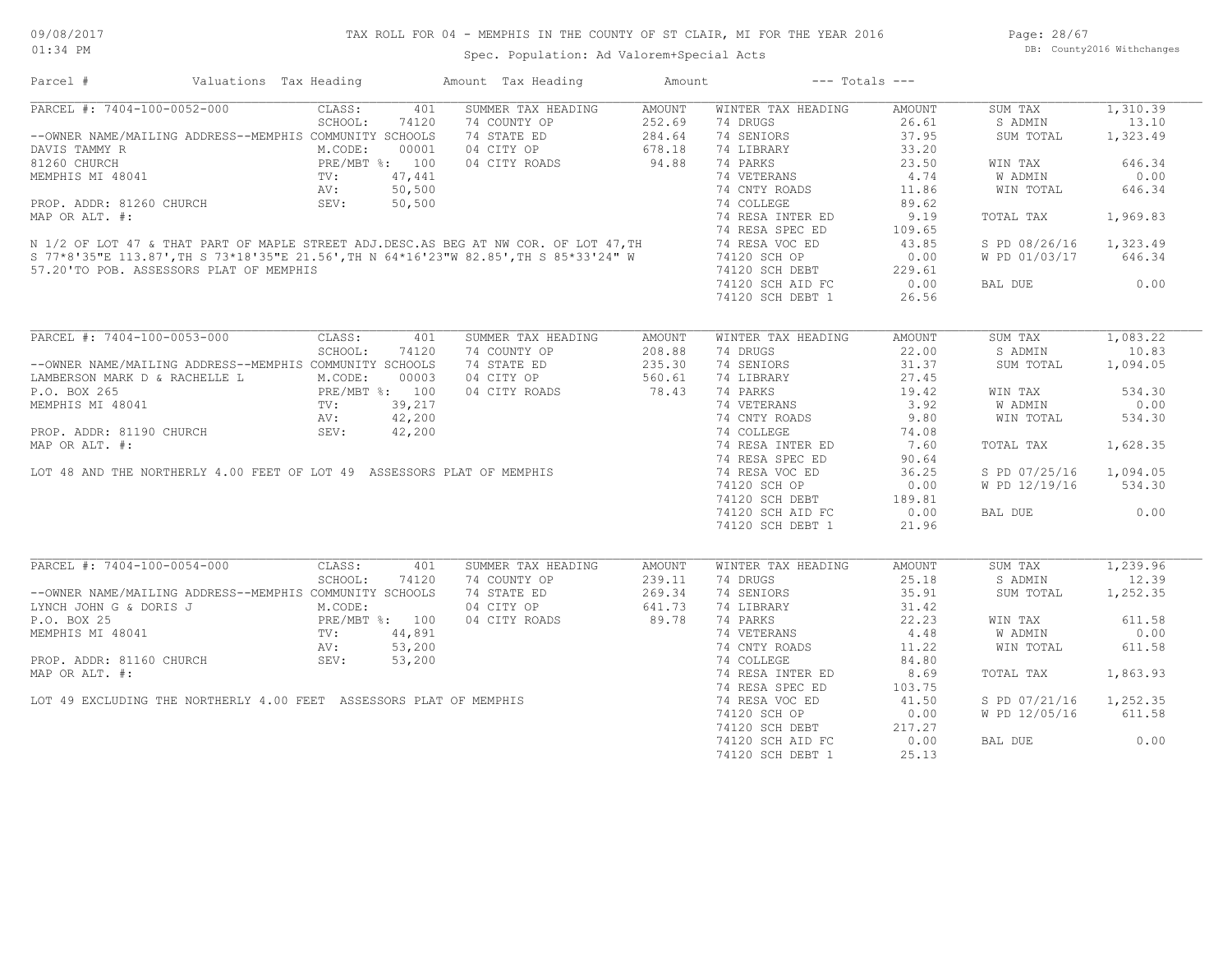## TAX ROLL FOR 04 - MEMPHIS IN THE COUNTY OF ST CLAIR, MI FOR THE YEAR 2016

Spec. Population: Ad Valorem+Special Acts

Page: 29/67 DB: County2016 Withchanges

| Parcel #                                                | Valuations Tax Heading       | Amount Tax Heading | Amount | $---$ Totals $---$ |        |               |        |
|---------------------------------------------------------|------------------------------|--------------------|--------|--------------------|--------|---------------|--------|
| PARCEL #: 7404-100-0055-000                             | 704<br>CLASS:                | SUMMER TAX HEADING | AMOUNT | WINTER TAX HEADING | AMOUNT | SUM TAX       | 0.00   |
|                                                         | SCHOOL:<br>74120             | 74 COUNTY OP       | 0.00   | 74 DRUGS           | 0.00   | S ADMIN       | 0.00   |
| --OWNER NAME/MAILING ADDRESS--MEMPHIS COMMUNITY SCHOOLS |                              | 74 STATE ED        | 0.00   | 74 SENIORS         | 0.00   | SUM TOTAL     | 0.00   |
| MEMPHIS COMMUNITY SCHOOLS                               | M.CODE:                      | 04 CITY OP         | 0.00   | 74 LIBRARY         | 0.00   |               |        |
| P.O. BOX 201                                            | PRE/MBT %:<br>TV:<br>$\circ$ | 04 CITY ROADS      | 0.00   | 74 PARKS           | 0.00   | WIN TAX       | 0.00   |
| MEMPHIS MI 48041                                        | $\circ$                      |                    |        | 74 VETERANS        | 0.00   | W ADMIN       | 0.00   |
|                                                         | AV:<br>$\circ$               |                    |        | 74 CNTY ROADS      | 0.00   | WIN TOTAL     | 0.00   |
| PROP. ADDR: VACANT BUS LOT                              | SEV:<br>$\circ$              |                    |        | 74 COLLEGE         | 0.00   |               |        |
| MAP OR ALT. #:                                          |                              |                    |        | 74 RESA INTER ED   | 0.00   | TOTAL TAX     | 0.00   |
|                                                         |                              |                    |        | 74 RESA SPEC ED    | 0.00   |               |        |
| LOT 50 ASSESSOR PLAT OF MEMPHIS                         |                              |                    |        | 74 RESA VOC ED     | 0.00   | BAL DUE       | 0.00   |
|                                                         |                              |                    |        | 74120 SCH OP       | 0.00   |               |        |
|                                                         |                              |                    |        | 74120 SCH DEBT     | 0.00   |               |        |
|                                                         |                              |                    |        | 74120 SCH AID FC   | 0.00   |               |        |
|                                                         |                              |                    |        | 74120 SCH DEBT 1   | 0.00   |               |        |
|                                                         |                              |                    |        |                    |        |               |        |
| PARCEL #: 7404-100-0056-000                             | 704<br>CLASS:                | SUMMER TAX HEADING | AMOUNT | WINTER TAX HEADING | AMOUNT | SUM TAX       | 0.00   |
|                                                         | SCHOOL:<br>74120             | 74 COUNTY OP       | 0.00   | 74 DRUGS           | 0.00   | S ADMIN       | 0.00   |
| --OWNER NAME/MAILING ADDRESS--MEMPHIS COMMUNITY SCHOOLS |                              | 74 STATE ED        | 0.00   | 74 SENIORS         | 0.00   | SUM TOTAL     | 0.00   |
| MEMPHIS COMMUNITY SCHOOL                                | M.CODE:                      | 04 CITY OP         | 0.00   | 74 LIBRARY         | 0.00   |               |        |
| P.O. BOX 201                                            | PRE/MBT %:<br>$\circ$        | 04 CITY ROADS      | 0.00   | 74 PARKS           | 0.00   | WIN TAX       | 0.00   |
| MEMPHIS MI 48041                                        | $\text{TV}$ :<br>$\circ$     |                    |        | 74 VETERANS        | 0.00   | W ADMIN       | 0.00   |
|                                                         | $\circ$<br>AV:               |                    |        | 74 CNTY ROADS      | 0.00   | WIN TOTAL     | 0.00   |
| PROP. ADDR: 34841 BORDMAN                               | SEV:<br>$\overline{0}$       |                    |        | 74 COLLEGE         | 0.00   |               |        |
| MAP OR ALT. #:                                          |                              |                    |        | 74 RESA INTER ED   | 0.00   | TOTAL TAX     | 0.00   |
|                                                         |                              |                    |        | 74 RESA SPEC ED    | 0.00   |               |        |
| LOT 51 ASSESSORS PLAT OF MEMPHIS                        |                              |                    |        | 74 RESA VOC ED     | 0.00   | BAL DUE       | 0.00   |
|                                                         |                              |                    |        |                    |        |               |        |
|                                                         |                              |                    |        | 74120 SCH OP       | 0.00   |               |        |
|                                                         |                              |                    |        | 74120 SCH DEBT     | 0.00   |               |        |
|                                                         |                              |                    |        | 74120 SCH AID FC   | 0.00   |               |        |
|                                                         |                              |                    |        | 74120 SCH DEBT 1   | 0.00   |               |        |
| PARCEL #: 7404-100-0057-000                             | CLASS:<br>202                | SUMMER TAX HEADING | AMOUNT | WINTER TAX HEADING | AMOUNT | SUM TAX       | 118.76 |
|                                                         | SCHOOL:<br>74120             | 74 COUNTY OP       | 22.90  | 74 DRUGS           | 2.41   | S ADMIN       | 1.18   |
| --OWNER NAME/MAILING ADDRESS--MEMPHIS COMMUNITY SCHOOLS |                              | 74 STATE ED        | 25.80  | 74 SENIORS         | 3.44   | SUM TOTAL     | 119.94 |
| VAN HAVERBECK HENRY & C TRUST                           | M.CODE:                      | 04 CITY OP         | 61.46  | 74 LIBRARY         | 3.01   |               |        |
| 71875 MEMPHIS RIDGE RD                                  | PRE/MBT %: 0                 | 04 CITY ROADS      | 8.60   | 74 PARKS           | 2.13   | WIN TAX       | 135.74 |
| RICHMOND MI 48062                                       | 4,300<br>TV:                 |                    |        | 74 VETERANS        | 0.43   | W ADMIN       | 0.00   |
|                                                         |                              |                    |        |                    |        |               |        |
|                                                         | AV:<br>4,300                 |                    |        | 74 CNTY ROADS      | 1.07   | WIN TOTAL     | 135.74 |
| PROP. ADDR: VACANT BORDMAN SEV:                         | 4,300                        |                    |        | 74 COLLEGE         | 8.12   |               |        |
| MAP OR ALT. #:                                          |                              |                    |        | 74 RESA INTER ED   | 0.83   | TOTAL TAX     | 255.68 |
|                                                         |                              |                    |        | 74 RESA SPEC ED    | 9.93   |               |        |
| LOT 52 ASSESSORS PLAT OF MEMPHIS                        |                              |                    |        | 74 RESA VOC ED     | 3.97   | S PD 08/22/16 | 119.94 |
|                                                         |                              |                    |        | 74120 SCH OP       | 77.19  | W PD 02/03/17 | 135.74 |
|                                                         |                              |                    |        | 74120 SCH DEBT     | 20.81  |               |        |
|                                                         |                              |                    |        | 74120 SCH AID FC   | 0.00   | BAL DUE       | 0.00   |
|                                                         |                              |                    |        | 74120 SCH DEBT 1   | 2.40   |               |        |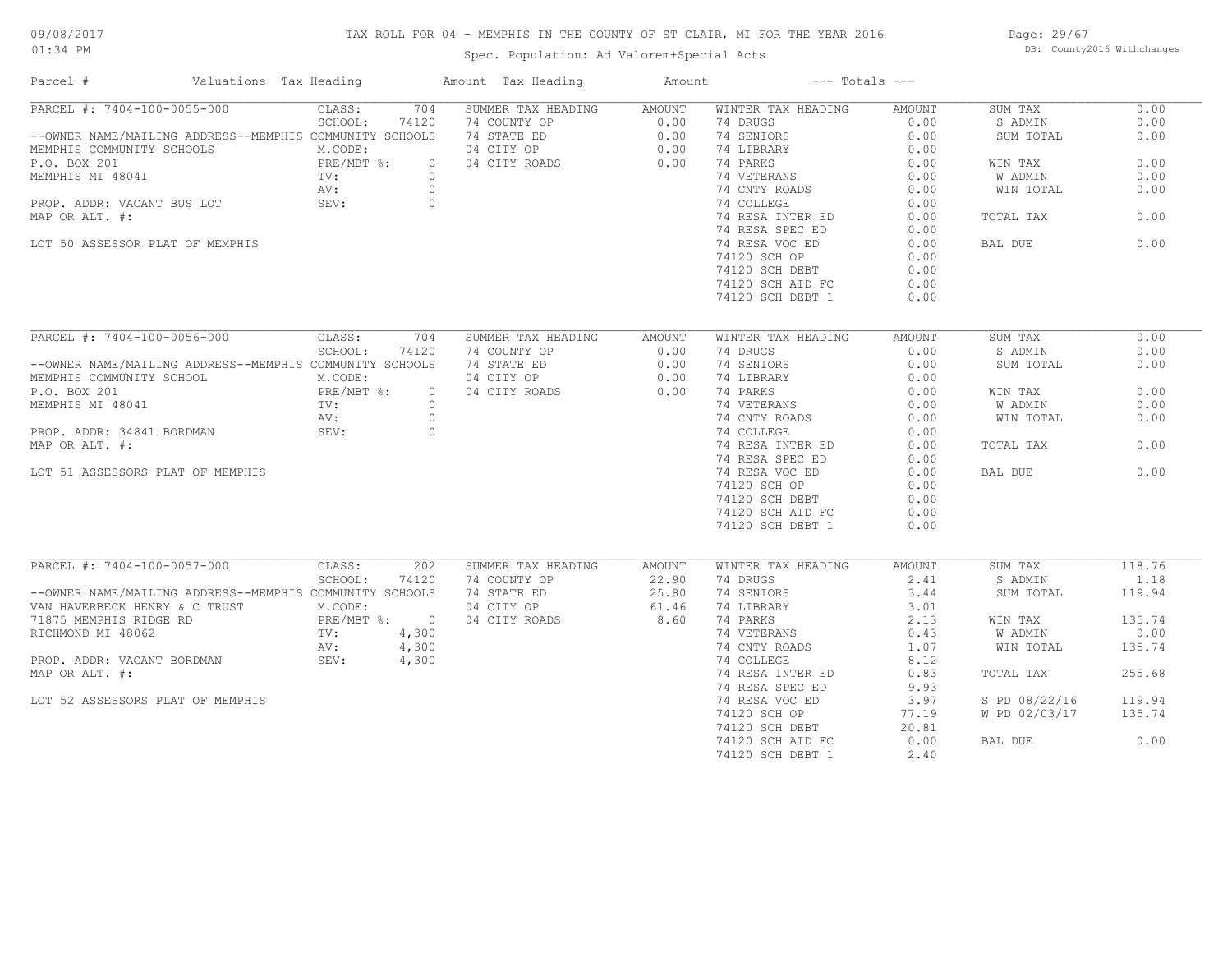## TAX ROLL FOR 04 - MEMPHIS IN THE COUNTY OF ST CLAIR, MI FOR THE YEAR 2016

Spec. Population: Ad Valorem+Special Acts

Page: 30/67 DB: County2016 Withchanges

| Parcel #                                                                                                                                                    | Valuations Tax Heading                                     |             |       | Amount Tax Heading                                                                                                                | Amount               |                                        | $---$ Totals $---$ |               |          |
|-------------------------------------------------------------------------------------------------------------------------------------------------------------|------------------------------------------------------------|-------------|-------|-----------------------------------------------------------------------------------------------------------------------------------|----------------------|----------------------------------------|--------------------|---------------|----------|
| PARCEL #: 7404-100-0058-000                                                                                                                                 |                                                            | CLASS:      | 201   | SUMMER TAX HEADING                                                                                                                | AMOUNT               | WINTER TAX HEADING                     | AMOUNT             | SUM TAX       | 521.76   |
|                                                                                                                                                             |                                                            | SCHOOL:     | 74120 | 74 COUNTY OP                                                                                                                      | 100.61               | 74 DRUGS                               | 10.59              | S ADMIN       | 5.21     |
| --OWNER NAME/MAILING ADDRESS--MEMPHIS COMMUNITY SCHOOLS                                                                                                     |                                                            |             |       | 74 STATE ED                                                                                                                       | 113.34               | 74 SENIORS                             | 15.11              | SUM TOTAL     | 526.97   |
| VAN HAVERBECK HENRY & C TRUST<br>TRE/MBT *: 0<br>TRE/MBT *: 0<br>RICHMOND MI 48062<br>PROP. ADDR: 34823 BORDMAN<br>PROP. ADDR: 34823 BORDMAN<br>SEV: 25,800 |                                                            |             |       | 04 CITY OP                                                                                                                        | 270.03               | 74 LIBRARY                             | 13.22              |               |          |
|                                                                                                                                                             |                                                            |             |       | 04 CITY ROADS                                                                                                                     | 37.78                | 74 PARKS                               | 9.35               | WIN TAX       | 596.45   |
|                                                                                                                                                             |                                                            |             |       |                                                                                                                                   |                      | 74 VETERANS                            | 1.88               | W ADMIN       | 0.00     |
|                                                                                                                                                             |                                                            |             |       |                                                                                                                                   |                      | 74 CNTY ROADS                          | 4.72               | WIN TOTAL     | 596.45   |
|                                                                                                                                                             |                                                            |             |       |                                                                                                                                   |                      | 74 COLLEGE                             | 35.68              |               |          |
| MAP OR ALT. #:                                                                                                                                              |                                                            |             |       |                                                                                                                                   |                      | 74 RESA INTER ED                       | 3.66               | TOTAL TAX     | 1,123.42 |
|                                                                                                                                                             |                                                            |             |       |                                                                                                                                   |                      | 74 RESA SPEC ED                        | 43.66              |               |          |
| LOT 53 ASSESSORS PLAT OF MEMPHIS                                                                                                                            |                                                            |             |       |                                                                                                                                   |                      | 74 RESA VOC ED                         | 17.46              | S PD 08/22/16 | 526.97   |
|                                                                                                                                                             |                                                            |             |       |                                                                                                                                   |                      | 74120 SCH OP                           | 339.13             | W PD 02/03/17 | 596.45   |
|                                                                                                                                                             |                                                            |             |       |                                                                                                                                   |                      |                                        |                    |               |          |
|                                                                                                                                                             |                                                            |             |       |                                                                                                                                   |                      | 74120 SCH DEBT                         | 91.42              |               |          |
|                                                                                                                                                             |                                                            |             |       |                                                                                                                                   |                      | 74120 SCH AID FC                       | 0.00               | BAL DUE       | 0.00     |
|                                                                                                                                                             |                                                            |             |       |                                                                                                                                   |                      | 74120 SCH DEBT 1                       | 10.57              |               |          |
|                                                                                                                                                             |                                                            |             |       |                                                                                                                                   |                      |                                        |                    |               |          |
| PARCEL #: 7404-100-0059-000                                                                                                                                 |                                                            | CLASS:      | 401   | SUMMER TAX HEADING                                                                                                                | AMOUNT               | WINTER TAX HEADING                     | AMOUNT             | SUM TAX       | 983.33   |
|                                                                                                                                                             |                                                            | SCHOOL:     | 74120 | 74 COUNTY OP                                                                                                                      | 189.62               | 74 DRUGS                               | 19.97              | S ADMIN       | 9.83     |
| --OWNER NAME/MAILING ADDRESS--MEMPHIS COMMUNITY SCHOOLS                                                                                                     |                                                            |             |       | 74 STATE ED                                                                                                                       | 213.60               | 74 SENIORS                             | 28.48              | S INTRST      | 59.00    |
| LOCRICCHIO ADELHEID                                                                                                                                         | (EID M.CODE:<br>PRE/MBT %: 100<br>TV: 35,600<br>AV: 35,600 |             |       | 04 CITY OP                                                                                                                        | 508.91               | 74 LIBRARY                             | 24.92              | SUM TOTAL     | 1,052.16 |
| 34844 MAPLE                                                                                                                                                 |                                                            |             |       | 04 CITY ROADS                                                                                                                     | 71.20                | 74 PARKS                               | 17.63              |               |          |
| MEMPHIS MI 48041                                                                                                                                            |                                                            |             |       |                                                                                                                                   |                      |                                        |                    | WIN TAX       | 485.02   |
|                                                                                                                                                             |                                                            |             |       |                                                                                                                                   |                      | 74 VETERANS 3.56<br>74 CNTY ROADS 8.90 |                    | W ADMIN       | 0.00     |
| PROP. ADDR: 34844 MAPLE                                                                                                                                     |                                                            | SEV: 35,600 |       |                                                                                                                                   |                      | 74 COLLEGE                             | 67.25              | WIN TOTAL     | 485.02   |
| MAP OR ALT. #:                                                                                                                                              |                                                            |             |       |                                                                                                                                   |                      | 74 RESA INTER ED                       |                    |               |          |
|                                                                                                                                                             |                                                            |             |       |                                                                                                                                   |                      |                                        | 6.89               |               |          |
|                                                                                                                                                             |                                                            |             |       |                                                                                                                                   |                      | 74 RESA SPEC ED                        | 82.28              | TOTAL TAX     | 1,537.18 |
|                                                                                                                                                             |                                                            |             |       | LOT 54, AND THE W'LY.16.75 FEET. OF LOT 55 THEREOF, IN ASSESSORS PLAT OF MEMPHIS                                                  |                      | 74 RESA VOC ED                         | 32.91              |               |          |
|                                                                                                                                                             |                                                            |             |       |                                                                                                                                   |                      | 74120 SCH OP                           | 0.00               | BAL DUE       | 1,537.18 |
|                                                                                                                                                             |                                                            |             |       |                                                                                                                                   |                      | 74120 SCH DEBT                         | 172.30             |               |          |
|                                                                                                                                                             |                                                            |             |       |                                                                                                                                   |                      | 74120 SCH AID FC                       | 0.00               |               |          |
|                                                                                                                                                             |                                                            |             |       |                                                                                                                                   |                      | 74120 SCH DEBT 1                       | 19.93              |               |          |
|                                                                                                                                                             |                                                            |             |       |                                                                                                                                   |                      |                                        |                    |               |          |
| PARCEL #: 7404-100-0060-000                                                                                                                                 |                                                            | CLASS:      | 401   | SUMMER TAX HEADING                                                                                                                | AMOUNT               | WINTER TAX HEADING                     | AMOUNT             | SUM TAX       | 853.28   |
|                                                                                                                                                             |                                                            | SCHOOL:     | 74120 | 74 COUNTY OP                                                                                                                      | 164.54               | 74 DRUGS                               | 17.33              | S ADMIN       | 8.53     |
| --OWNER NAME/MAILING ADDRESS--MEMPHIS COMMUNITY SCHOOLS                                                                                                     |                                                            |             |       | 74 STATE ED                                                                                                                       | $185.35$<br>$441.61$ | 74 SENIORS                             | 24.71              | SUM TOTAL     | 861.81   |
| GONZALEZ FRANCISCO M.CODE:                                                                                                                                  |                                                            |             | 00001 | 04 CITY OP                                                                                                                        | 441.61               | 74 LIBRARY                             | 21.62              |               |          |
|                                                                                                                                                             |                                                            |             |       | 04 CITY ROADS                                                                                                                     | 61.78                | 74 PARKS                               | 15.30              | WIN TAX       | 420.84   |
| 34860 MAPLE<br>MEMPHIS MI 48041 (100 MEMPHIS MI 48041 (100 MEMPHIS MI 48041 (100 MEMPHIS MI 48042)                                                          |                                                            |             |       |                                                                                                                                   |                      | 74 VETERANS                            | 3.08               | W ADMIN       | 0.00     |
|                                                                                                                                                             |                                                            |             |       |                                                                                                                                   |                      | 74 CNTY ROADS                          | 7.72               | WIN TOTAL     | 420.84   |
|                                                                                                                                                             |                                                            |             |       |                                                                                                                                   |                      | 74 COLLEGE                             | 58.35              |               |          |
|                                                                                                                                                             |                                                            |             |       | MEMPHIS MI 48041<br>ROP. ADDR: 34860 MAPLE<br>MAP OR ALT. #:<br>LOT 55, EXCEPT THE W,LY 16.75 IN SAID "ASSESSORS PLAT OF MEMPHIS" |                      | 74 RESA INTER ED                       | 5.98               | TOTAL TAX     | 1,282.65 |
|                                                                                                                                                             |                                                            |             |       |                                                                                                                                   |                      | 74 RESA SPEC ED                        | 71.40              |               |          |
|                                                                                                                                                             |                                                            |             |       |                                                                                                                                   |                      | 74 RESA VOC ED                         | 28.55              | S PD 08/26/16 | 861.81   |
|                                                                                                                                                             |                                                            |             |       |                                                                                                                                   |                      | 74120 SCH OP                           | 0.00               | W PD 01/12/17 | 420.84   |
|                                                                                                                                                             |                                                            |             |       |                                                                                                                                   |                      | 74120 SCH DEBT                         | 149.51             |               |          |
|                                                                                                                                                             |                                                            |             |       |                                                                                                                                   |                      |                                        |                    | BAL DUE       | 0.00     |
|                                                                                                                                                             |                                                            |             |       |                                                                                                                                   |                      | 74120 SCH AID FC                       | 0.00               |               |          |
|                                                                                                                                                             |                                                            |             |       |                                                                                                                                   |                      | 74120 SCH DEBT 1                       | 17.29              |               |          |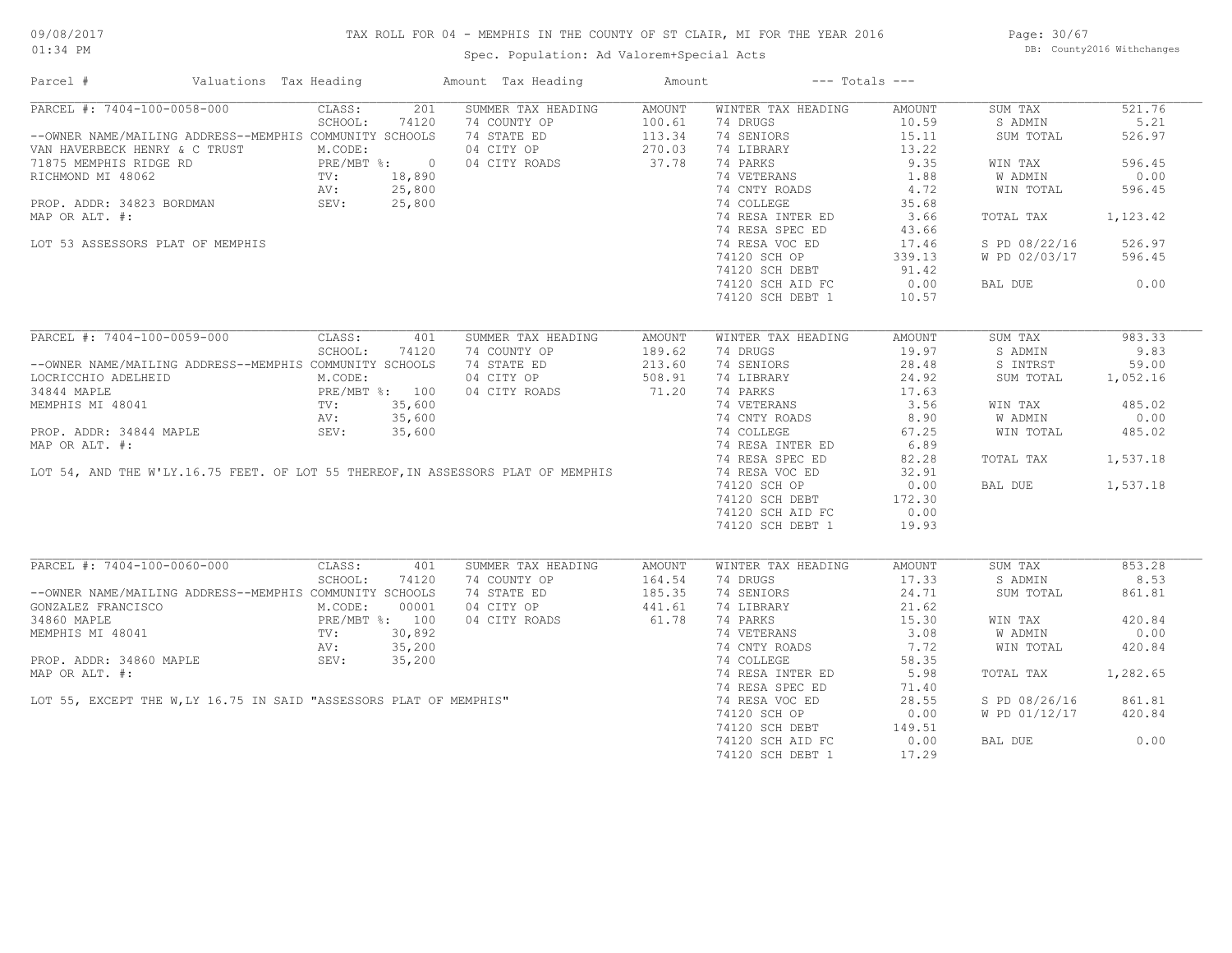Page: 31/67 DB: County2016 Withchanges

| Parcel #                                                                             | Valuations Tax Heading |                   |                | Amount Tax Heading | Amount        |                                | $---$ Totals $---$ |               |          |
|--------------------------------------------------------------------------------------|------------------------|-------------------|----------------|--------------------|---------------|--------------------------------|--------------------|---------------|----------|
| PARCEL #: 7404-100-0061-000                                                          |                        | CLASS:            | 401            | SUMMER TAX HEADING | AMOUNT        | WINTER TAX HEADING             | AMOUNT             | SUM TAX       | 1,288.23 |
|                                                                                      |                        | SCHOOL:           | 74120          | 74 COUNTY OP       | 248.42        | 74 DRUGS                       | 26.16              | S ADMIN       | 12.88    |
| --OWNER NAME/MAILING ADDRESS--MEMPHIS COMMUNITY SCHOOLS                              |                        |                   |                | 74 STATE ED        | 279.83        | 74 SENIORS                     | 37.31              | SUM TOTAL     | 1,301.11 |
| SCHNEIDER ERIC & SUSAN                                                               |                        | M.CODE:           |                | 04 CITY OP         | 666.71        | 74 LIBRARY                     | 32.64              |               |          |
| P.O. BOX 416                                                                         |                        |                   | PRE/MBT %: 100 | 04 CITY ROADS      | 93.27         | 74 PARKS                       | 23.10              | WIN TAX       | 635.39   |
| MEMPHIS MI 48041                                                                     |                        | TV:               | 46,639         |                    |               | 74 VETERANS                    | 4.66               | W ADMIN       | 0.00     |
|                                                                                      |                        | AV:               | 50,400         |                    |               | 74 CNTY ROADS                  | 11.65              | WIN TOTAL     | 635.39   |
| PROP. ADDR: 81171 MAIN                                                               |                        | SEV:              | 50,400         |                    |               | 74 COLLEGE                     | 88.10              |               |          |
| MAP OR ALT. #:                                                                       |                        |                   |                |                    |               | 74 RESA INTER ED               | 9.03               | TOTAL TAX     | 1,936.50 |
|                                                                                      |                        |                   |                |                    |               | 74 RESA SPEC ED                | 107.79             |               |          |
| Lot 56 AND THAT PART OF LOT 57, Assessor Plat of Memphis Sec 35 T6 N, R14 E.ST CLAIR |                        |                   |                |                    |               | 74 RESA VOC ED                 | 43.11              | S PD 07/21/16 | 1,301.11 |
| COUNTY MICHIGAN Desc. as Follows: NORTH-SOUTH OUARTER LINE OF SAID SEC. 35, Being    |                        |                   |                |                    |               | 74120 SCH OP                   | 0.00               | W PD 12/29/16 | 635.39   |
| N.00-49'30 "E. 402.02 feet from the south quarter corner of said sec. 35; thence     |                        |                   |                |                    |               | 74120 SCH DEBT                 | 225.73             |               |          |
| N.00-49'30"E. 15.67 FT THENCE N.89-25'-30"W.;THENCE N.2-24'-43"W.17.35               |                        |                   |                |                    |               | 74120 SCH AID FC               | 0.00               | BAL DUE       | 0.00     |
| FT. THENCEN. 0-53'-32"W89.88FT. THENCE N. 65-02'-30"W 81.59 FT. S. 0-49'-30"         |                        |                   |                |                    |               | 74120 SCH DEBT 1               | 26.11              |               |          |
| 123.56'FEET;THS00-49'30"W.0.33.0 FEET; THENCE S. 89-25'-30"E. 104.58 FEET; TO THE    |                        |                   |                |                    |               |                                |                    |               |          |
| POINT BEG.ASSESSOR'S PLAT OF THE CITY OF MEMPHIS, ST CLAIR COUNTY, MICHIGAN.         |                        |                   |                |                    |               |                                |                    |               |          |
| CONTAINING 0.25 ACRES, MORE OR LESS, SUBJECT TO EASEMENTS OF RECORD.                 |                        |                   |                |                    |               |                                |                    |               |          |
|                                                                                      |                        |                   |                |                    |               |                                |                    |               |          |
| PARCEL #: 7404-100-0062-000                                                          |                        | CLASS:            | 201            | SUMMER TAX HEADING | AMOUNT        | WINTER TAX HEADING             | <b>AMOUNT</b>      | SUM TAX       | 3,200.39 |
|                                                                                      |                        | SCHOOL:           | 74120          | 74 COUNTY OP       | 617.15        | 74 DRUGS                       | 65.00              | S ADMIN       | 32.00    |
| --OWNER NAME/MAILING ADDRESS--MEMPHIS                                                |                        | COMMUNITY SCHOOLS |                | 74 STATE ED        | 695.19        | 74 SENIORS                     | 92.69              | SUM TOTAL     | 3,232.39 |
| CSB BANK                                                                             |                        | M.CODE:           |                | 04 CITY OP         | 1,656.32      | 74 LIBRARY                     | 81.10              |               |          |
| P.O. BOX 128                                                                         |                        | PRE/MBT %:        | $\overline{0}$ | 04 CITY ROADS      | 231.73        | 74 PARKS                       | 57.39              | WIN TAX       | 3,658.75 |
| CAPAC MI 48014                                                                       |                        | TV:               | 115,865        |                    |               | 74 VETERANS                    | 11.58              | W ADMIN       | 0.00     |
|                                                                                      |                        | AV:               | 140,000        |                    |               | 74 CNTY ROADS                  | 28.96              | WIN TOTAL     |          |
|                                                                                      |                        |                   |                |                    |               |                                |                    |               | 3,658.75 |
| PROP. ADDR: 81111 MAIN                                                               |                        | SEV:              | 140,000        |                    |               | 74 COLLEGE<br>74 RESA INTER ED | 218.88<br>22.45    |               | 6,891.14 |
| MAP OR ALT. #:                                                                       |                        |                   |                |                    |               |                                |                    | TOTAL TAX     |          |
|                                                                                      |                        |                   |                |                    |               | 74 RESA SPEC ED                | 267.79             |               |          |
| BEG AT THE SE CORNER OF LOT 57, ASSESSOR'S PLAT OF MEMPHIS, ACCORDING TO THE PLAT    |                        |                   |                |                    |               | 74 RESA VOC ED                 | 107.11             | S PD 09/26/16 | 3,232.39 |
| THEREOF AS RECORDED IN LIBER 51 OF PLATS, PAGE 11, ST. CLAIR CO RECORDS, SEC 35,     |                        |                   |                |                    |               | 74120 SCH OP                   | 2,080.14           | W PD 12/19/16 | 3,658.75 |
| T6N, RANGE 14 E, ST. CLAIR CO, MI; BEING N 00*49'30" E 230.0 FT FROM THE SOUTH       |                        |                   |                |                    |               | 74120 SCH DEBT                 | 560.78             |               |          |
| OUARTER CORNER OF SAID SEC 35; TH N 00*49'30" E 172.02 FT ALONG THE E BOUNDARY LINE  |                        |                   |                |                    |               | 74120 SCH AID FC               | 0.00               | BAL DUE       | 0.00     |
| OF LOT 57; TH N 89*25'30" W 104.53 FT; TH N 00*49'30" E 33.0 FT; TH N 89*25'30" W    |                        |                   |                |                    |               | 74120 SCH DEBT 1               | 64.88              |               |          |
| 120.44 FT; TH S 00*49'30" W 205.0 FT; TH S 89*25'30" E 224.97 FT TO THE BEG; ALL     |                        |                   |                |                    |               |                                |                    |               |          |
| BEING A PART OF LOT 57, ASSESSOR'S PLAT OF THE CITY OF MEMPHIS, ST. CLAIR CO, MI     |                        |                   |                |                    |               |                                |                    |               |          |
|                                                                                      |                        |                   |                |                    |               |                                |                    |               |          |
| PARCEL $\# \cdot 7404 - 100 - 0063 - 000$                                            |                        | CIARS             | 202            | SUMMER TAX HEADING | <b>AMOUNT</b> | WINTER TAX HEADING             | <b>AMOUNT</b>      | SIM TAY       | 11.36    |

| PARULL #: 7404-100-0003-000                             | . caau     | ZUZ            | SUMMER IAA HEADING | AMOON L | WINIER IAA HEADING | APIOUN 1 | <b>DUM THY</b> | 11.00 |
|---------------------------------------------------------|------------|----------------|--------------------|---------|--------------------|----------|----------------|-------|
|                                                         | SCHOOL:    | 74120          | 74 COUNTY OP       | 2.19    | 74 DRUGS           | 0.23     | S ADMIN        | 0.11  |
| --OWNER NAME/MAILING ADDRESS--MEMPHIS COMMUNITY SCHOOLS |            |                | 74 STATE ED        | 2.47    | 74 SENIORS         | 0.32     | S INTRST       | 0.68  |
| VARGA PAVLE & MIRA LIVING TRUST                         | M.CODE:    |                | 04 CITY OP         | 5.88    | 74 LIBRARY         | 0.28     | SUM TOTAL      | 12.15 |
| 66011 LOWE PLANK                                        | PRE/MBT %: | $\overline{0}$ | 04 CITY ROADS      | 0.82    | 74 PARKS           | 0.20     |                |       |
| LENOX MI 48050                                          | TV:        | 412            |                    |         | 74 VETERANS        | 0.04     | WIN TAX        | 12.95 |
|                                                         | AV:        | 1,600          |                    |         | 74 CNTY ROADS      | 0.10     | W ADMIN        | 0.00  |
| PROP. ADDR: 81059 MAIN                                  | SEV:       | 1,600          |                    |         | 74 COLLEGE         | 0.77     | WIN TOTAL      | 12.95 |
| MAP OR ALT. #:                                          |            |                |                    |         | 74 RESA INTER ED   | 0.07     |                |       |
|                                                         |            |                |                    |         | 74 RESA SPEC ED    | 0.95     | TOTAL TAX      | 25.10 |
| LOT 58 ASSESSORS PLAT OF MEMPHIS                        |            |                |                    |         | 74 RESA VOC ED     | 0.38     |                |       |
|                                                         |            |                |                    |         | 74120 SCH OP       | 7.39     | BAL DUE        | 25.10 |
|                                                         |            |                |                    |         | 74120 SCH DEBT     | 1.99     |                |       |
|                                                         |            |                |                    |         | 74120 SCH AID FC   | 0.00     |                |       |
|                                                         |            |                |                    |         | 74120 SCH DEBT 1   | 0.23     |                |       |
|                                                         |            |                |                    |         |                    |          |                |       |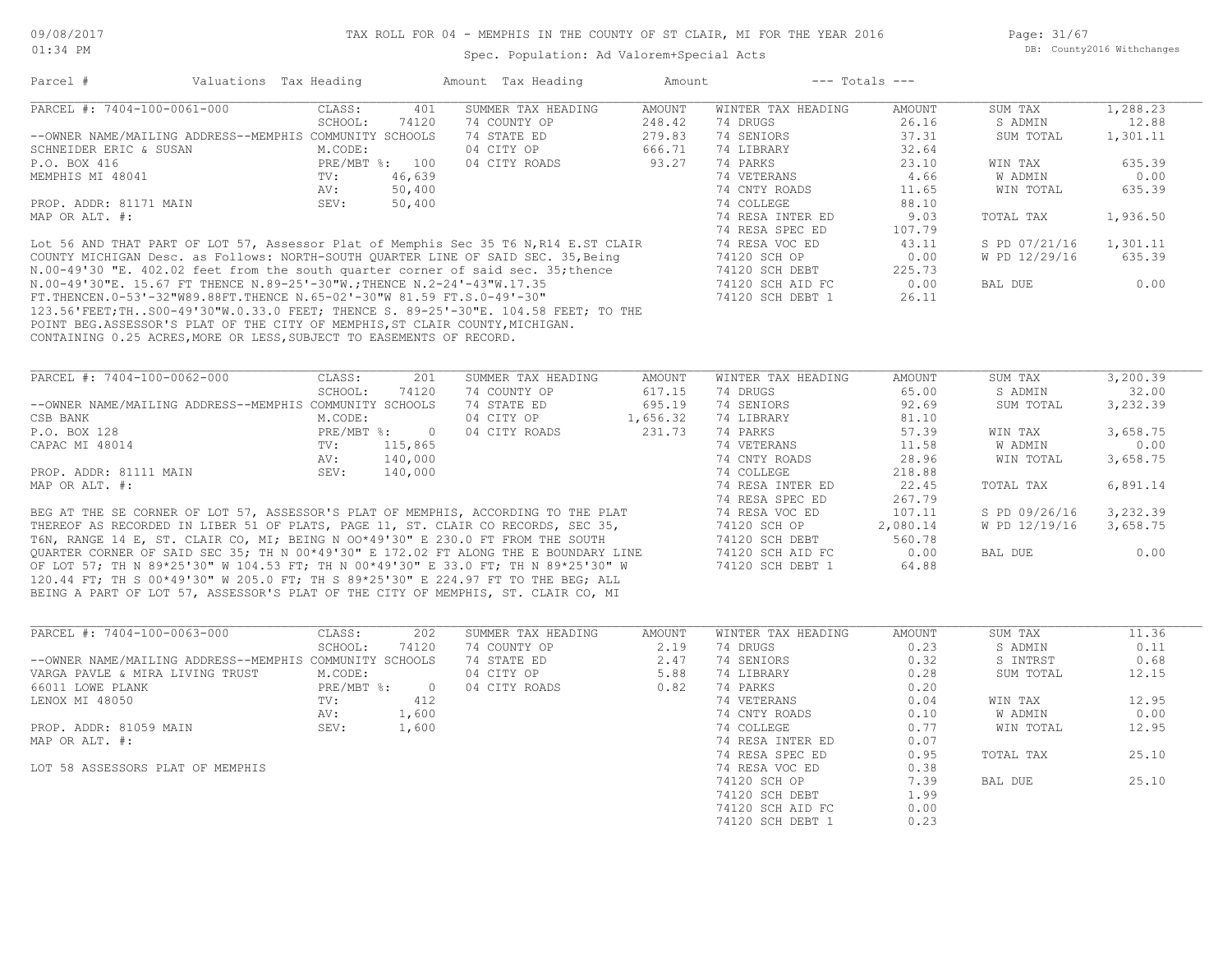## TAX ROLL FOR 04 - MEMPHIS IN THE COUNTY OF ST CLAIR, MI FOR THE YEAR 2016

Spec. Population: Ad Valorem+Special Acts

Page: 32/67 DB: County2016 Withchanges

| Parcel #                                                        | Valuations Tax Heading |               |                | Amount Tax Heading                                                                   | Amount        |                    | $---$ Totals $---$ |               |        |
|-----------------------------------------------------------------|------------------------|---------------|----------------|--------------------------------------------------------------------------------------|---------------|--------------------|--------------------|---------------|--------|
| $\overline{\text{PARCH}}$ #: 7404-100-0064-000                  |                        | CLASS:        | 202            | SUMMER TAX HEADING                                                                   | AMOUNT        | WINTER TAX HEADING | AMOUNT             | SUM TAX       | 25.68  |
|                                                                 |                        | SCHOOL:       | 74120          | 74 COUNTY OP                                                                         | 4.95          | 74 DRUGS           | 0.52               | S ADMIN       | 0.25   |
| --OWNER NAME/MAILING ADDRESS--MEMPHIS COMMUNITY SCHOOLS         |                        |               |                | 74 STATE ED                                                                          | 5.58          | 74 SENIORS         | 0.74               | S INTRST      | 1.54   |
| VARGA PAVLE & MIRA LIVING TRUST                                 |                        | M.CODE:       |                | 04 CITY OP                                                                           | 13.29         | 74 LIBRARY         | 0.65               | SUM TOTAL     | 27.47  |
| 66011 LOWE PLANK                                                |                        | PRE/MBT %:    | $\circ$        | 04 CITY ROADS                                                                        | 1.86          | 74 PARKS           | 0.46               |               |        |
| LENOX MI 48050                                                  |                        | TV:           | 930            |                                                                                      |               | 74 VETERANS        | 0.09               | WIN TAX       | 29.32  |
|                                                                 |                        | AV:           | 3,600          |                                                                                      |               | 74 CNTY ROADS      | 0.23               | W ADMIN       | 0.00   |
| PROP. ADDR: 81059 MAIN                                          |                        | SEV:          | 3,600          |                                                                                      |               | 74 COLLEGE         | 1.75               | WIN TOTAL     | 29.32  |
| MAP OR ALT. #:                                                  |                        |               |                |                                                                                      |               | 74 RESA INTER ED   | 0.18               |               |        |
|                                                                 |                        |               |                |                                                                                      |               | 74 RESA SPEC ED    | 2.14               | TOTAL TAX     | 56.79  |
| LOT 59 ASSESSORS PLAT OF MEMPHIS                                |                        |               |                |                                                                                      |               | 74 RESA VOC ED     | 0.85               |               |        |
|                                                                 |                        |               |                |                                                                                      |               |                    | 16.69              | BAL DUE       | 56.79  |
|                                                                 |                        |               |                |                                                                                      |               | 74120 SCH OP       |                    |               |        |
|                                                                 |                        |               |                |                                                                                      |               | 74120 SCH DEBT     | 4.50               |               |        |
|                                                                 |                        |               |                |                                                                                      |               | 74120 SCH AID FC   | 0.00               |               |        |
|                                                                 |                        |               |                |                                                                                      |               | 74120 SCH DEBT 1   | 0.52               |               |        |
|                                                                 |                        |               |                |                                                                                      |               |                    |                    |               |        |
| $\overline{\text{PARCH}}$ #: 7404-100-0065-000                  |                        | CLASS:        | 202            | SUMMER TAX HEADING                                                                   | <b>AMOUNT</b> | WINTER TAX HEADING | <b>AMOUNT</b>      | SUM TAX       | 63.52  |
|                                                                 |                        | SCHOOL:       | 74120          | 74 COUNTY OP                                                                         | 12.25         | 74 DRUGS           | 1.29               | S ADMIN       | 0.63   |
| --OWNER NAME/MAILING ADDRESS--MEMPHIS COMMUNITY SCHOOLS         |                        |               |                | 74 STATE ED                                                                          | 13.80         | 74 SENIORS         | 1.84               | S INTRST      | 3.81   |
| VARGA PAVLE & MIRA LIVING TRUST                                 |                        | M.CODE:       |                | 04 CITY OP                                                                           | 32.87         | 74 LIBRARY         | 1.61               | SUM TOTAL     | 67.96  |
| 66011 LOWE PLANK                                                |                        | PRE/MBT %:    | $\circ$        | 04 CITY ROADS                                                                        | 4.60          | 74 PARKS           | 1.13               |               |        |
| LENOX MI 48050                                                  |                        | TV:           | 2,300          |                                                                                      |               | 74 VETERANS        | 0.23               | WIN TAX       | 72.58  |
|                                                                 |                        | AV:           | 2,300          |                                                                                      |               | 74 CNTY ROADS      | 0.57               | W ADMIN       | 0.00   |
| PROP. ADDR: 81059 MAIN                                          |                        | SEV:          | 2,300          |                                                                                      |               | 74 COLLEGE         | 4.34               | WIN TOTAL     | 72.58  |
| MAP OR ALT. #:                                                  |                        |               |                |                                                                                      |               | 74 RESA INTER ED   | 0.44               |               |        |
|                                                                 |                        |               |                |                                                                                      |               | 74 RESA SPEC ED    | 5.31               | TOTAL TAX     | 140.54 |
|                                                                 |                        |               |                |                                                                                      |               |                    |                    |               |        |
| LOT 60 ASSESSORS PLAT OF MEMPHIS                                |                        |               |                |                                                                                      |               | 74 RESA VOC ED     | 2.12               |               |        |
|                                                                 |                        |               |                |                                                                                      |               | 74120 SCH OP       | 41.29              | BAL DUE       | 140.54 |
|                                                                 |                        |               |                |                                                                                      |               | 74120 SCH DEBT     | 11.13              |               |        |
|                                                                 |                        |               |                |                                                                                      |               | 74120 SCH AID FC   | 0.00               |               |        |
|                                                                 |                        |               |                |                                                                                      |               | 74120 SCH DEBT 1   | 1.28               |               |        |
|                                                                 |                        |               |                |                                                                                      |               |                    |                    |               |        |
| PARCEL #: 7404-100-0066-000                                     |                        | CLASS:        | 201            | SUMMER TAX HEADING                                                                   | AMOUNT        | WINTER TAX HEADING | <b>AMOUNT</b>      | SUM TAX       | 320.84 |
|                                                                 |                        | SCHOOL:       | 74120          | 74 COUNTY OP                                                                         | 61.87         | 74 DRUGS           | 6.51               | S ADMIN       | 3.20   |
| --OWNER NAME/MAILING ADDRESS--MEMPHIS COMMUNITY SCHOOLS         |                        |               |                | 74 STATE ED                                                                          | 69.69         | 74 SENIORS         | 9.29               | SUM TOTAL     | 324.04 |
| FINLAY RANDALL S & CAMILLE                                      |                        | M.CODE:       |                | 04 CITY OP                                                                           | 166.05        | 74 LIBRARY         | 8.13               |               |        |
| 20779 - 32 MILE ROAD                                            |                        | $PRE/MBT$ %:  | $\overline{0}$ | 04 CITY ROADS                                                                        | 23.23         | 74 PARKS           | 5.75               | WIN TAX       | 366.76 |
| ARMADA MI 48005                                                 |                        | $\text{TV}$ : | 11,616         |                                                                                      |               | 74 VETERANS        | 1.16               | W ADMIN       | 0.00   |
|                                                                 |                        | AV:           | 14,800         |                                                                                      |               | 74 CNTY ROADS      | 2.90               | WIN TOTAL     | 366.76 |
| PROP. ADDR: 34833 BORDMAN                                       |                        | SEV:          | 14,800         |                                                                                      |               | 74 COLLEGE         | 21.94              |               |        |
| MAP OR ALT. #:                                                  |                        |               |                |                                                                                      |               | 74 RESA INTER ED   | 2.25               | TOTAL TAX     | 690.80 |
|                                                                 |                        |               |                |                                                                                      |               | 74 RESA SPEC ED    | 26.84              |               |        |
|                                                                 |                        |               |                |                                                                                      |               |                    |                    |               |        |
|                                                                 |                        |               |                | LOT 61 ASSESSORS PLAT OF MEMPHIS, according to the plat thereof as recorded in Liber |               | 74 RESA VOC ED     | 10.73              | S PD 07/28/16 | 324.04 |
| 51 of Plats, Page 11, St Clair County Register of Deeds Office. |                        |               |                |                                                                                      |               | 74120 SCH OP       | 208.54             | W PD 12/31/16 | 366.76 |
|                                                                 |                        |               |                |                                                                                      |               | 74120 SCH DEBT     | 56.22              |               |        |
|                                                                 |                        |               |                |                                                                                      |               | 74120 SCH AID FC   | 0.00               | BAL DUE       | 0.00   |
|                                                                 |                        |               |                |                                                                                      |               | 74120 SCH DEBT 1   | 6.50               |               |        |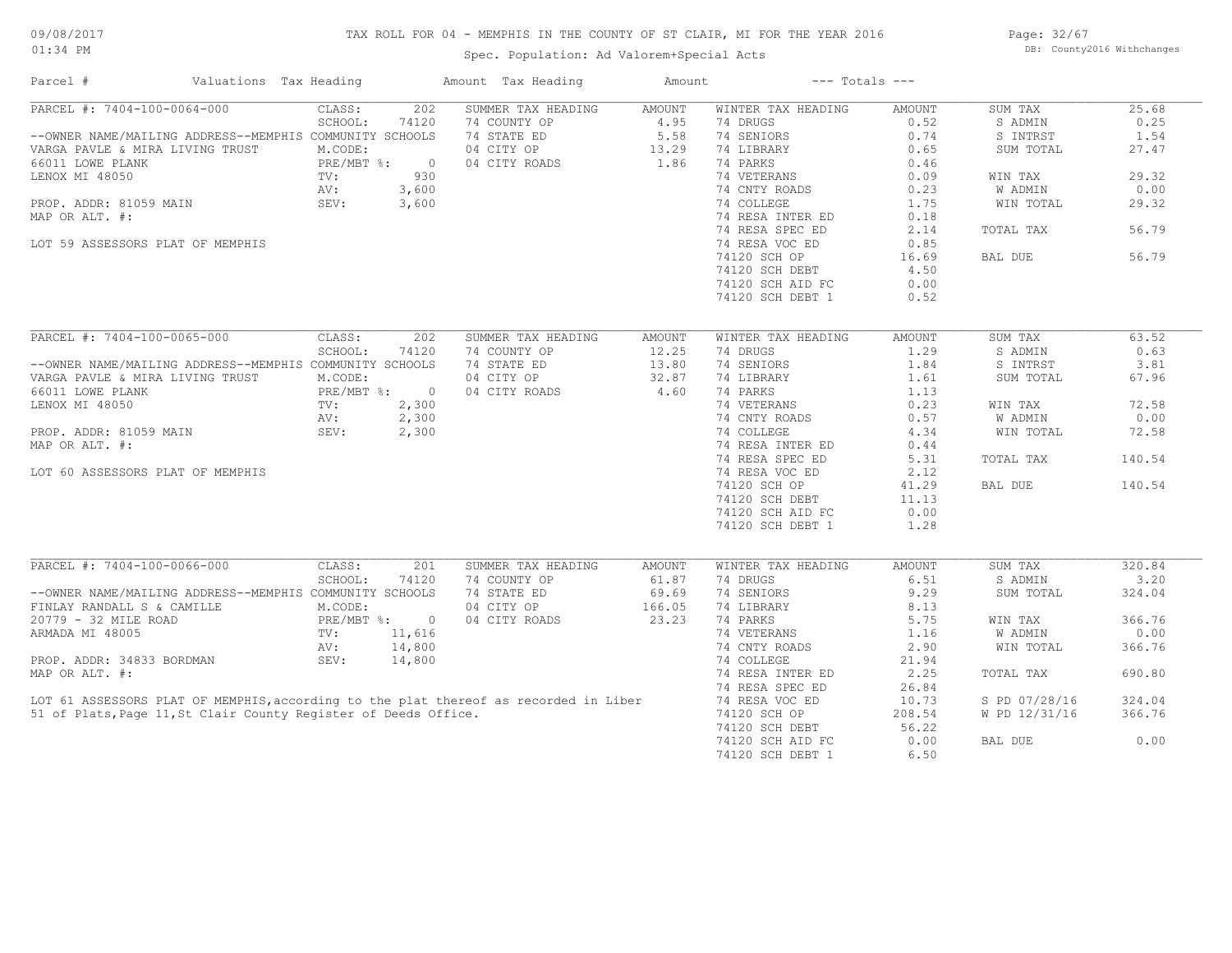## TAX ROLL FOR 04 - MEMPHIS IN THE COUNTY OF ST CLAIR, MI FOR THE YEAR 2016

Spec. Population: Ad Valorem+Special Acts

Page: 33/67 DB: County2016 Withchanges

| Parcel #<br>Valuations Tax Heading                      |                                | Amount Tax Heading | Amount | $---$ Totals $---$ |               |               |          |
|---------------------------------------------------------|--------------------------------|--------------------|--------|--------------------|---------------|---------------|----------|
| PARCEL #: 7404-100-0067-000                             | 704<br>CLASS:                  | SUMMER TAX HEADING | AMOUNT | WINTER TAX HEADING | <b>AMOUNT</b> | SUM TAX       | 0.00     |
|                                                         | SCHOOL:<br>74120               | 74 COUNTY OP       | 0.00   | 74 DRUGS           | 0.00          | S ADMIN       | 0.00     |
| --OWNER NAME/MAILING ADDRESS--MEMPHIS COMMUNITY SCHOOLS |                                | 74 STATE ED        | 0.00   | 74 SENIORS         | 0.00          | SUM TOTAL     | 0.00     |
| MEMPHIS COMMUNITY SCHOOLS                               | M.CODE:                        | 04 CITY OP         | 0.00   | 74 LIBRARY         | 0.00          |               |          |
| P.O. BOX 201                                            | PRE/MBT %:<br>$\circ$          | 04 CITY ROADS      | 0.00   | 74 PARKS           | 0.00          | WIN TAX       | 0.00     |
| MEMPHIS MI 48041                                        | $\circ$<br>TV:                 |                    |        | 74 VETERANS        | 0.00          | W ADMIN       | 0.00     |
|                                                         | AV:<br>$\circ$                 |                    |        | 74 CNTY ROADS      | 0.00          | WIN TOTAL     | 0.00     |
| PROP. ADDR: 34165 BORDMAN                               | SEV:<br>$\circ$                |                    |        | 74 COLLEGE         | 0.00          |               |          |
| MAP OR ALT. #:                                          |                                |                    |        | 74 RESA INTER ED   | 0.00          | TOTAL TAX     | 0.00     |
|                                                         |                                |                    |        | 74 RESA SPEC ED    | 0.00          |               |          |
| LOT 62 ASSESSORS PLAT OF MEMPHIS                        |                                |                    |        | 74 RESA VOC ED     | 0.00          | BAL DUE       | 0.00     |
|                                                         |                                |                    |        | 74120 SCH OP       | 0.00          |               |          |
|                                                         |                                |                    |        | 74120 SCH DEBT     | 0.00          |               |          |
|                                                         |                                |                    |        | 74120 SCH AID FC   | 0.00          |               |          |
|                                                         |                                |                    |        | 74120 SCH DEBT 1   | 0.00          |               |          |
|                                                         |                                |                    |        |                    |               |               |          |
| PARCEL #: 7404-100-0068-000                             | 201<br>CLASS:                  | SUMMER TAX HEADING | AMOUNT | WINTER TAX HEADING | AMOUNT        | SUM TAX       | 880.98   |
|                                                         | SCHOOL:<br>74120               | 74 COUNTY OP       | 169.88 | 74 DRUGS           | 17.89         | S ADMIN       | 8.80     |
| --OWNER NAME/MAILING ADDRESS--MEMPHIS COMMUNITY SCHOOLS |                                | 74 STATE ED        | 191.37 | 74 SENIORS         | 25.51         | SUM TOTAL     | 889.78   |
| KOLLINGER NORMAN J LIVING TRUST                         | M.CODE:                        | 04 CITY OP         | 455.94 | 74 LIBRARY         | 22.32         |               |          |
| P.O. BOX 677                                            | PRE/MBT %: 0                   | 04 CITY ROADS      | 63.79  | 74 PARKS           | 15.80         | WIN TAX       | 1,007.13 |
| MEMPHIS MI 48041                                        | TV:<br>31,895                  |                    |        | 74 VETERANS        | 3.18          | W ADMIN       | 0.00     |
|                                                         | 35,200<br>AV:                  |                    |        | 74 CNTY ROADS      | 7.97          | WIN TOTAL     | 1,007.13 |
|                                                         | SEV:<br>35,200                 |                    |        | 74 COLLEGE         | 60.25         |               |          |
| PROP. ADDR: 81560 MAIN                                  |                                |                    |        |                    |               |               |          |
| MAP OR ALT. #:                                          |                                |                    |        | 74 RESA INTER ED   | 6.18          | TOTAL TAX     | 1,896.91 |
|                                                         |                                |                    |        | 74 RESA SPEC ED    | 73.71         |               |          |
| LOT 63 ASSESSORS PLAT OF MEMPHIS                        |                                |                    |        | 74 RESA VOC ED     | 29.48         | S PD 12/28/16 | 889.78   |
|                                                         |                                |                    |        | 74120 SCH OP       | 572.61        |               |          |
|                                                         |                                |                    |        | 74120 SCH DEBT     | 154.37        | BAL DUE       | 1,007.13 |
|                                                         |                                |                    |        | 74120 SCH AID FC   | 0.00          |               |          |
|                                                         |                                |                    |        | 74120 SCH DEBT 1   | 17.86         |               |          |
|                                                         |                                |                    |        |                    |               |               |          |
| PARCEL #: 7404-100-0069-000                             | CLASS:<br>201                  | SUMMER TAX HEADING | AMOUNT | WINTER TAX HEADING | <b>AMOUNT</b> | SUM TAX       | 353.73   |
|                                                         | SCHOOL:<br>74120               | 74 COUNTY OP       | 68.21  | 74 DRUGS           | 7.18          | S ADMIN       | 3.53     |
| --OWNER NAME/MAILING ADDRESS--MEMPHIS COMMUNITY SCHOOLS |                                | 74 STATE ED        | 76.84  | 74 SENIORS         | 10.24         | SUM TOTAL     | 357.26   |
| KOLLINGER NORMAN A LIVING TRUST                         | M.CODE:                        | 04 CITY OP         | 183.07 | 74 LIBRARY         | 8.96          |               |          |
| 10568 ALPINE ROAD                                       | $PRE/MBT$ %:<br>$\overline{0}$ | 04 CITY ROADS      | 25.61  | 74 PARKS           | 6.34          | WIN TAX       | 404.38   |
| RILEY TWP MI 48041                                      | 12,807<br>TV:                  |                    |        | 74 VETERANS        | 1.28          | W ADMIN       | 0.00     |
|                                                         | 42,000<br>AV:                  |                    |        | 74 CNTY ROADS      | 3.20          | WIN TOTAL     | 404.38   |
| PROP. ADDR: 81300 MAIN                                  | SEV:<br>42,000                 |                    |        | 74 COLLEGE         | 24.19         |               |          |
| MAP OR ALT. #:                                          |                                |                    |        | 74 RESA INTER ED   | 2.48          | TOTAL TAX     | 761.64   |
|                                                         |                                |                    |        | 74 RESA SPEC ED    | 29.60         |               |          |
| LOTS 64,65,68 & 69 ASSESSORS PLAT OF MEMPHIS            |                                |                    |        | 74 RESA VOC ED     | 11.84         | S PD 12/28/16 | 357.26   |
|                                                         |                                |                    |        | 74120 SCH OP       | 229.92        |               |          |
|                                                         |                                |                    |        | 74120 SCH DEBT     | 61.98         | BAL DUE       | 404.38   |
|                                                         |                                |                    |        | 74120 SCH AID FC   | 0.00          |               |          |
|                                                         |                                |                    |        | 74120 SCH DEBT 1   | 7.17          |               |          |
|                                                         |                                |                    |        |                    |               |               |          |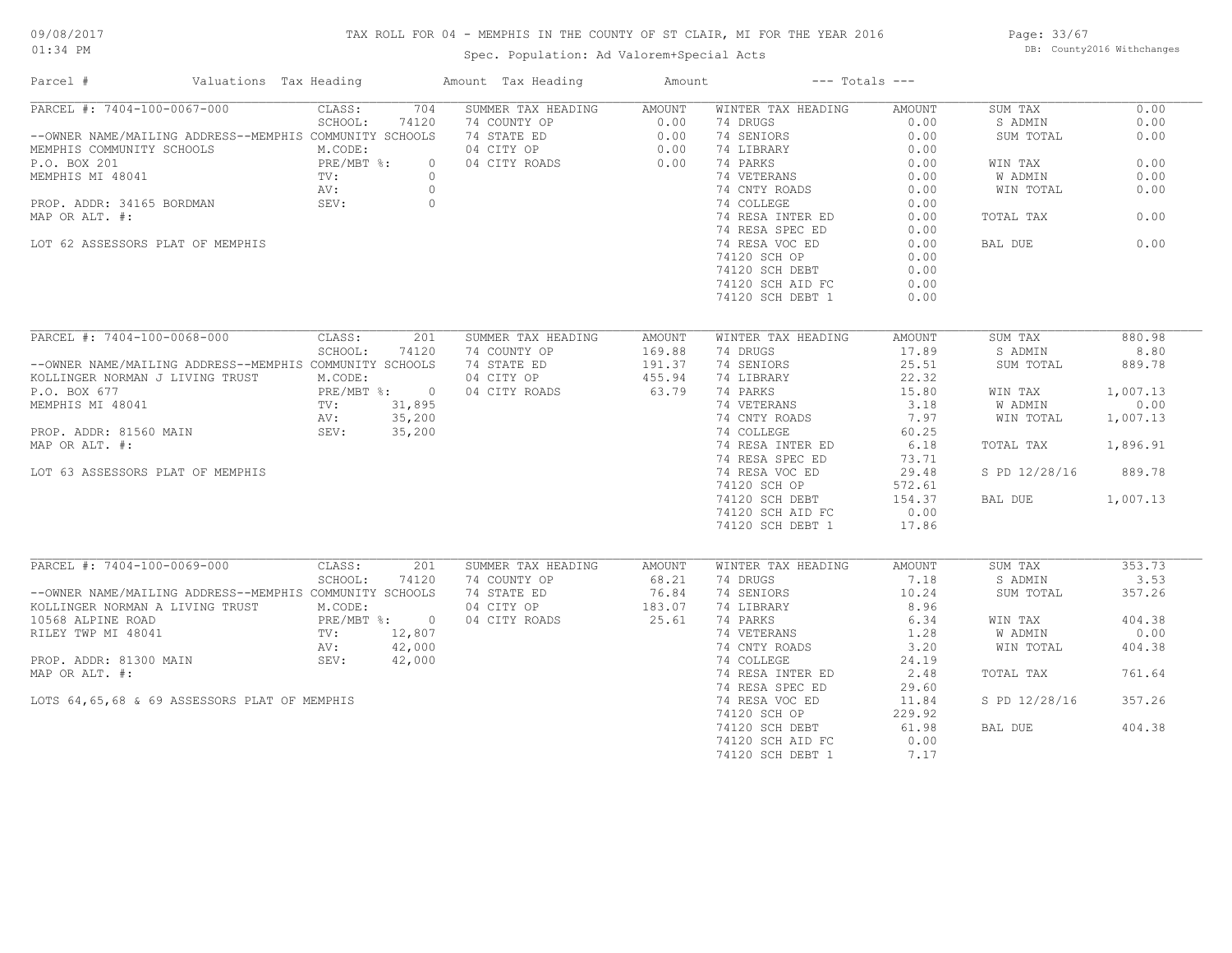## TAX ROLL FOR 04 - MEMPHIS IN THE COUNTY OF ST CLAIR, MI FOR THE YEAR 2016

Spec. Population: Ad Valorem+Special Acts

Page: 34/67 DB: County2016 Withchanges

| Parcel #                                                                                                                        | Valuations Tax Heading                                                         |                              |                       | Amount Tax Heading                                                               | Amount                                        |                                                                        | $---$ Totals $---$                         |                                            |                                         |
|---------------------------------------------------------------------------------------------------------------------------------|--------------------------------------------------------------------------------|------------------------------|-----------------------|----------------------------------------------------------------------------------|-----------------------------------------------|------------------------------------------------------------------------|--------------------------------------------|--------------------------------------------|-----------------------------------------|
| PARCEL #: 7404-100-0070-000<br>--OWNER NAME/MAILING ADDRESS--MEMPHIS COMMUNITY SCHOOLS<br>WOLOSION ROBERT A & K<br>P.O. BOX 446 |                                                                                | CLASS:<br>SCHOOL:<br>M.CODE: | 401<br>74120<br>00001 | SUMMER TAX HEADING<br>74 COUNTY OP<br>74 STATE ED<br>04 CITY OP<br>04 CITY ROADS | AMOUNT<br>216.98<br>244.41<br>582.33<br>81.47 | WINTER TAX HEADING<br>74 DRUGS<br>74 SENIORS<br>74 LIBRARY<br>74 PARKS | AMOUNT<br>22.85<br>32.58<br>28.51<br>20.18 | SUM TAX<br>S ADMIN<br>SUM TOTAL<br>WIN TAX | 1,125.19<br>11.25<br>1,136.44<br>554.99 |
| MEMPHIS MI 48041<br>PROP. ADDR: 35049 MAPLE                                                                                     | PRE/MBT %: 100<br>PRE/MBT %: 100<br>TV: 40,736<br>AV: 50,200<br>LE SEV: 50,200 |                              |                       |                                                                                  |                                               | 74 VETERANS<br>74 CNTY ROADS<br>74 COLLEGE                             | 4.07<br>10.18<br>76.95                     | W ADMIN<br>WIN TOTAL                       | 0.00<br>554.99                          |
| MAP OR ALT. #:                                                                                                                  |                                                                                |                              |                       |                                                                                  |                                               | 74 RESA INTER ED<br>74 RESA SPEC ED                                    | 7.89<br>94.15                              | TOTAL TAX                                  | 1,691.43                                |
| E 90 FT OF LOT 66 ASSESSORS PLAT OF MEMPHIS                                                                                     |                                                                                |                              |                       |                                                                                  |                                               | 74 RESA VOC ED<br>74120 SCH OP<br>74120 SCH DEBT                       | 37.66<br>0.00<br>197.16                    | S PD 08/26/16<br>W PD 01/03/17             | 1,136.44<br>554.99                      |
|                                                                                                                                 |                                                                                |                              |                       |                                                                                  |                                               | 74120 SCH AID FC<br>74120 SCH DEBT 1                                   | 0.00<br>22.81                              | BAL DUE                                    | 0.00                                    |
| PARCEL #: 7404-100-0071-000                                                                                                     |                                                                                | CLASS:                       | 401                   | SUMMER TAX HEADING                                                               | AMOUNT                                        | WINTER TAX HEADING                                                     | AMOUNT                                     | SUM TAX                                    | 966.85                                  |
| --OWNER NAME/MAILING ADDRESS--MEMPHIS COMMUNITY SCHOOLS<br>CAMAJ DODA                                                           |                                                                                | SCHOOL:<br>M.CODE:           | 74120                 | 74 COUNTY OP<br>74 STATE ED<br>04 CITY OP                                        | 186.44<br>210.02<br>500.39                    | 74 DRUGS<br>74 SENIORS<br>74 LIBRARY                                   | 19.63<br>28.00<br>24.50                    | S ADMIN<br>SUM TOTAL                       | 9.66<br>976.51                          |
| 2313 DARREN DR<br>WASHINGTON MI 48094                                                                                           |                                                                                | PRE/MBT %: 0<br>TV:<br>AV:   | 35,004<br>37,800      | 04 CITY ROADS                                                                    | 70.00                                         | 74 PARKS<br>74 VETERANS<br>74 CNTY ROADS                               | 17.34<br>3.50<br>8.75                      | WIN TAX<br>W ADMIN<br>WIN TOTAL            | 1,105.32<br>0.00<br>1,105.32            |
| PROP. ADDR: 81160 MAIN<br>MAP OR ALT. #:                                                                                        |                                                                                | SEV: 37,800                  |                       |                                                                                  |                                               | 74 COLLEGE<br>74 RESA INTER ED<br>74 RESA SPEC ED                      | 66.12<br>6.78<br>80.90                     | TOTAL TAX                                  | 2,081.83                                |
| LOT 66 EXC E 90 FT. ASSESSORS PLAT OF MEMPHIS                                                                                   |                                                                                |                              |                       |                                                                                  |                                               | 74 RESA VOC ED<br>74120 SCH OP<br>74120 SCH DEBT                       | 32.36<br>628.43<br>169.41                  | S PD 07/15/16<br>W PD 12/20/16             | 976.51<br>1,105.32                      |
|                                                                                                                                 |                                                                                |                              |                       |                                                                                  |                                               | 74120 SCH AID FC<br>74120 SCH DEBT 1                                   | 0.00<br>19.60                              | BAL DUE                                    | 0.00                                    |
| PARCEL #: 7404-100-0072-000                                                                                                     |                                                                                | CLASS:                       | 401                   | SUMMER TAX HEADING                                                               | AMOUNT                                        | WINTER TAX HEADING                                                     | AMOUNT                                     | SUM TAX                                    | 651.08                                  |
| --OWNER NAME/MAILING ADDRESS--MEMPHIS COMMUNITY SCHOOLS<br>CRYDERMAN KATHY A                                                    |                                                                                | SCHOOL:<br>M.CODE:           | 74120                 | 74 COUNTY OP<br>74 STATE ED<br>04 CITY OP                                        | 125.55<br>141.43<br>336.96                    | 74 DRUGS<br>74 SENIORS<br>74 LIBRARY                                   | 13.22<br>18.85<br>16.50                    | S ADMIN<br>SUM TOTAL                       | 6.51<br>657.59                          |
| P.O. BOX 65<br>ARMADA MI 48005                                                                                                  | PRE/MBT %: 0<br>TV: 23,572                                                     |                              |                       | 04 CITY ROADS                                                                    | 47.14                                         | 74 PARKS<br>74 VETERANS                                                | 11.67<br>2.35                              | WIN TAX<br>W ADMIN                         | 744.30<br>0.00                          |
| PROP. ADDR: 35085 MAPLE<br>MAP OR ALT. #:                                                                                       |                                                                                | AV:<br>SEV:                  | 39,400<br>39,400      |                                                                                  |                                               | 74 CNTY ROADS<br>74 COLLEGE<br>74 RESA INTER ED                        | 5.89<br>44.52<br>4.56                      | WIN TOTAL<br>TOTAL TAX                     | 744.30<br>1,401.89                      |
| LOT 67 ASSESSORS PLAT OF MEMPHIS                                                                                                |                                                                                |                              |                       |                                                                                  |                                               | 74 RESA SPEC ED<br>74 RESA VOC ED                                      | 54.48<br>21.79                             | S PD 07/21/16                              | 657.59                                  |
|                                                                                                                                 |                                                                                |                              |                       |                                                                                  |                                               | 74120 SCH OP<br>74120 SCH DEBT                                         | 423.19<br>114.08                           | W PD 12/13/16                              | 744.30                                  |
|                                                                                                                                 |                                                                                |                              |                       |                                                                                  |                                               | 74120 SCH AID FC<br>74120 SCH DEBT 1                                   | 0.00<br>13.20                              | BAL DUE                                    | 0.00                                    |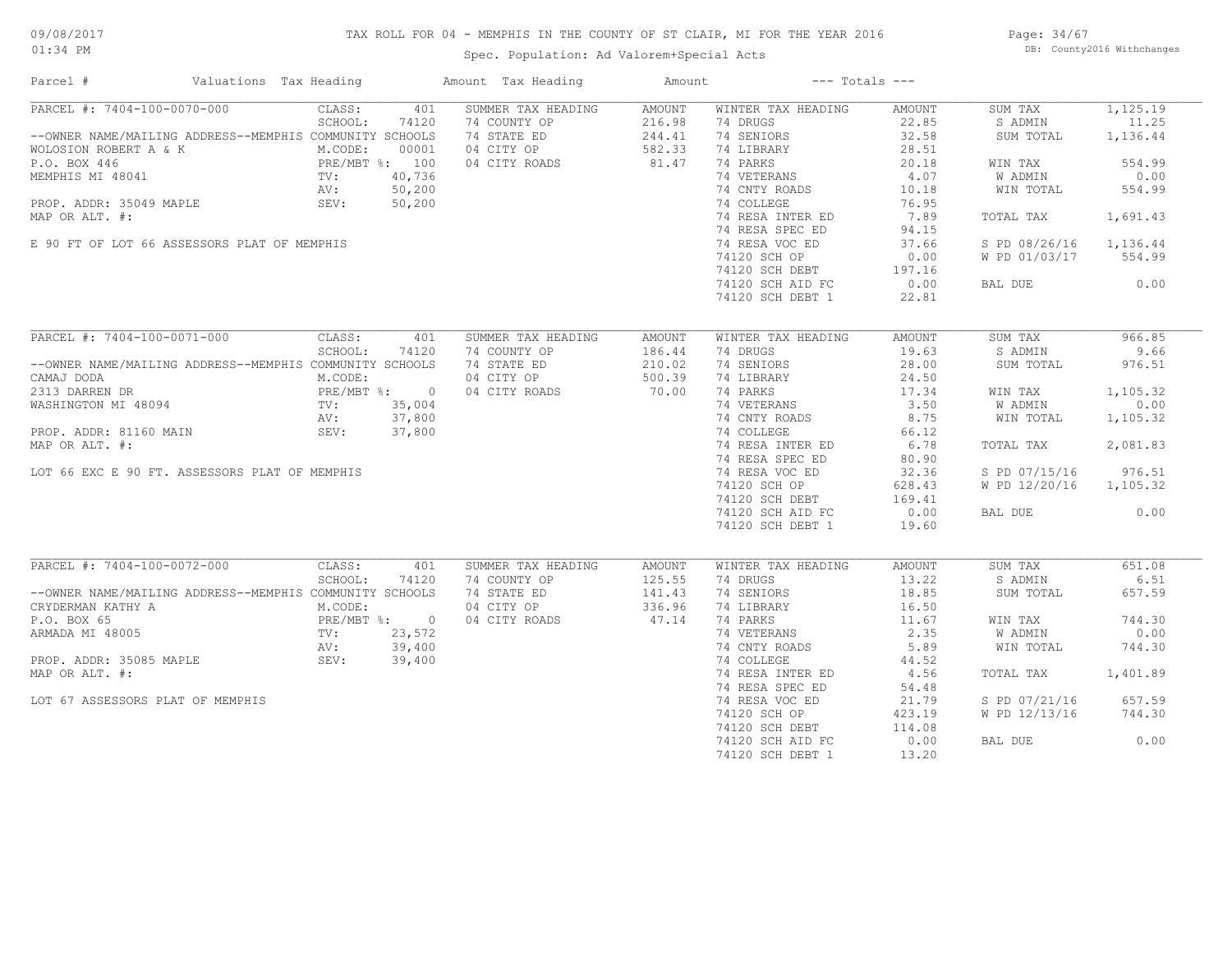## TAX ROLL FOR 04 - MEMPHIS IN THE COUNTY OF ST CLAIR, MI FOR THE YEAR 2016

Spec. Population: Ad Valorem+Special Acts

Page: 35/67 DB: County2016 Withchanges

| Parcel #                                                | Valuations Tax Heading    |         |        | Amount Tax Heading                                        | Amount |                    | $---$ Totals $---$ |               |          |
|---------------------------------------------------------|---------------------------|---------|--------|-----------------------------------------------------------|--------|--------------------|--------------------|---------------|----------|
| PARCEL #: 7404-100-0073-000                             |                           | CLASS:  | 402    | SUMMER TAX HEADING                                        | AMOUNT | WINTER TAX HEADING | AMOUNT             | SUM TAX       | 5.72     |
|                                                         |                           | SCHOOL: | 74120  | 74 COUNTY OP                                              | 1.10   | 74 DRUGS           | 0.11               | S ADMIN       | 0.05     |
| --OWNER NAME/MAILING ADDRESS--MEMPHIS COMMUNITY SCHOOLS |                           |         |        | 74 STATE ED 1.24<br>04 CITY OP 2.97<br>04 CITY ROADS 0.41 |        | 74 SENIORS         | 0.16               | SUM TOTAL     | 5.77     |
| BRUSCA MARY I ET AL 222                                 |                           | M.CODE: |        |                                                           |        | 74 LIBRARY         | 0.14               |               |          |
| 5393 SADDLEBAG LAKE ROAD                                | PRE/MBT %: 100<br>TV: 208 |         |        |                                                           |        | 74 PARKS           | 0.10               | WIN TAX       | 2.79     |
| LAKE WALES FL 33898                                     |                           |         |        |                                                           |        | 74 VETERANS        | 0.02               | W ADMIN       | 0.00     |
|                                                         |                           | AV:     | 2,300  |                                                           |        | 74 CNTY ROADS      | 0.05               | WIN TOTAL     | 2.79     |
| PROP. ADDR: 81180 DURFEE AL WATER WAY SEV:              |                           |         | 2,300  |                                                           |        | 74 COLLEGE         | 0.39               |               |          |
| MAP OR ALT. #:                                          |                           |         |        |                                                           |        | 74 RESA INTER ED   | 0.04               | TOTAL TAX     | 8.56     |
|                                                         |                           |         |        |                                                           |        | 74 RESA SPEC ED    | 0.48               |               |          |
|                                                         |                           |         |        |                                                           |        |                    |                    |               | 5.77     |
| LOT 70 ASSESSORS PLAT OF MEMPHIS                        |                           |         |        |                                                           |        | 74 RESA VOC ED     | 0.19               | S PD 08/12/16 |          |
|                                                         |                           |         |        |                                                           |        | 74120 SCH OP       | 0.00               | W PD 12/12/16 | 2.79     |
|                                                         |                           |         |        |                                                           |        | 74120 SCH DEBT     | 1.00               |               |          |
|                                                         |                           |         |        |                                                           |        | 74120 SCH AID FC   | 0.00               | BAL DUE       | 0.00     |
|                                                         |                           |         |        |                                                           |        | 74120 SCH DEBT 1   | 0.11               |               |          |
|                                                         |                           |         |        |                                                           |        |                    |                    |               |          |
| PARCEL #: 7404-100-0074-000                             |                           | CLASS:  | 401    | SUMMER TAX HEADING                                        | AMOUNT | WINTER TAX HEADING | AMOUNT             | SUM TAX       | 862.28   |
|                                                         |                           | SCHOOL: | 74120  | 74 COUNTY OP                                              | 166.28 | 74 DRUGS           | 17.51              | S ADMIN       | 8.62     |
| --OWNER NAME/MAILING ADDRESS--MEMPHIS COMMUNITY SCHOOLS |                           |         |        | 74 STATE ED                                               | 187.30 | 74 SENIORS         | 24.97              | SUM TOTAL     | 870.90   |
| BRUSCA MARY I                                           |                           | M.CODE: |        | 04 CITY OP                                                | 446.27 | 74 LIBRARY         | 21.85              |               |          |
|                                                         |                           |         |        | 04 CITY ROADS                                             | 62.43  | 74 PARKS           | 15.46              | WIN TAX       | 425.31   |
|                                                         |                           |         |        |                                                           |        | 74 VETERANS        | 3.12               | W ADMIN       | 0.00     |
|                                                         |                           |         |        |                                                           |        | 74 CNTY ROADS      | 7.80               | WIN TOTAL     | 425.31   |
| PROP. ADDR: 81180 DURFEE SEV: 39,500                    |                           |         |        |                                                           |        | 74 COLLEGE         | 58.97              |               |          |
|                                                         |                           |         |        |                                                           |        |                    |                    |               |          |
| MAP OR ALT. #:                                          |                           |         |        |                                                           |        | 74 RESA INTER ED   | 6.05               | TOTAL TAX     | 1,296.21 |
|                                                         |                           |         |        |                                                           |        | 74 RESA SPEC ED    | 72.15              |               |          |
| LOT 71 ASSESSORS PLAT OF MEMPHIS                        |                           |         |        |                                                           |        | 74 RESA VOC ED     | 28.86              | S PD 08/12/16 | 870.90   |
|                                                         |                           |         |        |                                                           |        | 74120 SCH OP       | 0.00               | W PD 12/12/16 | 425.31   |
|                                                         |                           |         |        |                                                           |        | 74120 SCH DEBT     | 151.09             |               |          |
|                                                         |                           |         |        |                                                           |        | 74120 SCH AID FC   | 0.00               | BAL DUE       | 0.00     |
|                                                         |                           |         |        |                                                           |        | 74120 SCH DEBT 1   | 17.48              |               |          |
|                                                         |                           |         |        |                                                           |        |                    |                    |               |          |
| PARCEL #: 7404-100-0075-000                             |                           | CLASS:  | 402    | SUMMER TAX HEADING                                        | AMOUNT | WINTER TAX HEADING | AMOUNT             | SUM TAX       | 12.24    |
|                                                         |                           | SCHOOL: | 74120  | 74 COUNTY OP                                              | 2.36   | 74 DRUGS           | 0.24               | S ADMIN       | 0.12     |
| --OWNER NAME/MAILING ADDRESS--MEMPHIS COMMUNITY SCHOOLS |                           |         |        | 74 STATE ED                                               | 2.66   | 74 SENIORS         | 0.35               | SUM TOTAL     | 12.36    |
| POWERS HOWARD & NINA                                    |                           | M.CODE: |        | 04 CITY OP                                                | 6.34   | 74 LIBRARY         | 0.31               |               |          |
| P.O. BOX 102                                            | PRE/MBT %: 100<br>TV: 444 |         |        | 04 CITY ROADS                                             | 0.88   | 74 PARKS           | 0.21               | WIN TAX       | 5.98     |
| MEMPHIS MI 48041                                        |                           |         |        |                                                           |        | 74 VETERANS        | 0.04               | W ADMIN       | 0.00     |
|                                                         |                           | AV:     | 11,700 |                                                           |        | 74 CNTY ROADS      | 0.11               | WIN TOTAL     | 5.98     |
| PROP. ADDR: DURFEE VACANT MODEL SEV:                    |                           |         | 11,700 |                                                           |        | 74 COLLEGE         | 0.83               |               |          |
| MAP OR ALT. #:                                          |                           |         |        |                                                           |        | 74 RESA INTER ED   | 0.08               | TOTAL TAX     | 18.34    |
|                                                         |                           |         |        |                                                           |        | 74 RESA SPEC ED    | 1.02               |               |          |
|                                                         |                           |         |        |                                                           |        |                    |                    |               |          |
| LOT 72 EXC N 66 FT THEREOF. ASSESSORS PLAT OF MEMPHIS   |                           |         |        |                                                           |        | 74 RESA VOC ED     | 0.41               | S PD 07/28/16 | 12.36    |
|                                                         |                           |         |        |                                                           |        | 74120 SCH OP       | 0.00               | W PD 12/29/16 | 5.98     |
|                                                         |                           |         |        |                                                           |        | 74120 SCH DEBT     | 2.14               |               |          |
|                                                         |                           |         |        |                                                           |        | 74120 SCH AID FC   | 0.00               | BAL DUE       | 0.00     |
|                                                         |                           |         |        |                                                           |        | 74120 SCH DEBT 1   | 0.24               |               |          |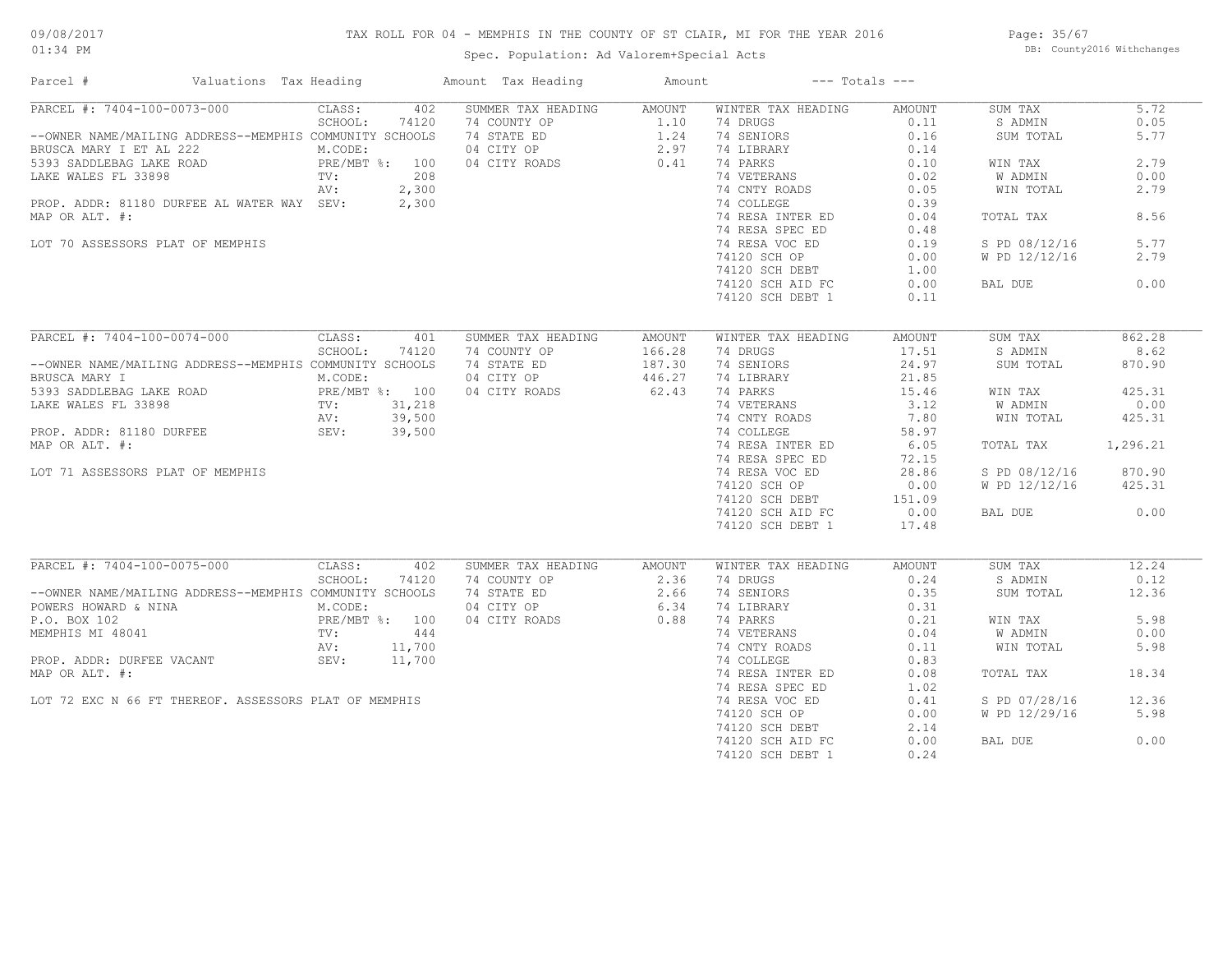## TAX ROLL FOR 04 - MEMPHIS IN THE COUNTY OF ST CLAIR, MI FOR THE YEAR 2016

Spec. Population: Ad Valorem+Special Acts

Page: 36/67 DB: County2016 Withchanges

| Parcel #                                                                                                                                                                                                              | Valuations Tax Heading                     |         |        | Amount Tax Heading | Amount             |                    | $---$ Totals $---$ |                        |          |
|-----------------------------------------------------------------------------------------------------------------------------------------------------------------------------------------------------------------------|--------------------------------------------|---------|--------|--------------------|--------------------|--------------------|--------------------|------------------------|----------|
| PARCEL #: 7404-100-0076-000                                                                                                                                                                                           |                                            | CLASS:  | 401    | SUMMER TAX HEADING | AMOUNT             | WINTER TAX HEADING | AMOUNT             | SUM TAX                | 193.91   |
|                                                                                                                                                                                                                       |                                            | SCHOOL: | 74120  | 74 COUNTY OP       | $37.39$<br>$42.12$ | 74 DRUGS           | 3.93               | S ADMIN                | 1.93     |
| --OWNER NAME/MAILING ADDRESS--MEMPHIS COMMUNITY SCHOOLS                                                                                                                                                               |                                            |         |        | 74 STATE ED        |                    | 74 SENIORS         | 5.61               | SUM TOTAL              | 195.84   |
| TURNER DWIGHT & FRANCES<br>P.O. BOX 436<br>MEMPHIS MI 48041<br>PROP. ADDR: 81161 DURFEE<br>P.O. BOX 436<br>PRE/MBT %: 7,021<br>AV: 7,900<br>PROP. ADDR: 81161 DURFEE<br>SEV: 7,900                                    |                                            |         |        | 04 CITY OP         | $100$<br>$14.04$   | 74 LIBRARY         | 4.91               |                        |          |
|                                                                                                                                                                                                                       |                                            |         |        | 04 CITY ROADS      |                    | 74 PARKS           | 3.47               | WIN TAX                | 221.65   |
|                                                                                                                                                                                                                       |                                            |         |        |                    |                    | 74 VETERANS        | 0.70               | W ADMIN                | 0.00     |
|                                                                                                                                                                                                                       |                                            |         |        |                    |                    | 74 CNTY ROADS      | 1.75               | WIN TOTAL              | 221.65   |
|                                                                                                                                                                                                                       |                                            |         |        |                    |                    | 74 COLLEGE         | 13.26              |                        |          |
| MAP OR ALT. #:                                                                                                                                                                                                        |                                            |         |        |                    |                    | 74 RESA INTER ED   | 1.36               | TOTAL TAX              | 417.49   |
|                                                                                                                                                                                                                       |                                            |         |        |                    |                    | 74 RESA SPEC ED    | 16.22              |                        |          |
| N 66 FT OF LOT 72 ASSESSORS PLAT OF MEMPHIS                                                                                                                                                                           |                                            |         |        |                    |                    | 74 RESA VOC ED     | 6.49               | S PD 08/26/16          | 195.84   |
|                                                                                                                                                                                                                       |                                            |         |        |                    |                    | 74120 SCH OP       | 126.04             | W PD 02/10/17          | 221.65   |
|                                                                                                                                                                                                                       |                                            |         |        |                    |                    |                    |                    |                        |          |
|                                                                                                                                                                                                                       |                                            |         |        |                    |                    | 74120 SCH DEBT     | 33.98              |                        |          |
|                                                                                                                                                                                                                       |                                            |         |        |                    |                    | 74120 SCH AID FC   | 0.00               | BAL DUE                | 0.00     |
|                                                                                                                                                                                                                       |                                            |         |        |                    |                    | 74120 SCH DEBT 1   | 3.93               |                        |          |
|                                                                                                                                                                                                                       |                                            |         |        |                    |                    |                    |                    |                        |          |
| PARCEL #: 7404-100-0077-000                                                                                                                                                                                           |                                            | CLASS:  | 401    | SUMMER TAX HEADING | AMOUNT             | WINTER TAX HEADING | <b>AMOUNT</b>      | SUM TAX                | 1,097.06 |
|                                                                                                                                                                                                                       |                                            | SCHOOL: | 74120  | 74 COUNTY OP       | 211.55             | 74 DRUGS           | 22.28              | S ADMIN                | 10.97    |
| --OWNER NAME/MAILING ADDRESS--MEMPHIS COMMUNITY SCHOOLS                                                                                                                                                               |                                            |         |        | 74 STATE ED        | 238.30             | 74 SENIORS         | 31.77              | SUM TOTAL              | 1,108.03 |
| BAERWOLF JOHN R                                                                                                                                                                                                       |                                            | M.CODE: | 00001  | 04 CITY OP         | 567.78             | 74 LIBRARY         | 27.80              |                        |          |
| 35125 BORDMAN                                                                                                                                                                                                         | PRE/MBT %: 100<br>TV: 39,718<br>AV: 42,900 |         |        | 04 CITY ROADS      | 79.43              | 74 PARKS           | 19.67              | WIN TAX                | 541.11   |
| MEMPHIS MI 48041                                                                                                                                                                                                      |                                            |         |        |                    |                    | 74 VETERANS        | 3.97               | W ADMIN                | 0.00     |
|                                                                                                                                                                                                                       |                                            |         |        |                    |                    | 74 CNTY ROADS      | 9.92               | WIN TOTAL              | 541.11   |
| PROP. ADDR: 35125 BORDMAN                                                                                                                                                                                             |                                            | SEV:    | 42,900 |                    |                    | 74 COLLEGE         | 75.03              |                        |          |
| MAP OR ALT. #:                                                                                                                                                                                                        |                                            |         |        |                    |                    | 74 RESA INTER ED   | 7.69               | TOTAL TAX              | 1,649.14 |
|                                                                                                                                                                                                                       |                                            |         |        |                    |                    | 74 RESA SPEC ED    | 91.80              |                        |          |
| S 117' OF E 115' OF LOT 73 EXC W 15' OF S 110' ASSESSORS PLAT OF MEMPHIS                                                                                                                                              |                                            |         |        |                    |                    | 74 RESA VOC ED     | 36.71              | S PD 08/26/16 1,108.03 |          |
|                                                                                                                                                                                                                       |                                            |         |        |                    |                    | 74120 SCH OP       | 0.00               | W PD 01/03/17 541.11   |          |
|                                                                                                                                                                                                                       |                                            |         |        |                    |                    | 74120 SCH DEBT     | 192.23             |                        |          |
|                                                                                                                                                                                                                       |                                            |         |        |                    |                    | 74120 SCH AID FC   | 0.00               | BAL DUE                | 0.00     |
|                                                                                                                                                                                                                       |                                            |         |        |                    |                    | 74120 SCH DEBT 1   | 22.24              |                        |          |
|                                                                                                                                                                                                                       |                                            |         |        |                    |                    |                    |                    |                        |          |
| PARCEL #: 7404-100-0078-000                                                                                                                                                                                           |                                            | CLASS:  | 401    | SUMMER TAX HEADING | AMOUNT             | WINTER TAX HEADING | AMOUNT             | SUM TAX                | 853.28   |
|                                                                                                                                                                                                                       |                                            | SCHOOL: | 74120  | 74 COUNTY OP       | 164.54             | 74 DRUGS           | 17.33              | S ADMIN                | 8.53     |
| --OWNER NAME/MAILING ADDRESS--MEMPHIS COMMUNITY SCHOOLS                                                                                                                                                               |                                            |         |        | 74 STATE ED        | 185.35             | 74 SENIORS         | 24.71              | SUM TOTAL              | 861.81   |
| ROSS TIMOTHY                                                                                                                                                                                                          |                                            | M.CODE: | 00005  | 04 CITY OP         | 441.61             | 74 LIBRARY         | 21.62              |                        |          |
| P.O. BOX 531                                                                                                                                                                                                          |                                            |         |        | 04 CITY ROADS      | 61.78              | 74 PARKS           | 15.30              | WIN TAX                | 420.84   |
| MEMPHIS MI 48041                                                                                                                                                                                                      |                                            |         |        |                    |                    | 74 VETERANS        | 3.08               | W ADMIN                | 0.00     |
|                                                                                                                                                                                                                       |                                            |         |        |                    |                    | 74 CNTY ROADS      | 7.72               | WIN TOTAL              | 420.84   |
|                                                                                                                                                                                                                       |                                            |         |        |                    |                    | 74 COLLEGE         | 58.35              |                        |          |
| PROP. ADDR: 81061 DURFEE<br>MAP OR ALT. #:<br>SINCE SEV: 33,400<br>SEV: 33,400<br>SEV: 33,400<br>SEV: 33,400<br>SEV: 33,400<br>SEV: 33,400<br>SEV: 5100 FT OF N 141 FT OF E 85 FT OF LOT 73 ASSESSORS PLAT OF MEMPHIS |                                            |         |        |                    |                    |                    |                    |                        |          |
|                                                                                                                                                                                                                       |                                            |         |        |                    |                    | 74 RESA INTER ED   | 5.98               | TOTAL TAX              | 1,282.65 |
|                                                                                                                                                                                                                       |                                            |         |        |                    |                    | 74 RESA SPEC ED    | 71.40              |                        |          |
|                                                                                                                                                                                                                       |                                            |         |        |                    |                    | 74 RESA VOC ED     | 28.55              | S PD 08/31/16          | 861.81   |
|                                                                                                                                                                                                                       |                                            |         |        |                    |                    | 74120 SCH OP       | 0.00               | W PD 12/31/16          | 420.84   |
|                                                                                                                                                                                                                       |                                            |         |        |                    |                    | 74120 SCH DEBT     | 149.51             |                        |          |
|                                                                                                                                                                                                                       |                                            |         |        |                    |                    | 74120 SCH AID FC   | 0.00               | BAL DUE                | 0.00     |
|                                                                                                                                                                                                                       |                                            |         |        |                    |                    | 74120 SCH DEBT 1   | 17.29              |                        |          |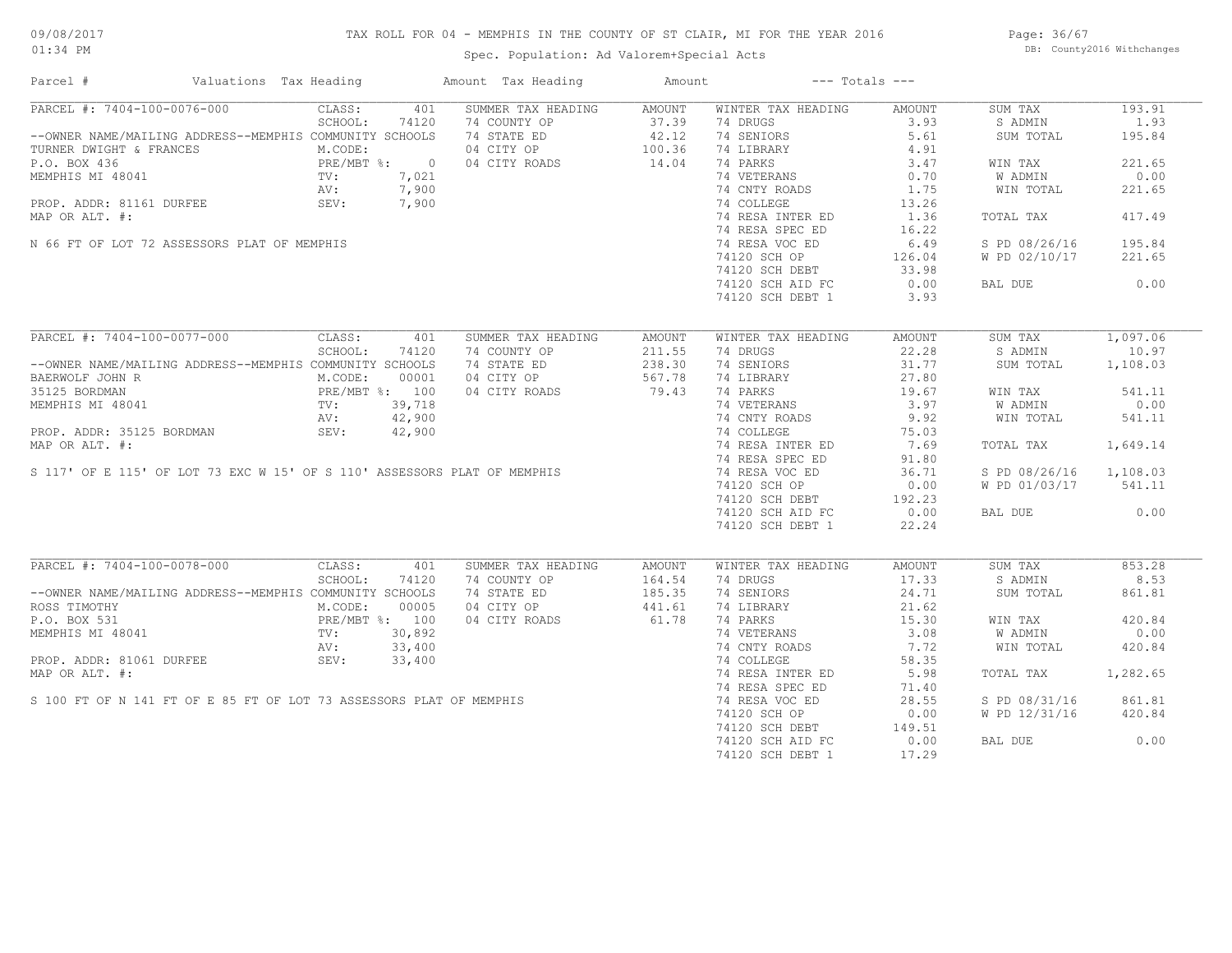## TAX ROLL FOR 04 - MEMPHIS IN THE COUNTY OF ST CLAIR, MI FOR THE YEAR 2016

Spec. Population: Ad Valorem+Special Acts

Page: 37/67 DB: County2016 Withchanges

| Parcel #                                                                                                                 | Valuations Tax Heading                   |         |                | Amount Tax Heading                                                                                                                                                                                                             | Amount        |                                  | $---$ Totals $---$ |                |          |
|--------------------------------------------------------------------------------------------------------------------------|------------------------------------------|---------|----------------|--------------------------------------------------------------------------------------------------------------------------------------------------------------------------------------------------------------------------------|---------------|----------------------------------|--------------------|----------------|----------|
| PARCEL #: 7404-100-0078-100                                                                                              |                                          | CLASS:  | 402            | SUMMER TAX HEADING                                                                                                                                                                                                             | AMOUNT        | WINTER TAX HEADING               | AMOUNT             | SUM TAX        | 8.27     |
|                                                                                                                          |                                          | SCHOOL: | 74120          | 74 COUNTY OP                                                                                                                                                                                                                   | 1.59          | 74 DRUGS                         | 0.16               | S ADMIN        | 0.08     |
| --OWNER NAME/MAILING ADDRESS--MEMPHIS COMMUNITY SCHOOLS                                                                  |                                          |         |                | 74 STATE ED 1.80                                                                                                                                                                                                               |               | 74 SENIORS                       | 0.24               | SUM TOTAL      | 8.35     |
| POWERS HOWARD/NINA                                                                                                       |                                          | M.CODE: |                | 04 CITY OP                                                                                                                                                                                                                     | 4.28          | 74 LIBRARY                       | 0.21               |                |          |
| 35080 MAPLE ROAD                                                                                                         | PRE/MBT %:                               |         | $\overline{0}$ | 04 CITY ROADS                                                                                                                                                                                                                  | 0.60          | 74 PARKS                         | 0.14               | WIN TAX        | 9.41     |
| MEMPHIS MI 48041                                                                                                         |                                          | TV:     | 300            |                                                                                                                                                                                                                                |               | 74 VETERANS                      | 0.03               | <b>W ADMIN</b> | 0.00     |
|                                                                                                                          |                                          | AV:     | 400            |                                                                                                                                                                                                                                |               | 74 CNTY ROADS                    | 0.07               | WIN TOTAL      | 9.41     |
| PROP. ADDR: DURFEE ST VACANT                                                                                             |                                          | SEV:    | 400            |                                                                                                                                                                                                                                |               | 74 COLLEGE                       | 0.56               |                |          |
| MAP OR ALT. #:                                                                                                           |                                          |         |                |                                                                                                                                                                                                                                |               | 74 RESA INTER ED                 | 0.05               | TOTAL TAX      | 17.76    |
|                                                                                                                          |                                          |         |                |                                                                                                                                                                                                                                |               | 74 RESA SPEC ED                  | 0.69               |                |          |
|                                                                                                                          |                                          |         |                | N 141' OF LOT 73 EXC E 85' OF S 100' & EXC W 50' OF S 73' ASSESOR'S PLAT OF MEMPHIS                                                                                                                                            |               | 74 RESA VOC ED                   | 0.27               | S PD 07/06/16  | 8.35     |
|                                                                                                                          |                                          |         |                |                                                                                                                                                                                                                                |               |                                  | 5.38               |                | 9.41     |
|                                                                                                                          |                                          |         |                |                                                                                                                                                                                                                                |               | 74120 SCH OP                     |                    | W PD 12/29/16  |          |
|                                                                                                                          |                                          |         |                |                                                                                                                                                                                                                                |               | 74120 SCH DEBT                   | 1.45               |                |          |
|                                                                                                                          |                                          |         |                |                                                                                                                                                                                                                                |               | 74120 SCH AID FC                 | 0.00               | BAL DUE        | 0.00     |
|                                                                                                                          |                                          |         |                |                                                                                                                                                                                                                                |               | 74120 SCH DEBT 1                 | 0.16               |                |          |
|                                                                                                                          |                                          |         |                |                                                                                                                                                                                                                                |               |                                  |                    |                |          |
| PARCEL #: 7404-100-0079-000                                                                                              |                                          | CLASS:  | 201            | SUMMER TAX HEADING                                                                                                                                                                                                             | <b>AMOUNT</b> | WINTER TAX HEADING               | <b>AMOUNT</b>      | SUM TAX        | 638.93   |
|                                                                                                                          |                                          | SCHOOL: | 74120          | 74 COUNTY OP                                                                                                                                                                                                                   | 123.21        | 74 DRUGS                         | 12.97              | S ADMIN        | 6.38     |
| --OWNER NAME/MAILING ADDRESS--MEMPHIS COMMUNITY SCHOOLS                                                                  |                                          |         |                | 74 STATE ED                                                                                                                                                                                                                    | 138.79        | 74 SENIORS                       | 18.50              | SUM TOTAL      | 645.31   |
| CHEVALIER ANTHONY & PATRICIA                                                                                             |                                          | M.CODE: |                | 04 CITY OP                                                                                                                                                                                                                     | 330.67        | 74 LIBRARY                       | 16.19              |                |          |
|                                                                                                                          | PRE/MBT %: 0<br>TV: 23,132<br>AV: 28,500 |         |                | FREAD PREAD PRESS CONTRER ROAD PRESS CONTRER ROAD PRESS CONTRER ROAD TV: 23,132<br>AV: 28,500<br>PROP. ADDR: 35093 BORDMAN SEV: 28,500<br>MAP OR ALT. #:<br>E 55 FT OF W 65 FT OF S 110 FT OF LOT 73 ASSESSORS PLAT OF MEMPHIS |               | 74 PARKS                         | 11.45              | WIN TAX        | 730.40   |
|                                                                                                                          |                                          |         |                |                                                                                                                                                                                                                                |               | 74 VETERANS                      | 2.31               | W ADMIN        | 0.00     |
|                                                                                                                          |                                          |         |                |                                                                                                                                                                                                                                |               | 74 CNTY ROADS                    | 5.78               | WIN TOTAL      | 730.40   |
|                                                                                                                          |                                          |         |                |                                                                                                                                                                                                                                |               | 74 COLLEGE                       | 43.69              |                |          |
|                                                                                                                          |                                          |         |                |                                                                                                                                                                                                                                |               | 74 RESA INTER ED                 | 4.48               | TOTAL TAX      | 1,375.71 |
|                                                                                                                          |                                          |         |                |                                                                                                                                                                                                                                |               | 74 RESA SPEC ED                  | 53.46              |                |          |
|                                                                                                                          |                                          |         |                |                                                                                                                                                                                                                                |               |                                  |                    |                |          |
|                                                                                                                          |                                          |         |                |                                                                                                                                                                                                                                |               | 74 RESA VOC ED                   | 21.38              | S PD 08/23/16  | 645.31   |
|                                                                                                                          |                                          |         |                |                                                                                                                                                                                                                                |               | 74120 SCH OP<br>$74120$ SCH DEBT | 415.29             | W PD 02/10/17  | 730.40   |
|                                                                                                                          |                                          |         |                |                                                                                                                                                                                                                                |               |                                  | 111.95             |                |          |
|                                                                                                                          |                                          |         |                |                                                                                                                                                                                                                                |               | 74120 SCH AID FC                 | 0.00               | BAL DUE        | 0.00     |
|                                                                                                                          |                                          |         |                |                                                                                                                                                                                                                                |               | 74120 SCH DEBT 1                 | 12.95              |                |          |
|                                                                                                                          |                                          |         |                |                                                                                                                                                                                                                                |               |                                  |                    |                |          |
| PARCEL #: 7404-100-0080-000                                                                                              |                                          | CLASS:  | 202            | SUMMER TAX HEADING                                                                                                                                                                                                             | <b>AMOUNT</b> | WINTER TAX HEADING               | AMOUNT             | SUM TAX        | 183.33   |
|                                                                                                                          |                                          | SCHOOL: | 74120          | 74 COUNTY OP                                                                                                                                                                                                                   | 12.67         | 74 DRUGS                         | 1.33               | S ADMIN        | 0.65     |
| --OWNER NAME/MAILING ADDRESS--MEMPHIS COMMUNITY SCHOOLS                                                                  |                                          |         |                | 74 STATE ED                                                                                                                                                                                                                    | 14.28         | 74 SENIORS                       | 1.90               | S INTRST       | 11.00    |
| CHUCKS AUTO SURGEON, LLC                                                                                                 |                                          | M.CODE: |                | 04 CITY OP                                                                                                                                                                                                                     | 34.02         | 74 LIBRARY                       | 1.66               | SUM TOTAL      | 194.98   |
|                                                                                                                          |                                          |         |                | 04 CITY ROADS                                                                                                                                                                                                                  | 4.76          | 74 PARKS                         | 1.17               |                |          |
|                                                                                                                          |                                          |         |                | 6                                                                                                                                                                                                                              | 33.60         | 74 VETERANS                      | 0.23               | WIN TAX        | 75.09    |
| 35065 BOARDMAN RD<br>MEMPHIS MI 48041 PRE/MBT %: 0<br>MEMPHIS MI 48041 PV: 2,380<br>PROP. ADDR: 35065 BORDMAN SEV: 9,000 |                                          |         |                | $4\overline{ }$                                                                                                                                                                                                                | 42.00         | 74 CNTY ROADS                    | 0.59               | W ADMIN        | 0.00     |
|                                                                                                                          |                                          |         |                | 01                                                                                                                                                                                                                             | 42.00         | 74 COLLEGE                       | 4.49               | WIN TOTAL      | 75.09    |
| MAP OR ALT. #:                                                                                                           |                                          |         |                |                                                                                                                                                                                                                                |               | 74 RESA INTER ED                 | 0.46               |                |          |
|                                                                                                                          |                                          |         |                |                                                                                                                                                                                                                                |               | 74 RESA SPEC ED                  | 5.50               | TOTAL TAX      | 270.07   |
|                                                                                                                          |                                          |         |                | PART OF LOT 73 DESCRIBE AS: BEG AT SW COR OF LOT 73; TH N 190 FT TH E 50 FT; TH S<br>80 FT; TH W 40 FT; TH S 110 FT; TH W 10 FT TO BEG. ASSESSORS PLAT OF MEMPHIS                                                              |               | 74 RESA VOC ED                   | 2.20               |                |          |
|                                                                                                                          |                                          |         |                |                                                                                                                                                                                                                                |               | 74120 SCH OP                     | 42.72              | BAL DUE        | 270.07   |
|                                                                                                                          |                                          |         |                |                                                                                                                                                                                                                                |               | 74120 SCH DEBT                   | 11.51              |                |          |
|                                                                                                                          |                                          |         |                |                                                                                                                                                                                                                                |               |                                  |                    |                |          |
|                                                                                                                          |                                          |         |                |                                                                                                                                                                                                                                |               | 74120 SCH AID FC                 | 0.00               |                |          |
|                                                                                                                          |                                          |         |                |                                                                                                                                                                                                                                |               | 74120 SCH DEBT 1                 | 1.33               |                |          |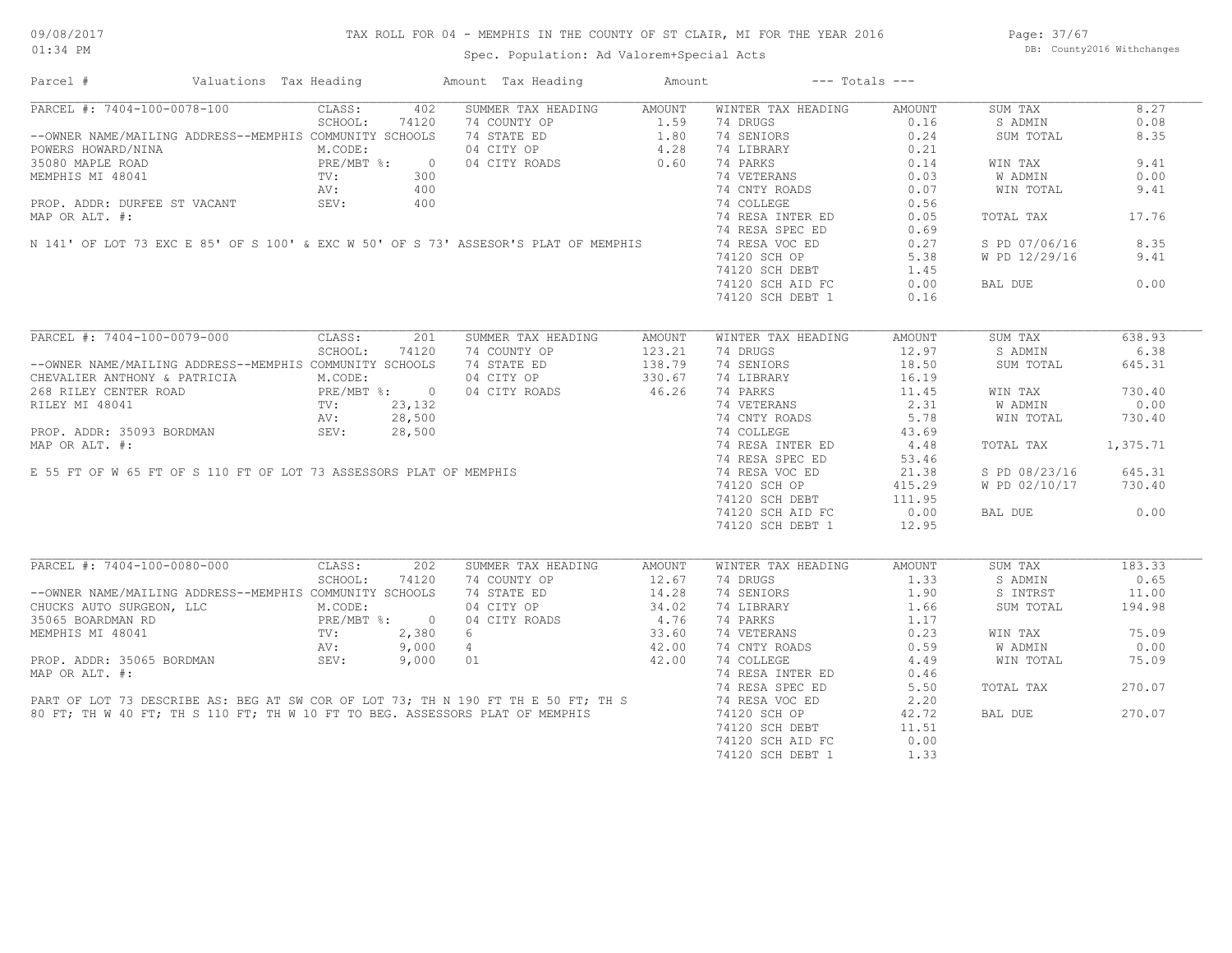## TAX ROLL FOR 04 - MEMPHIS IN THE COUNTY OF ST CLAIR, MI FOR THE YEAR 2016

Spec. Population: Ad Valorem+Special Acts

Page: 38/67 DB: County2016 Withchanges

| CLASS:<br>401<br>SUMMER TAX HEADING<br>WINTER TAX HEADING<br>1,064.03<br>AMOUNT<br>AMOUNT<br>SUM TAX<br>SCHOOL:<br>74 DRUGS<br>21.61<br>10.64<br>74120<br>74 COUNTY OP<br>205.18<br>S ADMIN<br>231.13<br>--OWNER NAME/MAILING ADDRESS--MEMPHIS COMMUNITY SCHOOLS<br>74 STATE ED<br>74 SENIORS<br>30.81<br>1,074.67<br>SUM TOTAL<br>04 CITY OP<br>550.68<br>74 LIBRARY<br>26.96<br>M.CODE:<br>77.04<br>PRE/MBT %: 100<br>04 CITY ROADS<br>74 PARKS<br>19.08<br>524.82<br>WIN TAX<br>3.85<br>MEMPHIS MI 48041<br>TV:<br>38,522<br>74 VETERANS<br>W ADMIN<br>0.00<br>74 CNTY ROADS<br>AV:<br>46,100<br>9.63<br>WIN TOTAL<br>524.82<br>SEV:<br>PROP. ADDR: 81100 DURFEE<br>46,100<br>74 COLLEGE<br>72.77<br>MAP OR ALT. #:<br>74 RESA INTER ED<br>7.46<br>TOTAL TAX<br>1,599.49<br>74 RESA SPEC ED<br>89.03<br>1,074.67<br>LOT 74 ASSESSORS PLAT OF MEMPHIS<br>74 RESA VOC ED<br>35.61<br>S PD 12/15/16<br>74120 SCH OP<br>0.00<br>524.82<br>W PD 02/02/17<br>BAL DUE<br>0.00<br>74120 SCH DEBT 1<br>21.57<br>PARCEL #: 7404-100-0084-001<br>1,572.88<br>CLASS:<br>401<br>SUMMER TAX HEADING<br>WINTER TAX HEADING<br><b>AMOUNT</b><br>SUM TAX<br><b>AMOUNT</b><br>31.94<br>15.72<br>SCHOOL:<br>74120<br>74 COUNTY OP<br>303.31<br>74 DRUGS<br>S ADMIN<br>45.55<br>74 STATE ED<br>341.66<br>74 SENIORS<br>1,588.60<br>--OWNER NAME/MAILING ADDRESS--MEMPHIS COMMUNITY SCHOOLS<br>SUM TOTAL<br>04 CITY OP<br>814.03<br>39.86<br>BOMMARITO RONALD & REBECCA<br>M.CODE:<br>74 LIBRARY<br>PRE/MBT %: 100<br>TV: 56,944<br>04 CITY ROADS<br>113.88<br>74 PARKS<br>28.21<br>775.81<br>35181 BORDMAN<br>WIN TAX<br>74 VETERANS<br>5.69<br>W ADMIN<br>0.00<br>MEMPHIS M 48041<br>AV:<br>62,000<br>74 CNTY ROADS<br>14.23<br>WIN TOTAL<br>775.81<br>74 COLLEGE<br>PROP. ADDR: 35181 BORDMAN<br>SEV:<br>62,000<br>107.57<br>74 RESA INTER ED<br>2,364.41<br>MAP OR ALT. #:<br>MAP OR ALT. #:<br>LOT 76 EXE E 68' OF N 58', LOT 78 EXC E 68' AND ALL OF LOTS 75 & 77 ASSESSORS PLAT<br>11.03<br>TOTAL TAX<br>74 RESA SPEC ED<br>131.61<br>74 RESA VOC ED<br>52.64<br>S PD 08/29/16<br>1,588.60<br>OF MEMPHIS<br>74120 SCH OP<br>0.00<br>W PD 02/09/17<br>775.81<br>275.60<br>74120 SCH DEBT<br>74120 SCH AID FC<br>0.00<br>0.00<br>BAL DUE<br>74120 SCH DEBT 1<br>31.88<br>PARCEL #: 7404-100-0085-000<br>CLASS:<br>SUMMER TAX HEADING<br>SUM TAX<br>1,881.11<br>401<br><b>AMOUNT</b><br>WINTER TAX HEADING<br><b>AMOUNT</b><br>18.81<br>SCHOOL:<br>74120<br>74 COUNTY OP<br>362.75<br>74 DRUGS<br>38.20<br>S ADMIN<br>--OWNER NAME/MAILING ADDRESS--MEMPHIS COMMUNITY SCHOOLS<br>408.61<br>74 STATE ED<br>74 SENIORS<br>54.48<br>SUM TOTAL<br>1,899.92<br>LAVERY JOSEPH P & LINDA R<br>M.CODE:<br>04 CITY OP<br>973.55<br>74 LIBRARY<br>47.67<br>136.20<br>74 PARKS<br>33.73<br>927.85<br>35221 BORDMAN<br>PRE/MBT %: 100<br>04 CITY ROADS<br>WIN TAX<br>$\texttt{TV}$ :<br>68,103<br>74 VETERANS<br>6.81<br>W ADMIN<br>0.00<br>MEMPHIS MI 48041<br>927.85<br>72,700<br>74 CNTY ROADS<br>17.02<br>WIN TOTAL<br>AV:<br>SEV:<br>PROP. ADDR: 35221 BORDMAN<br>72,700<br>74 COLLEGE<br>128.65<br>13.19<br>2,827.77<br>74 RESA INTER ED<br>TOTAL TAX<br>74 RESA SPEC ED<br>157.40<br>E 68 FT OF LOTS 76 & 78 ASSESSORS PLAT OF MEMPHIS<br>74 RESA VOC ED<br>62.96<br>1,899.92<br>S PD 08/30/16<br>74120 SCH OP<br>0.00<br>W PD 02/14/17<br>927.85<br>74120 SCH DEBT<br>329.61<br>0.00<br>74120 SCH AID FC<br>BAL DUE<br>0.00<br>38.13 | Parcel #<br>Valuations Tax Heading | Amount Tax Heading | Amount | $---$ Totals $---$ |  |  |
|--------------------------------------------------------------------------------------------------------------------------------------------------------------------------------------------------------------------------------------------------------------------------------------------------------------------------------------------------------------------------------------------------------------------------------------------------------------------------------------------------------------------------------------------------------------------------------------------------------------------------------------------------------------------------------------------------------------------------------------------------------------------------------------------------------------------------------------------------------------------------------------------------------------------------------------------------------------------------------------------------------------------------------------------------------------------------------------------------------------------------------------------------------------------------------------------------------------------------------------------------------------------------------------------------------------------------------------------------------------------------------------------------------------------------------------------------------------------------------------------------------------------------------------------------------------------------------------------------------------------------------------------------------------------------------------------------------------------------------------------------------------------------------------------------------------------------------------------------------------------------------------------------------------------------------------------------------------------------------------------------------------------------------------------------------------------------------------------------------------------------------------------------------------------------------------------------------------------------------------------------------------------------------------------------------------------------------------------------------------------------------------------------------------------------------------------------------------------------------------------------------------------------------------------------------------------------------------------------------------------------------------------------------------------------------------------------------------------------------------------------------------------------------------------------------------------------------------------------------------------------------------------------------------------------------------------------------------------------------------------------------------------------------------------------------------------------------------------------------------------------------------------------------------------------------------------------------------------------------------------------------------------------------------------------------------------------------------------------------------------------------------------------------------------|------------------------------------|--------------------|--------|--------------------|--|--|
|                                                                                                                                                                                                                                                                                                                                                                                                                                                                                                                                                                                                                                                                                                                                                                                                                                                                                                                                                                                                                                                                                                                                                                                                                                                                                                                                                                                                                                                                                                                                                                                                                                                                                                                                                                                                                                                                                                                                                                                                                                                                                                                                                                                                                                                                                                                                                                                                                                                                                                                                                                                                                                                                                                                                                                                                                                                                                                                                                                                                                                                                                                                                                                                                                                                                                                                                                                                                                    | PARCEL #: 7404-100-0081-000        |                    |        |                    |  |  |
|                                                                                                                                                                                                                                                                                                                                                                                                                                                                                                                                                                                                                                                                                                                                                                                                                                                                                                                                                                                                                                                                                                                                                                                                                                                                                                                                                                                                                                                                                                                                                                                                                                                                                                                                                                                                                                                                                                                                                                                                                                                                                                                                                                                                                                                                                                                                                                                                                                                                                                                                                                                                                                                                                                                                                                                                                                                                                                                                                                                                                                                                                                                                                                                                                                                                                                                                                                                                                    |                                    |                    |        |                    |  |  |
|                                                                                                                                                                                                                                                                                                                                                                                                                                                                                                                                                                                                                                                                                                                                                                                                                                                                                                                                                                                                                                                                                                                                                                                                                                                                                                                                                                                                                                                                                                                                                                                                                                                                                                                                                                                                                                                                                                                                                                                                                                                                                                                                                                                                                                                                                                                                                                                                                                                                                                                                                                                                                                                                                                                                                                                                                                                                                                                                                                                                                                                                                                                                                                                                                                                                                                                                                                                                                    |                                    |                    |        |                    |  |  |
|                                                                                                                                                                                                                                                                                                                                                                                                                                                                                                                                                                                                                                                                                                                                                                                                                                                                                                                                                                                                                                                                                                                                                                                                                                                                                                                                                                                                                                                                                                                                                                                                                                                                                                                                                                                                                                                                                                                                                                                                                                                                                                                                                                                                                                                                                                                                                                                                                                                                                                                                                                                                                                                                                                                                                                                                                                                                                                                                                                                                                                                                                                                                                                                                                                                                                                                                                                                                                    | CROSS JAMES                        |                    |        |                    |  |  |
|                                                                                                                                                                                                                                                                                                                                                                                                                                                                                                                                                                                                                                                                                                                                                                                                                                                                                                                                                                                                                                                                                                                                                                                                                                                                                                                                                                                                                                                                                                                                                                                                                                                                                                                                                                                                                                                                                                                                                                                                                                                                                                                                                                                                                                                                                                                                                                                                                                                                                                                                                                                                                                                                                                                                                                                                                                                                                                                                                                                                                                                                                                                                                                                                                                                                                                                                                                                                                    | P.O. BOX 372                       |                    |        |                    |  |  |
|                                                                                                                                                                                                                                                                                                                                                                                                                                                                                                                                                                                                                                                                                                                                                                                                                                                                                                                                                                                                                                                                                                                                                                                                                                                                                                                                                                                                                                                                                                                                                                                                                                                                                                                                                                                                                                                                                                                                                                                                                                                                                                                                                                                                                                                                                                                                                                                                                                                                                                                                                                                                                                                                                                                                                                                                                                                                                                                                                                                                                                                                                                                                                                                                                                                                                                                                                                                                                    |                                    |                    |        |                    |  |  |
|                                                                                                                                                                                                                                                                                                                                                                                                                                                                                                                                                                                                                                                                                                                                                                                                                                                                                                                                                                                                                                                                                                                                                                                                                                                                                                                                                                                                                                                                                                                                                                                                                                                                                                                                                                                                                                                                                                                                                                                                                                                                                                                                                                                                                                                                                                                                                                                                                                                                                                                                                                                                                                                                                                                                                                                                                                                                                                                                                                                                                                                                                                                                                                                                                                                                                                                                                                                                                    |                                    |                    |        |                    |  |  |
|                                                                                                                                                                                                                                                                                                                                                                                                                                                                                                                                                                                                                                                                                                                                                                                                                                                                                                                                                                                                                                                                                                                                                                                                                                                                                                                                                                                                                                                                                                                                                                                                                                                                                                                                                                                                                                                                                                                                                                                                                                                                                                                                                                                                                                                                                                                                                                                                                                                                                                                                                                                                                                                                                                                                                                                                                                                                                                                                                                                                                                                                                                                                                                                                                                                                                                                                                                                                                    |                                    |                    |        |                    |  |  |
|                                                                                                                                                                                                                                                                                                                                                                                                                                                                                                                                                                                                                                                                                                                                                                                                                                                                                                                                                                                                                                                                                                                                                                                                                                                                                                                                                                                                                                                                                                                                                                                                                                                                                                                                                                                                                                                                                                                                                                                                                                                                                                                                                                                                                                                                                                                                                                                                                                                                                                                                                                                                                                                                                                                                                                                                                                                                                                                                                                                                                                                                                                                                                                                                                                                                                                                                                                                                                    |                                    |                    |        |                    |  |  |
|                                                                                                                                                                                                                                                                                                                                                                                                                                                                                                                                                                                                                                                                                                                                                                                                                                                                                                                                                                                                                                                                                                                                                                                                                                                                                                                                                                                                                                                                                                                                                                                                                                                                                                                                                                                                                                                                                                                                                                                                                                                                                                                                                                                                                                                                                                                                                                                                                                                                                                                                                                                                                                                                                                                                                                                                                                                                                                                                                                                                                                                                                                                                                                                                                                                                                                                                                                                                                    |                                    |                    |        |                    |  |  |
|                                                                                                                                                                                                                                                                                                                                                                                                                                                                                                                                                                                                                                                                                                                                                                                                                                                                                                                                                                                                                                                                                                                                                                                                                                                                                                                                                                                                                                                                                                                                                                                                                                                                                                                                                                                                                                                                                                                                                                                                                                                                                                                                                                                                                                                                                                                                                                                                                                                                                                                                                                                                                                                                                                                                                                                                                                                                                                                                                                                                                                                                                                                                                                                                                                                                                                                                                                                                                    |                                    |                    |        |                    |  |  |
|                                                                                                                                                                                                                                                                                                                                                                                                                                                                                                                                                                                                                                                                                                                                                                                                                                                                                                                                                                                                                                                                                                                                                                                                                                                                                                                                                                                                                                                                                                                                                                                                                                                                                                                                                                                                                                                                                                                                                                                                                                                                                                                                                                                                                                                                                                                                                                                                                                                                                                                                                                                                                                                                                                                                                                                                                                                                                                                                                                                                                                                                                                                                                                                                                                                                                                                                                                                                                    |                                    |                    |        |                    |  |  |
|                                                                                                                                                                                                                                                                                                                                                                                                                                                                                                                                                                                                                                                                                                                                                                                                                                                                                                                                                                                                                                                                                                                                                                                                                                                                                                                                                                                                                                                                                                                                                                                                                                                                                                                                                                                                                                                                                                                                                                                                                                                                                                                                                                                                                                                                                                                                                                                                                                                                                                                                                                                                                                                                                                                                                                                                                                                                                                                                                                                                                                                                                                                                                                                                                                                                                                                                                                                                                    |                                    |                    |        |                    |  |  |
|                                                                                                                                                                                                                                                                                                                                                                                                                                                                                                                                                                                                                                                                                                                                                                                                                                                                                                                                                                                                                                                                                                                                                                                                                                                                                                                                                                                                                                                                                                                                                                                                                                                                                                                                                                                                                                                                                                                                                                                                                                                                                                                                                                                                                                                                                                                                                                                                                                                                                                                                                                                                                                                                                                                                                                                                                                                                                                                                                                                                                                                                                                                                                                                                                                                                                                                                                                                                                    |                                    |                    |        |                    |  |  |
|                                                                                                                                                                                                                                                                                                                                                                                                                                                                                                                                                                                                                                                                                                                                                                                                                                                                                                                                                                                                                                                                                                                                                                                                                                                                                                                                                                                                                                                                                                                                                                                                                                                                                                                                                                                                                                                                                                                                                                                                                                                                                                                                                                                                                                                                                                                                                                                                                                                                                                                                                                                                                                                                                                                                                                                                                                                                                                                                                                                                                                                                                                                                                                                                                                                                                                                                                                                                                    |                                    |                    |        |                    |  |  |
|                                                                                                                                                                                                                                                                                                                                                                                                                                                                                                                                                                                                                                                                                                                                                                                                                                                                                                                                                                                                                                                                                                                                                                                                                                                                                                                                                                                                                                                                                                                                                                                                                                                                                                                                                                                                                                                                                                                                                                                                                                                                                                                                                                                                                                                                                                                                                                                                                                                                                                                                                                                                                                                                                                                                                                                                                                                                                                                                                                                                                                                                                                                                                                                                                                                                                                                                                                                                                    |                                    |                    |        |                    |  |  |
|                                                                                                                                                                                                                                                                                                                                                                                                                                                                                                                                                                                                                                                                                                                                                                                                                                                                                                                                                                                                                                                                                                                                                                                                                                                                                                                                                                                                                                                                                                                                                                                                                                                                                                                                                                                                                                                                                                                                                                                                                                                                                                                                                                                                                                                                                                                                                                                                                                                                                                                                                                                                                                                                                                                                                                                                                                                                                                                                                                                                                                                                                                                                                                                                                                                                                                                                                                                                                    |                                    |                    |        |                    |  |  |
|                                                                                                                                                                                                                                                                                                                                                                                                                                                                                                                                                                                                                                                                                                                                                                                                                                                                                                                                                                                                                                                                                                                                                                                                                                                                                                                                                                                                                                                                                                                                                                                                                                                                                                                                                                                                                                                                                                                                                                                                                                                                                                                                                                                                                                                                                                                                                                                                                                                                                                                                                                                                                                                                                                                                                                                                                                                                                                                                                                                                                                                                                                                                                                                                                                                                                                                                                                                                                    |                                    |                    |        |                    |  |  |
|                                                                                                                                                                                                                                                                                                                                                                                                                                                                                                                                                                                                                                                                                                                                                                                                                                                                                                                                                                                                                                                                                                                                                                                                                                                                                                                                                                                                                                                                                                                                                                                                                                                                                                                                                                                                                                                                                                                                                                                                                                                                                                                                                                                                                                                                                                                                                                                                                                                                                                                                                                                                                                                                                                                                                                                                                                                                                                                                                                                                                                                                                                                                                                                                                                                                                                                                                                                                                    |                                    |                    |        |                    |  |  |
|                                                                                                                                                                                                                                                                                                                                                                                                                                                                                                                                                                                                                                                                                                                                                                                                                                                                                                                                                                                                                                                                                                                                                                                                                                                                                                                                                                                                                                                                                                                                                                                                                                                                                                                                                                                                                                                                                                                                                                                                                                                                                                                                                                                                                                                                                                                                                                                                                                                                                                                                                                                                                                                                                                                                                                                                                                                                                                                                                                                                                                                                                                                                                                                                                                                                                                                                                                                                                    |                                    |                    |        |                    |  |  |
|                                                                                                                                                                                                                                                                                                                                                                                                                                                                                                                                                                                                                                                                                                                                                                                                                                                                                                                                                                                                                                                                                                                                                                                                                                                                                                                                                                                                                                                                                                                                                                                                                                                                                                                                                                                                                                                                                                                                                                                                                                                                                                                                                                                                                                                                                                                                                                                                                                                                                                                                                                                                                                                                                                                                                                                                                                                                                                                                                                                                                                                                                                                                                                                                                                                                                                                                                                                                                    |                                    |                    |        |                    |  |  |
|                                                                                                                                                                                                                                                                                                                                                                                                                                                                                                                                                                                                                                                                                                                                                                                                                                                                                                                                                                                                                                                                                                                                                                                                                                                                                                                                                                                                                                                                                                                                                                                                                                                                                                                                                                                                                                                                                                                                                                                                                                                                                                                                                                                                                                                                                                                                                                                                                                                                                                                                                                                                                                                                                                                                                                                                                                                                                                                                                                                                                                                                                                                                                                                                                                                                                                                                                                                                                    |                                    |                    |        |                    |  |  |
|                                                                                                                                                                                                                                                                                                                                                                                                                                                                                                                                                                                                                                                                                                                                                                                                                                                                                                                                                                                                                                                                                                                                                                                                                                                                                                                                                                                                                                                                                                                                                                                                                                                                                                                                                                                                                                                                                                                                                                                                                                                                                                                                                                                                                                                                                                                                                                                                                                                                                                                                                                                                                                                                                                                                                                                                                                                                                                                                                                                                                                                                                                                                                                                                                                                                                                                                                                                                                    |                                    |                    |        |                    |  |  |
|                                                                                                                                                                                                                                                                                                                                                                                                                                                                                                                                                                                                                                                                                                                                                                                                                                                                                                                                                                                                                                                                                                                                                                                                                                                                                                                                                                                                                                                                                                                                                                                                                                                                                                                                                                                                                                                                                                                                                                                                                                                                                                                                                                                                                                                                                                                                                                                                                                                                                                                                                                                                                                                                                                                                                                                                                                                                                                                                                                                                                                                                                                                                                                                                                                                                                                                                                                                                                    |                                    |                    |        |                    |  |  |
|                                                                                                                                                                                                                                                                                                                                                                                                                                                                                                                                                                                                                                                                                                                                                                                                                                                                                                                                                                                                                                                                                                                                                                                                                                                                                                                                                                                                                                                                                                                                                                                                                                                                                                                                                                                                                                                                                                                                                                                                                                                                                                                                                                                                                                                                                                                                                                                                                                                                                                                                                                                                                                                                                                                                                                                                                                                                                                                                                                                                                                                                                                                                                                                                                                                                                                                                                                                                                    |                                    |                    |        |                    |  |  |
|                                                                                                                                                                                                                                                                                                                                                                                                                                                                                                                                                                                                                                                                                                                                                                                                                                                                                                                                                                                                                                                                                                                                                                                                                                                                                                                                                                                                                                                                                                                                                                                                                                                                                                                                                                                                                                                                                                                                                                                                                                                                                                                                                                                                                                                                                                                                                                                                                                                                                                                                                                                                                                                                                                                                                                                                                                                                                                                                                                                                                                                                                                                                                                                                                                                                                                                                                                                                                    |                                    |                    |        |                    |  |  |
|                                                                                                                                                                                                                                                                                                                                                                                                                                                                                                                                                                                                                                                                                                                                                                                                                                                                                                                                                                                                                                                                                                                                                                                                                                                                                                                                                                                                                                                                                                                                                                                                                                                                                                                                                                                                                                                                                                                                                                                                                                                                                                                                                                                                                                                                                                                                                                                                                                                                                                                                                                                                                                                                                                                                                                                                                                                                                                                                                                                                                                                                                                                                                                                                                                                                                                                                                                                                                    |                                    |                    |        |                    |  |  |
|                                                                                                                                                                                                                                                                                                                                                                                                                                                                                                                                                                                                                                                                                                                                                                                                                                                                                                                                                                                                                                                                                                                                                                                                                                                                                                                                                                                                                                                                                                                                                                                                                                                                                                                                                                                                                                                                                                                                                                                                                                                                                                                                                                                                                                                                                                                                                                                                                                                                                                                                                                                                                                                                                                                                                                                                                                                                                                                                                                                                                                                                                                                                                                                                                                                                                                                                                                                                                    |                                    |                    |        |                    |  |  |
|                                                                                                                                                                                                                                                                                                                                                                                                                                                                                                                                                                                                                                                                                                                                                                                                                                                                                                                                                                                                                                                                                                                                                                                                                                                                                                                                                                                                                                                                                                                                                                                                                                                                                                                                                                                                                                                                                                                                                                                                                                                                                                                                                                                                                                                                                                                                                                                                                                                                                                                                                                                                                                                                                                                                                                                                                                                                                                                                                                                                                                                                                                                                                                                                                                                                                                                                                                                                                    |                                    |                    |        |                    |  |  |
|                                                                                                                                                                                                                                                                                                                                                                                                                                                                                                                                                                                                                                                                                                                                                                                                                                                                                                                                                                                                                                                                                                                                                                                                                                                                                                                                                                                                                                                                                                                                                                                                                                                                                                                                                                                                                                                                                                                                                                                                                                                                                                                                                                                                                                                                                                                                                                                                                                                                                                                                                                                                                                                                                                                                                                                                                                                                                                                                                                                                                                                                                                                                                                                                                                                                                                                                                                                                                    |                                    |                    |        |                    |  |  |
|                                                                                                                                                                                                                                                                                                                                                                                                                                                                                                                                                                                                                                                                                                                                                                                                                                                                                                                                                                                                                                                                                                                                                                                                                                                                                                                                                                                                                                                                                                                                                                                                                                                                                                                                                                                                                                                                                                                                                                                                                                                                                                                                                                                                                                                                                                                                                                                                                                                                                                                                                                                                                                                                                                                                                                                                                                                                                                                                                                                                                                                                                                                                                                                                                                                                                                                                                                                                                    |                                    |                    |        |                    |  |  |
|                                                                                                                                                                                                                                                                                                                                                                                                                                                                                                                                                                                                                                                                                                                                                                                                                                                                                                                                                                                                                                                                                                                                                                                                                                                                                                                                                                                                                                                                                                                                                                                                                                                                                                                                                                                                                                                                                                                                                                                                                                                                                                                                                                                                                                                                                                                                                                                                                                                                                                                                                                                                                                                                                                                                                                                                                                                                                                                                                                                                                                                                                                                                                                                                                                                                                                                                                                                                                    |                                    |                    |        |                    |  |  |
|                                                                                                                                                                                                                                                                                                                                                                                                                                                                                                                                                                                                                                                                                                                                                                                                                                                                                                                                                                                                                                                                                                                                                                                                                                                                                                                                                                                                                                                                                                                                                                                                                                                                                                                                                                                                                                                                                                                                                                                                                                                                                                                                                                                                                                                                                                                                                                                                                                                                                                                                                                                                                                                                                                                                                                                                                                                                                                                                                                                                                                                                                                                                                                                                                                                                                                                                                                                                                    |                                    |                    |        |                    |  |  |
|                                                                                                                                                                                                                                                                                                                                                                                                                                                                                                                                                                                                                                                                                                                                                                                                                                                                                                                                                                                                                                                                                                                                                                                                                                                                                                                                                                                                                                                                                                                                                                                                                                                                                                                                                                                                                                                                                                                                                                                                                                                                                                                                                                                                                                                                                                                                                                                                                                                                                                                                                                                                                                                                                                                                                                                                                                                                                                                                                                                                                                                                                                                                                                                                                                                                                                                                                                                                                    |                                    |                    |        |                    |  |  |
|                                                                                                                                                                                                                                                                                                                                                                                                                                                                                                                                                                                                                                                                                                                                                                                                                                                                                                                                                                                                                                                                                                                                                                                                                                                                                                                                                                                                                                                                                                                                                                                                                                                                                                                                                                                                                                                                                                                                                                                                                                                                                                                                                                                                                                                                                                                                                                                                                                                                                                                                                                                                                                                                                                                                                                                                                                                                                                                                                                                                                                                                                                                                                                                                                                                                                                                                                                                                                    |                                    |                    |        |                    |  |  |
|                                                                                                                                                                                                                                                                                                                                                                                                                                                                                                                                                                                                                                                                                                                                                                                                                                                                                                                                                                                                                                                                                                                                                                                                                                                                                                                                                                                                                                                                                                                                                                                                                                                                                                                                                                                                                                                                                                                                                                                                                                                                                                                                                                                                                                                                                                                                                                                                                                                                                                                                                                                                                                                                                                                                                                                                                                                                                                                                                                                                                                                                                                                                                                                                                                                                                                                                                                                                                    |                                    |                    |        |                    |  |  |
|                                                                                                                                                                                                                                                                                                                                                                                                                                                                                                                                                                                                                                                                                                                                                                                                                                                                                                                                                                                                                                                                                                                                                                                                                                                                                                                                                                                                                                                                                                                                                                                                                                                                                                                                                                                                                                                                                                                                                                                                                                                                                                                                                                                                                                                                                                                                                                                                                                                                                                                                                                                                                                                                                                                                                                                                                                                                                                                                                                                                                                                                                                                                                                                                                                                                                                                                                                                                                    |                                    |                    |        |                    |  |  |
|                                                                                                                                                                                                                                                                                                                                                                                                                                                                                                                                                                                                                                                                                                                                                                                                                                                                                                                                                                                                                                                                                                                                                                                                                                                                                                                                                                                                                                                                                                                                                                                                                                                                                                                                                                                                                                                                                                                                                                                                                                                                                                                                                                                                                                                                                                                                                                                                                                                                                                                                                                                                                                                                                                                                                                                                                                                                                                                                                                                                                                                                                                                                                                                                                                                                                                                                                                                                                    |                                    |                    |        |                    |  |  |
|                                                                                                                                                                                                                                                                                                                                                                                                                                                                                                                                                                                                                                                                                                                                                                                                                                                                                                                                                                                                                                                                                                                                                                                                                                                                                                                                                                                                                                                                                                                                                                                                                                                                                                                                                                                                                                                                                                                                                                                                                                                                                                                                                                                                                                                                                                                                                                                                                                                                                                                                                                                                                                                                                                                                                                                                                                                                                                                                                                                                                                                                                                                                                                                                                                                                                                                                                                                                                    |                                    |                    |        |                    |  |  |
|                                                                                                                                                                                                                                                                                                                                                                                                                                                                                                                                                                                                                                                                                                                                                                                                                                                                                                                                                                                                                                                                                                                                                                                                                                                                                                                                                                                                                                                                                                                                                                                                                                                                                                                                                                                                                                                                                                                                                                                                                                                                                                                                                                                                                                                                                                                                                                                                                                                                                                                                                                                                                                                                                                                                                                                                                                                                                                                                                                                                                                                                                                                                                                                                                                                                                                                                                                                                                    |                                    |                    |        |                    |  |  |
|                                                                                                                                                                                                                                                                                                                                                                                                                                                                                                                                                                                                                                                                                                                                                                                                                                                                                                                                                                                                                                                                                                                                                                                                                                                                                                                                                                                                                                                                                                                                                                                                                                                                                                                                                                                                                                                                                                                                                                                                                                                                                                                                                                                                                                                                                                                                                                                                                                                                                                                                                                                                                                                                                                                                                                                                                                                                                                                                                                                                                                                                                                                                                                                                                                                                                                                                                                                                                    |                                    |                    |        |                    |  |  |
|                                                                                                                                                                                                                                                                                                                                                                                                                                                                                                                                                                                                                                                                                                                                                                                                                                                                                                                                                                                                                                                                                                                                                                                                                                                                                                                                                                                                                                                                                                                                                                                                                                                                                                                                                                                                                                                                                                                                                                                                                                                                                                                                                                                                                                                                                                                                                                                                                                                                                                                                                                                                                                                                                                                                                                                                                                                                                                                                                                                                                                                                                                                                                                                                                                                                                                                                                                                                                    | MAP OR ALT. #:                     |                    |        |                    |  |  |
|                                                                                                                                                                                                                                                                                                                                                                                                                                                                                                                                                                                                                                                                                                                                                                                                                                                                                                                                                                                                                                                                                                                                                                                                                                                                                                                                                                                                                                                                                                                                                                                                                                                                                                                                                                                                                                                                                                                                                                                                                                                                                                                                                                                                                                                                                                                                                                                                                                                                                                                                                                                                                                                                                                                                                                                                                                                                                                                                                                                                                                                                                                                                                                                                                                                                                                                                                                                                                    |                                    |                    |        |                    |  |  |
|                                                                                                                                                                                                                                                                                                                                                                                                                                                                                                                                                                                                                                                                                                                                                                                                                                                                                                                                                                                                                                                                                                                                                                                                                                                                                                                                                                                                                                                                                                                                                                                                                                                                                                                                                                                                                                                                                                                                                                                                                                                                                                                                                                                                                                                                                                                                                                                                                                                                                                                                                                                                                                                                                                                                                                                                                                                                                                                                                                                                                                                                                                                                                                                                                                                                                                                                                                                                                    |                                    |                    |        |                    |  |  |
|                                                                                                                                                                                                                                                                                                                                                                                                                                                                                                                                                                                                                                                                                                                                                                                                                                                                                                                                                                                                                                                                                                                                                                                                                                                                                                                                                                                                                                                                                                                                                                                                                                                                                                                                                                                                                                                                                                                                                                                                                                                                                                                                                                                                                                                                                                                                                                                                                                                                                                                                                                                                                                                                                                                                                                                                                                                                                                                                                                                                                                                                                                                                                                                                                                                                                                                                                                                                                    |                                    |                    |        |                    |  |  |
|                                                                                                                                                                                                                                                                                                                                                                                                                                                                                                                                                                                                                                                                                                                                                                                                                                                                                                                                                                                                                                                                                                                                                                                                                                                                                                                                                                                                                                                                                                                                                                                                                                                                                                                                                                                                                                                                                                                                                                                                                                                                                                                                                                                                                                                                                                                                                                                                                                                                                                                                                                                                                                                                                                                                                                                                                                                                                                                                                                                                                                                                                                                                                                                                                                                                                                                                                                                                                    |                                    |                    |        |                    |  |  |
|                                                                                                                                                                                                                                                                                                                                                                                                                                                                                                                                                                                                                                                                                                                                                                                                                                                                                                                                                                                                                                                                                                                                                                                                                                                                                                                                                                                                                                                                                                                                                                                                                                                                                                                                                                                                                                                                                                                                                                                                                                                                                                                                                                                                                                                                                                                                                                                                                                                                                                                                                                                                                                                                                                                                                                                                                                                                                                                                                                                                                                                                                                                                                                                                                                                                                                                                                                                                                    |                                    |                    |        |                    |  |  |
|                                                                                                                                                                                                                                                                                                                                                                                                                                                                                                                                                                                                                                                                                                                                                                                                                                                                                                                                                                                                                                                                                                                                                                                                                                                                                                                                                                                                                                                                                                                                                                                                                                                                                                                                                                                                                                                                                                                                                                                                                                                                                                                                                                                                                                                                                                                                                                                                                                                                                                                                                                                                                                                                                                                                                                                                                                                                                                                                                                                                                                                                                                                                                                                                                                                                                                                                                                                                                    |                                    |                    |        | 74120 SCH DEBT 1   |  |  |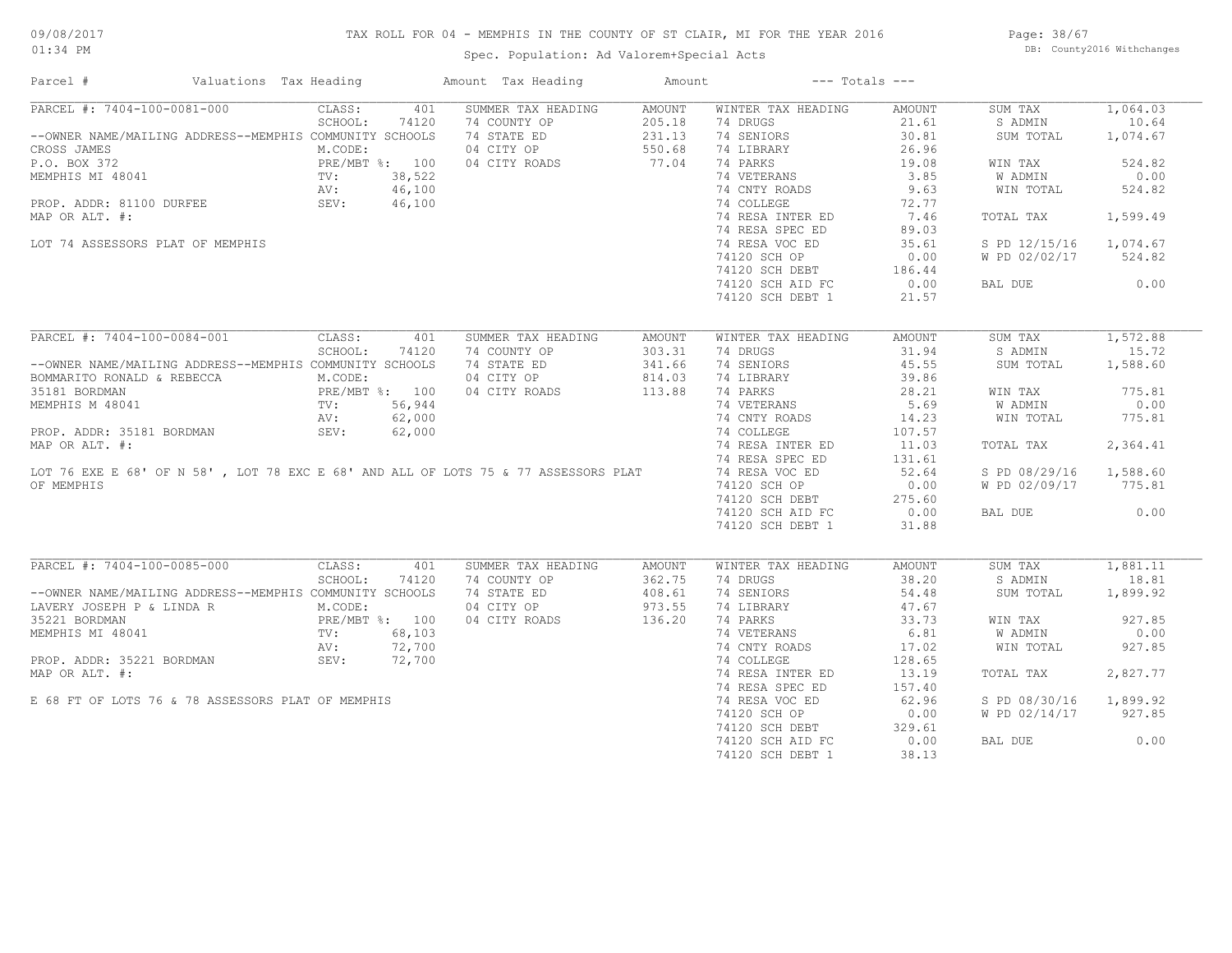## TAX ROLL FOR 04 - MEMPHIS IN THE COUNTY OF ST CLAIR, MI FOR THE YEAR 2016

Spec. Population: Ad Valorem+Special Acts

Page: 39/67 DB: County2016 Withchanges

| Parcel #                                                | Valuations Tax Heading                     | Amount Tax Heading | Amount        |                    | $---$ Totals $---$ |               |          |
|---------------------------------------------------------|--------------------------------------------|--------------------|---------------|--------------------|--------------------|---------------|----------|
| PARCEL #: 7404-100-0086-000                             | CLASS:<br>401                              | SUMMER TAX HEADING | AMOUNT        | WINTER TAX HEADING | AMOUNT             | SUM TAX       | 829.30   |
|                                                         | SCHOOL:<br>74120                           | 74 COUNTY OP       | 159.92        | 74 DRUGS           | 16.84              | S ADMIN       | 8.29     |
| --OWNER NAME/MAILING ADDRESS--MEMPHIS COMMUNITY SCHOOLS |                                            | 74 STATE ED        | 180.14        | 74 SENIORS         | 24.01              | S INTRST      | 49.76    |
| DIAZ JUSTEN & CARPO PATRICIA                            | M.CODE:                                    | 04 CITY OP         | 429.20        | 74 LIBRARY         | 21.01              | SUM TOTAL     | 887.35   |
|                                                         | PRE/MBT %: 100                             | 04 CITY ROADS      | 60.04         | 74 PARKS           | 14.87              |               |          |
|                                                         | 30,024                                     |                    |               | 74 VETERANS        | 3.00               | WIN TAX       | 409.01   |
|                                                         | 34,300                                     |                    |               | 74 CNTY ROADS      | 7.50               | W ADMIN       | 0.00     |
|                                                         | 34,300                                     |                    |               | 74 COLLEGE         | 56.71              | WIN TOTAL     | 409.01   |
| MAP OR ALT. #:                                          |                                            |                    |               | 74 RESA INTER ED   | 5.81               |               |          |
|                                                         |                                            |                    |               | 74 RESA SPEC ED    | 69.39              | TOTAL TAX     | 1,296.36 |
| LOT 79 ASSESSORS PLAT OF MEMPHIS                        |                                            |                    |               | 74 RESA VOC ED     | 27.75              |               |          |
|                                                         |                                            |                    |               | 74120 SCH OP       | 0.00               | BAL DUE       | 1,296.36 |
|                                                         |                                            |                    |               | 74120 SCH DEBT     | 145.31             |               |          |
|                                                         |                                            |                    |               |                    |                    |               |          |
|                                                         |                                            |                    |               | 74120 SCH AID FC   | 0.00               |               |          |
|                                                         |                                            |                    |               | 74120 SCH DEBT 1   | 16.81              |               |          |
| PARCEL #: 7404-100-0087-000                             | CLASS:<br>401                              | SUMMER TAX HEADING | <b>AMOUNT</b> | WINTER TAX HEADING | AMOUNT             | SUM TAX       | 822.81   |
|                                                         | SCHOOL:<br>74120                           | 74 COUNTY OP       | 158.67        | 74 DRUGS           | 16.71              | S ADMIN       | 8.22     |
| --OWNER NAME/MAILING ADDRESS--MEMPHIS COMMUNITY SCHOOLS |                                            | 74 STATE ED        | 178.73        | 74 SENIORS         | 23.83              | SUM TOTAL     | 831.03   |
|                                                         | M.CODE:                                    | 04 CITY OP         | 425.84        | 74 LIBRARY         | 20.85              |               |          |
| CROFF ADAM & REBECCA                                    |                                            |                    |               |                    |                    |               |          |
| 35285 BORDMAN                                           | PRE/MBT %: 100<br>TV: 29,789<br>AV: 32,200 | 04 CITY ROADS      | 59.57         | 74 PARKS           | 14.75              | WIN TAX       | 405.82   |
| MEMPHIS MI 48041                                        |                                            |                    |               | 74 VETERANS        | 2.97               | W ADMIN       | 0.00     |
|                                                         |                                            |                    |               | 74 CNTY ROADS      | 7.44               | WIN TOTAL     | 405.82   |
| PROP. ADDR: 35285 BORDMAN                               | SEV:<br>32,200                             |                    |               | 74 COLLEGE         | 56.27              |               |          |
| MAP OR ALT. #:                                          |                                            |                    |               | 74 RESA INTER ED   | 5.77               | TOTAL TAX     | 1,236.85 |
|                                                         |                                            |                    |               | 74 RESA SPEC ED    | 68.85              |               |          |
| LOT 80 ASSESSORS PLAT OF MEMPHIS                        |                                            |                    |               | 74 RESA VOC ED     | 27.53              | S PD 08/26/16 | 831.03   |
|                                                         |                                            |                    |               | 74120 SCH OP       | 0.00               | W PD 01/13/17 | 405.82   |
|                                                         |                                            |                    |               | 74120 SCH DEBT     | 144.17             |               |          |
|                                                         |                                            |                    |               | 74120 SCH AID FC   | 0.00               | BAL DUE       | 0.00     |
|                                                         |                                            |                    |               | 74120 SCH DEBT 1   | 16.68              |               |          |
|                                                         |                                            |                    |               |                    |                    |               |          |
| PARCEL #: 7404-100-0088-000                             | CLASS:<br>401                              | SUMMER TAX HEADING | AMOUNT        | WINTER TAX HEADING | AMOUNT             | SUM TAX       | 1,238.37 |
|                                                         | SCHOOL:<br>74120                           | 74 COUNTY OP       | 238.80        | 74 DRUGS           | 25.15              | S ADMIN       | 12.38    |
| --OWNER NAME/MAILING ADDRESS--MEMPHIS COMMUNITY SCHOOLS |                                            | 74 STATE ED        | 269.00        | 74 SENIORS         | 35.86              | SUM TOTAL     | 1,250.75 |
| CHRISTOPHER NICHOLAS A                                  | M.CODE:                                    | 04 CITY OP         | 640.91        | 74 LIBRARY         | 31.38              |               |          |
| 81081 COLE STREET                                       | PRE/MBT %: 100<br>TV: 44,834<br>AV: 48.300 | 04 CITY ROADS      | 89.66         | 74 PARKS           | 22.21              | WIN TAX       | 610.80   |
| MEMPHIS MI 48041                                        |                                            |                    |               | 74 VETERANS        | 4.48               | W ADMIN       | 0.00     |
|                                                         | 48,300<br>AV:                              |                    |               | 74 CNTY ROADS      | 11.20              | WIN TOTAL     | 610.80   |
| PROP. ADDR: 81081 COLE                                  | SEV:<br>48,300                             |                    |               | 74 COLLEGE         | 84.69              |               |          |
|                                                         |                                            |                    |               |                    |                    |               |          |
| MAP OR ALT. #:                                          |                                            |                    |               | 74 RESA INTER ED   | 8.68               | TOTAL TAX     | 1,861.55 |
|                                                         |                                            |                    |               | 74 RESA SPEC ED    | 103.62             |               |          |
| S 75 FT OF LOT 81 ASSESSORS PLAT OF MEMPHIS             |                                            |                    |               | 74 RESA VOC ED     | 41.44              | S PD 08/31/16 | 1,250.75 |
|                                                         |                                            |                    |               | 74120 SCH OP       | 0.00               | W PD 01/09/17 | 610.80   |
|                                                         |                                            |                    |               | 74120 SCH DEBT     | 216.99             |               |          |
|                                                         |                                            |                    |               | 74120 SCH AID FC   | 0.00               | BAL DUE       | 0.00     |
|                                                         |                                            |                    |               | 74120 SCH DEBT 1   | 25.10              |               |          |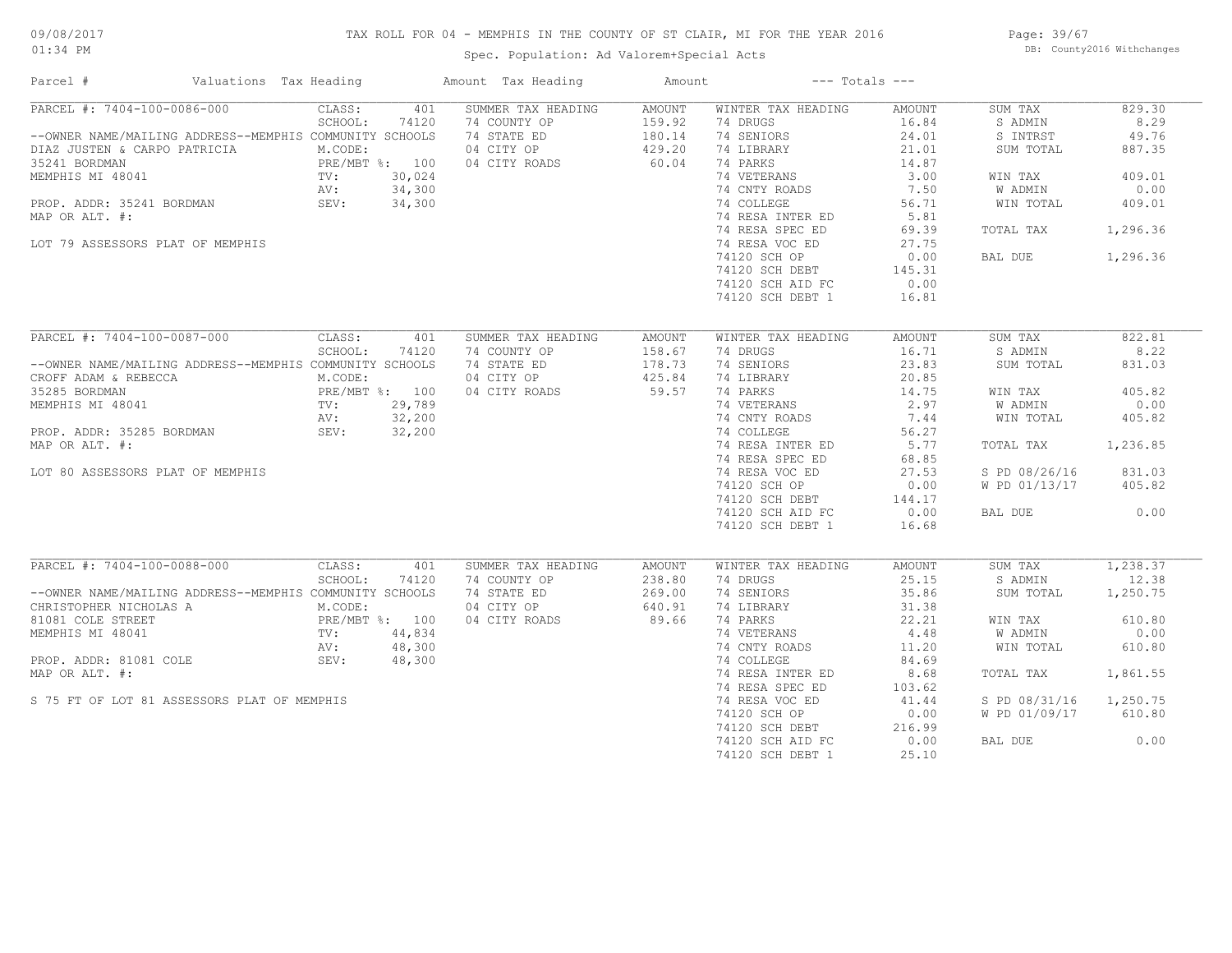## TAX ROLL FOR 04 - MEMPHIS IN THE COUNTY OF ST CLAIR, MI FOR THE YEAR 2016

Spec. Population: Ad Valorem+Special Acts

Page: 40/67 DB: County2016 Withchanges

| Parcel #                                                                                                                                                                                                                | Valuations Tax Heading                                                                           | Amount Tax Heading     | Amount                                      |                                                                  | $---$ Totals $---$ |                        |          |
|-------------------------------------------------------------------------------------------------------------------------------------------------------------------------------------------------------------------------|--------------------------------------------------------------------------------------------------|------------------------|---------------------------------------------|------------------------------------------------------------------|--------------------|------------------------|----------|
| PARCEL #: 7404-100-0089-000                                                                                                                                                                                             | CLASS:                                                                                           | 401 SUMMER TAX HEADING | AMOUNT                                      | WINTER TAX HEADING                                               | AMOUNT             | SUM TAX                | 1,180.18 |
|                                                                                                                                                                                                                         | SCHOOL:<br>74120                                                                                 | 74 COUNTY OP           |                                             | 74 DRUGS                                                         | 23.96              | S ADMIN                | 11.80    |
| --OWNER NAME/MAILING ADDRESS--MEMPHIS COMMUNITY SCHOOLS                                                                                                                                                                 |                                                                                                  | 74 STATE ED            | $227.58$<br>$256.36$<br>$610.79$<br>$85.45$ | 74 SENIORS                                                       | 34.18              | SUM TOTAL              | 1,191.98 |
| DAVENPORT KELLY L<br>MEMPHIS MI 48041 REPORT AND MEMPHIS MI 48041 REPORT AND MEMPHIS MI 48041 REPORT AND MEMPHIS MI 48041 RV: 42,727<br>RNEPHIS MI 48041 RV: 42,727<br>RN: 46,300<br>PROP. ADDR: 81095 COLE SEV: 46,300 |                                                                                                  | 04 CITY OP             |                                             | 74 LIBRARY                                                       | 29.90              |                        |          |
|                                                                                                                                                                                                                         |                                                                                                  | 04 CITY ROADS          |                                             | 74 PARKS                                                         | 21.16              | WIN TAX                | 1,349.18 |
|                                                                                                                                                                                                                         |                                                                                                  |                        |                                             | 74 VETERANS                                                      | 4,27               | W ADMIN                | 0.00     |
|                                                                                                                                                                                                                         |                                                                                                  |                        |                                             | 74 CNTY ROADS                                                    | 10.68              | WIN TOTAL              | 1,349.18 |
|                                                                                                                                                                                                                         |                                                                                                  |                        |                                             | 74 COLLEGE                                                       | 80.71              |                        |          |
| MAP OR ALT. #:                                                                                                                                                                                                          |                                                                                                  |                        |                                             | 74 RESA INTER ED                                                 | 8.28               | TOTAL TAX              | 2,541.16 |
|                                                                                                                                                                                                                         |                                                                                                  |                        |                                             | 74 RESA SPEC ED                                                  | 98.75              |                        |          |
| N 75 FT OF S 150 FT OF LOT 81 ASSESSORS PLAT OF MEMPHIS                                                                                                                                                                 |                                                                                                  |                        |                                             | 74 RESA VOC ED                                                   | 39.50              | S PD 08/26/16          | 1,191.98 |
|                                                                                                                                                                                                                         |                                                                                                  |                        |                                             | 74120 SCH OP                                                     | 767.08             | W PD 01/03/17 1,349.18 |          |
|                                                                                                                                                                                                                         |                                                                                                  |                        |                                             |                                                                  |                    |                        |          |
|                                                                                                                                                                                                                         |                                                                                                  |                        |                                             | 74120 SCH DEBT<br>74120 SCH DEBT 206.79<br>74120 SCH AID FC 0.00 |                    | BAL DUE                | 0.00     |
|                                                                                                                                                                                                                         |                                                                                                  |                        |                                             |                                                                  |                    |                        |          |
|                                                                                                                                                                                                                         |                                                                                                  |                        |                                             | 74120 SCH DEBT 1                                                 | 23.92              |                        |          |
| PARCEL #: 7404-100-0090-000                                                                                                                                                                                             | CLASS:<br>401                                                                                    | SUMMER TAX HEADING     | AMOUNT                                      | WINTER TAX HEADING                                               | AMOUNT             | SUM TAX                | 947.46   |
|                                                                                                                                                                                                                         | SCHOOL:<br>74120                                                                                 | 74 COUNTY OP           | 182.70                                      | 74 DRUGS                                                         | 19.24              | S ADMIN                | 9.47     |
| --OWNER NAME/MAILING ADDRESS--MEMPHIS COMMUNITY SCHOOLS                                                                                                                                                                 |                                                                                                  | 74 STATE ED            | 205.81                                      | 74 SENIORS                                                       | 27.44              | SUM TOTAL              | 956.93   |
|                                                                                                                                                                                                                         | MILLING ADDRESS M.CODE:<br>T M.CODE:<br>PRE/MBT %: 100<br>TV: 34,302<br>AV: 37,200<br>TV: 37,200 | 04 CITY OP             | 490.35                                      | 74 LIBRARY                                                       | 24.01              |                        |          |
| CUSUMANO EVAN T                                                                                                                                                                                                         |                                                                                                  |                        |                                             |                                                                  |                    |                        |          |
| 81121 COLE                                                                                                                                                                                                              |                                                                                                  | 04 CITY ROADS          | 68.60                                       | 74 PARKS                                                         | 16.99              | WIN TAX                | 467.32   |
|                                                                                                                                                                                                                         |                                                                                                  |                        |                                             | 74 VETERANS                                                      | 3.43               | W ADMIN                | 0.00     |
| 81121 COLE<br>MEMPHIS MI 48041<br>PROP. ADDR: 81121 COLE<br>PROP. ADDR: 81121 COLE<br>SEV: 37,200<br>MAP OR ALT. #:<br>LOT 81 EXC N 63.75 FT & EXC S 150 FT. ASSESSORS PLAT OF MEMPHIS                                  |                                                                                                  |                        |                                             | 74 CNTY ROADS                                                    | 8.57               | WIN TOTAL              | 467.32   |
|                                                                                                                                                                                                                         |                                                                                                  |                        |                                             | 74 COLLEGE                                                       | 64.79              |                        |          |
|                                                                                                                                                                                                                         |                                                                                                  |                        |                                             | 74 RESA INTER ED                                                 | 6.64               | TOTAL TAX              | 1,424.25 |
|                                                                                                                                                                                                                         |                                                                                                  |                        |                                             | 74 RESA SPEC ED                                                  | 79.28              |                        |          |
|                                                                                                                                                                                                                         |                                                                                                  |                        |                                             | 74 RESA VOC ED                                                   | 31.71              | S PD 08/26/16          | 956.93   |
|                                                                                                                                                                                                                         |                                                                                                  |                        |                                             | 74120 SCH OP                                                     | 0.00               | W PD 01/03/17          | 467.32   |
|                                                                                                                                                                                                                         |                                                                                                  |                        |                                             | 74120 SCH DEBT<br>74120 SCH DEBT                                 | 166.02             |                        |          |
|                                                                                                                                                                                                                         |                                                                                                  |                        |                                             | 74120 SCH AID FC                                                 | 0.00               | BAL DUE                | 0.00     |
|                                                                                                                                                                                                                         |                                                                                                  |                        |                                             | 74120 SCH DEBT 1                                                 | 19.20              |                        |          |
|                                                                                                                                                                                                                         |                                                                                                  |                        |                                             |                                                                  |                    |                        |          |
| PARCEL #: 7404-100-0091-000                                                                                                                                                                                             | CLASS:<br>401                                                                                    | SUMMER TAX HEADING     | AMOUNT                                      | WINTER TAX HEADING                                               | AMOUNT             | SUM TAX                | 900.37   |
|                                                                                                                                                                                                                         | SCHOOL:<br>74120                                                                                 | 74 COUNTY OP           | 173.62                                      | 74 DRUGS                                                         | 18.28              | S ADMIN                | 9.00     |
| --OWNER NAME/MAILING ADDRESS--MEMPHIS COMMUNITY SCHOOLS                                                                                                                                                                 |                                                                                                  | 74 STATE ED            | 195.58<br>465.98                            | 74 SENIORS                                                       | 26.07              | SUM TOTAL              | 909.37   |
| TITUS SUZANNE                                                                                                                                                                                                           | M.CODE:<br>00001                                                                                 | 04 CITY OP             |                                             | 74 LIBRARY                                                       | 22.81              |                        |          |
| 81165 COLE                                                                                                                                                                                                              |                                                                                                  | 04 CITY ROADS          | 65.19                                       | 74 PARKS                                                         | 16.14              | WIN TAX                | 444.05   |
| MEMPHIS MI 48041                                                                                                                                                                                                        | PRE/MBT %: 100<br>TV: 32,597<br>AV: 37,400                                                       |                        |                                             | 74 VETERANS                                                      | 3.25               | W ADMIN                | 0.00     |
|                                                                                                                                                                                                                         |                                                                                                  |                        |                                             | 74 CNTY ROADS                                                    | 8.14               | WIN TOTAL              | 444.05   |
| PROP. ADDR: 81165 COLE 5EV:                                                                                                                                                                                             | 37,400                                                                                           |                        |                                             | 74 COLLEGE                                                       | 61.57              |                        |          |
| MAP OR ALT. #:                                                                                                                                                                                                          |                                                                                                  |                        |                                             | 74 RESA INTER ED                                                 | 6.31               | TOTAL TAX              | 1,353.42 |
|                                                                                                                                                                                                                         |                                                                                                  |                        |                                             | 74 RESA SPEC ED                                                  | 75.34              |                        |          |
| N 63.75 FT OF LOT 81 ASSESSORS PLAT OF MEMPHIS                                                                                                                                                                          |                                                                                                  |                        |                                             | 74 RESA VOC ED                                                   | 30.13              | S PD 08/26/16          | 909.37   |
|                                                                                                                                                                                                                         |                                                                                                  |                        |                                             | 74120 SCH OP                                                     | 0.00               | W PD 01/03/17          | 444.05   |
|                                                                                                                                                                                                                         |                                                                                                  |                        |                                             |                                                                  | 157.76             |                        |          |
|                                                                                                                                                                                                                         |                                                                                                  |                        |                                             | $74120$ SCH DEBT<br>74120 SCH AID FC                             | 0.00               | BAL DUE                | 0.00     |
|                                                                                                                                                                                                                         |                                                                                                  |                        |                                             | 74120 SCH DEBT 1                                                 | 18.25              |                        |          |
|                                                                                                                                                                                                                         |                                                                                                  |                        |                                             |                                                                  |                    |                        |          |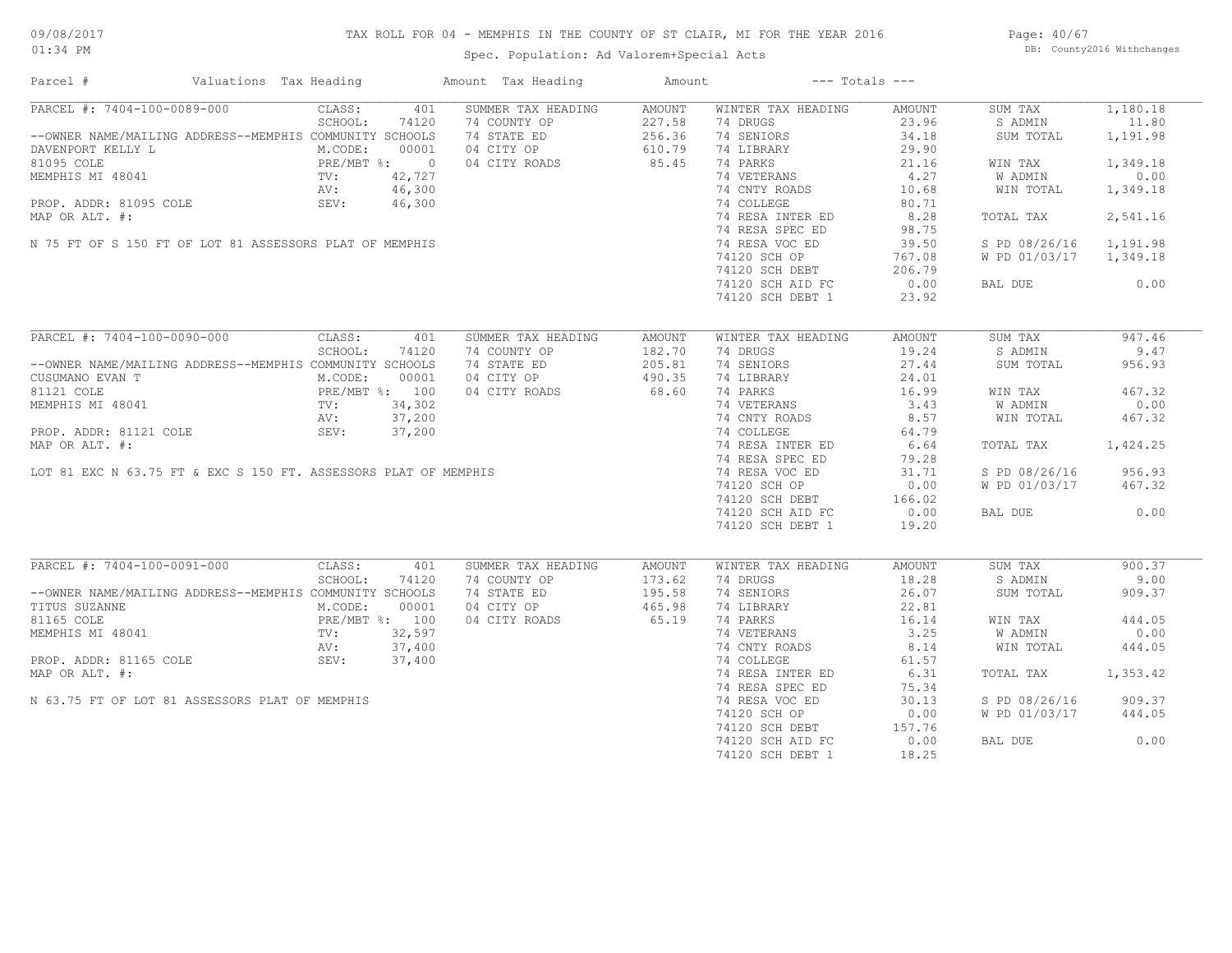| Parcel #                                                                                                                                                                                                                                                                                                                                                         | Valuations Tax Heading                                                                         |              |        | Amount Tax Heading               | Amount        |                    | $---$ Totals $---$ |               |           |
|------------------------------------------------------------------------------------------------------------------------------------------------------------------------------------------------------------------------------------------------------------------------------------------------------------------------------------------------------------------|------------------------------------------------------------------------------------------------|--------------|--------|----------------------------------|---------------|--------------------|--------------------|---------------|-----------|
| PARCEL #: 7404-100-0092-000                                                                                                                                                                                                                                                                                                                                      |                                                                                                | CLASS:       | 401    | SUMMER TAX HEADING               | AMOUNT        | WINTER TAX HEADING | <b>AMOUNT</b>      | SUM TAX       | 1,044.44  |
|                                                                                                                                                                                                                                                                                                                                                                  |                                                                                                | SCHOOL:      | 74120  | 74 COUNTY OP                     | 201.41        | 74 DRUGS           | 21.21              | S ADMIN       | 10.44     |
| --OWNER NAME/MAILING ADDRESS--MEMPHIS COMMUNITY SCHOOLS                                                                                                                                                                                                                                                                                                          |                                                                                                |              |        | 74 STATE ED                      | 226.87        | 74 SENIORS         | 30.25              | SUM TOTAL     | 1,054.88  |
| JELINEK CHRISTOPHER/MARY BETH                                                                                                                                                                                                                                                                                                                                    |                                                                                                | M.CODE:      | 00001  | 04 CITY OP                       | 540.54        | 74 LIBRARY         | 26.46              |               |           |
| 35750 PRATT                                                                                                                                                                                                                                                                                                                                                      | ER/MARY BETH M.COD<br>PRE/M<br>TV: AV:<br>COLE SEV:                                            | PRE/MBT %: 0 |        | 04 CITY ROADS                    | 75.62         | 74 PARKS           | 18.73              | WIN TAX       | 1,194.01  |
| MEMPHIS MI 48041                                                                                                                                                                                                                                                                                                                                                 |                                                                                                |              | 37,813 |                                  |               | 74 VETERANS        | 3.78               | W ADMIN       | 0.00      |
|                                                                                                                                                                                                                                                                                                                                                                  |                                                                                                |              |        |                                  |               | 74 CNTY ROADS      | 9.45               | WIN TOTAL     | 1,194.01  |
| $\begin{tabular}{lllllllllllllllllll} \textsc{MEMPHIS} & \textsc{M1} & \textsc{40.200} & \textsc{50.225} & \textsc{50.225} & \textsc{50.225} & \textsc{50.225} & \textsc{50.225} & \textsc{50.225} & \textsc{50.225} & \textsc{50.225} & \textsc{50.225} & \textsc{50.225} & \textsc{50.225} & \textsc{50.225} & \textsc{50.225} & \textsc{50.225} & \textsc{50$ |                                                                                                |              |        |                                  |               |                    | 71.43              |               |           |
|                                                                                                                                                                                                                                                                                                                                                                  |                                                                                                |              |        |                                  |               | 74 RESA INTER ED   | 7.32               | TOTAL TAX     | 2,248.89  |
|                                                                                                                                                                                                                                                                                                                                                                  |                                                                                                |              |        |                                  |               |                    | 87.39              |               |           |
|                                                                                                                                                                                                                                                                                                                                                                  |                                                                                                |              |        |                                  |               |                    | 34.95              | S PD 08/26/16 | 1,054.88  |
|                                                                                                                                                                                                                                                                                                                                                                  |                                                                                                |              |        |                                  |               | 74120 SCH OP       | 678.86             | W PD 01/03/17 | 1,194.01  |
|                                                                                                                                                                                                                                                                                                                                                                  |                                                                                                |              |        |                                  |               | 74120 SCH DEBT     | 183.01             |               |           |
|                                                                                                                                                                                                                                                                                                                                                                  |                                                                                                |              |        |                                  |               | 74120 SCH AID FC   | 0.00               | BAL DUE       | 0.00      |
|                                                                                                                                                                                                                                                                                                                                                                  |                                                                                                |              |        |                                  |               | 74120 SCH DEBT 1   | 21.17              |               |           |
|                                                                                                                                                                                                                                                                                                                                                                  |                                                                                                |              |        |                                  |               |                    |                    |               |           |
| PARCEL #: 7404-100-0092-100                                                                                                                                                                                                                                                                                                                                      |                                                                                                | CLASS:       | 401    | SUMMER TAX HEADING               | <b>AMOUNT</b> | WINTER TAX HEADING | <b>AMOUNT</b>      | SUM TAX       | 1,936.51  |
|                                                                                                                                                                                                                                                                                                                                                                  |                                                                                                | SCHOOL:      | 74120  | 74 COUNTY OP                     | 373.43        | 74 DRUGS           | 39.33              | S ADMIN       | 19.36     |
| --OWNER NAME/MAILING ADDRESS--MEMPHIS COMMUNITY SCHOOLS                                                                                                                                                                                                                                                                                                          |                                                                                                |              |        | 74 STATE ED                      | 420.65        | 74 SENIORS         | 56.08              | SUM TOTAL     | 1,955.87  |
| BROWN DAVID ALLAN                                                                                                                                                                                                                                                                                                                                                |                                                                                                |              |        | 04 CITY OP                       | 1,002.22      | 74 LIBRARY         | 49.07              |               |           |
| 81080 COLE                                                                                                                                                                                                                                                                                                                                                       | M.CODE: 00001<br>PRE/MBT %: 100<br>041<br>TV: 70,109<br>NV: 82,800<br>1080 COLE<br>SEV: 82,800 |              |        | 04 CITY ROADS                    | 140.21        | 74 PARKS           | 34.73              | WIN TAX       | 955.19    |
| MEMPHIS MI 48041                                                                                                                                                                                                                                                                                                                                                 |                                                                                                |              |        |                                  |               | 74 VETERANS        |                    | W ADMIN       | 0.00      |
|                                                                                                                                                                                                                                                                                                                                                                  |                                                                                                |              |        |                                  |               |                    | 7.01               |               |           |
|                                                                                                                                                                                                                                                                                                                                                                  |                                                                                                |              |        |                                  |               | 74 CNTY ROADS      | 17.52              | WIN TOTAL     | 955.19    |
| PROP. ADDR: 81080 COLE                                                                                                                                                                                                                                                                                                                                           |                                                                                                |              |        |                                  |               | 74 COLLEGE         | 132.44             |               |           |
| MAP OR ALT. #:                                                                                                                                                                                                                                                                                                                                                   |                                                                                                |              |        |                                  |               | 74 RESA INTER ED   | 13.58              | TOTAL TAX     | 2,911.06  |
|                                                                                                                                                                                                                                                                                                                                                                  |                                                                                                |              |        |                                  |               | 74 RESA SPEC ED    | 162.04             |               |           |
| PARCEL B THE S. 112.5 FT OF LOT 82, "ASSESSOR'S PLAT OF MEMPHIS" (L.51 P. 11),                                                                                                                                                                                                                                                                                   |                                                                                                |              |        |                                  |               | 74 RESA VOC ED     | 64.81              | S PD 08/26/16 | 1,955.87  |
| SAID PLAT BEING LOCATED IN SEC. 35, ST CLAIR COUNTY, MICH.                                                                                                                                                                                                                                                                                                       |                                                                                                |              |        |                                  |               | 74120 SCH OP       | 0.00               | W PD 01/03/17 | 955.19    |
|                                                                                                                                                                                                                                                                                                                                                                  |                                                                                                |              |        |                                  |               | 74120 SCH DEBT     | 339.32             |               |           |
|                                                                                                                                                                                                                                                                                                                                                                  |                                                                                                |              |        |                                  |               | 74120 SCH AID FC   | 0.00               | BAL DUE       | 0.00      |
|                                                                                                                                                                                                                                                                                                                                                                  |                                                                                                |              |        |                                  |               | 74120 SCH DEBT 1   | 39.26              |               |           |
|                                                                                                                                                                                                                                                                                                                                                                  |                                                                                                |              |        |                                  |               |                    |                    |               |           |
| PARCEL #: 7404-100-0093-000                                                                                                                                                                                                                                                                                                                                      |                                                                                                | CLASS:       | 401    | SUMMER TAX HEADING               | <b>AMOUNT</b> | WINTER TAX HEADING | <b>AMOUNT</b>      | SUM TAX       | 1, 130.33 |
|                                                                                                                                                                                                                                                                                                                                                                  |                                                                                                | SCHOOL:      | 74120  | 74 COUNTY OP                     | 217.97        | 74 DRUGS           | 22.95              | S ADMIN       | 11.30     |
| --OWNER NAME/MAILING ADDRESS--MEMPHIS COMMUNITY SCHOOLS                                                                                                                                                                                                                                                                                                          |                                                                                                |              |        | 74 STATE ED                      | 245.53        | 74 SENIORS         | 32.73              | SUM TOTAL     | 1,141.63  |
| EXERICE THERESA A<br>MEMPHIS MI 48041 POLE PRE/MBT %: 0<br>MEMPHIS MI 48041 PV: 40,922<br>PROP. ADDR: 81220 COLE SEV: 43,400                                                                                                                                                                                                                                     |                                                                                                |              |        | 04 CITY OP                       | 584.99        | 74 LIBRARY         | 28.64              |               |           |
|                                                                                                                                                                                                                                                                                                                                                                  |                                                                                                |              |        | 04 CITY ROADS                    | 81.84         | 74 PARKS           | 20.27              | WIN TAX       | 1,292.20  |
|                                                                                                                                                                                                                                                                                                                                                                  |                                                                                                |              |        |                                  |               | 74 VETERANS        | 4.09               | W ADMIN       | 0.00      |
|                                                                                                                                                                                                                                                                                                                                                                  |                                                                                                |              |        |                                  |               | 74 CNTY ROADS      | 10.23              | WIN TOTAL     | 1,292.20  |
|                                                                                                                                                                                                                                                                                                                                                                  |                                                                                                |              |        |                                  |               | 74 COLLEGE         | 77.30              |               |           |
| MAP OR ALT. #:                                                                                                                                                                                                                                                                                                                                                   |                                                                                                |              |        |                                  |               | 74 RESA INTER ED   | 7.93               | TOTAL TAX     | 2,433.83  |
|                                                                                                                                                                                                                                                                                                                                                                  |                                                                                                |              |        |                                  |               | 74 RESA SPEC ED    | 94.58              |               |           |
| N 75 FT OF LOT 82 ASSESSORS PLAT OF MEMPHIS                                                                                                                                                                                                                                                                                                                      |                                                                                                |              |        | $40,922$<br>$43,400$<br>$43,400$ |               | 74 RESA VOC ED     | 37.83              | S PD 08/26/16 | 1,141.63  |
|                                                                                                                                                                                                                                                                                                                                                                  |                                                                                                |              |        |                                  |               | 74120 SCH OP       | 734.68             | W PD 01/03/17 | 1,292.20  |
|                                                                                                                                                                                                                                                                                                                                                                  |                                                                                                |              |        |                                  |               | 74120 SCH DEBT     | 198.06             |               |           |
|                                                                                                                                                                                                                                                                                                                                                                  |                                                                                                |              |        |                                  |               |                    | 0.00               |               | 0.00      |
|                                                                                                                                                                                                                                                                                                                                                                  |                                                                                                |              |        |                                  |               | 74120 SCH AID FC   |                    | BAL DUE       |           |
|                                                                                                                                                                                                                                                                                                                                                                  |                                                                                                |              |        |                                  |               | 74120 SCH DEBT 1   | 22.91              |               |           |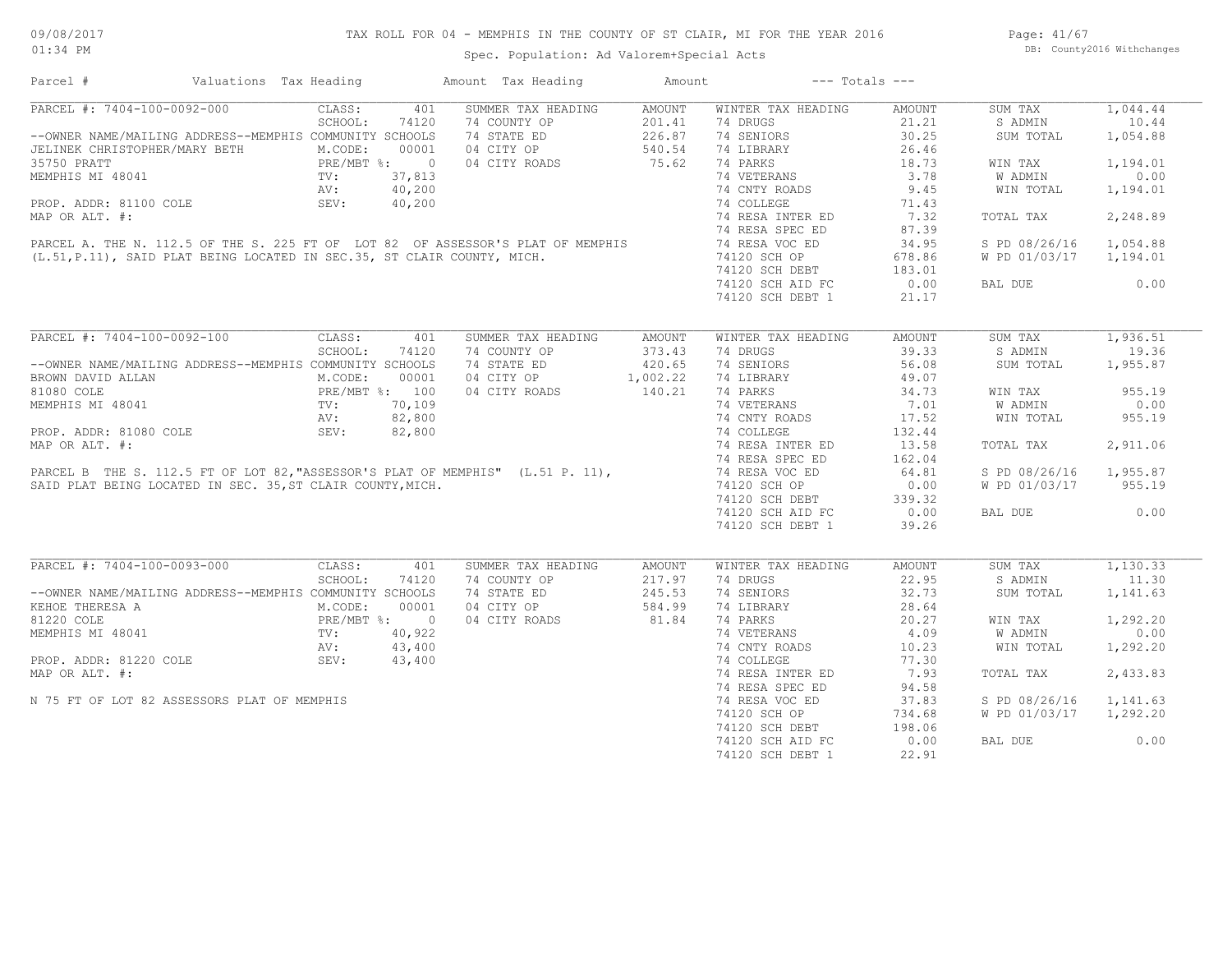## TAX ROLL FOR 04 - MEMPHIS IN THE COUNTY OF ST CLAIR, MI FOR THE YEAR 2016

Spec. Population: Ad Valorem+Special Acts

Page: 42/67 DB: County2016 Withchanges

| Parcel #                                                | Valuations Tax Heading |        | Amount Tax Heading | Amount        |                    | $---$ Totals $---$ |               |          |
|---------------------------------------------------------|------------------------|--------|--------------------|---------------|--------------------|--------------------|---------------|----------|
| PARCEL #: 7404-100-0094-000                             | CLASS:                 | 401    | SUMMER TAX HEADING | <b>AMOUNT</b> | WINTER TAX HEADING | AMOUNT             | SUM TAX       | 1,529.27 |
|                                                         | SCHOOL:                | 74120  | 74 COUNTY OP       | 294.90        | 74 DRUGS           | 31.05              | S ADMIN       | 15.29    |
| --OWNER NAME/MAILING ADDRESS--MEMPHIS COMMUNITY SCHOOLS |                        |        | 74 STATE ED        | 332.19        | 74 SENIORS         | 44.29              | SUM TOTAL     | 1,544.56 |
| PATRONE RONALD L/CHRISTINA M                            | M.CODE:                | 00001  | 04 CITY OP         | 791.45        | 74 LIBRARY         | 38.75              |               |          |
| 81180 COLE                                              | PRE/MBT %: 100         |        | 04 CITY ROADS      | 110.73        | 74 PARKS           | 27.42              | WIN TAX       | 754.29   |
| MEMPHIS MI 48041                                        | TV:                    | 55,365 |                    |               | 74 VETERANS        | 5.53               | W ADMIN       | 0.00     |
|                                                         | AV:                    | 58,700 |                    |               | 74 CNTY ROADS      | 13.84              | WIN TOTAL     | 754.29   |
| PROP. ADDR: 81180 COLE                                  | SEV:                   | 58,700 |                    |               | 74 COLLEGE         | 104.59             |               |          |
| MAP OR ALT. #:                                          |                        |        |                    |               | 74 RESA INTER ED   | 10.72              | TOTAL TAX     | 2,298.85 |
|                                                         |                        |        |                    |               | 74 RESA SPEC ED    | 127.96             |               |          |
| S 140' of N 215' of LOT 82 ASSESSORS PLAT OF MEMPHIS    |                        |        |                    |               | 74 RESA VOC ED     | 51.18              | S PD 08/26/16 | 1,544.56 |
|                                                         |                        |        |                    |               | 74120 SCH OP       | 0.00               | W PD 01/03/17 | 754.29   |
|                                                         |                        |        |                    |               | 74120 SCH DEBT     | 267.96             |               |          |
|                                                         |                        |        |                    |               | 74120 SCH AID FC   | 0.00               | BAL DUE       | 0.00     |
|                                                         |                        |        |                    |               | 74120 SCH DEBT 1   | 31.00              |               |          |
|                                                         |                        |        |                    |               |                    |                    |               |          |
| PARCEL #: 7404-100-0095-000                             | CLASS:                 | 401    | SUMMER TAX HEADING | AMOUNT        | WINTER TAX HEADING | AMOUNT             | SUM TAX       | 1,130.33 |
|                                                         | SCHOOL:                | 74120  | 74 COUNTY OP       | 217.97        | 74 DRUGS           | 22.95              | S ADMIN       | 11.30    |
| --OWNER NAME/MAILING ADDRESS--MEMPHIS COMMUNITY SCHOOLS |                        |        | 74 STATE ED        | 245.53        | 74 SENIORS         | 32.73              | SUM TOTAL     | 1,141.63 |
| NEW CARL D & DEBORAH L                                  | M.CODE:                | 00001  | 04 CITY OP         | 584.99        | 74 LIBRARY         | 28.64              |               |          |
| 81010 COLE                                              | PRE/MBT %: 100         |        | 04 CITY ROADS      | 81.84         | 74 PARKS           | 20.27              | WIN TAX       | 557.52   |
| MEMPHIS MI 48041                                        | TV:                    | 40,922 |                    |               | 74 VETERANS        | 4.09               | W ADMIN       | 0.00     |
|                                                         | AV:                    | 44,400 |                    |               |                    |                    |               | 557.52   |
|                                                         |                        |        |                    |               | 74 CNTY ROADS      | 10.23              | WIN TOTAL     |          |
| PROP. ADDR: 81010 COLE                                  | SEV:                   | 44,400 |                    |               | 74 COLLEGE         | 77.30              |               |          |
| MAP OR ALT. #:                                          |                        |        |                    |               | 74 RESA INTER ED   | 7.93               | TOTAL TAX     | 1,699.15 |
|                                                         |                        |        |                    |               | 74 RESA SPEC ED    | 94.58              |               |          |
| LOT 83 ASSESSORS PLAT OF MEMPHIS                        |                        |        |                    |               | 74 RESA VOC ED     | 37.83              | S PD 08/26/16 | 1,141.63 |
|                                                         |                        |        |                    |               | 74120 SCH OP       | 0.00               | W PD 01/03/17 | 557.52   |
|                                                         |                        |        |                    |               | 74120 SCH DEBT     | 198.06             |               |          |
|                                                         |                        |        |                    |               | 74120 SCH AID FC   | 0.00               | BAL DUE       | 0.00     |
|                                                         |                        |        |                    |               | 74120 SCH DEBT 1   | 22.91              |               |          |
| PARCEL #: 7404-100-0096-000                             | CLASS:                 | 401    | SUMMER TAX HEADING | AMOUNT        | WINTER TAX HEADING | <b>AMOUNT</b>      | SUM TAX       | 1,077.67 |
|                                                         | SCHOOL:                | 74120  | 74 COUNTY OP       | 207.81        | 74 DRUGS           | 21.88              | S ADMIN       | 10.77    |
| --OWNER NAME/MAILING ADDRESS--MEMPHIS COMMUNITY SCHOOLS |                        |        | 74 STATE ED        | 234.09        | 74 SENIORS         | 31.21              | SUM TOTAL     | 1,088.44 |
| RECTOR LISA                                             | M.CODE:                | 00001  |                    |               | 74 LIBRARY         | 27.31              |               |          |
|                                                         |                        |        | 04 CITY OP         | 557.74        |                    |                    |               |          |
| 35375 BORDMAN                                           | PRE/MBT %: 100         |        | 04 CITY ROADS      | 78.03         | 74 PARKS           | 19.32              | WIN TAX       | 531.54   |
| MEMPHIS MI 48041                                        | TV:                    | 39,016 |                    |               | 74 VETERANS        | 3.90               | W ADMIN       | 0.00     |
|                                                         | AV:                    | 42,300 |                    |               | 74 CNTY ROADS      | 9.75               | WIN TOTAL     | 531.54   |
| PROP. ADDR: 35375 BORDMAN                               | SEV:                   | 42,300 |                    |               | 74 COLLEGE         | 73.70              |               |          |
| MAP OR ALT. #:                                          |                        |        |                    |               | 74 RESA INTER ED   | 7.56               | TOTAL TAX     | 1,619.98 |
|                                                         |                        |        |                    |               | 74 RESA SPEC ED    | 90.17              |               |          |
| LOT 84 ASSESSORS PLAT OF MEMPHIS                        |                        |        |                    |               | 74 RESA VOC ED     | 36.07              | S PD 08/26/16 | 1,088.44 |
|                                                         |                        |        |                    |               | 74120 SCH OP       | 0.00               | W PD 01/03/17 | 531.54   |
|                                                         |                        |        |                    |               | 74120 SCH DEBT     | 188.83             |               |          |
|                                                         |                        |        |                    |               | 74120 SCH AID FC   | 0.00               | BAL DUE       | 0.00     |
|                                                         |                        |        |                    |               | 74120 SCH DEBT 1   | 21.84              |               |          |
|                                                         |                        |        |                    |               |                    |                    |               |          |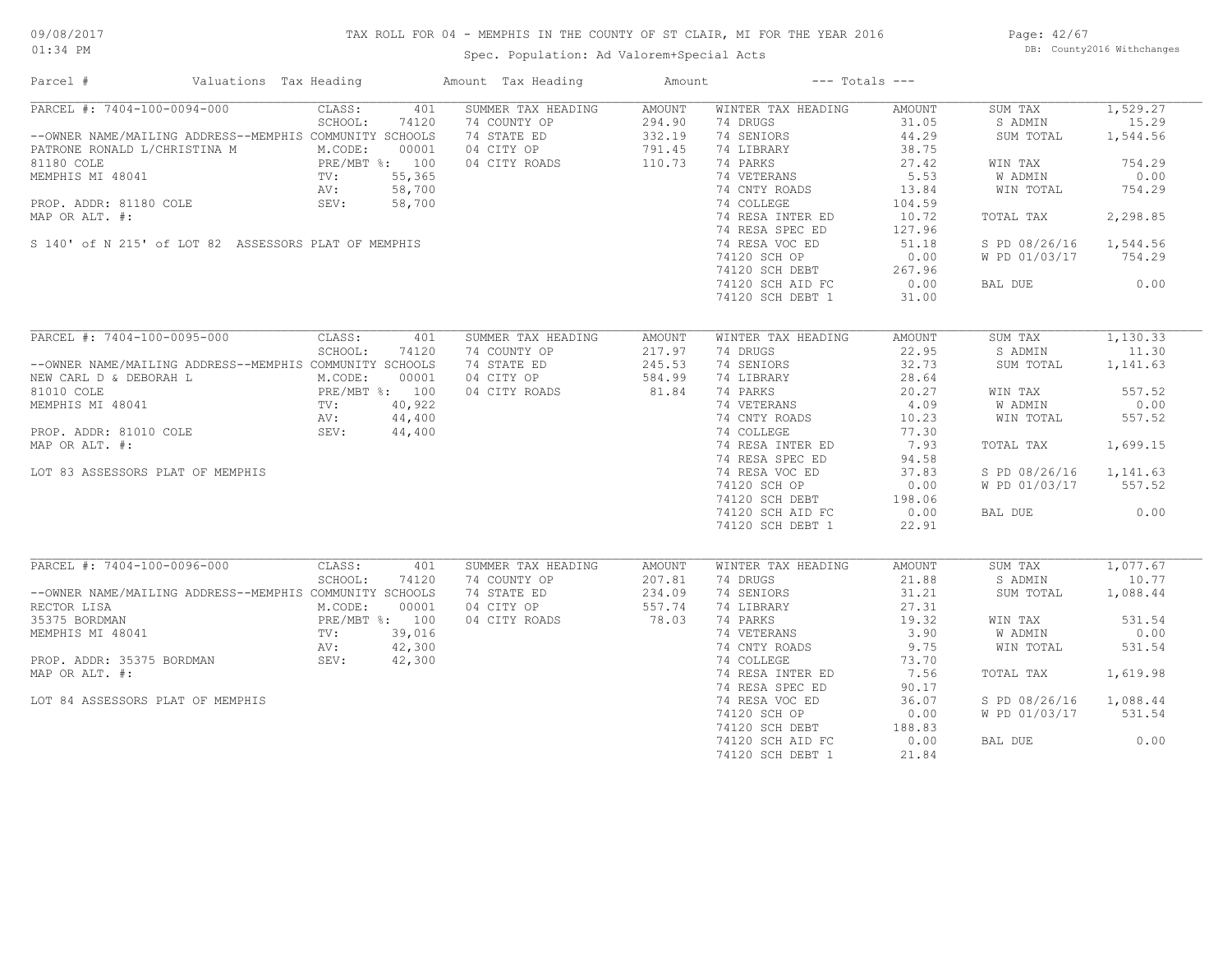## TAX ROLL FOR 04 - MEMPHIS IN THE COUNTY OF ST CLAIR, MI FOR THE YEAR 2016

Spec. Population: Ad Valorem+Special Acts

Page: 43/67 DB: County2016 Withchanges

| Parcel #                                                                                                                                                                                                                                   | Valuations Tax Heading                                                                                                                 | Amount Tax Heading                                                               | Amount                                         |                                                                                                                                                                               | $---$ Totals $---$                                                                                |                                                                                                  |                                                                                   |
|--------------------------------------------------------------------------------------------------------------------------------------------------------------------------------------------------------------------------------------------|----------------------------------------------------------------------------------------------------------------------------------------|----------------------------------------------------------------------------------|------------------------------------------------|-------------------------------------------------------------------------------------------------------------------------------------------------------------------------------|---------------------------------------------------------------------------------------------------|--------------------------------------------------------------------------------------------------|-----------------------------------------------------------------------------------|
| PARCEL #: 7404-100-0097-000<br>--OWNER NAME/MAILING ADDRESS--MEMPHIS COMMUNITY SCHOOLS<br>SPOUTZ KEVIN & CHRISTINE<br>35801 BORDMAN<br>MEMPHIS MI 48041<br>PROP. ADDR: 35801 BORDMAN<br>MAP OR ALT. #:<br>LOT 85 ASSESSORS PLAT OF MEMPHIS | 401<br>CLASS:<br>SCHOOL:<br>74120<br>M.CODE:<br>00001<br>PRE/MBT %: 100<br>TV: 55,465<br>NV: 58.300<br>58,300<br>AV:<br>58,300<br>SEV: | SUMMER TAX HEADING<br>74 COUNTY OP<br>74 STATE ED<br>04 CITY OP<br>04 CITY ROADS | AMOUNT<br>295.43<br>332.79<br>792.88<br>110.93 | WINTER TAX HEADING<br>74 DRUGS<br>74 SENIORS<br>74 LIBRARY<br>74 PARKS<br>74 VETERANS<br>74 CNTY ROADS<br>74 COLLEGE<br>74 RESA INTER ED<br>74 RESA SPEC ED<br>74 RESA VOC ED | AMOUNT<br>31.11<br>44.37<br>38.82<br>27.47<br>5.54<br>13.86<br>104.77<br>10.74<br>128.19<br>51.27 | SUM TAX<br>S ADMIN<br>SUM TOTAL<br>WIN TAX<br>W ADMIN<br>WIN TOTAL<br>TOTAL TAX<br>S PD 09/01/16 | 1,532.03<br>15.32<br>1,547.35<br>755.65<br>0.00<br>755.65<br>2,303.00<br>1,547.35 |
|                                                                                                                                                                                                                                            |                                                                                                                                        |                                                                                  |                                                | 74120 SCH OP<br>74120 SCH DEBT<br>74120 SCH AID FC<br>74120 SCH DEBT 1                                                                                                        | 0.00<br>268.45<br>0.00<br>31.06                                                                   | W PD 01/03/17<br>BAL DUE                                                                         | 755.65<br>0.00                                                                    |
| PARCEL #: 7404-100-0098-000                                                                                                                                                                                                                | CLASS:<br>401                                                                                                                          | SUMMER TAX HEADING                                                               | <b>AMOUNT</b>                                  | WINTER TAX HEADING                                                                                                                                                            | AMOUNT                                                                                            | SUM TAX                                                                                          | 1,252,22                                                                          |
| --OWNER NAME/MAILING ADDRESS--MEMPHIS COMMUNITY SCHOOLS<br>HOLLOMAN CECILIA E                                                                                                                                                              | SCHOOL:<br>74120<br>M.CODE:<br>00001                                                                                                   | 74 COUNTY OP<br>74 STATE ED<br>04 CITY OP                                        | 241.47<br>272.01<br>648.07                     | 74 DRUGS<br>74 SENIORS<br>74 LIBRARY                                                                                                                                          | 25.43<br>36.26<br>31.73                                                                           | S ADMIN<br>SUM TOTAL                                                                             | 12.52<br>1,264.74                                                                 |
| 4655 PORTOFINO WAY # 202<br>WEST PALM BEACH FL 33402 TV: 45,335                                                                                                                                                                            |                                                                                                                                        | 04 CITY ROADS                                                                    | 90.67                                          | 74 PARKS                                                                                                                                                                      | 22.45                                                                                             | WIN TAX                                                                                          | 1,431.54                                                                          |
|                                                                                                                                                                                                                                            |                                                                                                                                        |                                                                                  |                                                | 74 VETERANS                                                                                                                                                                   | 4.53                                                                                              | W ADMIN                                                                                          | 0.00                                                                              |
| PROP. ADDR: 35845 BORDMAN                                                                                                                                                                                                                  | 51,000<br>AV:<br>SEV:<br>51,000                                                                                                        |                                                                                  |                                                | 74 CNTY ROADS<br>74 COLLEGE                                                                                                                                                   | 11.33<br>85.64                                                                                    | WIN TOTAL                                                                                        | 1,431.54                                                                          |
| MAP OR ALT. #:                                                                                                                                                                                                                             |                                                                                                                                        |                                                                                  |                                                | 74 RESA INTER ED<br>74 RESA SPEC ED                                                                                                                                           | 8.78<br>104.78                                                                                    | TOTAL TAX                                                                                        | 2,696.28                                                                          |
| LOT 86 & 87 ASSESSORS PLAT OF MEMPHIS                                                                                                                                                                                                      |                                                                                                                                        |                                                                                  |                                                | 74 RESA VOC ED                                                                                                                                                                | 41.91                                                                                             | S PD 08/26/16                                                                                    | 1,264.74                                                                          |
|                                                                                                                                                                                                                                            |                                                                                                                                        |                                                                                  |                                                | 74120 SCH OP<br>74120 SCH DEBT                                                                                                                                                | 813.90<br>219.42                                                                                  | W PD 01/03/17                                                                                    | 1,431.54                                                                          |
|                                                                                                                                                                                                                                            |                                                                                                                                        |                                                                                  |                                                | 74120 SCH AID FC<br>74120 SCH DEBT 1                                                                                                                                          | 0.00<br>25.38                                                                                     | BAL DUE                                                                                          | 0.00                                                                              |
| PARCEL #: 7404-743-0001-000                                                                                                                                                                                                                | CLASS:<br>201                                                                                                                          | SUMMER TAX HEADING                                                               | <b>AMOUNT</b>                                  | WINTER TAX HEADING                                                                                                                                                            | <b>AMOUNT</b>                                                                                     | SUM TAX                                                                                          | 1, 515.42                                                                         |
|                                                                                                                                                                                                                                            | SCHOOL:<br>74120                                                                                                                       | 74 COUNTY OP                                                                     | 292.23                                         | 74 DRUGS                                                                                                                                                                      | 30.77                                                                                             | S ADMIN                                                                                          | 15.15                                                                             |
| --OWNER NAME/MAILING ADDRESS--MEMPHIS COMMUNITY SCHOOLS                                                                                                                                                                                    |                                                                                                                                        | 74 STATE ED                                                                      | 329.18                                         | 74 SENIORS                                                                                                                                                                    | 43.89                                                                                             | S INTRST                                                                                         | 90.93                                                                             |
| VARGA MIROSLAVA                                                                                                                                                                                                                            | M.CODE:                                                                                                                                | 04 CITY OP                                                                       | 784.29                                         | 74 LIBRARY                                                                                                                                                                    | 38.40                                                                                             | SUM TOTAL                                                                                        | 1,621.50                                                                          |
| 66011 LOWE PLANK                                                                                                                                                                                                                           | PRE/MBT %: 0                                                                                                                           | 04 CITY ROADS                                                                    | 109.72                                         | 74 PARKS                                                                                                                                                                      | 27.17                                                                                             |                                                                                                  |                                                                                   |
| NEW HAVEN MI 48050                                                                                                                                                                                                                         | TV:<br>54,864<br>69,200<br>AV:                                                                                                         |                                                                                  |                                                | 74 VETERANS<br>74 CNTY ROADS                                                                                                                                                  | 5.48<br>13.71                                                                                     | WIN TAX<br>W ADMIN                                                                               | 1,732.45<br>0.00                                                                  |
| PROP. ADDR: 81057 MAIN                                                                                                                                                                                                                     | 69,200<br>SEV:                                                                                                                         |                                                                                  |                                                | 74 COLLEGE                                                                                                                                                                    | 103.64                                                                                            | WIN TOTAL                                                                                        | 1,732.45                                                                          |
| MAP OR ALT. #:                                                                                                                                                                                                                             |                                                                                                                                        |                                                                                  |                                                | 74 RESA INTER ED                                                                                                                                                              | 10.63                                                                                             |                                                                                                  |                                                                                   |
|                                                                                                                                                                                                                                            |                                                                                                                                        |                                                                                  |                                                | 74 RESA SPEC ED                                                                                                                                                               | 126.80                                                                                            | TOTAL TAX                                                                                        | 3,353.95                                                                          |
| LOT 1 S.P. SPAFFORD'S ADDITION TO MEMPHIS VILLAGE                                                                                                                                                                                          |                                                                                                                                        |                                                                                  |                                                | 74 RESA VOC ED                                                                                                                                                                | 50.72                                                                                             |                                                                                                  |                                                                                   |
|                                                                                                                                                                                                                                            |                                                                                                                                        |                                                                                  |                                                | 74120 SCH OP                                                                                                                                                                  | 984.98                                                                                            | BAL DUE                                                                                          | 3,353.95                                                                          |
|                                                                                                                                                                                                                                            |                                                                                                                                        |                                                                                  |                                                | 74120 SCH DEBT                                                                                                                                                                | 265.54                                                                                            |                                                                                                  |                                                                                   |
|                                                                                                                                                                                                                                            |                                                                                                                                        |                                                                                  |                                                | 74120 SCH AID FC                                                                                                                                                              | 0.00<br>30.72                                                                                     |                                                                                                  |                                                                                   |
|                                                                                                                                                                                                                                            |                                                                                                                                        |                                                                                  |                                                | 74120 SCH DEBT 1                                                                                                                                                              |                                                                                                   |                                                                                                  |                                                                                   |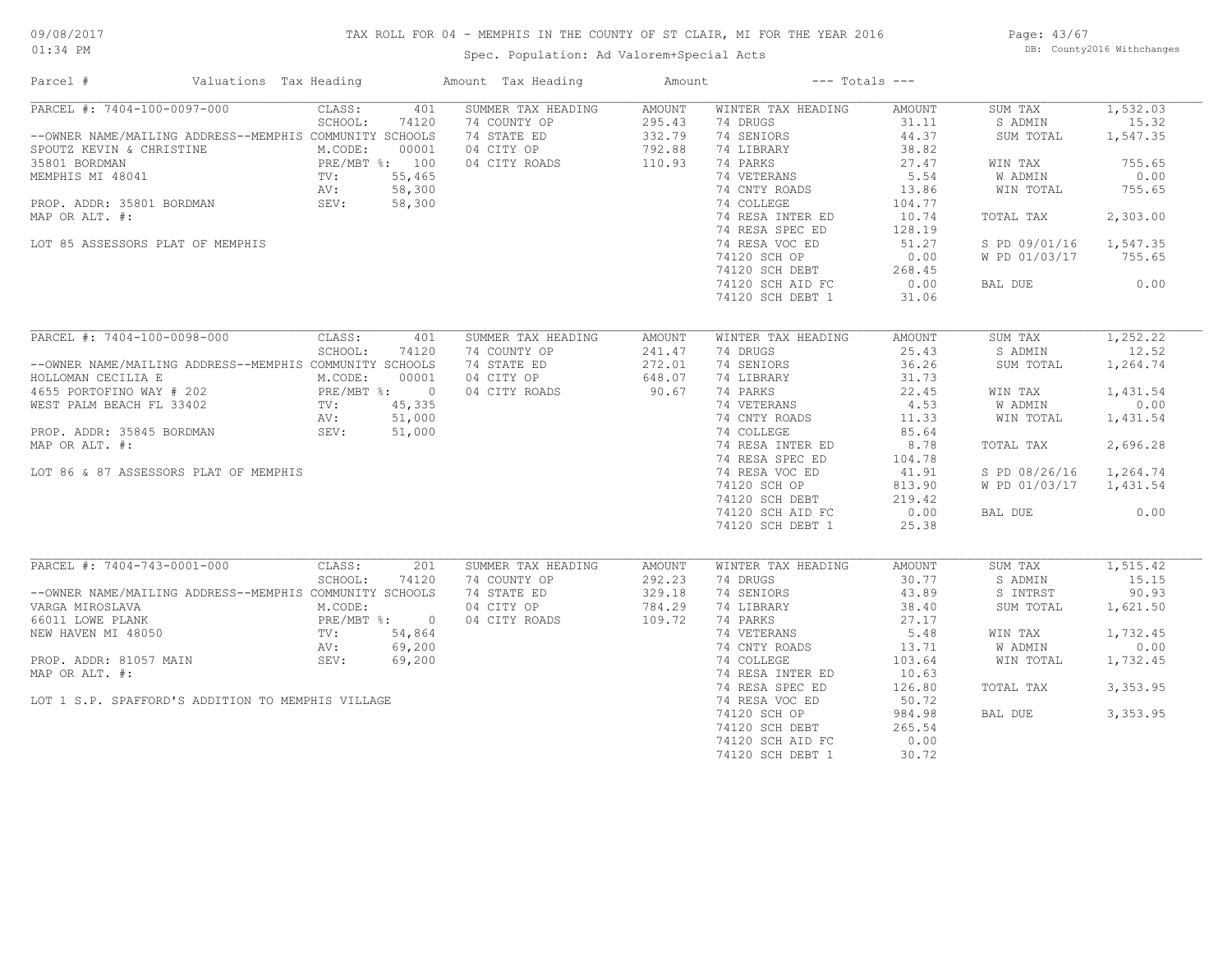## TAX ROLL FOR 04 - MEMPHIS IN THE COUNTY OF ST CLAIR, MI FOR THE YEAR 2016

Spec. Population: Ad Valorem+Special Acts

Page: 44/67 DB: County2016 Withchanges

| Parcel #                                                                                                                                                                                                | Valuations Tax Heading |              |       | Amount Tax Heading                     | Amount |                          | $---$ Totals $---$ |           |          |
|---------------------------------------------------------------------------------------------------------------------------------------------------------------------------------------------------------|------------------------|--------------|-------|----------------------------------------|--------|--------------------------|--------------------|-----------|----------|
| PARCEL #: 7404-743-0002-000                                                                                                                                                                             |                        | CLASS:       | 201   | SUMMER TAX HEADING                     | AMOUNT | WINTER TAX HEADING       | AMOUNT             | SUM TAX   | 236.39   |
|                                                                                                                                                                                                         |                        | SCHOOL:      | 74120 | 74 COUNTY OP                           | 45.58  | 74 DRUGS                 | 4.80               | S ADMIN   | 2.36     |
| --OWNER NAME/MAILING ADDRESS--MEMPHIS COMMUNITY SCHOOLS                                                                                                                                                 |                        |              |       | 74 STATE ED 51.35                      |        | 74 SENIORS               | 6.84               | S INTRST  | 14.18    |
| VARGA MIROSLAVA                                                                                                                                                                                         |                        | M.CODE:      |       | 04 CITY OP                             | 122.35 | 74 LIBRARY               | 5.99               | SUM TOTAL | 252.93   |
| 66011 LOWE PLANK<br>LENOX MI 48050<br>LENOX MI 48050<br>PROP. ADDR: 81047 MAIN<br>PROP. ADDR: 81047 MAIN<br>SEV: 8,700                                                                                  |                        |              |       | 04 CITY ROADS                          | 17.11  | 74 PARKS                 | 4.24               |           |          |
|                                                                                                                                                                                                         |                        |              |       |                                        |        | 74 VETERANS              | 0.85               | WIN TAX   | 270.22   |
|                                                                                                                                                                                                         |                        |              |       |                                        |        | 74 CNTY ROADS            | 2.13               | W ADMIN   | 0.00     |
|                                                                                                                                                                                                         |                        |              |       |                                        |        | 74 COLLEGE               | 16.16              | WIN TOTAL | 270.22   |
| MAP OR ALT. #:                                                                                                                                                                                          |                        |              |       |                                        |        | 74 RESA INTER ED         | 1.65               |           |          |
|                                                                                                                                                                                                         |                        |              |       |                                        |        |                          |                    |           |          |
|                                                                                                                                                                                                         |                        |              |       | $\frac{8,700}{8,700}$                  |        | 74 RESA SPEC ED          | 19.78              | TOTAL TAX | 523.15   |
| LOT 2 S.P. SPAFFORD'S ADDITION TO MEMPHIS VILLAGE                                                                                                                                                       |                        |              |       |                                        |        | 74 RESA VOC ED           | 7.91               |           |          |
|                                                                                                                                                                                                         |                        |              |       |                                        |        | 74120 SCH OP             | 153.66             | BAL DUE   | 523.15   |
|                                                                                                                                                                                                         |                        |              |       |                                        |        | 74120 SCH DEBT           | 41.42              |           |          |
|                                                                                                                                                                                                         |                        |              |       |                                        |        | 74120 SCH AID FC         | 0.00               |           |          |
|                                                                                                                                                                                                         |                        |              |       |                                        |        | 74120 SCH DEBT 1         | 4.79               |           |          |
|                                                                                                                                                                                                         |                        |              |       |                                        |        |                          |                    |           |          |
| PARCEL #: 7404-743-0003-000                                                                                                                                                                             |                        | CLASS:       | 202   | SUMMER TAX HEADING                     | AMOUNT | WINTER TAX HEADING       | <b>AMOUNT</b>      | SUM TAX   | 478.01   |
|                                                                                                                                                                                                         |                        | SCHOOL:      | 74120 | 74 COUNTY OP 92.18                     |        | 74 DRUGS                 | 9.70               | S ADMIN   | 4.78     |
| --OWNER NAME/MAILING ADDRESS--MEMPHIS COMMUNITY SCHOOLS                                                                                                                                                 |                        |              |       | 74 STATE ED                            | 103.83 | 74 SENIORS               | 13.84              | S INTRST  | 28.68    |
| VARGA PAVLE & MIRA LIVING TRUST                                                                                                                                                                         |                        | M.CODE:      |       | 04 CITY OP                             | 247.39 | 74 LIBRARY               | 12.11              | SUM TOTAL | 511.47   |
| 66011 LOWE PLANK                                                                                                                                                                                        |                        | PRE/MBT %: 0 |       | 04 CITY ROADS                          | 34.61  | 74 PARKS                 | 8.57               |           |          |
|                                                                                                                                                                                                         |                        |              |       |                                        |        | 74 VETERANS              | 1.73               | WIN TAX   | 546.43   |
| LENOX MI 48050<br>TV: 17,306<br>NV: 17,900<br>PROP. ADDR: 34875 BORDMAN/81121 MAIN SEV: 17,900<br>MAP OR ALT. #:<br>CLOT 3 TO 7 INC; ALSO INC THAT PART OF VAC ALLEY LYING S OF N LINE S 5 FT LOT 3 EXT |                        |              |       |                                        |        | 74 CNTY ROADS            | 4.32               | W ADMIN   | 0.00     |
|                                                                                                                                                                                                         |                        |              |       |                                        |        |                          |                    |           |          |
|                                                                                                                                                                                                         |                        |              |       |                                        |        | 74 COLLEGE               | 32.69              | WIN TOTAL | 546.43   |
|                                                                                                                                                                                                         |                        |              |       |                                        |        | 74 RESA INTER ED         | 3.35               |           |          |
|                                                                                                                                                                                                         |                        |              |       |                                        |        | 74 RESA SPEC ED          | 39.99              | TOTAL TAX | 1,057.90 |
|                                                                                                                                                                                                         |                        |              |       |                                        |        | 74 RESA VOC ED           | 15.99              |           |          |
| W TO LOT 6S.P. SPAFFORD'S ADDITION TO MEMPHIS VILLAGE                                                                                                                                                   |                        |              |       |                                        |        | 74120 SCH OP             | 310.69             | BAL DUE   | 1,057.90 |
|                                                                                                                                                                                                         |                        |              |       |                                        |        | 74120 SCH DEBT           | 83.76              |           |          |
|                                                                                                                                                                                                         |                        |              |       |                                        |        | 74120 SCH AID FC         | 0.00               |           |          |
|                                                                                                                                                                                                         |                        |              |       |                                        |        | 74120 SCH DEBT 1         | 9.69               |           |          |
|                                                                                                                                                                                                         |                        |              |       |                                        |        |                          |                    |           |          |
| PARCEL #: 7404-743-0004-000 CLASS:                                                                                                                                                                      |                        |              | 202   | SUMMER TAX HEADING                     | AMOUNT | WINTER TAX HEADING       | AMOUNT             | SUM TAX   | 233.58   |
|                                                                                                                                                                                                         |                        | SCHOOL:      | 74120 | 74 COUNTY OP                           | 45.04  | 74 DRUGS                 | 4.74               | S ADMIN   | 2.33     |
| --OWNER NAME/MAILING ADDRESS--MEMPHIS COMMUNITY SCHOOLS                                                                                                                                                 |                        |              |       |                                        |        |                          | 6.76               | S INTRST  | 14.01    |
| VARGA PAVLE & MIRA LIVING TRUST<br>66011 LOWE PLANK<br>LENOX MI 48050 TV:<br>PROP. ADDR: 34855 BORDMAN SEV:<br>2009.                                                                                    |                        |              |       | 74 STATE ED 50.74<br>04 CITY OP 120.89 |        | 74 SENIORS<br>74 LIBRARY | 5.91               | SUM TOTAL | 249.92   |
|                                                                                                                                                                                                         |                        | PRE/MBT %: 0 |       | 04 CITY ROADS                          | 16.91  | 74 PARKS                 | 4.18               |           |          |
|                                                                                                                                                                                                         |                        |              | 8,457 |                                        |        | 74 VETERANS              | 0.84               | WIN TAX   | 266.98   |
|                                                                                                                                                                                                         |                        |              |       |                                        |        |                          |                    |           | 0.00     |
|                                                                                                                                                                                                         |                        |              |       |                                        |        | 74 CNTY ROADS            | 2.11               | W ADMIN   |          |
|                                                                                                                                                                                                         |                        |              |       | $8,45/$<br>8,600<br>8,600              |        | 74 COLLEGE               | 15.97              | WIN TOTAL | 266.98   |
| MAP OR ALT. #:                                                                                                                                                                                          |                        |              |       |                                        |        | 74 RESA INTER ED         | 1.63               |           |          |
|                                                                                                                                                                                                         |                        |              |       |                                        |        | 74 RESA SPEC ED          | 19.54              | TOTAL TAX | 516.90   |
| LOT 8 S.P. SPAFFORDS ADDITION TO MEMPHIS VILLAGE                                                                                                                                                        |                        |              |       |                                        |        | 74 RESA VOC ED           | 7.81               |           |          |
|                                                                                                                                                                                                         |                        |              |       |                                        |        | 74120 SCH OP             | 151.83             | BAL DUE   | 516.90   |
|                                                                                                                                                                                                         |                        |              |       |                                        |        | 74120 SCH DEBT           | 40.93              |           |          |
|                                                                                                                                                                                                         |                        |              |       |                                        |        | 74120 SCH AID FC         | 0.00               |           |          |
|                                                                                                                                                                                                         |                        |              |       |                                        |        | 74120 SCH DEBT 1         | 4.73               |           |          |
|                                                                                                                                                                                                         |                        |              |       |                                        |        |                          |                    |           |          |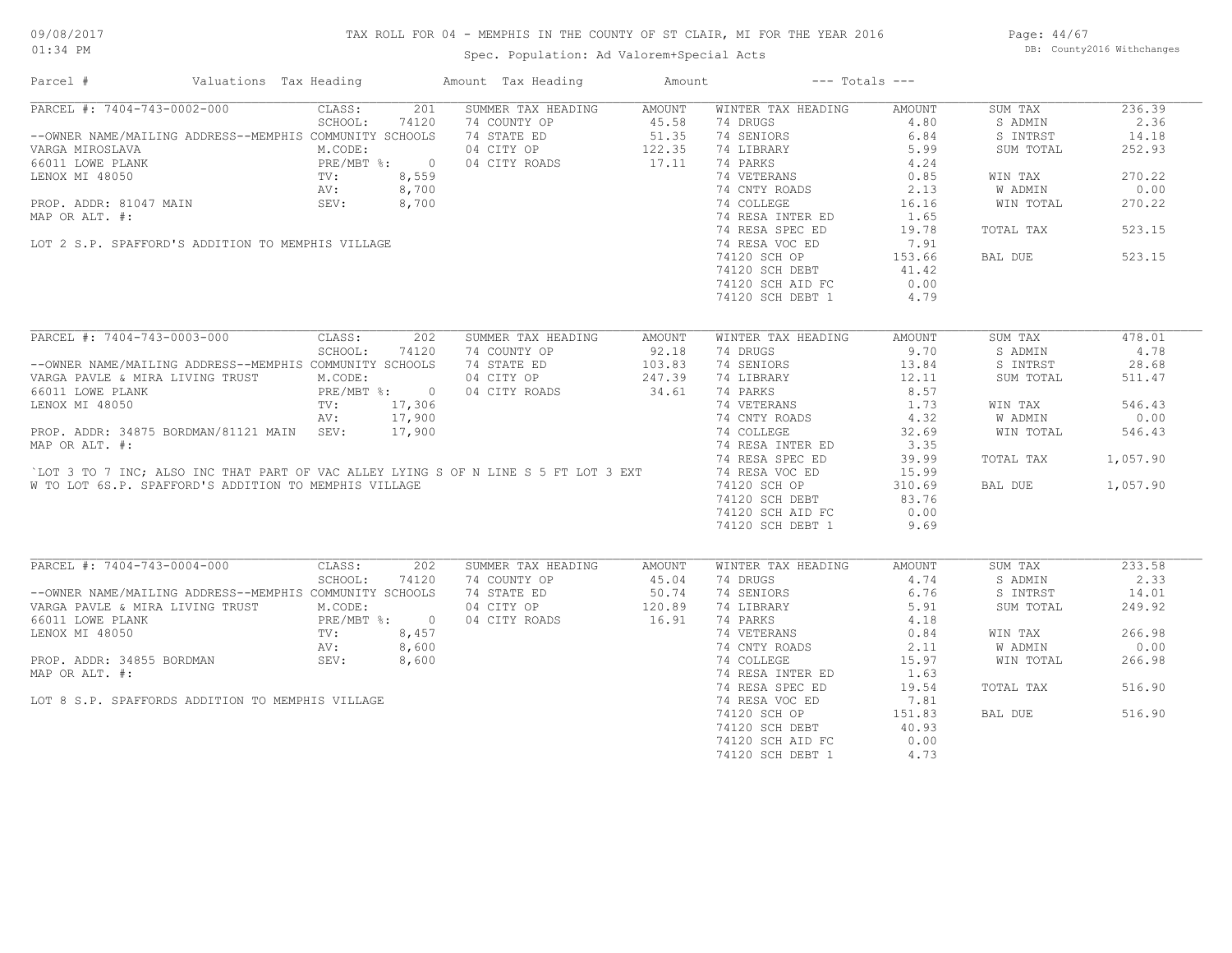## TAX ROLL FOR 04 - MEMPHIS IN THE COUNTY OF ST CLAIR, MI FOR THE YEAR 2016

Spec. Population: Ad Valorem+Special Acts

Page: 45/67 DB: County2016 Withchanges

| SUMMER TAX HEADING<br>WINTER TAX HEADING<br>CLASS:<br>202<br>AMOUNT<br>AMOUNT<br>SUM TAX<br>151.52<br>SCHOOL:<br>29.22<br>74 DRUGS<br>3.07<br>1.51<br>74120<br>74 COUNTY OP<br>S ADMIN<br>74 STATE ED<br>32.91<br>74 SENIORS<br>9.09<br>--OWNER NAME/MAILING ADDRESS--MEMPHIS COMMUNITY SCHOOLS<br>4.38<br>S INTRST<br>VARGA PAVLE & MIRA LIVING TRUST<br>M.CODE:<br>04 CITY OP<br>78.42<br>74 LIBRARY<br>3.84<br>SUM TOTAL<br>162.12<br>PRE/MBT %: 0<br>TV: 5,486<br>AV: 11,600<br>10.97<br>04 CITY ROADS<br>74 PARKS<br>2.71<br>74 VETERANS<br>0.54<br>173.18<br>LENOX MI 48050<br>WIN TAX<br>$M$<br>PROP. ADDR: 81059 MAIN<br>MAP OR ALT. #:<br>LOT 9 EXC W 48 FT THEREOF. S.P. SPAFFORD'S ADDITION TO MEMPHIS VILLAGE<br>74 CNTY ROADS<br>1.37<br>W ADMIN<br>0.00<br>74 COLLEGE<br>10.36<br>WIN TOTAL<br>173.18<br>74 RESA INTER ED<br>1.06<br>74 RESA SPEC ED<br>335.30<br>12.67<br>TOTAL TAX<br>74 RESA VOC ED<br>5.07<br>335.30<br>74120 SCH OP<br>98.49<br>BAL DUE<br>74120 SCH DEBT<br>26.55<br>74120 SCH AID FC<br>0.00<br>3.07<br>74120 SCH DEBT 1<br>CLASS:<br>704<br>SUMMER TAX HEADING<br>WINTER TAX HEADING<br>AMOUNT<br>SUM TAX<br>0.00<br>AMOUNT<br>SCHOOL:<br>74120<br>74 COUNTY OP<br>0.00<br>74 DRUGS<br>0.00<br>S ADMIN<br>0.00<br>--OWNER NAME/MAILING ADDRESS--MEMPHIS COMMUNITY SCHOOLS<br>74 STATE ED<br>74 SENIORS<br>0.00<br>0.00<br>0.00<br>SUM TOTAL<br>M.CODE:<br>04 CITY OP<br>0.00<br>74 LIBRARY<br>0.00<br>PRE/MBT %:<br>04 CITY ROADS<br>0.00<br>74 PARKS<br>0.00<br>0.00<br>WIN TAX<br>$\overline{0}$<br>0.00<br>MEMPHIS MI 48041<br>TV:<br>$\circ$<br>74 VETERANS<br>0.00<br>W ADMIN<br>74 CNTY ROADS<br>0.00<br>0.00<br>PROP. ADDR: 34165 BORDMAN<br>MAP OR ALT. #:<br>W 48 FT OF LOT 9 S. P. SPAFFORDS ADDITION TO MEMPHIS VILLAGE<br>WIN TOTAL<br>74 COLLEGE<br>0.00<br>74 RESA INTER ED<br>0.00<br>0.00<br>TOTAL TAX<br>74 RESA SPEC ED<br>0.00<br>74 RESA VOC ED<br>0.00<br>0.00<br>BAL DUE<br>74120 SCH OP<br>0.00<br>74120 SCH DEBT<br>0.00<br>74120 SCH AID FC<br>0.00<br>74120 SCH DEBT 1<br>0.00<br>PARCEL #: 7404-748-0001-000<br>CLASS:<br>SUMMER TAX HEADING<br>WINTER TAX HEADING<br>SUM TAX<br>869.90<br>201<br>AMOUNT<br>AMOUNT<br>SCHOOL:<br>74 COUNTY OP<br>167.75<br>74 DRUGS<br>17.66<br>8.69<br>74120<br>S ADMIN<br>--OWNER NAME/MAILING ADDRESS--MEMPHIS COMMUNITY SCHOOLS<br>74 STATE ED<br>188.96<br>74 SENIORS<br>25.19<br>S INTRST<br>52.19<br>04 CITY OP<br>450.21<br>74 LIBRARY<br>CHUCKS AUTO SURGEON, LLC M.CODE:<br>35065 BOARDMAN RD PRE/MBT %: 0<br>MEMPHIS MI 48041 TV: 31,494<br>AV: 36,600<br>22.04<br>SUM TOTAL<br>930.78<br>62.98<br>74 PARKS<br>04 CITY ROADS<br>15.60<br>74 VETERANS<br>3.14<br>994.46<br>WIN TAX<br>74 CNTY ROADS<br>7.87<br>W ADMIN<br>0.00<br>SEV:<br>PROP. ADDR: 35065 BORDMAN<br>36,600<br>74 COLLEGE<br>994.46<br>59.49<br>WIN TOTAL<br>MAP OR ALT. #:<br>74 RESA INTER ED<br>6.10<br>74 RESA SPEC ED<br>1,925.24<br>72.79<br>TOTAL TAX<br>LOT 2 & E 20 FT OF LOT 3 & E 80 FT OF S 30 FT OF LOT 18 & LOT 1 F E SPENCERS<br>74 RESA VOC ED<br>29.11<br>1,925.24<br>ADDITION TO THE VILLAGE OF MEMPHIS<br>74120 SCH OP<br>565.41<br>BAL DUE<br>74120 SCH DEBT<br>152.43<br>74120 SCH AID FC<br>0.00<br>74120 SCH DEBT 1<br>17.63 | Parcel #                    | Valuations Tax Heading | Amount Tax Heading | Amount | $---$ Totals $---$ |  |
|----------------------------------------------------------------------------------------------------------------------------------------------------------------------------------------------------------------------------------------------------------------------------------------------------------------------------------------------------------------------------------------------------------------------------------------------------------------------------------------------------------------------------------------------------------------------------------------------------------------------------------------------------------------------------------------------------------------------------------------------------------------------------------------------------------------------------------------------------------------------------------------------------------------------------------------------------------------------------------------------------------------------------------------------------------------------------------------------------------------------------------------------------------------------------------------------------------------------------------------------------------------------------------------------------------------------------------------------------------------------------------------------------------------------------------------------------------------------------------------------------------------------------------------------------------------------------------------------------------------------------------------------------------------------------------------------------------------------------------------------------------------------------------------------------------------------------------------------------------------------------------------------------------------------------------------------------------------------------------------------------------------------------------------------------------------------------------------------------------------------------------------------------------------------------------------------------------------------------------------------------------------------------------------------------------------------------------------------------------------------------------------------------------------------------------------------------------------------------------------------------------------------------------------------------------------------------------------------------------------------------------------------------------------------------------------------------------------------------------------------------------------------------------------------------------------------------------------------------------------------------------------------------------------------------------------------------------------------------------------------------------------------------------------------------------------------------------------------------------------------------------------------------------------------------------------------------------------------------------|-----------------------------|------------------------|--------------------|--------|--------------------|--|
|                                                                                                                                                                                                                                                                                                                                                                                                                                                                                                                                                                                                                                                                                                                                                                                                                                                                                                                                                                                                                                                                                                                                                                                                                                                                                                                                                                                                                                                                                                                                                                                                                                                                                                                                                                                                                                                                                                                                                                                                                                                                                                                                                                                                                                                                                                                                                                                                                                                                                                                                                                                                                                                                                                                                                                                                                                                                                                                                                                                                                                                                                                                                                                                                                                  | PARCEL #: 7404-743-0005-000 |                        |                    |        |                    |  |
|                                                                                                                                                                                                                                                                                                                                                                                                                                                                                                                                                                                                                                                                                                                                                                                                                                                                                                                                                                                                                                                                                                                                                                                                                                                                                                                                                                                                                                                                                                                                                                                                                                                                                                                                                                                                                                                                                                                                                                                                                                                                                                                                                                                                                                                                                                                                                                                                                                                                                                                                                                                                                                                                                                                                                                                                                                                                                                                                                                                                                                                                                                                                                                                                                                  |                             |                        |                    |        |                    |  |
|                                                                                                                                                                                                                                                                                                                                                                                                                                                                                                                                                                                                                                                                                                                                                                                                                                                                                                                                                                                                                                                                                                                                                                                                                                                                                                                                                                                                                                                                                                                                                                                                                                                                                                                                                                                                                                                                                                                                                                                                                                                                                                                                                                                                                                                                                                                                                                                                                                                                                                                                                                                                                                                                                                                                                                                                                                                                                                                                                                                                                                                                                                                                                                                                                                  |                             |                        |                    |        |                    |  |
|                                                                                                                                                                                                                                                                                                                                                                                                                                                                                                                                                                                                                                                                                                                                                                                                                                                                                                                                                                                                                                                                                                                                                                                                                                                                                                                                                                                                                                                                                                                                                                                                                                                                                                                                                                                                                                                                                                                                                                                                                                                                                                                                                                                                                                                                                                                                                                                                                                                                                                                                                                                                                                                                                                                                                                                                                                                                                                                                                                                                                                                                                                                                                                                                                                  |                             |                        |                    |        |                    |  |
|                                                                                                                                                                                                                                                                                                                                                                                                                                                                                                                                                                                                                                                                                                                                                                                                                                                                                                                                                                                                                                                                                                                                                                                                                                                                                                                                                                                                                                                                                                                                                                                                                                                                                                                                                                                                                                                                                                                                                                                                                                                                                                                                                                                                                                                                                                                                                                                                                                                                                                                                                                                                                                                                                                                                                                                                                                                                                                                                                                                                                                                                                                                                                                                                                                  | 66011 LOWE PLANK            |                        |                    |        |                    |  |
|                                                                                                                                                                                                                                                                                                                                                                                                                                                                                                                                                                                                                                                                                                                                                                                                                                                                                                                                                                                                                                                                                                                                                                                                                                                                                                                                                                                                                                                                                                                                                                                                                                                                                                                                                                                                                                                                                                                                                                                                                                                                                                                                                                                                                                                                                                                                                                                                                                                                                                                                                                                                                                                                                                                                                                                                                                                                                                                                                                                                                                                                                                                                                                                                                                  |                             |                        |                    |        |                    |  |
|                                                                                                                                                                                                                                                                                                                                                                                                                                                                                                                                                                                                                                                                                                                                                                                                                                                                                                                                                                                                                                                                                                                                                                                                                                                                                                                                                                                                                                                                                                                                                                                                                                                                                                                                                                                                                                                                                                                                                                                                                                                                                                                                                                                                                                                                                                                                                                                                                                                                                                                                                                                                                                                                                                                                                                                                                                                                                                                                                                                                                                                                                                                                                                                                                                  |                             |                        |                    |        |                    |  |
|                                                                                                                                                                                                                                                                                                                                                                                                                                                                                                                                                                                                                                                                                                                                                                                                                                                                                                                                                                                                                                                                                                                                                                                                                                                                                                                                                                                                                                                                                                                                                                                                                                                                                                                                                                                                                                                                                                                                                                                                                                                                                                                                                                                                                                                                                                                                                                                                                                                                                                                                                                                                                                                                                                                                                                                                                                                                                                                                                                                                                                                                                                                                                                                                                                  |                             |                        |                    |        |                    |  |
|                                                                                                                                                                                                                                                                                                                                                                                                                                                                                                                                                                                                                                                                                                                                                                                                                                                                                                                                                                                                                                                                                                                                                                                                                                                                                                                                                                                                                                                                                                                                                                                                                                                                                                                                                                                                                                                                                                                                                                                                                                                                                                                                                                                                                                                                                                                                                                                                                                                                                                                                                                                                                                                                                                                                                                                                                                                                                                                                                                                                                                                                                                                                                                                                                                  |                             |                        |                    |        |                    |  |
|                                                                                                                                                                                                                                                                                                                                                                                                                                                                                                                                                                                                                                                                                                                                                                                                                                                                                                                                                                                                                                                                                                                                                                                                                                                                                                                                                                                                                                                                                                                                                                                                                                                                                                                                                                                                                                                                                                                                                                                                                                                                                                                                                                                                                                                                                                                                                                                                                                                                                                                                                                                                                                                                                                                                                                                                                                                                                                                                                                                                                                                                                                                                                                                                                                  |                             |                        |                    |        |                    |  |
|                                                                                                                                                                                                                                                                                                                                                                                                                                                                                                                                                                                                                                                                                                                                                                                                                                                                                                                                                                                                                                                                                                                                                                                                                                                                                                                                                                                                                                                                                                                                                                                                                                                                                                                                                                                                                                                                                                                                                                                                                                                                                                                                                                                                                                                                                                                                                                                                                                                                                                                                                                                                                                                                                                                                                                                                                                                                                                                                                                                                                                                                                                                                                                                                                                  |                             |                        |                    |        |                    |  |
|                                                                                                                                                                                                                                                                                                                                                                                                                                                                                                                                                                                                                                                                                                                                                                                                                                                                                                                                                                                                                                                                                                                                                                                                                                                                                                                                                                                                                                                                                                                                                                                                                                                                                                                                                                                                                                                                                                                                                                                                                                                                                                                                                                                                                                                                                                                                                                                                                                                                                                                                                                                                                                                                                                                                                                                                                                                                                                                                                                                                                                                                                                                                                                                                                                  |                             |                        |                    |        |                    |  |
|                                                                                                                                                                                                                                                                                                                                                                                                                                                                                                                                                                                                                                                                                                                                                                                                                                                                                                                                                                                                                                                                                                                                                                                                                                                                                                                                                                                                                                                                                                                                                                                                                                                                                                                                                                                                                                                                                                                                                                                                                                                                                                                                                                                                                                                                                                                                                                                                                                                                                                                                                                                                                                                                                                                                                                                                                                                                                                                                                                                                                                                                                                                                                                                                                                  |                             |                        |                    |        |                    |  |
|                                                                                                                                                                                                                                                                                                                                                                                                                                                                                                                                                                                                                                                                                                                                                                                                                                                                                                                                                                                                                                                                                                                                                                                                                                                                                                                                                                                                                                                                                                                                                                                                                                                                                                                                                                                                                                                                                                                                                                                                                                                                                                                                                                                                                                                                                                                                                                                                                                                                                                                                                                                                                                                                                                                                                                                                                                                                                                                                                                                                                                                                                                                                                                                                                                  |                             |                        |                    |        |                    |  |
|                                                                                                                                                                                                                                                                                                                                                                                                                                                                                                                                                                                                                                                                                                                                                                                                                                                                                                                                                                                                                                                                                                                                                                                                                                                                                                                                                                                                                                                                                                                                                                                                                                                                                                                                                                                                                                                                                                                                                                                                                                                                                                                                                                                                                                                                                                                                                                                                                                                                                                                                                                                                                                                                                                                                                                                                                                                                                                                                                                                                                                                                                                                                                                                                                                  |                             |                        |                    |        |                    |  |
|                                                                                                                                                                                                                                                                                                                                                                                                                                                                                                                                                                                                                                                                                                                                                                                                                                                                                                                                                                                                                                                                                                                                                                                                                                                                                                                                                                                                                                                                                                                                                                                                                                                                                                                                                                                                                                                                                                                                                                                                                                                                                                                                                                                                                                                                                                                                                                                                                                                                                                                                                                                                                                                                                                                                                                                                                                                                                                                                                                                                                                                                                                                                                                                                                                  |                             |                        |                    |        |                    |  |
|                                                                                                                                                                                                                                                                                                                                                                                                                                                                                                                                                                                                                                                                                                                                                                                                                                                                                                                                                                                                                                                                                                                                                                                                                                                                                                                                                                                                                                                                                                                                                                                                                                                                                                                                                                                                                                                                                                                                                                                                                                                                                                                                                                                                                                                                                                                                                                                                                                                                                                                                                                                                                                                                                                                                                                                                                                                                                                                                                                                                                                                                                                                                                                                                                                  |                             |                        |                    |        |                    |  |
|                                                                                                                                                                                                                                                                                                                                                                                                                                                                                                                                                                                                                                                                                                                                                                                                                                                                                                                                                                                                                                                                                                                                                                                                                                                                                                                                                                                                                                                                                                                                                                                                                                                                                                                                                                                                                                                                                                                                                                                                                                                                                                                                                                                                                                                                                                                                                                                                                                                                                                                                                                                                                                                                                                                                                                                                                                                                                                                                                                                                                                                                                                                                                                                                                                  | PARCEL #: 7404-743-0006-000 |                        |                    |        |                    |  |
|                                                                                                                                                                                                                                                                                                                                                                                                                                                                                                                                                                                                                                                                                                                                                                                                                                                                                                                                                                                                                                                                                                                                                                                                                                                                                                                                                                                                                                                                                                                                                                                                                                                                                                                                                                                                                                                                                                                                                                                                                                                                                                                                                                                                                                                                                                                                                                                                                                                                                                                                                                                                                                                                                                                                                                                                                                                                                                                                                                                                                                                                                                                                                                                                                                  |                             |                        |                    |        |                    |  |
|                                                                                                                                                                                                                                                                                                                                                                                                                                                                                                                                                                                                                                                                                                                                                                                                                                                                                                                                                                                                                                                                                                                                                                                                                                                                                                                                                                                                                                                                                                                                                                                                                                                                                                                                                                                                                                                                                                                                                                                                                                                                                                                                                                                                                                                                                                                                                                                                                                                                                                                                                                                                                                                                                                                                                                                                                                                                                                                                                                                                                                                                                                                                                                                                                                  |                             |                        |                    |        |                    |  |
|                                                                                                                                                                                                                                                                                                                                                                                                                                                                                                                                                                                                                                                                                                                                                                                                                                                                                                                                                                                                                                                                                                                                                                                                                                                                                                                                                                                                                                                                                                                                                                                                                                                                                                                                                                                                                                                                                                                                                                                                                                                                                                                                                                                                                                                                                                                                                                                                                                                                                                                                                                                                                                                                                                                                                                                                                                                                                                                                                                                                                                                                                                                                                                                                                                  | MEMPHIS COMMUNITY SCHOOLS   |                        |                    |        |                    |  |
|                                                                                                                                                                                                                                                                                                                                                                                                                                                                                                                                                                                                                                                                                                                                                                                                                                                                                                                                                                                                                                                                                                                                                                                                                                                                                                                                                                                                                                                                                                                                                                                                                                                                                                                                                                                                                                                                                                                                                                                                                                                                                                                                                                                                                                                                                                                                                                                                                                                                                                                                                                                                                                                                                                                                                                                                                                                                                                                                                                                                                                                                                                                                                                                                                                  | P.O. BOX 201                |                        |                    |        |                    |  |
|                                                                                                                                                                                                                                                                                                                                                                                                                                                                                                                                                                                                                                                                                                                                                                                                                                                                                                                                                                                                                                                                                                                                                                                                                                                                                                                                                                                                                                                                                                                                                                                                                                                                                                                                                                                                                                                                                                                                                                                                                                                                                                                                                                                                                                                                                                                                                                                                                                                                                                                                                                                                                                                                                                                                                                                                                                                                                                                                                                                                                                                                                                                                                                                                                                  |                             |                        |                    |        |                    |  |
|                                                                                                                                                                                                                                                                                                                                                                                                                                                                                                                                                                                                                                                                                                                                                                                                                                                                                                                                                                                                                                                                                                                                                                                                                                                                                                                                                                                                                                                                                                                                                                                                                                                                                                                                                                                                                                                                                                                                                                                                                                                                                                                                                                                                                                                                                                                                                                                                                                                                                                                                                                                                                                                                                                                                                                                                                                                                                                                                                                                                                                                                                                                                                                                                                                  |                             |                        |                    |        |                    |  |
|                                                                                                                                                                                                                                                                                                                                                                                                                                                                                                                                                                                                                                                                                                                                                                                                                                                                                                                                                                                                                                                                                                                                                                                                                                                                                                                                                                                                                                                                                                                                                                                                                                                                                                                                                                                                                                                                                                                                                                                                                                                                                                                                                                                                                                                                                                                                                                                                                                                                                                                                                                                                                                                                                                                                                                                                                                                                                                                                                                                                                                                                                                                                                                                                                                  |                             |                        |                    |        |                    |  |
|                                                                                                                                                                                                                                                                                                                                                                                                                                                                                                                                                                                                                                                                                                                                                                                                                                                                                                                                                                                                                                                                                                                                                                                                                                                                                                                                                                                                                                                                                                                                                                                                                                                                                                                                                                                                                                                                                                                                                                                                                                                                                                                                                                                                                                                                                                                                                                                                                                                                                                                                                                                                                                                                                                                                                                                                                                                                                                                                                                                                                                                                                                                                                                                                                                  |                             |                        |                    |        |                    |  |
|                                                                                                                                                                                                                                                                                                                                                                                                                                                                                                                                                                                                                                                                                                                                                                                                                                                                                                                                                                                                                                                                                                                                                                                                                                                                                                                                                                                                                                                                                                                                                                                                                                                                                                                                                                                                                                                                                                                                                                                                                                                                                                                                                                                                                                                                                                                                                                                                                                                                                                                                                                                                                                                                                                                                                                                                                                                                                                                                                                                                                                                                                                                                                                                                                                  |                             |                        |                    |        |                    |  |
|                                                                                                                                                                                                                                                                                                                                                                                                                                                                                                                                                                                                                                                                                                                                                                                                                                                                                                                                                                                                                                                                                                                                                                                                                                                                                                                                                                                                                                                                                                                                                                                                                                                                                                                                                                                                                                                                                                                                                                                                                                                                                                                                                                                                                                                                                                                                                                                                                                                                                                                                                                                                                                                                                                                                                                                                                                                                                                                                                                                                                                                                                                                                                                                                                                  |                             |                        |                    |        |                    |  |
|                                                                                                                                                                                                                                                                                                                                                                                                                                                                                                                                                                                                                                                                                                                                                                                                                                                                                                                                                                                                                                                                                                                                                                                                                                                                                                                                                                                                                                                                                                                                                                                                                                                                                                                                                                                                                                                                                                                                                                                                                                                                                                                                                                                                                                                                                                                                                                                                                                                                                                                                                                                                                                                                                                                                                                                                                                                                                                                                                                                                                                                                                                                                                                                                                                  |                             |                        |                    |        |                    |  |
|                                                                                                                                                                                                                                                                                                                                                                                                                                                                                                                                                                                                                                                                                                                                                                                                                                                                                                                                                                                                                                                                                                                                                                                                                                                                                                                                                                                                                                                                                                                                                                                                                                                                                                                                                                                                                                                                                                                                                                                                                                                                                                                                                                                                                                                                                                                                                                                                                                                                                                                                                                                                                                                                                                                                                                                                                                                                                                                                                                                                                                                                                                                                                                                                                                  |                             |                        |                    |        |                    |  |
|                                                                                                                                                                                                                                                                                                                                                                                                                                                                                                                                                                                                                                                                                                                                                                                                                                                                                                                                                                                                                                                                                                                                                                                                                                                                                                                                                                                                                                                                                                                                                                                                                                                                                                                                                                                                                                                                                                                                                                                                                                                                                                                                                                                                                                                                                                                                                                                                                                                                                                                                                                                                                                                                                                                                                                                                                                                                                                                                                                                                                                                                                                                                                                                                                                  |                             |                        |                    |        |                    |  |
|                                                                                                                                                                                                                                                                                                                                                                                                                                                                                                                                                                                                                                                                                                                                                                                                                                                                                                                                                                                                                                                                                                                                                                                                                                                                                                                                                                                                                                                                                                                                                                                                                                                                                                                                                                                                                                                                                                                                                                                                                                                                                                                                                                                                                                                                                                                                                                                                                                                                                                                                                                                                                                                                                                                                                                                                                                                                                                                                                                                                                                                                                                                                                                                                                                  |                             |                        |                    |        |                    |  |
|                                                                                                                                                                                                                                                                                                                                                                                                                                                                                                                                                                                                                                                                                                                                                                                                                                                                                                                                                                                                                                                                                                                                                                                                                                                                                                                                                                                                                                                                                                                                                                                                                                                                                                                                                                                                                                                                                                                                                                                                                                                                                                                                                                                                                                                                                                                                                                                                                                                                                                                                                                                                                                                                                                                                                                                                                                                                                                                                                                                                                                                                                                                                                                                                                                  |                             |                        |                    |        |                    |  |
|                                                                                                                                                                                                                                                                                                                                                                                                                                                                                                                                                                                                                                                                                                                                                                                                                                                                                                                                                                                                                                                                                                                                                                                                                                                                                                                                                                                                                                                                                                                                                                                                                                                                                                                                                                                                                                                                                                                                                                                                                                                                                                                                                                                                                                                                                                                                                                                                                                                                                                                                                                                                                                                                                                                                                                                                                                                                                                                                                                                                                                                                                                                                                                                                                                  |                             |                        |                    |        |                    |  |
|                                                                                                                                                                                                                                                                                                                                                                                                                                                                                                                                                                                                                                                                                                                                                                                                                                                                                                                                                                                                                                                                                                                                                                                                                                                                                                                                                                                                                                                                                                                                                                                                                                                                                                                                                                                                                                                                                                                                                                                                                                                                                                                                                                                                                                                                                                                                                                                                                                                                                                                                                                                                                                                                                                                                                                                                                                                                                                                                                                                                                                                                                                                                                                                                                                  |                             |                        |                    |        |                    |  |
|                                                                                                                                                                                                                                                                                                                                                                                                                                                                                                                                                                                                                                                                                                                                                                                                                                                                                                                                                                                                                                                                                                                                                                                                                                                                                                                                                                                                                                                                                                                                                                                                                                                                                                                                                                                                                                                                                                                                                                                                                                                                                                                                                                                                                                                                                                                                                                                                                                                                                                                                                                                                                                                                                                                                                                                                                                                                                                                                                                                                                                                                                                                                                                                                                                  |                             |                        |                    |        |                    |  |
|                                                                                                                                                                                                                                                                                                                                                                                                                                                                                                                                                                                                                                                                                                                                                                                                                                                                                                                                                                                                                                                                                                                                                                                                                                                                                                                                                                                                                                                                                                                                                                                                                                                                                                                                                                                                                                                                                                                                                                                                                                                                                                                                                                                                                                                                                                                                                                                                                                                                                                                                                                                                                                                                                                                                                                                                                                                                                                                                                                                                                                                                                                                                                                                                                                  |                             |                        |                    |        |                    |  |
|                                                                                                                                                                                                                                                                                                                                                                                                                                                                                                                                                                                                                                                                                                                                                                                                                                                                                                                                                                                                                                                                                                                                                                                                                                                                                                                                                                                                                                                                                                                                                                                                                                                                                                                                                                                                                                                                                                                                                                                                                                                                                                                                                                                                                                                                                                                                                                                                                                                                                                                                                                                                                                                                                                                                                                                                                                                                                                                                                                                                                                                                                                                                                                                                                                  |                             |                        |                    |        |                    |  |
|                                                                                                                                                                                                                                                                                                                                                                                                                                                                                                                                                                                                                                                                                                                                                                                                                                                                                                                                                                                                                                                                                                                                                                                                                                                                                                                                                                                                                                                                                                                                                                                                                                                                                                                                                                                                                                                                                                                                                                                                                                                                                                                                                                                                                                                                                                                                                                                                                                                                                                                                                                                                                                                                                                                                                                                                                                                                                                                                                                                                                                                                                                                                                                                                                                  |                             |                        |                    |        |                    |  |
|                                                                                                                                                                                                                                                                                                                                                                                                                                                                                                                                                                                                                                                                                                                                                                                                                                                                                                                                                                                                                                                                                                                                                                                                                                                                                                                                                                                                                                                                                                                                                                                                                                                                                                                                                                                                                                                                                                                                                                                                                                                                                                                                                                                                                                                                                                                                                                                                                                                                                                                                                                                                                                                                                                                                                                                                                                                                                                                                                                                                                                                                                                                                                                                                                                  |                             |                        |                    |        |                    |  |
|                                                                                                                                                                                                                                                                                                                                                                                                                                                                                                                                                                                                                                                                                                                                                                                                                                                                                                                                                                                                                                                                                                                                                                                                                                                                                                                                                                                                                                                                                                                                                                                                                                                                                                                                                                                                                                                                                                                                                                                                                                                                                                                                                                                                                                                                                                                                                                                                                                                                                                                                                                                                                                                                                                                                                                                                                                                                                                                                                                                                                                                                                                                                                                                                                                  |                             |                        |                    |        |                    |  |
|                                                                                                                                                                                                                                                                                                                                                                                                                                                                                                                                                                                                                                                                                                                                                                                                                                                                                                                                                                                                                                                                                                                                                                                                                                                                                                                                                                                                                                                                                                                                                                                                                                                                                                                                                                                                                                                                                                                                                                                                                                                                                                                                                                                                                                                                                                                                                                                                                                                                                                                                                                                                                                                                                                                                                                                                                                                                                                                                                                                                                                                                                                                                                                                                                                  |                             |                        |                    |        |                    |  |
|                                                                                                                                                                                                                                                                                                                                                                                                                                                                                                                                                                                                                                                                                                                                                                                                                                                                                                                                                                                                                                                                                                                                                                                                                                                                                                                                                                                                                                                                                                                                                                                                                                                                                                                                                                                                                                                                                                                                                                                                                                                                                                                                                                                                                                                                                                                                                                                                                                                                                                                                                                                                                                                                                                                                                                                                                                                                                                                                                                                                                                                                                                                                                                                                                                  |                             |                        |                    |        |                    |  |
|                                                                                                                                                                                                                                                                                                                                                                                                                                                                                                                                                                                                                                                                                                                                                                                                                                                                                                                                                                                                                                                                                                                                                                                                                                                                                                                                                                                                                                                                                                                                                                                                                                                                                                                                                                                                                                                                                                                                                                                                                                                                                                                                                                                                                                                                                                                                                                                                                                                                                                                                                                                                                                                                                                                                                                                                                                                                                                                                                                                                                                                                                                                                                                                                                                  |                             |                        |                    |        |                    |  |
|                                                                                                                                                                                                                                                                                                                                                                                                                                                                                                                                                                                                                                                                                                                                                                                                                                                                                                                                                                                                                                                                                                                                                                                                                                                                                                                                                                                                                                                                                                                                                                                                                                                                                                                                                                                                                                                                                                                                                                                                                                                                                                                                                                                                                                                                                                                                                                                                                                                                                                                                                                                                                                                                                                                                                                                                                                                                                                                                                                                                                                                                                                                                                                                                                                  |                             |                        |                    |        |                    |  |
|                                                                                                                                                                                                                                                                                                                                                                                                                                                                                                                                                                                                                                                                                                                                                                                                                                                                                                                                                                                                                                                                                                                                                                                                                                                                                                                                                                                                                                                                                                                                                                                                                                                                                                                                                                                                                                                                                                                                                                                                                                                                                                                                                                                                                                                                                                                                                                                                                                                                                                                                                                                                                                                                                                                                                                                                                                                                                                                                                                                                                                                                                                                                                                                                                                  |                             |                        |                    |        |                    |  |
|                                                                                                                                                                                                                                                                                                                                                                                                                                                                                                                                                                                                                                                                                                                                                                                                                                                                                                                                                                                                                                                                                                                                                                                                                                                                                                                                                                                                                                                                                                                                                                                                                                                                                                                                                                                                                                                                                                                                                                                                                                                                                                                                                                                                                                                                                                                                                                                                                                                                                                                                                                                                                                                                                                                                                                                                                                                                                                                                                                                                                                                                                                                                                                                                                                  |                             |                        |                    |        |                    |  |
|                                                                                                                                                                                                                                                                                                                                                                                                                                                                                                                                                                                                                                                                                                                                                                                                                                                                                                                                                                                                                                                                                                                                                                                                                                                                                                                                                                                                                                                                                                                                                                                                                                                                                                                                                                                                                                                                                                                                                                                                                                                                                                                                                                                                                                                                                                                                                                                                                                                                                                                                                                                                                                                                                                                                                                                                                                                                                                                                                                                                                                                                                                                                                                                                                                  |                             |                        |                    |        |                    |  |
|                                                                                                                                                                                                                                                                                                                                                                                                                                                                                                                                                                                                                                                                                                                                                                                                                                                                                                                                                                                                                                                                                                                                                                                                                                                                                                                                                                                                                                                                                                                                                                                                                                                                                                                                                                                                                                                                                                                                                                                                                                                                                                                                                                                                                                                                                                                                                                                                                                                                                                                                                                                                                                                                                                                                                                                                                                                                                                                                                                                                                                                                                                                                                                                                                                  |                             |                        |                    |        |                    |  |
|                                                                                                                                                                                                                                                                                                                                                                                                                                                                                                                                                                                                                                                                                                                                                                                                                                                                                                                                                                                                                                                                                                                                                                                                                                                                                                                                                                                                                                                                                                                                                                                                                                                                                                                                                                                                                                                                                                                                                                                                                                                                                                                                                                                                                                                                                                                                                                                                                                                                                                                                                                                                                                                                                                                                                                                                                                                                                                                                                                                                                                                                                                                                                                                                                                  |                             |                        |                    |        |                    |  |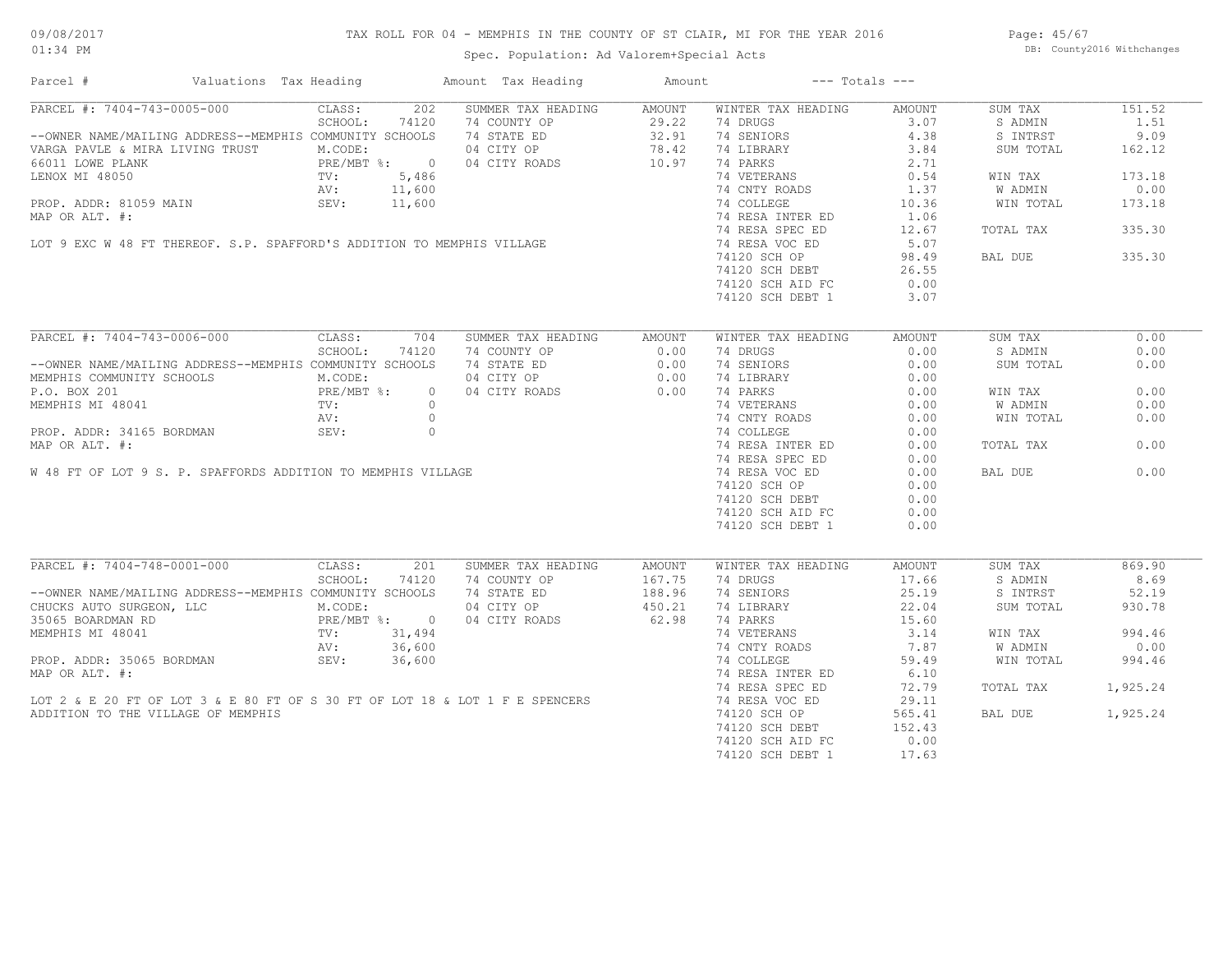## TAX ROLL FOR 04 - MEMPHIS IN THE COUNTY OF ST CLAIR, MI FOR THE YEAR 2016

Spec. Population: Ad Valorem+Special Acts

Page: 46/67 DB: County2016 Withchanges

| Parcel #                                                                                                                                                                                                                                                                                                                                                                                                                 | Valuations Tax Heading     |                | Amount Tax Heading | Amount        |                                      | $---$ Totals $---$ |                        |           |
|--------------------------------------------------------------------------------------------------------------------------------------------------------------------------------------------------------------------------------------------------------------------------------------------------------------------------------------------------------------------------------------------------------------------------|----------------------------|----------------|--------------------|---------------|--------------------------------------|--------------------|------------------------|-----------|
| PARCEL #: 7404-748-0002-000                                                                                                                                                                                                                                                                                                                                                                                              | CLASS:                     | 201            | SUMMER TAX HEADING | AMOUNT        | WINTER TAX HEADING                   | AMOUNT             | SUM TAX                | 974.74    |
|                                                                                                                                                                                                                                                                                                                                                                                                                          | SCHOOL:                    | 74120          | 74 COUNTY OP       | 116.69        | 74 DRUGS                             | 12.29              | S ADMIN                | 6.05      |
| --OWNER NAME/MAILING ADDRESS--MEMPHIS COMMUNITY SCHOOLS                                                                                                                                                                                                                                                                                                                                                                  |                            |                | 74 STATE ED        | 131.45        | 74 SENIORS                           | 17.52              | SUM TOTAL              | 980.79    |
| BRODERICK WALTER ELLIOTT III & ROB M.CODE:                                                                                                                                                                                                                                                                                                                                                                               |                            | 00003          | 04 CITY OP         | 313.19        | 74 LIBRARY                           | 15.33              |                        |           |
| P.O. BOX 84                                                                                                                                                                                                                                                                                                                                                                                                              | PRE/MBT %:                 | $\overline{0}$ | 04 CITY ROADS      | 43.81         | 74 PARKS                             | 10.85              | WIN TAX                | 691.77    |
| MEMPHIS MI 48041                                                                                                                                                                                                                                                                                                                                                                                                         | TV:                        | 21,909         | 4                  | 168.00        | 74 VETERANS                          | 2.19               | W ADMIN                | 0.00      |
|                                                                                                                                                                                                                                                                                                                                                                                                                          | AV:                        | 25,400 01      |                    | 168.00        | 74 CNTY ROADS                        | 5.47               | WIN TOTAL              | 691.77    |
| PROP. ADDR: 35049 BORDMAN                                                                                                                                                                                                                                                                                                                                                                                                | SEV:                       | 25,400 6       |                    | 33.60         | 74 COLLEGE                           | 41.38              |                        |           |
| MAP OR ALT. #:                                                                                                                                                                                                                                                                                                                                                                                                           |                            |                |                    |               | 74 RESA INTER ED                     | 4.24               | TOTAL TAX              | 1,672.56  |
|                                                                                                                                                                                                                                                                                                                                                                                                                          |                            |                |                    |               | 74 RESA SPEC ED                      | 50.63              |                        |           |
| W 10 FT OF LOT 3 & LOT 4 & E 10 FT OF LOT 5 & W 50 FT OF E 130 FT OF S 30 FT OF LOT                                                                                                                                                                                                                                                                                                                                      |                            |                |                    |               | 74 RESA VOC ED                       | 20.25              | S PD 07/25/16          | 980.79    |
| 18 F E SPENCERS ADDITION TO THE VILLAGE OF MEMPHIS                                                                                                                                                                                                                                                                                                                                                                       |                            |                |                    |               | 74120 SCH OP                         | 393.33             | W PD 12/19/16          | 691.77    |
|                                                                                                                                                                                                                                                                                                                                                                                                                          |                            |                |                    |               | $74120$ SCH DEBT<br>$74120$ SCH DEBT | 106.03             |                        |           |
|                                                                                                                                                                                                                                                                                                                                                                                                                          |                            |                |                    |               | 74120 SCH AID FC                     | 0.00               | BAL DUE                | 0.00      |
|                                                                                                                                                                                                                                                                                                                                                                                                                          |                            |                |                    |               |                                      |                    |                        |           |
|                                                                                                                                                                                                                                                                                                                                                                                                                          |                            |                |                    |               | 74120 SCH DEBT 1                     | 12.26              |                        |           |
| PARCEL #: 7404-748-0003-000                                                                                                                                                                                                                                                                                                                                                                                              | CLASS:                     | 201            | SUMMER TAX HEADING | <b>AMOUNT</b> | WINTER TAX HEADING                   | <b>AMOUNT</b>      | SUM TAX                | 1,584.67  |
|                                                                                                                                                                                                                                                                                                                                                                                                                          | SCHOOL:                    | 74120          | 74 COUNTY OP       | 305.58        | 74 DRUGS                             | 32.18              | S ADMIN                | 15.84     |
| --OWNER NAME/MAILING ADDRESS--MEMPHIS COMMUNITY SCHOOLS                                                                                                                                                                                                                                                                                                                                                                  |                            |                | 74 STATE ED        | 344.22        | 74 SENIORS                           | 45.89              | SUM TOTAL              | 1,600.51  |
| MANCHIK SR MICHAEL & THERESA C                                                                                                                                                                                                                                                                                                                                                                                           | M.CODE:                    | 00007          | 04 CITY OP         | 820.13        | 74 LIBRARY                           | 40.15              |                        |           |
| 37682 30 MILE RD                                                                                                                                                                                                                                                                                                                                                                                                         |                            |                | 04 CITY ROADS      | 114.74        | 74 PARKS                             | 28.42              | WIN TAX                | 1,811.60  |
| LENOX MI 48050                                                                                                                                                                                                                                                                                                                                                                                                           | PRE/MBT %: 0<br>TV: 57,371 |                |                    |               | 74 VETERANS                          | 5.73               | <b>W ADMIN</b>         | 0.00      |
|                                                                                                                                                                                                                                                                                                                                                                                                                          | AV:                        | 68,100         |                    |               | 74 CNTY ROADS                        | 14.34              | WIN TOTAL              | 1,811.60  |
|                                                                                                                                                                                                                                                                                                                                                                                                                          |                            |                |                    |               |                                      |                    |                        |           |
| PROP. ADDR: 35005 BORDMAN                                                                                                                                                                                                                                                                                                                                                                                                | SEV:                       | 68,100         |                    |               | 74 COLLEGE                           | 108.37             |                        |           |
|                                                                                                                                                                                                                                                                                                                                                                                                                          |                            |                |                    |               | 74 RESA INTER ED                     | 11.11              | TOTAL TAX              | 3, 412.11 |
|                                                                                                                                                                                                                                                                                                                                                                                                                          |                            |                |                    |               | 74 RESA SPEC ED                      | 132.60             |                        |           |
|                                                                                                                                                                                                                                                                                                                                                                                                                          |                            |                |                    |               |                                      | 53.03              | S PD 08/01/16 1,600.51 |           |
|                                                                                                                                                                                                                                                                                                                                                                                                                          |                            |                |                    |               | 74120 SCH OP                         | 1,029.99           | W PD 12/31/16          | 1,811.60  |
|                                                                                                                                                                                                                                                                                                                                                                                                                          |                            |                |                    |               | 74120 SCH DEBT                       | 277.67             |                        |           |
| $\begin{array}{lllllllll} \text{W 20 FT } \text{LOT 5 & 6 T0 12 INC & 8 14 FT } \text{LOT 13} & \text{LOT 18 EXC N 54 FT } \text{ALSO EXC E 130 FT} & \text{74 RESA INTER E} \\ \text{OF S 30 FT } \text{LOT 18 F E SPENCERS ADDITION TO THE VILLAGE OF MEMPHIS} & \text{74D} \\ \text{OF S 30 FT } \text{LOT 18 F E SPENCERS ADDITION TO THE VILLAGE OF MEMPHIS} & \text{74D} \\ \text{74D} \\ \text{74D} \\ \text{74D$ |                            |                |                    |               | 74120 SCH AID FC                     | 0.00               | BAL DUE                | 0.00      |
|                                                                                                                                                                                                                                                                                                                                                                                                                          |                            |                |                    |               | 74120 SCH DEBT 1                     | 32.12              |                        |           |
| PARCEL #: 7404-748-0004-000                                                                                                                                                                                                                                                                                                                                                                                              | CLASS:                     | 401            | SUMMER TAX HEADING | <b>AMOUNT</b> | WINTER TAX HEADING                   | <b>AMOUNT</b>      | SUM TAX                | 1,762.06  |
|                                                                                                                                                                                                                                                                                                                                                                                                                          | SCHOOL:                    | 74120          | 74 COUNTY OP       | 339.79        | 74 DRUGS                             | 35.78              | S ADMIN                | 17.62     |
|                                                                                                                                                                                                                                                                                                                                                                                                                          |                            |                |                    |               |                                      |                    |                        |           |
| --OWNER NAME/MAILING ADDRESS--MEMPHIS COMMUNITY SCHOOLS                                                                                                                                                                                                                                                                                                                                                                  |                            |                | 74 STATE ED        | 382.75        | 74 SENIORS                           | 51.03              | SUM TOTAL              | 1,779.68  |
| CHENEY ANDY & BRENDA                                                                                                                                                                                                                                                                                                                                                                                                     | M.CODE:                    | 00001          | 04 CITY OP         | 911.94        | 74 LIBRARY                           | 44.65              |                        |           |
| 81120 MAIN                                                                                                                                                                                                                                                                                                                                                                                                               | PRE/MBT %: 100             |                | 04 CITY ROADS      | 127.58        | 74 PARKS                             | 31.60              | WIN TAX                | 869.12    |
| MEMPHIS MI 48041                                                                                                                                                                                                                                                                                                                                                                                                         | TV:                        | 63,793         |                    |               | 74 VETERANS                          | 6.37               | W ADMIN                | 0.00      |
|                                                                                                                                                                                                                                                                                                                                                                                                                          | AV:                        | 72,100         |                    |               | 74 CNTY ROADS                        | 15.94              | WIN TOTAL              | 869.12    |
| PROP. ADDR: 81120 MAIN                                                                                                                                                                                                                                                                                                                                                                                                   | SEV:                       | 72,100         |                    |               | 74 COLLEGE                           | 120.51             |                        |           |
| MAP OR ALT. #:<br>N 16 FT LOT 13 & LOTS 14,15,16 & N 54 FT OF LOT 18 F E SPENCER'S ADDITION TO THE                                                                                                                                                                                                                                                                                                                       |                            |                |                    |               | 74 RESA INTER ED                     | 12.36              | TOTAL TAX              | 2,648.80  |
|                                                                                                                                                                                                                                                                                                                                                                                                                          |                            |                |                    |               | 74 RESA SPEC ED                      | 147.44             |                        |           |
|                                                                                                                                                                                                                                                                                                                                                                                                                          |                            |                |                    |               | 74 RESA VOC ED                       | 58.97              | S PD 08/26/16          | 1,779.68  |
| VILLAGE OF MEMPHIS                                                                                                                                                                                                                                                                                                                                                                                                       |                            |                |                    |               | 74120 SCH OP                         | 0.00               | W PD 01/03/17          | 869.12    |
|                                                                                                                                                                                                                                                                                                                                                                                                                          |                            |                |                    |               | 74120 SCH DEBT                       | 308.75             |                        |           |
|                                                                                                                                                                                                                                                                                                                                                                                                                          |                            |                |                    |               | 74120 SCH AID FC                     | 0.00               | BAL DUE                | 0.00      |
|                                                                                                                                                                                                                                                                                                                                                                                                                          |                            |                |                    |               | 74120 SCH DEBT 1                     | 35.72              |                        |           |
|                                                                                                                                                                                                                                                                                                                                                                                                                          |                            |                |                    |               |                                      |                    |                        |           |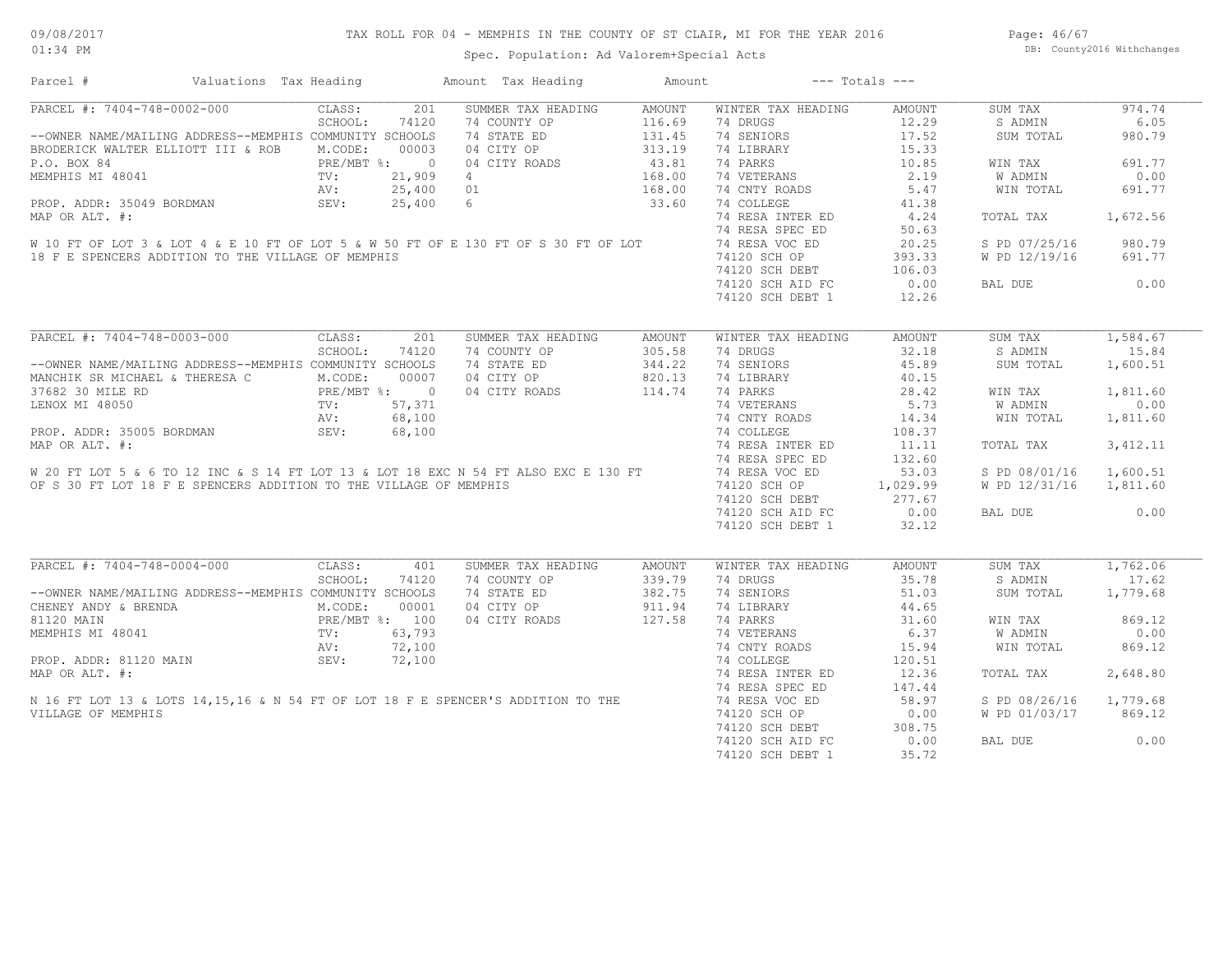## TAX ROLL FOR 04 - MEMPHIS IN THE COUNTY OF ST CLAIR, MI FOR THE YEAR 2016

Spec. Population: Ad Valorem+Special Acts

Page: 47/67 DB: County2016 Withchanges

| Parcel #                                                                                                                                  | Valuations Tax Heading                              |         |         | Amount Tax Heading | Amount   |                                                | $---$ Totals $---$ |               |           |
|-------------------------------------------------------------------------------------------------------------------------------------------|-----------------------------------------------------|---------|---------|--------------------|----------|------------------------------------------------|--------------------|---------------|-----------|
| PARCEL #: 7404-748-0005-000                                                                                                               |                                                     | CLASS:  | 401     | SUMMER TAX HEADING | AMOUNT   | WINTER TAX HEADING                             | AMOUNT             | SUM TAX       | 1,318.70  |
|                                                                                                                                           |                                                     | SCHOOL: | 74120   | 74 COUNTY OP       | 254.29   | 74 DRUGS                                       | 26.78              | S ADMIN       | 13.18     |
| --OWNER NAME/MAILING ADDRESS--MEMPHIS COMMUNITY SCHOOLS                                                                                   |                                                     |         |         | 74 STATE ED        | 286.45   | 74 SENIORS                                     | 38.19              | SUM TOTAL     | 1,331.88  |
| POWERS HOWARD & NINA                                                                                                                      |                                                     | M.CODE: |         | 04 CITY OP         | 682.48   | 74 LIBRARY                                     | 33.41              |               |           |
| PRE/MER SON 102<br>PRE/MET %: 100<br>MEMPHIS MI 48041<br>PROP. ADDR: 35080 MAPLE<br>SEV: 51,800<br>PROP. ADDR: 35080 MAPLE<br>SEV: 51,800 |                                                     |         |         | 04 CITY ROADS      | 95.48    | 74 PARKS                                       | 23.65              | WIN TAX       | 650.43    |
|                                                                                                                                           |                                                     |         |         |                    |          | 74 VETERANS                                    | 4.77               | W ADMIN       | 0.00      |
|                                                                                                                                           |                                                     |         |         |                    |          | 74 CNTY ROADS                                  | 11.93              | WIN TOTAL     | 650.43    |
|                                                                                                                                           |                                                     |         |         |                    |          | 74 COLLEGE                                     | 90.18              |               |           |
|                                                                                                                                           |                                                     |         |         |                    |          |                                                | 9.25               | TOTAL TAX     | 1,982.31  |
| MAP OR ALT. #:                                                                                                                            |                                                     |         |         |                    |          | 74 RESA INTER ED                               |                    |               |           |
|                                                                                                                                           |                                                     |         |         |                    |          | 74 RESA SPEC ED                                | 110.34             |               |           |
| LOT 17 F E SPENCERS ADDITION TO THE VILLAGE OF MEMPHIS                                                                                    |                                                     |         |         |                    |          | 74 RESA VOC ED                                 | 44.13              | S PD 07/28/16 | 1,331.88  |
|                                                                                                                                           |                                                     |         |         |                    |          | 74120 SCH OP                                   | 0.00               | W PD 12/29/16 | 650.43    |
|                                                                                                                                           |                                                     |         |         |                    |          | 74120 SCH DEBT 231.07<br>74120 SCH DEBT 231.07 |                    |               |           |
|                                                                                                                                           |                                                     |         |         |                    |          |                                                |                    | BAL DUE       | 0.00      |
|                                                                                                                                           |                                                     |         |         |                    |          | 74120 SCH DEBT 1                               | 26.73              |               |           |
|                                                                                                                                           |                                                     |         |         |                    |          |                                                |                    |               |           |
| PARCEL #: 7404-760-0001-000                                                                                                               |                                                     | CLASS:  | 402     | SUMMER TAX HEADING | AMOUNT   | WINTER TAX HEADING                             | AMOUNT             | SUM TAX       | 555.95    |
|                                                                                                                                           |                                                     | SCHOOL: | 74120   | 74 COUNTY OP       | 107.21   | 74 DRUGS                                       | 11.29              | S ADMIN       | 5.55      |
| --OWNER NAME/MAILING ADDRESS--MEMPHIS COMMUNITY SCHOOLS                                                                                   |                                                     |         |         | 74 STATE ED        | 120.76   | 74 SENIORS                                     | 16.10              | SUM TOTAL     | 561.50    |
| KUS THOMAS                                                                                                                                |                                                     | M.CODE: |         | 04 CITY OP         | 287.73   | 74 LIBRARY                                     | 14.08              |               |           |
| 258 MEMPHIS RIDGE RD<br>RILEY MI 48041 TV: 20,128<br>PROP. ADDR: VACANT MAIN SEV: 31,300<br>PROP. ADDR: VACANT MAIN SEV: 31,300           |                                                     |         |         | 04 CITY ROADS      | 40.25    | 74 PARKS                                       | 9.97               | WIN TAX       | 274.20    |
|                                                                                                                                           |                                                     |         |         |                    |          | 74 VETERANS                                    | 2.01               | W ADMIN       | 0.00      |
|                                                                                                                                           |                                                     |         |         |                    |          | 74 CNTY ROADS                                  | 5.03               |               |           |
|                                                                                                                                           |                                                     |         |         |                    |          |                                                |                    | WIN TOTAL     | 274.20    |
|                                                                                                                                           |                                                     |         |         |                    |          | 74 COLLEGE                                     | 38.02              |               |           |
| MAP OR ALT. #:                                                                                                                            |                                                     |         |         |                    |          | 74 RESA INTER ED                               | 3.90               | TOTAL TAX     | 835.70    |
|                                                                                                                                           |                                                     |         |         |                    |          | 74 RESA SPEC ED                                | 46.52              |               |           |
| LOT 1 SUPERVISORS BELLE RIVER PLAT                                                                                                        |                                                     |         |         |                    |          | 74 RESA VOC ED                                 | 18.60              | S PD 08/15/16 | 561.50    |
|                                                                                                                                           |                                                     |         |         |                    |          | 74120 SCH OP                                   | 0.00               | W PD 12/19/16 | 274.20    |
|                                                                                                                                           |                                                     |         |         |                    |          | 74120 SCH DEBT                                 | 97.41              |               |           |
|                                                                                                                                           |                                                     |         |         |                    |          | 74120 SCH AID FC                               | 0.00               | BAL DUE       | 0.00      |
|                                                                                                                                           |                                                     |         |         |                    |          | 74120 SCH DEBT 1                               | 11.27              |               |           |
|                                                                                                                                           |                                                     |         |         |                    |          |                                                |                    |               |           |
| PARCEL #: 7404-760-0002-000                                                                                                               |                                                     | CLASS:  | 301     | SUMMER TAX HEADING | AMOUNT   | WINTER TAX HEADING                             | AMOUNT             | SUM TAX       | 4,681.61  |
|                                                                                                                                           |                                                     | SCHOOL: | 74120   | 74 COUNTY OP       | 902.78   | 74 DRUGS                                       | 95.08              | S ADMIN       | 46.81     |
| --OWNER NAME/MAILING ADDRESS--MEMPHIS COMMUNITY SCHOOLS                                                                                   |                                                     |         |         | 74 STATE ED        | 1,016.94 | 74 SENIORS                                     | 135.59             | SUM TOTAL     | 4,728.42  |
| CUCCIHARA JAMES                                                                                                                           |                                                     | M.CODE: |         | 04 CITY OP         | 2,422.91 | 74 LIBRARY                                     | 118.64             |               |           |
| 81900 MAIN                                                                                                                                |                                                     |         |         | 04 CITY ROADS      | 338.98   | 74 PARKS                                       | 83.96              | WIN TAX       | 5,352.15  |
| MEMPHIS MI 48041                                                                                                                          | -----<br>PRE/MBT %: 0<br>TV: 169,490<br>AV: 204.100 |         |         |                    |          | 74 VETERANS                                    | 16.94              | W ADMIN       | 0.00      |
|                                                                                                                                           |                                                     | AV:     | 204,100 |                    |          | 74 CNTY ROADS                                  | 42.37              | WIN TOTAL     | 5,352.15  |
| PROP. ADDR: 81900 MAIN 5EV:                                                                                                               |                                                     |         | 204,100 |                    |          | 74 COLLEGE                                     | 320.18             |               |           |
| MAP OR ALT. #:                                                                                                                            |                                                     |         |         |                    |          | 74 RESA INTER ED                               | 32.84              | TOTAL TAX     | 10,080.57 |
|                                                                                                                                           |                                                     |         |         |                    |          | 74 RESA SPEC ED                                | 391.74             |               |           |
|                                                                                                                                           |                                                     |         |         |                    |          | 74 RESA VOC ED                                 |                    |               |           |
| LOT 2 SUPERVISORS BELLE RIVER PLAT                                                                                                        |                                                     |         |         |                    |          | 74 RESA VOC ED 156.69<br>74120 SCH OP 3,042.88 |                    | S PD 10/18/16 | 4,728.42  |
|                                                                                                                                           |                                                     |         |         |                    |          |                                                |                    |               |           |
|                                                                                                                                           |                                                     |         |         |                    |          | 74120 SCH DEBT                                 | 820.33             | BAL DUE       | 5,352.15  |
|                                                                                                                                           |                                                     |         |         |                    |          | 74120 SCH AID FC                               | 0.00               |               |           |
|                                                                                                                                           |                                                     |         |         |                    |          | 74120 SCH DEBT 1                               | 94.91              |               |           |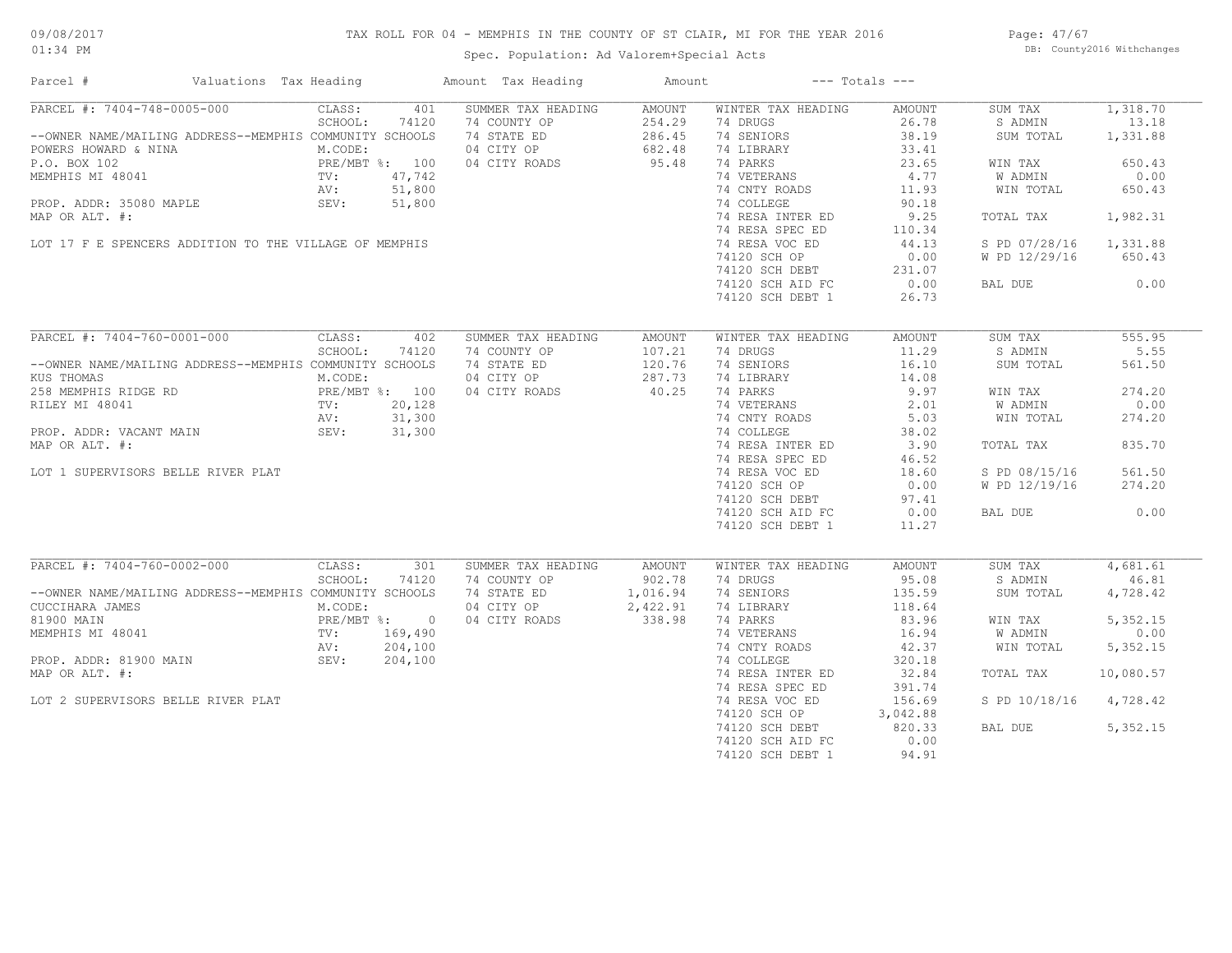## TAX ROLL FOR 04 - MEMPHIS IN THE COUNTY OF ST CLAIR, MI FOR THE YEAR 2016

Spec. Population: Ad Valorem+Special Acts

Page: 48/67 DB: County2016 Withchanges

| Parcel #                                                                                                                                                        | Valuations Tax Heading | Amount Tax Heading        | Amount        |                    | $---$ Totals $---$ |                |          |
|-----------------------------------------------------------------------------------------------------------------------------------------------------------------|------------------------|---------------------------|---------------|--------------------|--------------------|----------------|----------|
| PARCEL #: 7404-760-0003-000                                                                                                                                     | CLASS:                 | SUMMER TAX HEADING<br>401 | <b>AMOUNT</b> | WINTER TAX HEADING | <b>AMOUNT</b>      | SUM TAX        | 1,804.54 |
|                                                                                                                                                                 | SCHOOL:<br>74120       | 74 COUNTY OP              | 347.98        | 74 DRUGS           | 36.65              | S ADMIN        | 18.04    |
| --OWNER NAME/MAILING ADDRESS--MEMPHIS COMMUNITY SCHOOLS                                                                                                         |                        | 74 STATE ED               | 391.98        | 74 SENIORS         | 52.26              | SUM TOTAL      | 1,822.58 |
| SCHROEDER DANIEL E                                                                                                                                              | M.CODE:<br>00001       | 04 CITY OP                | 933.92        | 74 LIBRARY         | 45.73              |                |          |
| 81840 MAIN                                                                                                                                                      | PRE/MBT %: 100         | 04 CITY ROADS             | 130.66        | 74 PARKS           | 32.36              | WIN TAX        | 890.09   |
| MEMPHIS MI 48041                                                                                                                                                | 65,331<br>TV:          |                           |               | 74 VETERANS        | 6.53               | <b>W ADMIN</b> | 0.00     |
|                                                                                                                                                                 | 70,800<br>AV:          |                           |               | 74 CNTY ROADS      | 16.33              | WIN TOTAL      | 890.09   |
| PROP. ADDR: 81840 MAIN                                                                                                                                          | SEV:<br>70,800         |                           |               | 74 COLLEGE         | 123.41             |                |          |
| MAP OR ALT. #:                                                                                                                                                  |                        |                           |               | 74 RESA INTER ED   | 12.66              | TOTAL TAX      | 2,712.67 |
|                                                                                                                                                                 |                        |                           |               | 74 RESA SPEC ED    | 150.99             |                |          |
| LOT 3 SUPERVISORS BELLE RIVER PLAT                                                                                                                              |                        |                           |               | 74 RESA VOC ED     | 60.39              | S PD 08/26/16  | 1,822.58 |
|                                                                                                                                                                 |                        |                           |               | 74120 SCH OP       | 0.00               | W PD 01/03/17  | 890.09   |
|                                                                                                                                                                 |                        |                           |               | 74120 SCH DEBT     | 316.20             |                |          |
|                                                                                                                                                                 |                        |                           |               | 74120 SCH AID FC   | 0.00               | BAL DUE        | 0.00     |
|                                                                                                                                                                 |                        |                           |               | 74120 SCH DEBT 1   | 36.58              |                |          |
|                                                                                                                                                                 |                        |                           |               |                    |                    |                |          |
|                                                                                                                                                                 |                        |                           |               |                    |                    |                |          |
| PARCEL #: 7404-760-0004-000                                                                                                                                     | CLASS:                 | 401<br>SUMMER TAX HEADING | <b>AMOUNT</b> | WINTER TAX HEADING | <b>AMOUNT</b>      | SUM TAX        | 1,088.75 |
|                                                                                                                                                                 | SCHOOL:<br>74120       | 74 COUNTY OP              | 209.95        | 74 DRUGS           | 22.11              | S ADMIN        | 10.88    |
| --OWNER NAME/MAILING ADDRESS--MEMPHIS COMMUNITY SCHOOLS                                                                                                         |                        | 74 STATE ED               | 236.50        | 74 SENIORS         | 31.53              | SUM TOTAL      | 1,099.63 |
| DIAZ JOHN M & JEANNIE                                                                                                                                           | M.CODE:                | 04 CITY OP                | 563.47        | 74 LIBRARY         | 27.59              |                |          |
| 81800 MAIN                                                                                                                                                      | PRE/MBT %: 100         | 04 CITY ROADS             | 78.83         | 74 PARKS           | 19.52              | WIN TAX        | 537.01   |
| MEMPHIS MI 48041                                                                                                                                                | 39,417<br>TV:          |                           |               | 74 VETERANS        | 3.94               | <b>W ADMIN</b> | 0.00     |
|                                                                                                                                                                 | 42,700<br>AV:          |                           |               | 74 CNTY ROADS      | 9.85               | WIN TOTAL      | 537.01   |
| PROP. ADDR: 81800 MAIN                                                                                                                                          | SEV:<br>42,700         |                           |               | 74 COLLEGE         | 74.46              |                |          |
| MAP OR ALT. #:                                                                                                                                                  |                        |                           |               | 74 RESA INTER ED   | 7.63               | TOTAL TAX      | 1,636.64 |
|                                                                                                                                                                 |                        |                           |               | 74 RESA SPEC ED    | 91.10              |                |          |
| LOT 4 SUPERVISORS BELLE RIVER PLAT                                                                                                                              |                        |                           |               | 74 RESA VOC ED     | 36.44              | S PD 02/21/17  | 1,099.63 |
|                                                                                                                                                                 |                        |                           |               | 74120 SCH OP       | 0.00               |                |          |
|                                                                                                                                                                 |                        |                           |               | 74120 SCH DEBT     | 190.77             | BAL DUE        | 537.01   |
|                                                                                                                                                                 |                        |                           |               |                    |                    |                |          |
|                                                                                                                                                                 |                        |                           |               | 74120 SCH AID FC   | 0.00               |                |          |
|                                                                                                                                                                 |                        |                           |               | 74120 SCH DEBT 1   | 22.07              |                |          |
|                                                                                                                                                                 |                        |                           |               |                    |                    |                |          |
| PARCEL #: 7404-760-0005-001                                                                                                                                     | CLASS:                 | SUMMER TAX HEADING<br>401 | <b>AMOUNT</b> | WINTER TAX HEADING | <b>AMOUNT</b>      | SUM TAX        | 1,928.20 |
|                                                                                                                                                                 | SCHOOL:<br>74120       | 74 COUNTY OP              | 371.83        | 74 DRUGS           | 39.16              | S ADMIN        | 19.28    |
| --OWNER NAME/MAILING ADDRESS--MEMPHIS COMMUNITY SCHOOLS                                                                                                         |                        | 74 STATE ED               | 418.84        | 74 SENIORS         | 55.84              | SUM TOTAL      | 1,947.48 |
| LATOUF LAWRENCE S & RETA Y                                                                                                                                      | M.CODE:<br>00012       | 04 CITY OP                | 997.92        | 74 LIBRARY         | 48.86              |                |          |
| 81780 MAIN                                                                                                                                                      | PRE/MBT %: 100         | 04 CITY ROADS             | 139.61        | 74 PARKS           | 34.58              | WIN TAX        | 951.09   |
| MEMPHIS MI 48041                                                                                                                                                | 69,808<br>TV:          |                           |               | 74 VETERANS        | 6.98               | <b>W ADMIN</b> | 0.00     |
|                                                                                                                                                                 | 82,800<br>AV:          |                           |               | 74 CNTY ROADS      | 17.45              | WIN TOTAL      | 951.09   |
| PROP. ADDR: 81780 MAIN                                                                                                                                          | SEV:<br>82,800         |                           |               | 74 COLLEGE         | 131.87             |                |          |
| MAP OR ALT. #:                                                                                                                                                  |                        |                           |               | 74 RESA INTER ED   | 13.52              | TOTAL TAX      | 2,898.57 |
|                                                                                                                                                                 |                        |                           |               | 74 RESA SPEC ED    | 161.34             |                |          |
|                                                                                                                                                                 |                        |                           |               | 74 RESA VOC ED     | 64.53              | S PD 08/30/16  | 1,947.48 |
| PART OF LOT 5, Described as Beg.th N 0D 53M 37S E. 146.85' From sw cor. Lot 5; th<br>N.OD 53M 37S E. 97.00' th S. 89D 03M 37S E. 1069.14' ; th S 13D 53M 06S W. |                        |                           |               | 74120 SCH OP       | 0.00               | W PD 12/20/16  | 951.09   |
| 99.53'; th N 89D 03M 37S W. 1046.77'to Beg. Supervisors Belle Rivert Plat 2.36 A                                                                                |                        |                           |               | 74120 SCH DEBT     | 337.87             |                |          |
|                                                                                                                                                                 |                        |                           |               |                    |                    |                | 0.00     |
| Split on 08/24/2006 from 04-760-0005-000,04-760-0005-250;                                                                                                       |                        |                           |               | 74120 SCH AID FC   | 0.00               | BAL DUE        |          |
|                                                                                                                                                                 |                        |                           |               | 74120 SCH DEBT 1   | 39.09              |                |          |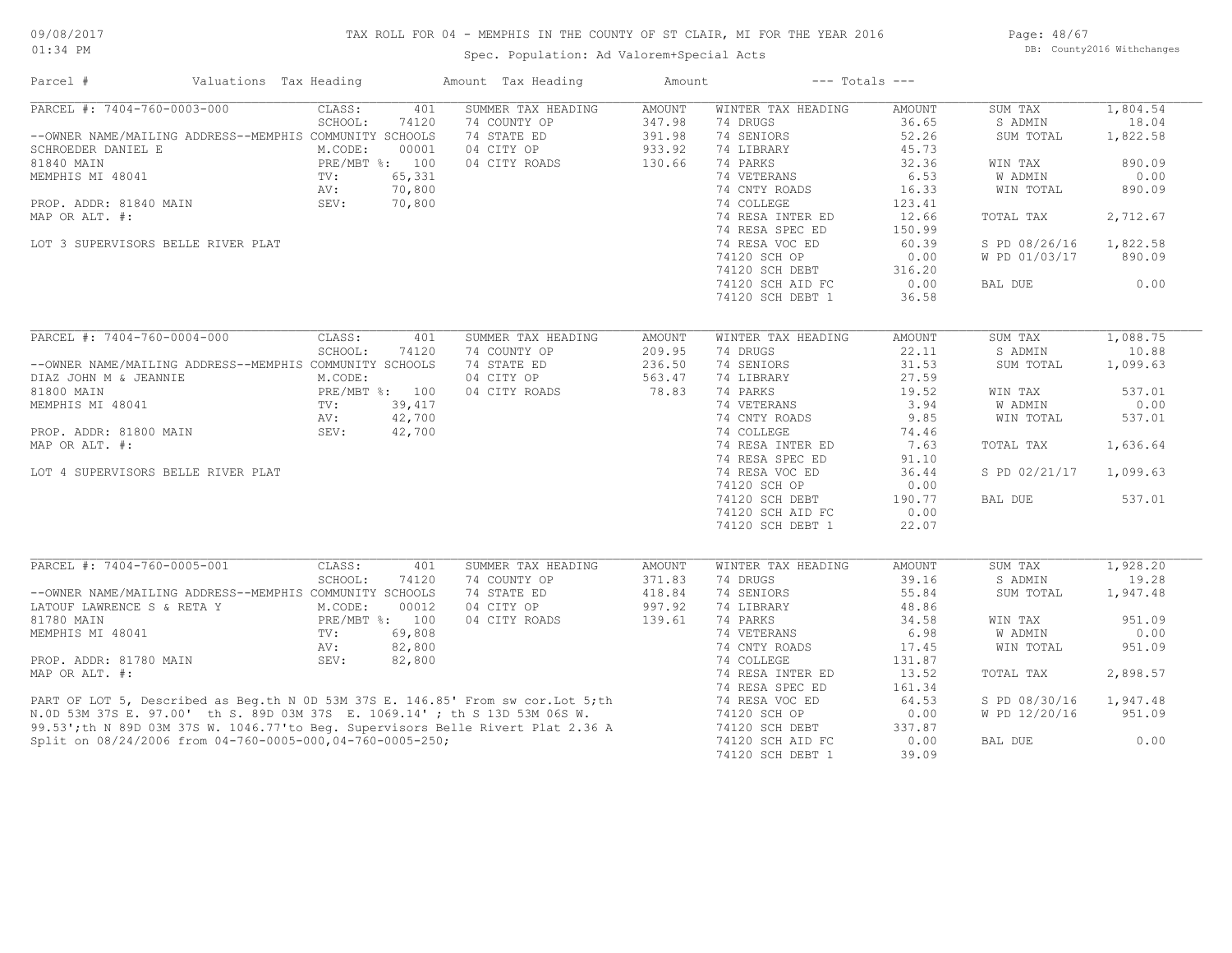Page: 49/67 DB: County2016 Withchanges

## Spec. Population: Ad Valorem+Special Acts

|                                                                                                                                                                                                                                     | Valuations Tax Heading                                  | Amount Tax Heading                                                                                                                                                                                                                      | Amount           | $---$ Totals $---$                   |               |               |          |
|-------------------------------------------------------------------------------------------------------------------------------------------------------------------------------------------------------------------------------------|---------------------------------------------------------|-----------------------------------------------------------------------------------------------------------------------------------------------------------------------------------------------------------------------------------------|------------------|--------------------------------------|---------------|---------------|----------|
| PARCEL #: 7404-760-0005-252                                                                                                                                                                                                         | CLASS:                                                  | 401<br>SUMMER TAX HEADING                                                                                                                                                                                                               | <b>AMOUNT</b>    | WINTER TAX HEADING                   | <b>AMOUNT</b> | SUM TAX       | 1,138.63 |
|                                                                                                                                                                                                                                     | SCHOOL:<br>74120                                        | 74 COUNTY OP                                                                                                                                                                                                                            | 219.57           | 74 DRUGS                             | 23.12         | S ADMIN       | 11.38    |
|                                                                                                                                                                                                                                     |                                                         | 74 STATE ED                                                                                                                                                                                                                             | 247.33<br>589.29 | 74 SENIORS                           | 32.97         | S INTRST      | 68.32    |
|                                                                                                                                                                                                                                     |                                                         | 04 CITY OP                                                                                                                                                                                                                              |                  | 74 LIBRARY                           | 28.85         | SUM TOTAL     | 1,218.33 |
|                                                                                                                                                                                                                                     |                                                         | 04 CITY ROADS                                                                                                                                                                                                                           | 82.44            | 74 PARKS                             | 20.42         |               |          |
|                                                                                                                                                                                                                                     |                                                         |                                                                                                                                                                                                                                         |                  | 74 VETERANS                          | 4.12          | WIN TAX       | 561.60   |
|                                                                                                                                                                                                                                     |                                                         |                                                                                                                                                                                                                                         |                  | 74 CNTY ROADS                        | 10.30         | W ADMIN       | 0.00     |
|                                                                                                                                                                                                                                     | 45,400                                                  |                                                                                                                                                                                                                                         |                  | 74 COLLEGE                           | 77.87         | WIN TOTAL     | 561.60   |
| MAP OR ALT. #:                                                                                                                                                                                                                      |                                                         |                                                                                                                                                                                                                                         |                  | 74 RESA INTER ED                     | 7.98          |               |          |
|                                                                                                                                                                                                                                     |                                                         |                                                                                                                                                                                                                                         |                  |                                      | 95.27         | TOTAL TAX     | 1,779.93 |
|                                                                                                                                                                                                                                     |                                                         | MAP OR ALT. #:<br>S 165' OF W 396' OF LOT 5 EXC BEG N 0D 53M 37S E 146.85' FROM SW COR OF LOT 5, TH S<br>89D 3M 37S E 396', TH N 0D 53M 37S E 16.70', TH N 88D 51M 3S W 396', TH S 0D 53M 37S E 396', TH N 0D 53M 37S E<br>74120 SCH DE |                  |                                      | 38.11         |               |          |
|                                                                                                                                                                                                                                     |                                                         |                                                                                                                                                                                                                                         |                  |                                      |               |               |          |
|                                                                                                                                                                                                                                     |                                                         |                                                                                                                                                                                                                                         |                  |                                      | 0.00          | BAL DUE       | 1,779.93 |
| 37S W 18.15' TO BEG SUPERVISOR'S BELLE RIVER PLAT                                                                                                                                                                                   |                                                         |                                                                                                                                                                                                                                         |                  | 74120 SCH DEBT                       | 199.51        |               |          |
|                                                                                                                                                                                                                                     |                                                         |                                                                                                                                                                                                                                         |                  | 74120 SCH AID FC                     | 0.00          |               |          |
|                                                                                                                                                                                                                                     |                                                         |                                                                                                                                                                                                                                         |                  | 74120 SCH DEBT 1                     | 23.08         |               |          |
|                                                                                                                                                                                                                                     |                                                         |                                                                                                                                                                                                                                         |                  |                                      |               |               |          |
| PARCEL #: 7404-760-0005-260                                                                                                                                                                                                         | CLASS:                                                  | SUMMER TAX HEADING<br>703                                                                                                                                                                                                               | AMOUNT           | WINTER TAX HEADING                   | AMOUNT        | SUM TAX       | 0.00     |
|                                                                                                                                                                                                                                     | SCHOOL:<br>74120                                        | 74 COUNTY OP                                                                                                                                                                                                                            | 0.00             | 74 DRUGS                             | 0.00          | S ADMIN       | 0.00     |
|                                                                                                                                                                                                                                     | --OWNER NAME/MAILING ADDRESS--MEMPHIS COMMUNITY SCHOOLS | 74 STATE ED                                                                                                                                                                                                                             | 0.00             | 74 SENIORS                           | 0.00          | SUM TOTAL     | 0.00     |
|                                                                                                                                                                                                                                     |                                                         | 04 CITY OP                                                                                                                                                                                                                              | 0.00             | 74 LIBRARY                           | 0.00          |               |          |
| CITY OF MEMPHIS<br>35095 POTTER PO BOX 28<br>MEMPHIS MI 48041-0028 TV:<br>THE TO THE TO THE TO THE TOP TO THE TOP TO THE TOP TO THE TOP TO THE TOP TO THE TOP TO THE TOP TO THE TOP THE TOP THE TOP THE TOP THE TOP THE TOP THE THE |                                                         | 04 CITY ROADS<br>$\Omega$                                                                                                                                                                                                               | 0.00             | 74 PARKS                             | 0.00          | WIN TAX       | 0.00     |
|                                                                                                                                                                                                                                     |                                                         | $\circ$                                                                                                                                                                                                                                 |                  | 74 VETERANS                          | 0.00          | W ADMIN       | 0.00     |
|                                                                                                                                                                                                                                     | AV:                                                     | $\circ$                                                                                                                                                                                                                                 |                  | 74 CNTY ROADS                        | 0.00          | WIN TOTAL     | 0.00     |
| PROP. ADDR:                                                                                                                                                                                                                         | SEV:                                                    | $\circ$                                                                                                                                                                                                                                 |                  | 74 COLLEGE                           | 0.00          |               |          |
| MAP OR ALT. #:                                                                                                                                                                                                                      |                                                         |                                                                                                                                                                                                                                         |                  | 74 RESA INTER ED                     | 0.00          | TOTAL TAX     | 0.00     |
|                                                                                                                                                                                                                                     |                                                         |                                                                                                                                                                                                                                         |                  |                                      | 0.00          |               |          |
|                                                                                                                                                                                                                                     |                                                         |                                                                                                                                                                                                                                         |                  |                                      | 0.00          | BAL DUE       | 0.00     |
|                                                                                                                                                                                                                                     |                                                         |                                                                                                                                                                                                                                         |                  |                                      | 0.00          |               |          |
|                                                                                                                                                                                                                                     |                                                         |                                                                                                                                                                                                                                         |                  |                                      |               |               |          |
|                                                                                                                                                                                                                                     |                                                         |                                                                                                                                                                                                                                         |                  |                                      | 0.00          |               |          |
|                                                                                                                                                                                                                                     |                                                         |                                                                                                                                                                                                                                         |                  |                                      | 0.00          |               |          |
|                                                                                                                                                                                                                                     |                                                         | MAP OR ALT. #:<br>BEG S 88D 51M 3S E 396' FROM SW COR LOT 5, TH S 88D 51M 3S E 616.05', TH N 13D 53M 74 RESA SPEC ED<br>6S E 220.14', TH N 89D 3M 37S W 561.48', TH S 0D 56M 23S W 64', TH N 89D 3M 37S W 74 RESA VOC ED<br>104', TH    |                  |                                      | 0.00          |               |          |
| RIVER PLAT SPLIT PER SHERIFF DEED 3816-908;3815-877                                                                                                                                                                                 |                                                         |                                                                                                                                                                                                                                         |                  |                                      |               |               |          |
|                                                                                                                                                                                                                                     |                                                         |                                                                                                                                                                                                                                         |                  |                                      |               |               |          |
|                                                                                                                                                                                                                                     | CLASS:<br>401                                           | SUMMER TAX HEADING                                                                                                                                                                                                                      | AMOUNT           | WINTER TAX HEADING                   | AMOUNT        | SUM TAX       | 1,171.87 |
| PARCEL #: 7404-760-0006-000                                                                                                                                                                                                         |                                                         | 74 COUNTY OP                                                                                                                                                                                                                            | 225.98           | 74 DRUGS                             | 23.80         | S ADMIN       | 11.71    |
|                                                                                                                                                                                                                                     | SCHOOL:<br>74120                                        |                                                                                                                                                                                                                                         |                  |                                      |               |               | 1,183.58 |
|                                                                                                                                                                                                                                     | --OWNER NAME/MAILING ADDRESS--MEMPHIS COMMUNITY SCHOOLS | 74 STATE ED                                                                                                                                                                                                                             | 254.55           | 74 SENIORS                           | 33.94         | SUM TOTAL     |          |
| FOSS JERRY                                                                                                                                                                                                                          | M.CODE:                                                 | 04 CITY OP                                                                                                                                                                                                                              | 606.49           | 74 LIBRARY                           | 29.69         |               |          |
| 81700 MAIN                                                                                                                                                                                                                          |                                                         | 04 CITY ROADS                                                                                                                                                                                                                           | 84.85            | 74 PARKS                             | 21.01         | WIN TAX       | 578.00   |
| MEMPHIS MI 48041                                                                                                                                                                                                                    |                                                         |                                                                                                                                                                                                                                         |                  | 74 VETERANS                          | 4.24          | W ADMIN       |          |
|                                                                                                                                                                                                                                     |                                                         |                                                                                                                                                                                                                                         |                  | 74 CNTY ROADS                        | 10.60         | WIN TOTAL     | 578.00   |
|                                                                                                                                                                                                                                     | PRE/MBT %: 100<br>TV: 42,426<br>AV: 45,200              |                                                                                                                                                                                                                                         |                  | 74 COLLEGE                           | 80.14         |               | 0.00     |
|                                                                                                                                                                                                                                     |                                                         |                                                                                                                                                                                                                                         |                  |                                      |               |               |          |
| PROP. ADDR: 81700 MAIN SEV:<br>MAP OR ALT. #:                                                                                                                                                                                       |                                                         |                                                                                                                                                                                                                                         |                  | 74 RESA INTER ED                     | 8.22          | TOTAL TAX     | 1,761.58 |
|                                                                                                                                                                                                                                     |                                                         |                                                                                                                                                                                                                                         |                  | 74 RESA SPEC ED                      | 98.05         |               |          |
| LOT 6 SUPERVISORS BELLE RIVER PLAT                                                                                                                                                                                                  |                                                         |                                                                                                                                                                                                                                         |                  | 74 RESA VOC ED                       | 39.22         | S PD 08/18/16 | 1,183.58 |
|                                                                                                                                                                                                                                     |                                                         |                                                                                                                                                                                                                                         |                  | 74120 SCH OP                         | 0.00          | W PD 01/27/17 | 578.00   |
|                                                                                                                                                                                                                                     |                                                         |                                                                                                                                                                                                                                         |                  | 74120 SCH DEBT                       | 205.34        |               |          |
|                                                                                                                                                                                                                                     |                                                         | PRE/MDI<br>TV: 42,426<br>AV: 45,200<br>SEV: 45,200                                                                                                                                                                                      |                  | 74120 SCH AID FC<br>74120 SCH DEBT 1 | 0.00<br>23.75 | BAL DUE       | 0.00     |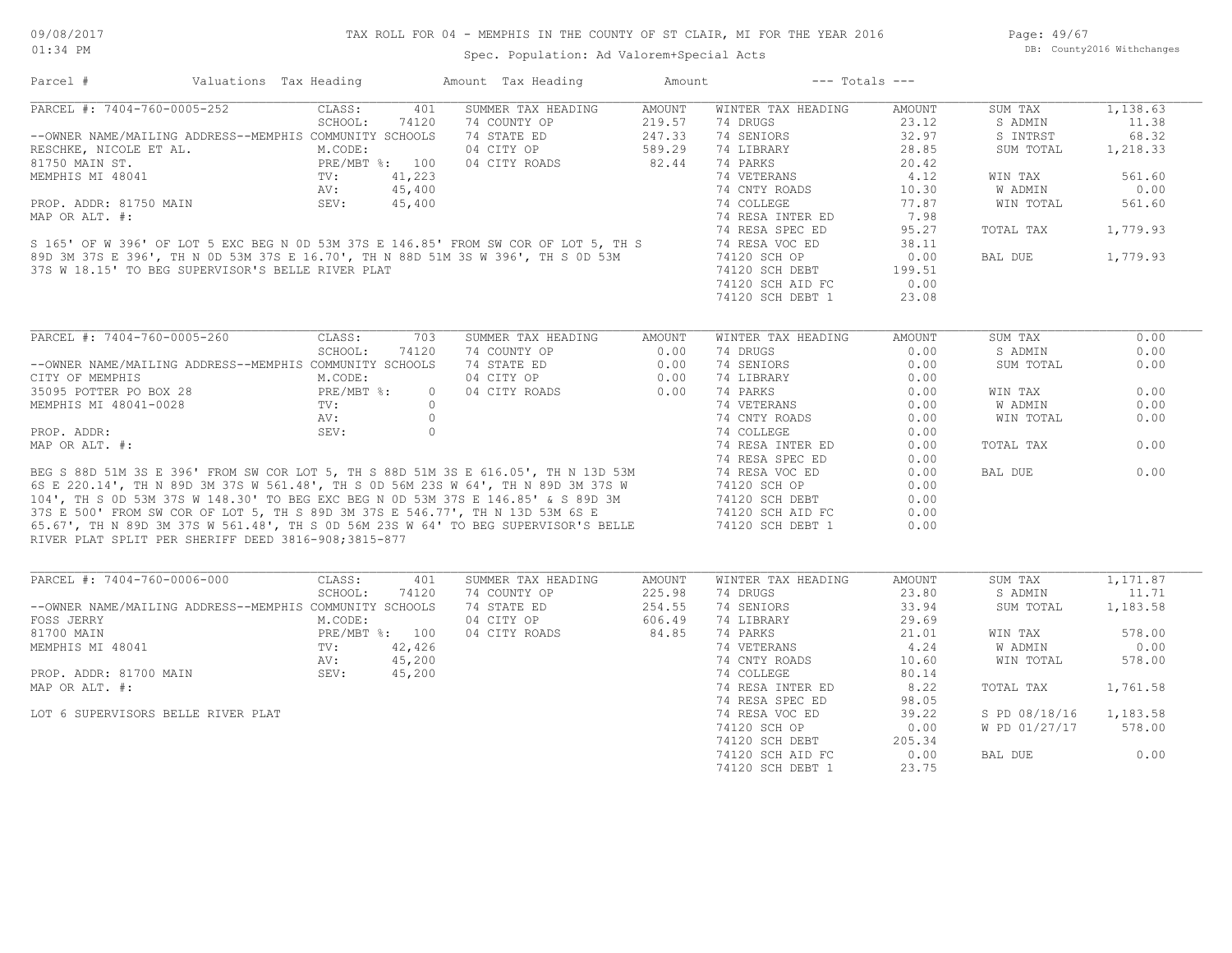## TAX ROLL FOR 04 - MEMPHIS IN THE COUNTY OF ST CLAIR, MI FOR THE YEAR 2016

Spec. Population: Ad Valorem+Special Acts

Page: 50/67 DB: County2016 Withchanges

| Parcel #                                                                                                                                                                                                                                | Valuations Tax Heading                    |             |                | Amount Tax Heading                                                                                                                     | Amount                                                             | --- Totals ---                                                               |                      |                        |          |
|-----------------------------------------------------------------------------------------------------------------------------------------------------------------------------------------------------------------------------------------|-------------------------------------------|-------------|----------------|----------------------------------------------------------------------------------------------------------------------------------------|--------------------------------------------------------------------|------------------------------------------------------------------------------|----------------------|------------------------|----------|
| PARCEL #: 7404-760-0007-000                                                                                                                                                                                                             |                                           | CLASS:      |                | 703 SUMMER TAX HEADING AMOUNT                                                                                                          |                                                                    | WINTER TAX HEADING                                                           | AMOUNT               | SUM TAX                | 0.00     |
|                                                                                                                                                                                                                                         |                                           | SCHOOL:     | 74120          |                                                                                                                                        |                                                                    |                                                                              | 0.00                 | S ADMIN                | 0.00     |
| --OWNER NAME/MAILING ADDRESS--MEMPHIS COMMUNITY SCHOOLS                                                                                                                                                                                 |                                           |             |                | 20 74 COUNTY OP<br>20 74 STATE ED 0.00 74 SENIORS<br>20 74 STATE ED 0.00 74 SENIORS<br>20 74 CITY OP 0.00 74 LIBRARY<br>20 20 74 PARKS |                                                                    |                                                                              | 0.00                 | SUM TOTAL              | 0.00     |
| CITY OF MEMPHIS                                                                                                                                                                                                                         | M.CODE:                                   |             |                |                                                                                                                                        |                                                                    |                                                                              | 0.00                 |                        |          |
| 35095 POTTER                                                                                                                                                                                                                            |                                           | PRE/MBT %:  |                |                                                                                                                                        |                                                                    | 74 LIBRARY 0.00<br>74 PARKS 0.00<br>74 CNTY ROADS 0.00<br>74 CNTY ROADS 0.00 |                      | WIN TAX                | 0.00     |
| MEMPHIS MI 48041                                                                                                                                                                                                                        |                                           | TV:         | $\overline{0}$ |                                                                                                                                        |                                                                    |                                                                              |                      | W ADMIN                | 0.00     |
|                                                                                                                                                                                                                                         |                                           | AV:         | $\overline{0}$ |                                                                                                                                        |                                                                    |                                                                              |                      | WIN TOTAL              | 0.00     |
| PROP. ADDR: MAIN/CITY PARK VACANT SEV: 0                                                                                                                                                                                                |                                           |             |                |                                                                                                                                        |                                                                    | 74 COLLEGE                                                                   | 0.00                 |                        |          |
|                                                                                                                                                                                                                                         |                                           |             |                |                                                                                                                                        |                                                                    | 74 RESA INTER ED 0.00                                                        |                      | TOTAL TAX              | 0.00     |
|                                                                                                                                                                                                                                         |                                           |             |                |                                                                                                                                        |                                                                    |                                                                              | 0.00                 |                        |          |
| PROP. ADDR: MAIN/CITY PARK VACANT SEV:<br>MAP OR ALT. #:<br>LOTS 7 & 8 ALSO OLD C & O R/W 66 FT WIDE; ADJ ABV LOTS ON S & EXTD E TO CITY LIMITS 74 RESA SPEC ED<br>& THAT PART OF SE 1/4 LYING N & E OF ABV DESC. SEC 35 T6N R14E SUPER |                                           |             |                |                                                                                                                                        |                                                                    |                                                                              | 0.00                 | BAL DUE                | 0.00     |
|                                                                                                                                                                                                                                         |                                           |             |                |                                                                                                                                        |                                                                    |                                                                              | 0.00                 |                        |          |
| RIVER PLAT                                                                                                                                                                                                                              |                                           |             |                |                                                                                                                                        |                                                                    | 74120 SCH DEBT                                                               | 0.00                 |                        |          |
|                                                                                                                                                                                                                                         |                                           |             |                |                                                                                                                                        |                                                                    | 74120 SCH AID FC                                                             | 0.00                 |                        |          |
|                                                                                                                                                                                                                                         |                                           |             |                |                                                                                                                                        |                                                                    |                                                                              |                      |                        |          |
|                                                                                                                                                                                                                                         |                                           |             |                |                                                                                                                                        |                                                                    | 74120 SCH DEBT 1                                                             | 0.00                 |                        |          |
|                                                                                                                                                                                                                                         |                                           |             |                |                                                                                                                                        |                                                                    |                                                                              |                      |                        |          |
| PARCEL #: 7404-760-0008-000 CLASS: 402                                                                                                                                                                                                  |                                           |             |                | SUMMER TAX HEADING                                                                                                                     | AMOUNT                                                             | WINTER TAX HEADING                                                           | AMOUNT               | SUM TAX                | 701.59   |
|                                                                                                                                                                                                                                         |                                           | SCHOOL:     | 74120          | 74 COUNTY OP                                                                                                                           | 135.29                                                             | 74 DRUGS                                                                     | 14.24                | S ADMIN                | 7.01     |
| --OWNER NAME/MAILING ADDRESS--MEMPHIS COMMUNITY SCHOOLS                                                                                                                                                                                 |                                           |             |                | 74 STATE ED                                                                                                                            | 152.40                                                             | 74 SENIORS                                                                   | 20.32                | SUM TOTAL              | 708.60   |
| JOHNSTON JOHN R                                                                                                                                                                                                                         | M.CODE:                                   |             |                | 04 CITY OP                                                                                                                             |                                                                    | 74 LIBRARY                                                                   | 17.78                |                        |          |
| 33711 BOARDMAN RD                                                                                                                                                                                                                       |                                           |             |                | PRE/MBT %: 100 04 CITY ROADS<br>TV: 25,400<br>AV: 25,400                                                                               | 363.10<br>50.80                                                    | 74 PARKS                                                                     | 12.58                | WIN TAX                | 346.04   |
| MEMPHIS MI 48041                                                                                                                                                                                                                        |                                           |             |                |                                                                                                                                        |                                                                    |                                                                              |                      | W ADMIN                | 0.00     |
|                                                                                                                                                                                                                                         |                                           |             |                |                                                                                                                                        |                                                                    |                                                                              |                      | WIN TOTAL              | 346.04   |
| PROP. ADDR: VACANT MAIN                                                                                                                                                                                                                 |                                           | SEV: 25,400 |                |                                                                                                                                        |                                                                    | 74 PARTNO<br>74 VETERANS 2.35<br>74 CNTY ROADS 6.35<br>17.98                 |                      |                        |          |
| PROP. ADDR: VACANT MAIN SEV: 25,400<br>MAP OR ALT. #: 74 RESA INTER ED 4.92<br>LOT 9 EXC S 300 FT OF E 135 FT & EXC S 239.14 FT OF N 299.14 FT OF E 165 FT. 74 RESA SPEC ED 58.70<br>LOT 9 EXC S 300 FT OF E 135 FT & EXC S 239.14 FT O |                                           |             |                |                                                                                                                                        |                                                                    |                                                                              |                      | TOTAL TAX              | 1,054.64 |
|                                                                                                                                                                                                                                         |                                           |             |                |                                                                                                                                        |                                                                    |                                                                              |                      |                        |          |
|                                                                                                                                                                                                                                         |                                           |             |                |                                                                                                                                        |                                                                    |                                                                              |                      | S PD 08/29/16 708.60   |          |
| SUPERVISORS BELLE RIVER PLAT                                                                                                                                                                                                            |                                           |             |                |                                                                                                                                        |                                                                    | 74120 SCH OP                                                                 | 0.00                 | W PD 02/13/17 346.04   |          |
|                                                                                                                                                                                                                                         |                                           |             |                |                                                                                                                                        |                                                                    |                                                                              |                      |                        |          |
|                                                                                                                                                                                                                                         |                                           |             |                |                                                                                                                                        |                                                                    | 74120 SCH DEBT 122.93<br>74120 SCH DEBT 122.93                               |                      |                        |          |
|                                                                                                                                                                                                                                         |                                           |             |                |                                                                                                                                        |                                                                    |                                                                              |                      | BAL DUE                | 0.00     |
|                                                                                                                                                                                                                                         |                                           |             |                |                                                                                                                                        |                                                                    | 74120 SCH DEBT 1                                                             | 14.22                |                        |          |
|                                                                                                                                                                                                                                         |                                           |             |                |                                                                                                                                        |                                                                    |                                                                              |                      |                        |          |
| PARCEL #: 7404-760-0009-000 CLASS:                                                                                                                                                                                                      |                                           |             | 401            | SUMMER TAX HEADING                                                                                                                     | AMOUNT                                                             | WINTER TAX HEADING                                                           | AMOUNT               | SUM TAX 1,033.34       |          |
|                                                                                                                                                                                                                                         |                                           | SCHOOL:     | 74120          | 74 COUNTY OP                                                                                                                           | $\begin{array}{c} 199.26 \\ 224.46 \\ 534.80 \\ 74.82 \end{array}$ | 74 DRUGS                                                                     | 20.98                | S ADMIN                | 10.33    |
| --OWNER NAME/MAILING ADDRESS--MEMPHIS COMMUNITY SCHOOLS                                                                                                                                                                                 |                                           |             |                | 74 STATE ED                                                                                                                            |                                                                    | 74 SENIORS                                                                   | 29.92                | SUM TOTAL              | 1,043.67 |
| KING ROSEMARY                                                                                                                                                                                                                           | M.CODE:<br>PRE/MBT %: 100<br>1 TV: 37,411 |             |                | 04 CITY OP                                                                                                                             |                                                                    | 74 LIBRARY                                                                   | 26.18                |                        |          |
| 81921 MAIN                                                                                                                                                                                                                              |                                           |             |                | 04 CITY ROADS                                                                                                                          |                                                                    | 74 PARKS                                                                     | $\frac{18.53}{3.74}$ | WIN TAX                | 509.67   |
| MEMPHIS MI 48041                                                                                                                                                                                                                        |                                           |             |                |                                                                                                                                        |                                                                    | 74 VETERANS                                                                  |                      | W ADMIN                | 0.00     |
|                                                                                                                                                                                                                                         |                                           | AV: 41,600  |                |                                                                                                                                        |                                                                    | 74 CNTY ROADS                                                                | 9.35                 | WIN TOTAL              | 509.67   |
| PROP. ADDR: 81921 MAIN SEV: 41,600                                                                                                                                                                                                      |                                           |             |                |                                                                                                                                        |                                                                    |                                                                              |                      |                        |          |
| PROP. ADDR: 81921 MAIN SEV: 41,600 3EV: 41,600 74 COLLEGE 70.67<br>MAP OR ALT. #: 74 RESA INTER ED 7.25<br>E 165 FT OF LOT 9 EXC N 179 FT & EXC S 300 FT SUPERVISORS BELLE RIVER PLAT 74 RESA SPEC ED 86.46<br>E 165 FT OF LOT 9 EXC    |                                           |             |                |                                                                                                                                        |                                                                    |                                                                              |                      | TOTAL TAX 1,553.34     |          |
|                                                                                                                                                                                                                                         |                                           |             |                |                                                                                                                                        |                                                                    |                                                                              |                      |                        |          |
|                                                                                                                                                                                                                                         |                                           |             |                |                                                                                                                                        |                                                                    |                                                                              |                      | S PD 08/12/16 1,043.67 |          |
|                                                                                                                                                                                                                                         |                                           |             |                |                                                                                                                                        |                                                                    | 74120 SCH OP                                                                 | 0.00                 | W PD 02/06/17 509.67   |          |
|                                                                                                                                                                                                                                         |                                           |             |                |                                                                                                                                        |                                                                    |                                                                              |                      |                        |          |
|                                                                                                                                                                                                                                         |                                           |             |                |                                                                                                                                        |                                                                    | 74120 SCH DEBT 181.06<br>74120 SCH AID FC                                    | 0.00                 | BAL DUE                | 0.00     |
|                                                                                                                                                                                                                                         |                                           |             |                |                                                                                                                                        |                                                                    |                                                                              | 20.95                |                        |          |
|                                                                                                                                                                                                                                         |                                           |             |                |                                                                                                                                        |                                                                    | 74120 SCH DEBT 1                                                             |                      |                        |          |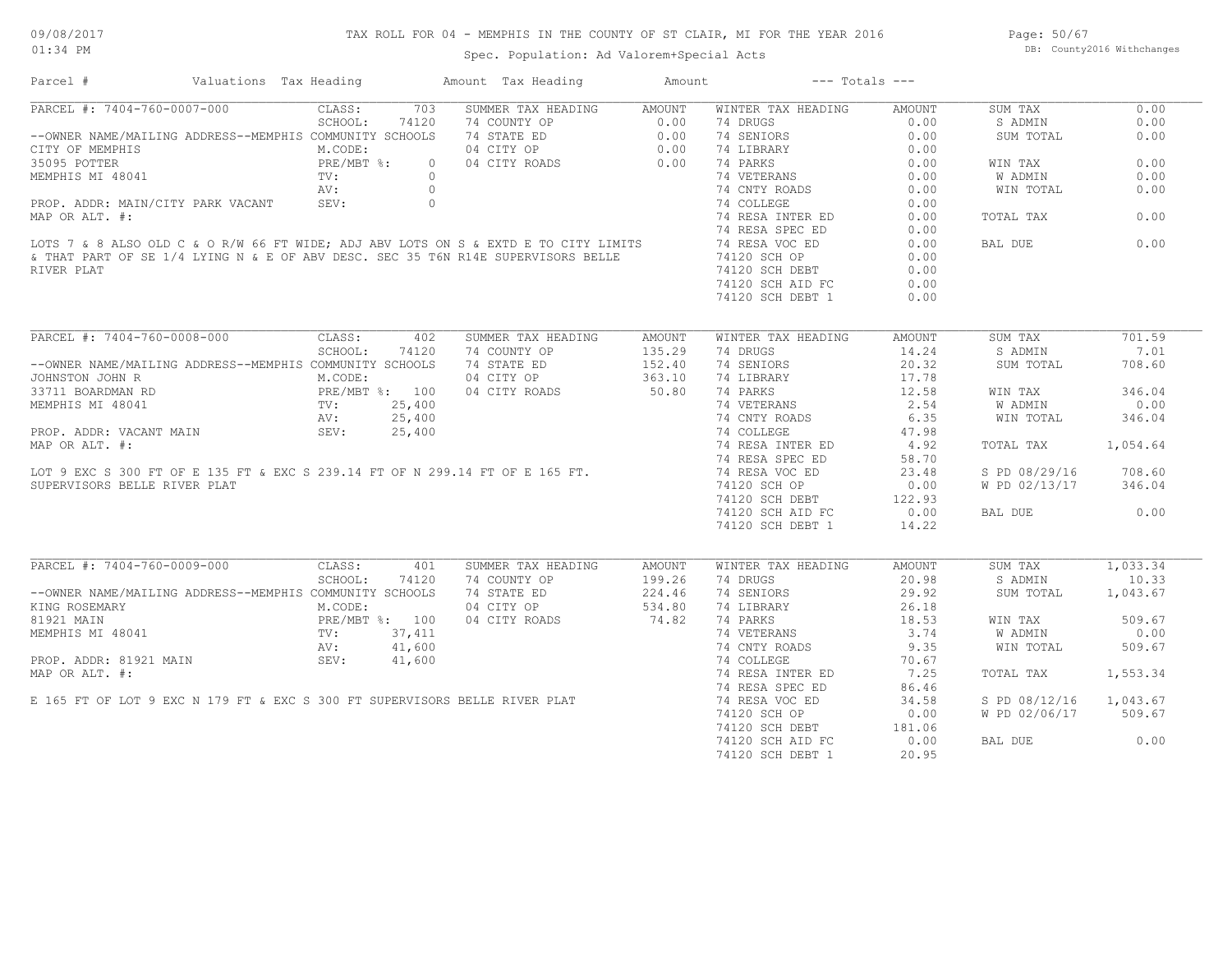## TAX ROLL FOR 04 - MEMPHIS IN THE COUNTY OF ST CLAIR, MI FOR THE YEAR 2016

Spec. Population: Ad Valorem+Special Acts

Page: 51/67 DB: County2016 Withchanges

| Parcel #                                                                                                                                                                                                                                | Valuations Tax Heading |         |       | Amount Tax Heading                                                                     | Amount | $---$ Totals $---$                                                            |                |                        |          |
|-----------------------------------------------------------------------------------------------------------------------------------------------------------------------------------------------------------------------------------------|------------------------|---------|-------|----------------------------------------------------------------------------------------|--------|-------------------------------------------------------------------------------|----------------|------------------------|----------|
| PARCEL #: 7404-760-0010-000 CLASS: 401 SUMMER TAX HEADING                                                                                                                                                                               |                        |         |       |                                                                                        | AMOUNT | WINTER TAX HEADING                                                            | AMOUNT         | SUM TAX                | 1,061.04 |
|                                                                                                                                                                                                                                         |                        |         |       |                                                                                        |        | 74 DRUGS                                                                      | 21.55          | S ADMIN                | 10.61    |
|                                                                                                                                                                                                                                         |                        |         |       |                                                                                        |        | 74 SENIORS                                                                    | 30.73          | SUM TOTAL              | 1,071.65 |
|                                                                                                                                                                                                                                         |                        |         |       |                                                                                        |        | 74 LIBRARY 26.88<br>74 PARKS 19.03<br>74 VETERANS 3.84<br>74 CNTY ROADS 9.60  |                |                        |          |
|                                                                                                                                                                                                                                         |                        |         |       |                                                                                        |        |                                                                               |                | WIN TAX                | 523.35   |
| MEMPHIS MI ST (MD) TV: 38,414<br>MEMPHIS MI 48041<br>PROP. ADDR: 81865 MAIN (MV: 42,500<br>MAP OR ALT. #: 74 COLLEGE 72.56<br>MAP OR ALT. #: 74 RESA INTER ED 35.51<br>N 80 FT OF S 230 FT OF E 135 FT OF LOT 9 SUPERVISORS BELLE RIVER |                        |         |       |                                                                                        |        |                                                                               |                | <b>W ADMIN</b>         | 0.00     |
|                                                                                                                                                                                                                                         |                        |         |       |                                                                                        |        |                                                                               |                | WIN TOTAL              | 523.35   |
|                                                                                                                                                                                                                                         |                        |         |       |                                                                                        |        |                                                                               |                |                        |          |
|                                                                                                                                                                                                                                         |                        |         |       |                                                                                        |        |                                                                               |                | TOTAL TAX              | 1,595.00 |
|                                                                                                                                                                                                                                         |                        |         |       |                                                                                        |        |                                                                               |                |                        |          |
|                                                                                                                                                                                                                                         |                        |         |       |                                                                                        |        |                                                                               |                |                        |          |
|                                                                                                                                                                                                                                         |                        |         |       |                                                                                        |        |                                                                               |                | S PD 08/19/16 1,071.65 |          |
|                                                                                                                                                                                                                                         |                        |         |       |                                                                                        |        | 74120 SCH OP                                                                  | 0.00           | W PD 01/26/17 523.35   |          |
|                                                                                                                                                                                                                                         |                        |         |       |                                                                                        |        | 74120 SCH DEBT 185.92<br>74120 SCH AID FC 0.00                                |                |                        |          |
|                                                                                                                                                                                                                                         |                        |         |       |                                                                                        |        |                                                                               |                | BAL DUE 0.00           |          |
|                                                                                                                                                                                                                                         |                        |         |       |                                                                                        |        | 74120 SCH DEBT 1                                                              | 21.51          |                        |          |
|                                                                                                                                                                                                                                         |                        |         |       |                                                                                        |        |                                                                               |                |                        |          |
| PARCEL #: 7404-760-0011-000                                                                                                                                                                                                             |                        | CLASS:  | 401   | SUMMER TAX HEADING                                                                     | AMOUNT | WINTER TAX HEADING                                                            | AMOUNT         | SUM TAX                | 789.56   |
|                                                                                                                                                                                                                                         |                        | SCHOOL: | 74120 |                                                                                        |        | 74 DRUGS                                                                      | 16.03          | S ADMIN                | 7.89     |
| --OWNER NAME/MAILING ADDRESS--MEMPHIS COMMUNITY SCHOOLS                                                                                                                                                                                 |                        |         |       | 34 COUNTY OP 152.25<br>74 COUNTY OP 171.51<br>04 CITY OP 408.63<br>04 CITY ROADS 57.17 |        | 74 SENIORS                                                                    | 22.86          | SUM TOTAL              | 797.45   |
| XIZY THOMAS H & SALWA N<br>XIZY THOMAS H & SALWA N<br>M.CODE: 04 CITY OP<br>28,585<br>MACOMB MI 48042<br>PROP. ADDR: 81951 MAIN<br>PROP. ADDR: 81951 MAIN<br>SEV: 31,800<br>28,585<br>AV: 31,800                                        |                        |         |       |                                                                                        |        | 74 LIBRARY                                                                    | 20.00          |                        |          |
|                                                                                                                                                                                                                                         |                        |         |       |                                                                                        |        | 14 LIDRANI<br>74 PARKS 14.16<br>74 VETERANS 2.85                              |                | WIN TAX                | 902.58   |
|                                                                                                                                                                                                                                         |                        |         |       |                                                                                        |        | 74 PARTNO<br>74 VETERANS 2.83<br>74 CNTY ROADS 7.14<br>53.99                  |                | W ADMIN                | 0.00     |
|                                                                                                                                                                                                                                         |                        |         |       |                                                                                        |        |                                                                               |                | WIN TOTAL              | 902.58   |
|                                                                                                                                                                                                                                         |                        |         |       |                                                                                        |        |                                                                               |                |                        |          |
|                                                                                                                                                                                                                                         |                        |         |       |                                                                                        |        |                                                                               |                |                        |          |
|                                                                                                                                                                                                                                         |                        |         |       |                                                                                        |        | 74 RESA INTER ED 5.53<br>74 RESA SPEC ED 66.06                                |                | TOTAL TAX              | 1,700.03 |
|                                                                                                                                                                                                                                         |                        |         |       |                                                                                        |        | 74 RESA SPEC ED                                                               |                |                        |          |
|                                                                                                                                                                                                                                         |                        |         |       |                                                                                        |        |                                                                               | 26.42          | S PD 08/19/16 797.45   |          |
|                                                                                                                                                                                                                                         |                        |         |       |                                                                                        |        | 74120 SCH OP                                                                  | 513.19         | W PD 01/30/17          | 902.58   |
|                                                                                                                                                                                                                                         |                        |         |       |                                                                                        |        |                                                                               |                |                        |          |
|                                                                                                                                                                                                                                         |                        |         |       |                                                                                        |        | 74120 SCH DEBT<br>74120 SCH DEBT 138.35<br>74120 SCH AID FC 0.00              |                | BAL DUE 0.00           |          |
|                                                                                                                                                                                                                                         |                        |         |       |                                                                                        |        | 74120 SCH DEBT 1                                                              | 16.00          |                        |          |
|                                                                                                                                                                                                                                         |                        |         |       |                                                                                        |        |                                                                               |                |                        |          |
| PARCEL #: 7404-760-0012-000 CLASS:                                                                                                                                                                                                      |                        |         | 401   | SUMMER TAX HEADING                                                                     | AMOUNT | WINTER TAX HEADING                                                            | AMOUNT         | SUM TAX                | 1,429.51 |
|                                                                                                                                                                                                                                         |                        | SCHOOL: | 74120 | 74 COUNTY OP                                                                           | 275.66 | 74 DRUGS                                                                      | 29.03          | S ADMIN                | 14.29    |
| --OWNER NAME/MAILING ADDRESS--MEMPHIS COMMUNITY SCHOOLS                                                                                                                                                                                 |                        |         |       |                                                                                        |        | 74 SENIORS                                                                    | 41.40          | S INTRST               | 85.77    |
|                                                                                                                                                                                                                                         |                        |         |       |                                                                                        |        | 74 LIBRARY                                                                    | 41.40<br>36.22 | SUM TOTAL              | 1,529.57 |
| CUCCHIARA JAMES D<br>CUCCHIARA JAMES D<br>MEMPHIS MI 48041 PRE/MBT %: 0<br>MEMPHIS MI 48041 TV: 51,754<br>NEMPHIS MI 48041 TV: 60,900<br>PROP. ADDR: 81811 MAIN SEV: 60,900                                                             |                        |         |       | 74 STATE ED<br>74 STATE ED<br>04 CITY OP<br>739.83<br>04 CITY ROADS<br>103.50          |        | 74 PARKS<br>74 VETERANS<br>74 CNTY ROADS<br>74 COLLEGE<br>74 COLLEGE<br>97.76 |                |                        |          |
|                                                                                                                                                                                                                                         |                        |         |       |                                                                                        |        |                                                                               |                | WIN TAX                | 1,634.21 |
|                                                                                                                                                                                                                                         |                        |         |       |                                                                                        |        |                                                                               |                | W ADMIN                | 0.00     |
|                                                                                                                                                                                                                                         |                        |         |       |                                                                                        |        |                                                                               |                | WIN TOTAL              | 1,634.21 |
| MEMPHIS MI 48041<br>MEMPHIS MI 48041<br>PROP. ADDR: 81811 MAIN<br>MAP OR ALT. #:<br>S 150 FT OF E 135 FT OF LOT 9 SUPERVISORS BELLE RIVER PLAT                                                                                          |                        |         |       |                                                                                        |        |                                                                               |                |                        |          |
|                                                                                                                                                                                                                                         |                        |         |       |                                                                                        |        | 74 RESA INTER ED                                                              | 10.02          |                        |          |
|                                                                                                                                                                                                                                         |                        |         |       |                                                                                        |        | 74 RESA SPEC ED                                                               | 119.61         | TOTAL TAX              | 3,163.78 |
|                                                                                                                                                                                                                                         |                        |         |       |                                                                                        |        | 74 RESA VOC ED<br>74 RESA VOC ED<br>74120 SCH OP                              | 47.84          |                        |          |
|                                                                                                                                                                                                                                         |                        |         |       |                                                                                        |        |                                                                               | 929.14         | BAL DUE                | 3,163.78 |
|                                                                                                                                                                                                                                         |                        |         |       |                                                                                        |        | 74120 SCH DEBT                                                                | 250.48         |                        |          |
|                                                                                                                                                                                                                                         |                        |         |       |                                                                                        |        | 74120 SCH AID FC                                                              | 0.00           |                        |          |
|                                                                                                                                                                                                                                         |                        |         |       |                                                                                        |        | 74120 SCH DEBT 1                                                              | 28.98          |                        |          |
|                                                                                                                                                                                                                                         |                        |         |       |                                                                                        |        |                                                                               |                |                        |          |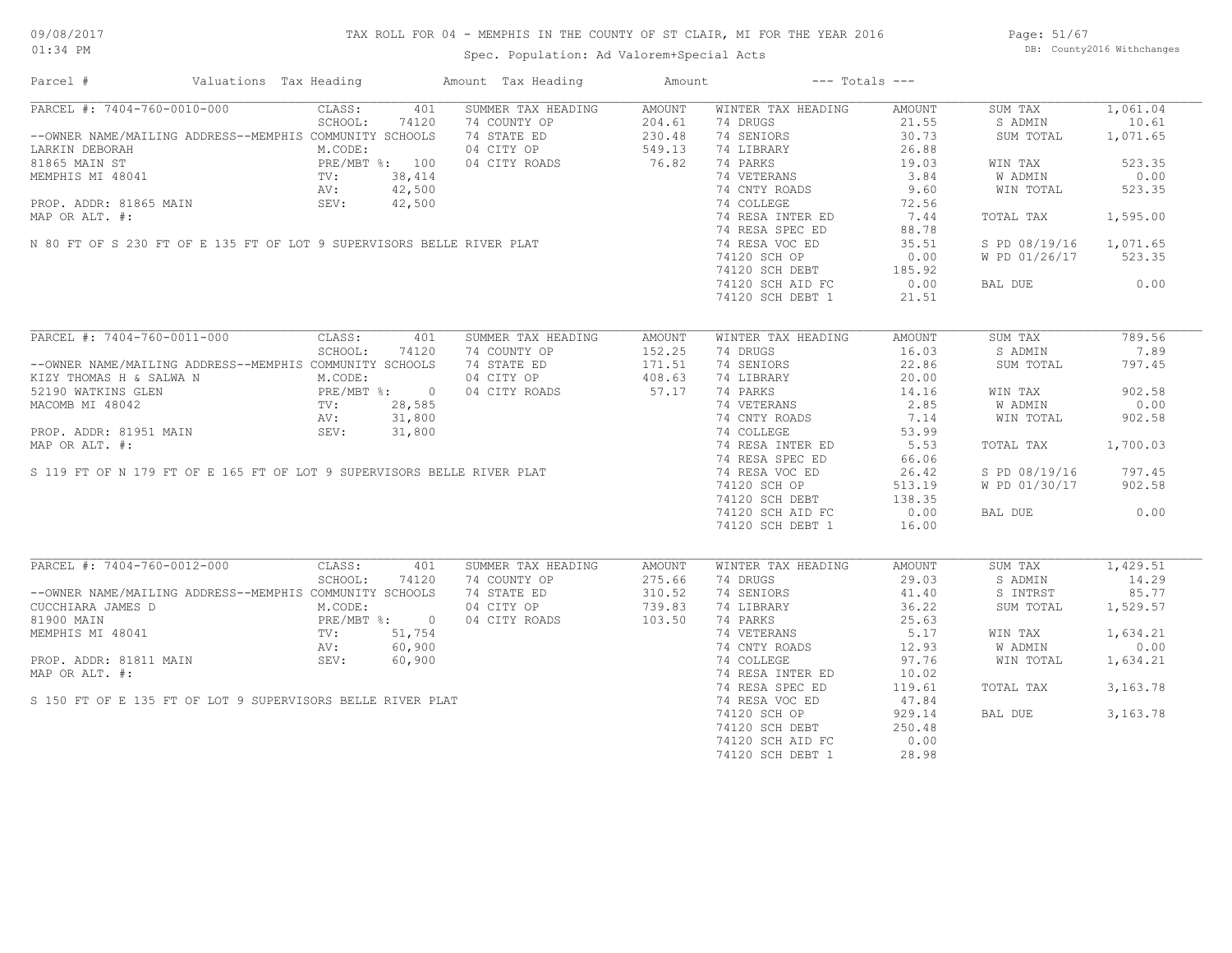## TAX ROLL FOR 04 - MEMPHIS IN THE COUNTY OF ST CLAIR, MI FOR THE YEAR 2016

Spec. Population: Ad Valorem+Special Acts

Page: 52/67 DB: County2016 Withchanges

| Parcel #                                                | Valuations Tax Heading                                                                                                                                              |                |        | Amount Tax Heading                                                                                                                                                                                                                      | Amount        |                    | $---$ Totals $---$ |               |          |
|---------------------------------------------------------|---------------------------------------------------------------------------------------------------------------------------------------------------------------------|----------------|--------|-----------------------------------------------------------------------------------------------------------------------------------------------------------------------------------------------------------------------------------------|---------------|--------------------|--------------------|---------------|----------|
| PARCEL #: 7404-760-0013-000                             |                                                                                                                                                                     | CLASS:         | 401    | SUMMER TAX HEADING                                                                                                                                                                                                                      | <b>AMOUNT</b> | WINTER TAX HEADING | AMOUNT             | SUM TAX       | 1,313.18 |
|                                                         |                                                                                                                                                                     | SCHOOL:        | 74120  | 74 COUNTY OP                                                                                                                                                                                                                            | 253.23        | 74 DRUGS           | 26.67              | S ADMIN       | 13.13    |
| --OWNER NAME/MAILING ADDRESS--MEMPHIS COMMUNITY SCHOOLS |                                                                                                                                                                     |                |        | 74 STATE ED                                                                                                                                                                                                                             | 285.25        | 74 SENIORS         | 38.03              | SUM TOTAL     | 1,326.31 |
| DAVIS RICHARD E & MULARSKI T                            |                                                                                                                                                                     | M.CODE:        |        | 04 CITY OP                                                                                                                                                                                                                              | 679.62        | 74 LIBRARY         | 33.27              |               |          |
| 81885 MAIN                                              |                                                                                                                                                                     | PRE/MBT %: 100 |        | 04 CITY ROADS                                                                                                                                                                                                                           | 95.08         | 74 PARKS           | 23.55              | WIN TAX       | 647.72   |
| MEMPHIS MI 48041                                        |                                                                                                                                                                     | TV:            | 47,542 |                                                                                                                                                                                                                                         |               | 74 VETERANS        | 4.75               | W ADMIN       | 0.00     |
|                                                         |                                                                                                                                                                     |                |        |                                                                                                                                                                                                                                         |               | 74 CNTY ROADS      | 11.88              | WIN TOTAL     | 647.72   |
|                                                         |                                                                                                                                                                     |                |        | PROP. ADDR: 81885 MAIN $\begin{array}{ccc} AV: & 56,100 \\ SEV: & 56,100 \end{array}$<br>MAP OR ALT. #:<br>N 70 FT OF S 300 FT OF E 135 FT OF LOT 9 SUPERVISORS BELLE RIVER PLAT                                                        |               | 74 COLLEGE         | 89.81              |               |          |
|                                                         |                                                                                                                                                                     |                |        |                                                                                                                                                                                                                                         |               | 74 RESA INTER ED   | 9.21               | TOTAL TAX     | 1,974.03 |
|                                                         |                                                                                                                                                                     |                |        |                                                                                                                                                                                                                                         |               | 74 RESA SPEC ED    | 109.88             |               |          |
|                                                         |                                                                                                                                                                     |                |        |                                                                                                                                                                                                                                         |               | 74 RESA VOC ED     | 43.95              | S PD 08/18/16 | 1,326.31 |
|                                                         |                                                                                                                                                                     |                |        |                                                                                                                                                                                                                                         |               | 74120 SCH OP       | 0.00               | W PD 01/27/17 | 647.72   |
|                                                         |                                                                                                                                                                     |                |        |                                                                                                                                                                                                                                         |               | 74120 SCH DEBT     | 230.10             |               |          |
|                                                         |                                                                                                                                                                     |                |        |                                                                                                                                                                                                                                         |               | 74120 SCH AID FC   | 0.00               | BAL DUE       | 0.00     |
|                                                         |                                                                                                                                                                     |                |        |                                                                                                                                                                                                                                         |               | 74120 SCH DEBT 1   | 26.62              |               |          |
|                                                         |                                                                                                                                                                     |                |        |                                                                                                                                                                                                                                         |               |                    |                    |               |          |
| PARCEL #: 7404-760-0014-000                             |                                                                                                                                                                     | CLASS:         | 401    | SUMMER TAX HEADING                                                                                                                                                                                                                      | <b>AMOUNT</b> | WINTER TAX HEADING | <b>AMOUNT</b>      | SUM TAX       | 843.61   |
|                                                         |                                                                                                                                                                     | SCHOOL:        | 74120  | 74 COUNTY OP                                                                                                                                                                                                                            | 162.68        | 74 DRUGS           | 17.13              | S ADMIN       | 8.43     |
| --OWNER NAME/MAILING ADDRESS--MEMPHIS COMMUNITY SCHOOLS |                                                                                                                                                                     |                |        | 74 STATE ED                                                                                                                                                                                                                             | 183.25        | 74 SENIORS         | 24.43              | SUM TOTAL     | 852.04   |
| JELINEK ANNE MARIE                                      | $\begin{minipage}{0.9\linewidth} \texttt{PRB}/\texttt{1}\texttt{} \end{minipage}$ $\begin{minipage}{0.9\linewidth} \texttt{PRB}/\texttt{1}\texttt{} \end{minipage}$ |                |        | 04 CITY OP                                                                                                                                                                                                                              | 436.60        | 74 LIBRARY         | 21.37              |               |          |
| 81749 MAIN                                              |                                                                                                                                                                     | PRE/MBT %: 100 |        | 04 CITY ROADS                                                                                                                                                                                                                           | 61.08         | 74 PARKS           | 15.13              | WIN TAX       | 416.08   |
| MEMPHIS MI 48041                                        |                                                                                                                                                                     |                | 30,542 |                                                                                                                                                                                                                                         |               | 74 VETERANS        | 3.05               | W ADMIN       | 0.00     |
|                                                         |                                                                                                                                                                     |                |        |                                                                                                                                                                                                                                         |               | 74 CNTY ROADS      | 7.63               | WIN TOTAL     | 416.08   |
| PROP. ADDR: 81749 MAIN                                  |                                                                                                                                                                     | SEV: 51,500    |        | $30,542$<br>51,500<br>51,500                                                                                                                                                                                                            |               | 74 COLLEGE         | 57.69              |               |          |
| MAP OR ALT. #:                                          |                                                                                                                                                                     |                |        |                                                                                                                                                                                                                                         |               | 74 RESA INTER ED   | 5.91               | TOTAL TAX     | 1,268.12 |
|                                                         |                                                                                                                                                                     |                |        |                                                                                                                                                                                                                                         |               | 74 RESA SPEC ED    | 70.59              |               |          |
| LOT 10 SUPERVISORS BELLE RIVER PLAT                     |                                                                                                                                                                     |                |        |                                                                                                                                                                                                                                         |               | 74 RESA VOC ED     | 28.23              | S PD 08/26/16 | 852.04   |
|                                                         |                                                                                                                                                                     |                |        |                                                                                                                                                                                                                                         |               | 74120 SCH OP       | 0.00               | W PD 02/13/17 | 416.08   |
|                                                         |                                                                                                                                                                     |                |        |                                                                                                                                                                                                                                         |               |                    |                    |               |          |
|                                                         |                                                                                                                                                                     |                |        |                                                                                                                                                                                                                                         |               | 74120 SCH DEBT     | 147.82             |               |          |
|                                                         |                                                                                                                                                                     |                |        |                                                                                                                                                                                                                                         |               | 74120 SCH AID FC   | 0.00               | BAL DUE       | 0.00     |
|                                                         |                                                                                                                                                                     |                |        |                                                                                                                                                                                                                                         |               | 74120 SCH DEBT 1   | 17.10              |               |          |
| PARCEL #: 7404-760-0015-001                             |                                                                                                                                                                     | CLASS:         | 301    | SUMMER TAX HEADING                                                                                                                                                                                                                      | AMOUNT        | WINTER TAX HEADING | AMOUNT             | SUM TAX       | 2,115.81 |
|                                                         |                                                                                                                                                                     | SCHOOL:        | 74120  | 74 COUNTY OP                                                                                                                                                                                                                            | 408.00        | 74 DRUGS           | 42.97              | S ADMIN       | 21.15    |
| --OWNER NAME/MAILING ADDRESS--MEMPHIS COMMUNITY SCHOOLS |                                                                                                                                                                     |                |        | 74 STATE ED                                                                                                                                                                                                                             | 459.60        | 74 SENIORS         | 61.28              | SUM TOTAL     | 2,136.96 |
| DONATO PROPERTIES LLC                                   |                                                                                                                                                                     | M.CODE:        |        | 04 CITY OP                                                                                                                                                                                                                              | 1,095.01      | 74 LIBRARY         | 53.62              |               |          |
| 81600 BELLE RIVER                                       |                                                                                                                                                                     | PRE/MBT %: 0   |        | 04 CITY ROADS                                                                                                                                                                                                                           | 153.20        | 74 PARKS           | 37.94              | WIN TAX       | 2,418.85 |
|                                                         |                                                                                                                                                                     | TV:            | 76,600 |                                                                                                                                                                                                                                         |               | 74 VETERANS        | 7.66               | W ADMIN       | 0.00     |
| MEMPHIS MI 48041                                        |                                                                                                                                                                     |                |        |                                                                                                                                                                                                                                         |               |                    |                    |               |          |
|                                                         |                                                                                                                                                                     | AV:            | 76,600 |                                                                                                                                                                                                                                         |               | 74 CNTY ROADS      | 19.15              | WIN TOTAL     | 2,418.85 |
| PROP. ADDR: 81620 BELLE RIVER                           |                                                                                                                                                                     | SEV:           | 76,600 |                                                                                                                                                                                                                                         |               | 74 COLLEGE         | 144.70             |               |          |
| MAP OR ALT. #:                                          |                                                                                                                                                                     |                |        |                                                                                                                                                                                                                                         |               | 74 RESA INTER ED   | 14.84              | TOTAL TAX     | 4,555.81 |
|                                                         |                                                                                                                                                                     |                |        |                                                                                                                                                                                                                                         |               | 74 RESA SPEC ED    | 177.04             |               |          |
|                                                         |                                                                                                                                                                     |                |        |                                                                                                                                                                                                                                         |               | 74 RESA VOC ED     | 70.81              | S PD 08/23/16 | 2,136.96 |
|                                                         |                                                                                                                                                                     |                |        |                                                                                                                                                                                                                                         |               | 74120 SCH OP       | 1,375.21           | W PD 01/06/17 | 2,418.85 |
|                                                         |                                                                                                                                                                     |                |        |                                                                                                                                                                                                                                         |               | 74120 SCH DEBT     | 370.74             |               |          |
|                                                         |                                                                                                                                                                     |                |        | MAP OR ALT. #:<br>THAT PART OF LOT 11 LYING E OF A LINE; BEG S 1*13'15" W 199.52'; TH S 87*28'25" E<br>145.18';S 46*30'E 192.18'; TH S 37*7'E 177.78';TH S 46*20'10" E 181.44' FROM NW COR<br>LOT 9,TH S 55* 6' W 243.65",TH S 16*50' W |               | 74120 SCH AID FC   | 0.00               | BAL DUE       | 0.00     |
| PLAT                                                    |                                                                                                                                                                     |                |        |                                                                                                                                                                                                                                         |               | 74120 SCH DEBT 1   | 42.89              |               |          |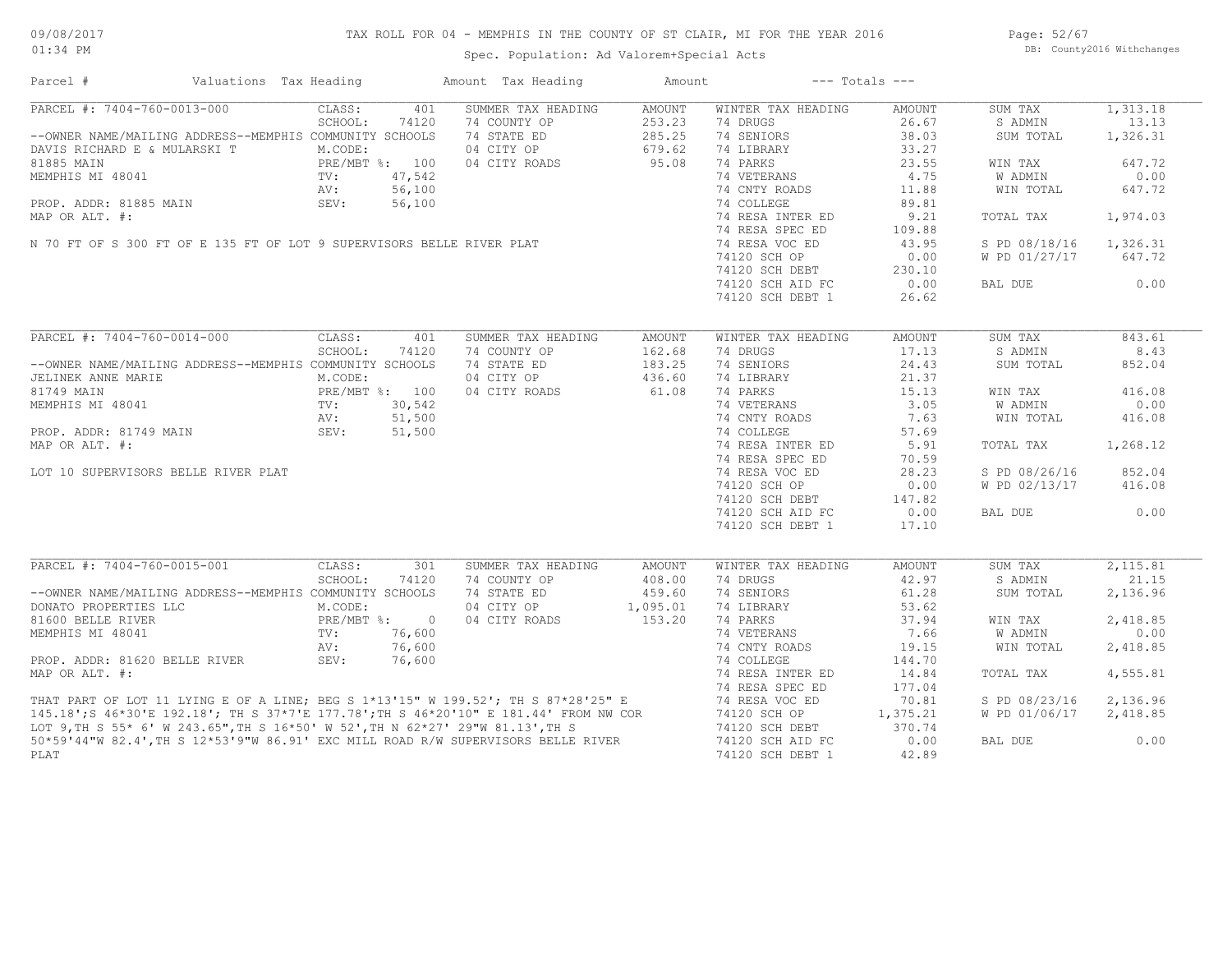Page: 53/67 DB: County2016 Withchanges

| SUMMER TAX HEADING AMOUNT<br>703<br>WINTER TAX HEADING<br>SUM TAX<br>0.00<br>CLASS:<br>AMOUNT<br>SCHOOL:<br>74 COUNTY OP<br>74 STATE ED<br>74 STATE ED<br>74 STATE ED<br>74 STATE PO<br>74 DIBRARY<br>74 LIBRARY<br>74 CITY ROADS<br>74 PARKS<br>74120<br>0.00<br>S ADMIN<br>0.00<br>--OWNER NAME/MAILING ADDRESS--MEMPHIS COMMUNITY SCHOOLS<br>0.00<br>SUM TOTAL<br>0.00<br>0.00<br>M.CODE:<br>PRE/MBT %:<br>0.00<br>0.00<br>WIN TAX<br>$\circ$<br>$\texttt{TV}$ :<br>0.00<br>0.00<br>W ADMIN<br>MEMPHIS MI 48041<br>PROP. ADDR: 81620 BELLE RIVER<br>MAP OR ALT. #:<br>MAP OR ALT. #:<br>THAT PART OF LOT 11 LYING E OF A LINE; BEG S 1*13'15" W 199.52'; TH S 87*28'25" E<br>THAT PART OF LOT 11 LYING E OF A LINE; BEG S 1*13'15" W 19<br>0.00<br>0.00<br>WIN TOTAL<br>0.00<br>0.00<br>0.00<br>TOTAL TAX<br>0.00<br>BAL DUE<br>0.00<br>0.00<br>0.00<br>0.00<br>0.00<br>74120 SCH DEBT 1<br>0.00<br>PLAT<br>CLASS:<br>SUMMER TAX HEADING<br>WINTER TAX HEADING<br>SUM TAX<br>402<br>AMOUNT<br>AMOUNT<br>66.28<br>SCHOOL:<br>74120<br>74 COUNTY OP<br>$12.78$<br>$14.40$<br>74 DRUGS<br>1.34<br>S ADMIN<br>0.66<br>74 SENIORS<br>--OWNER NAME/MAILING ADDRESS--MEMPHIS COMMUNITY SCHOOLS<br>74 STATE ED<br>1.92<br>SUM TOTAL<br>66.94<br>M.CODE:<br>04 CITY OP<br>34.30<br>74 LIBRARY<br>1.68<br>MOSSOIAN GUY M<br>4.80 74 BIBNAN<br>4.80 74 PARKS<br>A PRE/MBT %: 100<br>NEMPHIS MI 48041 PRE/MBT %: 100<br>PROP. ADDR: VACANT BELLE RIVER SEV: 2,400<br>PROP. ADDR: VACANT BELLE RIVER SEV: 2,400<br>04 CITY ROADS<br>1.18<br>32.65<br>WIN TAX<br>0.24<br>0.00<br>W ADMIN<br>MEMPHIS MI 48041<br>MEMPHIS MI 48041<br>PROP. ADDR: VACANT BELLE RIVER<br>MRP OR ALT. #:<br>MRP OR ALT. #:<br>THAT PART OF LOTS 11 & 12 BEG S 1* 13' 5" W199.52' & S 82* 28'25" E 145.18' FROM NW<br>TAT PART OF LOTS 11 & 12 BEG S 1* 13'<br>0.60<br>WIN TOTAL<br>32.65<br>4.53<br>99.59<br>0.46<br>TOTAL TAX<br>5.54<br>66.94<br>2.21<br>S PD 07/08/16<br>W PD 12/19/16<br>32.65<br>0.00<br>11.61<br>0.00<br>0.00<br>BAL DUE<br>W 267.65', TH N 55*3'53" E 235.29' TO BEG. SUPERVISORS BELLE RIVER PLAT<br>74120 SCH DEBT 1<br>1.34<br>PARCEL #: 7404-760-0015-200<br>CLASS:<br>202<br>SUMMER TAX HEADING<br>AMOUNT<br>WINTER TAX HEADING<br>AMOUNT<br>SUM TAX<br>129.81<br>SCHOOL:<br>74120<br>74 COUNTY OP<br>25.03<br>74 DRUGS<br>2.63<br>S ADMIN<br>1.29<br>$28.20$<br>67.18<br>--OWNER NAME/MAILING ADDRESS--MEMPHIS COMMUNITY SCHOOLS<br>74 STATE ED<br>74 SENIORS<br>3.76<br>S INTRST<br>7.79<br>3.29<br>JAEHN ERIC & SHANA<br>M.CODE:<br>04 CITY OP<br>74 LIBRARY<br>SUM TOTAL<br>138.89<br>9.40 74 PARKS<br>PRE/MBT %: 100<br>04 CITY ROADS<br>2.32<br>81630 BELLE RIVER<br>0.47<br>WIN TAX<br>63.99<br>MEMPHIS MI 48041<br>PROP. ADDR: VACANT BELLE RIVER<br>MAP OR ALT. #: 0<br>THAT PART OF LOTS 11 & 12 LYING S OF E & W 1/4 LINE & BELLE RIVER & LYING N & W OF<br>THAT PART OF LOTS 11 & 12 LYING S OF E & W 1/4 LINE & BELLE RIVER & LY<br>74 CNTY ROADS<br>74 COLLEGE<br>1.17<br>W ADMIN<br>0.00<br>8.87<br>WIN TOTAL<br>63.99<br>74 RESA INTER ED<br>0.91<br>202.88<br>74 RESA SPEC ED<br>10.86<br>TOTAL TAX<br>4.34<br>202.88<br>0.00<br>BAL DUE<br>55 3' 53" W 488.61' SUPERVISORS BELLE RIVER PLAT<br>74120 SCH DEBT<br>22.74<br>74120 SCH AID FC<br>0.00<br>2.63<br>74120 SCH DEBT 1 | Parcel #                    | Valuations Tax Heading | Amount Tax Heading | Amount | $---$ Totals $---$ |  |  |
|-----------------------------------------------------------------------------------------------------------------------------------------------------------------------------------------------------------------------------------------------------------------------------------------------------------------------------------------------------------------------------------------------------------------------------------------------------------------------------------------------------------------------------------------------------------------------------------------------------------------------------------------------------------------------------------------------------------------------------------------------------------------------------------------------------------------------------------------------------------------------------------------------------------------------------------------------------------------------------------------------------------------------------------------------------------------------------------------------------------------------------------------------------------------------------------------------------------------------------------------------------------------------------------------------------------------------------------------------------------------------------------------------------------------------------------------------------------------------------------------------------------------------------------------------------------------------------------------------------------------------------------------------------------------------------------------------------------------------------------------------------------------------------------------------------------------------------------------------------------------------------------------------------------------------------------------------------------------------------------------------------------------------------------------------------------------------------------------------------------------------------------------------------------------------------------------------------------------------------------------------------------------------------------------------------------------------------------------------------------------------------------------------------------------------------------------------------------------------------------------------------------------------------------------------------------------------------------------------------------------------------------------------------------------------------------------------------------------------------------------------------------------------------------------------------------------------------------------------------------------------------------------------------------------------------------------------------------------------------------------------------------------------------------------------------------------------------------------------------------------------------------------------------------------------------------------------------------------------------------------------------------------------------------------------|-----------------------------|------------------------|--------------------|--------|--------------------|--|--|
|                                                                                                                                                                                                                                                                                                                                                                                                                                                                                                                                                                                                                                                                                                                                                                                                                                                                                                                                                                                                                                                                                                                                                                                                                                                                                                                                                                                                                                                                                                                                                                                                                                                                                                                                                                                                                                                                                                                                                                                                                                                                                                                                                                                                                                                                                                                                                                                                                                                                                                                                                                                                                                                                                                                                                                                                                                                                                                                                                                                                                                                                                                                                                                                                                                                                                               | PARCEL #: 7404-760-0015-010 |                        |                    |        |                    |  |  |
|                                                                                                                                                                                                                                                                                                                                                                                                                                                                                                                                                                                                                                                                                                                                                                                                                                                                                                                                                                                                                                                                                                                                                                                                                                                                                                                                                                                                                                                                                                                                                                                                                                                                                                                                                                                                                                                                                                                                                                                                                                                                                                                                                                                                                                                                                                                                                                                                                                                                                                                                                                                                                                                                                                                                                                                                                                                                                                                                                                                                                                                                                                                                                                                                                                                                                               |                             |                        |                    |        |                    |  |  |
|                                                                                                                                                                                                                                                                                                                                                                                                                                                                                                                                                                                                                                                                                                                                                                                                                                                                                                                                                                                                                                                                                                                                                                                                                                                                                                                                                                                                                                                                                                                                                                                                                                                                                                                                                                                                                                                                                                                                                                                                                                                                                                                                                                                                                                                                                                                                                                                                                                                                                                                                                                                                                                                                                                                                                                                                                                                                                                                                                                                                                                                                                                                                                                                                                                                                                               |                             |                        |                    |        |                    |  |  |
|                                                                                                                                                                                                                                                                                                                                                                                                                                                                                                                                                                                                                                                                                                                                                                                                                                                                                                                                                                                                                                                                                                                                                                                                                                                                                                                                                                                                                                                                                                                                                                                                                                                                                                                                                                                                                                                                                                                                                                                                                                                                                                                                                                                                                                                                                                                                                                                                                                                                                                                                                                                                                                                                                                                                                                                                                                                                                                                                                                                                                                                                                                                                                                                                                                                                                               | CITY OF MEMPHIS             |                        |                    |        |                    |  |  |
|                                                                                                                                                                                                                                                                                                                                                                                                                                                                                                                                                                                                                                                                                                                                                                                                                                                                                                                                                                                                                                                                                                                                                                                                                                                                                                                                                                                                                                                                                                                                                                                                                                                                                                                                                                                                                                                                                                                                                                                                                                                                                                                                                                                                                                                                                                                                                                                                                                                                                                                                                                                                                                                                                                                                                                                                                                                                                                                                                                                                                                                                                                                                                                                                                                                                                               | P                           |                        |                    |        |                    |  |  |
|                                                                                                                                                                                                                                                                                                                                                                                                                                                                                                                                                                                                                                                                                                                                                                                                                                                                                                                                                                                                                                                                                                                                                                                                                                                                                                                                                                                                                                                                                                                                                                                                                                                                                                                                                                                                                                                                                                                                                                                                                                                                                                                                                                                                                                                                                                                                                                                                                                                                                                                                                                                                                                                                                                                                                                                                                                                                                                                                                                                                                                                                                                                                                                                                                                                                                               |                             |                        |                    |        |                    |  |  |
|                                                                                                                                                                                                                                                                                                                                                                                                                                                                                                                                                                                                                                                                                                                                                                                                                                                                                                                                                                                                                                                                                                                                                                                                                                                                                                                                                                                                                                                                                                                                                                                                                                                                                                                                                                                                                                                                                                                                                                                                                                                                                                                                                                                                                                                                                                                                                                                                                                                                                                                                                                                                                                                                                                                                                                                                                                                                                                                                                                                                                                                                                                                                                                                                                                                                                               |                             |                        |                    |        |                    |  |  |
|                                                                                                                                                                                                                                                                                                                                                                                                                                                                                                                                                                                                                                                                                                                                                                                                                                                                                                                                                                                                                                                                                                                                                                                                                                                                                                                                                                                                                                                                                                                                                                                                                                                                                                                                                                                                                                                                                                                                                                                                                                                                                                                                                                                                                                                                                                                                                                                                                                                                                                                                                                                                                                                                                                                                                                                                                                                                                                                                                                                                                                                                                                                                                                                                                                                                                               |                             |                        |                    |        |                    |  |  |
|                                                                                                                                                                                                                                                                                                                                                                                                                                                                                                                                                                                                                                                                                                                                                                                                                                                                                                                                                                                                                                                                                                                                                                                                                                                                                                                                                                                                                                                                                                                                                                                                                                                                                                                                                                                                                                                                                                                                                                                                                                                                                                                                                                                                                                                                                                                                                                                                                                                                                                                                                                                                                                                                                                                                                                                                                                                                                                                                                                                                                                                                                                                                                                                                                                                                                               |                             |                        |                    |        |                    |  |  |
|                                                                                                                                                                                                                                                                                                                                                                                                                                                                                                                                                                                                                                                                                                                                                                                                                                                                                                                                                                                                                                                                                                                                                                                                                                                                                                                                                                                                                                                                                                                                                                                                                                                                                                                                                                                                                                                                                                                                                                                                                                                                                                                                                                                                                                                                                                                                                                                                                                                                                                                                                                                                                                                                                                                                                                                                                                                                                                                                                                                                                                                                                                                                                                                                                                                                                               |                             |                        |                    |        |                    |  |  |
|                                                                                                                                                                                                                                                                                                                                                                                                                                                                                                                                                                                                                                                                                                                                                                                                                                                                                                                                                                                                                                                                                                                                                                                                                                                                                                                                                                                                                                                                                                                                                                                                                                                                                                                                                                                                                                                                                                                                                                                                                                                                                                                                                                                                                                                                                                                                                                                                                                                                                                                                                                                                                                                                                                                                                                                                                                                                                                                                                                                                                                                                                                                                                                                                                                                                                               |                             |                        |                    |        |                    |  |  |
|                                                                                                                                                                                                                                                                                                                                                                                                                                                                                                                                                                                                                                                                                                                                                                                                                                                                                                                                                                                                                                                                                                                                                                                                                                                                                                                                                                                                                                                                                                                                                                                                                                                                                                                                                                                                                                                                                                                                                                                                                                                                                                                                                                                                                                                                                                                                                                                                                                                                                                                                                                                                                                                                                                                                                                                                                                                                                                                                                                                                                                                                                                                                                                                                                                                                                               |                             |                        |                    |        |                    |  |  |
|                                                                                                                                                                                                                                                                                                                                                                                                                                                                                                                                                                                                                                                                                                                                                                                                                                                                                                                                                                                                                                                                                                                                                                                                                                                                                                                                                                                                                                                                                                                                                                                                                                                                                                                                                                                                                                                                                                                                                                                                                                                                                                                                                                                                                                                                                                                                                                                                                                                                                                                                                                                                                                                                                                                                                                                                                                                                                                                                                                                                                                                                                                                                                                                                                                                                                               |                             |                        |                    |        |                    |  |  |
|                                                                                                                                                                                                                                                                                                                                                                                                                                                                                                                                                                                                                                                                                                                                                                                                                                                                                                                                                                                                                                                                                                                                                                                                                                                                                                                                                                                                                                                                                                                                                                                                                                                                                                                                                                                                                                                                                                                                                                                                                                                                                                                                                                                                                                                                                                                                                                                                                                                                                                                                                                                                                                                                                                                                                                                                                                                                                                                                                                                                                                                                                                                                                                                                                                                                                               |                             |                        |                    |        |                    |  |  |
|                                                                                                                                                                                                                                                                                                                                                                                                                                                                                                                                                                                                                                                                                                                                                                                                                                                                                                                                                                                                                                                                                                                                                                                                                                                                                                                                                                                                                                                                                                                                                                                                                                                                                                                                                                                                                                                                                                                                                                                                                                                                                                                                                                                                                                                                                                                                                                                                                                                                                                                                                                                                                                                                                                                                                                                                                                                                                                                                                                                                                                                                                                                                                                                                                                                                                               |                             |                        |                    |        |                    |  |  |
|                                                                                                                                                                                                                                                                                                                                                                                                                                                                                                                                                                                                                                                                                                                                                                                                                                                                                                                                                                                                                                                                                                                                                                                                                                                                                                                                                                                                                                                                                                                                                                                                                                                                                                                                                                                                                                                                                                                                                                                                                                                                                                                                                                                                                                                                                                                                                                                                                                                                                                                                                                                                                                                                                                                                                                                                                                                                                                                                                                                                                                                                                                                                                                                                                                                                                               |                             |                        |                    |        |                    |  |  |
|                                                                                                                                                                                                                                                                                                                                                                                                                                                                                                                                                                                                                                                                                                                                                                                                                                                                                                                                                                                                                                                                                                                                                                                                                                                                                                                                                                                                                                                                                                                                                                                                                                                                                                                                                                                                                                                                                                                                                                                                                                                                                                                                                                                                                                                                                                                                                                                                                                                                                                                                                                                                                                                                                                                                                                                                                                                                                                                                                                                                                                                                                                                                                                                                                                                                                               | PARCEL #: 7404-760-0015-100 |                        |                    |        |                    |  |  |
|                                                                                                                                                                                                                                                                                                                                                                                                                                                                                                                                                                                                                                                                                                                                                                                                                                                                                                                                                                                                                                                                                                                                                                                                                                                                                                                                                                                                                                                                                                                                                                                                                                                                                                                                                                                                                                                                                                                                                                                                                                                                                                                                                                                                                                                                                                                                                                                                                                                                                                                                                                                                                                                                                                                                                                                                                                                                                                                                                                                                                                                                                                                                                                                                                                                                                               |                             |                        |                    |        |                    |  |  |
|                                                                                                                                                                                                                                                                                                                                                                                                                                                                                                                                                                                                                                                                                                                                                                                                                                                                                                                                                                                                                                                                                                                                                                                                                                                                                                                                                                                                                                                                                                                                                                                                                                                                                                                                                                                                                                                                                                                                                                                                                                                                                                                                                                                                                                                                                                                                                                                                                                                                                                                                                                                                                                                                                                                                                                                                                                                                                                                                                                                                                                                                                                                                                                                                                                                                                               |                             |                        |                    |        |                    |  |  |
|                                                                                                                                                                                                                                                                                                                                                                                                                                                                                                                                                                                                                                                                                                                                                                                                                                                                                                                                                                                                                                                                                                                                                                                                                                                                                                                                                                                                                                                                                                                                                                                                                                                                                                                                                                                                                                                                                                                                                                                                                                                                                                                                                                                                                                                                                                                                                                                                                                                                                                                                                                                                                                                                                                                                                                                                                                                                                                                                                                                                                                                                                                                                                                                                                                                                                               |                             |                        |                    |        |                    |  |  |
|                                                                                                                                                                                                                                                                                                                                                                                                                                                                                                                                                                                                                                                                                                                                                                                                                                                                                                                                                                                                                                                                                                                                                                                                                                                                                                                                                                                                                                                                                                                                                                                                                                                                                                                                                                                                                                                                                                                                                                                                                                                                                                                                                                                                                                                                                                                                                                                                                                                                                                                                                                                                                                                                                                                                                                                                                                                                                                                                                                                                                                                                                                                                                                                                                                                                                               |                             |                        |                    |        |                    |  |  |
|                                                                                                                                                                                                                                                                                                                                                                                                                                                                                                                                                                                                                                                                                                                                                                                                                                                                                                                                                                                                                                                                                                                                                                                                                                                                                                                                                                                                                                                                                                                                                                                                                                                                                                                                                                                                                                                                                                                                                                                                                                                                                                                                                                                                                                                                                                                                                                                                                                                                                                                                                                                                                                                                                                                                                                                                                                                                                                                                                                                                                                                                                                                                                                                                                                                                                               |                             |                        |                    |        |                    |  |  |
|                                                                                                                                                                                                                                                                                                                                                                                                                                                                                                                                                                                                                                                                                                                                                                                                                                                                                                                                                                                                                                                                                                                                                                                                                                                                                                                                                                                                                                                                                                                                                                                                                                                                                                                                                                                                                                                                                                                                                                                                                                                                                                                                                                                                                                                                                                                                                                                                                                                                                                                                                                                                                                                                                                                                                                                                                                                                                                                                                                                                                                                                                                                                                                                                                                                                                               |                             |                        |                    |        |                    |  |  |
|                                                                                                                                                                                                                                                                                                                                                                                                                                                                                                                                                                                                                                                                                                                                                                                                                                                                                                                                                                                                                                                                                                                                                                                                                                                                                                                                                                                                                                                                                                                                                                                                                                                                                                                                                                                                                                                                                                                                                                                                                                                                                                                                                                                                                                                                                                                                                                                                                                                                                                                                                                                                                                                                                                                                                                                                                                                                                                                                                                                                                                                                                                                                                                                                                                                                                               |                             |                        |                    |        |                    |  |  |
|                                                                                                                                                                                                                                                                                                                                                                                                                                                                                                                                                                                                                                                                                                                                                                                                                                                                                                                                                                                                                                                                                                                                                                                                                                                                                                                                                                                                                                                                                                                                                                                                                                                                                                                                                                                                                                                                                                                                                                                                                                                                                                                                                                                                                                                                                                                                                                                                                                                                                                                                                                                                                                                                                                                                                                                                                                                                                                                                                                                                                                                                                                                                                                                                                                                                                               |                             |                        |                    |        |                    |  |  |
|                                                                                                                                                                                                                                                                                                                                                                                                                                                                                                                                                                                                                                                                                                                                                                                                                                                                                                                                                                                                                                                                                                                                                                                                                                                                                                                                                                                                                                                                                                                                                                                                                                                                                                                                                                                                                                                                                                                                                                                                                                                                                                                                                                                                                                                                                                                                                                                                                                                                                                                                                                                                                                                                                                                                                                                                                                                                                                                                                                                                                                                                                                                                                                                                                                                                                               |                             |                        |                    |        |                    |  |  |
|                                                                                                                                                                                                                                                                                                                                                                                                                                                                                                                                                                                                                                                                                                                                                                                                                                                                                                                                                                                                                                                                                                                                                                                                                                                                                                                                                                                                                                                                                                                                                                                                                                                                                                                                                                                                                                                                                                                                                                                                                                                                                                                                                                                                                                                                                                                                                                                                                                                                                                                                                                                                                                                                                                                                                                                                                                                                                                                                                                                                                                                                                                                                                                                                                                                                                               |                             |                        |                    |        |                    |  |  |
|                                                                                                                                                                                                                                                                                                                                                                                                                                                                                                                                                                                                                                                                                                                                                                                                                                                                                                                                                                                                                                                                                                                                                                                                                                                                                                                                                                                                                                                                                                                                                                                                                                                                                                                                                                                                                                                                                                                                                                                                                                                                                                                                                                                                                                                                                                                                                                                                                                                                                                                                                                                                                                                                                                                                                                                                                                                                                                                                                                                                                                                                                                                                                                                                                                                                                               |                             |                        |                    |        |                    |  |  |
|                                                                                                                                                                                                                                                                                                                                                                                                                                                                                                                                                                                                                                                                                                                                                                                                                                                                                                                                                                                                                                                                                                                                                                                                                                                                                                                                                                                                                                                                                                                                                                                                                                                                                                                                                                                                                                                                                                                                                                                                                                                                                                                                                                                                                                                                                                                                                                                                                                                                                                                                                                                                                                                                                                                                                                                                                                                                                                                                                                                                                                                                                                                                                                                                                                                                                               |                             |                        |                    |        |                    |  |  |
|                                                                                                                                                                                                                                                                                                                                                                                                                                                                                                                                                                                                                                                                                                                                                                                                                                                                                                                                                                                                                                                                                                                                                                                                                                                                                                                                                                                                                                                                                                                                                                                                                                                                                                                                                                                                                                                                                                                                                                                                                                                                                                                                                                                                                                                                                                                                                                                                                                                                                                                                                                                                                                                                                                                                                                                                                                                                                                                                                                                                                                                                                                                                                                                                                                                                                               |                             |                        |                    |        |                    |  |  |
|                                                                                                                                                                                                                                                                                                                                                                                                                                                                                                                                                                                                                                                                                                                                                                                                                                                                                                                                                                                                                                                                                                                                                                                                                                                                                                                                                                                                                                                                                                                                                                                                                                                                                                                                                                                                                                                                                                                                                                                                                                                                                                                                                                                                                                                                                                                                                                                                                                                                                                                                                                                                                                                                                                                                                                                                                                                                                                                                                                                                                                                                                                                                                                                                                                                                                               |                             |                        |                    |        |                    |  |  |
|                                                                                                                                                                                                                                                                                                                                                                                                                                                                                                                                                                                                                                                                                                                                                                                                                                                                                                                                                                                                                                                                                                                                                                                                                                                                                                                                                                                                                                                                                                                                                                                                                                                                                                                                                                                                                                                                                                                                                                                                                                                                                                                                                                                                                                                                                                                                                                                                                                                                                                                                                                                                                                                                                                                                                                                                                                                                                                                                                                                                                                                                                                                                                                                                                                                                                               |                             |                        |                    |        |                    |  |  |
|                                                                                                                                                                                                                                                                                                                                                                                                                                                                                                                                                                                                                                                                                                                                                                                                                                                                                                                                                                                                                                                                                                                                                                                                                                                                                                                                                                                                                                                                                                                                                                                                                                                                                                                                                                                                                                                                                                                                                                                                                                                                                                                                                                                                                                                                                                                                                                                                                                                                                                                                                                                                                                                                                                                                                                                                                                                                                                                                                                                                                                                                                                                                                                                                                                                                                               |                             |                        |                    |        |                    |  |  |
|                                                                                                                                                                                                                                                                                                                                                                                                                                                                                                                                                                                                                                                                                                                                                                                                                                                                                                                                                                                                                                                                                                                                                                                                                                                                                                                                                                                                                                                                                                                                                                                                                                                                                                                                                                                                                                                                                                                                                                                                                                                                                                                                                                                                                                                                                                                                                                                                                                                                                                                                                                                                                                                                                                                                                                                                                                                                                                                                                                                                                                                                                                                                                                                                                                                                                               |                             |                        |                    |        |                    |  |  |
|                                                                                                                                                                                                                                                                                                                                                                                                                                                                                                                                                                                                                                                                                                                                                                                                                                                                                                                                                                                                                                                                                                                                                                                                                                                                                                                                                                                                                                                                                                                                                                                                                                                                                                                                                                                                                                                                                                                                                                                                                                                                                                                                                                                                                                                                                                                                                                                                                                                                                                                                                                                                                                                                                                                                                                                                                                                                                                                                                                                                                                                                                                                                                                                                                                                                                               |                             |                        |                    |        |                    |  |  |
|                                                                                                                                                                                                                                                                                                                                                                                                                                                                                                                                                                                                                                                                                                                                                                                                                                                                                                                                                                                                                                                                                                                                                                                                                                                                                                                                                                                                                                                                                                                                                                                                                                                                                                                                                                                                                                                                                                                                                                                                                                                                                                                                                                                                                                                                                                                                                                                                                                                                                                                                                                                                                                                                                                                                                                                                                                                                                                                                                                                                                                                                                                                                                                                                                                                                                               |                             |                        |                    |        |                    |  |  |
|                                                                                                                                                                                                                                                                                                                                                                                                                                                                                                                                                                                                                                                                                                                                                                                                                                                                                                                                                                                                                                                                                                                                                                                                                                                                                                                                                                                                                                                                                                                                                                                                                                                                                                                                                                                                                                                                                                                                                                                                                                                                                                                                                                                                                                                                                                                                                                                                                                                                                                                                                                                                                                                                                                                                                                                                                                                                                                                                                                                                                                                                                                                                                                                                                                                                                               |                             |                        |                    |        |                    |  |  |
|                                                                                                                                                                                                                                                                                                                                                                                                                                                                                                                                                                                                                                                                                                                                                                                                                                                                                                                                                                                                                                                                                                                                                                                                                                                                                                                                                                                                                                                                                                                                                                                                                                                                                                                                                                                                                                                                                                                                                                                                                                                                                                                                                                                                                                                                                                                                                                                                                                                                                                                                                                                                                                                                                                                                                                                                                                                                                                                                                                                                                                                                                                                                                                                                                                                                                               |                             |                        |                    |        |                    |  |  |
|                                                                                                                                                                                                                                                                                                                                                                                                                                                                                                                                                                                                                                                                                                                                                                                                                                                                                                                                                                                                                                                                                                                                                                                                                                                                                                                                                                                                                                                                                                                                                                                                                                                                                                                                                                                                                                                                                                                                                                                                                                                                                                                                                                                                                                                                                                                                                                                                                                                                                                                                                                                                                                                                                                                                                                                                                                                                                                                                                                                                                                                                                                                                                                                                                                                                                               |                             |                        |                    |        |                    |  |  |
|                                                                                                                                                                                                                                                                                                                                                                                                                                                                                                                                                                                                                                                                                                                                                                                                                                                                                                                                                                                                                                                                                                                                                                                                                                                                                                                                                                                                                                                                                                                                                                                                                                                                                                                                                                                                                                                                                                                                                                                                                                                                                                                                                                                                                                                                                                                                                                                                                                                                                                                                                                                                                                                                                                                                                                                                                                                                                                                                                                                                                                                                                                                                                                                                                                                                                               |                             |                        |                    |        |                    |  |  |
|                                                                                                                                                                                                                                                                                                                                                                                                                                                                                                                                                                                                                                                                                                                                                                                                                                                                                                                                                                                                                                                                                                                                                                                                                                                                                                                                                                                                                                                                                                                                                                                                                                                                                                                                                                                                                                                                                                                                                                                                                                                                                                                                                                                                                                                                                                                                                                                                                                                                                                                                                                                                                                                                                                                                                                                                                                                                                                                                                                                                                                                                                                                                                                                                                                                                                               |                             |                        |                    |        |                    |  |  |
|                                                                                                                                                                                                                                                                                                                                                                                                                                                                                                                                                                                                                                                                                                                                                                                                                                                                                                                                                                                                                                                                                                                                                                                                                                                                                                                                                                                                                                                                                                                                                                                                                                                                                                                                                                                                                                                                                                                                                                                                                                                                                                                                                                                                                                                                                                                                                                                                                                                                                                                                                                                                                                                                                                                                                                                                                                                                                                                                                                                                                                                                                                                                                                                                                                                                                               |                             |                        |                    |        |                    |  |  |
|                                                                                                                                                                                                                                                                                                                                                                                                                                                                                                                                                                                                                                                                                                                                                                                                                                                                                                                                                                                                                                                                                                                                                                                                                                                                                                                                                                                                                                                                                                                                                                                                                                                                                                                                                                                                                                                                                                                                                                                                                                                                                                                                                                                                                                                                                                                                                                                                                                                                                                                                                                                                                                                                                                                                                                                                                                                                                                                                                                                                                                                                                                                                                                                                                                                                                               |                             |                        |                    |        |                    |  |  |
|                                                                                                                                                                                                                                                                                                                                                                                                                                                                                                                                                                                                                                                                                                                                                                                                                                                                                                                                                                                                                                                                                                                                                                                                                                                                                                                                                                                                                                                                                                                                                                                                                                                                                                                                                                                                                                                                                                                                                                                                                                                                                                                                                                                                                                                                                                                                                                                                                                                                                                                                                                                                                                                                                                                                                                                                                                                                                                                                                                                                                                                                                                                                                                                                                                                                                               |                             |                        |                    |        |                    |  |  |
|                                                                                                                                                                                                                                                                                                                                                                                                                                                                                                                                                                                                                                                                                                                                                                                                                                                                                                                                                                                                                                                                                                                                                                                                                                                                                                                                                                                                                                                                                                                                                                                                                                                                                                                                                                                                                                                                                                                                                                                                                                                                                                                                                                                                                                                                                                                                                                                                                                                                                                                                                                                                                                                                                                                                                                                                                                                                                                                                                                                                                                                                                                                                                                                                                                                                                               |                             |                        |                    |        |                    |  |  |
|                                                                                                                                                                                                                                                                                                                                                                                                                                                                                                                                                                                                                                                                                                                                                                                                                                                                                                                                                                                                                                                                                                                                                                                                                                                                                                                                                                                                                                                                                                                                                                                                                                                                                                                                                                                                                                                                                                                                                                                                                                                                                                                                                                                                                                                                                                                                                                                                                                                                                                                                                                                                                                                                                                                                                                                                                                                                                                                                                                                                                                                                                                                                                                                                                                                                                               |                             |                        |                    |        |                    |  |  |
|                                                                                                                                                                                                                                                                                                                                                                                                                                                                                                                                                                                                                                                                                                                                                                                                                                                                                                                                                                                                                                                                                                                                                                                                                                                                                                                                                                                                                                                                                                                                                                                                                                                                                                                                                                                                                                                                                                                                                                                                                                                                                                                                                                                                                                                                                                                                                                                                                                                                                                                                                                                                                                                                                                                                                                                                                                                                                                                                                                                                                                                                                                                                                                                                                                                                                               |                             |                        |                    |        |                    |  |  |
|                                                                                                                                                                                                                                                                                                                                                                                                                                                                                                                                                                                                                                                                                                                                                                                                                                                                                                                                                                                                                                                                                                                                                                                                                                                                                                                                                                                                                                                                                                                                                                                                                                                                                                                                                                                                                                                                                                                                                                                                                                                                                                                                                                                                                                                                                                                                                                                                                                                                                                                                                                                                                                                                                                                                                                                                                                                                                                                                                                                                                                                                                                                                                                                                                                                                                               |                             |                        |                    |        |                    |  |  |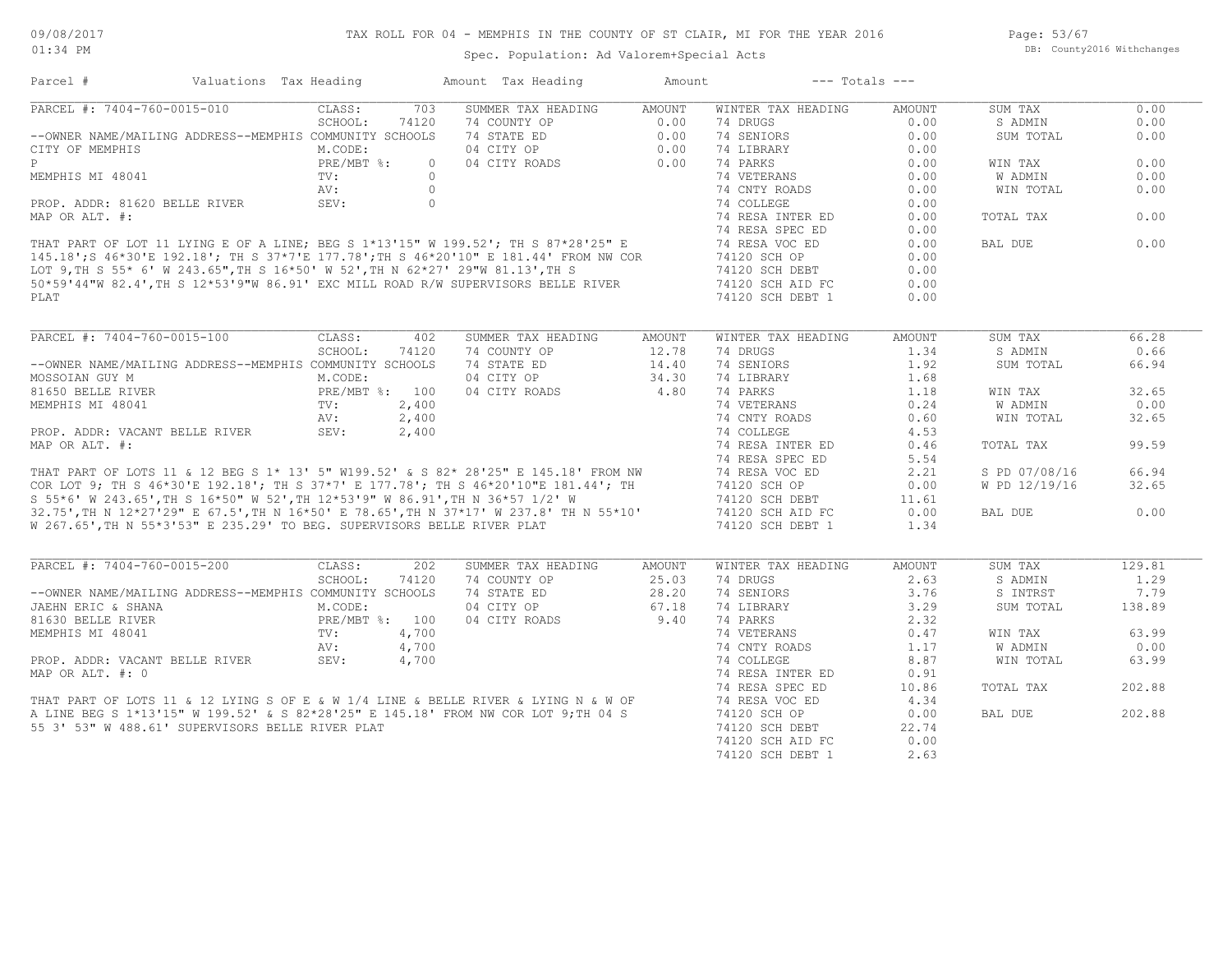| Parcel #                                                                            | Valuations Tax Heading | Amount Tax Heading              | Amount        |                                | $---$ Totals $---$ |               |                  |
|-------------------------------------------------------------------------------------|------------------------|---------------------------------|---------------|--------------------------------|--------------------|---------------|------------------|
| PARCEL #: 7404-760-0015-250                                                         | CLASS:                 | SUMMER TAX HEADING<br>401       | <b>AMOUNT</b> | WINTER TAX HEADING             | AMOUNT             | SUM TAX       | 2,876.80         |
|                                                                                     | SCHOOL:                | 74120<br>74 COUNTY OP           | 554.75        | 74 DRUGS                       | 58.42              | S ADMIN       | 28.76            |
| --OWNER NAME/MAILING ADDRESS--MEMPHIS COMMUNITY SCHOOLS                             |                        | 74 STATE ED                     | 624.90        | 74 SENIORS                     | 83.32              | SUM TOTAL     | 2,905.56         |
| MOSSOIAN GUY                                                                        | M.CODE:                | 04 CITY OP                      | 1,488.85      | 74 LIBRARY                     | 72.90              |               |                  |
| 81650 BELLE RIVER                                                                   | PRE/MBT %: 100         | 04 CITY ROADS                   | 208.30        | 74 PARKS                       | 51.59              | WIN TAX       | 1,418.99         |
| MEMPHIS MI 48041                                                                    | TV:<br>104,150         |                                 |               | 74 VETERANS                    | 10.41<br>26.03     | W ADMIN       | 0.00<br>1,418.99 |
|                                                                                     | 112,300<br>AV:         |                                 |               | 74 CNTY ROADS                  |                    | WIN TOTAL     |                  |
| PROP. ADDR: 81650 BELLE RIVER<br>MAP OR ALT. #:                                     | 112,300<br>SEV:        |                                 |               | 74 COLLEGE<br>74 RESA INTER ED | 196.74<br>20.18    | TOTAL TAX     | 4,324.55         |
|                                                                                     |                        |                                 |               | 74 RESA SPEC ED                | 240.72             |               |                  |
| COMM AT THE N W COR OF LOT 9 (CONC MON) OF SAID PLAT; TH S 01*13'05"W 199.52' ALG   |                        |                                 |               | 74 RESA VOC ED                 | 96.28              | S PD 08/26/16 | 2,905.56         |
| THE W LINE OF SAID LOT 9; TH S 82*28'25" E 145.18'; TH S 55*03'53" W 235.29' TO THE |                        |                                 |               | 74120 SCH OP                   | 0.00               | W PD 12/19/16 | 1,418.99         |
| POB, TH ALG THE NLY & WLY SIDES OF A 50' WIDE DRIVE EASEMENT ON THE FOLL COUIRSE: S |                        |                                 |               | 74120 SCH DEBT                 | 504.08             |               |                  |
| 55*10' E 267.65', S 37*17' E 237.8' S 16*50 W 78.65', N 62*27'29" W 67.50'          |                        |                                 |               | 74120 SCH AID FC               | 0.00               | BAL DUE       | 0.00             |
| S50*59'44" 107.55' & S 12* 53'09" W 74.46' TO THE C.L. OF BELLE RIVER RD (66) TH N  |                        |                                 |               | 74120 SCH DEBT 1               | 58.32              |               |                  |
| 49* 23' W 210.00' ON A CHORD OF A 10*59'45" CE TO THE LEFT HAVING A ROD OF          |                        |                                 |               |                                |                    |               |                  |
| 521.07', TH 43*13'05" W 344.15' ON A CHORD OF A 10*10'00" CVE TO THE LEFT HAVING A  |                        |                                 |               |                                |                    |               |                  |
| RAD OF 572.92', TH 55*03'53" E 253.12' TO THE POB. SAID PARCEL CONT.3.3 A A MORE OR |                        |                                 |               |                                |                    |               |                  |
| LESS TO THE C.L. OF BELLE RIVER RD OR 2.9 A. TO THE ROW LINE OF SAID RD & RESERVING |                        |                                 |               |                                |                    |               |                  |
| ALL EASEMENTS OF RECORD & HAVING FULL USE FOR INGRESS & EGRESS OF THE 50' WIDE      |                        |                                 |               |                                |                    |               |                  |
| DRIVE EASEMENT BEING PART OF LOTS 11 & 12 OF SUPERVISOR'S BELLE RIVER PLAT          |                        |                                 |               |                                |                    |               |                  |
|                                                                                     |                        |                                 |               |                                |                    |               |                  |
| PARCEL #: 7404-760-0015-500                                                         | CLASS:                 | 402<br>SUMMER TAX HEADING       | AMOUNT        | WINTER TAX HEADING             | AMOUNT             | SUM TAX       | 1.61             |
|                                                                                     | SCHOOL:                | 74120<br>74 COUNTY OP           | 0.31          | 74 DRUGS                       | 0.03               | S ADMIN       | 0.01             |
| --OWNER NAME/MAILING ADDRESS--MEMPHIS COMMUNITY SCHOOLS                             |                        | 74 STATE ED                     | 0.35          | 74 SENIORS                     | 0.04               | SUM TOTAL     | 1.62             |
| HAMMDAN SALEH                                                                       | M.CODE:                | 04 CITY OP                      | 0.84          | 74 LIBRARY                     | 0.04               |               |                  |
| 40253 SARA ROSE DR                                                                  | PRE/MBT %:             | 04 CITY ROADS<br>$\circ$        | 0.11          | 74 PARKS                       | 0.02               | WIN TAX       | 1.80             |
| CLINTON TWP MI 48038-4056                                                           | TV:                    | 59                              |               | 74 VETERANS                    | 0.00               | W ADMIN       | 0.00             |
|                                                                                     | AV:                    | 2,300                           |               | 74 CNTY ROADS                  | 0.01               | WIN TOTAL     | 1.80             |
| PROP. ADDR: 81630 BELLE RIVER                                                       | SEV:                   | 2,300                           |               | 74 COLLEGE                     | 0.11               |               |                  |
| MAP OR ALT. #:                                                                      |                        |                                 |               | 74 RESA INTER ED               | 0.01               | TOTAL TAX     | 3.42             |
|                                                                                     |                        |                                 |               | 74 RESA SPEC ED                | 0.13               |               |                  |
| THAT PART OF LOT 12 LYING N. OF BELLE RIVER & S. OF E&W 1/4 LINE SUPERVISORS BELLE  |                        |                                 |               | 74 RESA VOC ED                 | 0.05               | S PD 09/12/16 | 1.62             |
| RIVER PLAT                                                                          |                        |                                 |               | 74120 SCH OP                   | 1.05               | W PD 02/14/17 | 1.75             |
|                                                                                     |                        |                                 |               | 74120 SCH DEBT                 | 0.28               |               |                  |
|                                                                                     |                        |                                 |               | 74120 SCH AID FC               | 0.00               | BAL DUE       | 0.05             |
|                                                                                     |                        |                                 |               | 74120 SCH DEBT 1               | 0.03               |               |                  |
|                                                                                     |                        |                                 |               |                                |                    |               |                  |
| PARCEL #: 7404-999-0002-000                                                         | CLASS:                 | 551<br>SUMMER TAX HEADING       | AMOUNT        | WINTER TAX HEADING             | AMOUNT             | SUM TAX       | 2,394.80         |
|                                                                                     | SCHOOL:                | 74120<br>74 COUNTY OP           | 461.80        | 74 DRUGS                       | 48.63              | S ADMIN       | 23.94            |
| --OWNER NAME/MAILING ADDRESS--MEMPHIS COMMUNITY SCHOOLS                             |                        | 74 STATE ED                     | 520.20        | 74 SENIORS                     | 69.36              | SUM TOTAL     | 2,418.74         |
| DTE ELECTRIC COMPANY                                                                | M.CODE:                | 04 CITY OP                      | 1,239.40      | 74 LIBRARY                     | 60.69              |               |                  |
| PROPERTY TAX DEPARTMENT                                                             | PRE/MBT %:             | 04 CITY ROADS<br>$\overline{0}$ | 173.40        | 74 PARKS                       | 42.95              | WIN TAX       | 2,737.79         |
| P.O. BOX 33017                                                                      | 86,700<br>TV:          |                                 |               | 74 VETERANS                    | 8.67               | W ADMIN       | 0.00             |
| DETROIT MI 48232                                                                    | AV:<br>86,700          |                                 |               | 74 CNTY ROADS                  | 21.67              | WIN TOTAL     | 2,737.79         |
|                                                                                     | 86,700<br>SEV:         |                                 |               | 74 COLLEGE                     | 163.78             |               |                  |
| PROP. ADDR: VARIOUS LOCATION                                                        |                        |                                 |               | 74 RESA INTER ED               | 16.80              | TOTAL TAX     | 5,156.53         |
| MAP OR ALT. #:                                                                      |                        |                                 |               | 74 RESA SPEC ED                | 200.38             |               |                  |
|                                                                                     |                        |                                 |               | 74 RESA VOC ED                 | 80.15              | S PD 08/11/16 | 2,418.74         |
| PERSONAL PROPERTY                                                                   |                        |                                 |               | 74120 SCH OP                   | 1,556.54           | W PD 01/20/17 | 2,737.79         |
|                                                                                     |                        |                                 |               | 74120 SCH DEBT                 | 419.62             |               |                  |
|                                                                                     |                        |                                 |               | 74120 SCH AID FC               | 0.00               | BAL DUE       | 0.00             |
|                                                                                     |                        |                                 |               | 74120 SCH DEBT 1               | 48.55              |               |                  |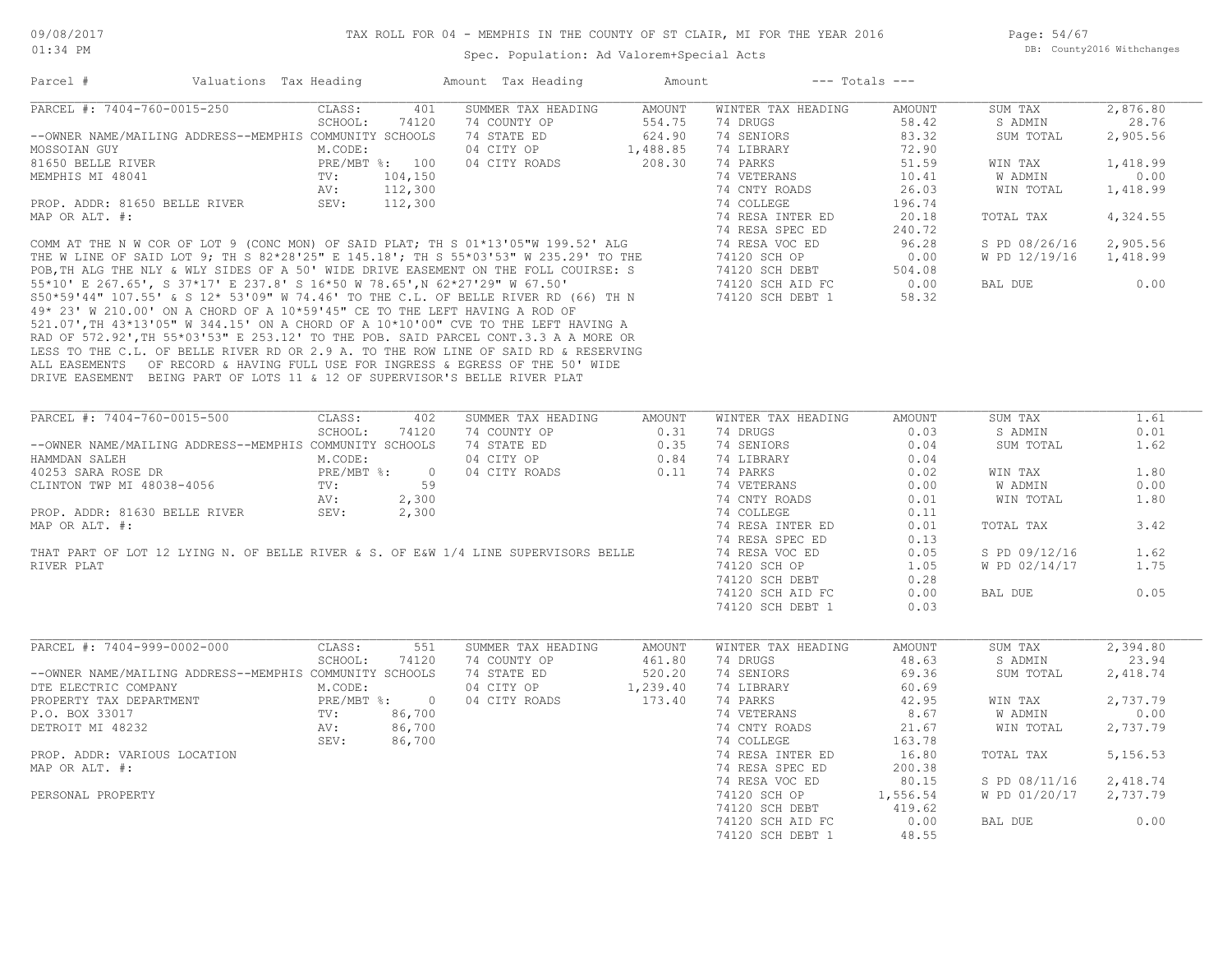## 09/08/2017

#### TAX ROLL FOR 04 - MEMPHIS IN THE COUNTY OF ST CLAIR, MI FOR THE YEAR 2016

01:34 PM

## Spec. Population: Ad Valorem+Special Acts

Page: 55/67 DB: County2016 Withchanges

| Parcel #                                                | Valuations Tax Heading |                | Amount Tax Heading | Amount |                    | $---$ Totals $---$ |               |          |
|---------------------------------------------------------|------------------------|----------------|--------------------|--------|--------------------|--------------------|---------------|----------|
| PARCEL #: 7404-999-0004-000                             | CLASS:                 | 252            | SUMMER TAX HEADING | AMOUNT | WINTER TAX HEADING | AMOUNT             | SUM TAX       | 0.00     |
|                                                         | SCHOOL:                | 74120          | 74 COUNTY OP       | 0.00   | 74 DRUGS           | 0.00               | S ADMIN       | 0.00     |
| --OWNER NAME/MAILING ADDRESS--MEMPHIS COMMUNITY SCHOOLS |                        |                | 04 CITY OP         | 0.00   | 74 SENIORS         | 0.00               | SUM TOTAL     | 0.00     |
| GRACE ENGINEERING CORP                                  | M.CODE:                |                | 04 CITY ROADS      | 0.00   | 74 LIBRARY         | 0.00               |               |          |
| LOUIS GRACE                                             | PRE/MBT %: 100         |                |                    |        | 74 PARKS           | 0.00               | WIN TAX       | 0.00     |
| P.O. BOX 202                                            | TV:                    | $\circ$        |                    |        | 74 VETERANS        | 0.00               | W ADMIN       | 0.00     |
| MEMPHIS MI 48041                                        | AV:                    | $\circ$        |                    |        | 74 CNTY ROADS      | 0.00               | WIN TOTAL     | 0.00     |
|                                                         | SEV:                   | $\circ$        |                    |        | 74 COLLEGE         | 0.00               |               |          |
| PROP. ADDR: 81620 BELLE RIVER                           |                        |                |                    |        | 74 RESA INTER ED   | 0.00               | TOTAL TAX     | 0.00     |
| MAP OR ALT. #:                                          |                        |                |                    |        | 74 RESA SPEC ED    | 0.00               |               |          |
|                                                         |                        |                |                    |        | 74 RESA VOC ED     | 0.00               | BAL DUE       | 0.00     |
| PERSONAL PROPERTY                                       |                        |                |                    |        | 74120 SCH DEBT     | 0.00               |               |          |
|                                                         |                        |                |                    |        | 74120 SCH AID FC   | 0.00               |               |          |
|                                                         |                        |                |                    |        | 74120 SCH DEBT 1   | 0.00               |               |          |
|                                                         |                        |                |                    |        |                    |                    |               |          |
| PARCEL #: 7404-999-0004-900                             | CLASS:                 | 251            | SUMMER TAX HEADING | AMOUNT | WINTER TAX HEADING | AMOUNT             | SUM TAX       | 614.02   |
|                                                         | SCHOOL:                | 74120          | 74 COUNTY OP       | 118.40 | 74 DRUGS           | 12.47              | S ADMIN       | 6.14     |
| --OWNER NAME/MAILING ADDRESS--MEMPHIS COMMUNITY SCHOOLS |                        |                | 74 STATE ED        | 133.38 | 74 SENIORS         | 17.78              | SUM TOTAL     | 620.16   |
| COMCAST CORPORATION                                     | M.CODE:                |                | 04 CITY OP         | 317.78 | 74 LIBRARY         | 15.56              |               |          |
| ONE COMCAST CENTER                                      |                        | PRE/MBT %: 100 | 04 CITY ROADS      | 44.46  | 74 PARKS           | 11.01              | WIN TAX       | 435.17   |
| ATTN: PROPERTY TAX DEPT, 32ND FLOOR TV:                 |                        | 22,230         |                    |        | 74 VETERANS        | 2.22               | W ADMIN       | 0.00     |
| PHILADELPHIA PA 19103                                   | AV:                    | 22,230         |                    |        | 74 CNTY ROADS      | 5.55               | WIN TOTAL     | 435.17   |
|                                                         | SEV:                   | 22,230         |                    |        | 74 COLLEGE         | 41.99              |               |          |
| PROP. ADDR: VARIOUS LOCATION                            |                        |                |                    |        | 74 RESA INTER ED   | 4.30               | TOTAL TAX     | 1,055.33 |
| MAP OR ALT. #:                                          |                        |                |                    |        |                    |                    |               |          |
|                                                         |                        |                |                    |        | 74 RESA SPEC ED    | 51.38              |               |          |
|                                                         |                        |                |                    |        | 74 RESA VOC ED     | 20.55              | S PD 08/12/16 | 620.16   |
| PERSONAL PROPERTY                                       |                        |                |                    |        | 74120 SCH OP       | 132.33             | W PD 01/17/17 | 435.17   |
|                                                         |                        |                |                    |        | 74120 SCH DEBT     | 107.59             |               |          |
|                                                         |                        |                |                    |        | 74120 SCH AID FC   | 0.00               | BAL DUE       | 0.00     |
|                                                         |                        |                |                    |        | 74120 SCH DEBT 1   | 12.44              |               |          |
| PARCEL #: 7404-999-0007-500                             | CLASS:                 | 251            | SUMMER TAX HEADING | AMOUNT | WINTER TAX HEADING | AMOUNT             | SUM TAX       | 0.00     |
|                                                         | SCHOOL:                | 74120          | 74 COUNTY OP       | 0.00   | 74 DRUGS           | 0.00               | S ADMIN       | 0.00     |
| --OWNER NAME/MAILING ADDRESS--MEMPHIS COMMUNITY SCHOOLS |                        |                | 74 STATE ED        | 0.00   | 74 SENIORS         | 0.00               | SUM TOTAL     | 0.00     |
| MEMPHIS CAR WASH                                        | M.CODE:                |                | 04 CITY OP         | 0.00   | 74 LIBRARY         | 0.00               |               |          |
|                                                         |                        | PRE/MBT %: 100 |                    | 0.00   | 74 PARKS           | 0.00               |               | 0.00     |
| J & JP MANAGEMENT INC                                   |                        |                | 04 CITY ROADS      |        |                    |                    | WIN TAX       |          |
| PO BOX 146                                              | TV:                    | $\overline{0}$ |                    |        | 74 VETERANS        | 0.00               | W ADMIN       | 0.00     |
| EMMETT MI 48022                                         | AV:                    | $\circ$        |                    |        | 74 CNTY ROADS      | 0.00               | WIN TOTAL     | 0.00     |
|                                                         | SEV:                   | $\circ$        |                    |        | 74 COLLEGE         | 0.00               |               |          |
| PROP. ADDR: 81545 MAIN                                  |                        |                |                    |        | 74 RESA INTER ED   | 0.00               | TOTAL TAX     | 0.00     |
| MAP OR ALT. #:                                          |                        |                |                    |        | 74 RESA SPEC ED    | 0.00               |               |          |
|                                                         |                        |                |                    |        | 74 RESA VOC ED     | 0.00               | BAL DUE       | 0.00     |
| PERSONAL PROPERTY                                       |                        |                |                    |        | 74120 SCH OP       | 0.00               |               |          |
|                                                         |                        |                |                    |        | 74120 SCH DEBT     | 0.00               |               |          |
|                                                         |                        |                |                    |        | 74120 SCH AID FC   | 0.00               |               |          |
|                                                         |                        |                |                    |        | 74120 SCH DEBT 1   | 0.00               |               |          |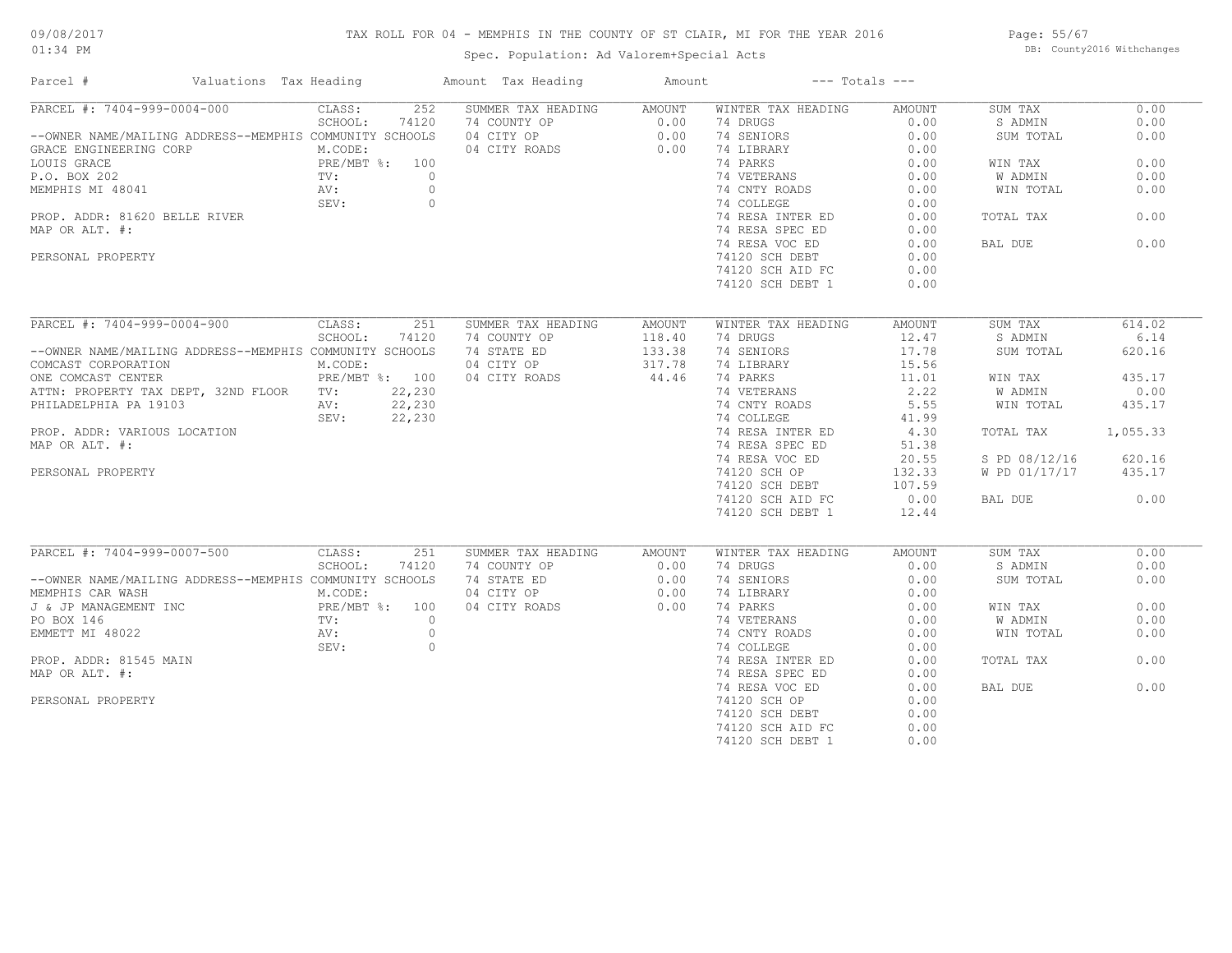# 09/08/2017

## TAX ROLL FOR 04 - MEMPHIS IN THE COUNTY OF ST CLAIR, MI FOR THE YEAR 2016

01:34 PM

## Spec. Population: Ad Valorem+Special Acts

Page: 56/67 DB: County2016 Withchanges

| Parcel #<br>Valuations Tax Heading                      |                  | Amount Tax Heading | Amount        |                    | $---$ Totals $---$ |               |          |
|---------------------------------------------------------|------------------|--------------------|---------------|--------------------|--------------------|---------------|----------|
| PARCEL #: 7404-999-0009-000                             | 251<br>CLASS:    | SUMMER TAX HEADING | <b>AMOUNT</b> | WINTER TAX HEADING | <b>AMOUNT</b>      | SUM TAX       | 0.00     |
|                                                         | SCHOOL:<br>74120 | 74 COUNTY OP       | 0.00          | 74 DRUGS           | 0.00               | S ADMIN       | 0.00     |
| --OWNER NAME/MAILING ADDRESS--MEMPHIS COMMUNITY SCHOOLS |                  | 74 STATE ED        | 0.00          | 74 SENIORS         | 0.00               | SUM TOTAL     | 0.00     |
| BOOMERS AT MEMPHIS HOTEL                                | M.CODE:          | 04 CITY OP         | 0.00          | 74 LIBRARY         | 0.00               |               |          |
| MANCHIK MICHAEL SR & THERESA                            | PRE/MBT %: 100   | 04 CITY ROADS      | 0.00          | 74 PARKS           | 0.00               | WIN TAX       | 0.00     |
| 37682 30 MILE ROAD                                      | TV:<br>$\circ$   |                    |               | 74 VETERANS        | 0.00               | W ADMIN       | 0.00     |
| LENOX MI 48050                                          | $\circ$<br>AV:   |                    |               | 74 CNTY ROADS      | 0.00               | WIN TOTAL     | 0.00     |
|                                                         | $\circ$<br>SEV:  |                    |               | 74 COLLEGE         | 0.00               |               |          |
| PROP. ADDR: 35005 BORDMAN                               |                  |                    |               | 74 RESA INTER ED   | 0.00               | TOTAL TAX     | 0.00     |
| MAP OR ALT. #:                                          |                  |                    |               | 74 RESA SPEC ED    | 0.00               |               |          |
|                                                         |                  |                    |               | 74 RESA VOC ED     | 0.00               | BAL DUE       | 0.00     |
| PERSONAL PROPERTY                                       |                  |                    |               | 74120 SCH OP       | 0.00               |               |          |
|                                                         |                  |                    |               |                    |                    |               |          |
|                                                         |                  |                    |               | 74120 SCH DEBT     | 0.00               |               |          |
|                                                         |                  |                    |               | 74120 SCH AID FC   | 0.00               |               |          |
|                                                         |                  |                    |               | 74120 SCH DEBT 1   | 0.00               |               |          |
| PARCEL #: 7404-999-0014-000                             | CLASS:<br>551    | SUMMER TAX HEADING | <b>AMOUNT</b> | WINTER TAX HEADING | AMOUNT             | SUM TAX       | 1,223.64 |
|                                                         | SCHOOL:<br>74120 | 74 COUNTY OP       | 235.96        | 74 DRUGS           | 24.85              | S ADMIN       | 12.23    |
| --OWNER NAME/MAILING ADDRESS--MEMPHIS COMMUNITY SCHOOLS |                  | 74 STATE ED        | 265.80        | 74 SENIORS         | 35.44              | SUM TOTAL     | 1,235.87 |
|                                                         |                  |                    |               |                    |                    |               |          |
| SEMCOENERGY GAS COMPANY                                 | M.CODE:          | 04 CITY OP         | 633.28        | 74 LIBRARY         | 31.01              |               |          |
| 1411 3RD STREET                                         | PRE/MBT %: 0     | 04 CITY ROADS      | 88.60         | 74 PARKS           | 21.94              | WIN TAX       | 1,398.87 |
| PORT HURON MI 48060                                     | 44,300<br>TV:    |                    |               | 74 VETERANS        | 4.43               | W ADMIN       | 0.00     |
|                                                         | 44,300<br>AV:    |                    |               | 74 CNTY ROADS      | 11.07              | WIN TOTAL     | 1,398.87 |
| PROP. ADDR: VARIOUS LOCATION                            | 44,300<br>SEV:   |                    |               | 74 COLLEGE         | 83.68              |               |          |
| MAP OR ALT. #:                                          |                  |                    |               | 74 RESA INTER ED   | 8.58               | TOTAL TAX     | 2,634.74 |
|                                                         |                  |                    |               | 74 RESA SPEC ED    | 102.39             |               |          |
| PERSONAL PROPERTY                                       |                  |                    |               | 74 RESA VOC ED     | 40.95              | S PD 08/19/16 | 1,235.87 |
|                                                         |                  |                    |               | 74120 SCH OP       | 795.32             | W PD 02/01/17 | 1,398.87 |
|                                                         |                  |                    |               | 74120 SCH DEBT     | 214.41             |               |          |
|                                                         |                  |                    |               | 74120 SCH AID FC   | 0.00               | BAL DUE       | 0.00     |
|                                                         |                  |                    |               |                    |                    |               |          |
|                                                         |                  |                    |               | 74120 SCH DEBT 1   | 24.80              |               |          |
| PARCEL #: 7404-999-0017-000                             | CLASS:<br>251    | SUMMER TAX HEADING | AMOUNT        | WINTER TAX HEADING | <b>AMOUNT</b>      | SUM TAX       | 82.85    |
|                                                         | SCHOOL:<br>74120 | 74 COUNTY OP       | 15.97         | 74 DRUGS           | 1.68               | S ADMIN       | 0.82     |
| --OWNER NAME/MAILING ADDRESS--MEMPHIS COMMUNITY SCHOOLS |                  | 74 STATE ED        | 18.00         | 74 SENIORS         | 2.40               | S INTRST      | 4.97     |
| MOM'S COUNTRY KITCHEN                                   | M.CODE:          | 04 CITY OP         | 42.88         | 74 LIBRARY         | 2.10               | SUM TOTAL     | 88.64    |
| P.O. BOX 529                                            | PRE/MBT %: 100   | 04 CITY ROADS      | 6.00          | 74 PARKS           | 1.48               |               |          |
| MEMPHIS MI 48041                                        | 3,000<br>TV:     |                    |               | 74 VETERANS        | 0.30               | WIN TAX       | 58.70    |
|                                                         |                  |                    |               |                    |                    |               |          |
|                                                         | AV:<br>3,000     |                    |               | 74 CNTY ROADS      | 0.75               | W ADMIN       | 0.00     |
| PROP. ADDR: 81057 MAIN                                  | SEV:<br>3,000    |                    |               | 74 COLLEGE         | 5.66               | WIN TOTAL     | 58.70    |
| MAP OR ALT. #:                                          |                  |                    |               | 74 RESA INTER ED   | 0.58               |               |          |
|                                                         |                  |                    |               | 74 RESA SPEC ED    | 6.93               | TOTAL TAX     | 147.34   |
| PERSONAL PROPERTY                                       |                  |                    |               | 74 RESA VOC ED     | 2.77               |               |          |
|                                                         |                  |                    |               | 74120 SCH OP       | 17.85              | BAL DUE       | 147.34   |
|                                                         |                  |                    |               | 74120 SCH DEBT     | 14.52              |               |          |
|                                                         |                  |                    |               | 74120 SCH AID FC   | 0.00               |               |          |
|                                                         |                  |                    |               | 74120 SCH DEBT 1   | 1.68               |               |          |
|                                                         |                  |                    |               |                    |                    |               |          |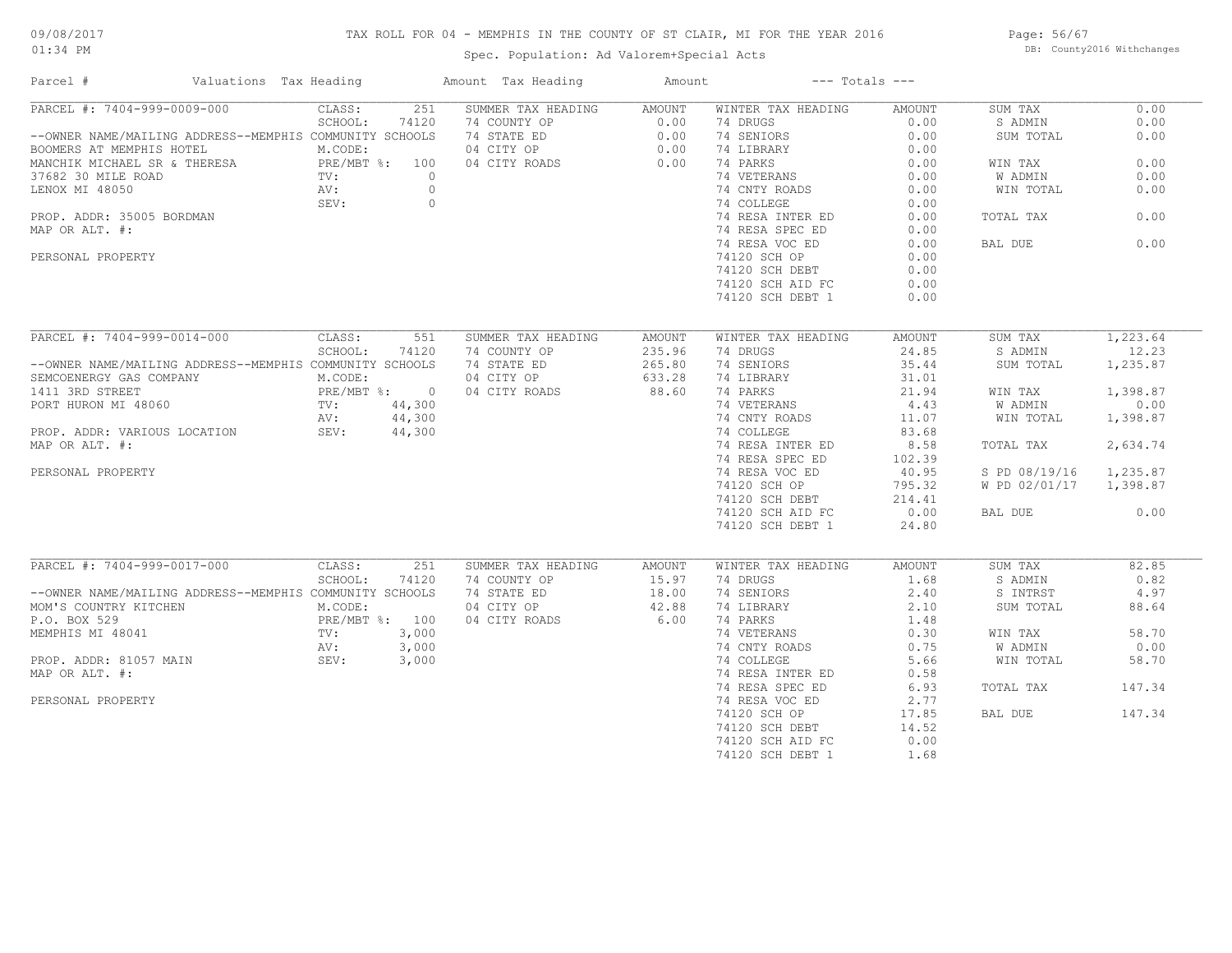## TAX ROLL FOR 04 - MEMPHIS IN THE COUNTY OF ST CLAIR, MI FOR THE YEAR 2016

Spec. Population: Ad Valorem+Special Acts

Page: 57/67 DB: County2016 Withchanges

| Parcel #                                                | Valuations Tax Heading | Amount Tax Heading | Amount        | $---$ Totals $---$ |               |                |      |
|---------------------------------------------------------|------------------------|--------------------|---------------|--------------------|---------------|----------------|------|
| PARCEL #: 7404-999-0028-000                             | 251<br>CLASS:          | SUMMER TAX HEADING | AMOUNT        | WINTER TAX HEADING | AMOUNT        | SUM TAX        | 0.00 |
|                                                         | SCHOOL:<br>74120       | 74 COUNTY OP       | 0.00          | 74 DRUGS           | 0.00          | S ADMIN        | 0.00 |
| --OWNER NAME/MAILING ADDRESS--MEMPHIS COMMUNITY SCHOOLS |                        | 74 STATE ED        | 0.00          | 74 SENIORS         | 0.00          | SUM TOTAL      | 0.00 |
| BELLE RIVER LIQUIDATORS/AUCT                            | M.CODE:                | 04 CITY OP         | 0.00          | 74 LIBRARY         | 0.00          |                |      |
| 81611 MAIN                                              | PRE/MBT %: 100         | 04 CITY ROADS      | 0.00          | 74 PARKS           | 0.00          | WIN TAX        | 0.00 |
| MEMPHIS MI 48041                                        | TV:                    | $\circ$            |               | 74 VETERANS        | 0.00          | W ADMIN        | 0.00 |
|                                                         | AV:                    | $\circ$            |               | 74 CNTY ROADS      | 0.00          | WIN TOTAL      | 0.00 |
| PROP. ADDR: 81611 MAIN                                  | SEV:                   | $\circ$            |               | 74 COLLEGE         | 0.00          |                |      |
| MAP OR ALT. #:                                          |                        |                    |               | 74 RESA INTER ED   | 0.00          | TOTAL TAX      | 0.00 |
|                                                         |                        |                    |               | 74 RESA SPEC ED    | 0.00          |                |      |
| PERSONAL PROPERTY                                       |                        |                    |               | 74 RESA VOC ED     | 0.00          | BAL DUE        | 0.00 |
|                                                         |                        |                    |               | 74120 SCH OP       | 0.00          |                |      |
|                                                         |                        |                    |               | 74120 SCH DEBT     | 0.00          |                |      |
|                                                         |                        |                    |               | 74120 SCH AID FC   | 0.00          |                |      |
|                                                         |                        |                    |               | 74120 SCH DEBT 1   | 0.00          |                |      |
|                                                         |                        |                    |               |                    |               |                |      |
|                                                         |                        |                    |               |                    |               |                |      |
| PARCEL #: 7404-999-0031-000                             | CLASS:<br>251          | SUMMER TAX HEADING | <b>AMOUNT</b> | WINTER TAX HEADING | <b>AMOUNT</b> | SUM TAX        | 0.00 |
|                                                         | SCHOOL:<br>74120       | 74 COUNTY OP       | 0.00          | 74 DRUGS           | 0.00          | S ADMIN        | 0.00 |
| --OWNER NAME/MAILING ADDRESS--MEMPHIS COMMUNITY SCHOOLS |                        | 74 STATE ED        | 0.00          | 74 SENIORS         | 0.00          | SUM TOTAL      | 0.00 |
| WOLVERINE SIGN WORKS                                    | M.CODE:                | 04 CITY OP         | 0.00          | 74 LIBRARY         | 0.00          |                |      |
| 923 BRADLEY ST.                                         | PRE/MBT %: 100         | 04 CITY ROADS      | 0.00          | 74 PARKS           | 0.00          | WIN TAX        | 0.00 |
| OWOSSO MI 48867                                         | $\circ$<br>TV:         |                    |               | 74 VETERANS        | 0.00          | W ADMIN        | 0.00 |
|                                                         | AV:                    | $\circ$            |               | 74 CNTY ROADS      | 0.00          | WIN TOTAL      | 0.00 |
| PROP. ADDR: 81560 MAIN                                  | SEV:                   | $\circ$            |               | 74 COLLEGE         | 0.00          |                |      |
| MAP OR ALT. #:                                          |                        |                    |               | 74 RESA INTER ED   | 0.00          | TOTAL TAX      | 0.00 |
|                                                         |                        |                    |               | 74 RESA SPEC ED    | 0.00          |                |      |
| PERSONAL PROPERTY                                       |                        |                    |               | 74 RESA VOC ED     | 0.00          | BAL DUE        | 0.00 |
|                                                         |                        |                    |               | 74120 SCH OP       | 0.00          |                |      |
|                                                         |                        |                    |               | 74120 SCH DEBT     | 0.00          |                |      |
|                                                         |                        |                    |               | 74120 SCH AID FC   | 0.00          |                |      |
|                                                         |                        |                    |               | 74120 SCH DEBT 1   | 0.00          |                |      |
|                                                         |                        |                    |               |                    |               |                |      |
|                                                         |                        |                    |               |                    |               |                |      |
| PARCEL #: 7404-999-0035-000                             | CLASS:<br>251          | SUMMER TAX HEADING | AMOUNT        | WINTER TAX HEADING | <b>AMOUNT</b> | SUM TAX        | 0.00 |
|                                                         | SCHOOL:<br>74120       | 74 COUNTY OP       | 0.00          | 74 DRUGS           | 0.00          | S ADMIN        | 0.00 |
| --OWNER NAME/MAILING ADDRESS--MEMPHIS COMMUNITY SCHOOLS |                        | 74 STATE ED        | 0.00          | 74 SENIORS         | 0.00          | SUM TOTAL      | 0.00 |
| GRAYHAWK LEASING LLC                                    | M.CODE:                | 04 CITY OP         | 0.00          | 74 LIBRARY         | 0.00          |                |      |
| P.O. BOX 660634                                         | PRE/MBT %: 100         | 04 CITY ROADS      | 0.00          | 74 PARKS           | 0.00          | WIN TAX        | 0.00 |
| DALLAS TX 75266-0634                                    | $\circ$<br>TV:         |                    |               | 74 VETERANS        | 0.00          | <b>W ADMIN</b> | 0.00 |
|                                                         | AV:                    | $\circ$            |               | 74 CNTY ROADS      | 0.00          | WIN TOTAL      | 0.00 |
| PROP. ADDR:                                             | SEV:                   | $\circ$            |               | 74 COLLEGE         | 0.00          |                |      |
| MAP OR ALT. #:                                          |                        |                    |               | 74 RESA INTER ED   | 0.00          | TOTAL TAX      | 0.00 |
|                                                         |                        |                    |               | 74 RESA SPEC ED    | 0.00          |                |      |
|                                                         |                        |                    |               | 74 RESA VOC ED     | 0.00          | BAL DUE        | 0.00 |
|                                                         |                        |                    |               | 74120 SCH OP       | 0.00          |                |      |
|                                                         |                        |                    |               | 74120 SCH DEBT     | 0.00          |                |      |
|                                                         |                        |                    |               | 74120 SCH AID FC   | 0.00          |                |      |
|                                                         |                        |                    |               | 74120 SCH DEBT 1   | 0.00          |                |      |
|                                                         |                        |                    |               |                    |               |                |      |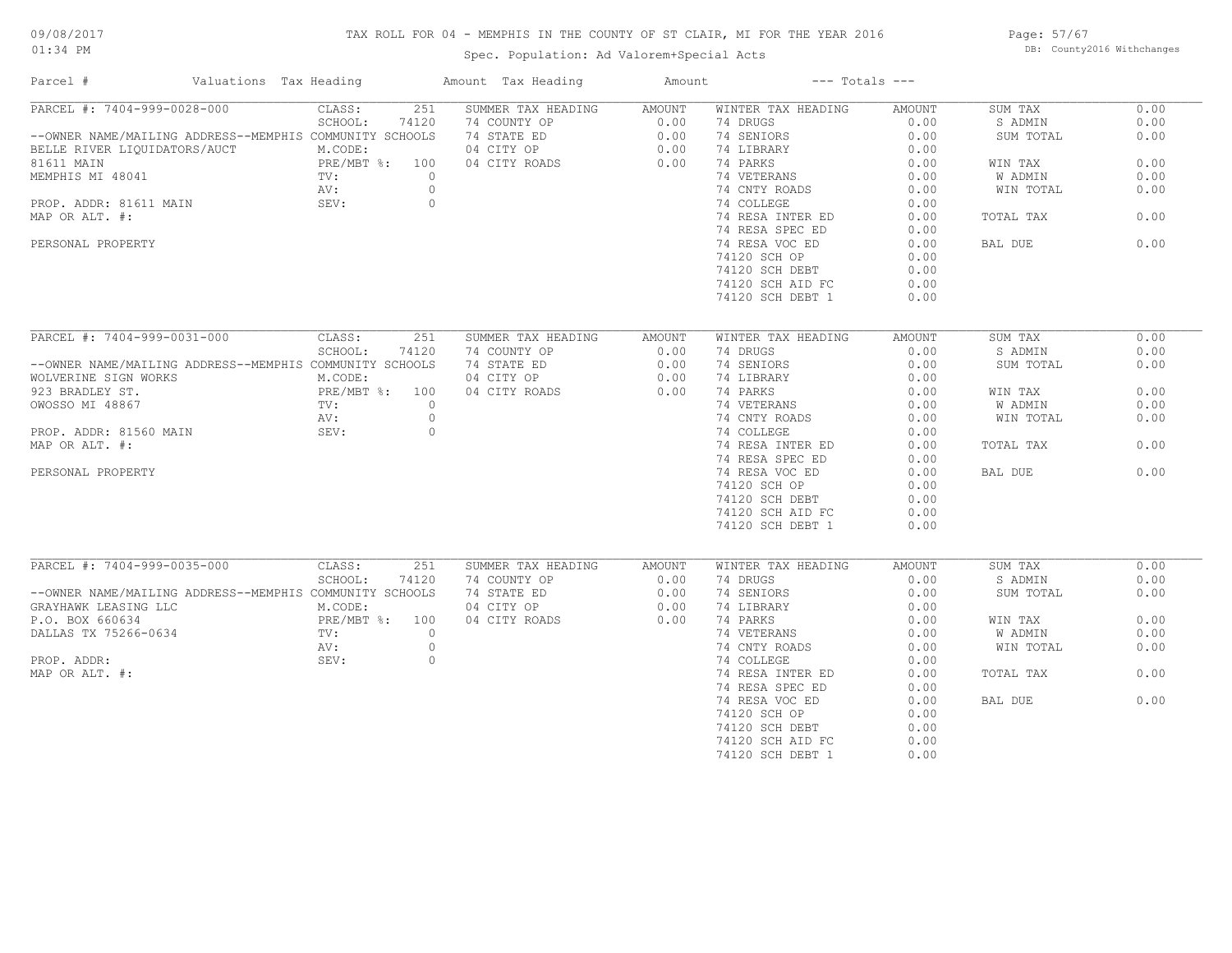# 09/08/2017

## TAX ROLL FOR 04 - MEMPHIS IN THE COUNTY OF ST CLAIR, MI FOR THE YEAR 2016

01:34 PM

## Spec. Population: Ad Valorem+Special Acts

Page: 58/67 DB: County2016 Withchanges

| Parcel #<br>Valuations Tax Heading                      |                |          | Amount Tax Heading | Amount         |                    | $---$ Totals $---$ |               |       |
|---------------------------------------------------------|----------------|----------|--------------------|----------------|--------------------|--------------------|---------------|-------|
| PARCEL #: 7404-999-0035-005                             | CLASS:         | 251      | SUMMER TAX HEADING | AMOUNT         | WINTER TAX HEADING | <b>AMOUNT</b>      | SUM TAX       | 0.00  |
|                                                         | SCHOOL:        | 74120    | 74 COUNTY OP       | 0.00           | 74 DRUGS           | 0.00               | S ADMIN       | 0.00  |
| --OWNER NAME/MAILING ADDRESS--MEMPHIS COMMUNITY SCHOOLS |                |          | 74 STATE ED        | 0.00           | 74 SENIORS         | 0.00               | SUM TOTAL     | 0.00  |
| ITG                                                     | M.CODE:        |          | 04 CITY OP         | 0.00           | 74 LIBRARY         | 0.00               |               |       |
| 10 MEMORIAL BOULDEVARD                                  | PRE/MBT %: 100 |          | 04 CITY ROADS      | 0.00           | 74 PARKS           | 0.00               | WIN TAX       | 0.00  |
| PROVIDENCE RI 02903                                     | TV:            | $\circ$  |                    |                | 74 VETERANS        | 0.00               | W ADMIN       | 0.00  |
|                                                         | AV:            | $\circ$  |                    |                | 74 CNTY ROADS      | 0.00               | WIN TOTAL     | 0.00  |
| PROP. ADDR:                                             | SEV:           | $\circ$  |                    |                | 74 COLLEGE         | 0.00               |               |       |
| MAP OR ALT. #:                                          |                |          |                    |                | 74 RESA INTER ED   | 0.00               | TOTAL TAX     | 0.00  |
|                                                         |                |          |                    |                | 74 RESA SPEC ED    | 0.00               |               |       |
|                                                         |                |          |                    |                | 74 RESA VOC ED     | 0.00               | BAL DUE       | 0.00  |
|                                                         |                |          |                    |                | 74120 SCH OP       | 0.00               |               |       |
|                                                         |                |          |                    |                |                    |                    |               |       |
|                                                         |                |          |                    |                | 74120 SCH DEBT     | 0.00               |               |       |
|                                                         |                |          |                    |                | 74120 SCH AID FC   | 0.00               |               |       |
|                                                         |                |          |                    |                | 74120 SCH DEBT 1   | 0.00               |               |       |
|                                                         |                |          |                    |                |                    |                    |               |       |
| PARCEL #: 7404-999-0041-000                             | CLASS:         | 251      | SUMMER TAX HEADING | AMOUNT         | WINTER TAX HEADING | AMOUNT             | SUM TAX       | 0.00  |
|                                                         | SCHOOL:        | 74120    | 74 COUNTY OP       | 0.00           | 74 DRUGS           | 0.00               | S ADMIN       | 0.00  |
| --OWNER NAME/MAILING ADDRESS--MEMPHIS COMMUNITY SCHOOLS |                |          | 74 STATE ED        | 0.00           | 74 SENIORS         | 0.00               | SUM TOTAL     | 0.00  |
| THE COCA-COLA COMPANY                                   | M.CODE:        |          | 04 CITY OP         | 0.00           | 74 LIBRARY         | 0.00               |               |       |
| ATTN: PROPERTY TAX DEPT                                 | PRE/MBT %: 100 |          | 04 CITY ROADS      | 0.00           | 74 PARKS           | 0.00               | WIN TAX       | 0.00  |
| PO BOX 4440                                             | $TV$ :         | $\Omega$ |                    |                | 74 VETERANS        | 0.00               | W ADMIN       | 0.00  |
| BRANDON FL 33509-4440                                   | AV:            | $\circ$  |                    |                | 74 CNTY ROADS      | 0.00               | WIN TOTAL     | 0.00  |
|                                                         | SEV:           | $\circ$  |                    |                | 74 COLLEGE         | 0.00               |               |       |
| PROP. ADDR: VARIOUS LOCATION                            |                |          |                    |                | 74 RESA INTER ED   | 0.00               | TOTAL TAX     | 0.00  |
| MAP OR ALT. #:                                          |                |          |                    |                | 74 RESA SPEC ED    | 0.00               |               |       |
|                                                         |                |          |                    |                | 74 RESA VOC ED     | 0.00               | BAL DUE       | 0.00  |
| PERSONAL PROPERTY                                       |                |          |                    |                | 74120 SCH OP       | 0.00               |               |       |
|                                                         |                |          |                    |                | 74120 SCH DEBT     | 0.00               |               |       |
|                                                         |                |          |                    |                |                    |                    |               |       |
|                                                         |                |          |                    |                | 74120 SCH AID FC   | 0.00               |               |       |
|                                                         |                |          |                    |                | 74120 SCH DEBT 1   | 0.00               |               |       |
| PARCEL #: 7404-999-0044-000                             | CLASS:         | 251      | SUMMER TAX HEADING |                | WINTER TAX HEADING | <b>AMOUNT</b>      | SUM TAX       | 8.27  |
|                                                         | SCHOOL:        | 74120    | 74 COUNTY OP       | AMOUNT<br>1.59 | 74 DRUGS           | 0.16               | S ADMIN       | 0.08  |
| --OWNER NAME/MAILING ADDRESS--MEMPHIS COMMUNITY SCHOOLS |                |          | 74 STATE ED        | 1.80           | 74 SENIORS         | 0.24               |               | 8.35  |
|                                                         |                |          |                    |                |                    |                    | SUM TOTAL     |       |
| LAMAR ADVERTISING OF SAGINAW                            | M.CODE:        |          | 04 CITY OP         | 4.28           | 74 LIBRARY         | 0.21               |               |       |
| P.O. BOX 66338                                          | PRE/MBT %: 100 |          | 04 CITY ROADS      | 0.60           | 74 PARKS           | 0.14               | WIN TAX       | 5.81  |
| BATON ROUGE LA 70896                                    | TV:            | 300      |                    |                | 74 VETERANS        | 0.03               | W ADMIN       | 0.00  |
|                                                         | AV:            | 300      |                    |                | 74 CNTY ROADS      | 0.07               | WIN TOTAL     | 5.81  |
| PROP. ADDR: 35005 BORDMAN                               | SEV:           | 300      |                    |                | 74 COLLEGE         | 0.56               |               |       |
| MAP OR ALT. #:                                          |                |          |                    |                | 74 RESA INTER ED   | 0.05               | TOTAL TAX     | 14.16 |
|                                                         |                |          |                    |                | 74 RESA SPEC ED    | 0.69               |               |       |
| PERSONAL PROPERTY                                       |                |          |                    |                | 74 RESA VOC ED     | 0.27               | S PD 08/29/16 | 8.35  |
|                                                         |                |          |                    |                | 74120 SCH OP       | 1.78               | W PD 02/09/17 | 5.81  |
|                                                         |                |          |                    |                | 74120 SCH DEBT     | 1.45               |               |       |
|                                                         |                |          |                    |                | 74120 SCH AID FC   | 0.00               | BAL DUE       | 0.00  |
|                                                         |                |          |                    |                | 74120 SCH DEBT 1   | 0.16               |               |       |
|                                                         |                |          |                    |                |                    |                    |               |       |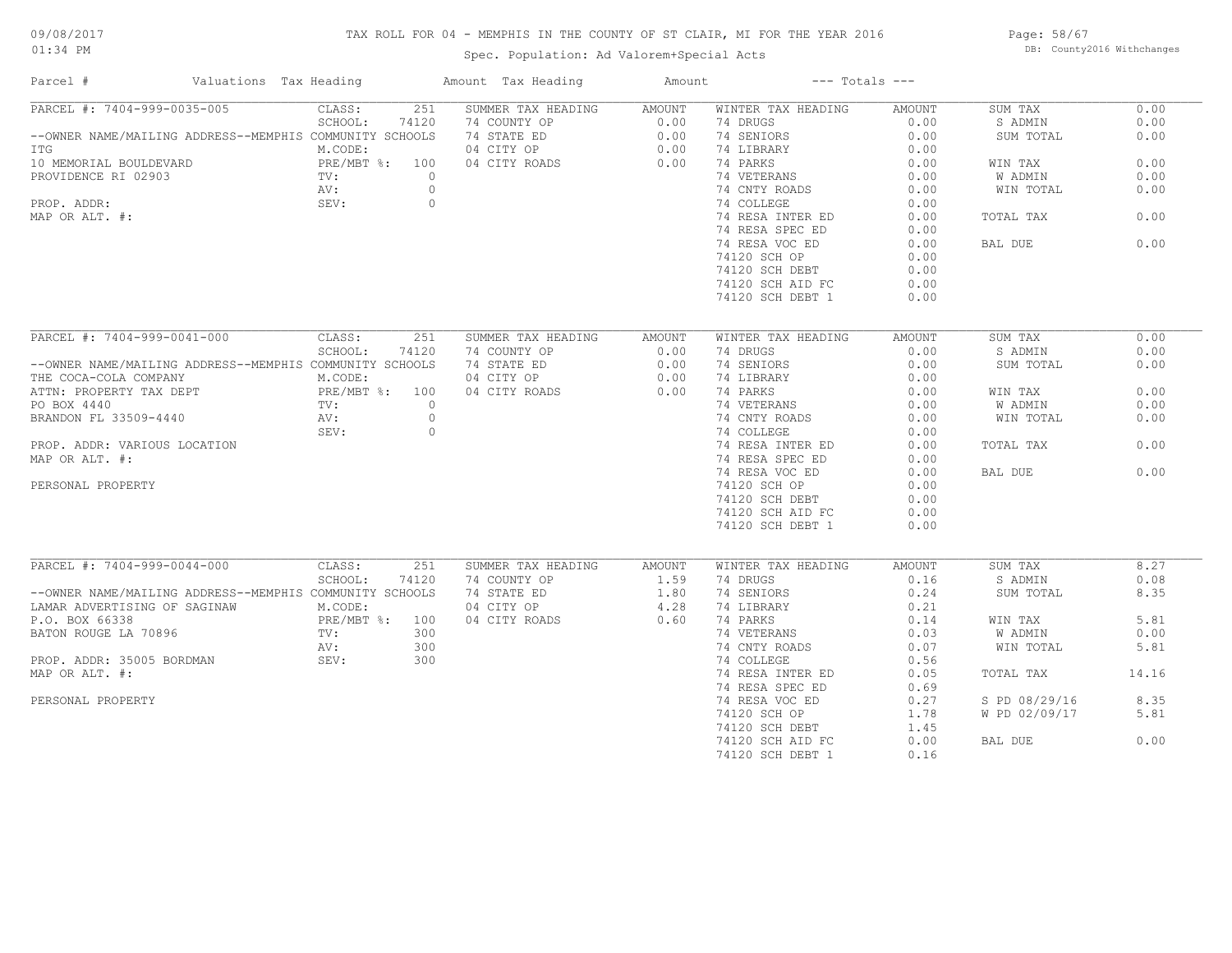## TAX ROLL FOR 04 - MEMPHIS IN THE COUNTY OF ST CLAIR, MI FOR THE YEAR 2016

Spec. Population: Ad Valorem+Special Acts

Page: 59/67 DB: County2016 Withchanges

| PARCEL #: 7404-999-0058-000<br>CLASS:<br>251<br>SUMMER TAX HEADING<br>WINTER TAX HEADING<br>SUM TAX<br>AMOUNT<br>AMOUNT        | 0.00 |
|--------------------------------------------------------------------------------------------------------------------------------|------|
|                                                                                                                                |      |
| SCHOOL:<br>74120<br>0.00<br>0.00<br>74 COUNTY OP<br>74 DRUGS<br>S ADMIN                                                        | 0.00 |
| --OWNER NAME/MAILING ADDRESS--MEMPHIS COMMUNITY SCHOOLS<br>74 STATE ED<br>0.00<br>74 SENIORS<br>0.00<br>SUM TOTAL              | 0.00 |
| M.CODE:<br>04 CITY OP<br>0.00<br>74 LIBRARY<br>0.00<br>DISH NETWORK, LLC                                                       |      |
| PRE/MBT %: 100<br>0.00<br>P.O. BOX 6623<br>04 CITY ROADS<br>74 PARKS<br>0.00<br>WIN TAX                                        | 0.00 |
| ENGLEWOOD CO 80155<br>$\circ$<br>74 VETERANS<br>0.00<br>W ADMIN<br>TV:                                                         | 0.00 |
| 74 CNTY ROADS<br>AV:<br>$\circ$<br>0.00<br>WIN TOTAL                                                                           | 0.00 |
| PROP. ADDR: P.O. BOX 6623<br>SEV:<br>$\circ$<br>74 COLLEGE<br>0.00                                                             |      |
| 74 RESA INTER ED<br>0.00<br>MAP OR ALT. #:<br>TOTAL TAX                                                                        | 0.00 |
| 74 RESA SPEC ED<br>0.00                                                                                                        |      |
| 74 RESA VOC ED<br>0.00<br>BAL DUE                                                                                              | 0.00 |
| 74120 SCH OP<br>0.00                                                                                                           |      |
| 74120 SCH DEBT<br>0.00                                                                                                         |      |
| 74120 SCH AID FC<br>0.00                                                                                                       |      |
| 74120 SCH DEBT 1<br>0.00                                                                                                       |      |
|                                                                                                                                |      |
| PARCEL #: 7404-999-0059-000<br>CLASS:<br>251<br>SUMMER TAX HEADING<br>WINTER TAX HEADING<br><b>AMOUNT</b><br>SUM TAX<br>AMOUNT | 0.00 |
| SCHOOL:<br>74120<br>74 COUNTY OP<br>0.00<br>74 DRUGS<br>0.00<br>S ADMIN                                                        | 0.00 |
| --OWNER NAME/MAILING ADDRESS--MEMPHIS COMMUNITY SCHOOLS<br>74 STATE ED<br>0.00<br>74 SENIORS<br>0.00<br>SUM TOTAL              | 0.00 |
| M.CODE:<br>04 CITY OP<br>0.00<br>74 LIBRARY<br>0.00<br>GORDON FOOD SERVICE, INC.                                               |      |
| ADVANCED PROPERTY TAX COMPLIANCE PRE/MBT %: 100<br>04 CITY ROADS<br>0.00<br>74 PARKS<br>0.00<br>WIN TAX                        | 0.00 |
| TV:<br>$\circ$                                                                                                                 | 0.00 |
| 1611 N. INTERSTATE35E STE230<br>74 VETERANS<br>0.00<br>W ADMIN                                                                 |      |
| $\circ$<br>74 CNTY ROADS<br>CARROLLTON TX 75006-8627<br>AV:<br>0.00<br>WIN TOTAL                                               | 0.00 |
| 74 COLLEGE<br>0.00<br>SEV:<br>$\circ$                                                                                          |      |
| PROP. ADDR:<br>74 RESA INTER ED<br>0.00<br>TOTAL TAX                                                                           | 0.00 |
| 74 RESA SPEC ED<br>0.00<br>MAP OR ALT. #:                                                                                      |      |
| 74 RESA VOC ED<br>0.00<br>BAL DUE                                                                                              | 0.00 |
| 74120 SCH OP<br>0.00                                                                                                           |      |
| 74120 SCH DEBT<br>0.00                                                                                                         |      |
| 74120 SCH AID FC<br>0.00                                                                                                       |      |
| 74120 SCH DEBT 1<br>0.00                                                                                                       |      |
|                                                                                                                                |      |
| PARCEL #: 7404-999-0060-001<br>CLASS:<br>251<br>SUMMER TAX HEADING<br>WINTER TAX HEADING<br><b>AMOUNT</b><br>SUM TAX<br>AMOUNT | 0.00 |
| SCHOOL:<br>74120<br>74 COUNTY OP<br>0.00<br>74 DRUGS<br>0.00<br>S ADMIN                                                        | 0.00 |
| --OWNER NAME/MAILING ADDRESS--MEMPHIS COMMUNITY SCHOOLS<br>74 STATE ED<br>0.00<br>74 SENIORS<br>0.00<br>SUM TOTAL              | 0.00 |
| 04 CITY OP<br>74 LIBRARY<br>HUGHES NETWORK SYSTEMS LLC<br>M.CODE:<br>0.00<br>0.00                                              |      |
| 0.00<br>PRE/MBT %: 100<br>04 CITY ROADS<br>74 PARKS<br>0.00<br>THOMSON REUTERS<br>WIN TAX                                      | 0.00 |
| $\circ$<br>74 VETERANS<br>0.00<br>W ADMIN<br>P.O. BOX 56607<br>TV:                                                             | 0.00 |
| $\circ$<br>ATLANTA GA 30343<br>74 CNTY ROADS<br>0.00<br>WIN TOTAL<br>AV:                                                       | 0.00 |
| SEV:<br>$\circ$<br>74 COLLEGE<br>0.00                                                                                          |      |
| PROP. ADDR:<br>74 RESA INTER ED<br>0.00<br>TOTAL TAX                                                                           | 0.00 |
| MAP OR ALT. #:<br>74 RESA SPEC ED<br>0.00                                                                                      |      |
| 74 RESA VOC ED<br>0.00<br>BAL DUE                                                                                              | 0.00 |
| 74120 SCH OP<br>0.00                                                                                                           |      |
| 74120 SCH DEBT<br>0.00                                                                                                         |      |
| 74120 SCH AID FC<br>0.00                                                                                                       |      |
| 74120 SCH DEBT 1<br>0.00                                                                                                       |      |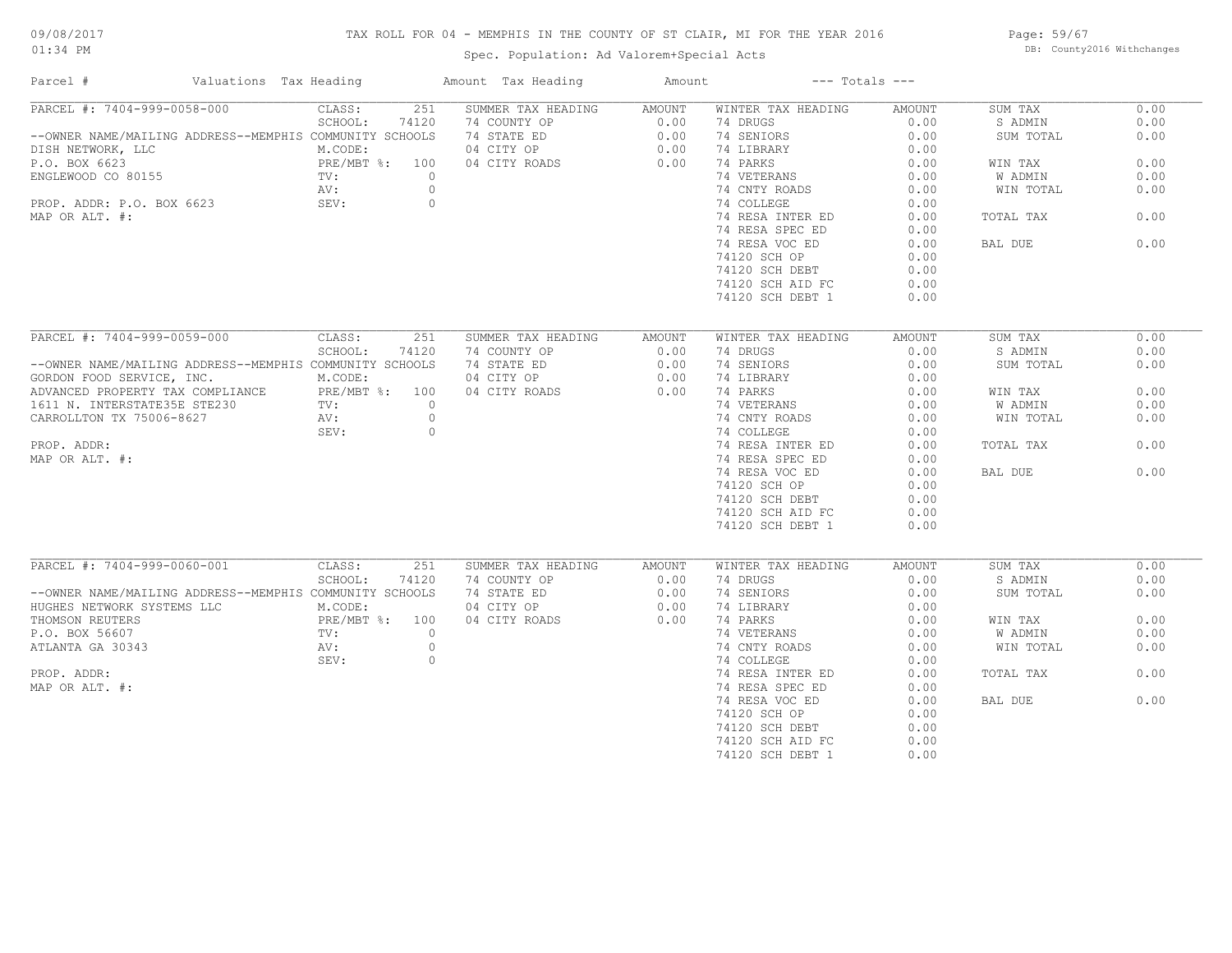## TAX ROLL FOR 04 - MEMPHIS IN THE COUNTY OF ST CLAIR, MI FOR THE YEAR 2016

Spec. Population: Ad Valorem+Special Acts

Page: 60/67 DB: County2016 Withchanges

| Parcel #<br>Valuations Tax Heading                      |                       | Amount Tax Heading                                         | Amount | $---$ Totals $---$ |        |               |        |
|---------------------------------------------------------|-----------------------|------------------------------------------------------------|--------|--------------------|--------|---------------|--------|
| PARCEL #: 7404-999-2108-160                             | 351<br>CLASS:         | SUMMER TAX HEADING                                         | AMOUNT | WINTER TAX HEADING | AMOUNT | SUM TAX       | 0.00   |
|                                                         | SCHOOL:<br>74120      | 74 COUNTY OP 0.00<br>04 CITY OP 0.00<br>04 CITY ROADS 0.00 |        | 74 DRUGS           | 0.00   | S ADMIN       | 0.00   |
| --OWNER NAME/MAILING ADDRESS--MEMPHIS COMMUNITY SCHOOLS |                       |                                                            |        | 74 SENIORS         | 0.00   | SUM TOTAL     | 0.00   |
| DONATO ENTERPRISES INC.<br>81600 BELLE RIVER            | M.CODE:               |                                                            |        | 74 LIBRARY         | 0.00   |               |        |
|                                                         | PRE/MBT %: 100        |                                                            |        | 74 PARKS           | 0.00   | WIN TAX       | 0.00   |
| TV:<br>MEMPHIS MI 48041                                 | $\overline{0}$        |                                                            |        | 74 VETERANS        | 0.00   | W ADMIN       | 0.00   |
|                                                         | $\overline{0}$<br>AV: |                                                            |        | 74 CNTY ROADS      | 0.00   | WIN TOTAL     | 0.00   |
| PROP. ADDR: 81600 BELLE RIVER SEV:                      | $\overline{0}$        |                                                            |        | 74 COLLEGE         | 0.00   |               |        |
| MAP OR ALT. #:                                          |                       |                                                            |        | 74 RESA INTER ED   | 0.00   | TOTAL TAX     | 0.00   |
|                                                         |                       |                                                            |        | 74 RESA SPEC ED    | 0.00   |               |        |
| PERSONAL PROPERTY                                       |                       |                                                            |        | 74 RESA VOC ED     | 0.00   | BAL DUE       | 0.00   |
|                                                         |                       |                                                            |        | 74120 SCH DEBT     | 0.00   |               |        |
|                                                         |                       |                                                            |        | 74120 SCH AID FC   | 0.00   |               |        |
|                                                         |                       |                                                            |        |                    |        |               |        |
|                                                         |                       |                                                            |        | 74120 SCH DEBT 1   | 0.00   |               |        |
| PARCEL #: 7404-999-2203-482 CLASS:                      | 251                   | SUMMER TAX HEADING                                         | AMOUNT | WINTER TAX HEADING | AMOUNT | SUM TAX       | 80.09  |
|                                                         | SCHOOL:<br>74120      | 74 COUNTY OP                                               | 15.44  | 74 DRUGS           | 1.62   | S ADMIN       | 0.80   |
| --OWNER NAME/MAILING ADDRESS--MEMPHIS COMMUNITY SCHOOLS |                       | 74 STATE ED                                                | 17.40  | 74 SENIORS         | 2.32   | SUM TOTAL     | 80.89  |
|                                                         |                       | 04 CITY OP                                                 | 41.45  | 74 LIBRARY         | 2.03   |               |        |
|                                                         |                       | 04 CITY ROADS                                              | 5.80   | 74 PARKS           | 1.43   | WIN TAX       | 56.73  |
|                                                         |                       |                                                            |        | 74 VETERANS        | 0.29   | W ADMIN       | 0.00   |
|                                                         |                       |                                                            |        |                    |        |               |        |
|                                                         |                       |                                                            |        | 74 CNTY ROADS      | 0.72   | WIN TOTAL     | 56.73  |
|                                                         | SEV: 2,900            |                                                            |        | 74 COLLEGE         | 5.47   |               |        |
| PROP. ADDR: 34827 BORDMAN                               |                       |                                                            |        | 74 RESA INTER ED   | 0.56   | TOTAL TAX     | 137.62 |
| MAP OR ALT. #:                                          |                       |                                                            |        | 74 RESA SPEC ED    | 6.70   |               |        |
|                                                         |                       |                                                            |        | 74 RESA VOC ED     | 2.68   | S PD 08/31/16 | 80.89  |
| PERSONAL PROPERTY                                       |                       |                                                            |        | 74120 SCH OP       | 17.26  | W PD 02/09/17 | 56.73  |
|                                                         |                       |                                                            |        | 74120 SCH DEBT     | 14.03  |               |        |
|                                                         |                       |                                                            |        | 74120 SCH AID FC   | 0.00   | BAL DUE       | 0.00   |
|                                                         |                       |                                                            |        | 74120 SCH DEBT 1   | 1.62   |               |        |
|                                                         |                       |                                                            |        |                    |        |               |        |
| PARCEL #: 7404-999-2203-506 CLASS:                      | 251                   | SUMMER TAX HEADING                                         | AMOUNT | WINTER TAX HEADING | AMOUNT | SUM TAX       | 13.80  |
|                                                         | SCHOOL:<br>74120      | 74 COUNTY OP                                               | 2.66   | 74 DRUGS           | 0.28   | S ADMIN       | 0.13   |
| --OWNER NAME/MAILING ADDRESS--MEMPHIS COMMUNITY SCHOOLS |                       | 74 STATE ED                                                | 3.00   | 74 SENIORS         | 0.40   | S INTRST      | 0.83   |
| CHUCK'S AUTO SURGEONS                                   | M.CODE:               | 04 CITY OP                                                 | 7.14   | 74 LIBRARY         | 0.35   | SUM TOTAL     | 14.76  |
| P.O BOX 316                                             | PRE/MBT %: 100        | 04 CITY ROADS                                              | 1.00   | 74 PARKS           | 0.24   |               |        |
| MEMPHIS MI 48041                                        | 500<br>TV:            |                                                            |        | 74 VETERANS        | 0.05   | WIN TAX       | 9.75   |
|                                                         | AV:<br>500            |                                                            |        | 74 CNTY ROADS      | 0.12   | W ADMIN       | 0.00   |
| PROP. ADDR: 35065 BORDMAN SEV:                          | 500                   |                                                            |        | 74 COLLEGE         | 0.94   | WIN TOTAL     | 9.75   |
| MAP OR ALT. #:                                          |                       |                                                            |        | 74 RESA INTER ED   | 0.09   |               |        |
|                                                         |                       |                                                            |        | 74 RESA SPEC ED    | 1.15   | TOTAL TAX     | 24.51  |
| PERSONAL PROPERTY                                       |                       |                                                            |        | 74 RESA VOC ED     | 0.46   |               |        |
|                                                         |                       |                                                            |        | 74120 SCH OP       | 2.97   | BAL DUE       | 24.51  |
|                                                         |                       |                                                            |        | 74120 SCH DEBT     | 2.42   |               |        |
|                                                         |                       |                                                            |        | 74120 SCH AID FC   | 0.00   |               |        |
|                                                         |                       |                                                            |        | 74120 SCH DEBT 1   | 0.28   |               |        |
|                                                         |                       |                                                            |        |                    |        |               |        |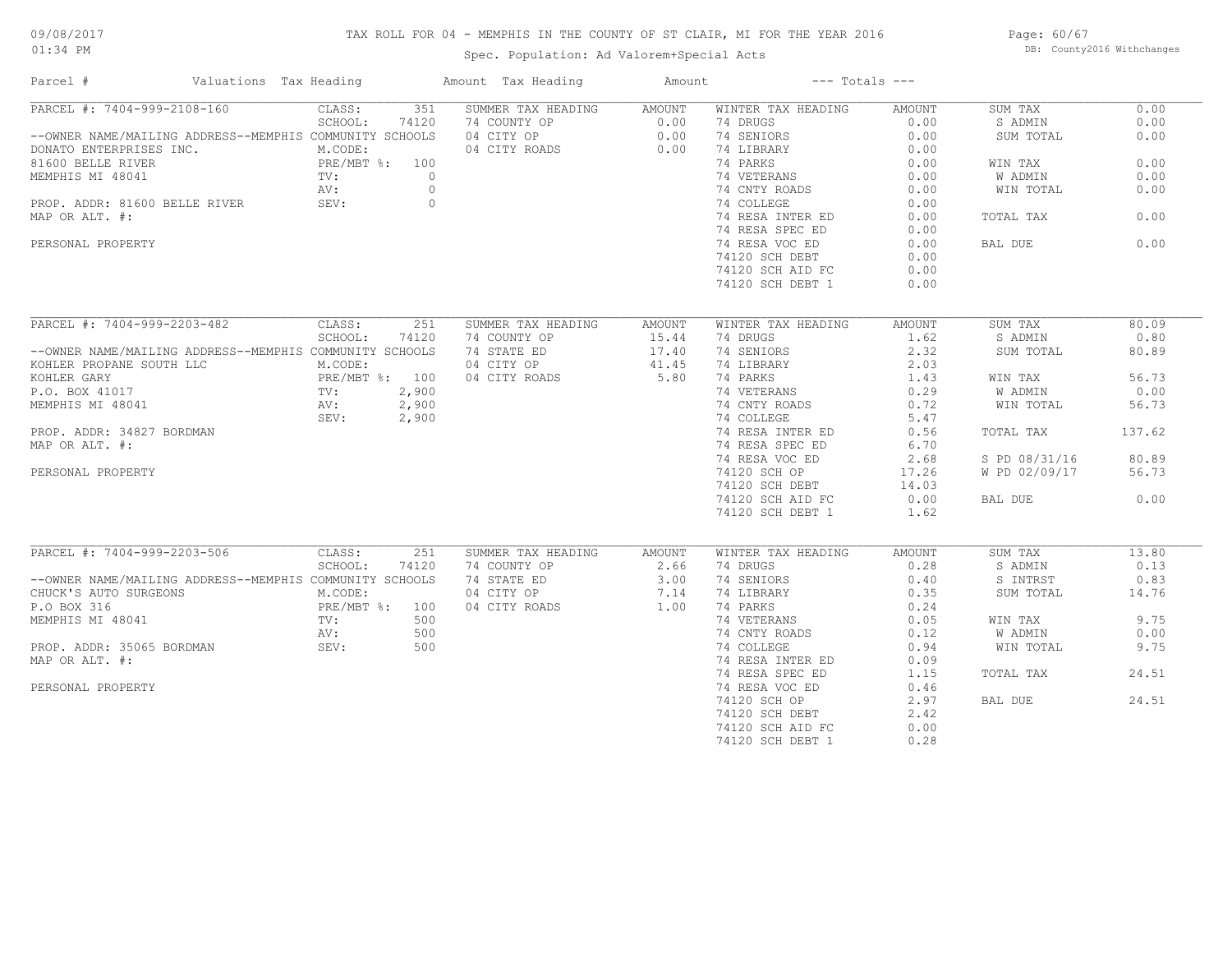## 09/08/2017

#### 01:34 PM

# TAX ROLL FOR 04 - MEMPHIS IN THE COUNTY OF ST CLAIR, MI FOR THE YEAR 2016

Page: 61/67 DB: County2016 Withchanges

Spec. Population: Ad Valorem+Special Acts

| Valuations Tax Heading<br>Parcel #                                                                                 |                                      | Amount Tax Heading                             | Amount           | $---$ Totals $---$ |               |                |      |
|--------------------------------------------------------------------------------------------------------------------|--------------------------------------|------------------------------------------------|------------------|--------------------|---------------|----------------|------|
| PARCEL #: 7404-999-2208-139                                                                                        | CLASS:<br>251                        | SUMMER TAX HEADING                             | AMOUNT           | WINTER TAX HEADING | AMOUNT        | SUM TAX        | 0.00 |
|                                                                                                                    | SCHOOL:<br>74120                     | 74 COUNTY OP                                   |                  | 74 DRUGS           | 0.00          | S ADMIN        | 0.00 |
| --OWNER NAME/MAILING ADDRESS--MEMPHIS COMMUNITY SCHOOLS                                                            |                                      | 74 STATE ED                                    | $0.00$<br>$0.00$ | 74 SENIORS         | 0.00          | SUM TOTAL      | 0.00 |
| -COINMACH CORP.<br>THOMSON REUTERS, INC<br>P.O.BOX 4900 DEPT 155 TV: 0<br>SCOTTSDALE AZ 85261-4900 AV: 0<br>SEV: 0 |                                      | $0.00$<br>$0.00$<br>$0.00$<br>$0.00$<br>$0.00$ |                  | 74 LIBRARY         | 0.00          |                |      |
|                                                                                                                    |                                      |                                                |                  | 74 PARKS           | 0.00          | WIN TAX        | 0.00 |
|                                                                                                                    |                                      |                                                |                  | 74 VETERANS        | 0.00          | W ADMIN        | 0.00 |
|                                                                                                                    |                                      |                                                |                  | 74 CNTY ROADS      | 0.00          | WIN TOTAL      | 0.00 |
|                                                                                                                    |                                      |                                                |                  | 74 COLLEGE         | 0.00          |                |      |
| PROP. ADDR: 81393 BELLE RIVER                                                                                      |                                      |                                                |                  | 74 RESA INTER ED   | 0.00          | TOTAL TAX      | 0.00 |
| MAP OR ALT. #:                                                                                                     |                                      |                                                |                  | 74 RESA SPEC ED    | 0.00          |                |      |
|                                                                                                                    |                                      |                                                |                  | 74 RESA VOC ED     | 0.00          | BAL DUE        | 0.00 |
|                                                                                                                    |                                      |                                                |                  |                    |               |                |      |
| PERSONAL PORPERTY                                                                                                  |                                      |                                                |                  | 74120 SCH OP       | 0.00          |                |      |
|                                                                                                                    |                                      |                                                |                  | 74120 SCH DEBT     | 0.00          |                |      |
|                                                                                                                    |                                      |                                                |                  | 74120 SCH AID FC   | 0.00          |                |      |
|                                                                                                                    |                                      |                                                |                  | 74120 SCH DEBT 1   | 0.00          |                |      |
|                                                                                                                    |                                      |                                                |                  |                    |               |                |      |
| PARCEL #: 7404-999-2503-504                                                                                        | CLASS:<br>251                        | SUMMER TAX HEADING                             | AMOUNT           | WINTER TAX HEADING | AMOUNT        | SUM TAX        | 2.75 |
|                                                                                                                    | SCHOOL:<br>74120                     | 74 COUNTY OP                                   | 0.53             | 74 DRUGS           | 0.05          | S ADMIN        | 0.02 |
| --OWNER NAME/MAILING ADDRESS--MEMPHIS COMMUNITY SCHOOLS                                                            |                                      | 74 STATE ED                                    | 0.60             | 74 SENIORS         | 0.08          | S INTRST       | 0.17 |
| NIEDS REPAIR LLC                                                                                                   | M.CODE:                              | 04 CITY OP                                     | 1.42             | 74 LIBRARY         | 0.07          | SUM TOTAL      | 2.94 |
| P.O. BOX 84                                                                                                        | PRE/MBT %: 100<br>TV: 100<br>NV: 100 | 04 CITY ROADS                                  | 0.20             | 74 PARKS           | 0.04          |                |      |
| MEMPHIS MI 48041                                                                                                   |                                      |                                                |                  | 74 VETERANS        | 0.01          | WIN TAX        | 1.90 |
|                                                                                                                    | AV:<br>100                           |                                                |                  | 74 CNTY ROADS      | 0.02          | W ADMIN        | 0.00 |
| PROP. ADDR: 35049 BORDMAN                                                                                          | SEV:<br>100                          |                                                |                  | 74 COLLEGE         | 0.18          | WIN TOTAL      | 1.90 |
| MAP OR ALT. #:                                                                                                     |                                      |                                                |                  | 74 RESA INTER ED   | 0.01          |                |      |
|                                                                                                                    |                                      |                                                |                  | 74 RESA SPEC ED    | 0.23          | TOTAL TAX      | 4.84 |
| PERSONAL PROPERTY                                                                                                  |                                      |                                                |                  | 74 RESA VOC ED     | 0.09          |                |      |
|                                                                                                                    |                                      |                                                |                  | 74120 SCH OP       | 0.59          | BAL DUE        | 4.84 |
|                                                                                                                    |                                      |                                                |                  | 74120 SCH DEBT     | 0.48          |                |      |
|                                                                                                                    |                                      |                                                |                  | 74120 SCH AID FC   | 0.00          |                |      |
|                                                                                                                    |                                      |                                                |                  | 74120 SCH DEBT 1   | 0.05          |                |      |
|                                                                                                                    |                                      |                                                |                  |                    |               |                |      |
| PARCEL #: 7404-999-2503-509                                                                                        | CLASS:<br>251                        | SUMMER TAX HEADING                             | AMOUNT           | WINTER TAX HEADING | <b>AMOUNT</b> | SUM TAX        | 5.51 |
|                                                                                                                    | SCHOOL:<br>74120                     | 74 COUNTY OP                                   | 1.06             | 74 DRUGS           | $\sim$ 0.11   | S ADMIN        | 0.05 |
| --OWNER NAME/MAILING ADDRESS--MEMPHIS COMMUNITY SCHOOLS                                                            |                                      | 74 STATE ED                                    | 1.20             | 74 SENIORS         | 0.16          | SUM TOTAL      | 5.56 |
| BANYAN TECHNOLOGIES                                                                                                | M.CODE:                              | 04 CITY OP                                     | 2.85             | 74 LIBRARY         | 0.14          |                |      |
| $\frac{1}{2}$ . The set of $\frac{1}{2}$ is the set of $\frac{1}{2}$<br>P.O. BOX 637                               | PRE/MBT %: 100                       | 04 CITY ROADS                                  | 0.40             | 74 PARKS           | 0.09          | WIN TAX        | 3.87 |
| MEMPHIS MI 48041                                                                                                   | 200<br>TV:                           |                                                |                  | 74 VETERANS        | 0.02          | <b>W ADMIN</b> | 0.00 |
|                                                                                                                    | 200<br>AV:                           |                                                |                  | 74 CNTY ROADS      | 0.05          | WIN TOTAL      | 3.87 |
|                                                                                                                    | SEV:                                 |                                                |                  |                    |               |                |      |
| PROP. ADDR: 35093 BORDMAN                                                                                          | 200                                  |                                                |                  | 74 COLLEGE         | 0.37          |                |      |
| MAP OR ALT. #:                                                                                                     |                                      |                                                |                  | 74 RESA INTER ED   | 0.03          | TOTAL TAX      | 9.43 |
|                                                                                                                    |                                      |                                                |                  | 74 RESA SPEC ED    | 0.46          |                |      |
| PERSONAL PROPERTY                                                                                                  |                                      |                                                |                  | 74 RESA VOC ED     | 0.18          | S PD 07/26/16  | 5.56 |
|                                                                                                                    |                                      |                                                |                  | 74120 SCH OP       | 1.19          |                |      |
|                                                                                                                    |                                      |                                                |                  | 74120 SCH DEBT     | 0.96          | BAL DUE        | 3.87 |
|                                                                                                                    |                                      |                                                |                  | 74120 SCH AID FC   | 0.00          |                |      |
|                                                                                                                    |                                      |                                                |                  | 74120 SCH DEBT 1   | 0.11          |                |      |
|                                                                                                                    |                                      |                                                |                  |                    |               |                |      |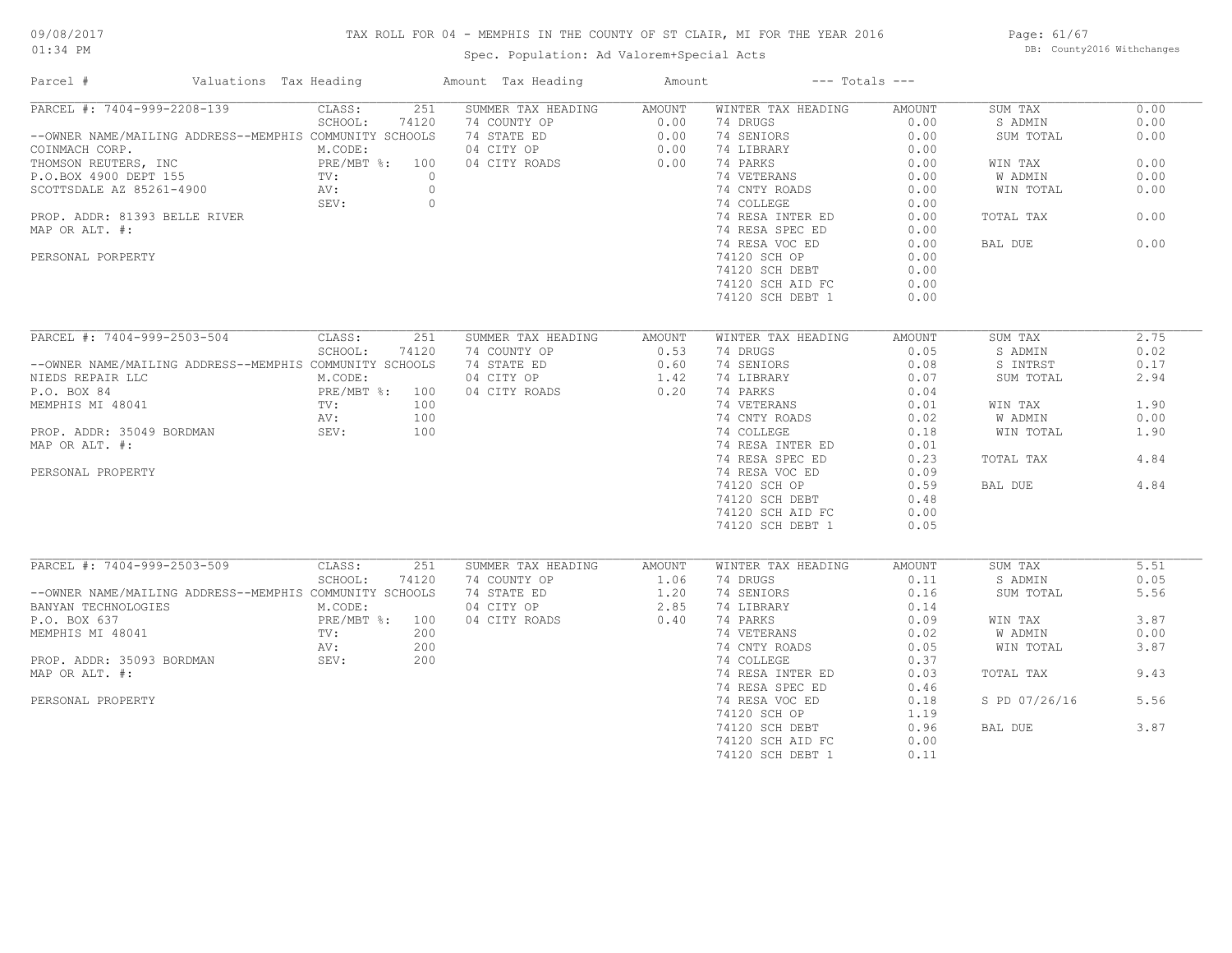## TAX ROLL FOR 04 - MEMPHIS IN THE COUNTY OF ST CLAIR, MI FOR THE YEAR 2016

Spec. Population: Ad Valorem+Special Acts

Page: 62/67 DB: County2016 Withchanges

| Parcel #                                                | Valuations Tax Heading |                   |         | Amount Tax Heading          | Amount       |                        | $---$ Totals $---$ |                      |        |
|---------------------------------------------------------|------------------------|-------------------|---------|-----------------------------|--------------|------------------------|--------------------|----------------------|--------|
| PARCEL #: 7404-999-2508-190                             |                        | CLASS:            | 351     | SUMMER TAX HEADING          | AMOUNT       | WINTER TAX HEADING     | AMOUNT             | SUM TAX              | 432.43 |
|                                                         |                        | SCHOOL:           | 74120   | 74 COUNTY OP                | 106.53       | 74 DRUGS               | 11.22              | S ADMIN              | 4.32   |
| --OWNER NAME/MAILING ADDRESS--MEMPHIS COMMUNITY SCHOOLS |                        |                   |         | 04 CITY OP                  | 285.90       | 74 SENIORS             | 16.00              | SUM TOTAL            | 436.75 |
| JAMES CUCCIHARA                                         |                        | M.CODE:           |         | 04 CITY ROADS               | 40.00        | 74 LIBRARY             | 14.00              |                      |        |
| 81900 MAIN                                              |                        | PRE/MBT %: 100    |         |                             |              | 74 PARKS               | 9.90               | WIN TAX              | 272.48 |
| MEMPHIS MI 48041                                        |                        | $\text{TV}$ :     | 20,000  |                             |              | 74 VETERANS            | 2.00               | W ADMIN              | 0.00   |
|                                                         |                        | AV:               | 20,000  |                             |              | 74 CNTY ROADS          | 5.00               | WIN TOTAL            | 272.48 |
| PROP. ADDR: 81900 MAIN ST                               | SEV:                   |                   | 20,000  |                             |              | 74 COLLEGE             | 37.78              |                      |        |
| MAP OR ALT. #:                                          |                        |                   |         |                             |              | 74 RESA INTER ED       | 3.87               | TOTAL TAX            | 709.23 |
|                                                         |                        |                   |         |                             |              | 74 RESA SPEC ED        | 46.22              |                      |        |
| PERSONAL PROPERTY                                       |                        |                   |         |                             |              | 74 RESA VOC ED         | 18.49              | S PD 10/18/16        | 436.75 |
|                                                         |                        |                   |         |                             |              | 74120 SCH DEBT         | 96.80              |                      |        |
|                                                         |                        |                   |         |                             |              | 74120 SCH AID FC       | 0.00               | BAL DUE              | 272.48 |
|                                                         |                        |                   |         |                             |              | 74120 SCH DEBT 1       | 11.20              |                      |        |
|                                                         |                        |                   |         |                             |              |                        |                    |                      |        |
| PARCEL #: 7404-999-2600-000                             |                        | CLASS:            | 252     | SUMMER TAX HEADING          | AMOUNT       | WINTER TAX HEADING     | AMOUNT             | SUM TAX              | 0.00   |
|                                                         |                        | SCHOOL:           | 74120   | 74 COUNTY OP                | 0.00         | 74 DRUGS               | 0.00               | S ADMIN              | 0.00   |
| --OWNER NAME/MAILING ADDRESS--MEMPHIS COMMUNITY SCHOOLS |                        |                   |         | 74 STATE ED                 | 0.00         | 74 SENIORS             | 0.00               | SUM TOTAL            | 0.00   |
| DDI LEASING INC                                         |                        | M.CODE:           |         | 04 CITY OP                  | 0.00         | 74 LIBRARY             | 0.00               |                      |        |
| PO BOX 1305                                             |                        | PRE/MBT %: 100    |         | 04 CITY ROADS               | 0.00         | 74 PARKS               | 0.00               | WIN TAX              | 0.00   |
| NORTHBROOK IL 60065-1305                                |                        | TV:               | $\circ$ |                             |              | 74 VETERANS            | 0.00               | W ADMIN              | 0.00   |
|                                                         |                        | AV:               | $\circ$ |                             |              | 74 CNTY ROADS          | 0.00               | WIN TOTAL            | 0.00   |
| PROP. ADDR: VARIOUS                                     |                        | SEV:              | $\circ$ |                             |              | 74 COLLEGE             | 0.00               |                      |        |
| MAP OR ALT. #:                                          |                        |                   |         |                             |              | 74 RESA INTER ED       | 0.00               | TOTAL TAX            | 0.00   |
|                                                         |                        |                   |         |                             |              | 74 RESA SPEC ED        | 0.00               |                      |        |
|                                                         |                        |                   |         |                             |              |                        |                    |                      | 0.00   |
|                                                         |                        |                   |         |                             |              | 74 RESA VOC ED         | 0.00               | BAL DUE              |        |
|                                                         |                        |                   |         |                             |              | 74120 SCH OP           | 0.00               |                      |        |
|                                                         |                        |                   |         |                             |              | 74120 SCH DEBT         | 0.00               |                      |        |
|                                                         |                        |                   |         |                             |              | 74120 SCH AID FC       | 0.00               |                      |        |
|                                                         |                        |                   |         |                             |              | 74120 SCH DEBT 1       | 0.00               |                      |        |
| PARCEL #: 7404-999-2700-000                             |                        |                   | 251     |                             |              |                        |                    |                      | 0.00   |
|                                                         |                        | CLASS:<br>SCHOOL: |         | SUMMER TAX HEADING          | AMOUNT       | WINTER TAX HEADING     | AMOUNT<br>0.00     | SUM TAX              | 0.00   |
| --OWNER NAME/MAILING ADDRESS--MEMPHIS COMMUNITY SCHOOLS |                        |                   | 74120   | 74 COUNTY OP<br>74 STATE ED | 0.00<br>0.00 | 74 DRUGS<br>74 SENIORS | 0.00               | S ADMIN<br>SUM TOTAL | 0.00   |
|                                                         |                        | M.CODE:           |         | 04 CITY OP                  | 0.00         |                        | 0.00               |                      |        |
| ADVANCED TREE EXPERTS                                   |                        | PRE/MBT %: 100    |         |                             |              | 74 LIBRARY             |                    |                      | 0.00   |
| 10811 ALPINE                                            |                        |                   |         | 04 CITY ROADS               | 0.00         | 74 PARKS               | 0.00               | WIN TAX              |        |
| MEMPHIS MI 48041                                        |                        | TV:               | $\circ$ |                             |              | 74 VETERANS            | 0.00               | W ADMIN              | 0.00   |
|                                                         |                        | AV:               | $\circ$ |                             |              | 74 CNTY ROADS          | 0.00               | WIN TOTAL            | 0.00   |
| PROP. ADDR: 81475 MAIN                                  |                        | SEV:              | $\circ$ |                             |              | 74 COLLEGE             | 0.00               |                      |        |
| MAP OR ALT. #:                                          |                        |                   |         |                             |              | 74 RESA INTER ED       | 0.00               | TOTAL TAX            | 0.00   |
|                                                         |                        |                   |         |                             |              | 74 RESA SPEC ED        | 0.00               |                      |        |
|                                                         |                        |                   |         |                             |              | 74 RESA VOC ED         | 0.00               | BAL DUE              | 0.00   |
|                                                         |                        |                   |         |                             |              | 74120 SCH OP           | 0.00               |                      |        |
|                                                         |                        |                   |         |                             |              | 74120 SCH DEBT         | 0.00               |                      |        |
|                                                         |                        |                   |         |                             |              | 74120 SCH AID FC       | 0.00               |                      |        |
|                                                         |                        |                   |         |                             |              | 74120 SCH DEBT 1       | 0.00               |                      |        |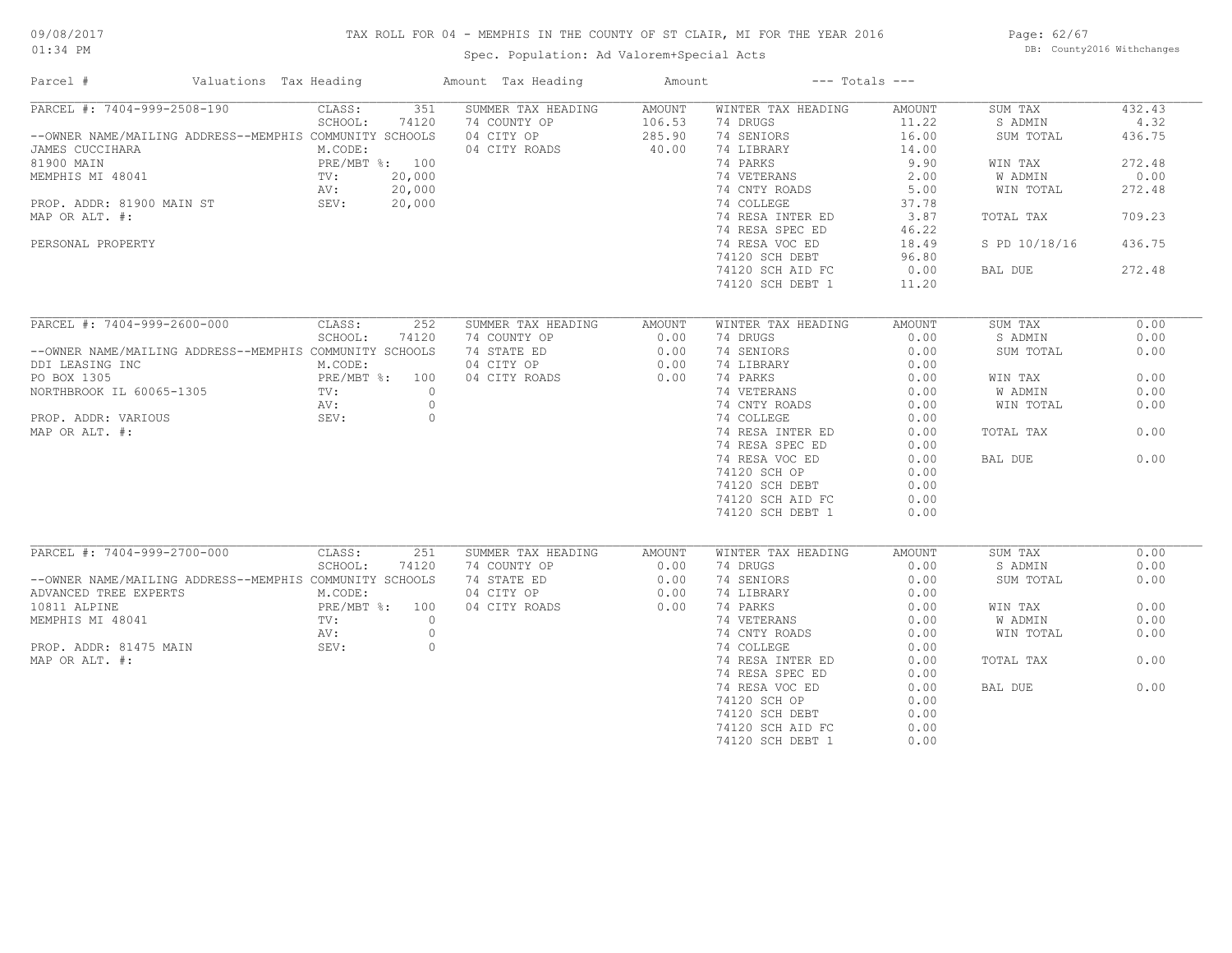## TAX ROLL FOR 04 - MEMPHIS IN THE COUNTY OF ST CLAIR, MI FOR THE YEAR 2016

Spec. Population: Ad Valorem+Special Acts

Page: 63/67 DB: County2016 Withchanges

| Parcel #                    | Valuations Tax Heading                                  |              |       | Amount Tax Heading | Amount |                    | $---$ Totals $---$ |           |      |
|-----------------------------|---------------------------------------------------------|--------------|-------|--------------------|--------|--------------------|--------------------|-----------|------|
| PARCEL #: 7404-999-2800-000 |                                                         | CLASS:       | 251   | SUMMER TAX HEADING | AMOUNT | WINTER TAX HEADING | AMOUNT             | SUM TAX   | 0.00 |
|                             |                                                         | SCHOOL:      | 74120 | 74 COUNTY OP       | 0.00   | 74 DRUGS           | 0.00               | S ADMIN   | 0.00 |
|                             | --OWNER NAME/MAILING ADDRESS--MEMPHIS COMMUNITY SCHOOLS |              |       | 74 STATE ED        | 0.00   | 74 SENIORS         | 0.00               | SUM TOTAL | 0.00 |
| SHELBY GENERATOR            |                                                         | M.CODE:      |       | 04 CITY OP         | 0.00   | 74 LIBRARY         | 0.00               |           |      |
| 34833 BOARDMAN              |                                                         | $PRE/MBT$ %: | 100   | 04 CITY ROADS      | 0.00   | 74 PARKS           | 0.00               | WIN TAX   | 0.00 |
| MEMPHIS MI 48041            |                                                         | TV:          |       |                    |        | 74 VETERANS        | 0.00               | W ADMIN   | 0.00 |
|                             |                                                         | AV:          |       |                    |        | 74 CNTY ROADS      | 0.00               | WIN TOTAL | 0.00 |
| PROP. ADDR: 34833 BOARDMAN  |                                                         | SEV:         |       |                    |        | 74 COLLEGE         | 0.00               |           |      |
| MAP OR ALT. #:              |                                                         |              |       |                    |        | 74 RESA INTER ED   | 0.00               | TOTAL TAX | 0.00 |
|                             |                                                         |              |       |                    |        | 74 RESA SPEC ED    | 0.00               |           |      |
|                             |                                                         |              |       |                    |        | 74 RESA VOC ED     | 0.00               | BAL DUE   | 0.00 |
|                             |                                                         |              |       |                    |        | 74120 SCH OP       | 0.00               |           |      |
|                             |                                                         |              |       |                    |        | 74120 SCH DEBT     | 0.00               |           |      |
|                             |                                                         |              |       |                    |        | 74120 SCH AID FC   | 0.00               |           |      |
|                             |                                                         |              |       |                    |        | 74120 SCH DEBT 1   | 0.00               |           |      |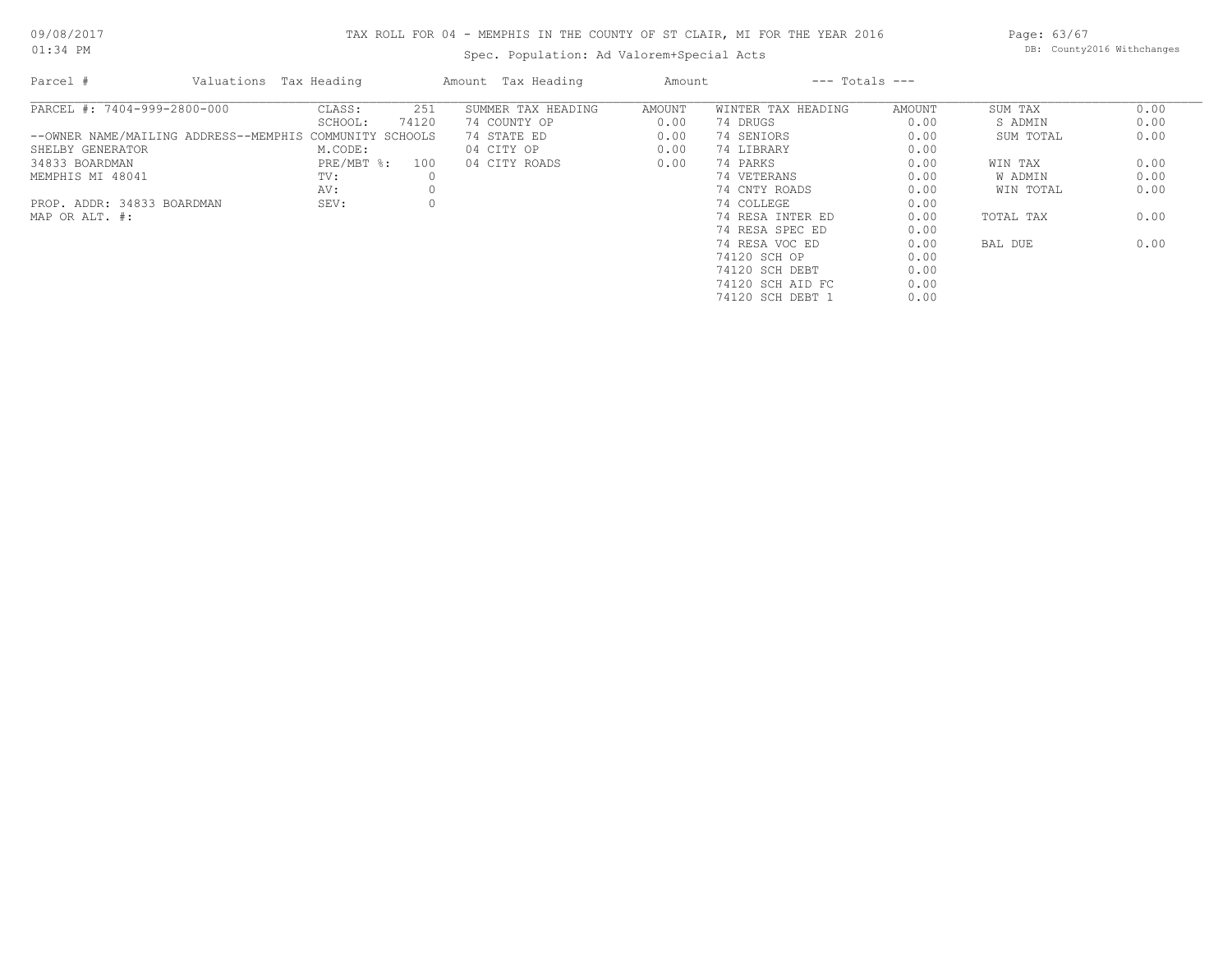Page: 64/67 DB: County2016 Withchanges

| TOTAL ALL DISTRICTS | <b>REAL</b> | (BAL DUE) | PERSONAL | (BAL DUE) | EXEMPT      | (BAL DUE) |
|---------------------|-------------|-----------|----------|-----------|-------------|-----------|
| PARCEL COUNT        | 148         |           | 26       |           | 12          |           |
| TAXABLE VALUE       | 6,330,338   |           | 180,230  |           | 0           |           |
| ASSESSED VALUE      | 7,300,500   |           | 180,230  |           | $\circ$     |           |
| SEV VALUE           | 7,300,500   |           | 180,230  |           | $\circ$     |           |
| PRE/MBT TAXABLE     | 4,371,596   |           | 49,230   |           | $\circ$     |           |
| N PRE/MBT TAXABLE   | 1,958,742   |           | 131,000  |           | $\mathbf 0$ |           |
| S 74 COUNTY OP      | 33,717.74   | 1,784.85  | 959.94   | 19.16     | 0.00        | 0.00      |
| S 74 STATE ED       | 37,981.52   | 2,010.58  | 961.38   | 21.60     | 0.00        | 0.00      |
| S 04 CITY OP        | 90,493.32   | 4,790.31  | 2,576.38 | 51.44     | 0.00        | 0.00      |
| S 04 CITY ROADS     | 12,660.11   | 670.15    | 360.46   | 7.20      | 0.00        | 0.00      |
| W 74 DRUGS          | 3,550.62    | 360.85    | 101.07   | 13.34     | 0.00        | 0.00      |
| W 74 SENIORS        | 5,063.63    | 514.64    | 144.18   | 19.04     | 0.00        | 0.00      |
| W 74 LIBRARY        | 4,430.54    | 450.31    | 126.16   | 16.66     | 0.00        | 0.00      |
| W 74 PARKS          | 3,135.36    | 318.64    | 89.22    | 11.75     | 0.00        | 0.00      |
| W 74 VETERANS       | 632.41      | 64.25     | 18.02    | 2.38      | 0.00        | 0.00      |
| W 74 CNTY ROADS     | 1,581.89    | 160.76    | 45.02    | 5.94      | 0.00        | 0.00      |
| W 74 COLLEGE        | 11,957.87   | 1,215.38  | 340.41   | 44.93     | 0.00        | 0.00      |
| W 74 RESA INTER E   | 1,226.10    | 124.58    | 34.87    | 4.58      | 0.00        | 0.00      |
| W 74 RESA SPEC ED   | 14,630.60   | 1,487.03  | 416.53   | 54.99     | 0.00        | 0.00      |
| W 74 RESA VOC ED    | 5,851.71    | 594.76    | 166.59   | 21.99     | 0.00        | 0.00      |
| W 74120 SCH OP      | 35, 165.39  | 7,692.01  | 2,525.83 | 22.60     | 0.00        | 0.00      |
| W 74120 SCH DEBT    | 30,638.09   | 3, 114.10 | 872.28   | 115.18    | 0.00        | 0.00      |
| W 74120 SCH AID F   | 0.00        | 0.00      | 0.00     | 0.00      | 0.00        | 0.00      |
| W 74120 SCH DEBT    | 3,544.28    | 360.25    | 100.89   | 13.32     | 0.00        | 0.00      |
| * SP. ASSESSMENTS   | 487.20      | 117.60    | 0.00     | 0.00      | 0.00        | 0.00      |
| S ADMIN FEE         | 1,747.82    | 92.48     | 48.53    | 0.97      | 0.00        | 0.00      |
| INTEREST            | 562.40      | 562.40    | 5.97     | 5.97      | 0.00        | 0.00      |
| S TOTALS            | 177,650.11  | 10,028.37 | 4,912.66 | 106.34    | 0.00        | 0.00      |
| <b>W TOTALS</b>     | 121,408.49  | 16,457.56 | 4,981.07 | 346.70    | 0.00        | 0.00      |
| <b>GRAND TOTALS</b> | 299,058.60  | 26,485.93 | 9,893.73 | 453.04    | 0.00        | 0.00      |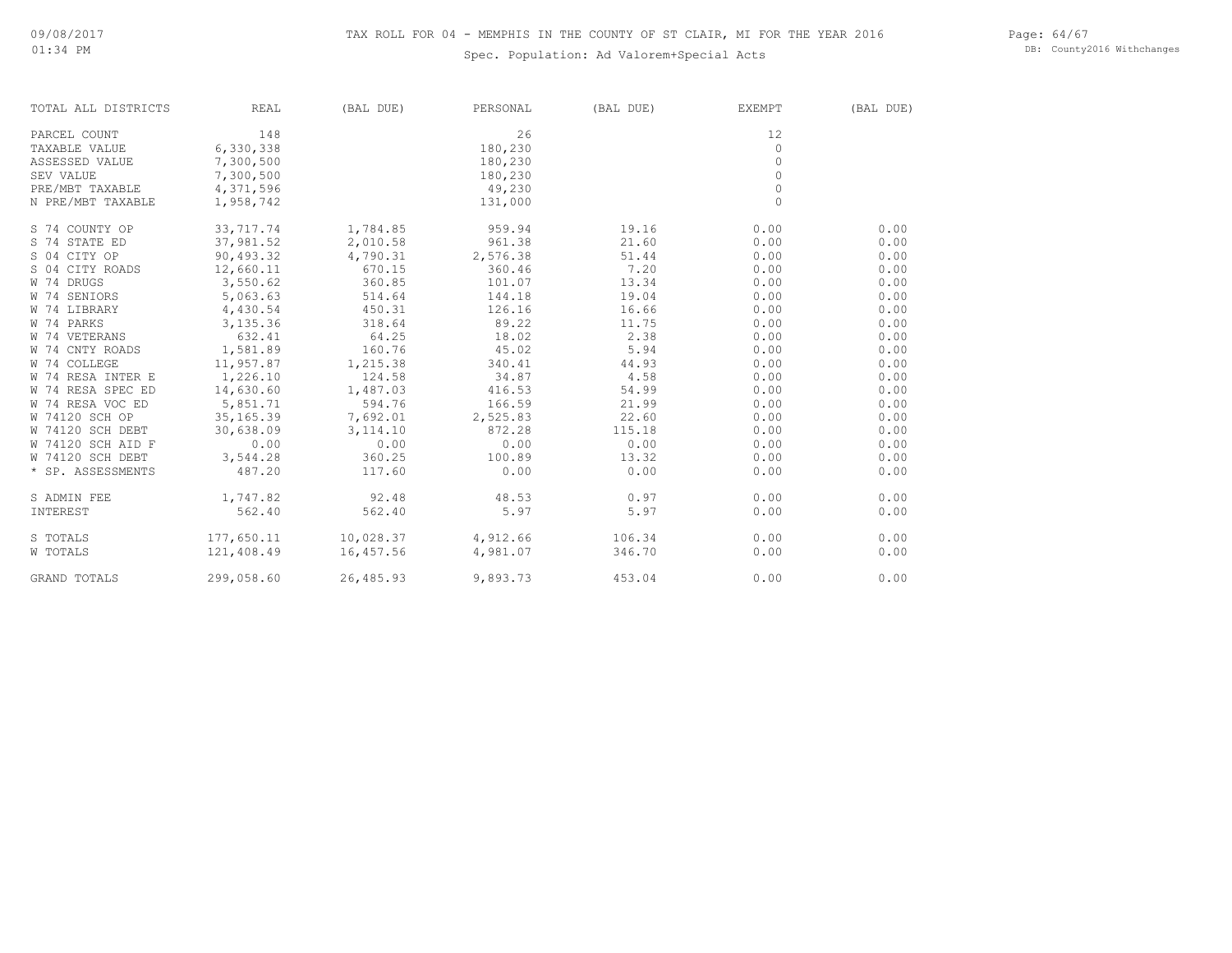| TOTAL ALL DISTRICTS | LEASED LAND | (BAL DUE) | TOTAL      | (BAL DUE) |
|---------------------|-------------|-----------|------------|-----------|
| PARCEL COUNT        | 0           |           | 186        |           |
| TAXABLE VALUE       | $\circ$     |           | 6,510,568  |           |
| ASSESSED VALUE      | $\circ$     |           | 7,480,730  |           |
| SEV VALUE           | $\circ$     |           | 7,480,730  |           |
| PRE/MBT TAXABLE     | $\circ$     |           | 4,420,826  |           |
| NON PRE/MBT TAXABLE | $\Omega$    |           | 2,089,742  |           |
| S 74 COUNTY OP      | 0.00        | 0.00      | 34,677.68  | 1,804.01  |
| S 74 STATE ED       | 0.00        | 0.00      | 38,942.90  | 2,032.18  |
| S 04 CITY OP        | 0.00        | 0.00      | 93,069.70  | 4,841.75  |
| S 04 CITY ROADS     | 0.00        | 0.00      | 13,020.57  | 677.35    |
| W 74 DRUGS          | 0.00        | 0.00      | 3,651.69   | 374.19    |
| W 74 SENIORS        | 0.00        | 0.00      | 5,207.81   | 533.68    |
| W 74 LIBRARY        | 0.00        | 0.00      | 4,556.70   | 466.97    |
| W 74 PARKS          | 0.00        | 0.00      | 3,224.58   | 330.39    |
| W 74 VETERANS       | 0.00        | 0.00      | 650.43     | 66.63     |
| W 74 CNTY ROADS     | 0.00        | 0.00      | 1,626.91   | 166.70    |
| W 74 COLLEGE        | 0.00        | 0.00      | 12,298.28  | 1,260.31  |
| W 74 RESA INTER ED  | 0.00        | 0.00      | 1,260.97   | 129.16    |
| W 74 RESA SPEC ED   | 0.00        | 0.00      | 15,047.13  | 1,542.02  |
| W 74 RESA VOC ED    | 0.00        | 0.00      | 6,018.30   | 616.75    |
| W 74120 SCH OP      | 0.00        | 0.00      | 37,691.22  | 7,714.61  |
| W 74120 SCH DEBT    | 0.00        | 0.00      | 31,510.37  | 3,229.28  |
| W 74120 SCH AID FC  | 0.00        | 0.00      | 0.00       | 0.00      |
| W 74120 SCH DEBT 1  | 0.00        | 0.00      | 3,645.17   | 373.57    |
| * SP. ASSESSMENTS   | 0.00        | 0.00      | 487.20     | 117.60    |
| S ADMIN FEE         | 0.00        | 0.00      | 1,796.35   | 93.45     |
| INTEREST            | 0.00        | 0.00      | 568.37     | 568.37    |
| S TOTALS            | 0.00        | 0.00      | 182,562.77 | 10,134.71 |
| W TOTALS            | 0.00        | 0.00      | 126,389.56 | 16,804.26 |
| <b>GRAND TOTALS</b> | 0.00        | 0.00      | 308,952.33 | 26,938.97 |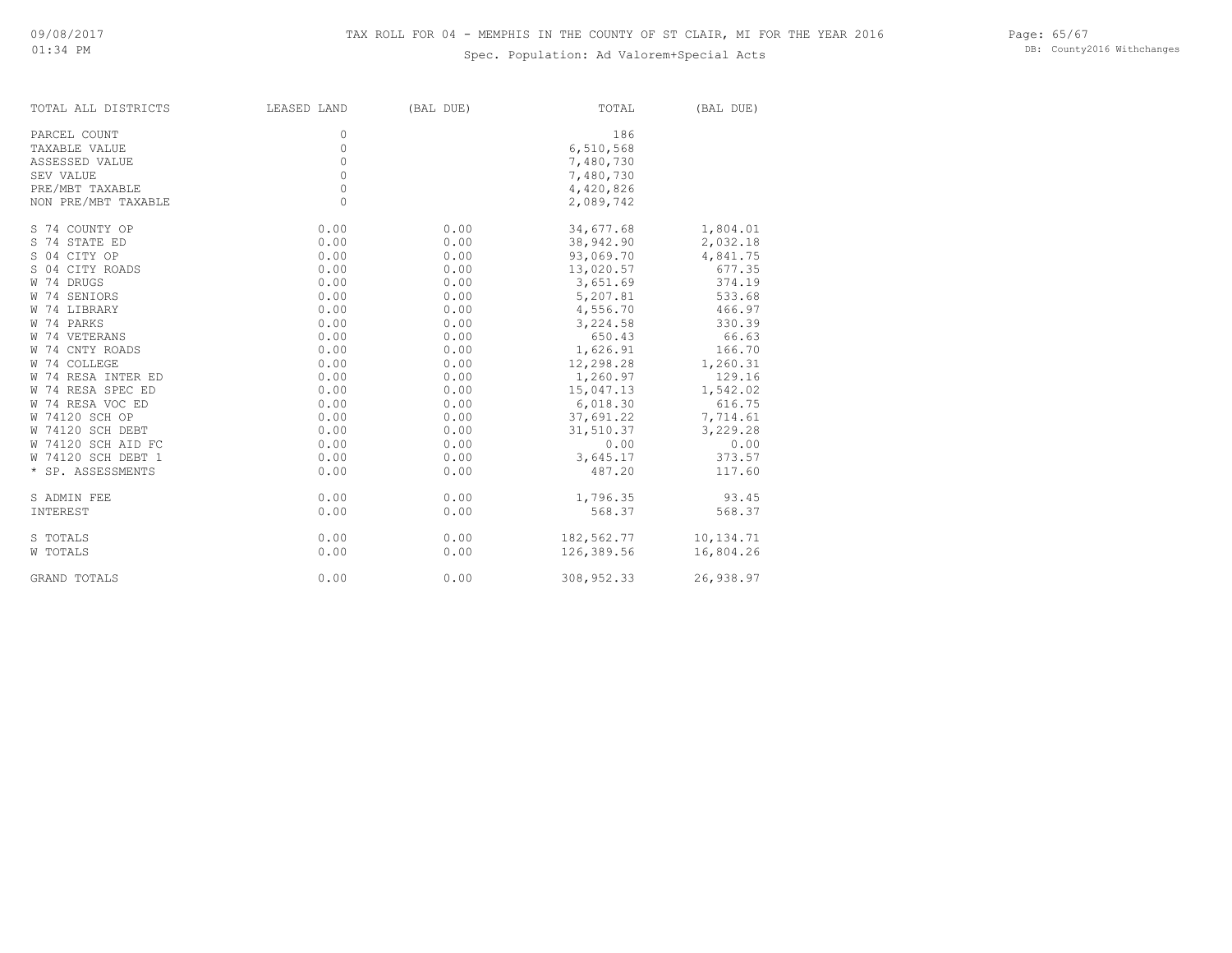Page: 66/67 DB: County2016 Withchanges

| SCHOOL DISTRICT 74120 UNIT 04 | REAL       | PERSONAL | EXEMPT  | LEASED LAND | TOTAL      |
|-------------------------------|------------|----------|---------|-------------|------------|
| PARCEL COUNT                  | 148        | 26       | 12      | $\Omega$    | 186        |
| TAXABLE VALUE                 | 6,330,338  | 180,230  | $\circ$ | $\circ$     | 6,510,568  |
| ASSESSED VALUE                | 7,300,500  | 180,230  | 0       | 0           | 7,480,730  |
| SEV VALUE                     | 7,300,500  | 180,230  | $\circ$ | $\circ$     | 7,480,730  |
| PRE/MBT TAXABLE               | 4,371,596  | 49,230   | $\circ$ | $\circ$     | 4,420,826  |
| NON PRE/MBT TAXABLE           | 1,958,742  | 131,000  | $\circ$ | $\circ$     | 2,089,742  |
| 74 COUNTY OP<br>(S)           | 33,717.74  | 959.94   | 0.00    | 0.00        | 34,677.68  |
| 74 STATE ED<br>(S)            | 37,981.52  | 961.38   | 0.00    | 0.00        | 38,942.90  |
| 04 CITY OP<br>(S)             | 90,493.32  | 2,576.38 | 0.00    | 0.00        | 93,069.70  |
| 04 CITY ROADS<br>(S)          | 12,660.11  | 360.46   | 0.00    | 0.00        | 13,020.57  |
| 74 DRUGS<br>(W)               | 3,550.62   | 101.07   | 0.00    | 0.00        | 3,651.69   |
| 74 SENIORS<br>(W)             | 5,063.63   | 144.18   | 0.00    | 0.00        | 5,207.81   |
| 74 LIBRARY<br>(W)             | 4,430.54   | 126.16   | 0.00    | 0.00        | 4,556.70   |
| 74 PARKS<br>(W)               | 3,135.36   | 89.22    | 0.00    | 0.00        | 3,224.58   |
| 74 VETERANS<br>(W)            | 632.41     | 18.02    | 0.00    | 0.00        | 650.43     |
| 74 CNTY ROADS<br>(W)          | 1,581.89   | 45.02    | 0.00    | 0.00        | 1,626.91   |
| 74 COLLEGE<br>(W)             | 11,957.87  | 340.41   | 0.00    | 0.00        | 12,298.28  |
| 74 RESA INTER ED<br>(W)       | 1,226.10   | 34.87    | 0.00    | 0.00        | 1,260.97   |
| 74 RESA SPEC ED<br>(W)        | 14,630.60  | 416.53   | 0.00    | 0.00        | 15,047.13  |
| 74 RESA VOC ED<br>(W)         | 5,851.71   | 166.59   | 0.00    | 0.00        | 6,018.30   |
| 74120 SCH OP<br>(W)           | 35, 165.39 | 2,525.83 | 0.00    | 0.00        | 37,691.22  |
| 74120 SCH DEBT<br>(W)         | 30,638.09  | 872.28   | 0.00    | 0.00        | 31,510.37  |
| 74120 SCH AID FC<br>(W)       | 0.00       | 0.00     | 0.00    | 0.00        | 0.00       |
| 74120 SCH DEBT 1<br>(W)       | 3,544.28   | 100.89   | 0.00    | 0.00        | 3,645.17   |
| SP. ASSESSMENTS<br>$(*)$      | 487.20     | 0.00     | 0.00    | 0.00        | 487.20     |
| (S) ADMIN FEE                 | 1,747.82   | 48.53    | 0.00    | 0.00        | 1,796.35   |
| INTEREST                      | 562.40     | 5.97     | 0.00    | 0.00        | 568.37     |
| (S) TOTALS                    | 177,650.11 | 4,912.66 | 0.00    | 0.00        | 182,562.77 |
| (W) TOTALS                    | 121,408.49 | 4,981.07 | 0.00    | 0.00        | 126,389.56 |
| GRAND TOTALS                  | 299,058.60 | 9,893.73 | 0.00    | 0.00        | 308,952.33 |